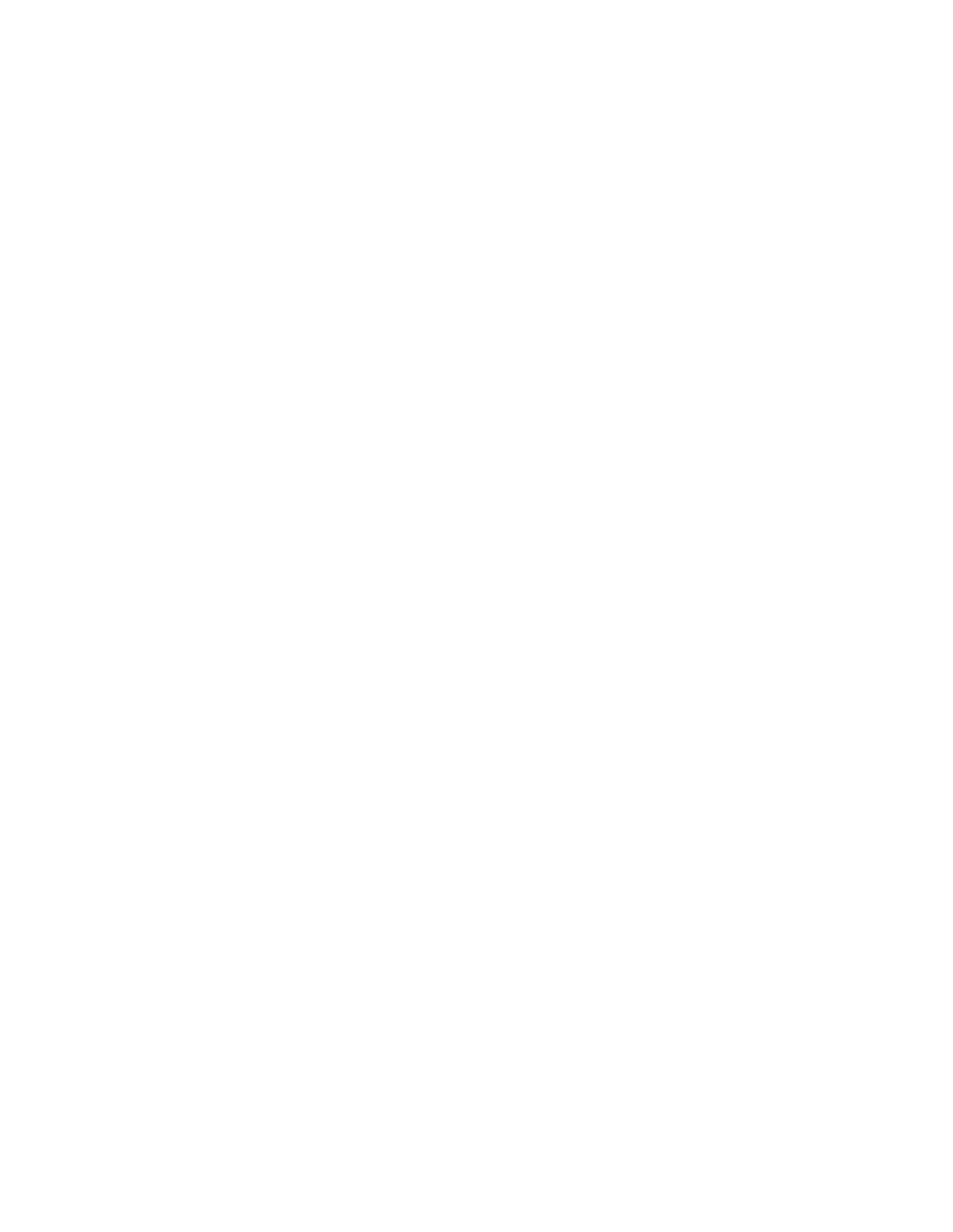## Contents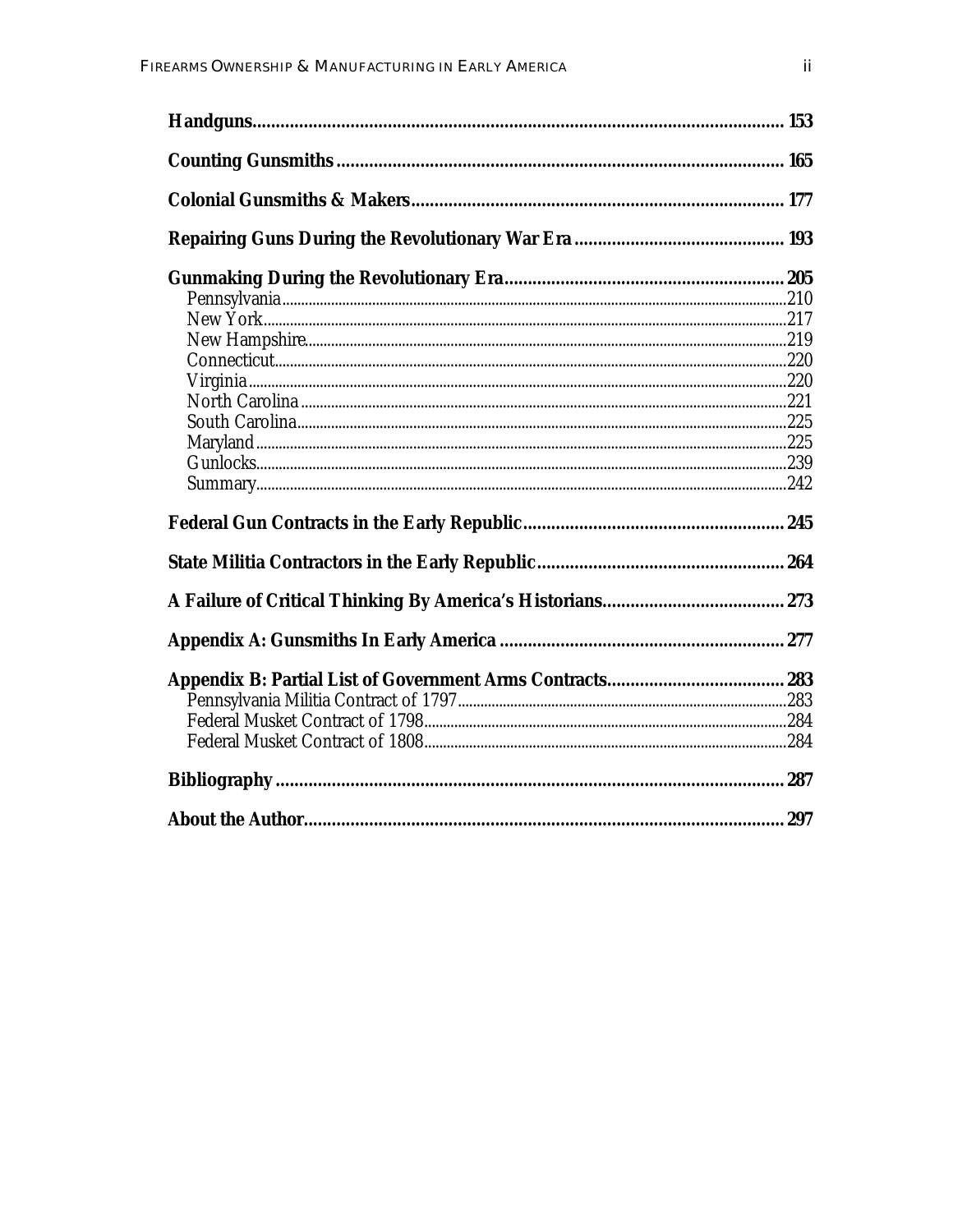## **Acknowledgments**

I would like to thank the many people who have contributed sources, suggestions, and constructive criticism. Norman Heath has been enormously helpful, especially when I first started checking Bellesiles's citations concerning the Militia Act of 1792, and in looking up citations in *Pennsylvania Archives*. The volumes of that series that had mysteriously wandered away from Amherst's library were located and researched by Daniel Lo, who was not content to simply look for pages for which I asked him, but threw himself into a wholehearted search for other references to firearms and hunting.

Chuck Anesi sent a number of useful pages from Isaac Weld's *Travels Through the States of North America.* Philip F. Lee provided me with materials concerning Lord Baltimore's instructions for settlers in seventeenth century Maryland. Joseph Schechter filled in some missing documents from San Francisco State University's library. John Maraldo sent me the marvelously powerful statement by Aaron Burr's defense attorney. Certainly the greatest contributor in volume was Peter Buxtun, whose extensive library on early American gun ownership kept me reading for hundreds of hours. Many others, names now forgotten, have also provided useful suggestions as well for sources to check.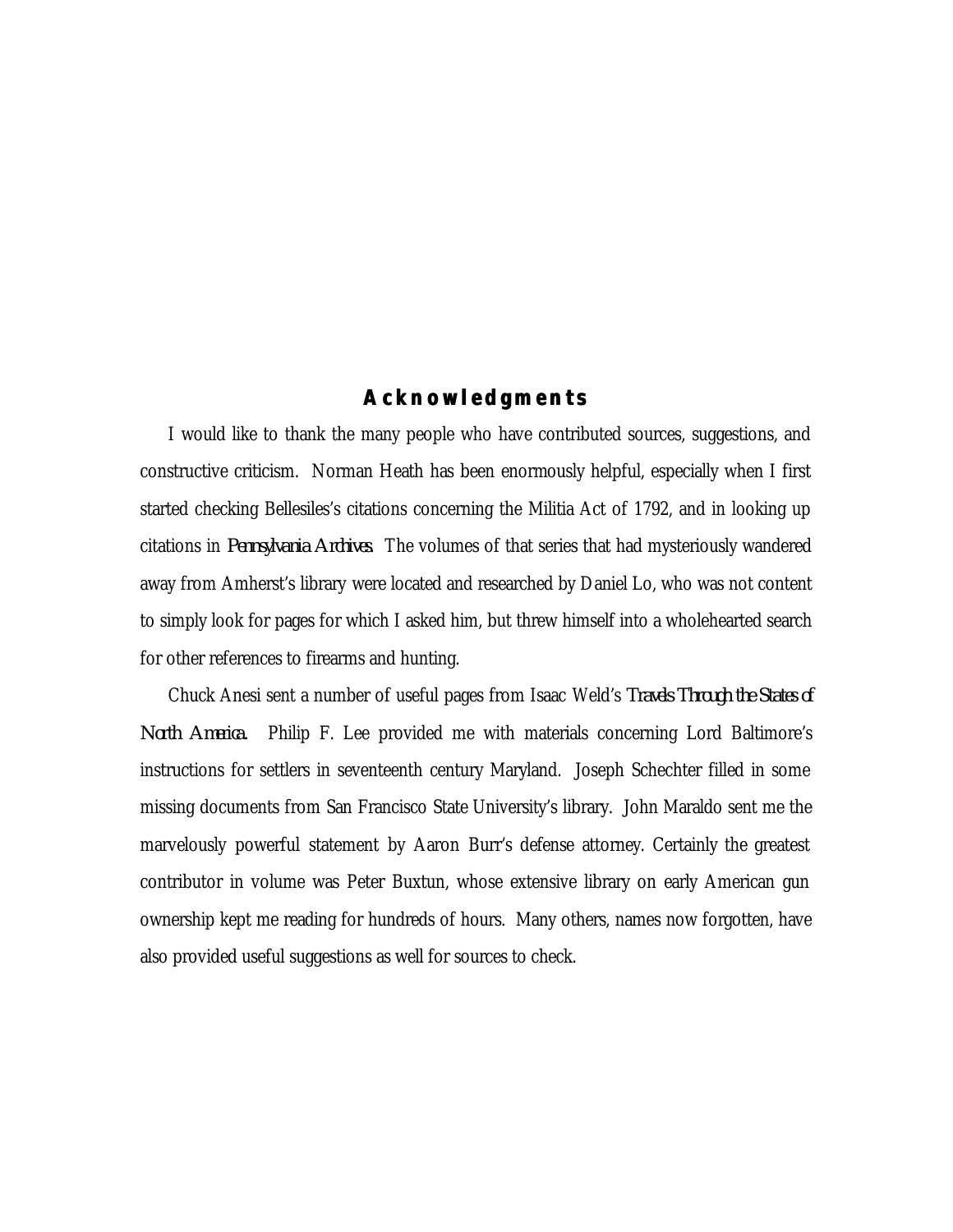#### **Disarming the American Past**

Professor of History Michael A. Bellesiles's *Arming America: The Origins of a National Gun Culture* is a startling book that demolishes many long-cherished myths of early America about violence, guns, and the effectiveness of the militia. It is a novel work, in both senses of the word "novel": much of it is certainly "new," and much of it is highly imaginative fiction. Bellesiles argues that the militia was, throughout American history, an ineffective force; that guns were very scarce in America before about 1840; and that few Americans hunted.

The first of these claims—that the militia was quite ineffective—is really the least controversial (at least to historians). Many Americans have grown up with a vision of Minutemen, running out the door, Kentucky long rifle in hand to take on them "Redcoats." Historians have recognized for at least 40 years that for every success of the "citizen soldier" in defending home and nation, there were far more examples of militias turning tail in battle, or simply leaving for home, because harvest time had come.

Bellesiles argues that the notion that armed citizens would be a useful alternative to standing armies, or a restraint on tyranny, was a romantic delusion of the Framers of our Constitution. Bellesiles's goal in blackening the reputation of the militia is to demonstrate that the Second Amendment was a fantasy from the very beginning.

Bellesiles is correct that militias were never as well trained as standing armies, and seldom very effective in fighting against regular troops. Similarly, there was really no realistic alternative to at least a small standing army, especially on the sparsely populated frontiers.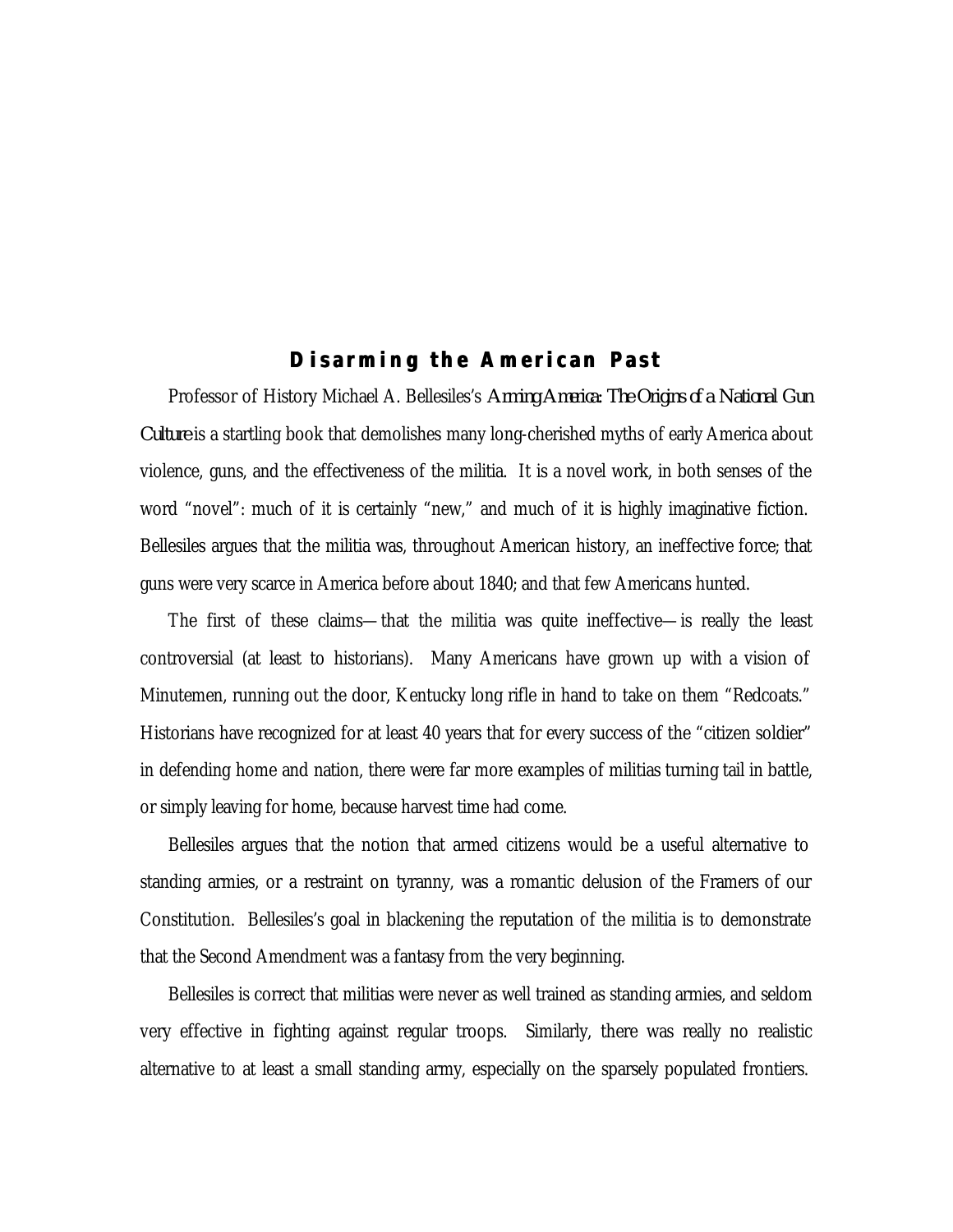But the ineffectiveness of the militia is really a sideshow in Bellesiles's book. The truly novel part is Bellesiles's claims that guns were scarce in America until nearly the Civil War.

Why were guns scarce? Because not only were guns expensive, but also because, "the majority of American men did not care about guns. They were indifferent to owning guns, and they had no apparent interest in learning how to use them."<sup>1</sup> Bellesiles claims that marksmanship was extraordinarily poor, and large numbers of adult men had no idea how to load a gun, or how to fire one.

To hear Bellesiles tell it, this lack of both interest and knowledge was because of the fundamentally peaceful nature of early America<sup>2</sup> and that hunting was very rare here until the mid-1830s, when a small number of wealthy Americans chose to ape their upper class British counterparts.<sup>3</sup> Indeed, Professor Bellesiles would have us believe that by the 1830s, a pacifist movement, fiercely hostile to not only gun ownership, but also a military, and hunting of any form, was becoming a major influence on American society.<sup>4</sup>

When Bellesiles first presented these ideas in a *Journal of American History* article in 1996, I was starting research on a related question: why did eight slave states take the lead in the development of concealed weapon regulation in the period 1813-1840? Bellesiles's claim that guns had been rare in America until the Mexican War was certainly intriguing. It might explain why so many of these laws regulating the carrying of deadly weapons (including handguns) appear at a time that Bellesiles claims America was changing from a peaceful, gentle, almost unarmed nation, into a land of violent gun owning hunters.

As I researched my topic, it became apparent that Bellesiles was wrong—way wrong. The traditional view of early America, as a place where guns and hunting—and at least in some regions, violence—were common, appeared repeatedly in travel accounts, memoirs, and

<sup>1</sup> Michael A. Bellesiles, *Arming America: The Origins of a National Gun Culture* (New York: Alfred A. Knopf, 2000), 295.

<sup>2</sup> Bellesiles, 314-15.

<sup>3</sup> Bellesiles, 320-23.

<sup>4</sup> Bellesiles, 300-1.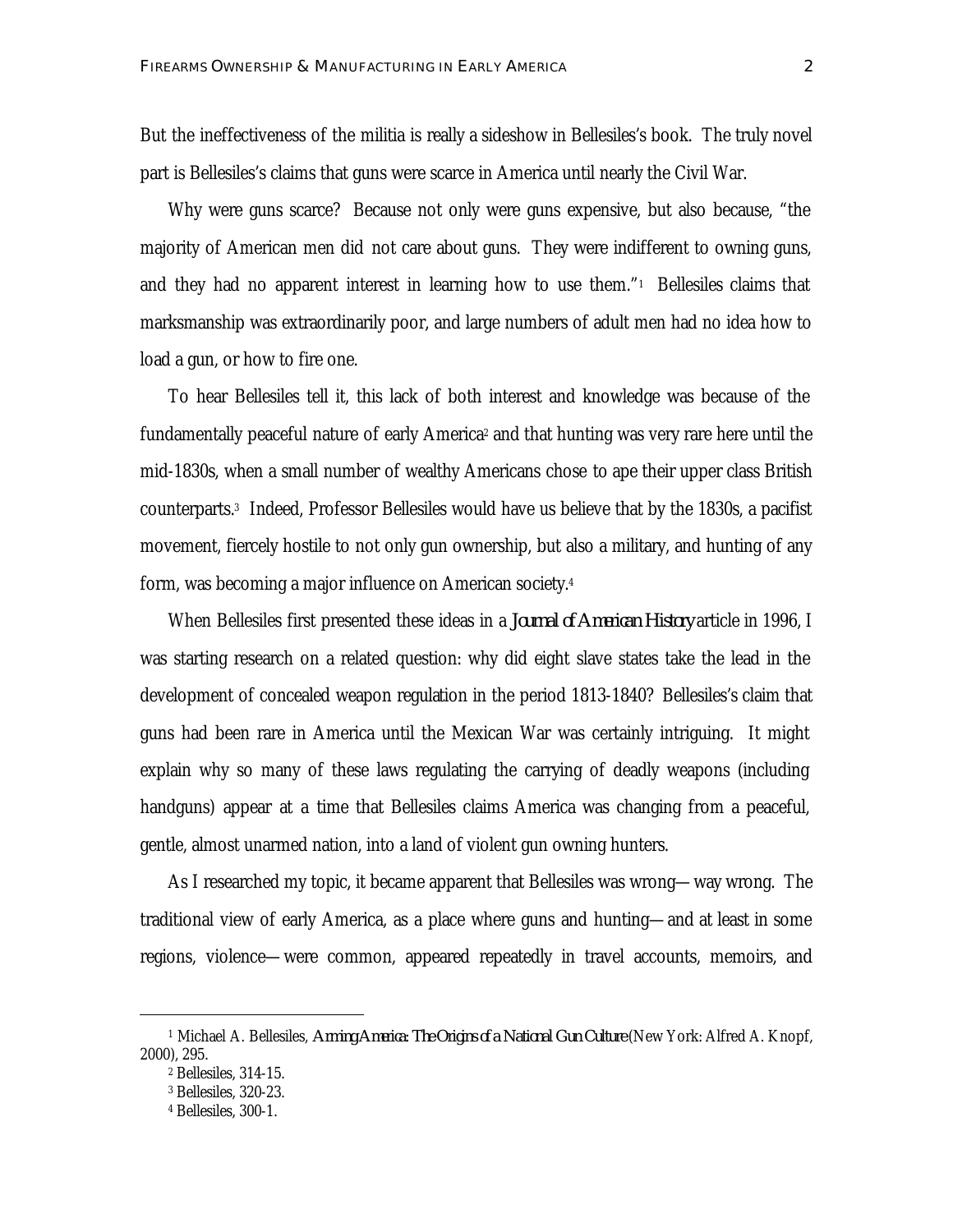diaries. I at first assumed that Bellesiles was simply mistaken—that his choice of sources had been atypical, or that in his zeal to confirm a novel hypothesis, he had simply misread his sources. Unfortunately, novelty is, at times, of more value in the academic community than accuracy. Who wants to listen to a paper that confirms what is already conventional wisdom? The iconoclast is always more interesting!

Having now read Bellesiles's book-length treatment of his ideas, and checked his sources with great care, what is wrong with *Arming America* is a lot more serious than atypical sources, or even excessive zeal defending a mistaken hypothesis. Generally, the errors in *Arming America* can be divided into the following categories: out of context quotes; quotations that are simply wrong; using sources that confirm his thesis, while ignoring his sources that contradict it; zealous disregard for other explanations; and what appears, in a number of cases, to be intentional deception.

Concerning intentional deception, I am *not* suggesting that Bellesiles simply missed sources that might have contradicted his claims of an America with few guns and little hunting. Indeed, most of the examples that I cite of selective use of sources use Bellesiles's own citations–so I know that he read these documents. In many cases, what Bellesiles says that his sources say are completely opposite what the sources *actually* say—as you will see in the following pages.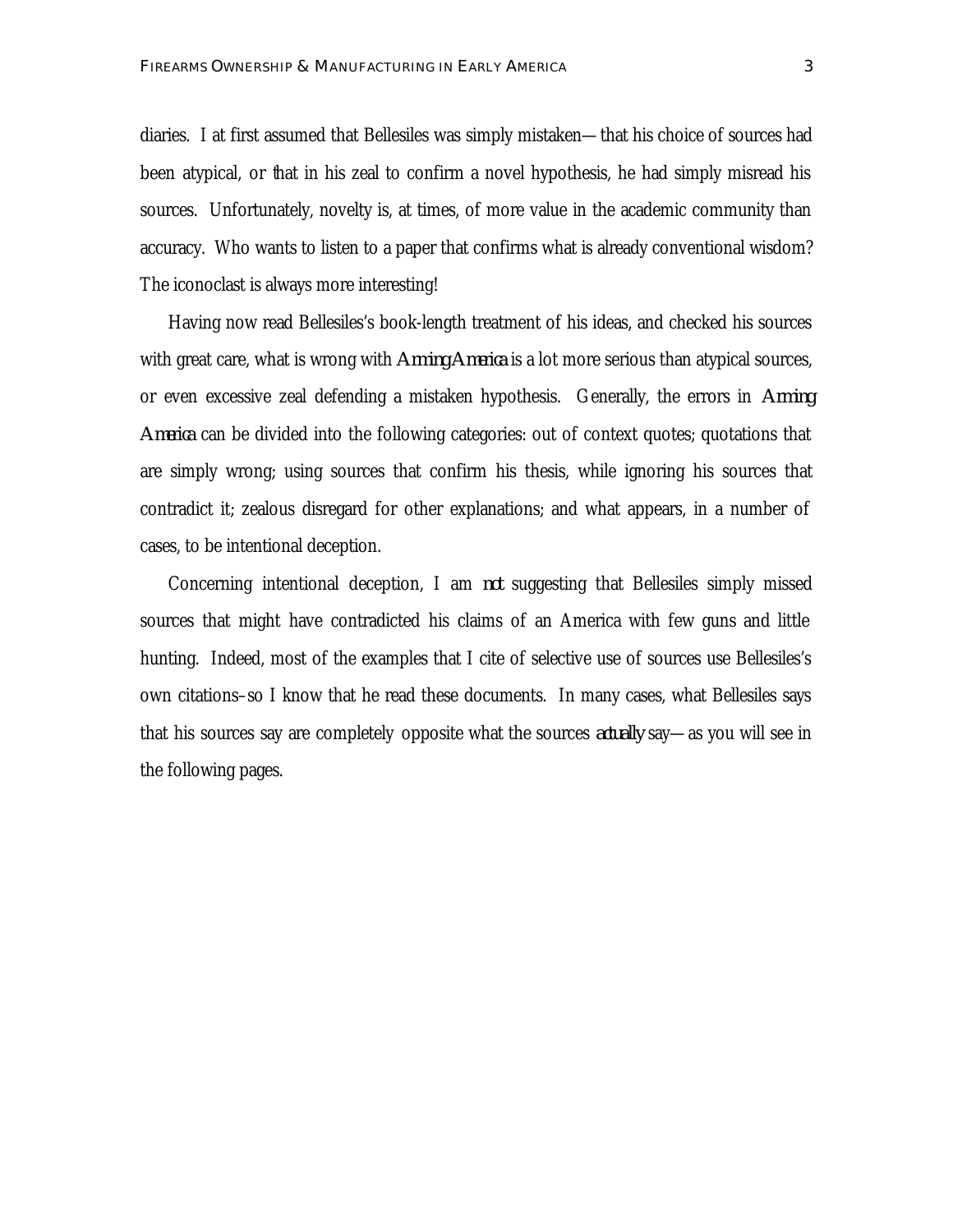#### **Militia Competence & American Marksmanship**

Bellesiles devotes enormous energy into blackening the reputation of the militia, as distinguished from professional soldiers. He argues that they were unreliable, undisciplined, usually more interested in socializing and drinking than in developing any useful military skills. Finally, Bellesiles argues that Americans were lousy shots, because they had little experience with guns; militia units did their best to avoid exhibitions of their marksmanship skills, because they were so embarrassingly poor.

Certainly, there are accounts from the colonial period that suggest that the militias did not compare well to professional soldiers. Jasper Danckaerts, a Dutchmen visiting America, described an annual militia muster held on June 8, 1680 (O.S.) in New York City. "They were exercised in military tactics, but I have never seen anything worse of the kind." In the course of this exercise, "two young men on horseback as hard as they could, to discharge their pistols, dashed against each other, and fell instantly with their horses." At first taken for dead, both recovered.

Danckaerts was much more positively impressed with a militia muster near Boston on July 15, 1680 (O.S.) He described a total of eight infantry companies and one cavalry company, divided into two opposing forces, "and operated against each other in a sham battle, which was well performed." The "sham battle" was fought with some seriousness, with at least one officer injured by a gunshot.<sup>1</sup>

<sup>1</sup> Jasper Danckaerts, Barlett Burleigh James and J. Franklin Jameson, ed., *Journal of Jasper Danckaerts: 1679- 1680* (New York: Charles Scribner's Sons, 1913; reprinted New York: Barnes & Noble, 1959), 239, 271.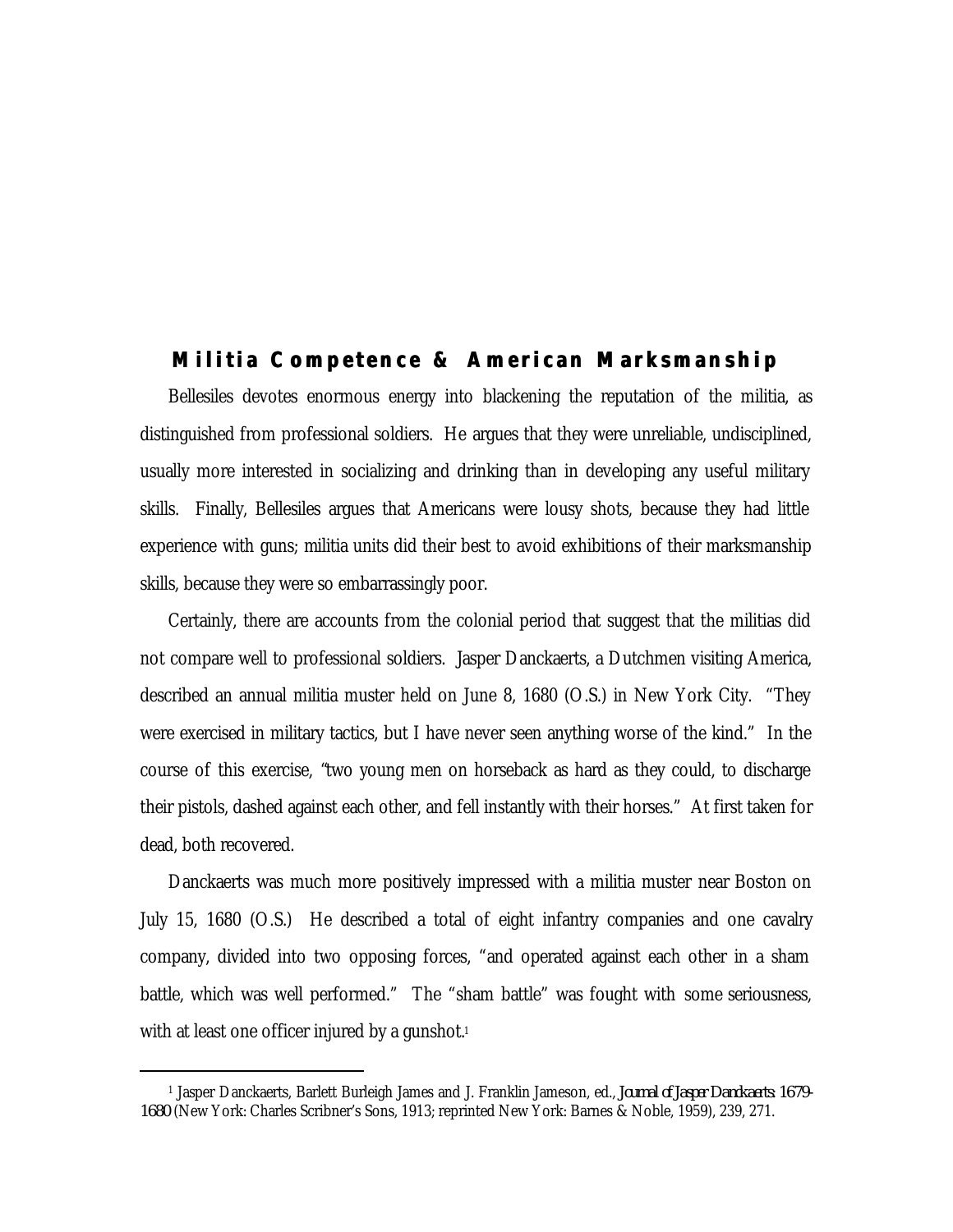Exercises are one matter; real warfare is another. While there were few occasions when militias were called out to defend their territory, there are creditable examples, such as the attempted invasion by a French fleet in August, 1706. "After several days of fighting, the militia troops of South Carolina defeated the French, inflicting severe losses upon them."<sup>2</sup>

Bellesiles has a strong opinion, and quotes from General Washington about militia failures. There are others do not share that view—including a few of those who had to confront these militias. The official British account of the events of April 19, 1775, suggest that that the militia were well-armed, and pretty effective with those guns: "As soon as the troops had got out of the town of Concord, they received a heavy fire, from all sides, from walls, fences, houses, trees, barns, &c., which continued without intermission, till they met the first brigade with two field pieces…."<sup>3</sup>

Charles Stedman, a British officer who served under General Howe in America, was certainly impressed with the abilities of American militias, not only in their first great success, at Lexington and Concord, but repeatedly throughout the war. He describes a battle of December 8, 1775 in Norfolk, Virginia, in which American militia ambushed 120 British soldiers, killing or wounding 30 of the unit, including its captain.<sup>4</sup> Similarly, Stedman describes the great skill of a mixed force of Continentals and militia in defeating British and loyalist forces at Moore's Creek Bridge, North Carolina in June 1776.<sup>5</sup>

While the militia was seldom very effective against British regulars in set battles, Stedman's account makes it clear that guerrilla warfare was an area where the militiamen were quite effective. British soldiers retreating from Ridgefield, Connecticut in April 1777 were subject to a continual series of skirmishes of attacks by small militia units. This continual low-level warfare exhausted the British soldiers, killing or wounding 200 soldiers and ten

<sup>2</sup> Salley, 291 n. 2.

<sup>3</sup> Massachusetts Provincial Congress, *The Journals of Each Provincial Congress of Massachusetts in 1774 and 1775* (Boston: Dutton and Wentworth, 1838) (hereinafter cited as *J.Mass.Prov.Cong.*), 681.

<sup>4</sup> Charles Stedman, *The History of the Origin, Progress, and Termination of the American War* (London: J. Murray, 1794), 1:147-48.

<sup>5</sup> Stedman, 1:178-82.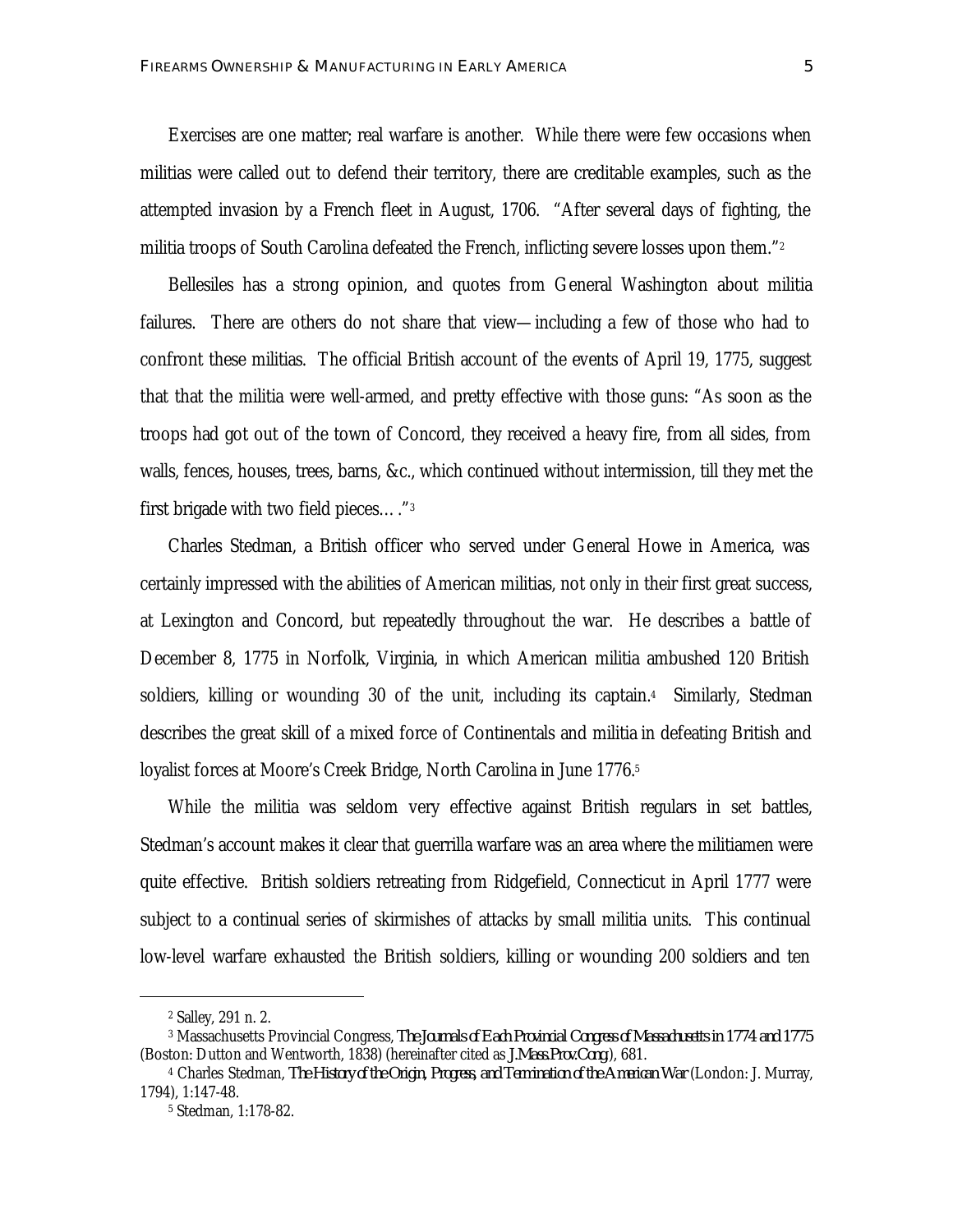officers. "It may be reasonably doubted, whether the loss which the British sustained in this expedition, did not more than counterbalance the advantage derived from the complete attainment of their object."<sup>6</sup>

General Charles Lee's letter to George Washington of July 1, 1776, also portrays in a very favorable light the courage of militiamen fighting against the British in North Carolina. "The cool courage they displayed astonished and enraptured me; for I do assure you my dear General, I never experienced a better fire—twelve full hours it was continued without intermission. The noble fellows who were mortally wounded conjured their brethren never to abandon the standard of liberty. Those who lost their limbs deserted not their posts. Upon the whole, they acted like Romans in the third century."7

Why does Bellesiles put such an emphasis on the failure of the militia? Because one of the reasons why the Second Amendment protected an individual right to keep and bear arms was a mistrust of professional soldiers.<sup>8</sup> There was a belief among many of the Framers that the best security for a free society was a military that was one with the people. Patrick Henry, at the Virginia ratifying convention, argued that the new federal government represented too great a centralization of power in the hands of the new chief executive:

If your American chief be a man of ambition and abilities, how easy is it for him to render himself absolute! The army is in his hands, and if be a man of address, it will be attached to him, and it will be the subject of long meditation with him to seize the first auspicious moment to accomplish his design; and, sir, will the American spirit solely relieve you when this happens?… [T]he President, in the field, at the head of his army, can prescribe the terms on which he shall reign master, so far that it will puzzle any American ever to get his neck from under the galling yoke.<sup>9</sup>

<sup>6</sup> Stedman, 1:280-81.

<sup>7</sup> July 1, 1776, Charles Lee to George Washington, William L. Saunders, ed., *The Colonial Records of North Carolina* (Raleigh, N.C.: Josephus Daniels, 1890; reprinted New York: AMS Press, Inc., 1968) (hereinafter *Col.Rec.N.C.*), 10:618b.

<sup>8</sup> A more detailed examination of the various threads underlying the Second Amendment can be found in Clayton E. Cramer, *For the Defense of Themselves and the State: The Original Intent and Judicial Interpretation of the Right to Keep and Bear Arms* (Westport, Conn.: Praeger Press, 1994).

<sup>9</sup> Jonathan Elliot, *The Debates of the Several State Conventions on the Adoption of the Federal Constitution* (New York: Burt Franklin, 1888), 3:59-60.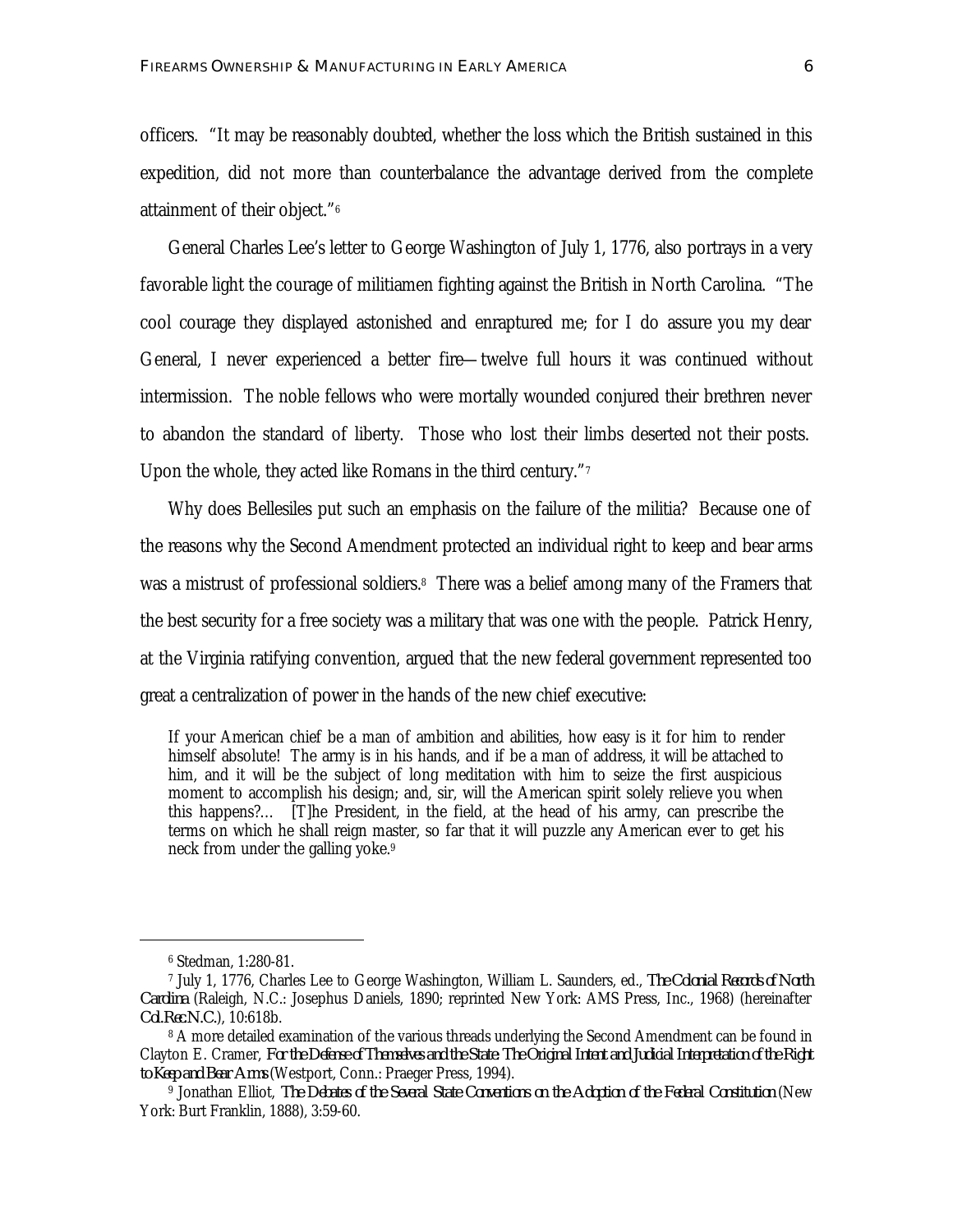One of the defenders of the new Constitution, James Madison, also believed that the militia, composed of the entire body of citizens, represented an effective force for restraining tyrannical government:

Let a regular army, fully equal to the resources of the country be formed; and let it be entirely at the devotion of the [Federal] Government; still it would not be going too far to say, that the State Governments with the people on their side would be able to repel the danger. The highest number to which, according to the best computation, a standing army can be carried in any country, does not exceed one hundredth part of the whole number of souls; or one twenty-fifth part of the number able to bear arms. This proportion would not yield in the United States an army of more than twenty-five or thirty thousand men. *To these would be opposed a militia amounting to near half a million of citizens with arms in their hands,* officered by men chosen from among themselves, fighting for their common liberties, and united and conducted by governments possessing their affections and confidence. It may well be doubted whether a militia thus circumstanced could ever be conquered by such a proportion of regular troops.10 [emphasis added]

If, as Madison and Henry believed, the militia represented an effective military force, then the "armed citizens restrain tyranny" argument had considerable force. Whatever the merits of restrictive gun control today might be for crime control today, it would be foolish to discard the protections of the Second Amendment without developing some other method of keeping tyranny in check. Auschwitz, the Khmer Rouge, and the Gulag Archipelago all provide sobering reminders of what happens when governments operate without checks.

If, as Bellesiles argues, the militia was never an effective military force, then the Second Amendment's "armed citizens restrain tyranny" argument loses much of its power. Bellesiles regards it as a romantic delusion of the Framers, and sad to say, the history of the militia did not work out anywhere near as well as it was envisioned. But neither was it quite the unrelentingly incompetent and drunken mob that Bellesiles portrays.

Professor Bellesiles emphasizes—repeatedly—the poor marksmanship of not only Americans, but also of the British. It is true that the dominant military doctrine of the eighteenth century emphasized massed musket fire, not precision shooting. Considering the inherent accuracy limitations of the smoothbore musket, this is not surprising.11 The

<sup>10</sup> James Madison, "Federalist 46", in Jacob E. Cooke, ed., *The Federalist* (Middletown, Conn.: Wesleyan University Press, 1961), 320-1.

<sup>11</sup> It is perhaps worth defining these terms, since they will reappear throughout this book. A *musket* is a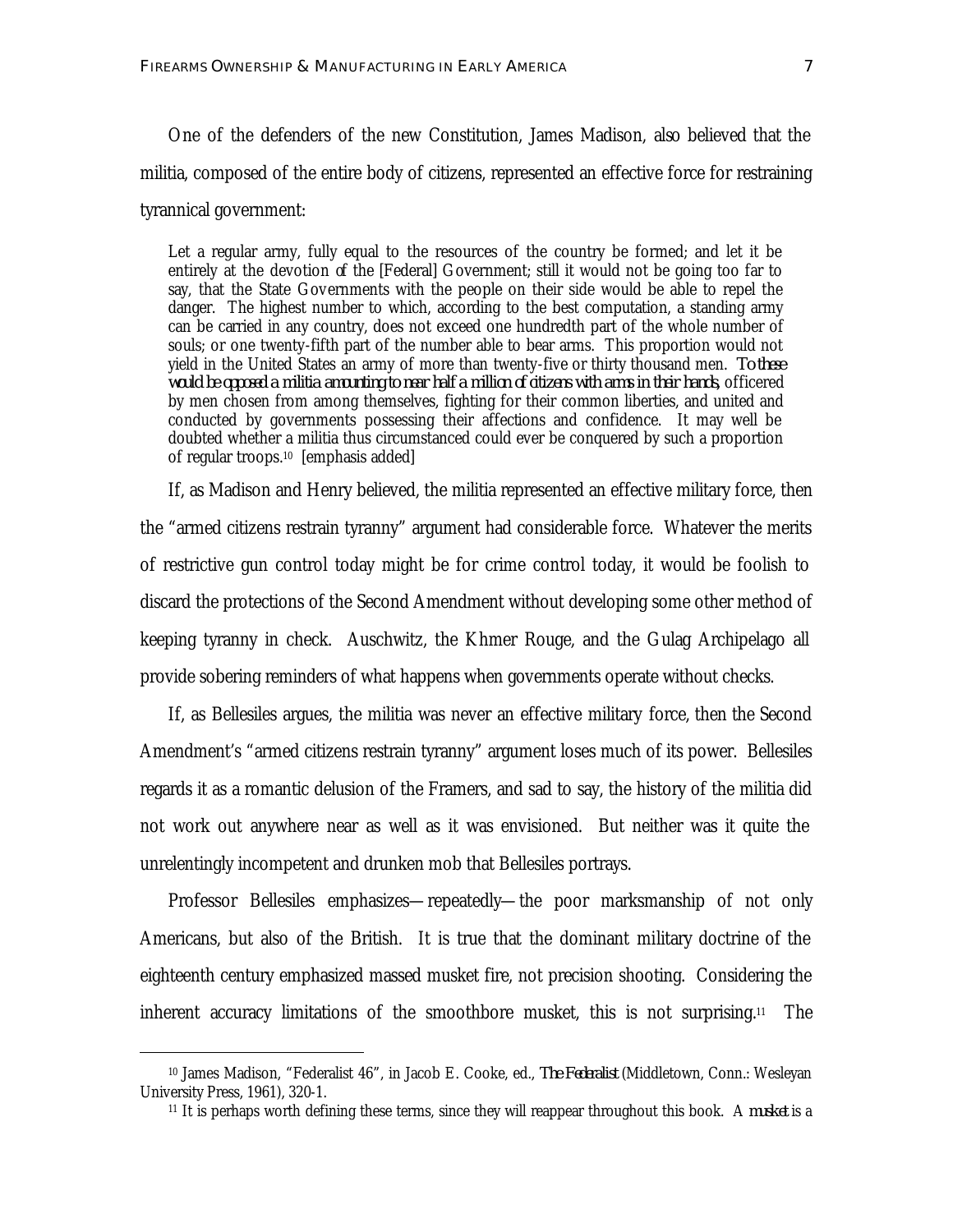emphasis on mass firing was not because accuracy was impossible, but because the goal was to fire many bullets at once—the machine gun approach in a single shot era.<sup>12</sup>

While most British soldiers were trained to fire rapidly, not accurately, those assigned to duty as flankers, pickets, and rangers practiced marksmanship. Frederick Mackenzie, a British officer stationed in Boston, described target practice in January 1775:

The Regiments are frequently practiced at firing with ball at marks. Six rounds [per] man at each time is usually allotted for this practice. As our Regiment is quartered on a Wharf which projects into part of the harbour, and there is a very considerable range without any obstruction, we have fixed figures of men as large as life, made of thin boards, on small stages, which are anchored at a proper distance from the end of the Wharf, at which the men fire. Objects afloat, which move up and down with the tide, are frequently pointed out for them to fire at, and Premiums are sometimes given for the best Shots, by which means some of our men have become excellent marksmen.<sup>13</sup>

Bellesiles, in addition to denigrating the ability of British soldiers to fire accurately, also

claims that the Americans at Lexington and Concord were unable to do so:

Expert marksmanship requires training, good equipment, and a regular supply of ammunition for practice. These farmers rarely practiced, generally had no ammunition, and owned old muskets, not rifles, if they owned a gun at all.<sup>14</sup>

Bellesiles also claims that throughout the Revolutionary period and early Republic, America

militias were noted for their poor shooting abilities.

By comparison, it has long been traditional in American histories of the Revolution to

emphasize the high quality of marksmanship among ordinary Americans:

[A] martial spirit had been excited in the frequent trainings of the minute-men, while the habitual use of the fowling-piece made these raw militia superior to veteran troops in aiming the musket.<sup>15</sup>

smoothbore long gun, which means that the barrel is a hollow tube. It may be fired with either shot or round lead balls. A rifled barrel (from which our word *rifle* comes) has several spiral grooves cut inside the barrel that spin a ball or bullet as it leaves the barrel. This spinning stabilizes the bullet so that it is more accurate at long range than a musket.

<sup>12</sup> Harold L. Peterson, *Arms and Armor in Colonial America: 1526-1783* (Harrisburg, Penn.: Stackpole Co., 1956), 160.

<sup>13</sup> Frederick Mackenzie, *A British Fusilier in Revolutionary Boston*, Allen French, ed., (Cambridge, Mass.: Harvard University Press, 1926), 28-29.

<sup>14</sup> Bellesiles, 174.

<sup>15</sup> Richard Frothingham, *History of the Siege of Boston, and of the Battles of Lexington, Concord, and Bunker Hill,* 6 th ed. (Boston: 1903), 102-3.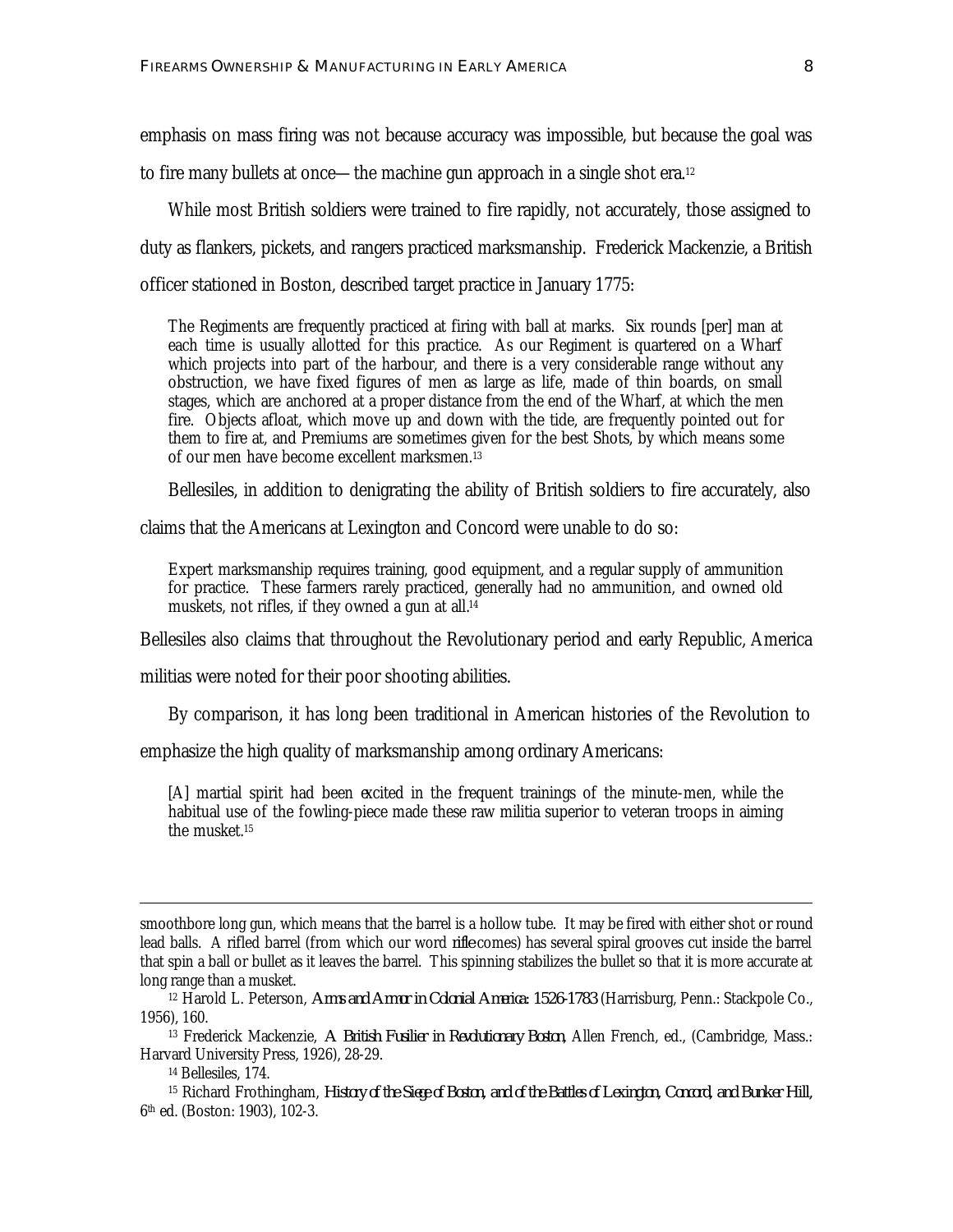Frothingham's account of the Battle of Bunker Hill emphasizes the tremendous effectiveness of the militia in cutting down the advancing British soldiers:

Many were marksmen, intent on cutting down the British officers; and when one was in sight, they exclaimed, "There! See that officer!" "Let us have a shot at him!" – when two or three would fire at the same moment. They used the fence as a rest for their pieces, and the bullets were true to their message.<sup>16</sup>

According to Frothingham, British journals sought to explain the enormous loss of life at the

Battle of Bunker Hill as evidence of both uncommon valor by British troops, and remarkable

shooting by the Americans:

Attempts were made to account for the facts that so many of the British, and so few of the Americans, fell. One officer writes of the former, that the American rifles "were peculiarly adapted to take off the officers of a whole line as it marches to an attack." Another writes, "That every rifleman was attended by two men, one of each side of him, to load pieces for him, so that he had nothing to do but fire as fast as a piece was put into his hand; and this is the real cause of so many of our brave officers falling."<sup>17</sup>

Coburn's description of Samuel Whittemore, shooting and killing a British soldier at 450 feet

(discussed on page 79), makes him sound like a remarkable shot, especially since he was using

a musket, and was advanced in years.

So who is right? That American historians, writing in a more patriotic age, might be inclined to assume the best of the Patriots is not surprising. When in doubt, trust those who were there. Charles Stedman, who fought under General Howe in America, and was not sympathetic to the American cause, described why even able officers and brave men were unable to fight back effectively against the Minutemen:

The people of the colonies are accustomed to the use of fire-arms from their earliest youth, and are, in general, good marksmen. Such men, placed in a house, behind a wall, or amongst trees, are capable of doing as much execution as regular soldiers: And to these advantages, which they possessed during the greatest part of the nineteenth of April, we may attribute the inconsiderable losses sustained by them, compared with that of our detachments.<sup>18</sup>

<sup>16</sup> Frothingham, 141-42.

<sup>17</sup> Frothingham, 197.

<sup>&</sup>lt;sup>18</sup> Stedman, 1:120. Also see the July 8, 1775, "The Twelve United Colonies, by their Delegates in Congress, to the Inhabitants of Great Britain," Worthington C. Ford, *et al,.* ed., *Journals of the Continental Congress, 1774-1789* (Washington, D.C., 1904-37) (hereinafter *JCC*), 169, "Should Victory declare in your Favour, yet Men trained to Arms from their Infancy, and animated by the Love of Liberty, will afford neither a cheap or easy Conquest."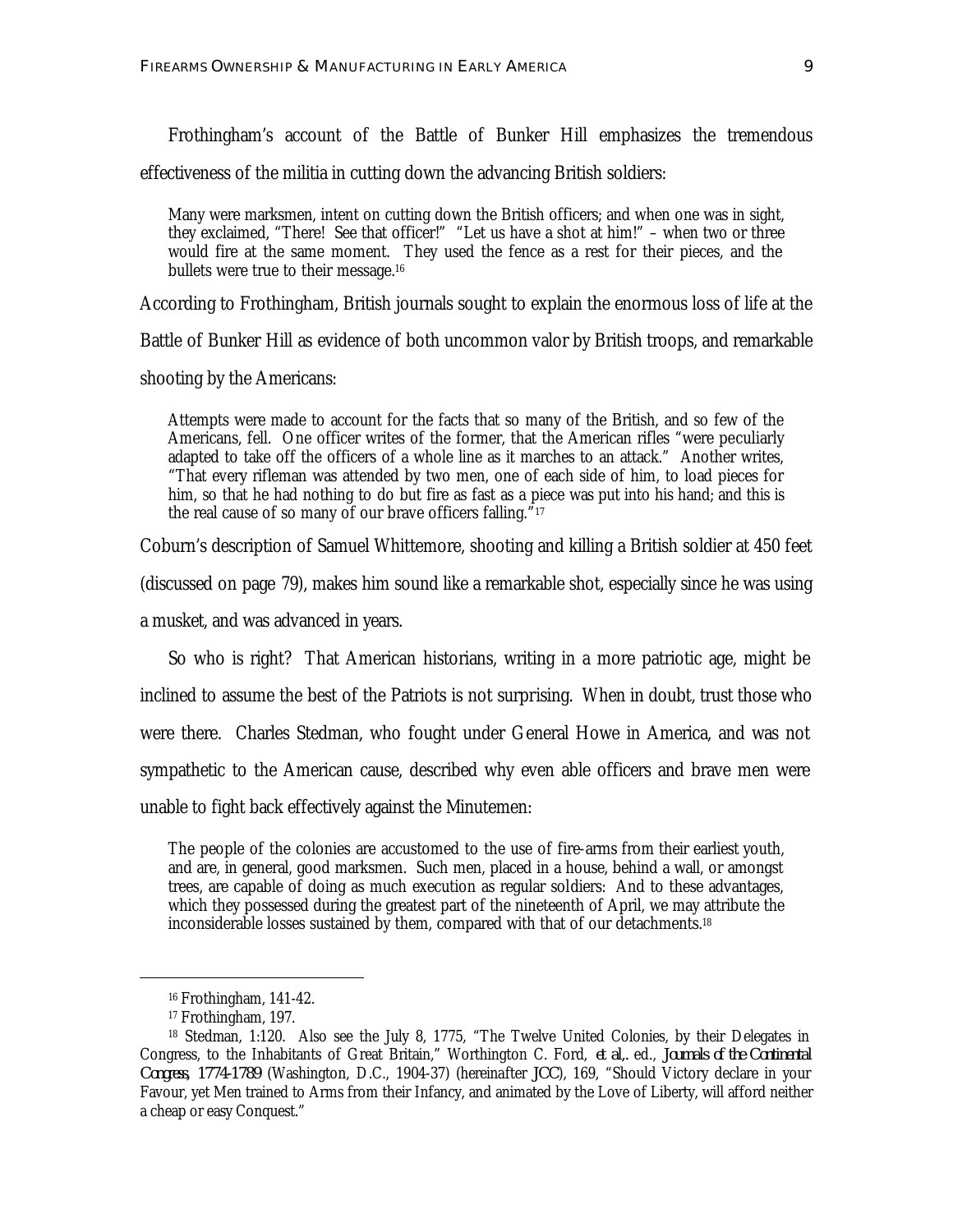Lieutenant Frederick Mackenzie, who was part of the expedition to Lexington and

Concord, similarly seems to have been impressed with the skills of the militia:

During this time the Rebels endeavored to gain our flanks, and crept into the covered ground on either side, and as close as they could in front, firing now and then in perfect security.... [N]umbers of armed men on foot and on horseback, were continually coming from all parts guided by the fire, and before the Column had advanced a mile on the road, were were fired at from all quarters…. As the Rebels encreased, and altho they did not shew themselves openly in a body in any part, except on the road in our rear, our men threw away their fire very inconsiderately, and witout being certain of its effect….

During the whole of the march from Lexington the Rebels kept an incessant irregular fire from all points at the Column…. Our men had very few opportunities of getting good shots at the Rebels, as they hardly ever fired but under cover of a Stone wall, from behind a tree, or out of a house; and the moment they had fired they down out of sight until they had loaded again, or the Column had passed.<sup>19</sup>

Another officer's account, quoted at length by Mackenzie, gives a similar account, reporting

that some of the rebels were on horseback, leaving their horses

at some little distance from the road, they crept down near enough to have a Shot; as soon as the Column had passed, they mounted again, and rode round until they got ahead of the Column, and found some convenient place from when they might fire again. These fellows were generally good marksmen, and many of them used long guns made for Duck-Shooting.<sup>20</sup>

It is certainly true that it is easier for the losers to admit that the winners were good shots

than to admit that there were serious supply errors and tactical mistakes on the British side

that played a part. But it is hard to see British officers, who held the American militias in

utter contempt, giving them credit for better weapons or better shooting if there was not

some truth to it.

Most of the shooting in the initial engagements seems to have been with muskets, but by July, frontier riflemen had arrived. Frederick County, Maryland, raised two companies of riflemen to join the army forming outside of Boston. An eyewitness account of Captain Michael Cresap's rifle company of "upwards of 130 men" described a demonstration

to show the gentlemen of the town their dexterity at shooting. A clapboard, with a mark the size of a dollar, was put up; they began to fire off-hand, and the bystanders were surprised, so few shots being made that were not close to or in the paper.

<sup>19</sup> Mackenzie, 55-58.

<sup>20</sup> Mackenzie, 67.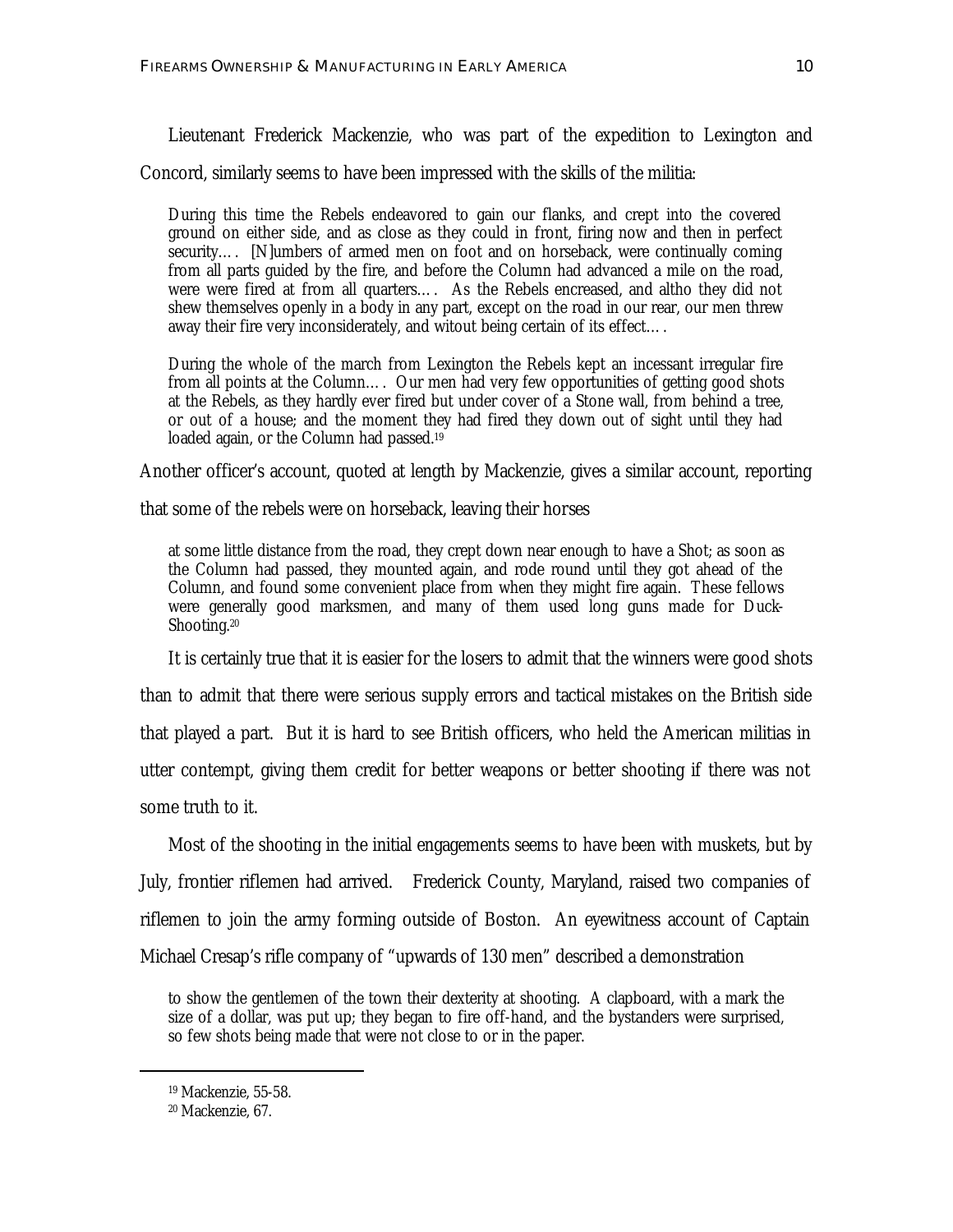When they had shot for a time in this way, some lay on their backs, some of their breast or side, others ran twenty or thirty steps, and, firing, appeared to be equally certain of the mark. With this performance the company was more than satisfied, when a young man took up the board in his hand, not by the end, but by the side, and holding it up, his brother walked to the distance, and very coolly shot into the white; laying down his rifle, he took up the board, and, holding it as was held before, the second brother shot as the former had done.

By this exercise I was more astonished than pleased. But will you believe me, when I tell you, that one of the men took the board, and placing it between his legs, stood with his back to the tree, while another drove the center?<sup>21</sup>

Other eyewitness accounts of Cresap's company also report on their marksmanship:

[W]e mention a fact which can be fully attested by several of the reputable persons who were eye-witnesses of it. Two brothers in the company took a piece of board five inches broad and seven inches long, with a bit of white paper, about the size of a dollar, nailed in the centre; and while one of them supported this board perpendicularly between his knees, the other, at the distance of upwards of sixty yards, and without any kind of rest, shot eight bullets through it successively, and spared a brother's thigh!

Another of the company held a barrel stave perpendicularly in his hands with one edge close to his side, while one of his comrades, at the same distance, and in the manner before mentioned, shot several bullets through it, without any apprehension of danger on either side.

The spectators appearing to be amazed at these feats, were told that there were upwards of fifty persons in the same company who could do the same thing; that there was not one who could not plug nineteen bullets out of twenty, as they termed it, within an inch of the head of a tenpenny nail. In short, to prove the confidence they possessed in their dexterity at these kind of arms, some of them proposed to stand with apples on their heads, while others at the same distance, undertook to shoot them off; but the people who saw the other experiments declined to be witnesses of this.<sup>22</sup>

M. L. Brown quotes from Thatcher's military journal of August 1775, apparently referring

to this same group of frontier riflemen:

 $\overline{a}$ 

They had enlisted with great promptness, and had marched from four to seven hundred miles. In a short time, large bodies of them arrived in camp. They were remarkably stout, hardy men, dressed in white frocks or rifle-shirts, and round hats, and were skillful marksmen. At a review, a company of them, while on a quick advance, fired their balls into objects of seven inches diameter, at the distance of two hundred and fifty yards. They were stationed on the lines, and became terrible to the British. The accounts of their prowess were circulated over England.<sup>23</sup>

<sup>21</sup> J. Thomas Scharf, *History of Western Maryland: Being a History of Frederick, Montgomery, Carroll, Washington, Allegany, and Garrett Counties From the Earliest Period to the Present Day…* (Philadelphia: L.H. Everts, 1882; reprinted Baltimore: Regional Publishing Co., 1968), 1:130.

<sup>22</sup> "From The Virginia Gazette (1775)" in Albert Bushnell Hart and Mabel Hill, *Camps and Firesides of the Revolution* (New York: Macmillan Co., 1937), 230.

<sup>23</sup> Frothingham, 227-8. Scharf, 1:131, also quotes Thatcher concerning the frontier riflemen.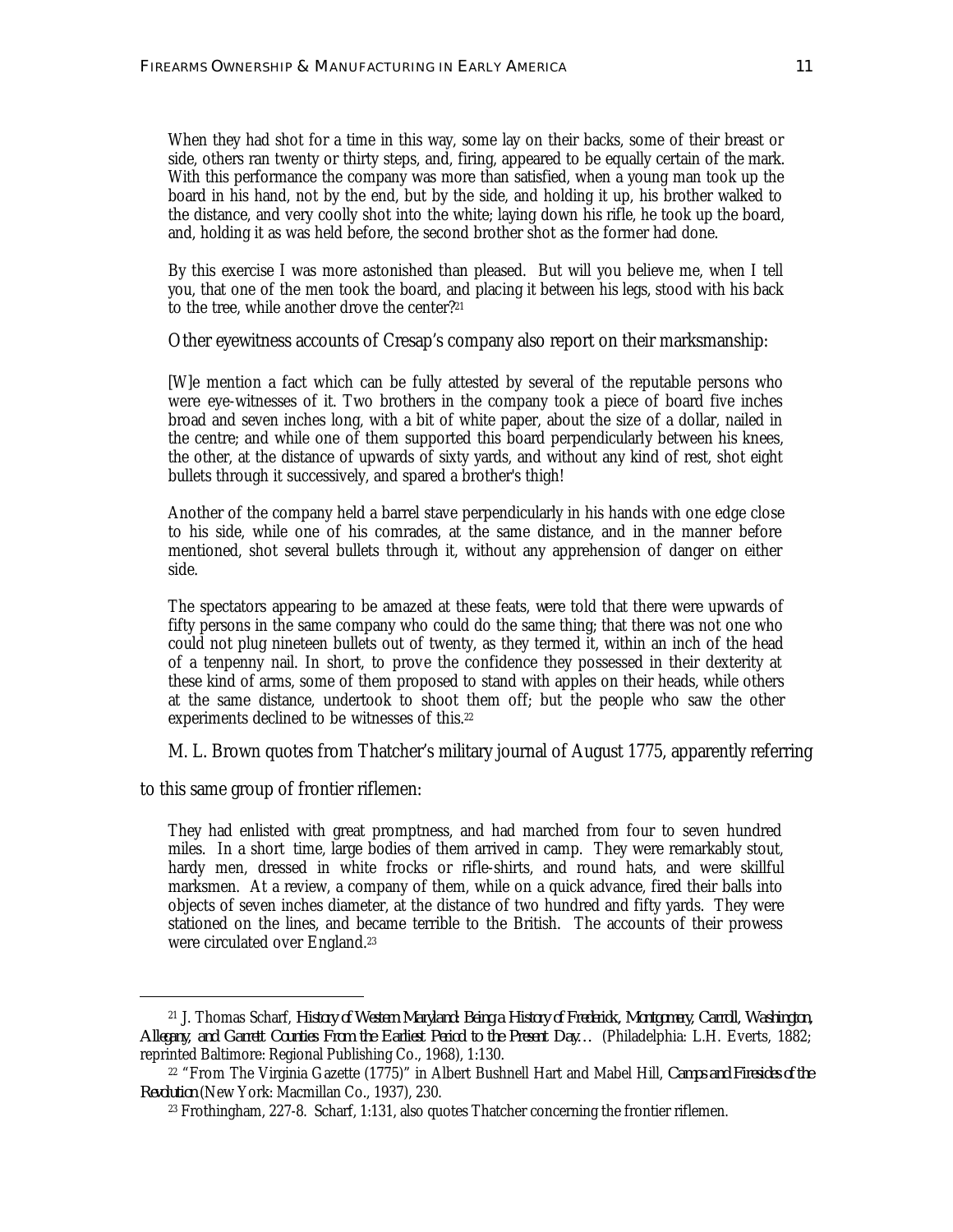Brown expresses his belief that this account is "apocryphal," but he recounts John Harrower's no less astonishing account of how a rifle company commander in Virginia sought to identify the best marksmen out of an overflow crowd of volunteers. The colonel's solution was a shooting contest:

Col. Washington… made a demand of 500 Riflemen from the frontiers. But those that insisted on going far exceeded the number wanted when in order to avoid giving offence, the commanding officer chose his company by the following method, viz. He took a board of a foot square and with chalk drew the shape of a moderate nose in the center and nailed it up to a tree at 150 yards distance and those who came nighest the mark with a single ball was to go. But by the first 40 or 50 that fired the nose was all blown out of the board, and by the time his company was [filled] up, the board shared the same fate.<sup>24</sup>

While not explicit that these riflemen brought their own guns, it seems likely that they did so.

Isaac Weld, a Briton traveling in North America two decades later, described how rifles worked for his British audience, who would have been unfamiliar with rifled weapons. Weld told how:

An experienced marksman, with one of these guns, will hit an object not larger than a crown piece, to a certainty, at the distance of one hundred yards. Two men belonging to the Virginia rifle regiment, a large division of which was quartered in this town during the war, had such a dependence on each other's dexterity, that the one would hold a piece of board, not more than nine inches square, between his knees, whilst the other shot at it with a ball at the distance of one hundred paces. This they used to do alternately, for the amusement of the town's people, as often as they were called upon. Numbers of people in Lancaster can vouch for the truth of this fact. Were I, however, to tell you all the stories that I have heard of the performance of riflemen, you would think the people were most abominably addicted to lying. A rifle gun will not carry shot, nor will it carry a ball much farther than one hundred yards with certainty.<sup>25</sup>

Brown also accepts the plausibility of British Army Major George Hanger's account. Hanger, who held the accuracy of the common soldier's musket in contempt, had a different opinion about America's riflemen. He described being on horseback with Lieutenant Colonel Banastre Tarleton, preparing an attack on the Americans. A rifleman 400 yards away fired at Hanger and Tarleton, who were less than two feet apart. The shot killed the horse of the orderly standing between and just behind Hanger and Tarleton. Hanger was impressed.

<sup>24</sup> John Harrower, "Diary….1773-1776," *American Historical Review* [October 1900]:100.

<sup>25</sup> Isaac Weld, *Travels Through the States of North America, and the Provinces of Upper and Lower Canada, During the Years 1795, 1796, and 1797* (London: John Stockdale, 1807), 1:118-19.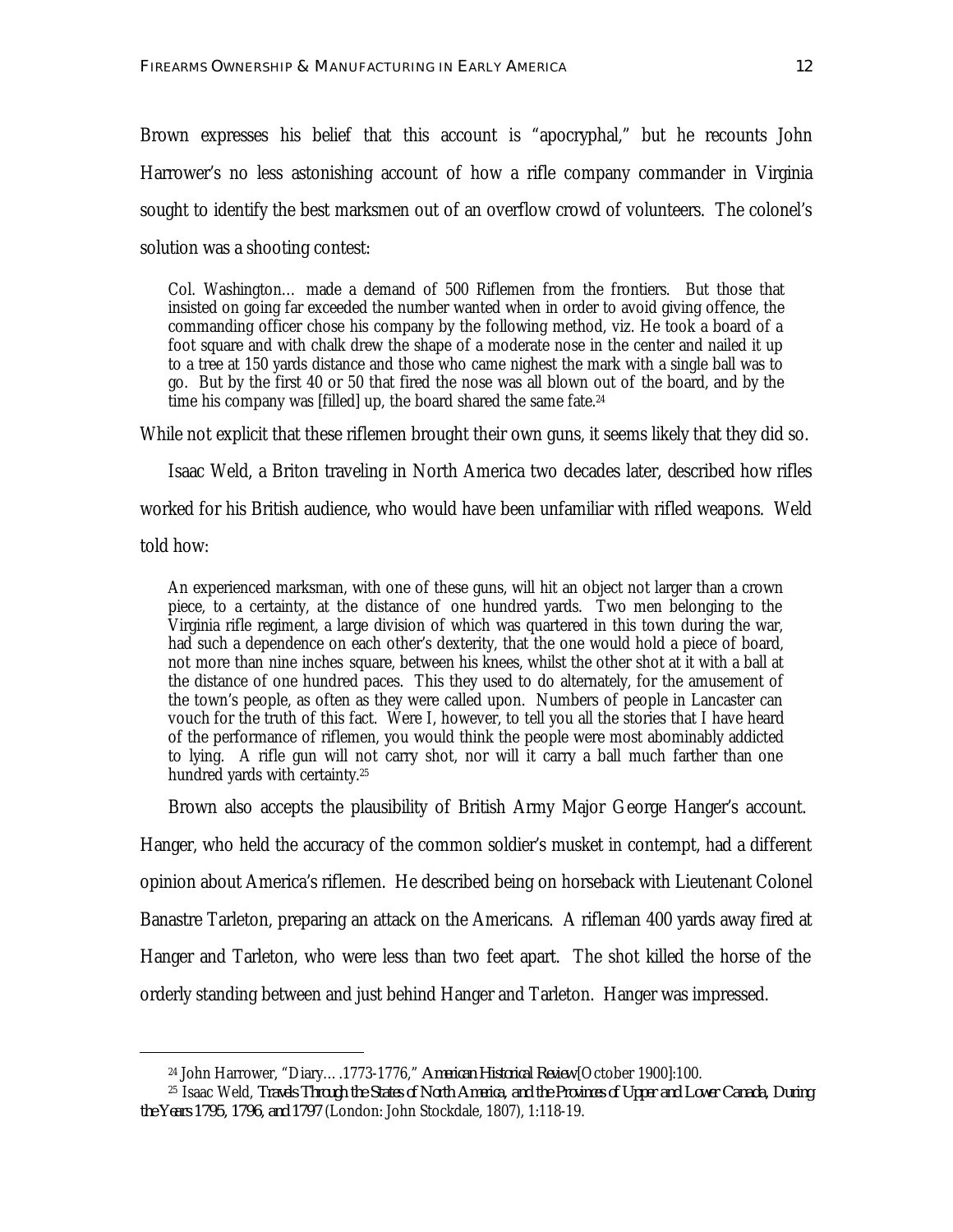Hanger became a prisoner of war at the battle of Saratoga. In conversations with the riflemen, they told him "than an expert rifleman…can hit the head of a man at 200 yards. I am certain that provided an American rifleman was to get a perfect aim at 300 yards at me standing still, he most undoubtedly would hit me, unless it was a very windy day…."<sup>26</sup>

Bellesiles, by the way, tells us that concerning the rifle, "Daniel Morgan's riflemen spread the fame of that weapon, all of which were provided by the government."27 Perhaps Morgan's riflemen were armed with government provided rifles, but they would have been exceptional in that regard. General Washington on at least two occasions emphasized that riflemen should bring their *own* rifles,28 and Pennsylvania required that enlisting riflemen have their own29—the government had none to provide.

George Washington's letter to John A. Washington of February 24, 1777, describes contacts between the Continental and British armies:

Our Scouts, and the Enemy's Foraging Parties, have frequent skirmishes; in which they always sustain the greatest loss in killed and Wounded, owing to our Superior skill in Fire  $arms...^{30}$ 

A letter to Joseph Reed, requesting his help in raising a unit of 300 riflemen in

Pennsylvania, describes their mission as

to fire into the embrazures and to drive the enemy from their parapets when our approaches are carried very near their Works…. General Lincoln informs me that the enemy made use of this mode at the Siege of Charlestown, and that his Batteries were in a manner silenced, untill he opposed the same kind of troops and made it as dangerous for the enemy to shew their Men as it had been before for him to expose his.<sup>31</sup>

<sup>26</sup> Peterson, 197-98.

<sup>27</sup> Bellesiles, 202.

<sup>28</sup> George Washington to Joseph Reed, June 24, 1781, *The Writings of George Washington from the Original Manuscript Sources, 1745-1799,* John C. Fitzpatrick, ed., (Washington: Government Printing Office, 1931-44) (hereinafter *Writings of George Washington*) 22:258; George Washington to Thomas Parr, July 28, 1781, *Writings of George Washington* 22:427.

<sup>29</sup> March 12, 1776, Peter Force, ed., *American Archives: Consisting Of A Collection Of Authentick Records, State Papers, Debates, And Letters And Other Notices Of Publick Affairs…* (1837-53; reprinted New York: Johnson Reprint Co., 1972) (hereinafter *American Archives*), 4th series, 5:681.

<sup>30</sup> George Washington to John A. Washington, February 24, 1777, *Writings of George Washington,* 7:198.

<sup>31</sup> George Washington to Joseph Reed, June 24, 1781, *Writings of George Washington,* 22:257.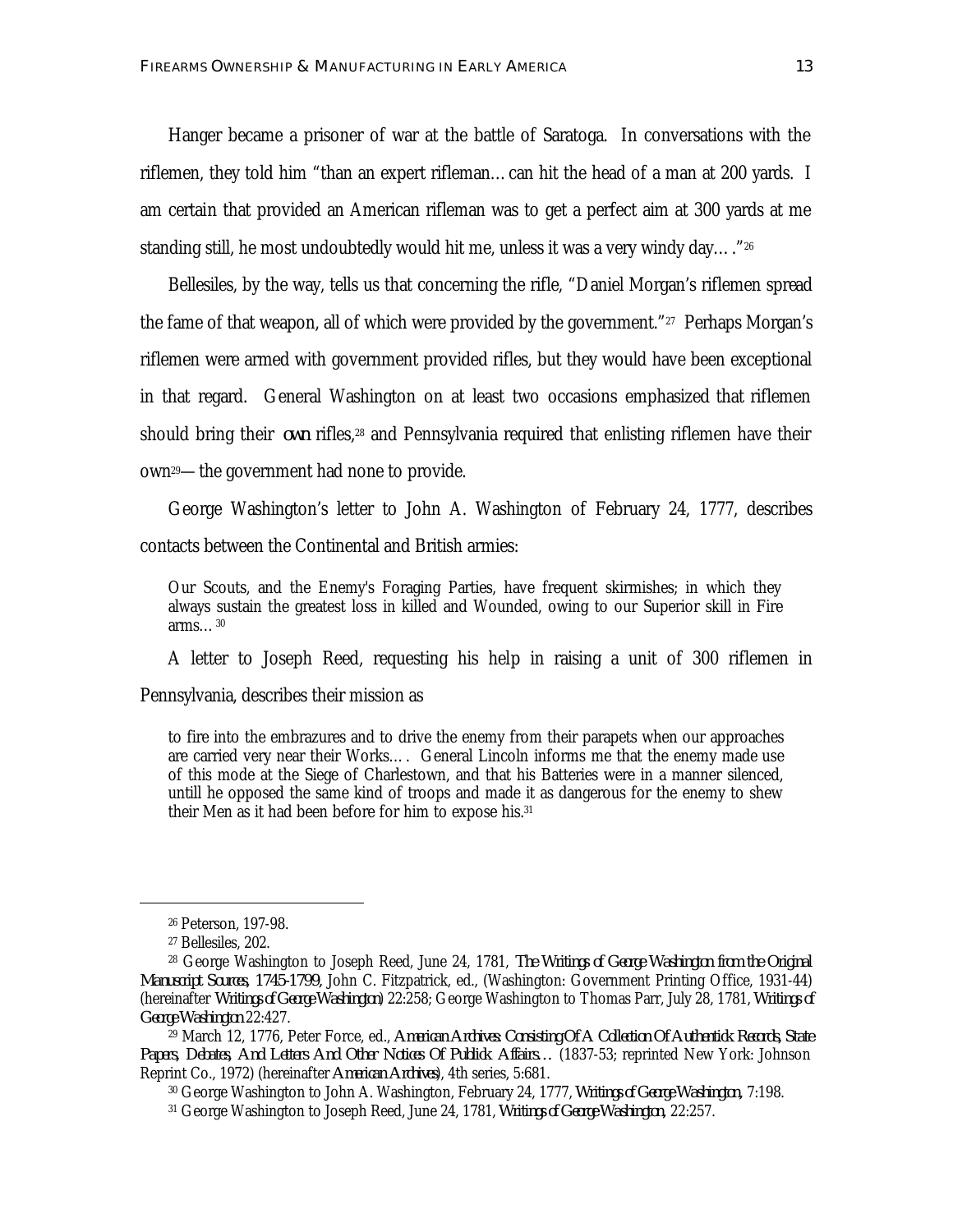Poor marksmanship? The people that lived in that time have a different opinion, and one that deserves a bit more weight than Bellesiles's claims.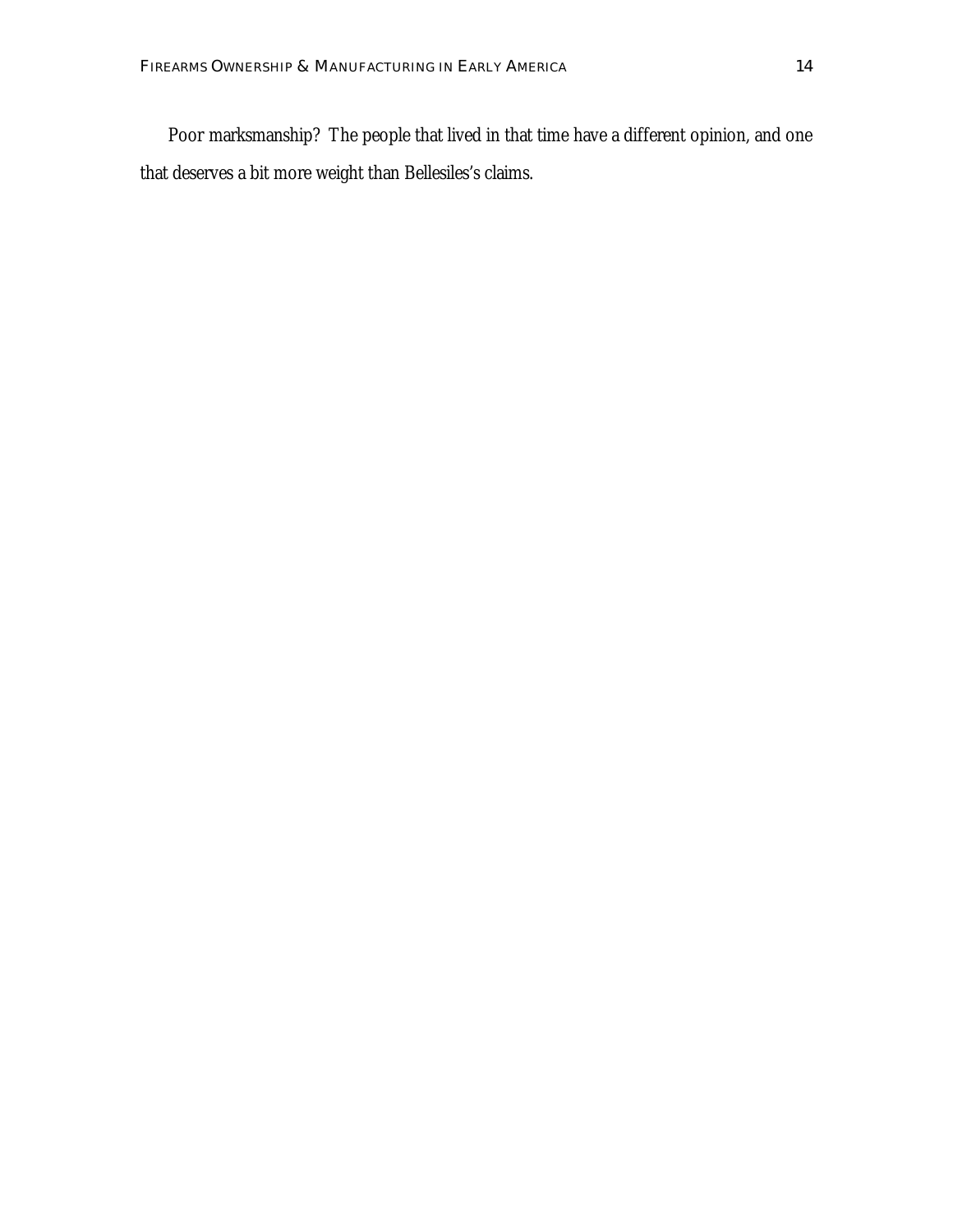## **Evaluating Gun Scarcity**

By far the most amazing claim that Bellesiles makes is that guns were scarce in America, almost everywhere, until the 1840s, when modern manufacturing and marketing techniques finally made guns cheap and desired enough for them to become common. How does one measure the number of guns present in different periods of American history? Bellesiles's claims are based primarily on probate records, official records, and letters.

Bellesiles makes much of probate records that he claims show a scarcity of guns. Of course, deducing anything about gun density from probate records has some problems. How representative are probate records of what average Americans owned? Were probated estates unusual in terms of wealth, literacy, or urbanization? I make no pretense of having enough detailed knowledge to analyze Bellesiles's claims in this area, and he has not made publicly available much of the data from which he drew these conclusions.

At least *some* of the data sets from which Bellesiles draws these conclusions, however, are publicly available. Professor James Lindgren of Northwestern University School of Law and Justin Lee Heather, a law student at Northwestern, have examined some of these data sets in a yet unpublished paper, and Bellesiles's claims do not stand up to independent review:

One run of probate records that Bellesiles cites is a published set of about 186 decedents' estates in colonial Providence in 1679-1729. Even though he finds high gun ownership in Providence in this period (48%), he undercounts the percentage of estates listing guns substantially—according to our careful count, 63% of white male estates with itemized personal property inventories had guns.

Bellesiles also claims that most of the guns in the (approximately) 90 Providence inventories listing guns "are evaluated as old and of poor quality." In fact, only about 9% of the guns are so listed. Bellesiles claims that he included only white males in his 186 Providence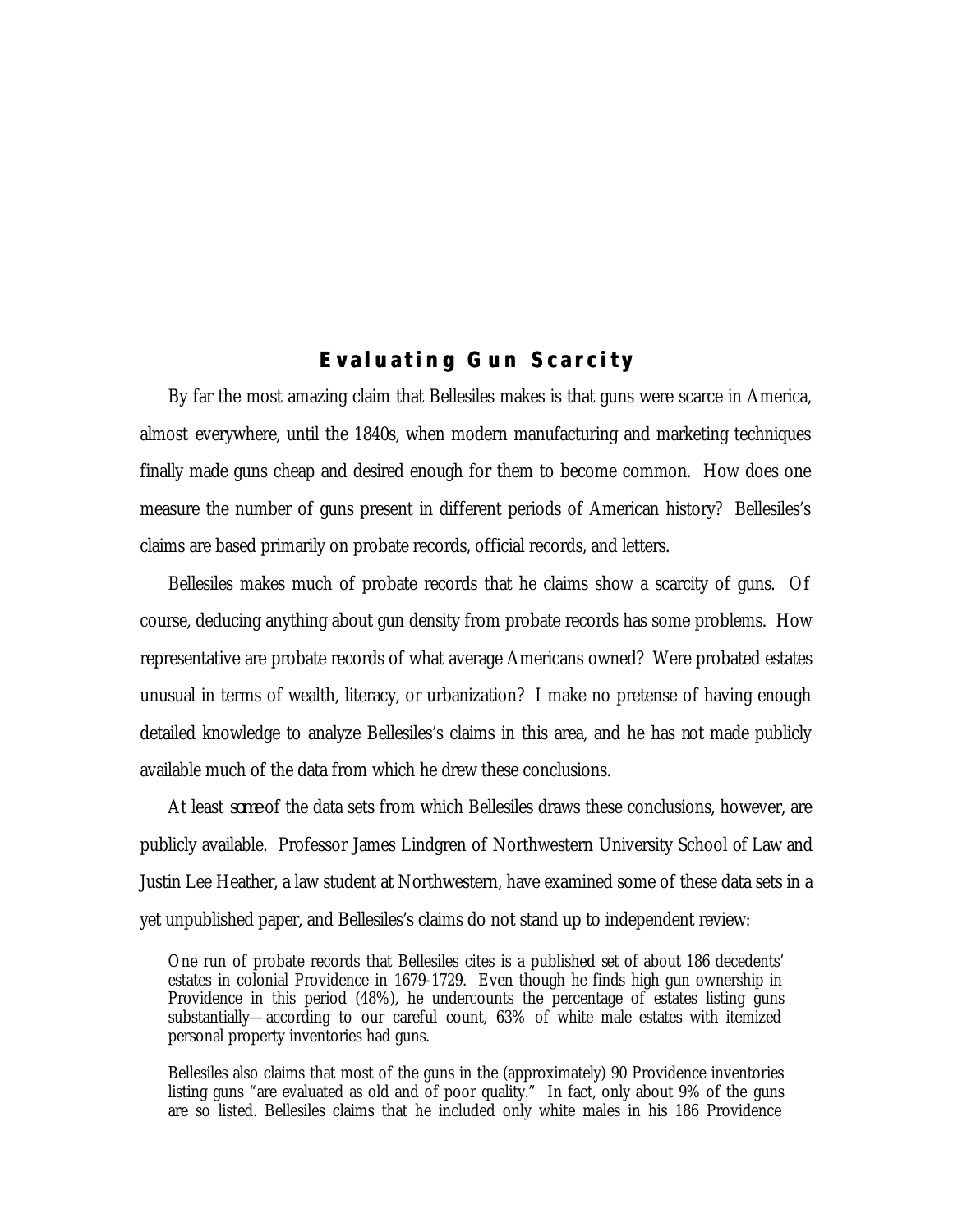estates when he apparently included 17 women. He claims that all 186 estates had both wills and inventories when less than half did.<sup>1</sup>

Lindgren and Heather also examined other data sets of probate records and property inventories, and demonstrates that Bellesiles's claims about the completeness of probate records lead to some inescapable conclusions, one of which is that seventy percent of estates probated in 1774 had not even one penny in cash (a most unlikely possibility), and that twenty-three percent of colonial Americans apparently owned no clothing of any kind (an even more unlikely possibility).<sup>2</sup>

The Providence probate records, for which Bellesiles makes especially striking claims about the relative scarcity of guns, when reviewed by Lindgren and Heather are especially striking for how common guns are in these records.

Thus if axe and knife ownership was near universal in Providence, then gun ownership was probably near universal as well, since guns are as commonly listed as axes (65%) and more commonly listed than knives of all kinds, including table knives (36%). If one compares gun ownership (63%) with the ownership of swords, cutlasses, bayonets, and other edge weapons (30%), the difference is particularly striking. Indeed, the odds of finding a gun in a colonial Providence inventory are 4.1 times as high as the odds of finding a sword or other edge weapon.

Guns were as commonly listed in Providence estates (63%) as all lighting items combined (60%): candles, tallow, candlesticks, oil, lamps, and lanterns. Gun ownership is as common as book ownership (62%) and much more common than the ownership of Bibles (32%).<sup>3</sup>

Along with probate records, however, most of Bellesiles's argument for gun scarcity is derived from official records and readily available documents. Before examining how Bellesiles has misrepresented those materials, it is worth asking how one would recognize gun scarcity in primary sources.

It is perhaps wise to start out by understanding what contemporary sources can and cannot tell us about a period. The truly mundane objects and concerns of life may receive no mention at all (such as clothes, as in the example above). Objects that are unusual may be mentioned precisely because they are uncommon. When examining sources from early

<sup>1</sup> James Lindgren and Justin Lee Heather, "Counting Guns in Early America," unpublished paper presented at the Association of American Law Schools Annual Meeting, January 4, 2001, 4.

<sup>2</sup> Lindgren and Heather, 10-11.

<sup>3</sup> Lindgren and Heather, 24.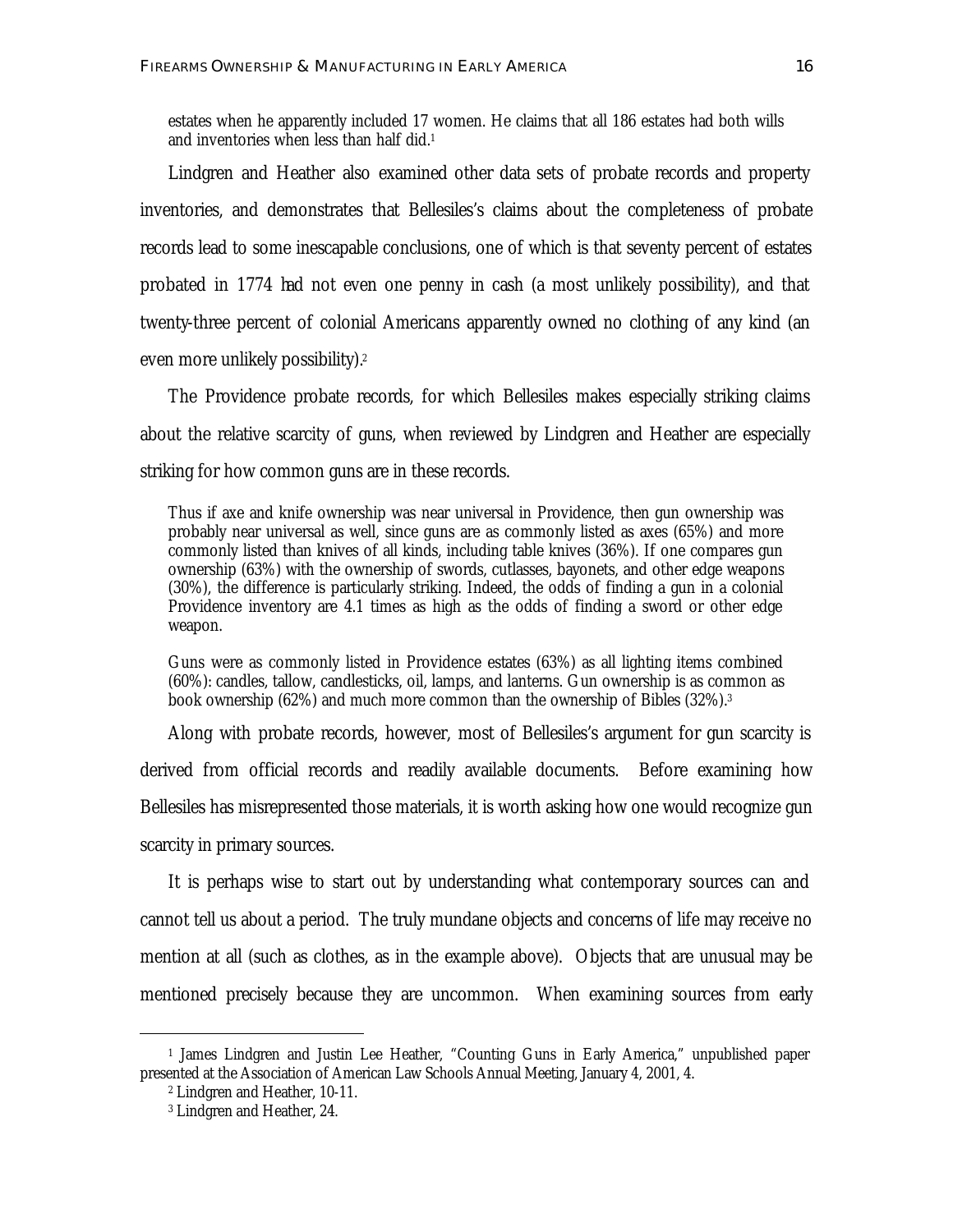America, it is important to recognize that the *manner* in which writers mention firearms may tell us as much about their scarcity as the mention itself.

For example, a resident of modern New York City who encountered a deer on the streets would describe the experience far differently than might a resident of Cougar, Washington. The New Yorker would almost certainly comment on the presence of a deer with great amazement, perhaps writing a letter to the newspaper, leaving it for future historians to cite as evidence. The resident of Cougar, Washington, would find a deer in the streets so unremarkable that there would almost certainly be no written record. Yet we all recognize in which city today it is more likely that a deer would wander the streets.

Another problem with the use of what are necessarily impressionistic sources is the very human tendency to overgeneralize. If you were to ask most members of the academic community how many Americans own guns today, they would probably severely underestimate the actual percentage based upon their own circle of acquaintances. The results might be somewhat different the other direction if you asked people at a local shooting range.

If we find writers in early America identifying hunting and firearms as "common" or "widespread," it might well be argued that they have overgeneralized from their experiences. For that reason we might, in good faith, reject one writer's observations. We might especially reject the accuracy of such an observation if the writer came from a nation where both firearms and hunting were less common than in America. The novelty of seeing firearms when they are rare at home might cause such a foreigner to overgeneralize from a small number of personal experiences. We cannot, however, reject large numbers of independent observations for different regions of pre-1840 America, when the writers are both American and foreign, without assuming some sort of shared delirium.

If we find no discussions of guns at all from Americans, this could be an indication that guns were quite scarce—but it could also be an indication that guns were so common that they were unworthy of comment, unless there was something unusual about a particular gun,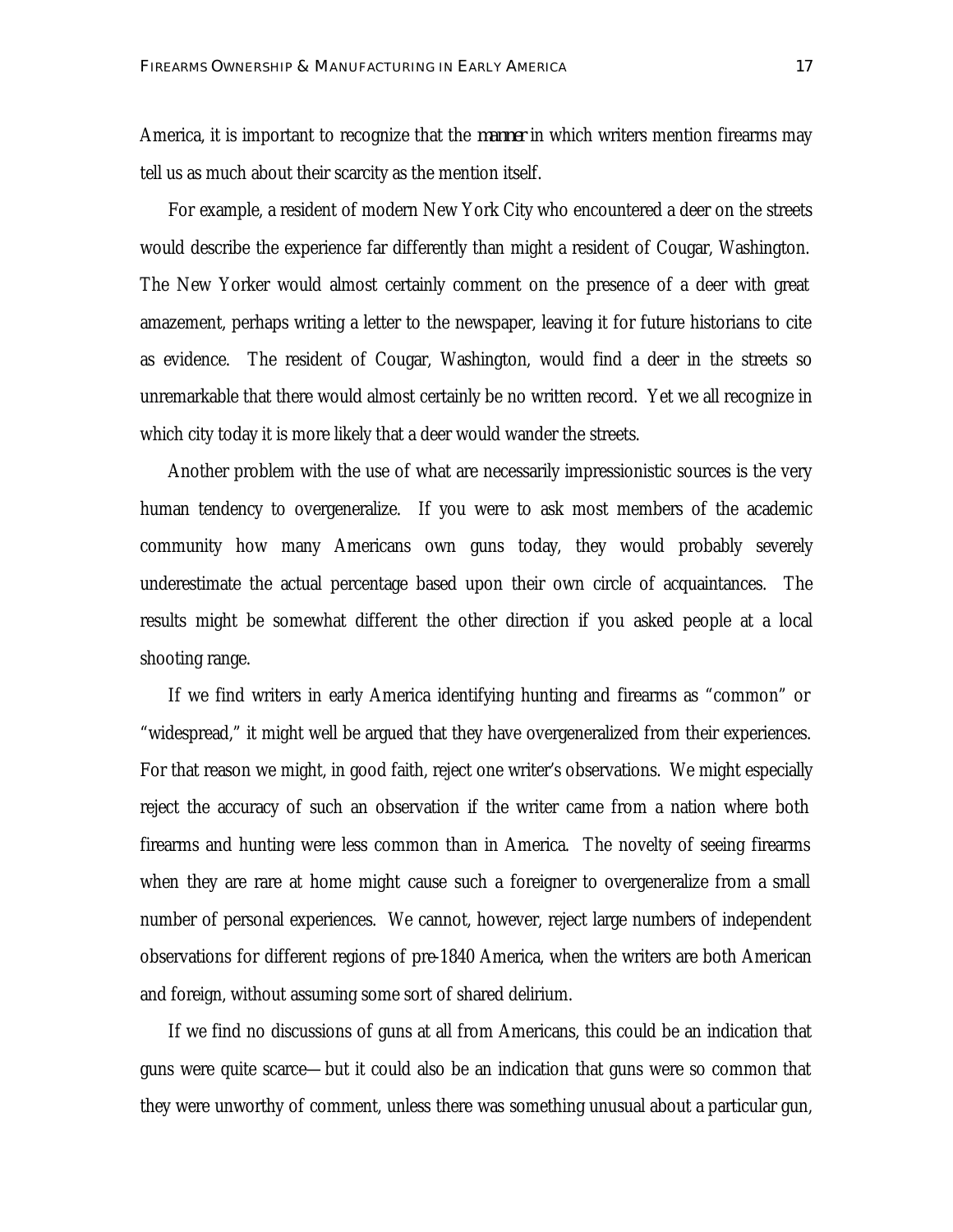or how that gun was used or misused. A dearth of discussion of guns or hunting could also be an indication that those classes most likely to write were those least likely to engage in shooting or hunting.

It is also important to distinguish those accounts that describe what *should* be from what *is*. Bellesîles's 1996 *Journal of American History* paper on this subject quotes from an 1843 children's book that condemns guns as evidence that the public was "completely uninterested in firearms."<sup>4</sup> McGuffey's 1836 *Eclectic First Reader*, another children's book, heartily condemns rum and whiskey,<sup>5</sup> but no one who has read *The Alcoholic Republic*<sup>6</sup> would consider McGuffey's condemnation to be evidence about the scarcity of alcohol in antebellum America. Quite the opposite! Those who wrote children's literature often intended to discourage behaviors that were too common among the adult population or that were inappropriate for children.

Bellesiles relies heavily on official records to make his claims. These records include government contracts with arms makers, militia returns, and other primarily military data. A reliance on primarily military data carries an additional problem. If, as Bellesiles claims, there was little hunting or interest in guns in early America, then information tied to the military use of guns might well be an effective method of identifying patterns and levels of gun ownership and use. But if Bellesiles is incorrect, and guns were commonly used for sporting purposes, then records associated with military uses of guns will tend to distort and understate the number of guns in America, and the relationship that Americans had with guns. As we will see in later chapters, this emphasis on records associated with government contracts has indeed warped the picture that Bellesiles paints quite severely with respect to American gun manufacturing.

<sup>4</sup> Michael Bellesîles, "The Origins of Gun Culture in the United States, 1760-1865," *Journal of American History*, 83:2 [September 1996] (hereinafter Bellesiles, *JAH*), 439.

<sup>5</sup> William H. McGuffey, *The Eclectic First Reader for Children* (Cincinnati, 1836; reprinted Milford, Mich, 1982), 138-40.

<sup>6</sup> W. J. Rorabaugh, *The Alcoholic Republic: An American Tradition* (New York, 1979).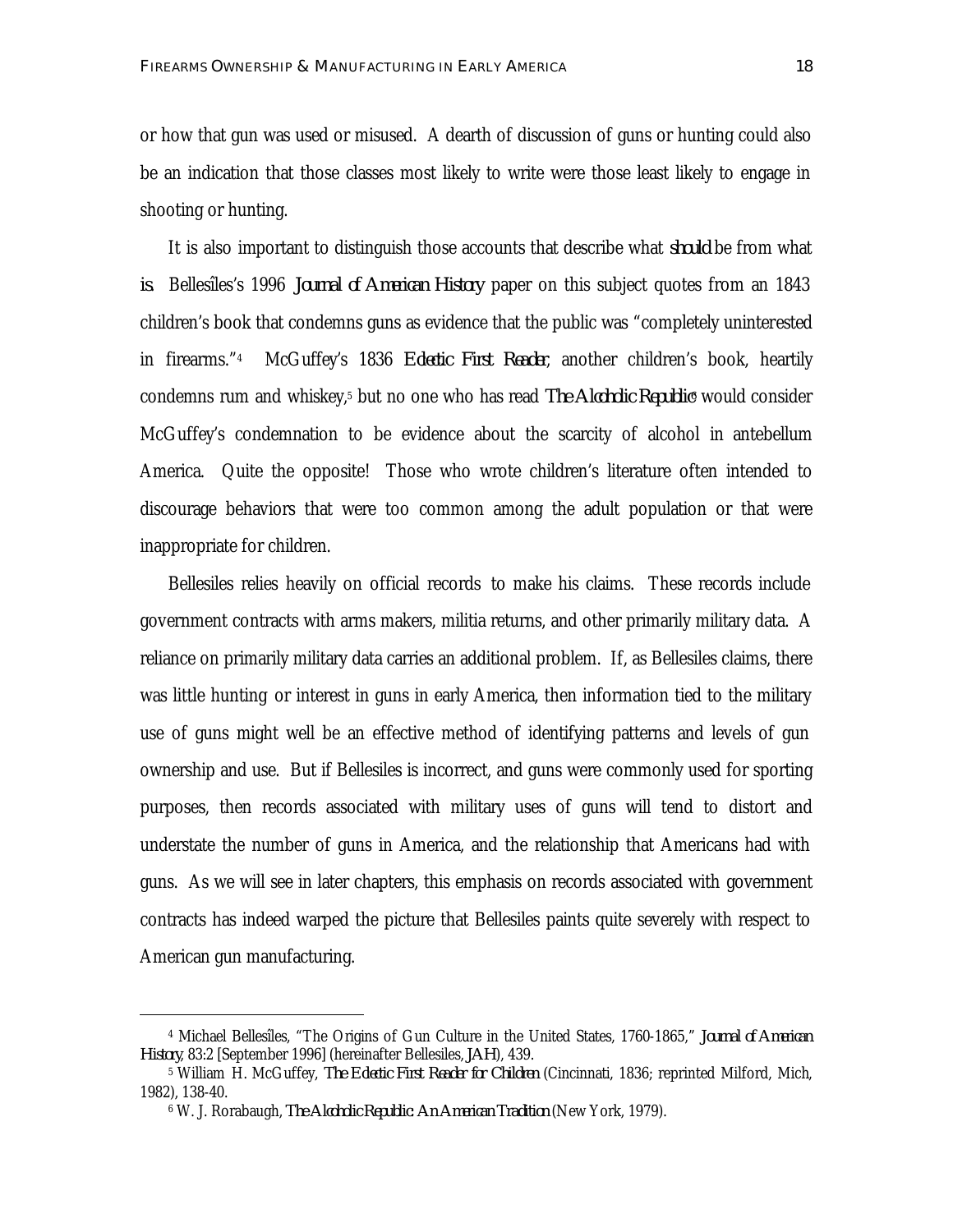One unsurprising difficulty with evaluating primary sources is that they were not written with the goal of assisting the historian, and often they are ambiguous. How an historian interprets a particular passage will often reflect the assumptions that he brings to the text. As an example, Samuel Wilson's account of Carolina, published in 1682, devotes a paragraph to discussing the available game: "The Woods abound with Hares, Squirrels, Racoons, Possums, Conyes and Deere, which last are so plenty that an Indian hunter hath kill'd nine fatt Deere in a day all shott by himself, and all the considerable Planters have an Indian hunter which they hire for less than twenty shillings a year, and one hunter will very well find a Family of thirty people with as much Venison and Foul, as they can well eat."<sup>7</sup>

Bellesiles could interpret this passage as indicating that whites didn't hunt in Carolina, but purchased wild game from Indians. An equally legitimate reading would argue that "all the considerable Planters" hire Indians to hunt their wild game, but this passage, by itself, tells us nothing about whether ordinary whites hunted wild game. The discussion of the abundance of wild game could be legitimately interpreted as an indication that wild game was available for the taking, since Wilson's account encourages immigration.

Another problem with evaluating the evidence is the question of what is meant by "arms." It certainly includes not only firearms but swords, pikes, clubs, and other weapons. Bellesiles makes the claim that historians have traditionally interpreted "arms" in primary sources to mean "firearms." Because guns were scarce in early America, Bellesiles argues that this interpretation is incorrect.

It is certainly true that there are many sources that mention only "arms" without specifying "firearms." But we will see examples of how Bellesiles assumes the non-specific "arms" to mean that there were no guns present—even when his own sources are specific that the "arms" mentioned included guns.

<sup>7</sup> Samuel Wilson, *An Account of the Province of Carolina*… (London: G. Larkin, 1682), in Alexander S. Salley, Jr., ed., *Narratives of Early Carolina: 1650-1708* (New York: Charles Scribner's Sons, 1911; reprinted New York: Barnes & Noble, 1959), 170. Other sources indicating that Indians sold game to the settlers: *A Relation of Maryland*, in Hall, 98.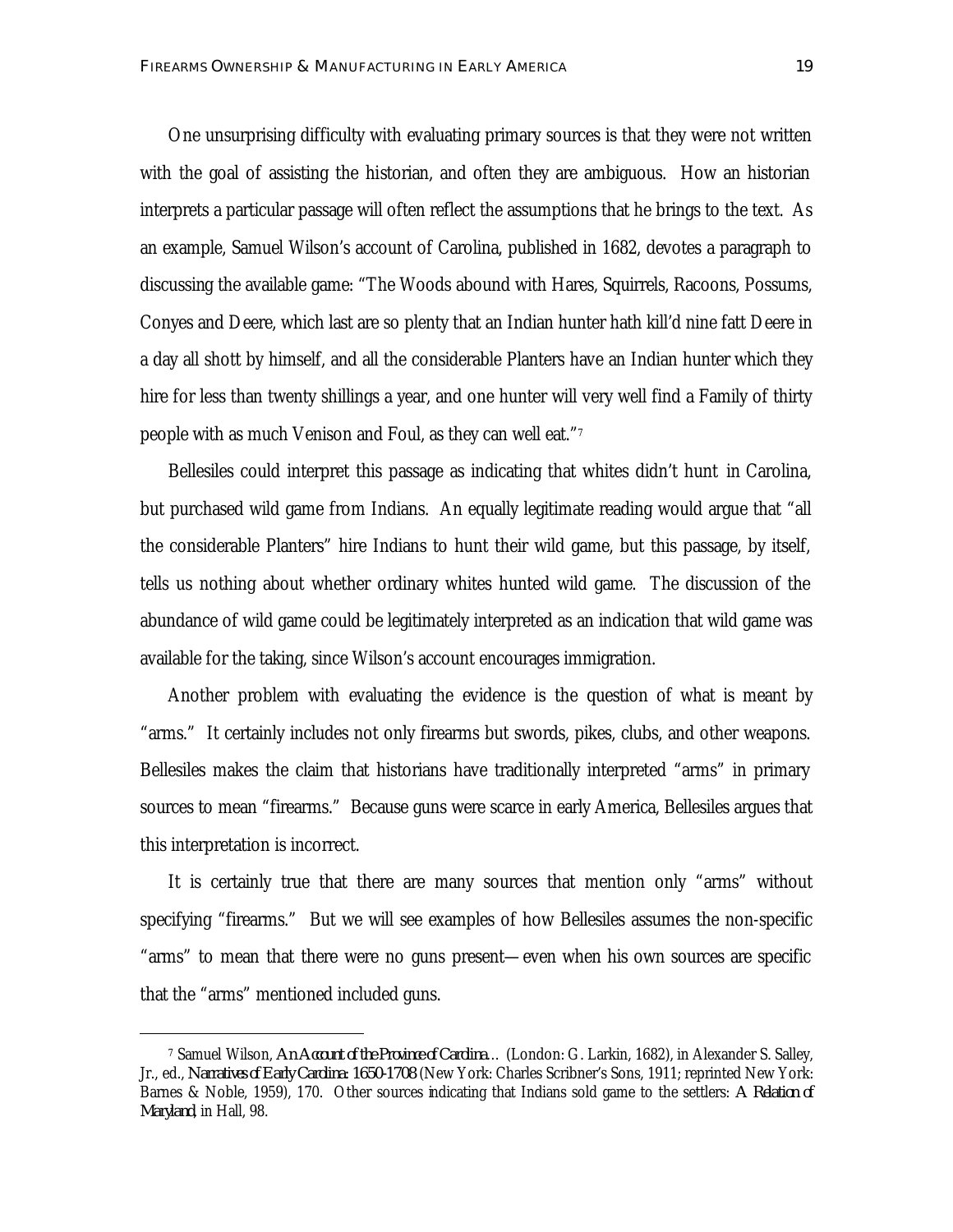We will also examine some accounts where the term "arms" almost certainly means "firearms" because the events described make no sense otherwise. "The People of this place and countrey… rose up in Arms…. The Fort being Surrounded with above Fifteen hundred men was Surrendered...."<sup>8</sup> Why would a fort surrounded by people armed with swords and pikes surrender? Only if those "arms" included muskets would such a surrender make any sense.

One must examine the totality of evidence when studying what are necessarily incomplete documents. In particular, a recurring issue when examining Bellesiles's claims of gun scarcity is to see what the people who lived in that time said and did. Did they take steps that indicated that they believed that guns were widely available? Or did they operate as though guns were relatively uncommon? If large numbers of documents indicate that Americans and visitors to America believed that guns were common items, the question becomes whether to believe Bellesiles's claim that guns were not commonly owned, or believe the people who were there.

In some cases, the travel accounts that we will see make no statement about whether guns or hunting were common or not. There is no way of knowing whether a particular traveler's mention of a gun, or of hunting, is unusual or not. But if we find multiple travel accounts for a particular period and location making reference to guns or hunting, and there is no indication that either is unusual, it requires substantial evidence to prove that so many travelers just happened upon something that was rare.

It is certainly true that an historian today has the advantage of hindsight, and the ability to marshal a variety of pieces of evidence in a way that those living in 1700, or 1800, did not, perhaps leading to a clearer, more accurate picture of life than the people of that time could see. But as the reader will see over the next few chapters, Professor Bellesiles's evidence does

<sup>8</sup> "Letter of Captain George to Pepys" (1689), in Andrews, *Narratives of the Insurrections*, 216. See also Governor Andros's description of "the greatest part of the people, whereof appeared in arms at Boston…." In "Andros's Report of his Adminstration," in Andrews, *Narratives of the Insurrections,* 232.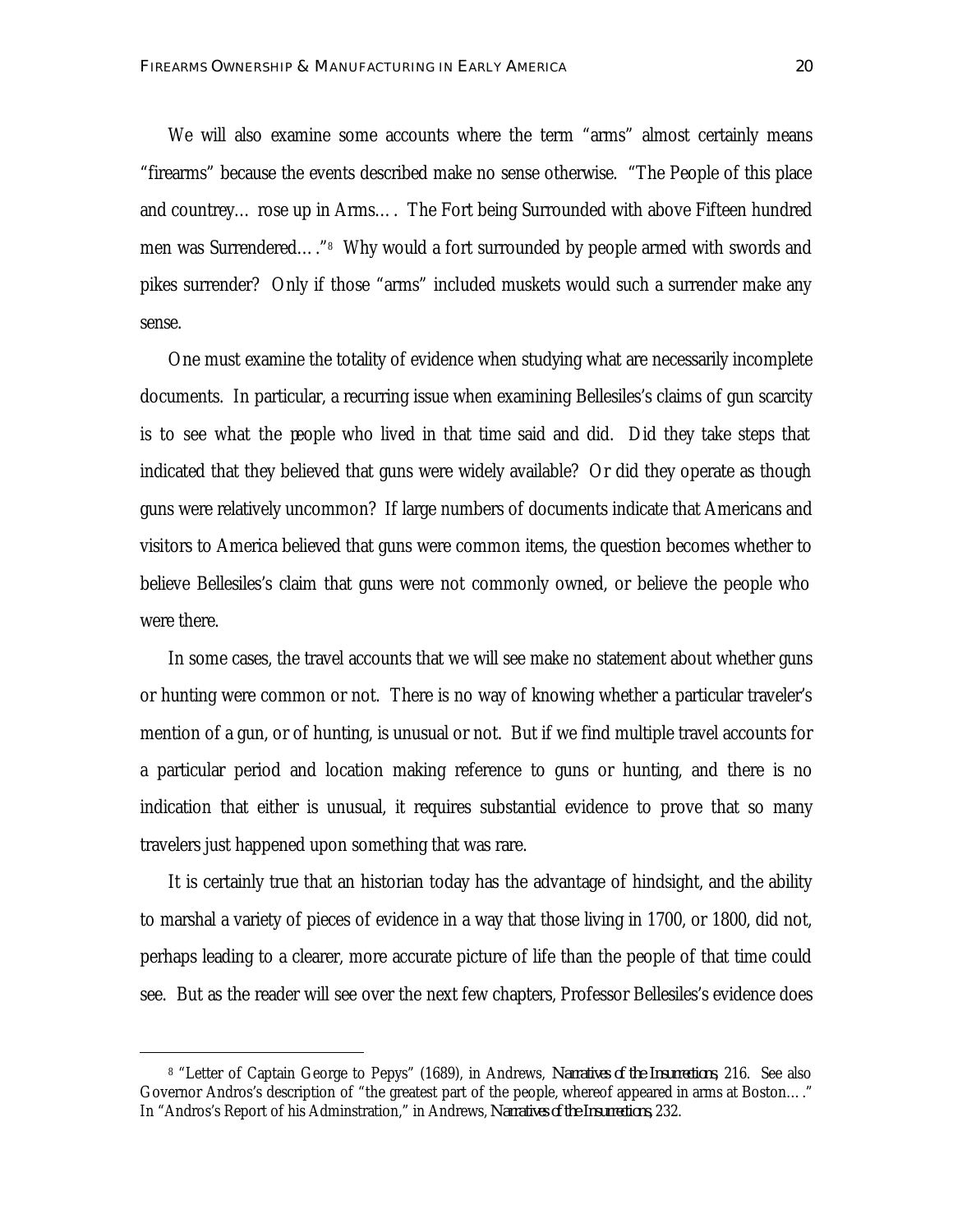not stand up to careful analysis. Indeed, much of his evidence turns out to be false—not misinterpreted, not atypical of other evidence, but utter fabrication. When Bellesiles's evidence simply evaporates under the most cursory examination, one is left with a logical argument based on smoke. Once the smoke on which his argument is built has been cleared away by the wind of critical examination, there is nothing left but arm waving and bluster.

In the following chapters, we will first examine Bellesiles's claims that guns were scarce in Colonial America, in Revolutionary America, and in the early Republic. Subsequent chapters will examine Bellesiles's claims that Americans were remarkably poor shots (because of their lack of experience with guns), and Bellesiles's claims that few guns were made in America. All will be found severely wanting, in a few cases because of logical errors, and in other cases, because Bellesiles's claims are based on misquotations and misrepresentations of his sources.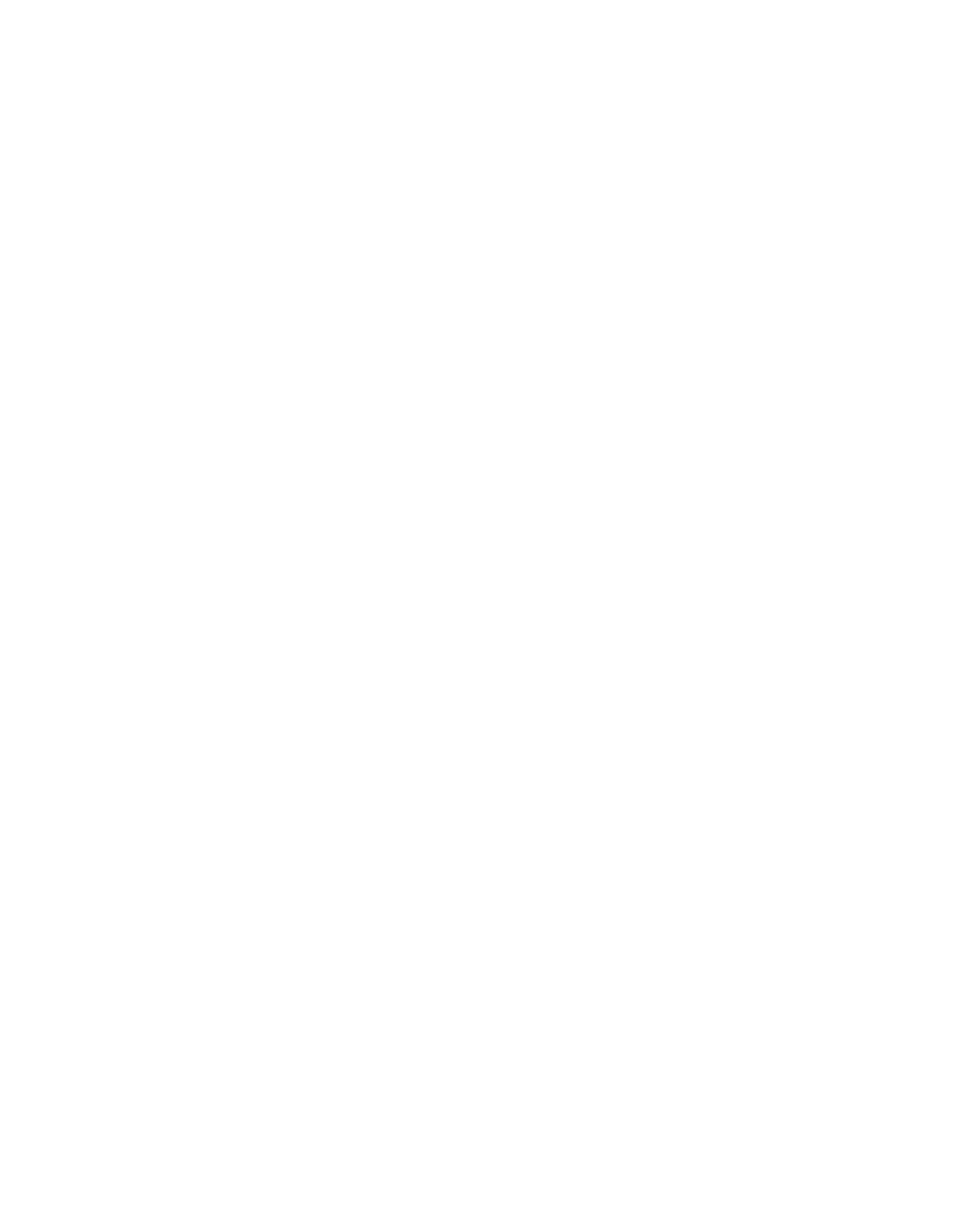### **Guns and Militia Duty in Colonial America**

There are five distinct, yet intertwined claims that Bellesiles makes about the scarcity of guns in Colonial America: colonial governments did not generally trust their free population with guns, except when actually engaged in militia duty; few Americans possessed guns except as part of militia duty; there was very little violence in America (at least between whites); until 1768, there was no deadly political violence involving colonists and guns; the only real gun culture in the colonial period was among the Indians—and even they owned few guns; and few Americans hunted with guns.

In the following four chapters, we will demonstrate that four of these five claims are clearly false. Most disturbingly, much of the evidence that these claims are false comes from Bellesiles's own sources that he has failed to read correctly. The fifth claim—concerning how many Americans hunted with guns—may be unknowable, but there is an abundance of evidence that suggests that hunting was, at least in some regions and some periods, common.

One of the more astonishing claims made by Bellesiles the English law obligation of the militia to be armed for defense of the realm. Bellesiles makes the claim that because the royal government did not provide "anywhere near sufficient numbers of guns," the Colonial governments were handed the responsibility by England. The Colonial governments in turn ordered freemen to own guns, but didn't trust them to actually possess them:

Few freemen welcomed this duty, and fewer still could afford firearms, so it became necessary for governments to supply them, with laws passed to effect that purpose. At the same time, legislators feared that gun-toting freemen might, under special circumstances, pose a threat to the very polity that they were supposed to defend. Colonial legislatures therefore strictly regulated the storage of firearms, with weapons kept in some central place,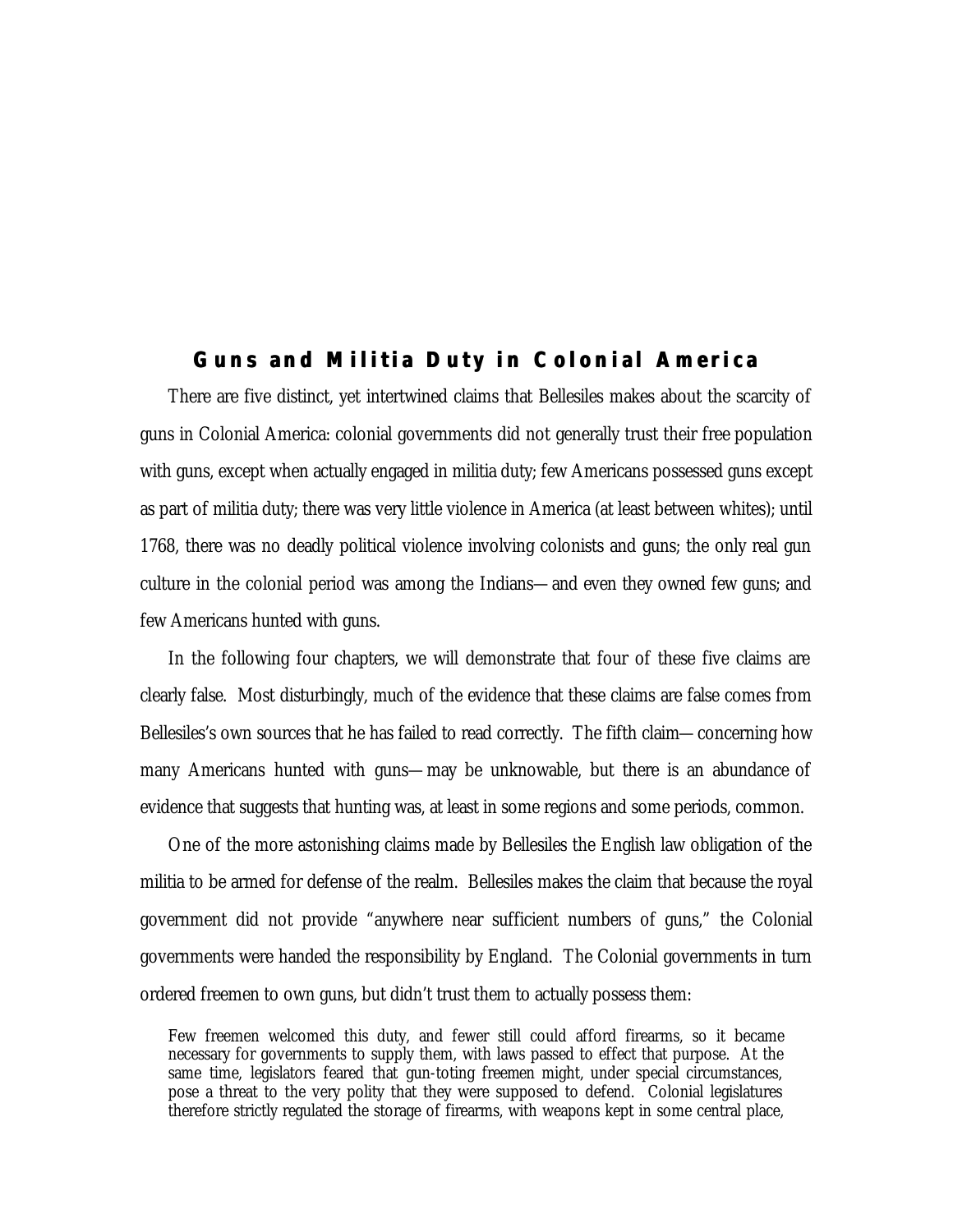to be produced only in emergencies or on muster day, or loaned to individuals living in outlying areas... The Duke of York's first laws for New York required that each town have a storehouse for arms and ammunition. Such legislation was on the books of colonies from New Hampshire to South Carolina.<sup>1</sup>

Yet examination of the statutes shows that many of the colonial governments did generally trust the free population with guns, and that the militia was generally armed with their own, individually owned and possessed weapons.

A 1632 statute of Plymouth Colony ordered "that every freeman or other inhabitant of this colony provide for himselfe and each under him able to beare armes a sufficient musket and other serviceable peece for war with bandaleroes and other appurtenances with what speede may be…." By the end of the following May, each person was to own "two pounds of powder and ten pounds of bullets" with a fine of ten shillings per person who was not armed.<sup>2</sup>

The Massachusetts statutes are very clear that the entire adult male population was to be armed, and considered it at least plausible that this could be done. A March 22, 1630/1 order required that every town within Massachusetts Bay Colony "before the 5<sup>th</sup> of Aprill nexte" make sure that every person, including servants, "furnished with good & sufficient armes" of a type "allowable by the captain or other officers, those that want & are of abilitie to buy them themselves, others that unable to have them provided by the town…."

While the language is somewhat unclear, it appears that those who were armed by the town under the March 22 statute were to reimburse the town "when they shalbe able."<sup>3</sup> It is unclear whether "5th of Aprill nexte" meant the following month, or the following year, but in either case, there seems to be no great concern that guns were in short supply—and no apparent fear of the general population being armed. Indeed, the fear was that the population would not be sufficiently armed for the defense of the colony.

<sup>1</sup> Bellesiles, 73.

<sup>2</sup> William Brigham, ed., *The Compact with the Charter and Laws of the Colony of New Plymouth*… (Boston: Dutton and Wentworth, 1836), 31.

<sup>3</sup> Nathaniel B. Shurtleff, *Records of the Governor and Company of the Massachusetts Bay in New England* (Boston: William White, 1853), 1:84.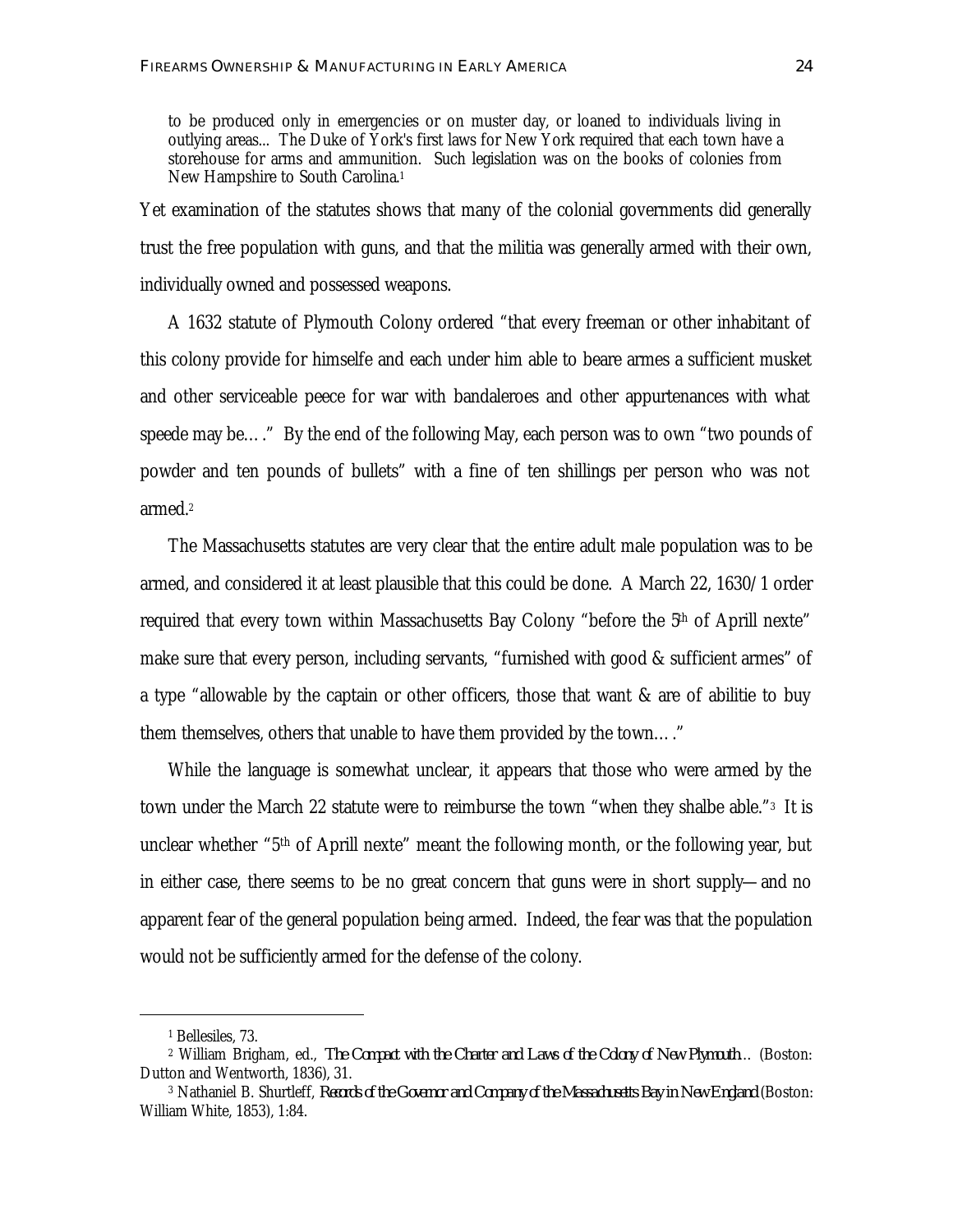The March 22, 1630/1 statute was modified two years later, on March 6, 1632/3. Any single person who had not provided himself with acceptable arms would be compelled to work for a master. The work earned him the cost of the arms provided to him.<sup>4</sup>

What sort of arms? The 1630/1 statutes are not specific that "arms" meant guns. Certainly, these orders could be read as requiring everyone to be armed with swords, halberds, or pikes. But as will be seen, the other statutes adopted in the following years, especially the March 9, 1636/7 statute requiring everyone to bring their muskets to church, shows that "arms" meant guns.

Guns were apparently widely distributed among the population, and available for purchase in Massachusetts Bay. An April 5, 1631 directive ordered every man that "findes a musket" to have ready one pound of gunpowder, "20 bulletts, & 2 fathome of match…." Militia captains were ordered to train their companies every Saturday.<sup>5</sup> Perhaps the ultimate statement about the level of trust of their population, is the order that no person was to travel singly between Massachusetts Bay and Plymouth, "nor without some armes, though 2 or 3 togeathr."<sup>6</sup>

A September 3, 1634 order specified that the muskets and other firearms accessories "lately come over this yeare, shalbe equally devided amonst the severall plantacions; and the townes to have att all tymes soe many in a readynes as a towne stocke."<sup>7</sup> There seemed to be a need to identify that some arms were specifically for town stocks. This suggests that there were guns in private hands, and that this caused no difficulties for those in charge.

A March 9, 1636/7 ordinance takes an even stronger position requiring individuals be armed, and demonstrates that gun ownership was believed to be common. Because of the danger of Indian attack, and because much of the population was neglecting to carry guns,

<sup>4</sup> Shurtleff, 1:93.

<sup>&</sup>lt;sup>5</sup> The training requirement appears to have been reduced to eight times a year on November 20, 1637, Shurtleff, 1:210. Plymouth's training requirement was set at six times per year in 1639, according to Brigham, 68.

<sup>6</sup> Shurtleff, 1:85.

<sup>7</sup> Shurtleff, 1:125.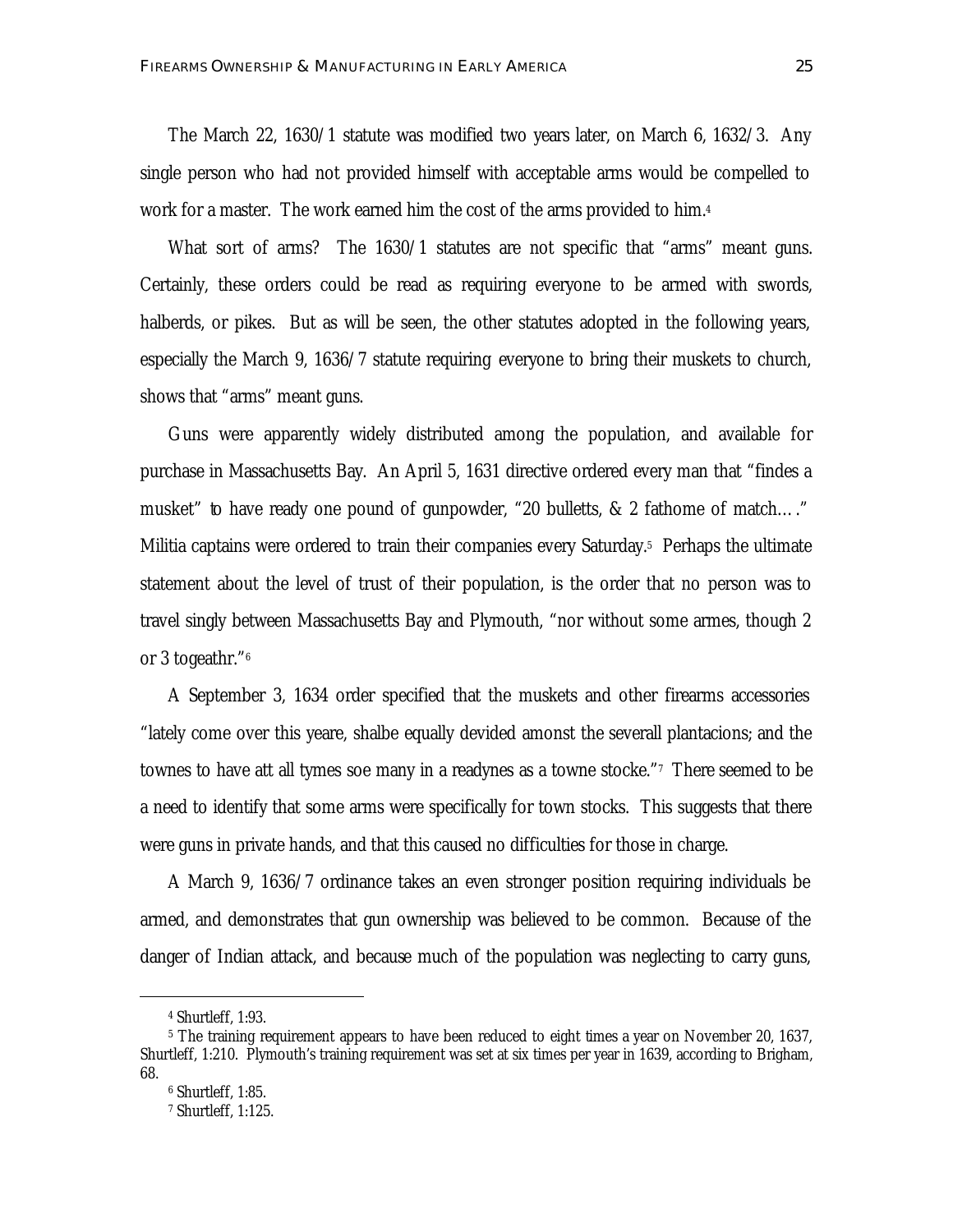every person above eighteen years of age (except magistrates and elders of the churches) were ordered to "come to the publike assemblies with their muskets, or other peeces fit for servise, furnished with match, powder, & bullets, upon paine of 12*d.* for every default…. And no person shall travel above one mile from his dwelling house, except in places wheare other houses are neare together, without some armes, upon paine of 12*d.* for every default…."<sup>8</sup> The requirement to bring guns to church—but apparently not the requirement to travel armed was repealed November 20, 1637.<sup>9</sup>

A September 3, 1634 order specifies that every trained soldier, "as well pykemen as others, shalbe furnished with muskets… powder and shott, according to the order for musketeers…."10 While this order is not specific that the soldier is subject to fine for failing to furnish *himself* with arms, this is certainly who is obligated by the March 22, 1630/1, April 5, 1631, and March 6, 1632/3 orders.11 At least some towns in Massachusetts Bay Colony also imposed fines for failing to arms and ammunition.<sup>12</sup>

We also have contemporary accounts that demonstrate that Massachusetts Bay Colony trusted the general population to be armed. *Johnson's Wonder-Working Providence* describes how the Massachusetts Bay Colony dealt with the antinomian heresy of Anne Hutchinson in 1637. Hutchinson's beliefs had spread rapidly through Puritan society, and "some persons being so hot headed for maintaining of these sinfull opinions, that they feared breach of peace, even among the Members of the superiour Court… those in place of government caused certain persons to be disarmed in the severall Townes, as in the Towne of Boston, to the number of 58, in the Towne of Salem 6, in the Towne of Newbery 3, in the Towne of Roxbury 5, in the Towne of Ipswitch 2, and Charles Towne 2."<sup>13</sup>

<sup>8</sup> Shurtleff, 1:190.

<sup>9</sup> Shurtleff, 1:210.

<sup>10</sup> Shurtleff, 1:125.

<sup>11</sup> Shurtleff, 1:84, 85, 93.

<sup>12</sup> Joseph H. Smith, ed., *Colonial Justice in Western Massachusetts (1639-1702): The Pynchon Court Record, An Original Judges' Diary of the Administration of Justice in the Springfield Courts in the Massachusetts Bay Colony* (Cambridge: Harvard University Press, 1961), 124.

<sup>13</sup> J. Franklin Jameson, ed., *Johnson's Wonder-Working Providence: 1628-1651* (New York: Barnes & Noble,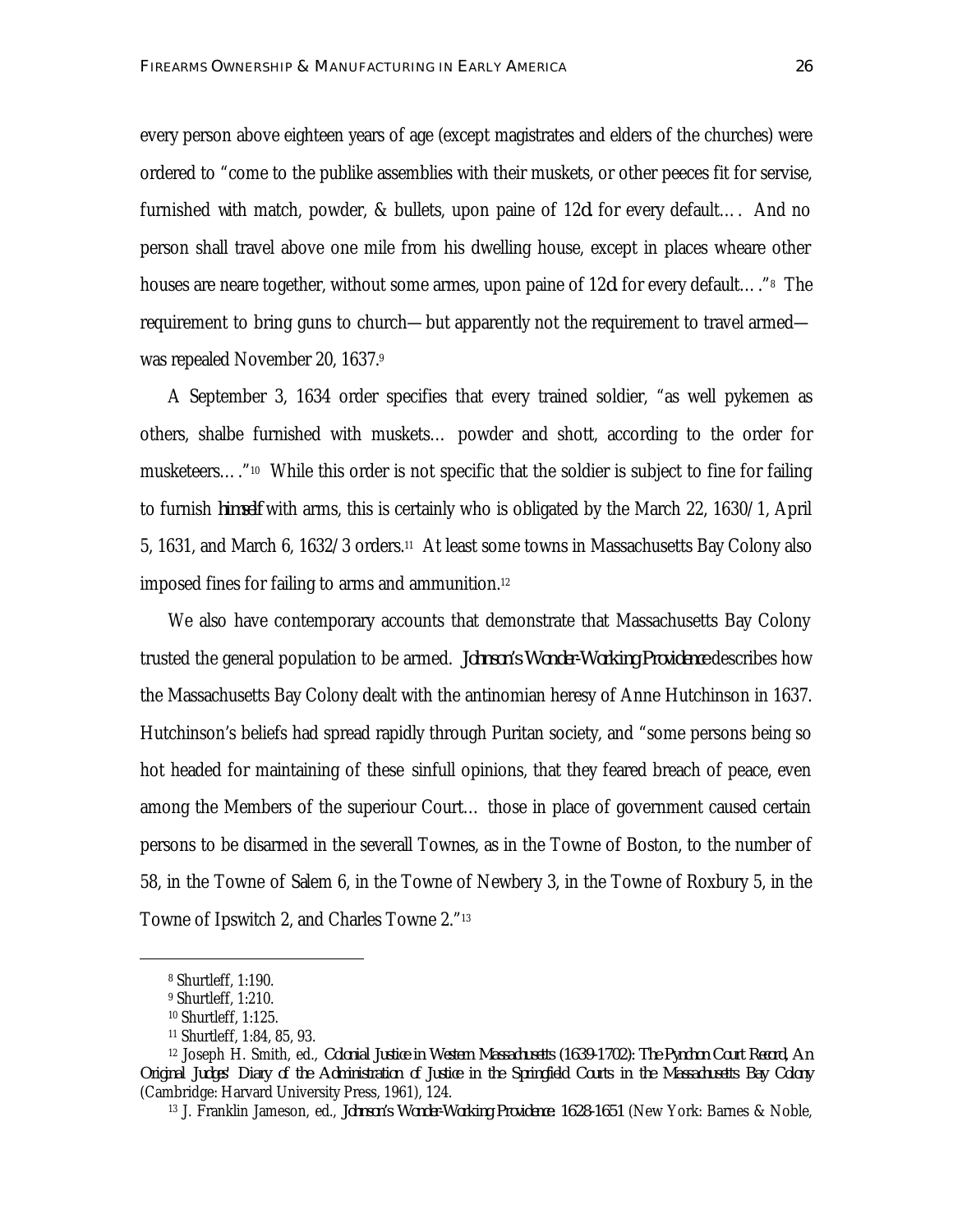While consistent with Bellesiles's claim that those that were not trusted were often disarmed by Colonial governments, that there was even a need to cause "certain persons to be disarmed" suggests that arms were *not* stored in central storehouses. Most people were armed, and only as punishment for a specific crime (heresy) were people disarmed (though our modern sensibilities might cringe at this as a bill of attainder). The number disarmed— 77 out of a population then in the thousands—is far less than the percentage legally disarmed in America today.

There is certainly a point at which a central armory is established in Boston, but there is no indication in the statute that this reflected a mistrust of the population. There is no indication that privately owned arms were required to be stored there.<sup>14</sup>

In Massachusetts, an account published around 1650 is also very clear about where militia guns were located: "The Regiments are exercised once a year by turnes; they are also very observant to keep their armes in good order; every souldier is to keep constantly by him powder, bullet, and match, besides every Town is injoyned to have a common stock in like manner…."<sup>15</sup>

An October 13, 1675 statute of Massachusetts Bay provided for assessments on persons exempt from militia training of "so many fire armes, muskets, or carbines, with a proportionable stocke of [powder] & am[m]unition, as the said committees respectively shall appoint…." It appears that this was an assessment in kind, not of money. Another part of the same statute specifies that "all such persons as shall be assessed, and shall accordingly provide three fire armes, shall be freed from being sent abroad to the warrs, except in extreame & utmost necessity."<sup>16</sup>

Clearly, the government believed that there was some significant number of people who owned at least three guns that they were prepared to exempt them from the onerous duty to

Inc., 1959), 175. Shurtleff, 1:211-12, gives the disarming orders.

<sup>14</sup> December 10, 1641, Shurtleff, 1:344.

<sup>15</sup> Jameson, 231.

<sup>16</sup> Shurtleff, 5:48-49.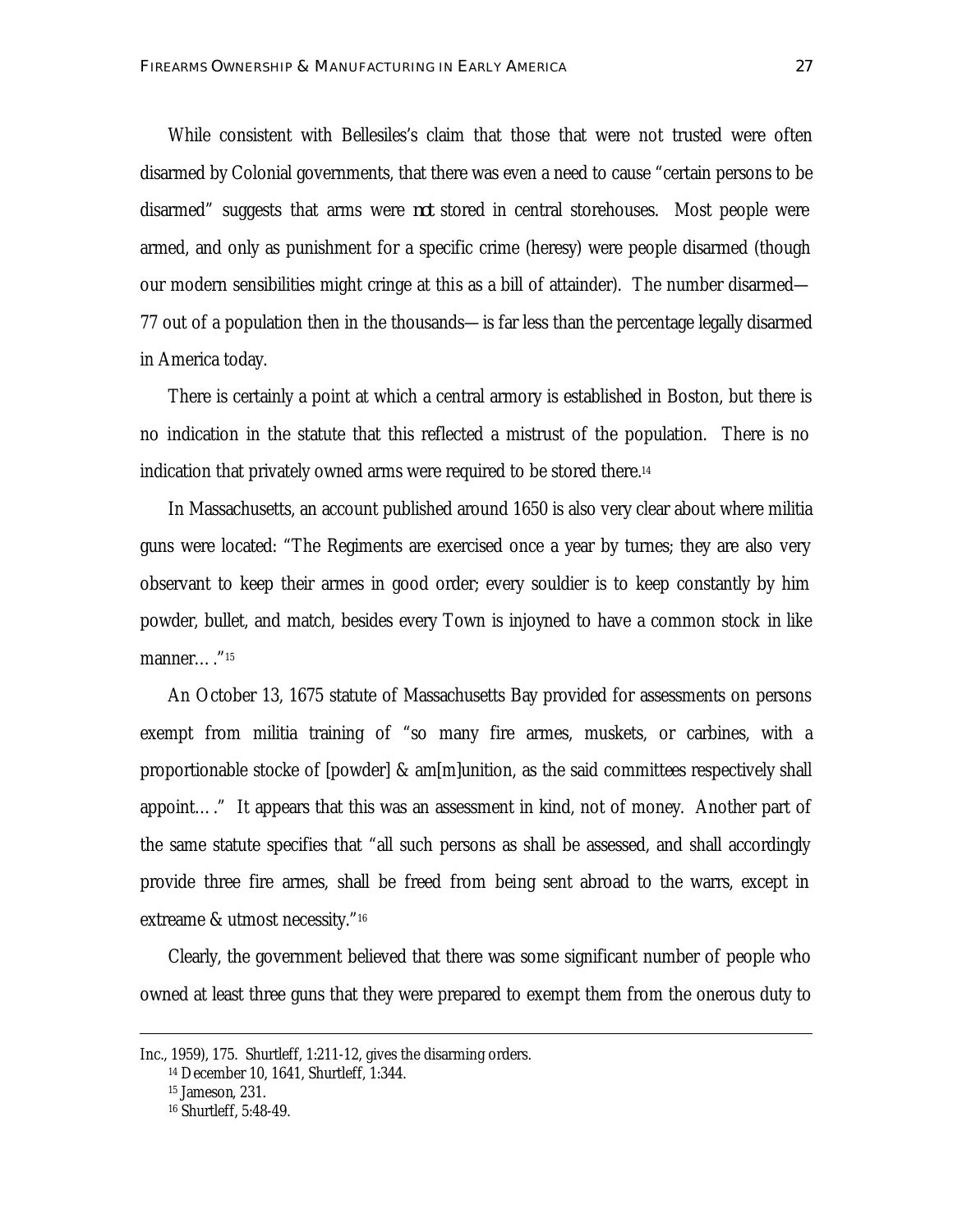fight overseas. It is also clear that as much as the government needed these guns, it did not believe that it had the authority to simply confiscate them. Instead, it needed to make a deal.

Other accounts, while not explicit as to how common guns were in private hands, seem to treat large bodies of armed colonists in Massachusetts as unsurprising. A description of a battle at Pemaquid in Maine discusses how the people of Falmouth turned out to respond to an Indian attack: "the whole number of Men being all called together had Ammunition delivered them…." Because the bullets were the wrong caliber for their guns, "they were forced to beat their Bullets into Slugs…."17 If the Massachusetts Bay Colony did not trust their population with guns, the historical record does not show it.

Unsurprisingly, since Connecticut was settled by Massachusetts Puritans, Connecticut's 1650 code specifies, "That all persons that are above the age of sixteene yeares, except magistrates and church officers, shall beare arms...; and every male person with this jurisdiction, above the said age, shall have in continuall readines, a good muskitt or other gunn, fitt for service, and allowed by the clark of the band.…"

Much like Massachusetts, any person "who is to provide armes or ammunition, cannot purchase them by such means as he hath, hee shall bring to the clark so much corne or other merchantable goods" as was necessary to pay for them. The value of the arms was appraised by the clerk "and two others of the company, (whereof one to bee chosen by the party, and the other by the clarke,) as shall be judged of a greater value by a fifth parte, then such armes or ammunition is of, hee shall be excused of the penalty for want of armes, (but not for want of appearance) untill hee bee provided.…" Thus, the man who would not purchase a gun and ammunition would have one provided by the government, but at a price as much as 20% above the market price, as an incentive to purchase the gun without government involvement. There were also provisions for hiring out any single men to earn the price of a gun and ammunition.<sup>18</sup>

<sup>17</sup> [C.D.], "New England's Faction Discovered, 1690," in Andrews, *Narratives of the Insurrections*, 261-2.

<sup>18</sup> *Code of 1650, Being a Compilation of the Earliest Laws and Orders of the General Court of Connecticut* (Hartford,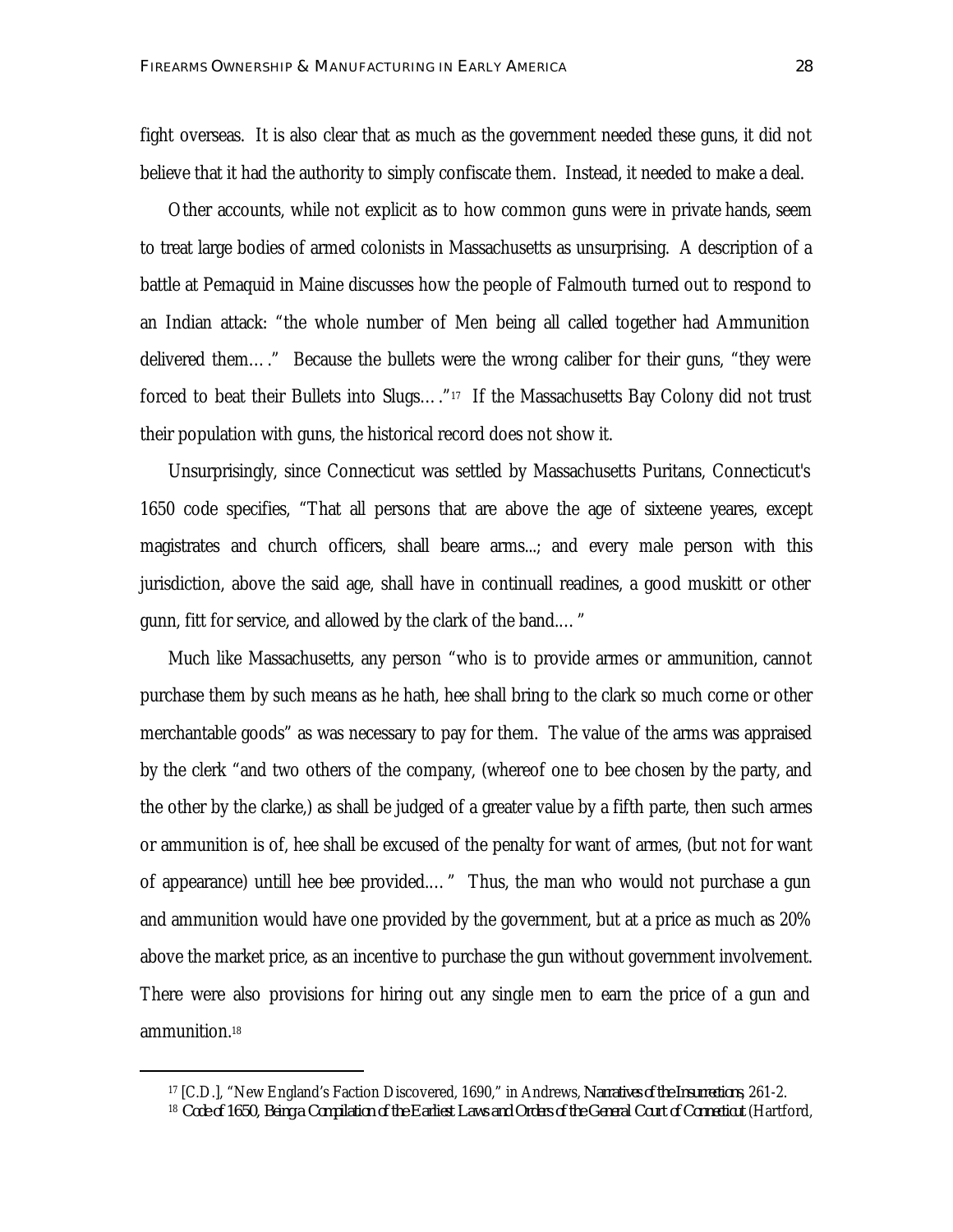Maryland provides a somewhat similar example that the government trusted—indeed, required—most of its population to be armed, and these weapons were not kept in central storehouses. Lord Baltimore's instructions to settlers emigrating to Maryland provides a very detailed list of tools, clothing, and food to bring with them. On that list, for each man, "Item, one musket… Item, 10 pound of Powder… Item, 40 pound of Lead, Bullets, Pistoll and Goose shot, of each sort some…."<sup>19</sup>

It would appear that Lord Baltimore believed that most settlers did as they were told, and brought guns with them to Maryland. "An Act for Military Discipline" enacted in February or March of 1638 (O.S.) required "that every house keeper or housekeepers within this Province shall have ready continually upon all occasions within his her or their house for him or themselves and for every person within his her or their house able to bear armes one Serviceable fixed gunne of bastard muskett boare…" along with a pound of gunpowder, four pounds of pistol or musket shot, "match for matchlocks and of flints for firelocks…."

Of course, laws were sometimes passed but not enforced in colonial times, just as happens now. But the provisions for enforcement in Maryland would seem likely to encourage enforcement for purely selfish reasons. The officers of the militia were required to verify compliance with the law by "a Sight or view of the said armes and ammunition" every month. Those who failed to possess arms and ammunition were to be fined thirty pounds of tobacco, payable to the militia officer responsible for the inspection. Anyone who lacked arms and ammunition was to be armed by their militia commander, who could force payment at "any price… not extending to above double the value of the said armes and ammunition according to the rate then usual in the Country."<sup>20</sup>

Conn.: Silas Andrus, 1822), 72-73.

<sup>19</sup> *A Relation of Maryland; Together with a Map of the Countrey…* (London: William Peasley, 1635), in Clayton Colman Hall, ed., *Narratives of Early Maryland: 1633-1684* (New York: Charles Scribner's Sons, 1910; reprinted New York: Barnes & Noble, 1959), 94; Matthew Page Andrews, *Tercentenary History of Maryland* (Chicago and Baltimore: S.J. Clarke Publishing Co., 1925), 1:150.

<sup>20</sup> *Archives of Maryland*, 1:77.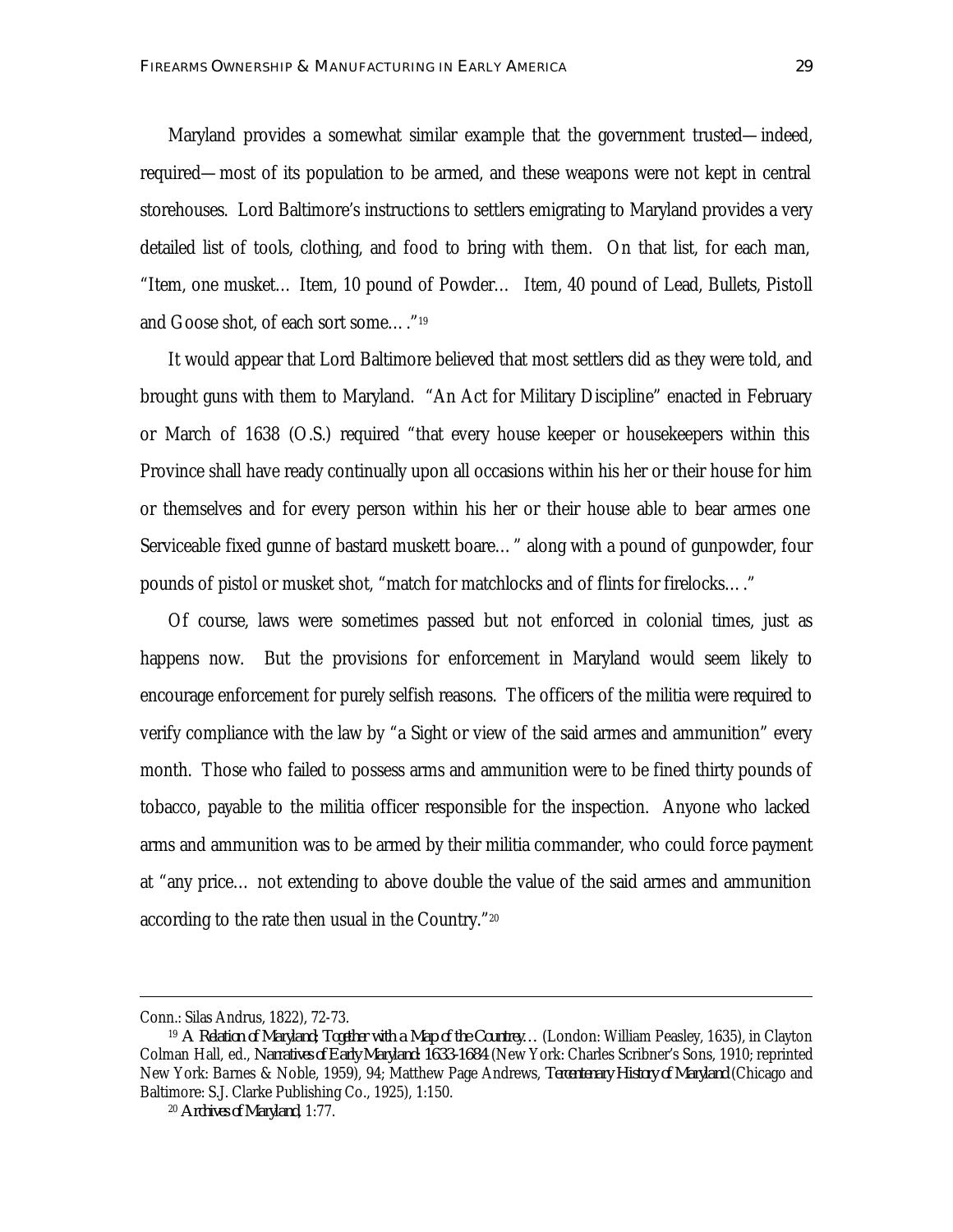Virginia's laws passed 1623-4 also suggest that guns were widely distributed, and that the government was not in any fear of its population having guns. "That no man go or send abroad without a sufficient parte will armed…. That go not to worke in the ground without their arms (and a centinell upon them.)… That the commander of every plantation take care that there be sufficient of powder and am[m]unition within the plantation under his command and their pieces fixt and their arms compleate…. That no commander of any plantation do either himselfe or suffer others to spend powder unnecessarily in drinking or entertainments, &c."<sup>21</sup>

Other evidence suggests that if all guns were stored in central storehouses in Colonial America, they must have been poorly secured. Nathanael Byfield's account of the overthrow of Governor Andros's authority in Boston in 1689 described how "the Town was generally in Arms, and so many of the Countrey came in, that there was twenty Companies in Boston, besides a great many that appeared at Charles Town that could not get over (some say fifteen hundred)."<sup>22</sup> Governor's Andros's report described how "the greatest part of the people... appeared in arms at Boston… to the number of about two thousand horse and foote…."<sup>23</sup> Samuel Prince's description of the insurrection tells us:

I knew not any thing of what was intended, till it was begun; yet being at the north end of the town, where I saw boys run along the street with clubs in their hands, encouraging one another to fight, I began to mistrust what was intended; and, hasting towards the town-dock, I soon saw men running for their arms: but, ere I got to the Red Lion, I was told that Captain George and the master of the frigate was seized, and secured in Mr. Colman's house at the North End….

None of these accounts is explicit that the "arms" included guns, however. That these men soon took control of a British Navy frigate from its crew strongly suggests that they were armed with guns, not swords or pikes.<sup>24</sup>

<sup>21</sup> William Waller Hening, *The Statutes at Large; Being a Collection of all the Laws of Virginia, from the First Session of the Legislature, in the Year 1619* (New York: R. & W. & G. Bartow, 1823), 1: 127.

<sup>22</sup> Nathanael Byfield, *An Account of the Late Revolution in New-England*…. (London: Ric. Chitwell, 1689), in Charles M. Andrews, ed., *Narratives of the Insurrections, 1675-1690* (New York: Charles Scribner's Sons, 1915; reprinted New York: Barnes & Noble, 1959), 170-3.

<sup>23</sup> "Andros's Report of his Administration, 1690," in Andrews, *Narratives of the Insurrections*, 232. 24 Andrews, *Narratives of the Insurrections*, 186-90.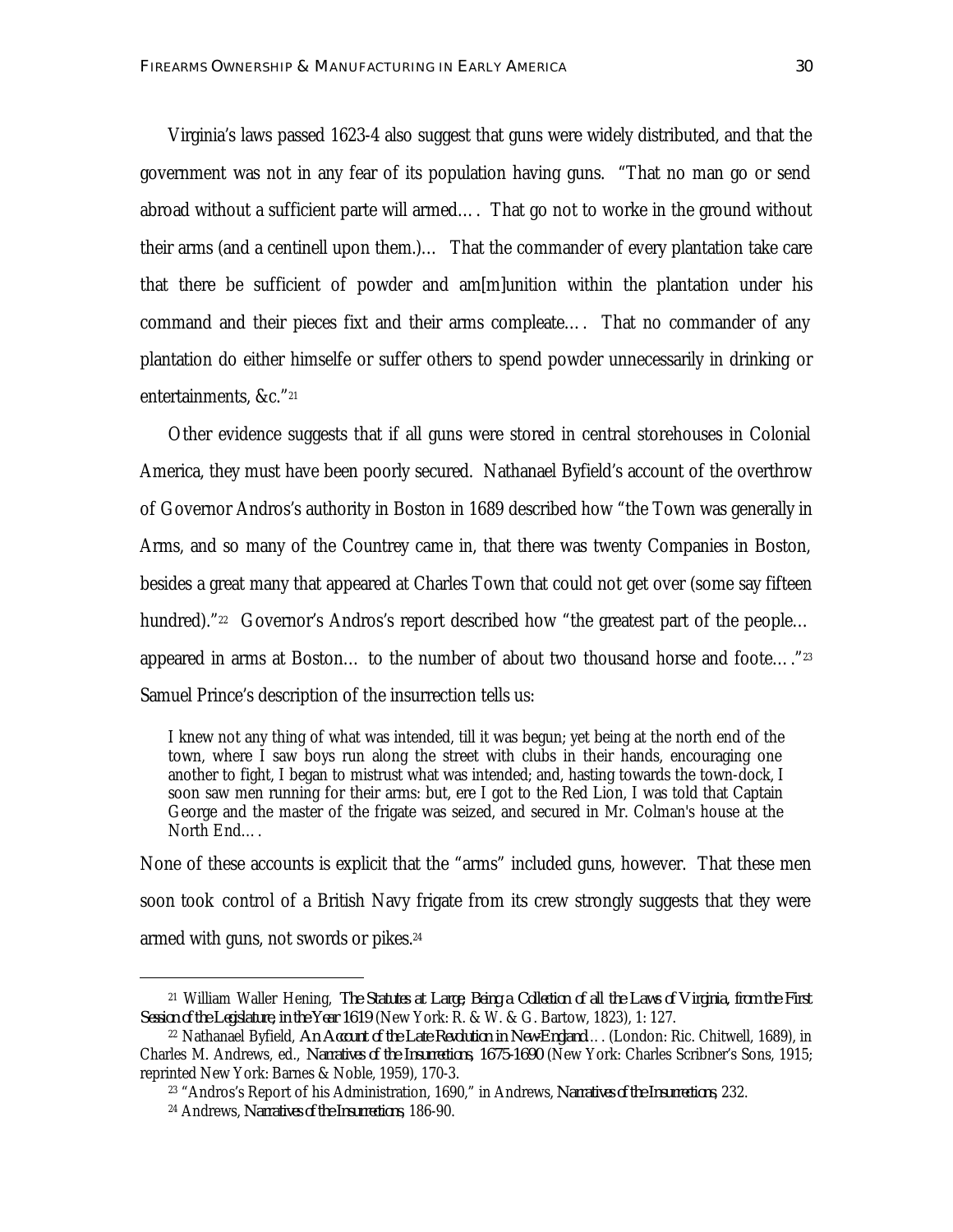Other accounts of the day are more explicit. A British major, when told to turn over his regiment's "Colours and Drums" reprimanded the revolutionaries; "they threatened to shoot him down...." After taking custody of a number of officials, including the sheriff, this unsympathetic account describes a "guard of Musqueteers to prevent all escapes" from the jail. After ordering the governor "and other Gentlemen to withdraw to Mr. Usher's…. Thither they come, guarded with a full company of Musqueteers…."<sup>25</sup>

There was a legal duty of individuals to be armed in Massachusetts, Connecticut, and Maryland. The inspection provisions make it clear that these are arms were not in central magazines of any sort in Maryland, and in all three colonies, the individual was obligated to have his gun readily available to him. In Massachusetts, while individual heretics might be disarmed, the general population was legally *required* to be individually armed with firearms, and at times to carry them with them, in addition to any firearms stored in town stockpiles.

As we will see in later chapters, there is substantial evidence that guns were commonly owned by individuals, and were not locked up in government armories. Yet, none of this seems to have made it into Bellesiles's description—only central storehouses and mistrusting governments.

<sup>25</sup> Andrews, *Narratives of the Insurections*, 200, 202.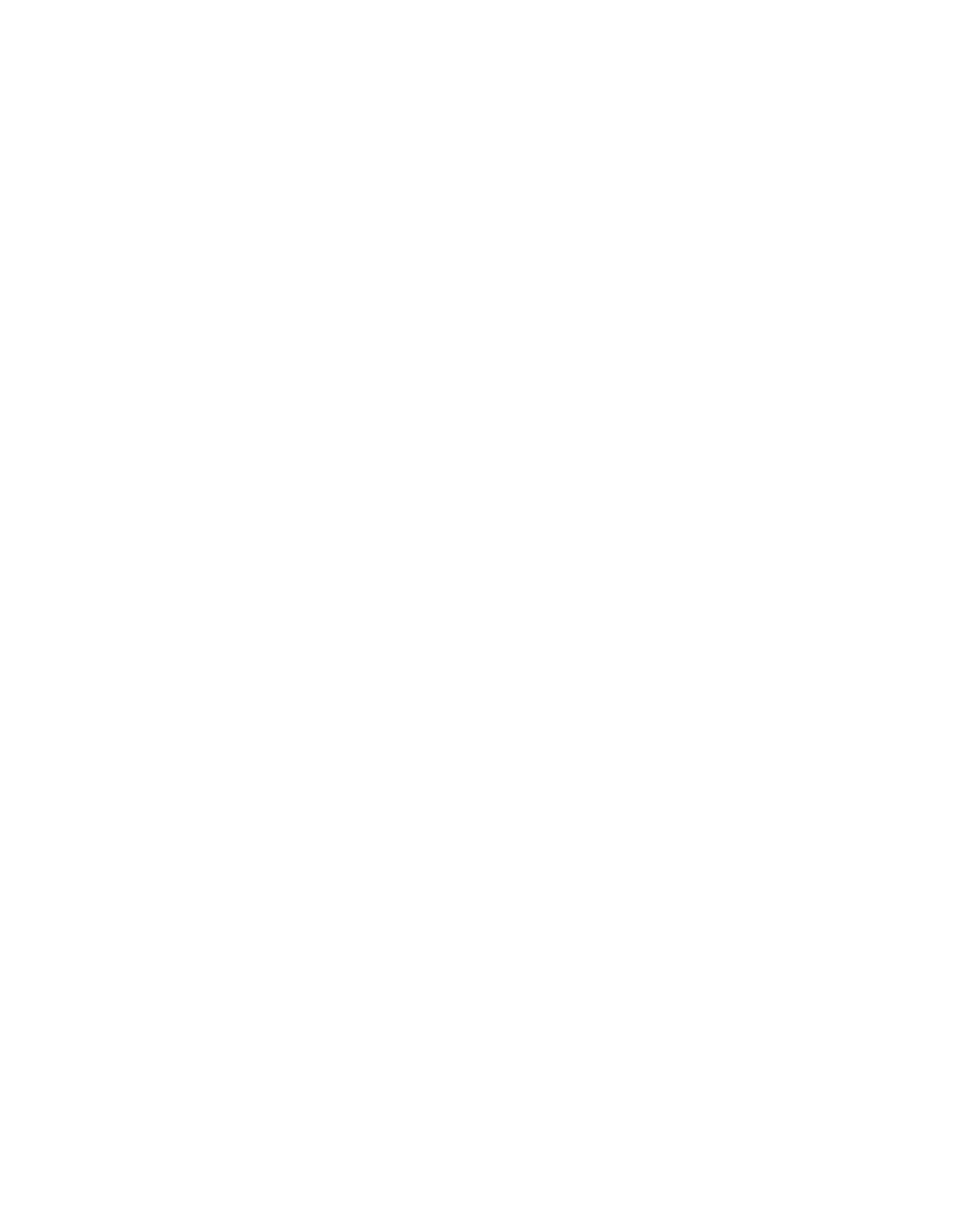## **Hunting in Colonial America**

Bellesiles makes the claim that colonists hunting with guns was rare in Colonial America.<sup>1</sup> How do we measure such a thing? Official records are most likely to record the regulation of hunting, not its presence. Nonetheless, there are many tantalizing hints and a few direct statements that guns and hunting were common.

Francis Higginson's 1630 description of Massachusetts includes this account:

Fowls of the air are plentiful here, and of all sorts as we have in England as far as I can learn, and a great many of strange fowls which we know not. Whilst I was writing these things, one of our men brought home an eagle which he had killed in the wood. They say they are good meat. Also here are many kinds of excellent hawks, both sea hawks and land hawks. And myself walking in the woods with another in company, sprung a partridge so big that through the heaviness of his body could fly but a little way. They that have killed them say they are as big as our hens. Here are likewise abundance of turkeys often killed in the woods, far greater than our English turkeys, and exceeding fat, sweet and fleshy, for here they have abundance of feeding all the year long, such as strawberries: in summer all places are full of them, and all manner of berries and fruits. In the winter time I have seen flocks of pigeons, and have eaten of them. They do fly from tree to tree as other birds do, which our pigeons will not do in England. They are of all colors as ours are, but their wings and tails are far longer, and therefore it is likely they fly swifter to escape the terrible hawks in this country. In winter time this country doth abound with wild geese, wild ducks, and other sea fowl, that a great part of winter the planters have eaten nothing but roastmeat of divers fowls which they have killed.<sup>2</sup>

One account of 1630s Maryland describes the profusion of wild game available. Some of

these accounts refer to the Indians doing the hunting, and selling the meat to the settlers.

There are other references to the wild game of Maryland that would seem to indicate that the

<sup>1</sup> Bellesiles, 320-23.

<sup>2</sup> Francis Higginson, *New England's Plantation Or A Short And True Description Of The Commodities And Discommodities Of That Country: Written By A Reverend Divine Now There Resident.* (London: Michael Sparke, 1630), quoted in http://www.winthropsociety.org/higgnsn1.htm.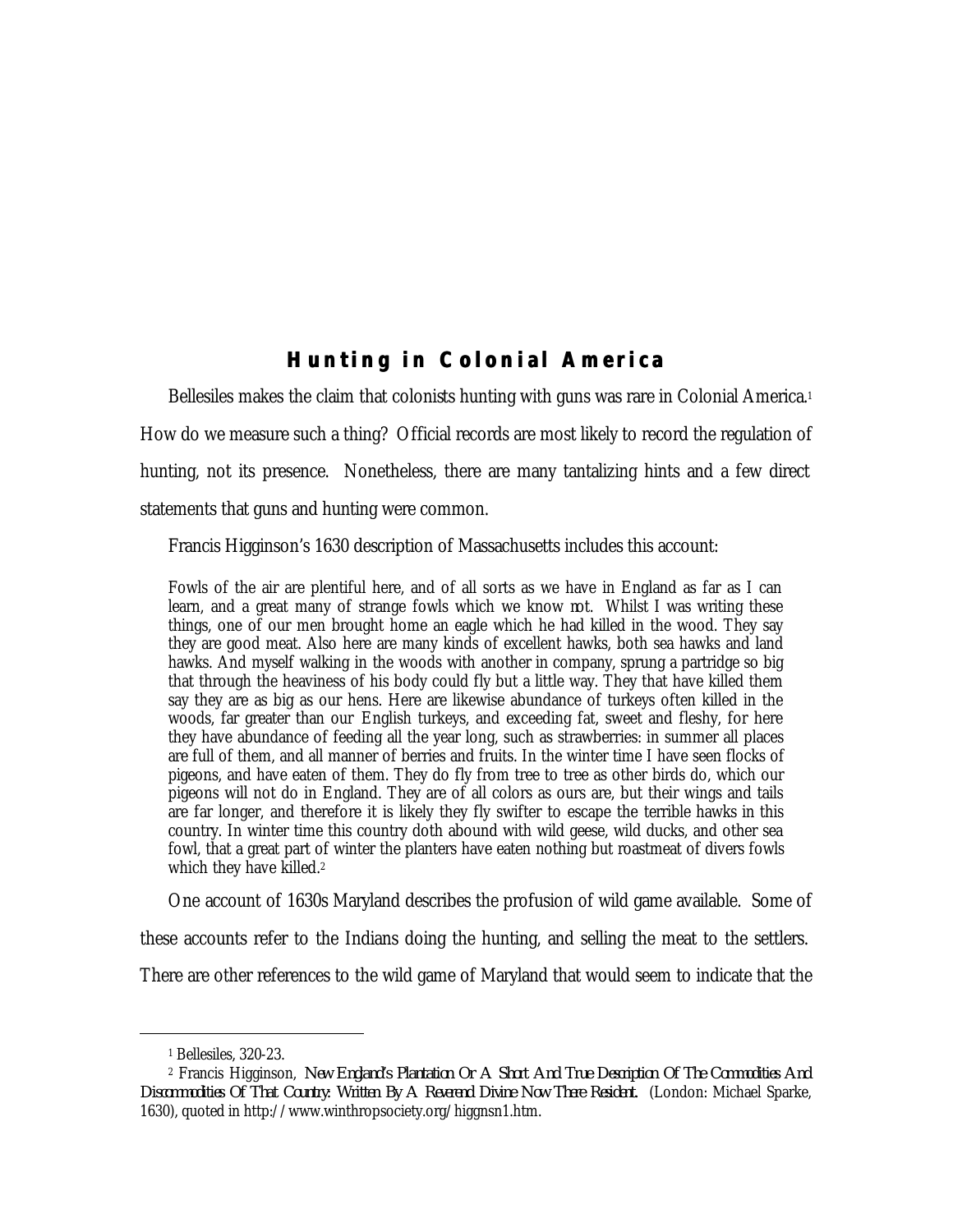abundance was a benefit to the settlers, although without any explicit indication that the settlers would be hunting them. But there are recommendations that all settlers should bring supplies appropriate for hunting. Among the items that are recommended for settlers under the heading "Provision for Fishing ad Fowling" are "Leade, Fowling-pieces of sixe foote; Powder and Shott, and Flint Stones; a good Water-Spaniell…."<sup>3</sup>

In Virginia, we have John Hammond's 1656 account that indicates that while there was apparently little hunting when Jamestown was first settled, it was not for lack of interest: "for they durst neither hunt, fowl, nor Fish, for fear of the Indian, which they stood in aw of….") But later, after the mismanagement of the original trustees was corrected, the common people felt free "to range the wood for flesh, the rivers for fowle and fish…." "Water-fowle of all sortes are (with admiration to be spoken of) plentifull and easie to be killed…. Deare all over the Country, and in many places so many that venison is accounted a tiresome meat; wilde Turkeys are frequent, and so large that I have seen weigh neer threescore pounds…."<sup>4</sup>

George Alsop's 1666 description of Maryland is emphatic that not only did Indians hunt game for sale to the settlers, but also large numbers of animals were "killed by the Christian Inhabitant, that doth it more for recreation, than for the benefit they reap by it." Alsop describes how his master's house "had at one time in his house fourscore Venisons…." What was a delicacy in England had become dull: "plain bread was rather courted and desired than it." Alsop also describes the use of guns to protect sheep from wolves, and to hunt waterfowl, with no indication that either was unusual.<sup>5</sup>

Most significantly with respect to how common gun ownership was, Alsop, who spent four years in Maryland as an indentured servant, explained that there was relatively little work to be done in winter, "unless their Ingenuity will prompt them to hunt the Deer, or Bear, or recreate themselves in Fowling, to slaughter the Swans, Geese, and Turkeys…. For every

<sup>3</sup> *A Relation of Maryland*, in Hall, 80, 98.

<sup>4</sup> John Hammond, *Leah and Rachel, Or, The Two Fruitfull Sisters Virginia and Mary-land…* (London: T. Mabb, 1656), in Hall, 285, 291.

<sup>5</sup> George Alsop, *A Character of the Province of Mary-land…* (London: Peter Dring, 1666), in Hall, 345-8.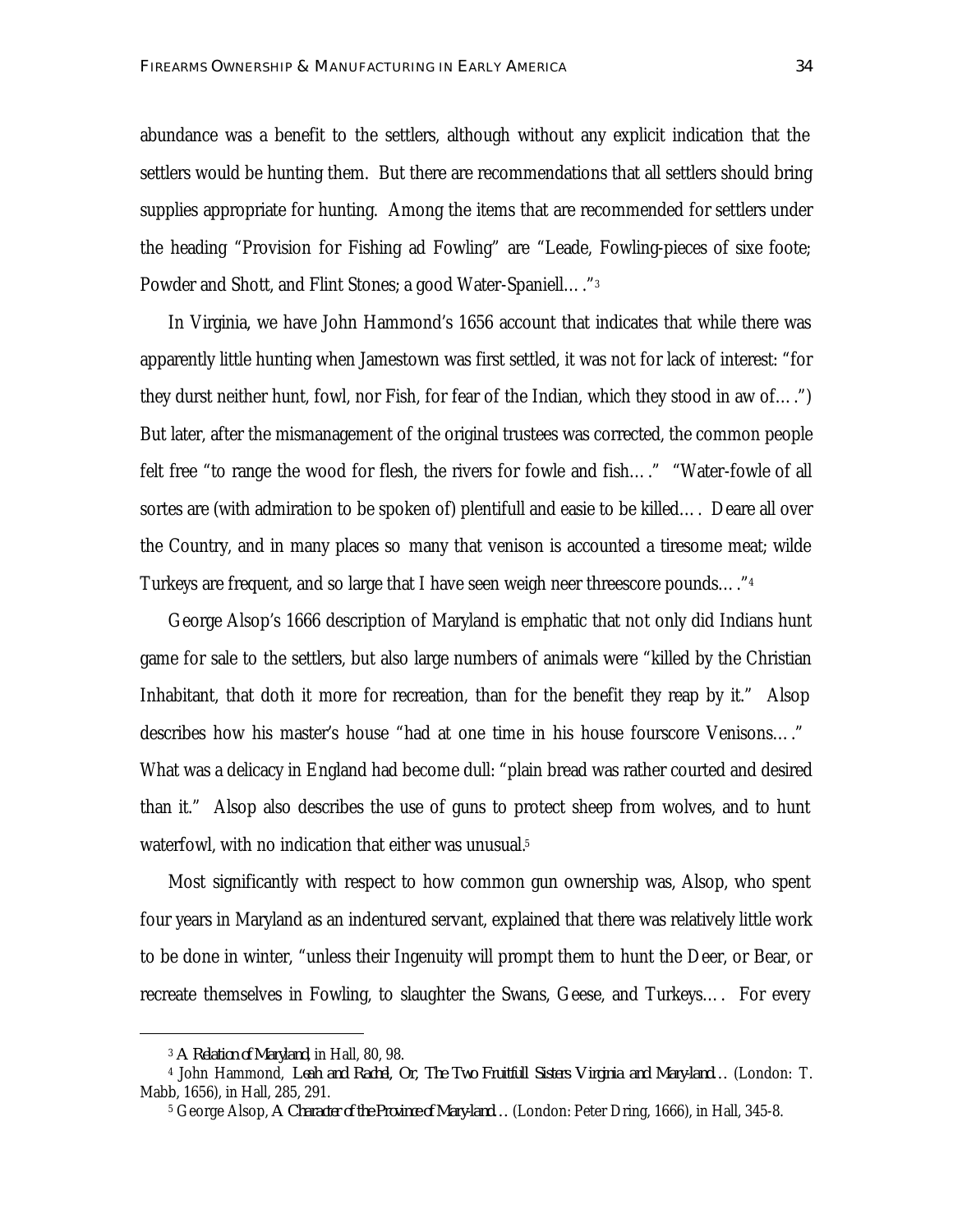Servant has a Gun, Powder and Shot allowed him, to sport him withal on all Holidayes and leasureable times, if he be capable of using it, or be willing to learn."<sup>6</sup>

It has been suggested that Alsop's time as an indentured servant was with a "most humane and generous master" and that perhaps his experiences were unusual.<sup>7</sup> Certainly, Alsop's account seems as though it was intended to lure more indentured servants into Maryland. Nonetheless, it is consistent with both the Maryland militia law, which required every householder to have a gun for every man in the house, including servants,<sup>8</sup> and the other Maryland and Virginia accounts that indicate that guns and hunting by the settlers were common.

Robert Horne's description of Carolina, published in 1666, is explicit that every freeman who arrived before March 25, 1667 would receive a large allotment of land, "Provided always, That every Man be armed with a good Musquet full bore, [£]10 Powder, and [£]20 of Bullet, and six Months Provision for all, to serve them whilst they raise Provision in that Countrey." While not explicit that settlers were required to bring a musket to feed themselves, the preceding pages go on at great length about the variety and abundance of game available in the Carolina woods.<sup>9</sup>

Other accounts of early Carolina are explicit that hunting was a source of both food and of sport: "Birds for Food, and pleasure of Game, are the Swan, Goose, Duck, Mallard, Wigeon, Teal, Curlew, Plover, Partridge, the Flesh of which is equally as good, tho' smaller than ours in England."10 Ashe also tells merchants planning to bring commodities over to sell to include "all kinds of Ammunition, Guns, Fowling-pieces, Powder, Match, Bullet…."

<sup>6</sup> Alsop, in Hall, 357.

<sup>7</sup> Hall, 338.

<sup>8</sup> *Archives of Maryland*, 1:77.

<sup>9</sup> Robert Horne, *A Brief Description of the Province of Carolina…* (London: n.p. 1666), in Salley, 68-71.

<sup>10</sup> Thomas Ashe, *Carolina, or a Description of the Present State of that Country…* (London: Mrs. Grover, 1682), in Salley, 150-1.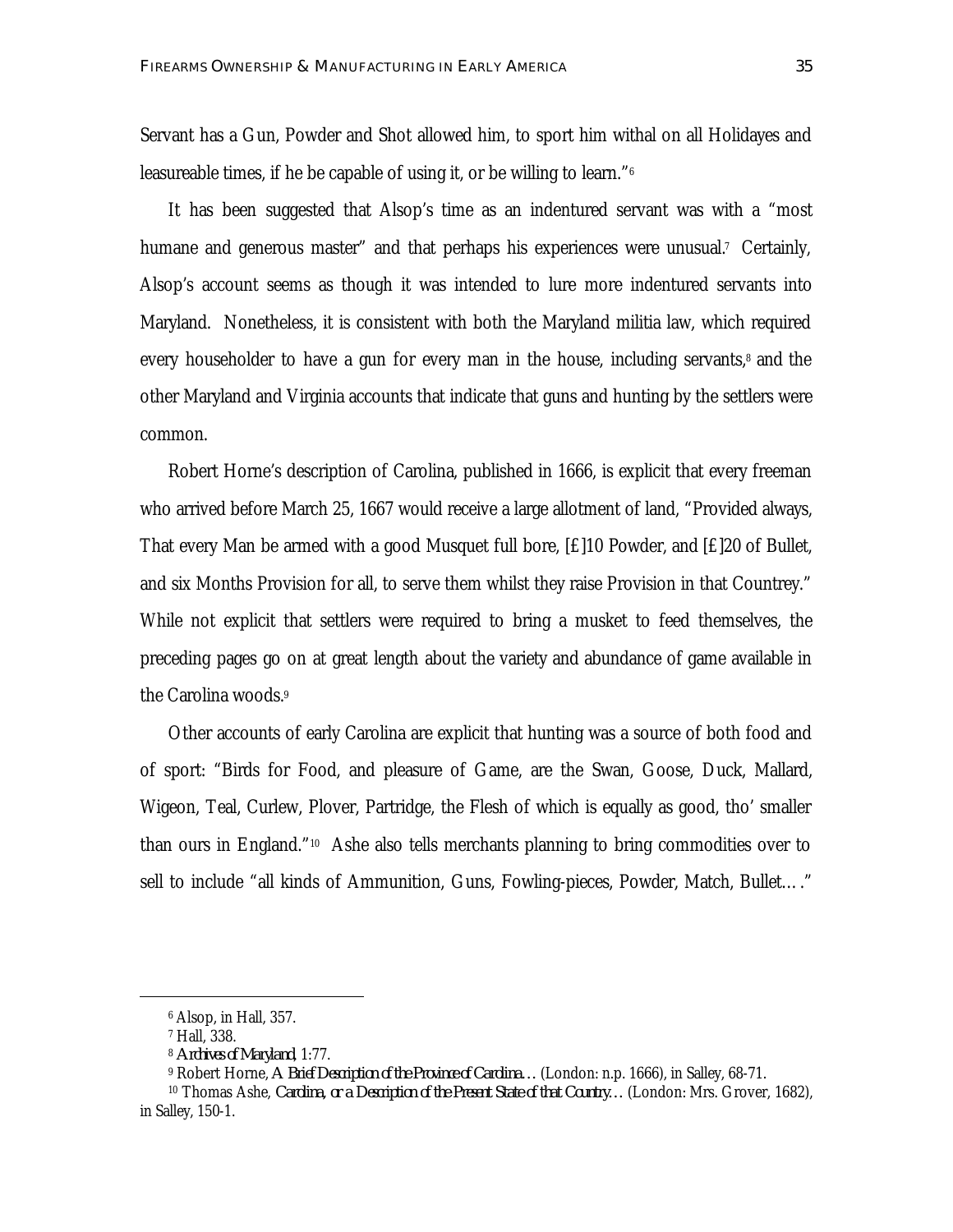Ashe is not explicit that these are for sale to the white population, but the other commodities Ashe lists seem to be similarly intended for the settlers, not the Indians.<sup>11</sup>

William Penn's 1681 description of Pennsylvania included that "Fowl, Fish, and Wild-Deer… are reported to be plentiful…" Penn told settlers what they should plan to do on arrival. For the first year, he warned that settlers should plan on buying grain, since they would not yet have productive land. Livestock would be available for purchase at once, and would increase rapidly. But after the first year, "what with the Poorer sort, sometimes labouring to others, and the more able Fishing, Fowling and sometimes Buying; They may do very well, till their own Stocks are sufficient supply them, and their Families…."<sup>12</sup>

Penn's "Frame of the Government" for Pennsylvania makes a point of granting to the inhabitants of the province, "liberty to fowl and hunt upon the lands they hold, and all other lands therein not inclosed…."13 Almost twenty years later, in 1701, Penn reiterated, "They shall have Liberty to fish, fowle and hunt upon their own Land, and on all other lands that are mine untaken up."14 This is not evidence that many of the inhabitants actually hunted, of course, but it does suggest that Penn considered this an important enticement for settlers.

In 1683, Penn again described "Fish, Fowl, and the Beasts of the Wood, here are divers sorts, some for Food and Profit, and some for Profit only…." At no point in this later letter is Penn explicit that hunting was common; nor does he give any indication that these were hunted by professional hunters.<sup>15</sup>

Gabriel Thomas's 1698 account of Pennsylvania, however, is explicit: "Here is curious Diversion in Hunting, Fishing, and Fowling, especially upon that Great and Famous River Suskahanah…." Thomas describes purchasing deer from the Indians for gunpowder, but

<sup>11</sup> Ashe, 158. See also Thomas Newe, August 23, 1682, in Salley, 187, asking his father to send out 200 pounds of pigeon shot.

<sup>12</sup> William Penn, *Some Account of the Province of Pennsilvania in America…* (London: Benjamin Clark, 1681), in Salley, 207, 211.

<sup>13</sup> *Pennsylvania Archives* (Philadelphia: J. Severns & Co., *et al.*, 1852-1935), 4th series, 1:2.

<sup>&</sup>lt;sup>14</sup> Pennsylvanai Archives, 4<sup>th</sup> series, 1:116.

<sup>15</sup> William Penn, *Letter From William Penn to the Committee of the Free Society of Traders* (London: Andrew Sowle, 1683), in Salley, 228-9.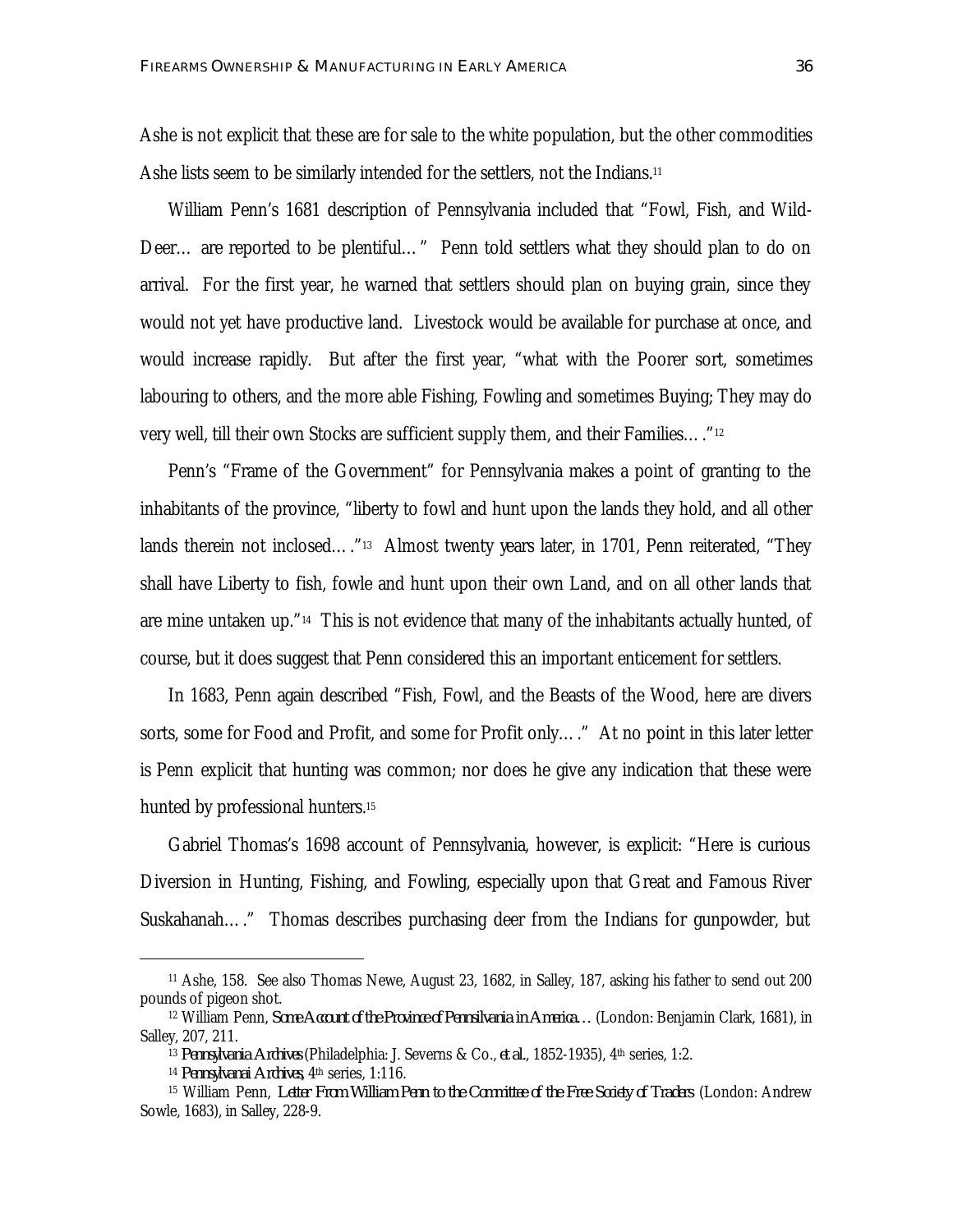also tells us, "There are vast Numbers of other Wild Creatures, as Elks, Bufalos, etc., all which as well Beasts, Fowl, and Fish, are free and common to any Person who can shoot or take them, without any lett, hinderance or Opposition whatsoever."<sup>16</sup>

John Archdale's 1707 description of Carolina mentions that whites purchased both skins and deer meat from the Indians, but also mentions, "vast Quantities or Numbers of wild Ducks, Geese, Teal" and that because there was no need to cut and store winter fodder, one "can employ their Hands in raising other Commodities as aforesaid." The sentence is unclear, but seems to say that in winter, when there were few farm chores, the profusion of wild game meant that the hired hands could be out hunting food<sup>17</sup>—essentially what Alsop said Maryland servants did in winter, four decades earlier.

Travelers' accounts of late seventeenth century America repeatedly refer to guns in private hands, usually used for hunting. Danckaerts described a marsh nearly Flatbush, New York, where the inhabitants "go mostly to shoot snipe and wild geese." <sup>18</sup> Danckaerts also describes how Shooter's Island in New York (then Schutter's Island) received its name: "This island is so called, because the Dutch, when they first settled on the North River, were in the practice of coming here to shoot wild geese, and other wild fowl, which resorted there in great numbers."19 On Long Island, "We dined with Jaques; and his little son came and presented us a humming-bird he had shot."<sup>20</sup>

On Staten Island, Danckaerts reported, "Game of all kinds is plenty, and twenty-five and thirty deer are sometimes seen in a herd. A boy who came into a house where we were, told us he had shot ten the last winter himself, and more than forty in his life, and in the same manner other game."21 Somewhere between New York City and Maryland, Danckaerts tells

<sup>16</sup> Gabriel Thomas, *An Historical and Geographical Account of the Province and Country of Pensilvania…* (London: A. Baldwin, 1698), in Salley, 321-2.

<sup>17</sup> John Archdale, *A New Description of That Fertile and Pleasant Province of Carolina…* (London: John Wyat, 1707), in Salley, 289.

<sup>18</sup> Danckaerts, 60.

<sup>19</sup> Danckaerts, 92.

<sup>20</sup> Danckaerts, 230.

<sup>21</sup> Danckaerts, 70.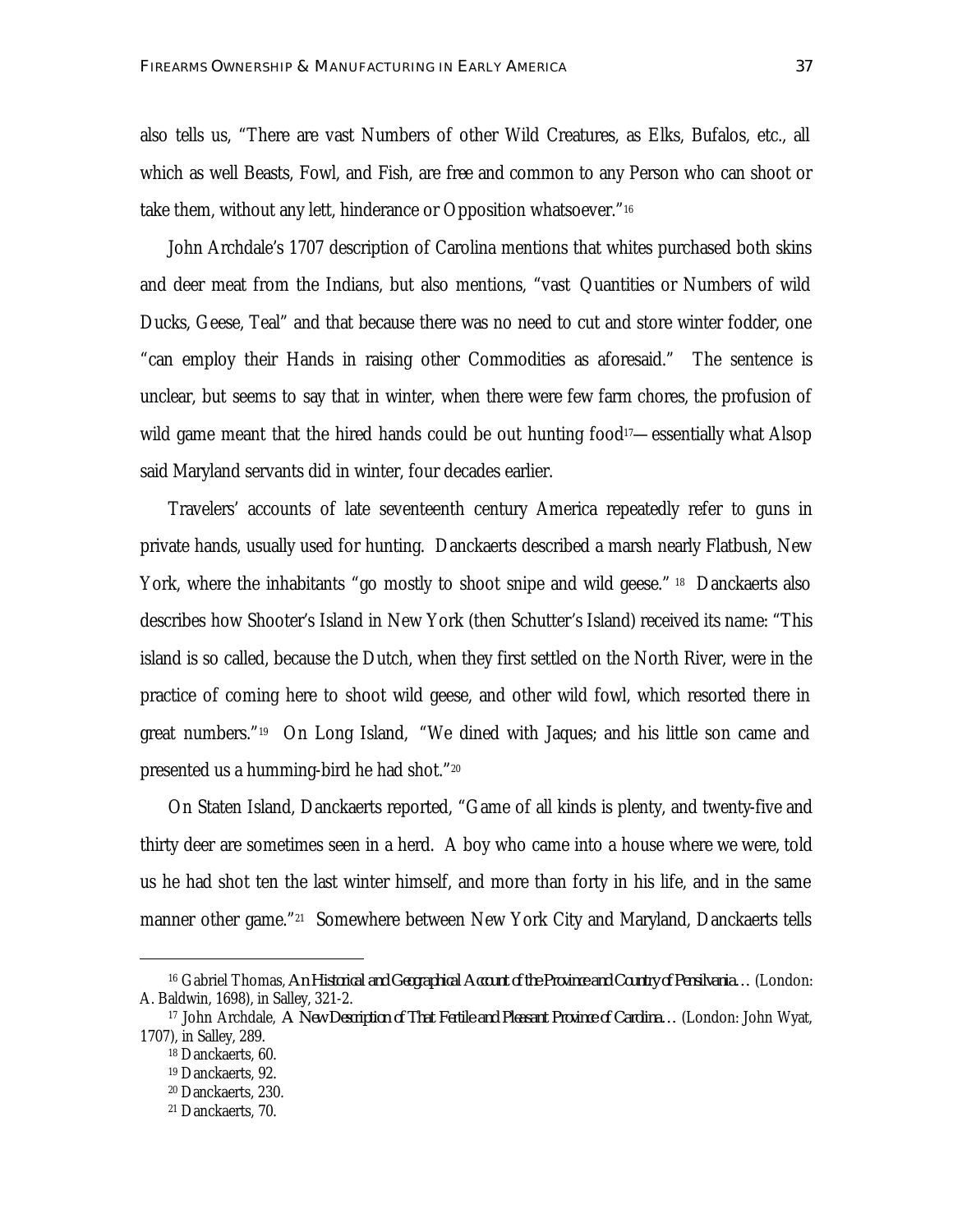of a miller with whom he had stayed: 'The miller had shot an animal they call a muskrat, the skin of which we saw hanging up to dry."<sup>22</sup>

At a plantation on Chesapeake Bay, Danckaerts stayed the night. In the morning, he and his traveling companion were given directions by, "The son, who went out to shoot at daylight…." Danckaerts expressed amazement at the number of ducks together in front of the house.

The son was not alone. "There was a boy about twelve years old who took aim at them from the shore, not being able to get within good shooting distance of them, but nevertheless shot loosely before they flew away, and hit only three or four, complained of his shot, as they are accustomed to shoot from six to twelve and even eighteen or more at one shot."<sup>23</sup>

This was not peculiar to this one plantation, apparently, because Danckaerts described a few days later the noise from flocks of waterfowl. "[I]t is not peculiar to this place alone, but it occurred on all the creeks and rivers we crossed, though they were most numerous in the morning and evening when they are most easily shot."<sup>24</sup>

One of the more remarkable anecdotes in Danckaerts's journal describes the conflict between a Christian Indian named Wouter and his white uncle, who believed that "a mere stupid Indian, could not shoot…." The account describes how the two of them, both armed with guns, went deer hunting together in upstate New York. (Wouter bagged a deer; his uncle did not.)<sup>25</sup>

David Humphreys's *circa* 1740 account of a Connecticut wolf hunt indicates that when a particular wolf's predations became serious enough,

Mr. Putnam entered into a combination with five of his neighbors to hunt alternately until they could destroy her…. By ten o'clock the next morning the bloodhounds had driven her into a den, about three miles distant from the house of Mr. Putnam.

The people soon collected with dogs, guns, straw, fire, and sulphur, to attack the common

<sup>22</sup> Danckaerts, 108.

<sup>23</sup> Danckaerts, 123.

<sup>24</sup> Danckaerts, 126.

<sup>25</sup> Danckaerts, 206-8.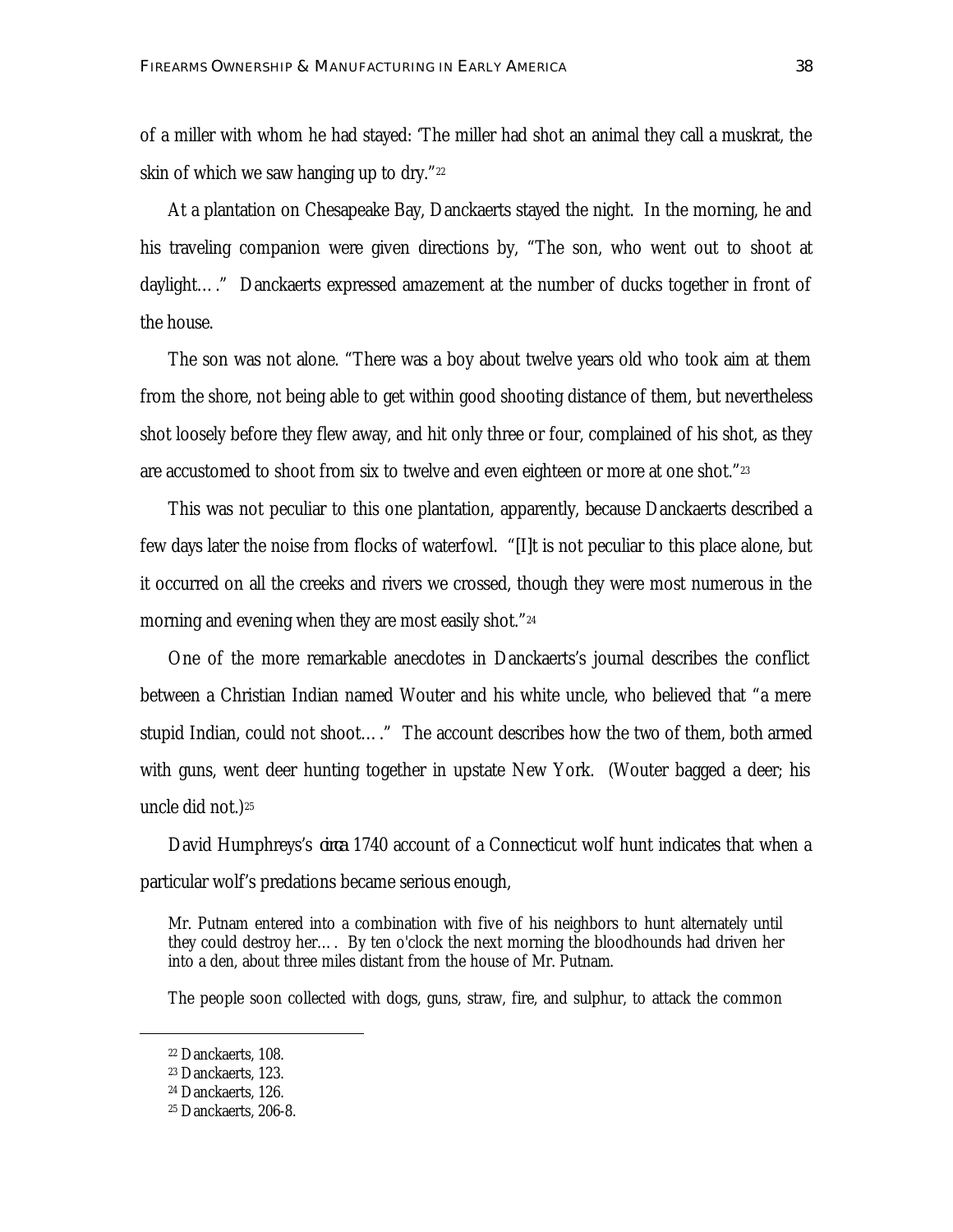enemy.<sup>26</sup>

If guns were scarce, or hunting unusual, there is nothing in Humphreys account that would

indicate so.

A 1760 account describes why white pines in New York, New England, and New Jersey

were protected for the use of the Royal Navy:

This restriction is absolutely necessary, whether considered as securing a provision for the navy, or as a check upon that very destructive practice, taken from the Indians, of firehunting. It used to be the custom for large companies to go into the woods in the winter, and to set fire to the brush and underwood in a circle of several miles. This circle gradually contracting itself, the deer, and other wild animals inclosed, naturally retired from the flames, till at length they got herded together in a very small compass.

Then, blinded and suffocated by the smoke, and scorched by the fire, which every moment came nearer to them, they forced their way, under the greatest trepidation and dismay, through the flames. As soon as they got into the open daylight again, they were shot by the hunters, who stood without and were in readiness to fire upon them.<sup>27</sup>

There is nothing in Burnaby's description that indicates that hunting was widespread—

but in forests as large as Colonial America, the imposition of such restrictions suggests that

there must have been a lot of people engaged in such practices, both to justify the

prohibition, and for it to become widely known.

Scharf's *History of Western Maryland* describes how frontier Marylanders lived at the time of

the French & Indian War, and quotes one of the settlers of the time about the early education

of boys in imitating the various animals of the forest:

This faculty was not merely a pastime, but a very necessary part of education, on account of its utility in certain circumstances. The imitations of the gobbling and other sounds of wild turkeys often brought those keen-eyed and ever-watchful tenants of the forest within reach of the rifle. The bleating of the fawn brought its [mother] to her death in the same way….

A well-grown boy at the age of twelve or thirteen years was furnished with a small rifle and shot-pouch…. Hunting squirrels, turkeys, and raccoons soon made him expert in the use of his gun.... Shooting at a mark was a common diversion among the men when their stock of ammunition would allow it.<sup>28</sup>

<sup>26</sup> David Humphreys, "Israel Putnam and the Wolf" in Hart and Hill, 9-11.

<sup>27</sup> Andrew Burnaby, "In the Woods" in Hart and Hill, 51. See also Jameson, 85, for what *may* be a description of Indian fire-hunting of deer in seventeenth century New England.

<sup>28</sup> Scharf, 70-71.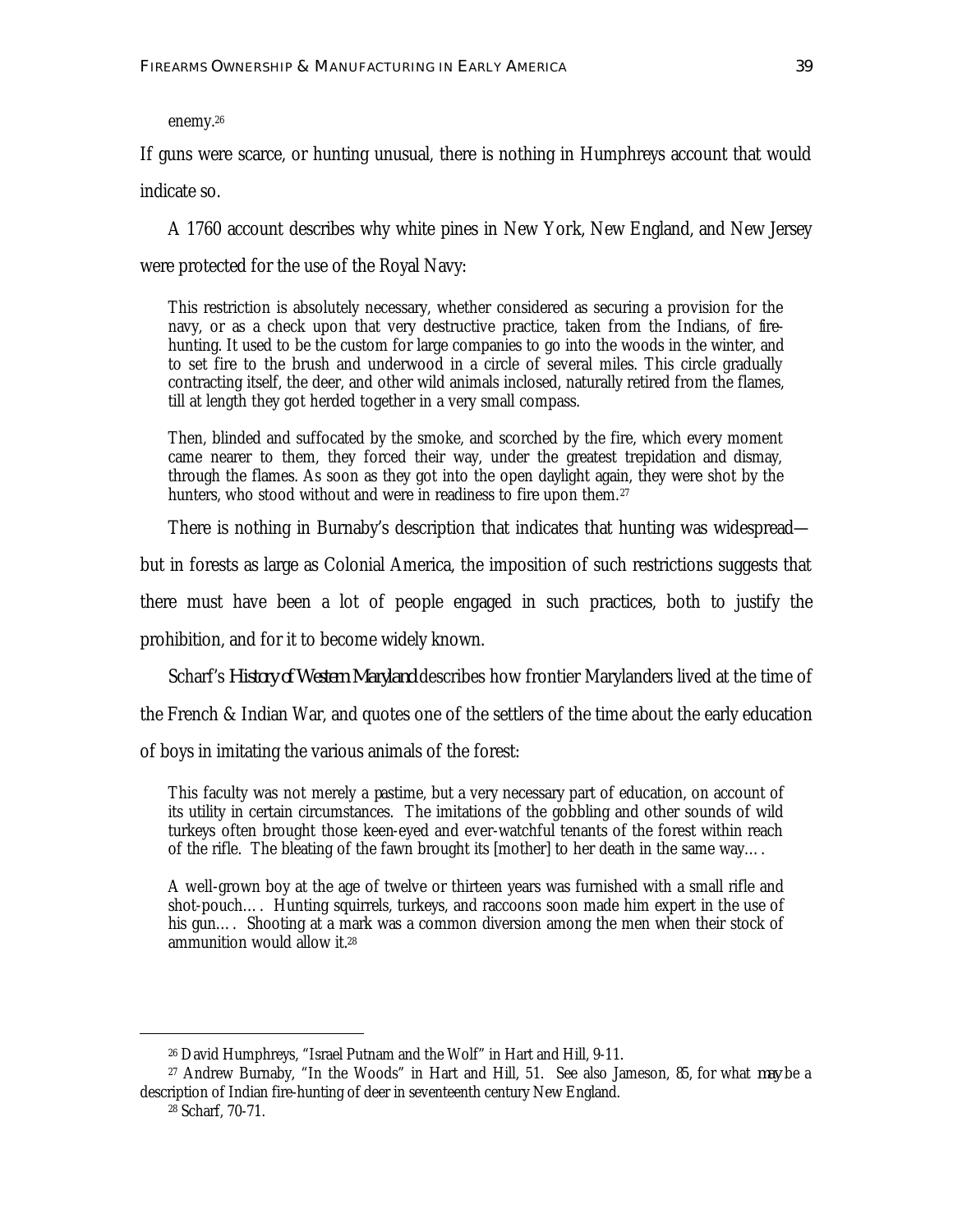At about the same time, describing growing up in Philadelphia *circa* 1765, Alexander Graydon gives this picture of his boyhood pleasures:

For those of running, leaping, swimming and skating, no one had more appetite; and for the enjoyment of these, fatigue and hunger were disregarded. To these succeeded a passion for fowling and boating; fishing being too sedentary and inactive for my taste. If furnished, on Saturday afternoon or other holyday, with cash enough for the purchase of powder and shot, or the hire of a batteau or skiff, as the propensity of the day might incline, I had nothing more to wish for….

In my water excursions, the sedgy shores of the Delaware, as well as the reedy cover of Petty's, League and Mud Islands, were pervaded and explored in pursuit of ducks, reed-bird and rail.<sup>29</sup>

The Cherokees complained to the North Carolina colonial government in 1769 of "numerous bodys of hunters from North Carolina having this year infested their hunting Grounds and destroyed their game...."<sup>30</sup> It is hard to imagine that the Cherokees were complaining about just a few hunters.

How common was hunting in Colonial America? It is difficult to say with any certainty.

The evidence, however, suggests what common sense would also suggest: in a country where there were no legal restrictions prohibiting hunting, game was abundant, and many settlers had some leisure time in which to engage in a traditional sport, hunting appears to have been common.

<sup>29</sup> Alexander Graydon, "A Philadelphia Boy's Sports" in Hart and Hill, 184.

<sup>30</sup> *Col.Rec.N.C.*, 8:26.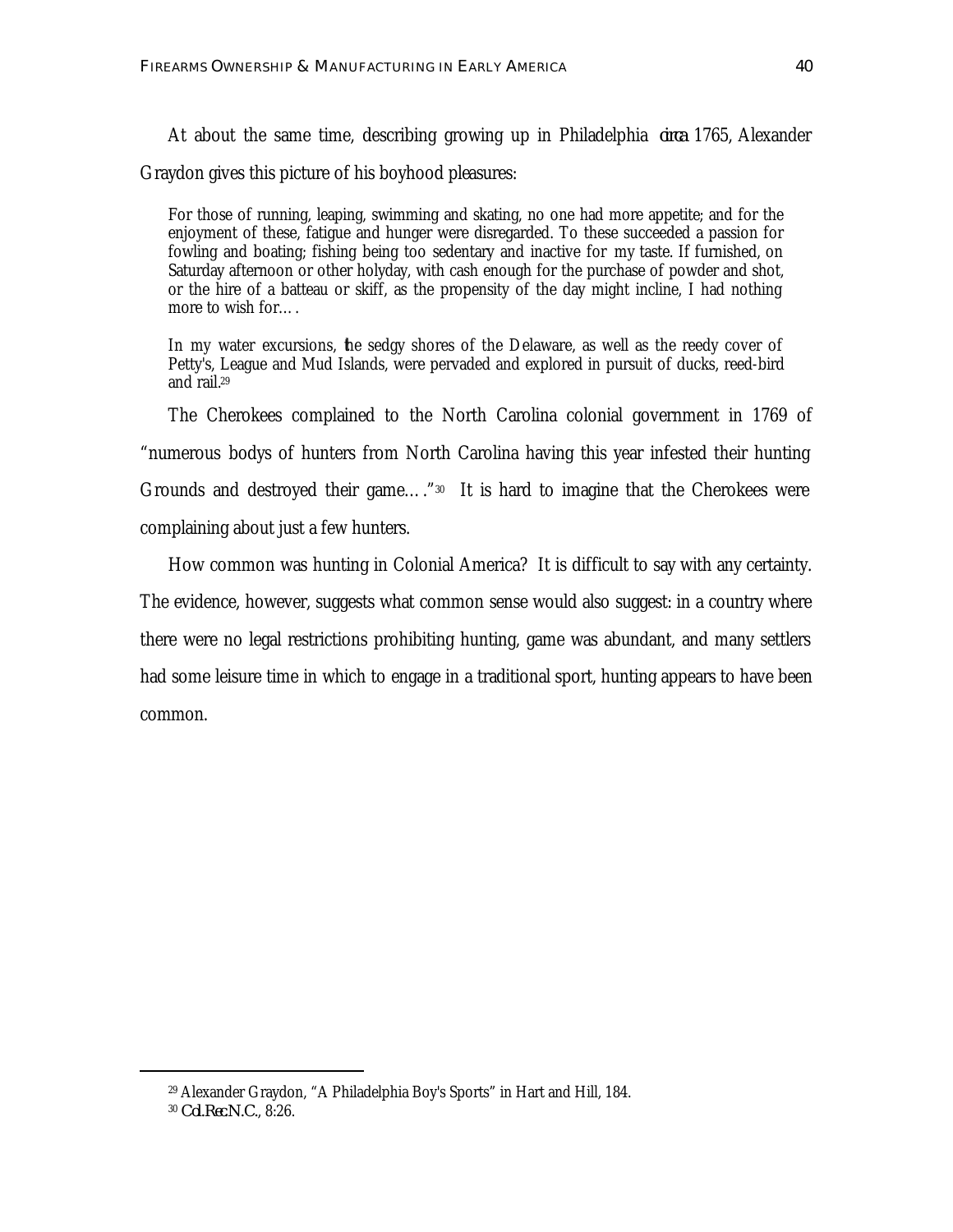## **Gun Possession & Gun Violence in Colonial America**

Bellesiles emphasizes that from the very beginning, the English colonies in America had few firearms, and that the few guns that they had were beyond the ability of the vast majority of the colonists to use competently. Bellesiles also makes the claim that gun violence (at least between whites) was rare in early America, and political violence, especially involving guns, almost unheard of, before the Revolution.

For example, Bellesiles portrays the Plymouth Colony as remarkably poorly armed: "[Myles Standish's] was one of only four snaphances held by the settlers, though there were also some battered old matchlocks."<sup>1</sup> How many guns did the Pilgrims have that first year? You might assume, from Bellesiles's description, that there were only four useful guns, and a few other, out of date weapons.

Reading the sources that Bellesiles cites tells perhaps not a different story, but one that can be read with a rather different conclusion about gun scarcity and competence. When a party of twenty went ashore at Cape Cod on November 11, 1620, every man carried a firearm.<sup>2</sup> The snaphance (or snaphaunce) was a new technology; but matchlocks were still considered an appropriate weapon, and were in use at Jamestown as well.<sup>3</sup>

<sup>1</sup> Bellesiles, 59.

<sup>2</sup> [William Bradford], "A Relation, or Journal, of the Beginning and Proceedings of the English Plantation settled at Plymouth," in Edward Arber, ed., *The Story of the Pilgrim Fathers, 1606-1623 A.D.; as told by Themselves, their Friends, and their Enemies* (London: 1897), 432.

<sup>3</sup> M.L. Brown, *Firearms in Colonial America* (Washington, D.C.: Smithsonian Institution Press, 1980), 83-84.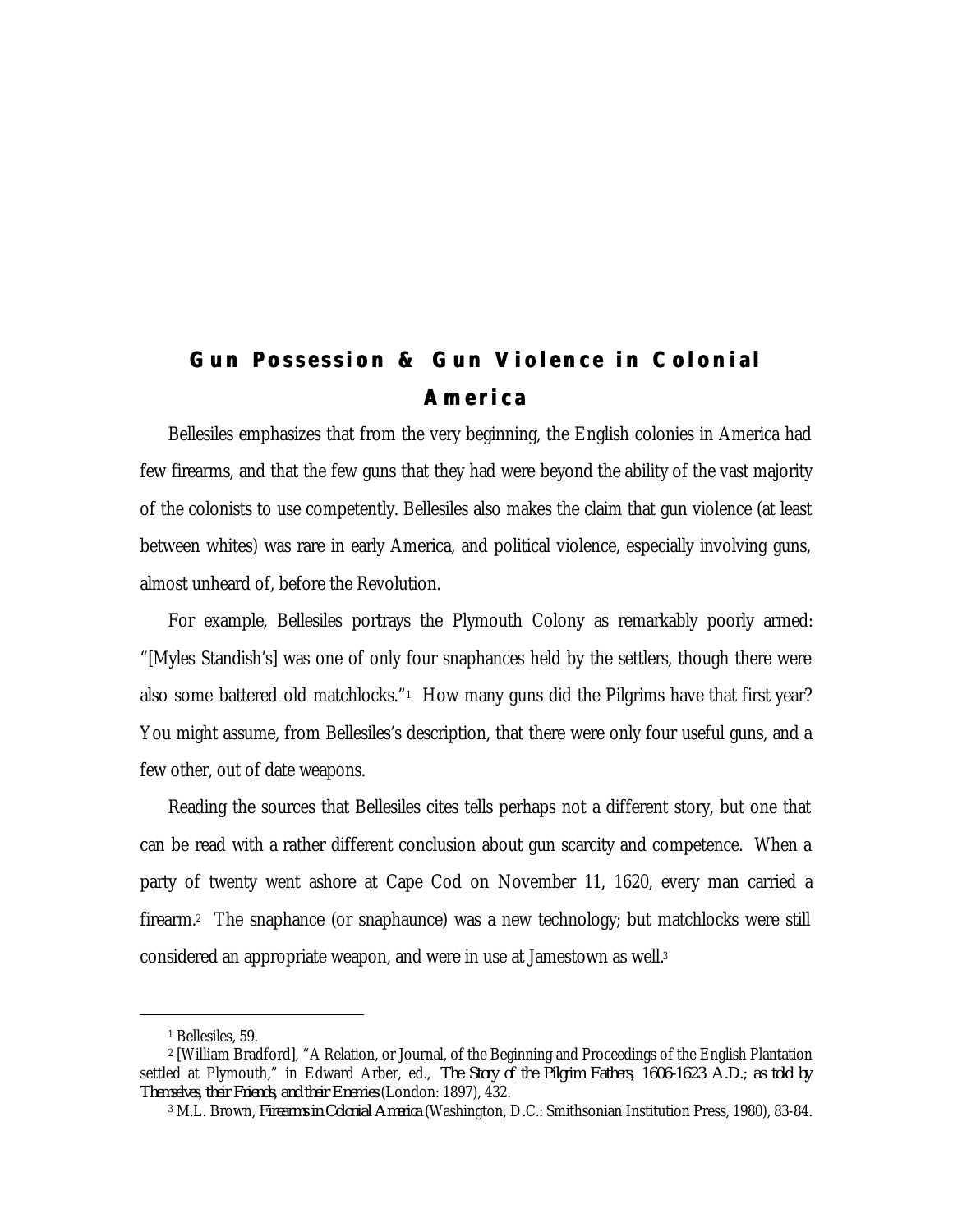Similarly, Bellesiles describes the first defensive use of guns by Plymouth Colony this way: "Arrows flew and the Pilgrims fired their four snaphances while the rest of the force lit their matches with a brand from the fire. They then let off a volley from these muskets and the Indians fled. No one was hurt, though the Nauset learned that the Europeans could make very loud noises."<sup>4</sup> The sarcastic description of making "very loud noises" is clearly intended to portray the Europeans as incompetent with guns—unable to even kill an Indian with a gun in a battle.

Yet in reading William Bradford's eyewitness account of the battle that Bellesiles cites, it is clear that the failure of the Pilgrims to kill the Indians at whom they shot was not a sign of firearms incompetence, but because the fight was fierce and unexpected, and because of poor tactical planning. While most of the attacking Indians retreated a short distance, one brave member of the band, perhaps their leader, stood behind a tree, "within half a musket shot of us," and fired arrows repeatedly at the Pilgrims. The Indian was thus far enough way, and making sufficiently good use of cover, that Myles Standish had little opportunity of hitting him.

Contrary to Bellesiles's description of the Indians being frightened off by the noise, Standish's last shot at the Indian behind the tree, after taking "full aim at him," "made the barke or splinters of the tree fly about his ears, after which he gave an extraordinary shrike, and away they wente all of them."<sup>5</sup> The lack of fatalities among the Indians was not because of poor accuracy, but good use of cover by Standish's intended target. It also appears that Standish and company may have, at least by the time the incident came to an end, sought to scare the Indians away more than kill them:

We followed them about a quarter of a mile; but we left six to keep our shallop; for we were careful of our business. Then we shouted all together, two several times; and shot off a couple of muskets, and so returned. This we did that they might see that were not afraid of them, nor discouraged.<sup>6</sup>

<sup>4</sup> Bellesiles, 60.

<sup>5</sup> William Bradford, *Of Plymouth Plantation,* Harvey Wish, ed. (New York: Capricorn Books, 1962), 66.

<sup>6</sup> [Bradford], 433.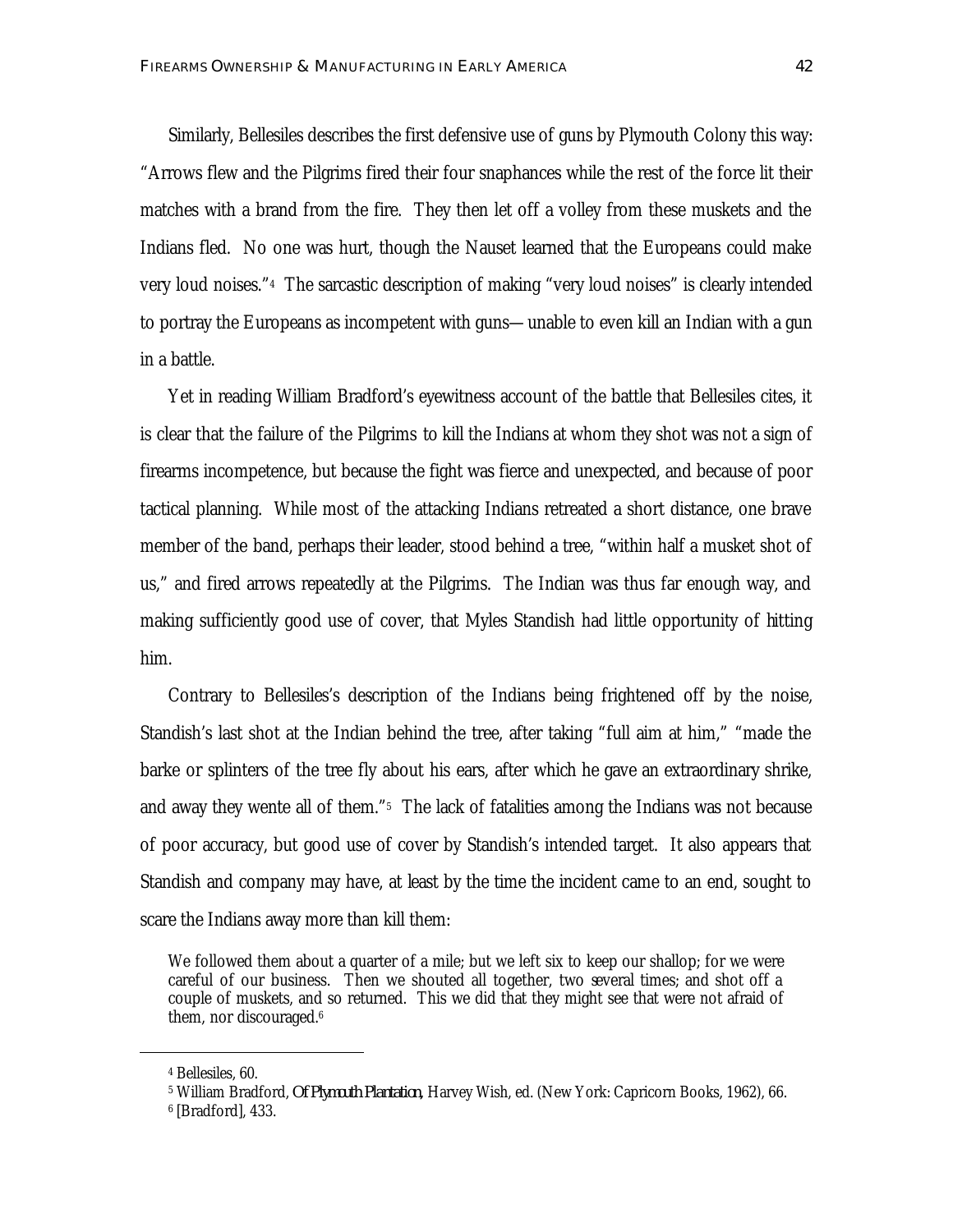Bellesiles devotes considerable energy to telling us how incompetent with a gun even Myles Standish, the professional soldier of Plymouth Colony was; how incompetent the first settlers were in using guns for self-defense; and how short of firearms both Plymouth and Massachusetts Bay Colony were.<sup>7</sup> But how interesting it is that he neglects to mention in 1630, only ten years after his arrival at Plymouth, John Billington was convicted of murdering a newcomer named John Newcomen by shooting him with a blunderbuss.<sup>8</sup> (According to Bellesiles, "in forty-six years Plymouth Colony's courts heard five cases of assault, and not a single homicide.")<sup>9</sup> In a community that averaged only a few hundred souls, one murder in ten years is quite dramatic. A dispute over beaver trapping rights on the Kennebec River in 1634 led to the shooting death of Moses Talbot by a Captain Hocking, and in turn the shooting death of Hocking by Talbot's partner.<sup>10</sup>

One would think if the goal were to give a full and accurate picture of gun availability and use in America, Bellesiles would include these two troubling incidents. Of course, such incidents might raise some questions about how scarce guns really were in Plymouth Colony and its environs. It would also raise some questions about Bellesiles's claim about the England from which the Pilgrims came: "Most personal violence in early modern England occurred not on lonely highways but at public festivals, often between competing teams of Morris dancers and such other representatives of communal pride."<sup>11</sup>

This claim is so laughable as to hardly need refutation, but there is no shortage of scholarly study of the problems of personal violence in early modern England, especially along the border counties between England and Scotland. This culture of violence

<sup>7</sup> Bellesiles, 60-61.

<sup>8</sup> George F. Willison, *Saints and Strangers*. (New York: Time-Life Books, 1981), 308.

<sup>9</sup> Bellesiles, 82.

<sup>10</sup> Willison, 320-21.

<sup>11</sup> Bellesiles, 36. Joyce Malcolm, "Concealed Weapons", *Reason,* January, 2001, 47-49, reports that the two sources cited by Bellesiles for this claim make no such statement.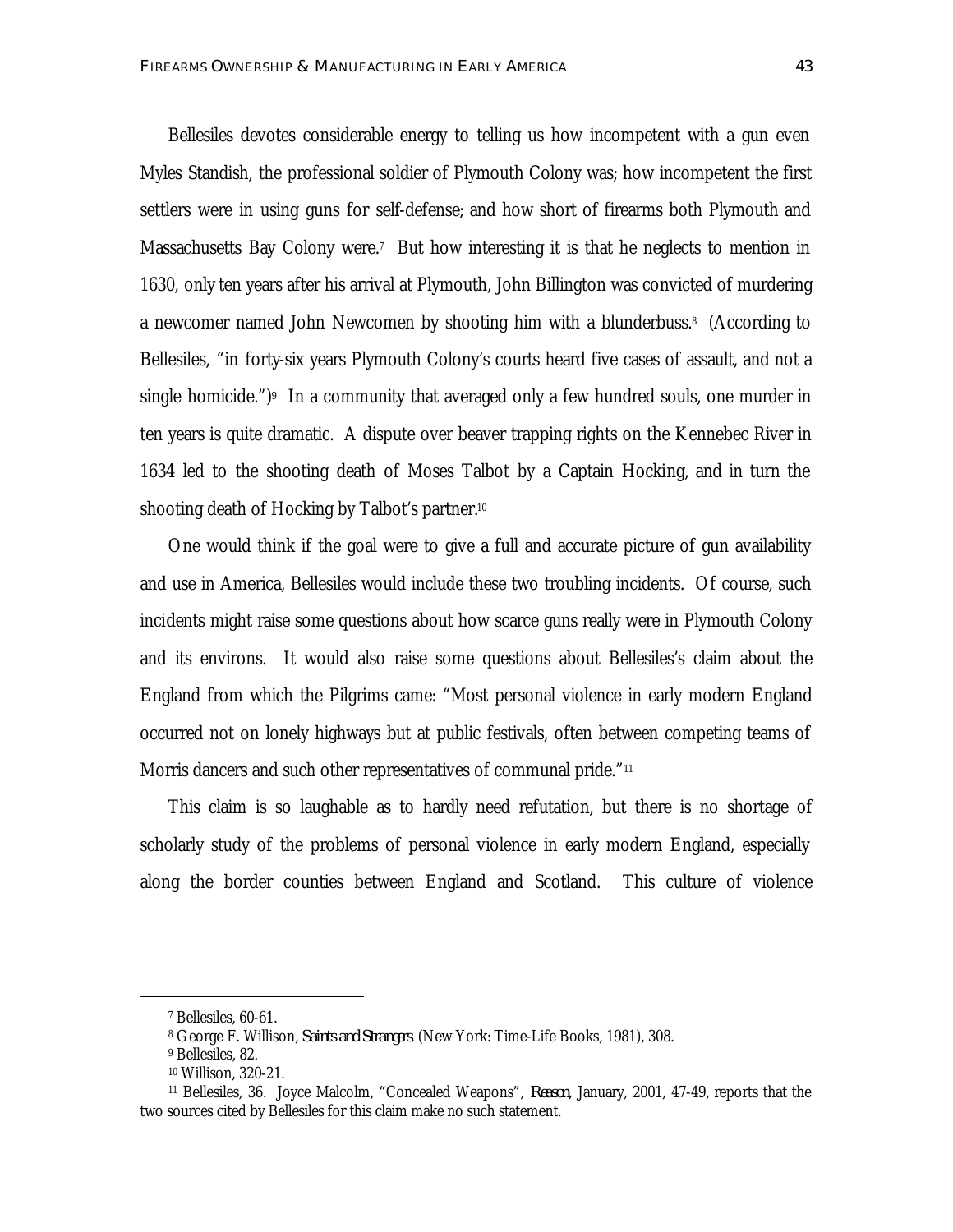transplanted from Britain played a major part in creating a similar culture of violence in the backcountry parts of the United States.<sup>12</sup>

Thomas Morton's description of the erection of the Maypole at Merrymount (a hedonistic trading post established on Massachusetts Bay in the 1620s) tells us that, "And upon Mayday they brought the Maypole to the place appointed, with drumes, gunnes, pistols, and other fitting instruments, for that purpose…."13 Both guns and pistols were apparently present at Merrymount, and more importantly, Morton found no need to explain the presence of long guns and pistols there.

What Morton might have needed to explain—and chose not to—was his trade with the Indians. When Miles Standish led an expedition to arrest Morton and close down his scandalous establishment, the primary motivation was not licentious living, but arming the Indians. Morton bartered guns for furs with the Indians, violating royal proclamation against supplying firearms, powder, or shot. When the Pilgrims arrived in 1620, the Indians had no guns. By 1627, the Indians of Massachusetts Bay were believed to have at least sixty guns, largely supplied by Morton.<sup>14</sup>

Concerning the scarcity of guns in Massachusetts Bay, Bellesiles writes:

 $\overline{a}$ 

In 1630 the Massachusetts Bay Company reported in their possession: "80 bastard musketts, with snaphances, 4 Foote in the barrill without rests, 6 long Fowlinge peeces...6 foote longe; 4 longe Fowlinge peeces... 5-1/2 foote longe; 10 Full musketts, 4 Foote barrill, with

<sup>12</sup> See George MacDonald Fraser, *The Steel Bonnets: The Story of the Anglo-Scottish Border Reivers* (London: HarperCollins, 1995) for a discussion of violence in the border counties of northern England and southern Scotland during this time. Also on the same subject, David Hackett Fischer, *Albion's Seed: Four British Folkways in America* (New York: Oxford University Press, 1989), 621-632; Edward L. Ayers, *Vengeance and Justice: Crime and Punishment in the 19th-Century American South* (New York: Oxford University Press, 1984), 21- 23; James G. Leyburn, *The Scotch-Irish: A Social History* (Chapel Hill, N.C.: University of North Carolina Press, 1962), 3-13, 147-148, 157-168; R. J. Dickson, *Ulster Emigration to Colonial America 1718-1775* (London: Routledge & Kegan Paul, 1966), 84-85, 96-97; Carlton Jackson, *A Social History of the Scotch-Irish* (Lanham, Md.: Madison Books, 1993), 82-83, 112-113.

<sup>13</sup> Thomas Morton, *A New English Canaan* (Amsterdam: Jacob Frederick Stam, 1637), 132, in Charles Francis Adams, Jr., ed., *New English Canaan of Thomas Morton* (Boston: The Prince Society, 1883; reprinted New York: Burt Franklin, 1967), 276-7. Also in Albert Bushnell Hart, ed., *American History Told by Contemporaries* (New York, 1898), 1:361-63.

<sup>&</sup>lt;sup>14</sup> Adams, 21-28. Even after Morton's banishment to England, there was apparently a problem with Englishmen selling guns to the Indians. See Shurtleff, 1:196 for the May 17, 1637 ordinance prohibiting sale of guns, gunpowder, shot, lead, or shot molds, or repair of guns, for the Indians.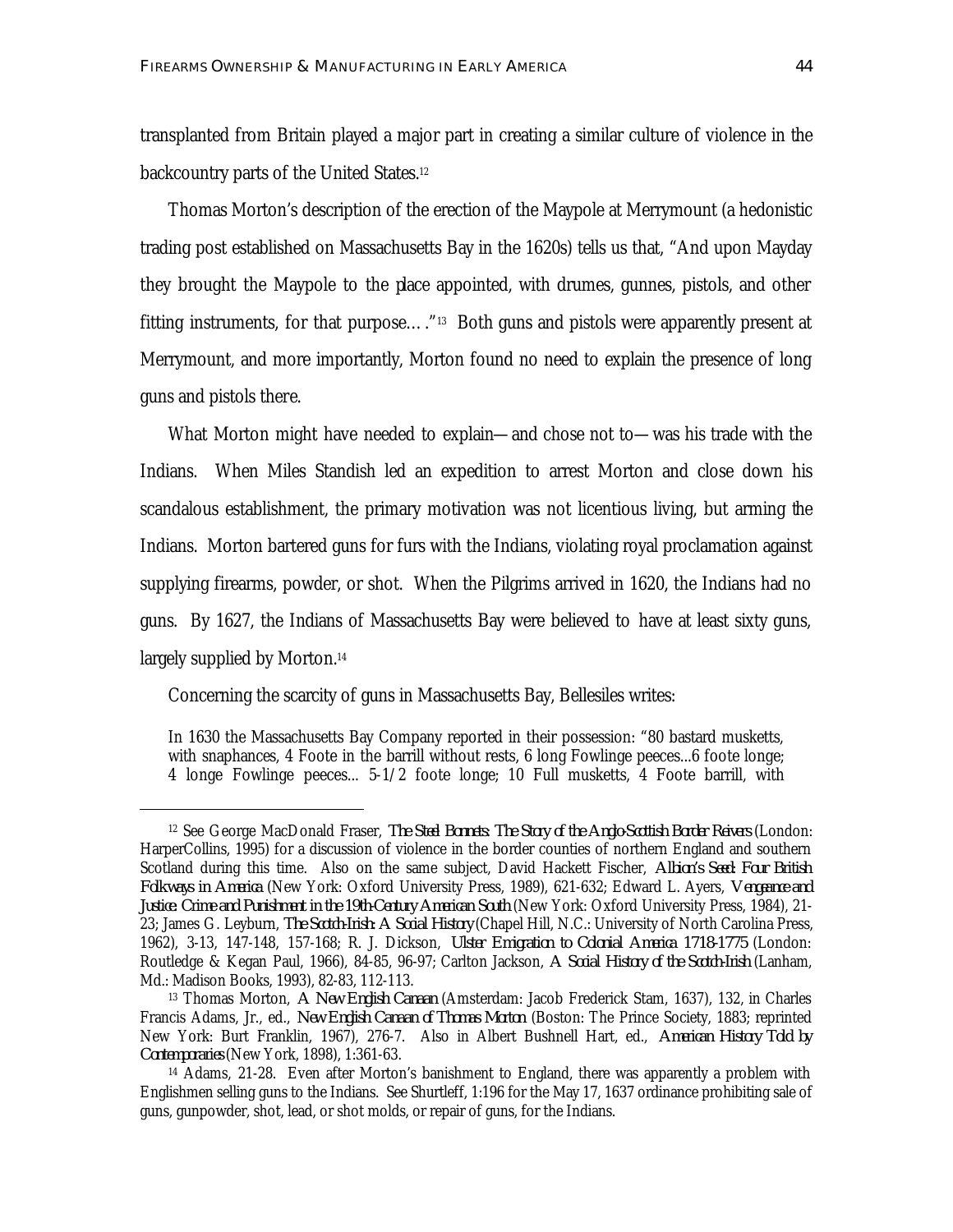matchlocks and rests," one hundred swords, and "5 peeces of ordnance, long sence bowght and payd For." There were thus exactly one hundred firearms for use among seven towns with a population of about one thousand.<sup>15</sup>

The source cited for this claim is "Shurtleff, ed., *Records of Massachusetts Bay* 1:25-26." But when you look up the cited source, it says something completely different. It is *not* a list of weapons in Massachusetts Bay colony. It is not even a list of guns owned by the company. It is a list of "Necessaries conseaued [conceived?] meete for o[u]r intended voiadge for New England to bee prepared forthwith": a list of arms to be brought over by the company, only some of which were already owned.

There is nothing on the cited pages that indicates that this is a list of *all* the guns in the colony, or that it includes privately owned guns, as Bellesiles implies when he says "one hundred firearms" for a population "of about one thousand." Finally, even the year that Bellesiles gives is wrong. The dates on the document Bellesiles cites are February 26 and March 2 1628/9 (Old Style). The year 1630 does not appear. (Of course, if Bellesiles had given the correct year, most historians would have immediately wondered how the Massachusetts Bay Company could have done an inventory of guns in the colony before the colony existed.) The only part of Bellesiles' claim that is correct is the list of weapons.<sup>16</sup>

*Johnson's Wonder-Working Providence of Sion's Saviour in New England*, published circa 1650, lists a variety of statistics about the great Puritan migration between 1629 and 1642 to Massachusetts Bay. Over this thirteen year period, according to Johnson, £22,000 was spent on "Armes, Powder, Bullet and Match, together with their great Artillery…."17 This was more than one pound per man, woman, and child, and it would appear that the majority of this was small arms and ammunition.

While not explicit that all of this was privately purchased and owned, it seems unlikely that the government of Charles I, that was somewhat reluctant to see this great migration

<sup>15</sup> Bellesiles, 63.

<sup>16</sup> Shurtleff, 1:25-26.

<sup>17</sup> J. Franklin Jameson, ed., *Johnson's Wonder-Working Providence: 1628-1651* (New York: Barnes & Noble, Inc., 1959), 54, 58.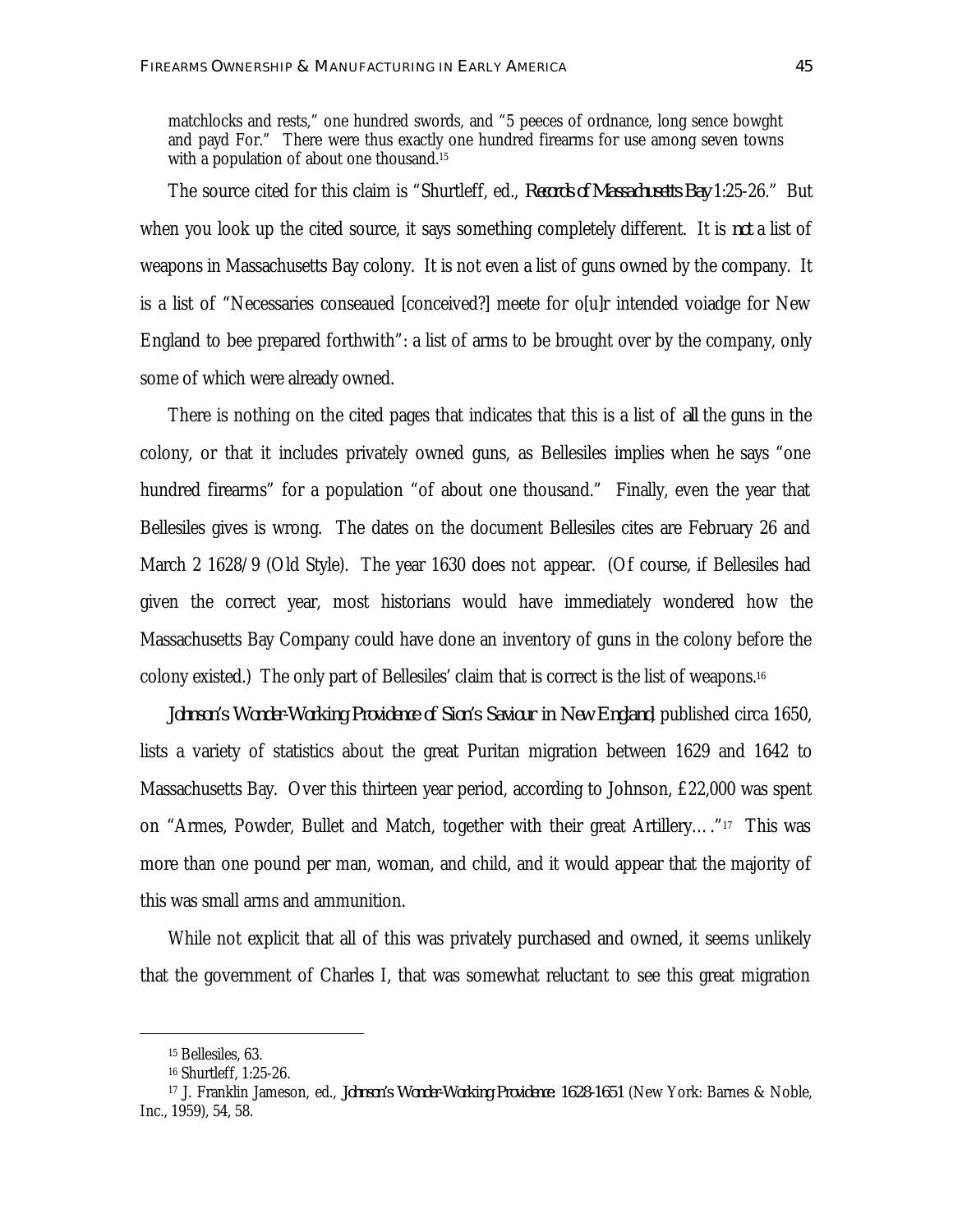happen in the first place, would have supplied so much in the way of weapons to a group that would, a few years later, overthrow his government and make him a head shorter. Other documents are clear that at least the first shipment of arms was the property of the Massachusetts Bay Company, and were not provided by the royal government.<sup>18</sup>

Shooting was apparently a common enough pastime in 1638 that when an Emanuell Downing had "brought over, at his great charges, all things fitting for takeing wild foule by way of [decoy]," the General Court ordered "that it shall not bee lawfull for any person to shoote in any gun within halfe a mile of the pond where such [decoy] shalbee placed…."<sup>19</sup>

Examination of records of the Springfield, Massachusetts court from 1639 through 1702 provides a number of examples of guns present, and in every case, treated as an ordinary item, not at all unusual in any respect. There is trial of a woman in 1640 accused of selling her late husband's gun to an Indian. Her defense was that she did not sell it, but lent it to the Indian, "for it lay [spoiling] in her [cellar]," and she expected to reclaim it shortly. The judge warned her that she should get it home again speedily, "for no commonwealth would allow of such a misdemenor."<sup>20</sup>

A few months later, there is a civil suit between two men, "for a gunn that he bought of him and paid 22*s.* 6*d.*" but had not been delivered.<sup>21</sup> There is a criminal case in 1650 involving Thomas Miller, convicted of striking an Indian "with the butt end of his gunn."<sup>22</sup> Two Indians are fined for drunkenness in 1662, and not having the money for the fine, one of them "Left a gun with the County Treasurer till they make payment."<sup>23</sup>

In 1680, Isack Gleson complains that Isack Morgan beat his servant and "took away his Gun and knife."<sup>24</sup> There are at least two other cases involving prosecutions for theft of guns,

- <sup>20</sup> Smith, 208.
- <sup>21</sup> Smith, 209.

- <sup>22</sup> Smith, 223.
- <sup>23</sup> Smith, 263.
- 24 Smith, 294.

<sup>18</sup> Shurtleff, 1:25-26.

<sup>19</sup> September 6, 1638, Shurtleff, 1:236.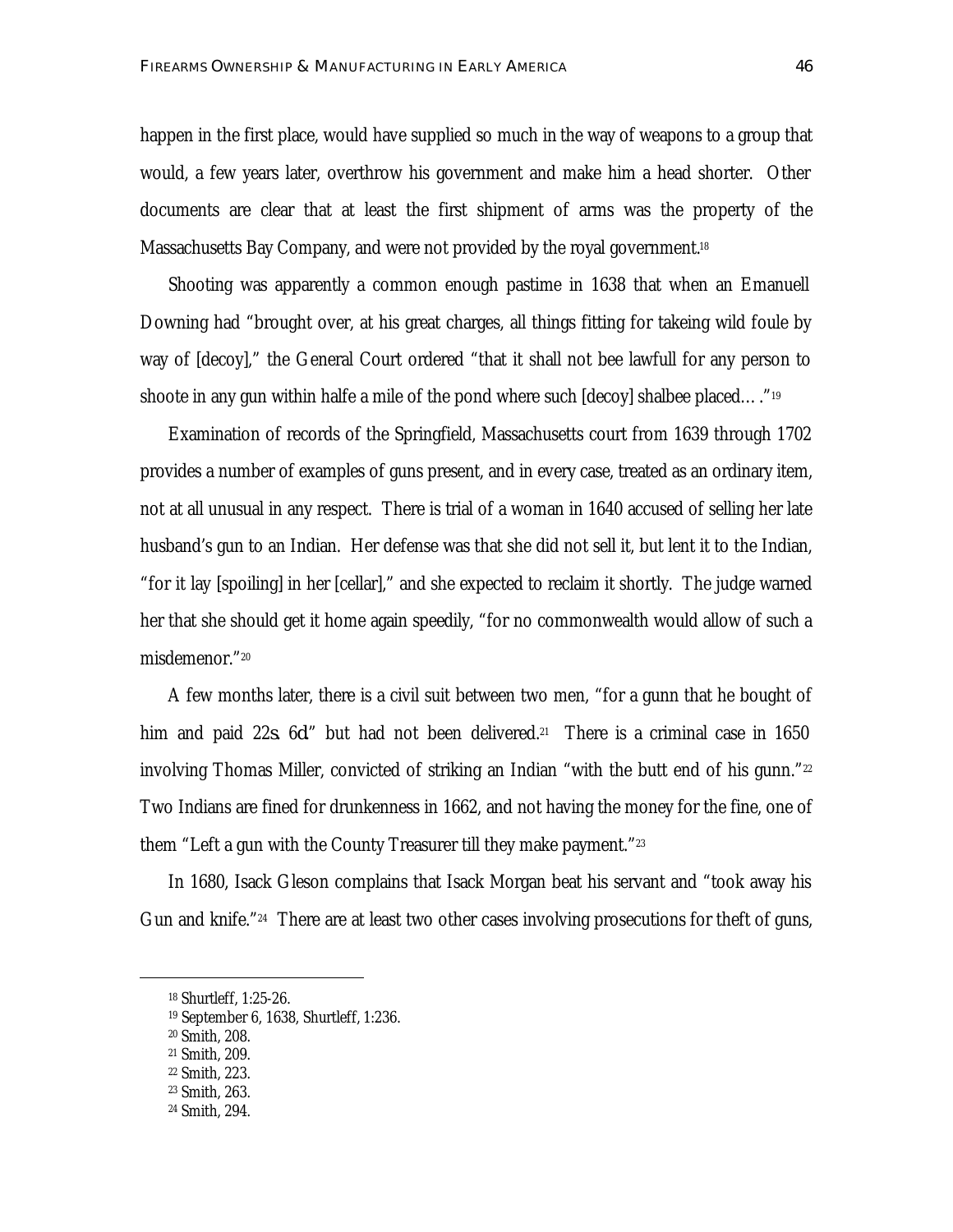one involving a runaway slave who "stole a Gun in the next Town viz Southfeild" in 1681,<sup>25</sup> and another theft in 1699, in which the stolen gun was found in the gunsmith's shop.<sup>26</sup> Another theft in 1697 involving lead and powder would suggest that the victim owned a gun.27 (A civil suit involving "Rifles" in 1661/2 may be a misreading of the manuscript, since rifles were quite rare this early in New England.)<sup>28</sup>

Even though this court did not normally handle probate,<sup>29</sup> there are at least three estate inventories contained in the court records. One in 1641/2 lists "peeces powder and shott" valued at £3:1:0. Another in 1654/5 lists "a Muskett Sword bandaliers" valued at £1:2:0. The third estate inventory lists no guns.<sup>30</sup>

Springfield was still a tiny frontier village at this point, and it would be difficult to draw too many inferences about how well armed its people were. Nonetheless, considering that months sometimes elapsed in this journal of the Springfield courts without any entries at all, it seems as though guns appear as bystanders in an astonishing number of cases, if guns were rare.

Accounts of early Virginia routinely mention guns. Augustine Herrman, a Dutch diplomat en route from New Netherlands to Maryland in 1659 describes large numbers of guns in use and unremarkable by their presence. "Nothing occurred on the way except hearing a shot fired to the north of us, which the Indians doubted not was by an Englishman. Whereupon we fired three shots, to see if we should be answered, but heard nothing."

Two days later, having stopped at a Swedish settlement, Herrman was in a dispute as to the ownership of a boat. "Abraham with one Marcus, a Finn, came to our side in a canoe, and would not let us pass… and this Marcus drew a pocket-pistol and threatened to fire if we would not stop. They had, besides, two snaphances… On leaving the river, we heard heavy

<sup>25</sup> Smith, 298.

<sup>26</sup> Smith, 362-3.

<sup>27</sup> Smith, 349.

<sup>28</sup> Smith, 256.

<sup>29</sup> Smith, 172-3.

<sup>30</sup> Smith, 212-3, 232, 241-2.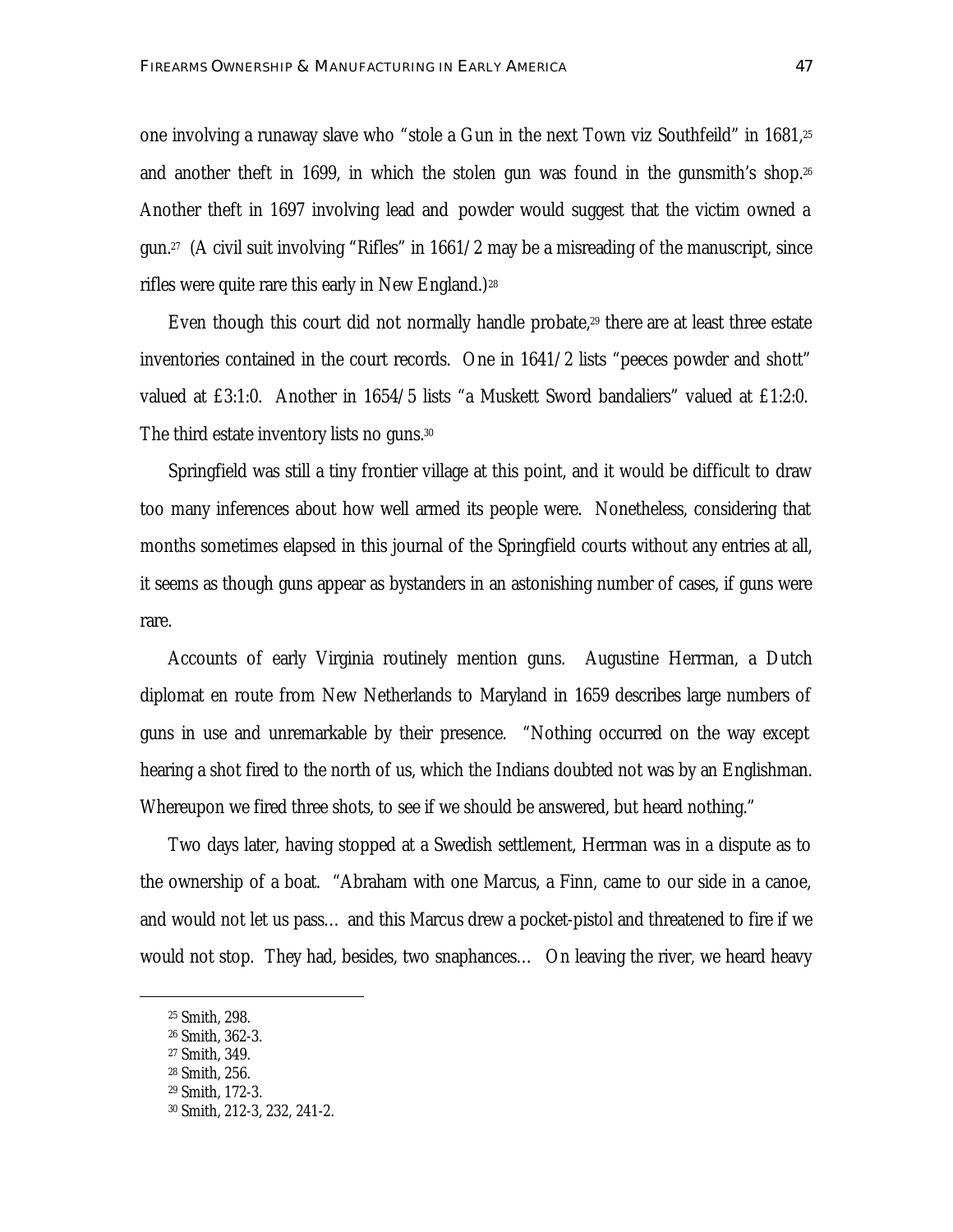volley firing on Colonel Utie's island… which we presumed must have proceeded from fifty or sixty men; it was mingled with music. This lasted until night…."<sup>31</sup>

One early account of Bacon's Rebellion describes an incident that led to war between Bacon's men and the Indians. In a dispute about a murderer sought among the Indians, "the King [chief] pleaded Ignorance and Slipt loos[e], whom Brent shot Dead with his Pistoll. Th' Indians Shot Two or Three Guns out of the Cabin, th' English shot into it…."32 There is no surprise expressed that the Indians were shooting back, or that they had two or three guns in one cabin. Similarly, a battle between Bacon's force and the Pamunkey Indians involving gunfire from the Indians is unsurprising.<sup>33</sup>

While a description of frontier Virginians during Bacon's Rebellion "taking their Arms into the Fields… no Man Stirrd out of Door unarm'd"34 could be interpreted to refer to swords or pikes, it is a strained reading. The Indians had guns—lots of them. It seems unlikely that if the whites were afraid, that they would be working in their fields with swords, not guns.

Similarly, a contemporary description of Bacon first organizing of men to follow him against the Indians describes them as "about 300 men together in armes…."35 When Bacon later marched into the capital to demand a commission from the governor, he confronted a force of "1000 men well arm'd and resolute…" Other references refer to guns in the hands of both Bacon's men, and the governor's force.<sup>36</sup>

These could be read as 1300 weapons of various sorts, not all of them necessarily guns, but it again seems unlikely that the whites were planning an expedition against a vastly larger

<sup>31</sup> Augustine Herrman, "Journal of the Dutch Embassy to Maryland," in Hall, 314, 316.

<sup>32</sup> "The Beginning, Progress, and Conclusion of Bacon's Rebellion, 1675-1676," in Andrews, *Narratives of the Insurrections,* 17.

<sup>33</sup> "A True Narrative of the Late Rebellion in Virginia, by the Royal Commissioners, 1677," in Andrews, *Narratives of the Insurrections,* 124-5.

<sup>34</sup> "The Beginning, Progress, and Conclusion of Bacon's Rebellion, 1675-1676," in Andrews, *Narratives of the Insurrections*, 20.

<sup>35</sup> "A True Narrative of the Late Rebellion in Virginia, by the Royal Commissioners, 1677," in Andrews, *Narratives of the Insurrections*, 111.

<sup>36</sup> *Ibid.*, 130-1.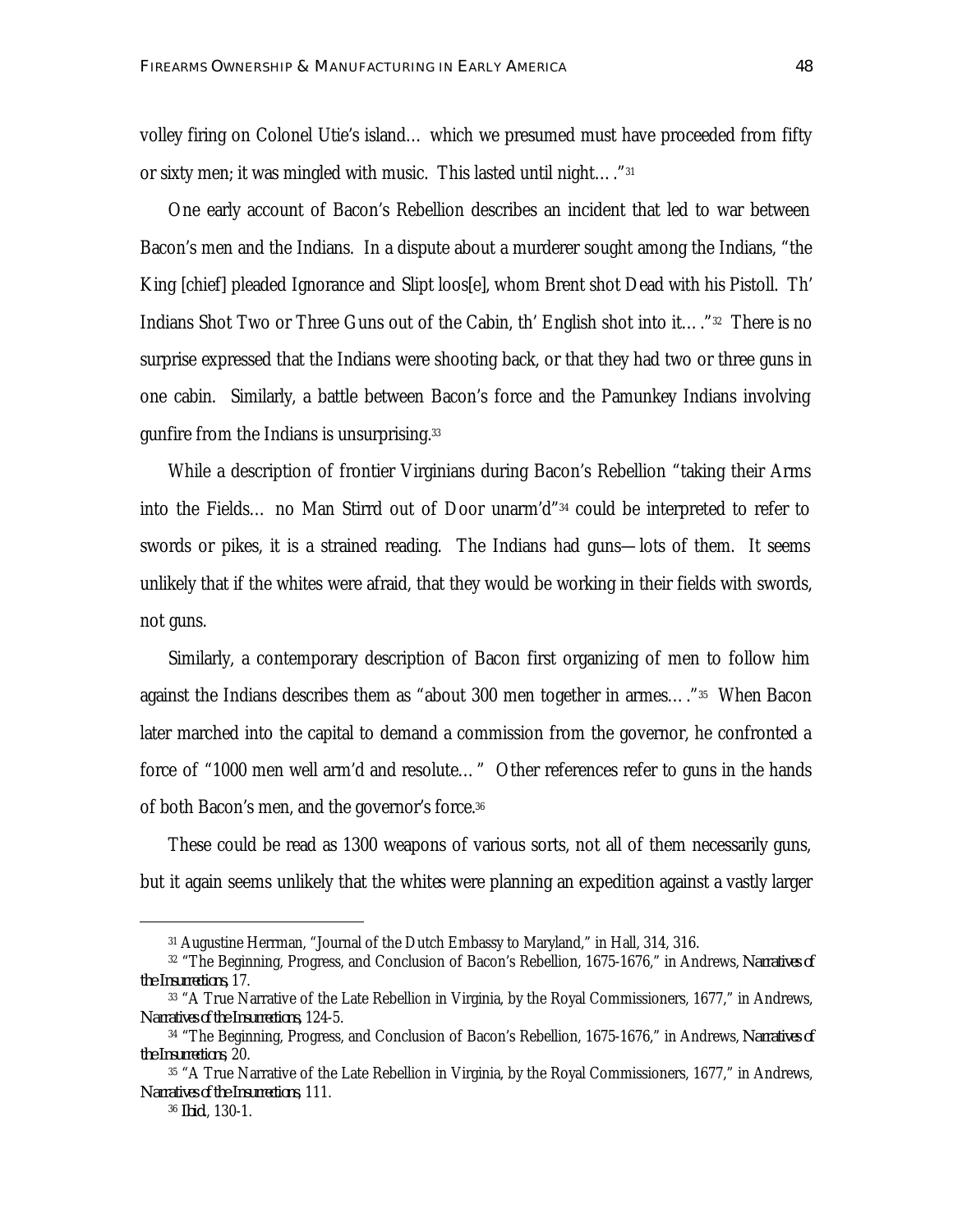force of Indians without guns. If Bacon's men were armed with guns, it seems a bit unlikely that the governor's forces would plan to resist such a force unless they were also armed with guns.

Other accounts of seventeenth century rebellions also mention guns with no indication that they are at all unusual. A description of a 1677 insurrection in North Carolina describes how a Captain Gilliam with thirty to forty men, "with armes of the [said] Gilliam, and headed by one Valentine Bird and Edward Wells… with force and arms *vid.* Swords, guns, and pistols, violently rush into the house…." The author also describes threats he received from others of "hanging, pistolling, or poisoning…."<sup>37</sup>

Many other accounts and statutes suggest, in an incremental way, that guns must have been pretty commonly owned items. A statute adopted at the Massachusetts 1713-14 legislative session complained, "Whereas by the indiscreet firing of guns laden with shot[t] and ball within the town and harbour of Boston, the lives and limbs of many persons have been lost, and others have been in great danger, as well as other damage has been sustained," the firing of any "gun or pistol" in Boston ("the islands thereto belonging excepted") was prohibited.<sup>38</sup>

In 1722, Governor William Keith of Pennsylvania offered to the Indians who would assist in capturing runaway slaves "one Good Gun and two Blankets for each Negro" whom they captured and returned to his master.39 This tells us nothing by itself, but does suggest that either there were few runaway slaves, or guns were not scarce.

William Black's 1744 description of a practical joke played on some Maryland fisherman also suggests that guns were not scarce:

Towards the going down of the sun we saw a boat and canoe fishing inshore. We hailed them with, "Have you got any fish?" They returned with, "Have you got any rum?" We answered,

<sup>&</sup>lt;sup>37</sup> "Narratives of Thomas Miller, Sir Peter Colleton, and the Carolina Proprietors," in Andrews, *Narratives of the Insurrections*, 152, 156.

<sup>38</sup> *Acts and Resolves, Public and Private, of the Province of the Massachusetts Bay…* (Boston: Albert J. Wright, 1878), 3:305-6.

<sup>39</sup> *Pennsylvania Archives*, 4th series, 1:412.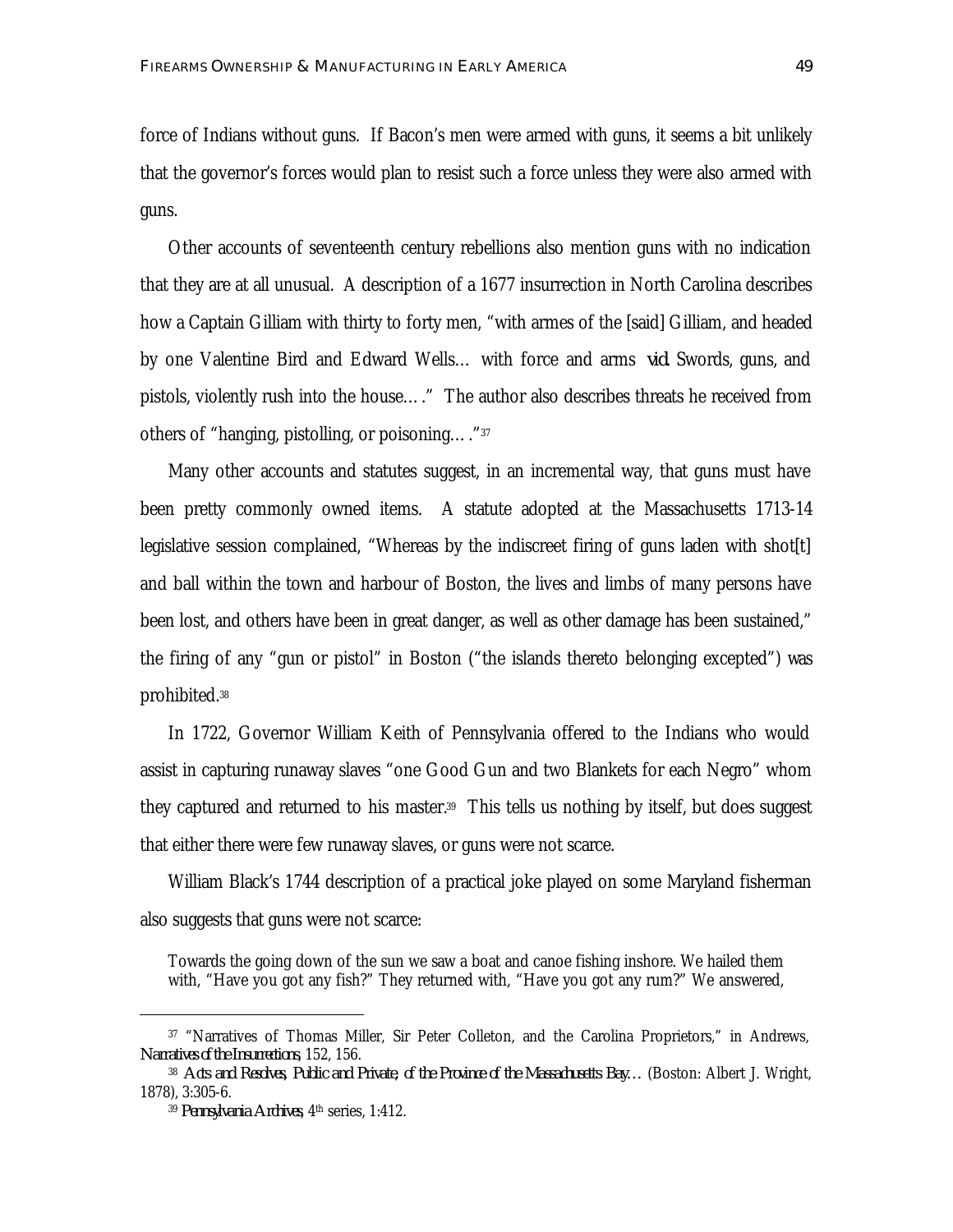"Yes, will you come on board and taste it?"

Then they untied and made directly for us, but were very much surprised with the manner of reception they met with. We had the [blunderbuss] ready loaded and aimed on the side while they were to board us. Mr. Littlepage, who was to act the part of the lieutenant of a man of war, was furnished with four loaded pistols and the like number of swords.

With his laced hat and romantic countenance he made an appearance much like another Black-beard. Several more of our company were armed each with a drawn sword and cocked pistol. Several pistols, three fowling pieces loaded, and some drawn swords were lying in view on a table on the main deck.

In this manner were we equipped and stationed ready to receive the poor fishermen. When they came near enough to observe our postures, they immediately lay on their oars and paddles with no small concern to know what we were. In a little time the ebb tide drew them alongside, and Littlepage asked them in a sailor-like manner if they would come on board and serve his majesty. To this they made no reply, but kept gazing at us like so many thunderstruck persons. At last, with a discharge of our great gun and small arms, flourishing our swords round our heads, we asked them to come on board directly, else we would sink them….

A call was made to haul up the barge and man her. This being done, Littlepage and myself got in with each a pair of pistols and a sword and made directly after them. Upon this, they quickened if possible their strokes, pulling for life directly to the shore. Now and then one or other of them would look behind and then cry out, "Pull away! Pull away! or we are all taken."<sup>40</sup>

Yale's 1745 regulations for students include the following:

If any Scholar Shall keep a Gun or Pistol, or Fire one in the College-Yard or College, or Shall Go a Gunning, Fishing or Sailing, or Shall Go more than Two Miles from College upon any Occasion whatsoever: or Shall be present at any Court, Election, Town-Meeting, Wedding, or Meeting of young People for Diversion or any Such-like Meeting which may Occasion Mispence of precious Time without Liberty first obtain'd from the President or his Tutor, in any of the cases abovesaid he Shall be fined not exceeding Two Shillings.<sup>41</sup>

If guns were scarce, why did Yale feel a need to pass such regulations?

If guns were scarce, why did Yale feel a need to pass such regulations? We know at least that

Nathaniel Ames, a Harvard student, "went a gunning after Robins" one April day in 1758. It

was worth noting in his diary, but so was the arrival of a relative from home with linen, a

funeral, and going fishing.<sup>42</sup>

<sup>40</sup> William Black, "A Practical Joke" in Hart and Hill, 43-45.

<sup>41</sup> Franklin B. Dexter, *Biographical Sketches of the Graduates of Yale College* (New York: H. Holt & Co, 1896), 2:8.

<sup>42</sup> Albert Bushnell Hart, ed., *American History told by Contemporaries* (New York: Macmillan Co., 1890), 267-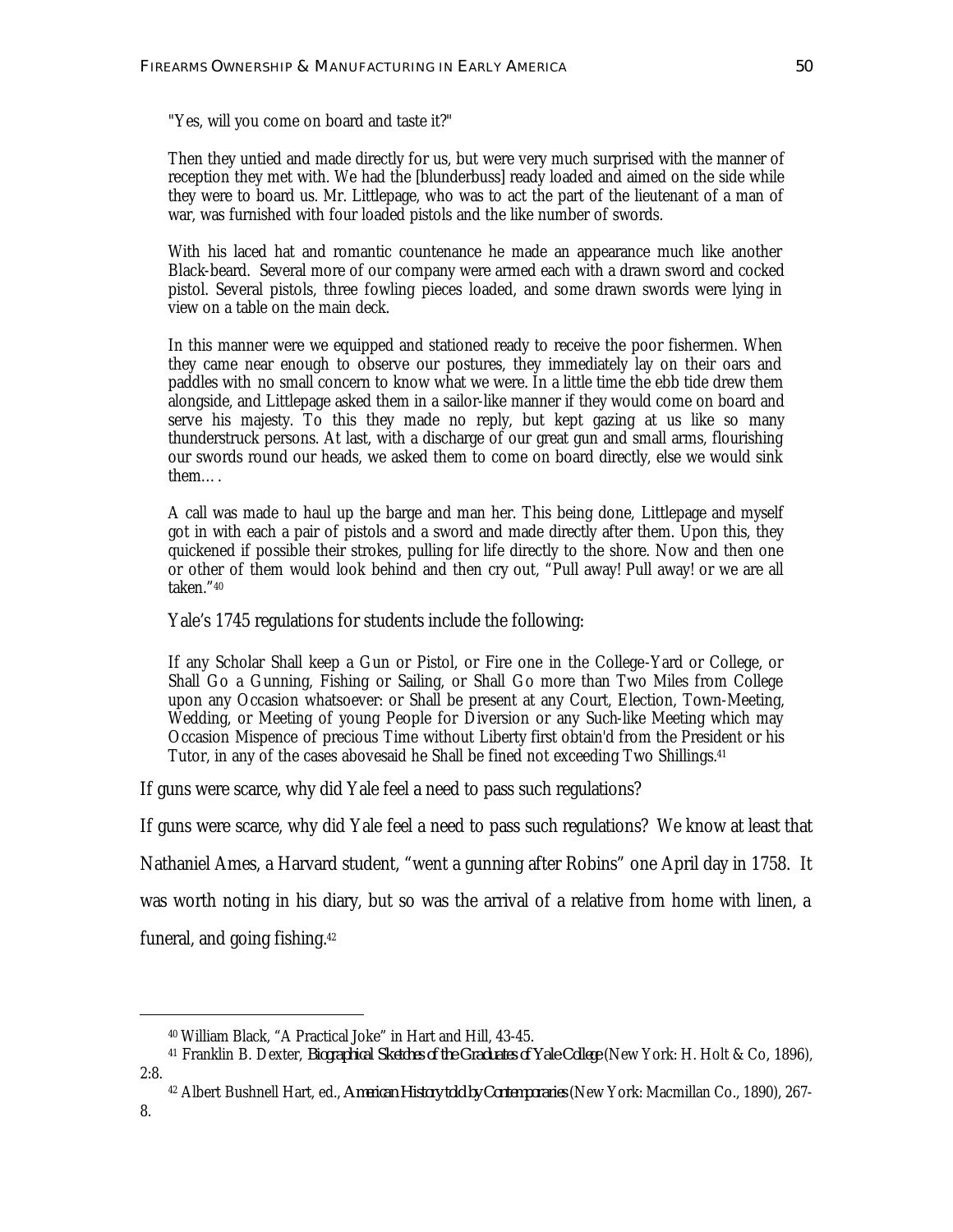Analogies involving guns can also be an indication that guns were common enough that the writer expected others to understand such uses. Benjamin Franklin's letter of December 25, 1750 [Old Style], describes "an Experiment in Electricity that I desire never to repeat." Franklin attempted to electrocute a turkey with his static electricity capacitors, and distracted by his audience, shocked himself into unconsciousness. "The Company present… Say that the flash was very great and the crack as loud as a Pistol…." Where the shock entered his finger, "I afterwards found it raised a round swelling where the fire enter'd as big as half a Pistol Bullet…."43 Franklin clearly expected the recipient of the letter, believed to be a relative, to know how loud a pistol would be, and the size of a pistol bullet.

A letter two months later to Peter Collinson in London, however, uses somewhat different language for describing the sound and the size of the swelling: "nor did I hear the Crack tho' the By-standers say it was a loud one; nor did I particularly feel the Stroke on my Hand, tho' I afterwards found it had rais'd a Swelling there the bigness of half a Swan Shot or pistol Bullet."44 To an Englishman, Franklin did not use an analogy involving the sound of a pistol, and even his use of a "pistol Bullet" as an indicator of size first says, "half a Swan Shot"—perhaps indicating that while Americans could be relied upon to know how big a pistol bullet was, an Englishman would need a description that equated to sporting shot.

Franklin, in 1753, while castigating the German immigrants to Pennsylvania for their lack of patriotism, observes that in a war scare some years before, that Pennsylvania and the lower counties, presumably of Delaware, "raised armed and Disciplined [near] 10,000 men…."<sup>45</sup> Yet Bellesiles tells us that at the start of the American Revolution, more than half of the guns

<sup>43</sup> Benjamin Franklin, *The Papers of Benjamin Franklin,* Leonard W. Labaree, ed. (New Haven, Conn: Yale University Press, 1961), 4:82-83.

<sup>44</sup> Franklin, 4:113.

<sup>45</sup> Franklin, 4:485. *Pennsylvania Archives*, 4th series, 1:831, may be referring to this when Governor Thomas indicated in 1743 that all the Assembly need do is "prepare a Bill for obliging them to appear well Armed and Accoutred…." There is no indication that the Assembly needed to provide them with arms. The following year, *Pennsylvania Archives,* 4<sup>th</sup> series, 1:851, Governor Thomas complained that without a militia law to compel it, "the Inhabitants will not appear… for their Instruction in Military Discipline, nor provide themselves with Arms or Ammunition." It appears that the problem was "would not," not "could not."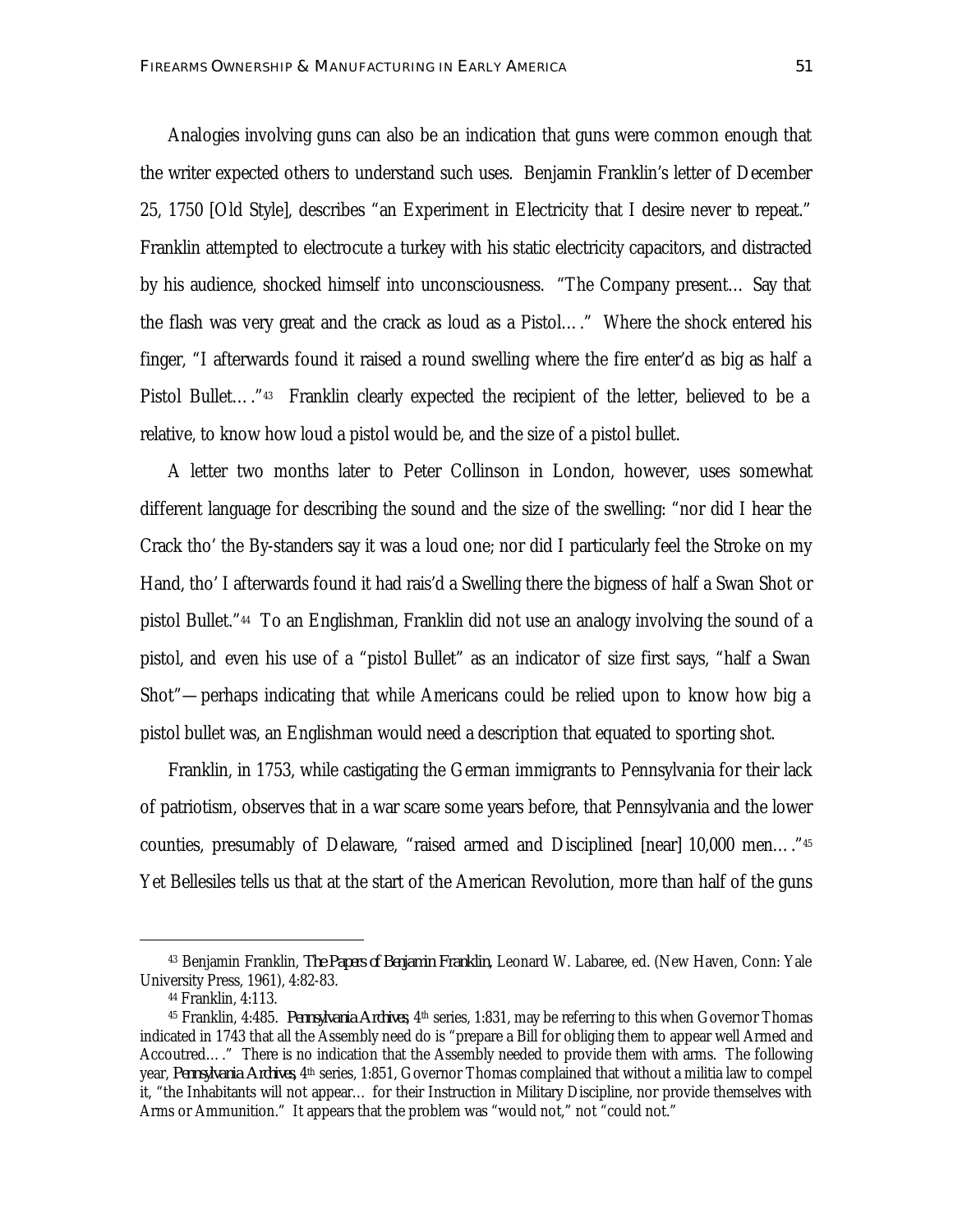in America were 20,000 Brown Besses sent over during the French & Indian War (1755- 1763). A little arithmetic shows that less than 20,000 guns were therefore present before the French & Indian War—and Pennsylvania and Delaware alone somehow managed to raise and arm 10,000 men more than 20 years earlier. From this, one can draw one of several possible conclusions.

- 1. Pennsylvania and Delaware had more than half of the guns in the entire American colonies.
- 2. There had been a lot of guns in the American colonies before the French & Indian War that had somehow been broken, lost, or exported.
- 3. Franklin wasn't talking about guns when he said "armed."
- 4. Bellesiles is wrong about the scarcity of guns in America before the Revolution.

Another example of Bellesiles's curious misreading of sources is concerning the 1756

emergency call-up of the Virginia militia:

Colonel Washington reported on the militia to Governor Dinwiddie: "Many of them [are] unarmed, and *all* without ammunition or provision." In one company of more than seventy men, he reported, only twenty-five had any sort of firearms. Washington found such militia "incapacitated to defend themselves, much less to annoy the enemy."<sup>46</sup>

But when you examine what Washington *actually* wrote in that letter, you find that Bellesiles has misquoted Washington. Bellesiles leads the reader to believe that Washington was complaining that this was the *general* state of the militia. Washington was clearly referring to only *some* militia units:

I think myself under the necessity of informing your Honor, of the odd behaviour of the few Militia that were marched hither from Fairfax, Culpeper, and Prince William counties. Many of them unarmed, and *all* without ammunition or provision. Those of Culpeper behaved particularly ill: Out of the hundred that were draughted, seventy-odd arrived here; of which only twenty-five were tolerably armed.

Washington considered the militia arriving inadequately armed to be "odd behaviour," and worth mentioning. This suggests that other militia units *were* adequately armed, and brought ammunition. Washington sought to have the unarmed militiamen punished, which

<sup>46</sup> Bellesiles, 159.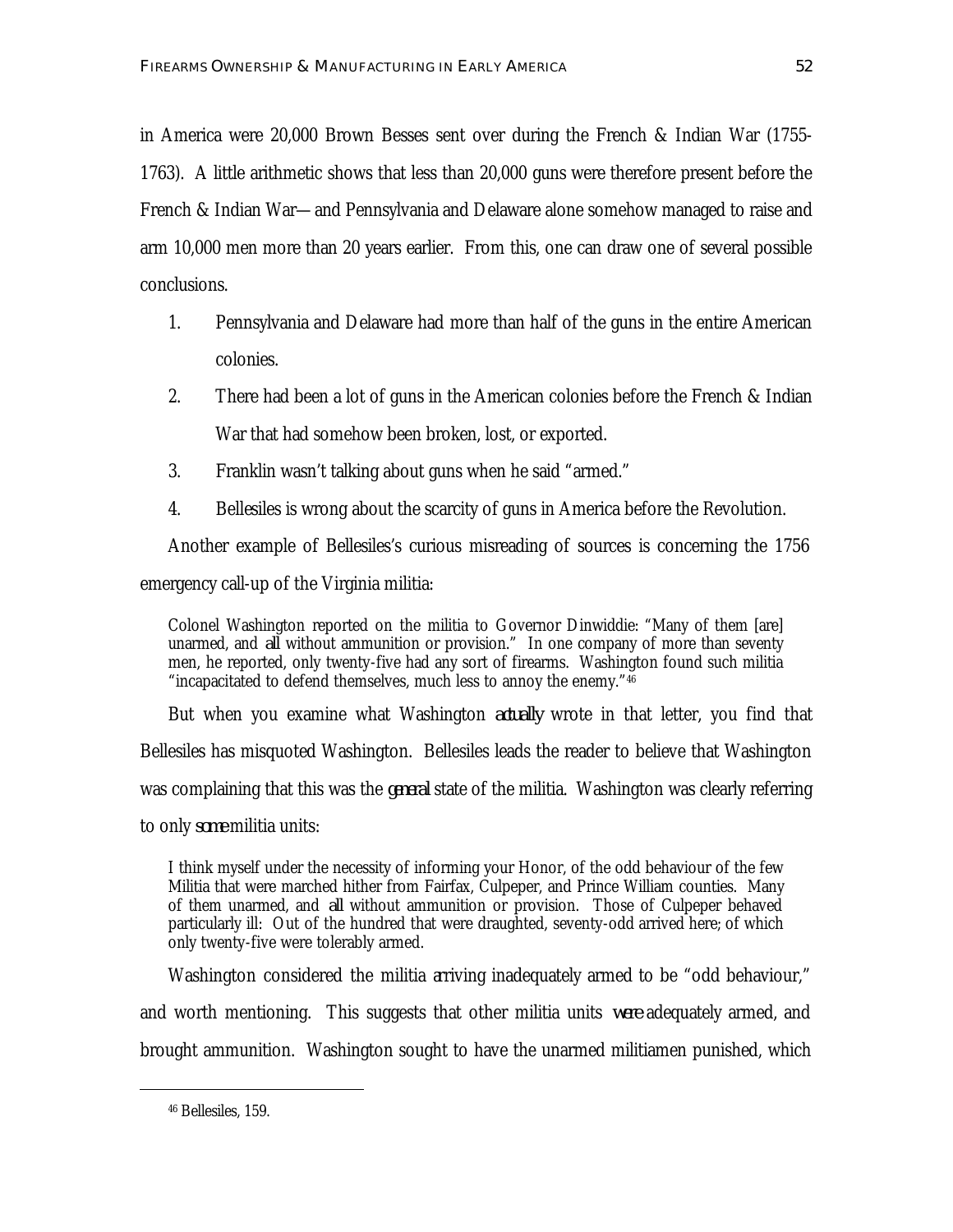suggests that their behavior--arriving inadequately armed, without ammunition--was exceptional, not typical.<sup>47</sup> And yet Bellesiles portrays this unusual situation among a "few" of Washington's militia units as normal behavior for the militia that Washington commanded.

Governor Tryon's struggle against the Regulators of the backcountry of North Carolina in the decade before the Revolution provides a number of clues to the level of gun ownership in the colony, and in a way that might not have otherwise ended up in any official records. There *are* occasional hints that gunpowder is scarce in North Carolina in 1769, with Governor Tryon complaining, "in case of war, I could not purchase here twenty barrels of powder…."48 But more careful reading suggests that Governor Tryon's problems had more to do with a reluctance of the legislature to provide ammunition for the governor's troops. Governor Tryon made several requests to the legislature, asking them to pay for ammunition "for the protection of the Country," and found himself carefully rebuffed at first.49 When the legislature finally acceded to Tryon's request, the language used suggests that the gunpowder and musket balls were to be purchased locally: "the Governor be impowered to draw upon either of the public Treasurers for money to purchase the same."<sup>50</sup>

Other evidence from a thorough reading of the *Colonial Records of North Carolina* for 1769- 1771 shows that guns appear in a number of contexts, and they are not regarded as startling or unusual. One example is the depositions concerning murders committed by felons being pursued by the Sheriff of Dobbs County.<sup>51</sup>

Governor Tryon's order of February 7, 1771, prohibited "for a reasonable time from vending or disposing of any fire arms and ammunition least the same should come into the hands of the said people called Regulators or the Mob...." This order applied to "all Merchants, Traders and others… till further notice."<sup>52</sup>

<sup>47</sup> George Washington to Robert Dinwiddie, June 27, 1757, *Writings of George Washington*, 2:78-79.

<sup>48</sup> *Col.Rec.N.C.*, 8:30.

<sup>49</sup> *Col.Rec.N.C.*, 8:114, 130-1, 285.

<sup>50</sup> *Col.Rec.N.C.*, 8:368, 436, 440.

<sup>51</sup> *Col.Rec.N.C.*, 8:200-1.

<sup>52</sup> *Col.Rec.N.C.*, 8:498.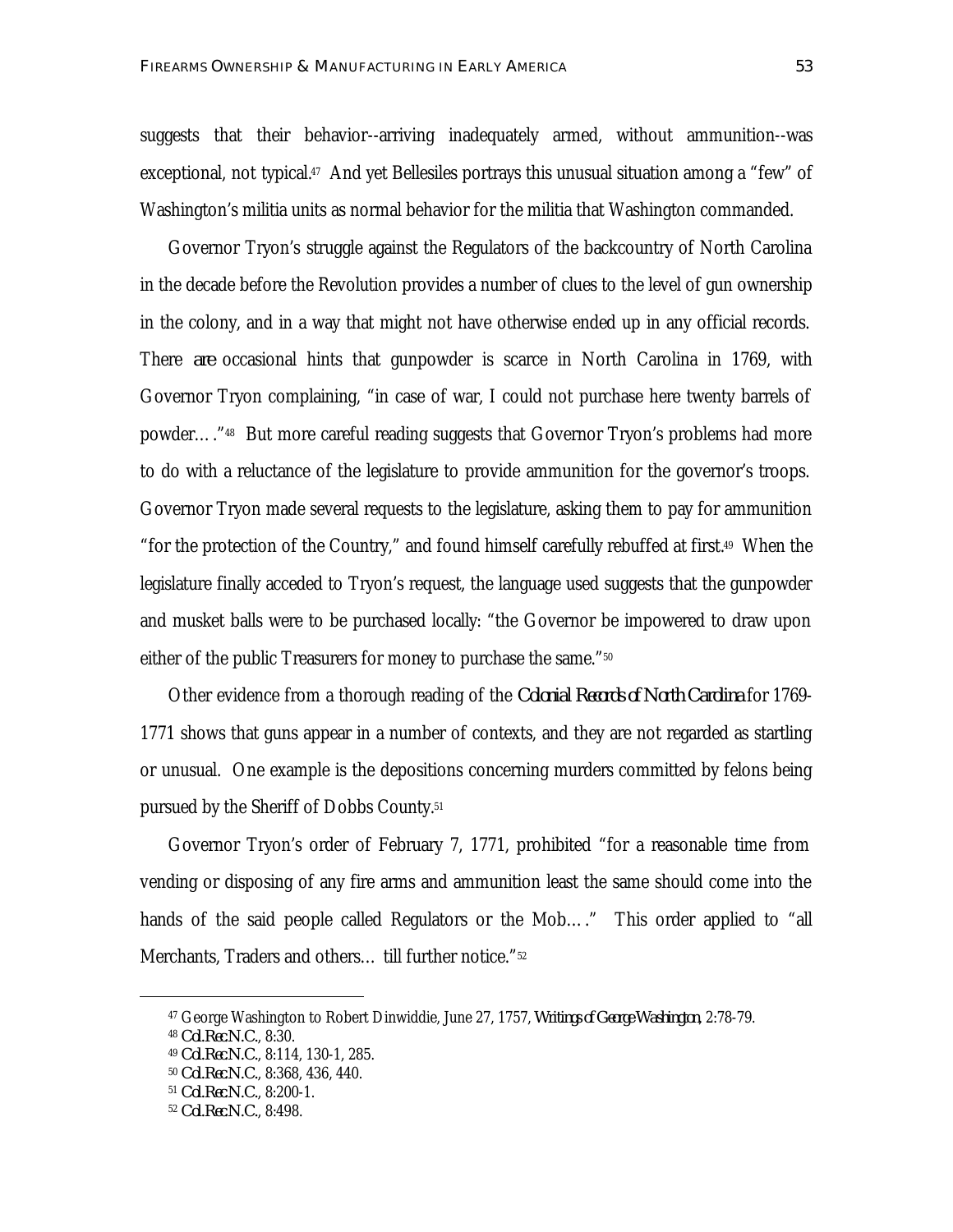Of course, the Regulators were already armed with guns, and this was not considered remarkable. Colonel Spencer's letter to Governor Tryon of April 28, 1768 describes how the Regulators "came up to the Court House to the number of about forty armed with Clubs and some Fire Arms…."53 As a general rule, however, the Regulators were careful to keep guns out of town when engaged in violent disruptions of the court system, and some contemporary accounts express some uncertainty as to whether their men out of town have guns or not. But what is interesting is that the men having guns out of town is expressed as a possibility, and not a startling one.54 If guns were actually scarce in 1769 North Carolina the writers of these accounts were apparently not aware of it.

As the crisis with the Regulators came to a head, there are other indications that guns were common items. An Anglican minister named Cupples describes the difficulties in mustering the militia in Bute County for an expedition against the Regulators: "The Col. of this county was by his instructions only to raise Fifty men exclusive of officers, yet he told me, when he called a general muster that though there were betwixt eight or nine hundred men under arms, there was not any would list… and proclaimed themselves for the Regulators…."55 It is possible that not all of these "arms" were guns, but it is a strained reading, especially as we see later discussions of the gun battle between the Regulators and Governor Tryon's militia.

Bellesiles claims that at the start of the American Revolution in 1775, "Most of the guns in private and public hands [in America] came from the twenty thousand Brown Besses supplied by the British government during the Seven Years' War."56 This means that there were *no more* than 40,000 guns in the American colonies in 1775. Yet in Bute County, North Carolina, alone there appear to have been at least eight hundred guns in private hands—or five percent of *all the guns* in the American colonies.

<sup>53</sup> *Col.Rec.N.C.*, 7:722.

<sup>54</sup> *Col.Rec.N.C.*, 8:243.

<sup>55</sup> *Col.Rec.N.C.*, 8:552.

<sup>56</sup> Bellesiles, 183.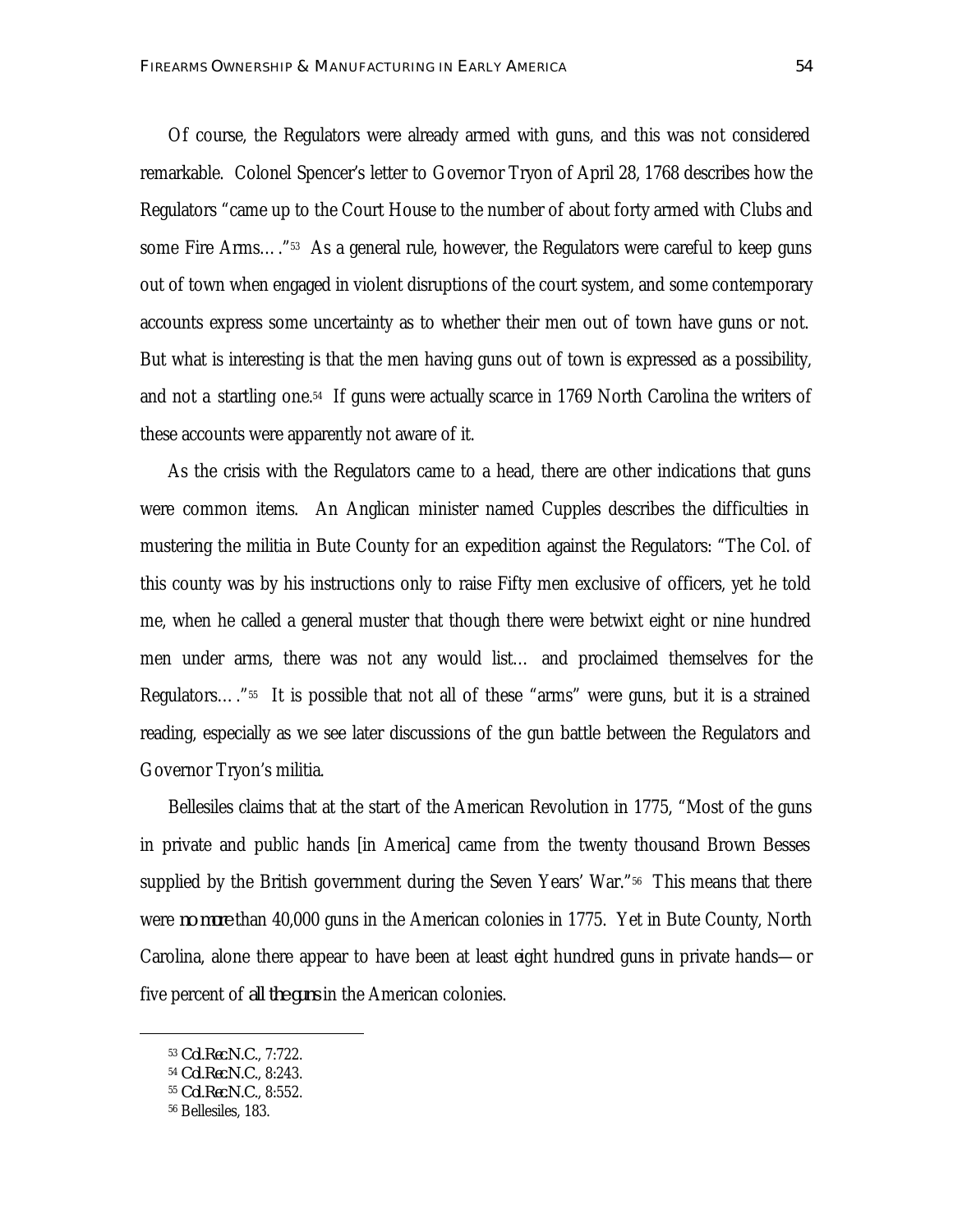Other evidence that there was a wide variety of guns in private hands can be found in the order from General Waddell, commanding Tryon's forces, that twenty-four rounds of ammunition be supplied to each soldier, "Bullets, Lead or Swan Shot at the discretion of the Captain of each company."57 If the majority of guns in America were "Brown Besses," of a standard caliber, then it makes little sense to distribute such a variety of projectiles. Giving the choice of lead suggests that rifles and muskets of non-standard calibers were commonly possessed by the militia.

Militiamen were certainly armed with their own guns. The only mention of unarmed militiamen is the levying of fines on May 8, 1771, against some militiamen that showed up "without Arms…."58 Governor Tryon complains that "this service was undertaken without money in the Treasury to support it, no armory to furnish arms, nor magazines from whence we could be supplied with ammunition...."<sup>59</sup> Orders to various militia colonels indicate that they were to purchase provisions, gunpowder, and lead for their soldiers, "and to defray the expence thereof I will give you a Draft on the Treasury." "Ammunition to be provided by the men agreeable to Law and what is further wanting will be supplied from the Magazine in Newbern."60 The only logical reading of such documents is that guns and ammunition were commonly available and widely owned within North Carolina.

Once Governor Tryon's forces were mobilized, there are repeated accounts that demonstrate that the Regulators had guns—lots of them. Contemporary accounts are in agreement that about 4,000 men were part of the Regulator force that battled against Governor Tryon.61 Governor Tryon described how the offer of amnesty, provided "the rebels… surrender up their arms, take the oath of allegiance and oath of obligation to pay all taxes" had led 3,300 to surrender themselves. While these 3,300 had only surrendered 500

<sup>57</sup> May 5, 1771, *Col.Rec.N.C.*, 8:601.

<sup>58</sup> May 8, 1771, *Col.Rec.N.C.*, 8:577.

<sup>59</sup> August 1, 1771, *Col.Rec.N.C.*, 8:651.

<sup>60</sup> February 7, 1771, *Col.Rec.N.C.*, 8:687-9.

<sup>61</sup> *Col.Rec.N.C.*, 8:647, 655.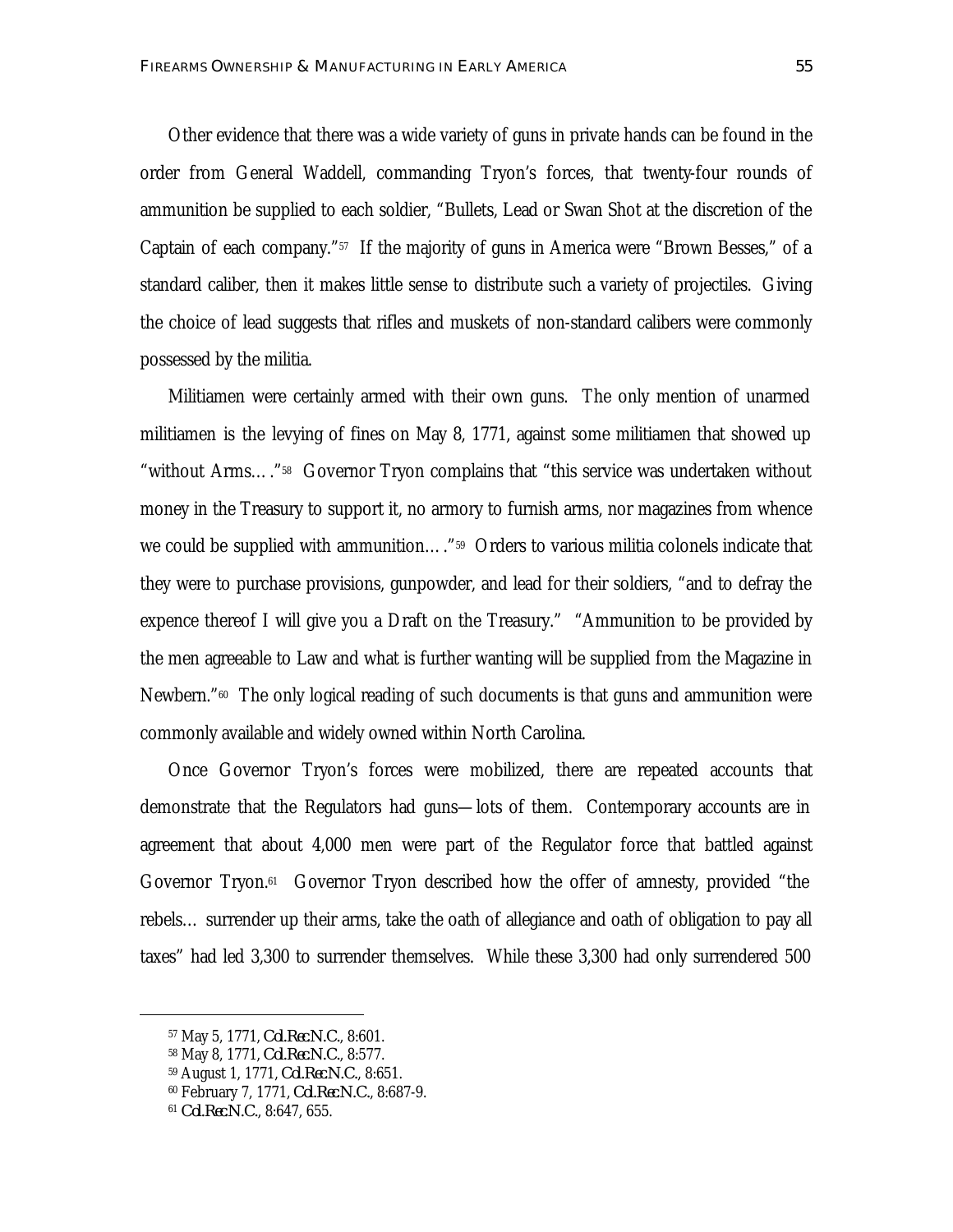arms (presumably firearms, from the accounts of the battle), Tryon clearly knew that far more had failed to do so: "many of those that surrendered asserted that they were not in the battle, while others pretended to be in the battle without arms."<sup>62</sup> At least twenty-five guns were taken from the rebels immediately after the battle.<sup>63</sup>

Morgan Edwards toured North Carolina the year following the battle. He described the results of the battle as 4,000 Regulators fighting 2,000 of Governor Tryon's men, but that many shots hit no one: "lodging in the trees an increditable [*sic*] number of balls which the hunters have since picked out and killed more deer and turkies than they killed of their antagonists."64 Perhaps as Bellesiles claims, Americans were lousy shots, but since the weapons of the time were slow to reload single shot muskets and rifles, there must have been a *lot* of Regulators firing guns.

Another contemporary account, from the Boston *Gazette* of July, 1771, and more favorable to Tryon, similarly leads one to believe that the Regulators were well-armed, and with guns. It describes how, "the Almighty Ruler of Heaven and Earth could guide the Balls from the Rifles of the Regulators to fly over the Heads of our Troops in the Day of Battle, as they did by ten Thousands; which otherwise, as they were at least five Times the Number of our Troops, must have cut them off by Hundreds, and left the Field a dismal Scene of Blood and Carnage."65 The *Gazette*'s account would suggest that there was something rather miraculous about so many shots going astray. The Regulators might have been bad shots, but in the American context, this was regarded as miraculous, not the norm—and there were *lots* of guns being fired.

It would be foolish to claim to know how many of the Regulators were armed with guns. But as contemporary accounts make clear, the Regulators at that battle had, at a minimum,

<sup>62</sup> August 1, 1771, *Col.Rec.N.C.*, 8:649. See also 8:608-11, 613, 615-16, 637, 642, 647, 693, for other evidence that the Regulators were armed with guns, and this was not regarded as unusual.

<sup>63</sup> *Col.Rec.N.C.*, 8:671.

<sup>64</sup> *Col.Rec.N.C.*, 8:655.

<sup>65</sup> *Col.Rec.N.C.*, 8:615-6.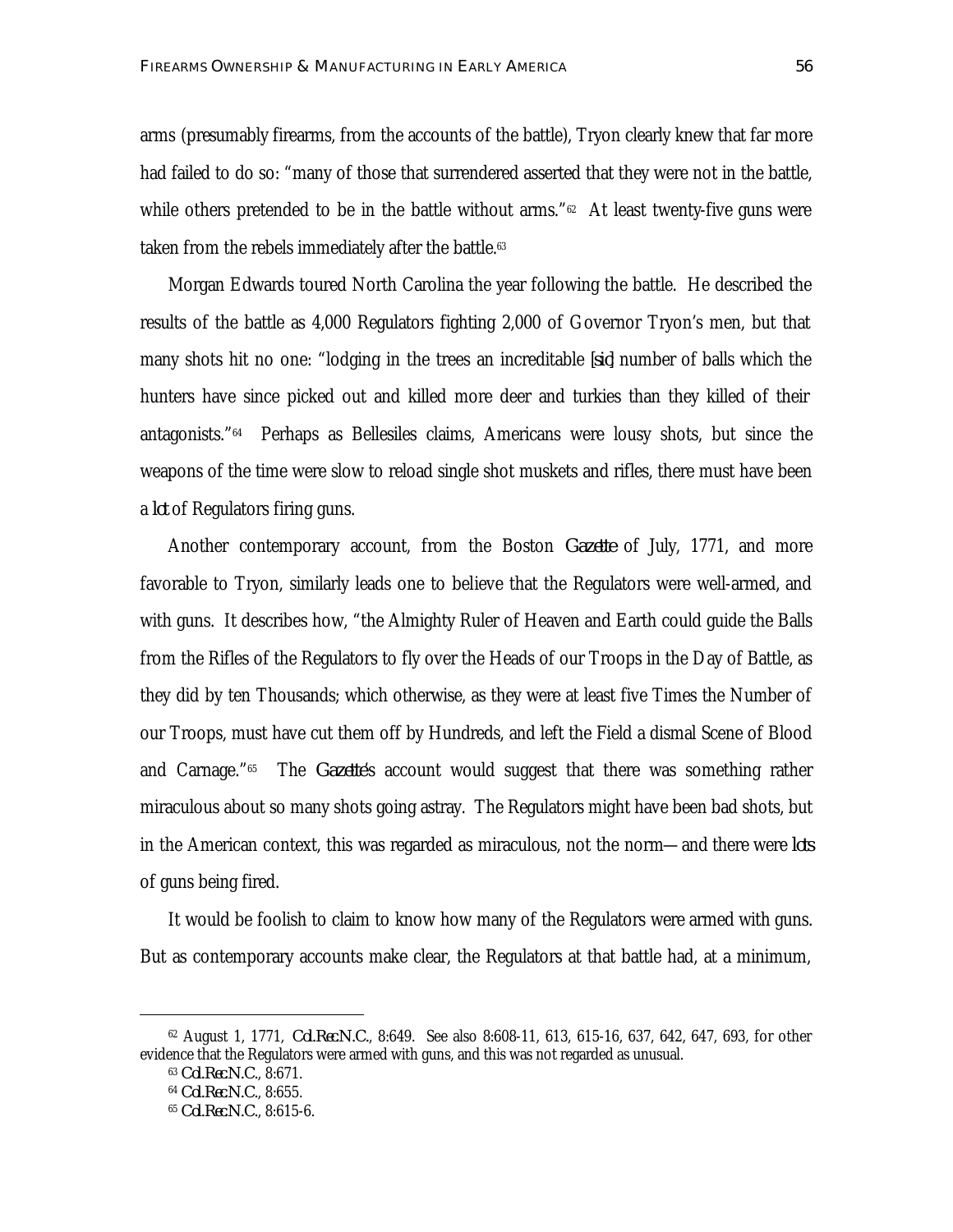many hundreds of guns—or several percent of all the guns in the American colonies, according to Bellesiles.

Bellesiles's account of the Regulators is also remarkable because he claims that, "White Americans had long demonstrated a capacity for violence against Indians and blacks, but, at least in the Colonial period, indicated a remarkable hesitance to kill one another…. Political and social conflicts among whites almost never involved violence—until 1768. In that year English colonists exchanged deadly gunfire with other colonists for the first time."<sup>66</sup>

This is a most amazing claim by Bellesiles, especially since he previously informs his reader of the Battle of Severn in 1655 Maryland, but his version of that battle—in which Royalist colonists seize public arms from the provincial armory, and are defeated by "welltrained troops from a Commonwealth ship"—and thus not colonists—does not match the eyewitness accounts that Bellesiles cites.<sup>67</sup>

By eyewitness accounts, 200 to 250 men "mustered in Arms," on the Royalist side, and at least 120 on the Puritan side. The 120 on the Puritan side were not "well-trained troops from a Commonwealth ship," but local Marylanders. The ship on the Puritan side, contrary to Bellesiles's term "Commonwealth ship" was a merchant ship with cannon, not a naval vessel at all.

According to the Puritans, they commandeered the ship, claiming that they were acting under Parliamentary authority. According to the Royalists, the ship's captain was paid for his services. Neither side claimed that the ship, or those fighting on the Puritan side, were soldiers.<sup>68</sup>

The Royalists had plundered many homes for guns and ammunition, "taking all the Guns, Powder, Shot, and Provision, they could anywhere finde," not "from the provincial armory"

<sup>66</sup> Bellesiles, 175.

<sup>67</sup> Bellesiles, 84.

<sup>68</sup> Leonard Strong, *Babylon's Fall in Maryland: a Fair Warning to Lord Baltamore*… (London: Leonard Strong, 1655), in Hall, 242; John Langford, *A Just and Cleere Refutation of a False and Scandalous Pamphlet Entitled Babylons Fall in Maryland…* (London: John Langford, 1655), in Hall, 266.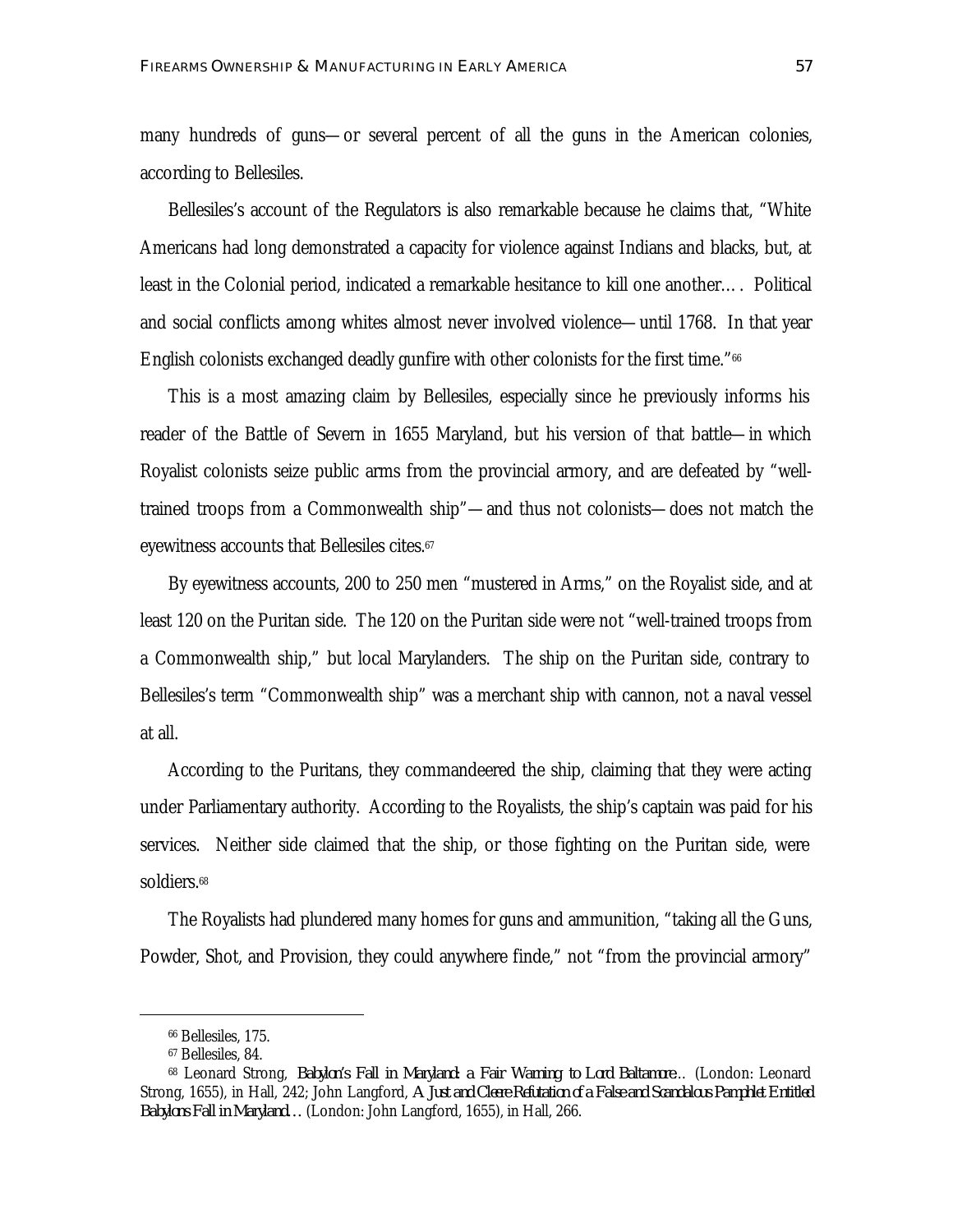as Bellesiles claims. Dozens were killed or wounded. A Puritan account described how the Royalists had stripped the Country bare of men, "as also of Arms and Ammunition; the poor women urging this to them, What should they do if the Indians come upon them, being thus strip'd of men and Arms to defend them...."<sup>69</sup> A Royalist account does not dispute that they took "Arms from those of Patuxent,"70 and no point even implies that public arms were used. This suggests that guns were regarded by at least the author, who lived in Maryland, as a normal and necessary part of one's home.

None of the primary sources that Bellesiles cites for the claim that the Royalist used "public arms" seized from the "provincial armory"<sup>71</sup> makes any reference to either; every reference to a gun seized by the Royalists is either silent as to its origin, or is explicit that the gun was seized from an individual's home.72 The only public items seized by the Royalists were records, not guns.<sup>73</sup>

Bellesiles's depiction of Leisler's overthrow of the government of New York in 1689 is similarly odd. He characterizes Leisler's forces as armed with swords and clubs, based on one incident in which they drove four customs commissioners out of the customs collector's office with swords, and the continuing use of the unspecific "arms" to refer to Leisler's men being armed. In a like manner, Bellesiles's description of Leisler's men taking control of the fort, "They had hoped for a stockpile of English guns, but found instead… only fifteen useable cannon" and one barrel of gunpowder" gives the impression that Leisler's men, before and after taking over the fort, had no guns.<sup>74</sup>

It is certainly true that if the accounts of Leisler's forces had only used the word "arms" it would be unclear if this included guns. Another account in Bellesiles's source for this

<sup>69</sup> Strong, in Hall, 240-4 contains a Puritan account of the battle; Langford, in Hall, 260, provides a Cavalier version of events.

<sup>70</sup> Langford, in Hall, 261.

<sup>71</sup> Bellesiles, 84.

<sup>72</sup> *Virginia and Maryland, or The Lord Baltamore's printed CASE…* (London: n.p. 1655), in Hall, 204; Strong, in Hall, 239-41.

<sup>73</sup> Strong, in Hall, 239.

<sup>74</sup> Bellesiles, 89.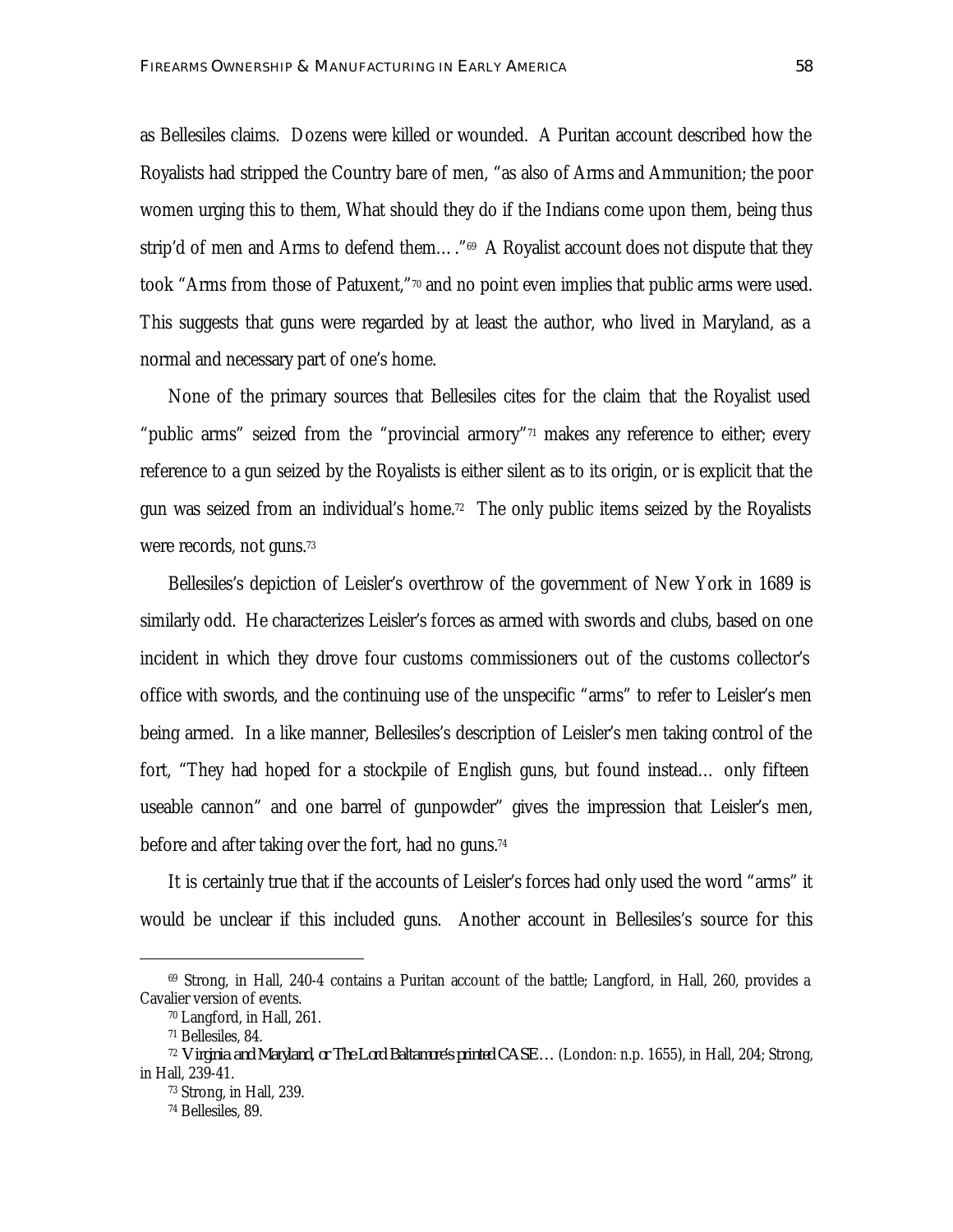incident describes how Leisler's men fired into the city, "whereby several of his Majesties Subjects were killed and wounded as they passed in the street…."75 Other accounts in that same source, seeking to justify Leisler's actions, reduce the number killed by gunfire from Leisler's men, but do not dispute that it happened.<sup>76</sup>

Yet another account in that same source, and this one that portrays Leisler very darkly, describes how men under Leisler's command went to him "and threatened to shoot him if he did not head them." (Leisler was believed to have contrived this threat by his men.) Other section describes how Leisler "sends severall Armed men, with no other warrant their Swords and Guns" to arrest a prominent merchant.<sup>77</sup> To assert that "arms" did not include guns in these accounts is disingenuous.

Bellesiles's depiction of Colonial America as a place where whites were almost never violent to whites seems hard to believe. While I was not looking specifically for such incidents, the Battle of Severn was not the only such example of political violence that I came across. The accounts of political violence, riot, and murder in Charleston between Dissenters and Anglicans in 1701/2 are still somewhat shocking today. Daniel Defoe quoted a petition to the England-based proprietors of Carolina: "some of the said Rioters, whilst the Riot was at the Church, went one Night to the House of John Smith, a Butcher in Charles Town; and there being a Woman big with Child in the said House, they with Force open'd the door, threw her down, and otherwise mis-used her, that she brought forth a dead Child, with the Back and Skull broken."<sup>78</sup>

Disputes over the borderline between Pennsylvania and Maryland turned into deadly gunfire in 1736. "[A]n armed Force of about three hundred Men was sent up by our

<sup>75</sup> *A Letter From a Gentleman of the City of New-York To Another….* (New York: William Bradford, 1698), in Andrews, *Narratives of the Insurrections*, 369.

<sup>76</sup> *Loyalty Vindicated from the Reflections of a Virulent Pamphlet…* (Boston: n.p., 1698), in Andrews, *Narratives of the Insurrections,* 391.

<sup>77</sup> [Nicholas Bayard], *A Modest and Impartial Narrative Of several Grievances and Great Oppressions…* (London: 1690), in Andrews, *Narratives of the Insurrections,* 333.

<sup>78</sup> Daniel Defoe, *Party-Tyranny, or an Occasional Bill in Miniature…* (London: n.p., 1705), in Salley, 244; John Ash, "The Present State of Affairs in Carolina," in Salley, 273-4.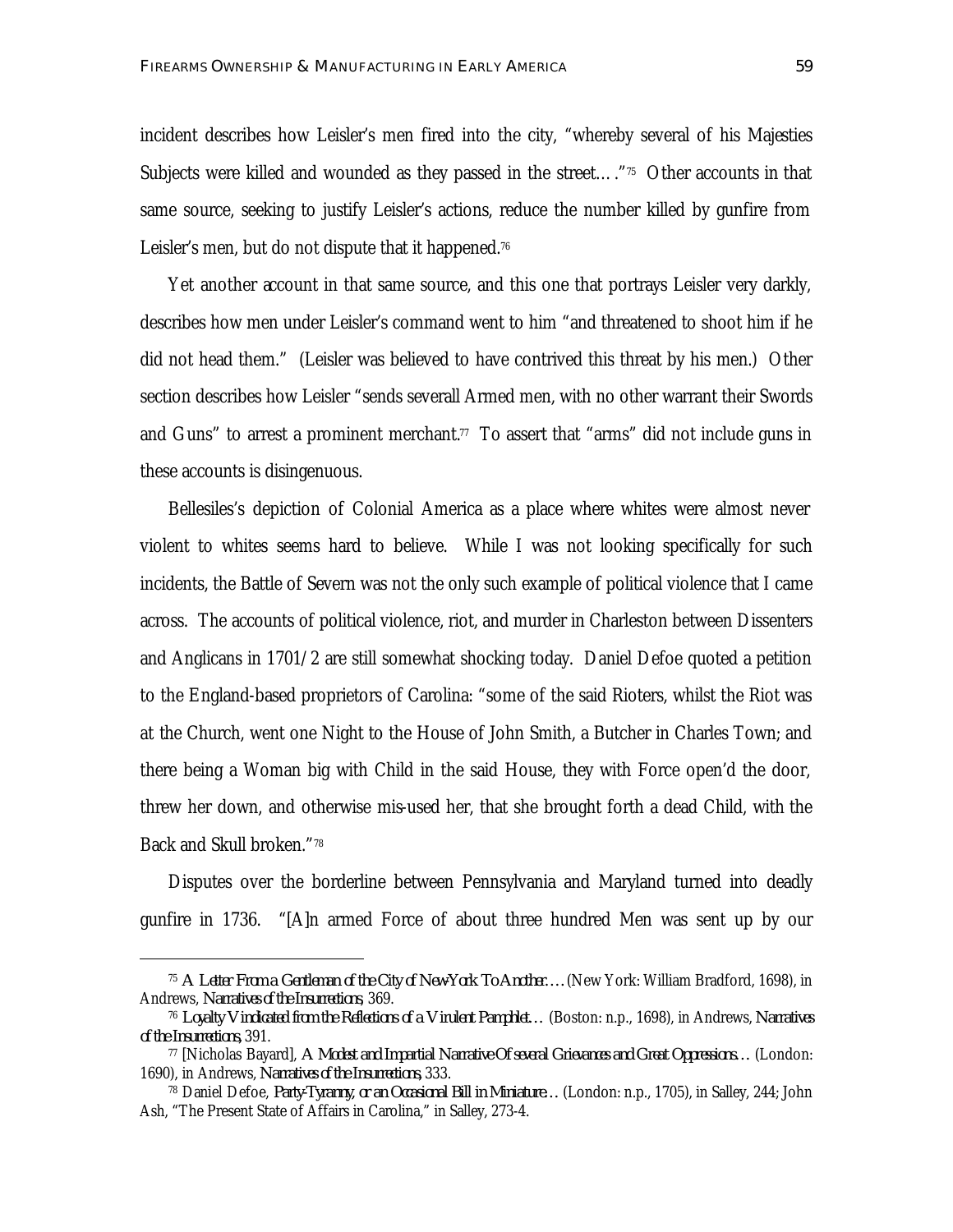Governor in a Hostile Manner…." Cressap, leading the Maryland forces, brought "a large Quantity of Arms and Ammunition." By the time the dispute was over, at least one person had been killed by gunfire, apparently by one of Cressap's men.<sup>79</sup> There is horror that lives were lost, but the presence of the guns is not worthy of special note.

Bellesiles certainly implies that the scarcity of gun violence in Colonial America was because guns were scarce. Since it is apparent that guns were not especially scarce—and pistols of various sorts appear pretty commonly—another explanation may be more appropriate. Misson de Valbourg's 1695 description of the English love of fighting, after observing that even among adults, minor disputes would turn into fights with large crowds gathered to egg on the participants, made the point that, "They use neither sword nor stick against a man that is unarmed; and if any unfortunate stranger (for an Englishman would never take it into his head) should draw his sword upon one that had none, he'd have a hundred people upon him in a moment."<sup>80</sup> A description of the riots in 1746 New Jersey quotes the rebels, "And that they were resolved [should] they be opposed by Fire Arms, to take up Fire Arms to defend theirselves."81 It would appear that the rebels had guns, and were prepared to use them only if guns were used against them; like the Englishmen that Misson de Valbourg described, there was a notion of proportionate response in the type of arms to be used. This might also explain the North Carolina Regulators limiting themselves to clubs in Colonel Spencer's account, discussed on page 54.

Pennsylvania Governor Thomas's efforts to persuade the Assembly to pass a militia law emphasizes that there will be little expense to the public in establishing a militia. There would be no need to raise even "One Shilling upon the People… and but little to each private Man, and much less if they are already Provided with Arms…."82 Thomas, of course, would have an interest in exaggerating the number of Pennsylvanians who already owned a

<sup>79</sup> *Pennsylvania Archives*, 4th series, 1:586-95.

<sup>80</sup> John Carey, ed., *Eyewitness to History* (Cambridge, Mass.: Harvard University Press, 1988), 192-3.

<sup>81</sup> Hart, 2:83.

<sup>82</sup> *Pennsylvania Archives*, 4th series, 1:700.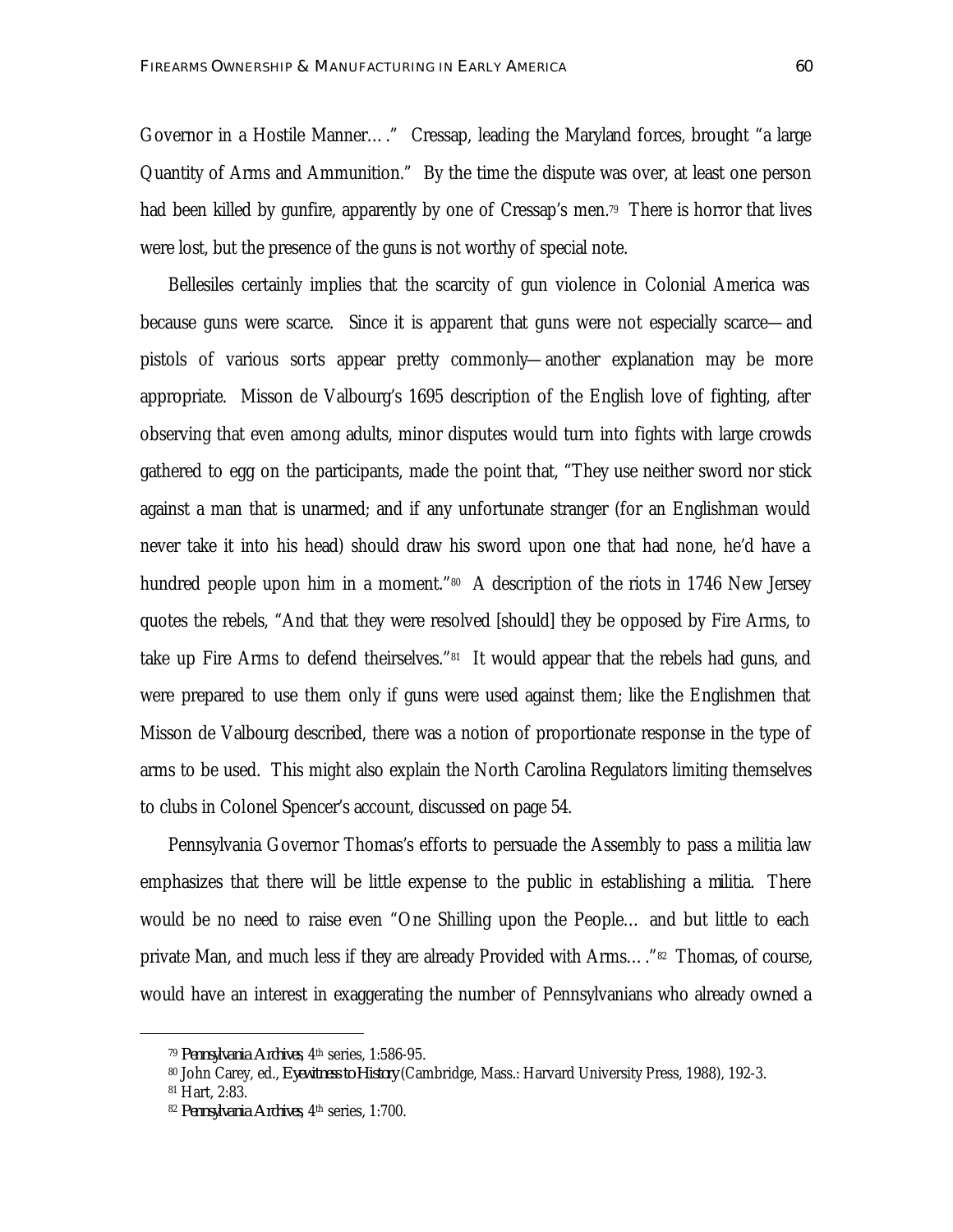gun—but it does seem unlikely, if guns were actually quite scarce in Pennsylvania, that he would make an appeal based on the presumption that some significant number of the proposed militia were already armed.

There are *many* accounts from the Colonial period that mention guns, even pistols, in contexts that suggest that they were not considered particularly unusual items. A 1743 ad in the *Pennsylvania Gazette* advertised for the return of two runaway indentured servants. "They took with them two Guns, one long the other short...."<sup>83</sup> John Andrews's 1773 description of the Boston Tea Party describes the "Indians" as, "Each was armed with a hatchet or axe or pair of pistols."84 There is no surprise that they are thus armed.

On June 4, 1774, the people of Hanover, Lancaster County, Pennsylvania met "to express their sentiments on the present critical state of affairs…." Among their resolves, "That in the event of Great Britain attempting to force unjust laws upon us by the strength of arms, our cause we leave to heaven and our rifles."85 It seems a strange construction, if guns were scarce in early America—and, as Bellesiles claims, more than half were British Army muskets, not rifles.

A loyalist account of mob violence just before the Revolution describes how, "At Worcester, a mob of about five thousand collected, prevented the court of Common Pleas from sitting, (about one thousand of them had fire-arms,)…."86 According to Bellesiles, almost 5% of all the guns in Massachusetts, and 2.5% of all the guns in America were present at this *one* event in Worcester.

The Committee of Observation for Lancaster County on May 1, 1775, shortly after the start of the war, made some interesting resolutions that, at a minimum, suggest that guns were believed to be available for purchase: "it be most heartily recommended to the

<sup>83</sup> Hart, 2:300.

<sup>84</sup> John Andrews, "Another Account of the Tea Party" in Mabel and Hill, 166.

<sup>85</sup> *Pennsylvania Archives*, 2nd series, 13:271.

<sup>86</sup> Hart, 459.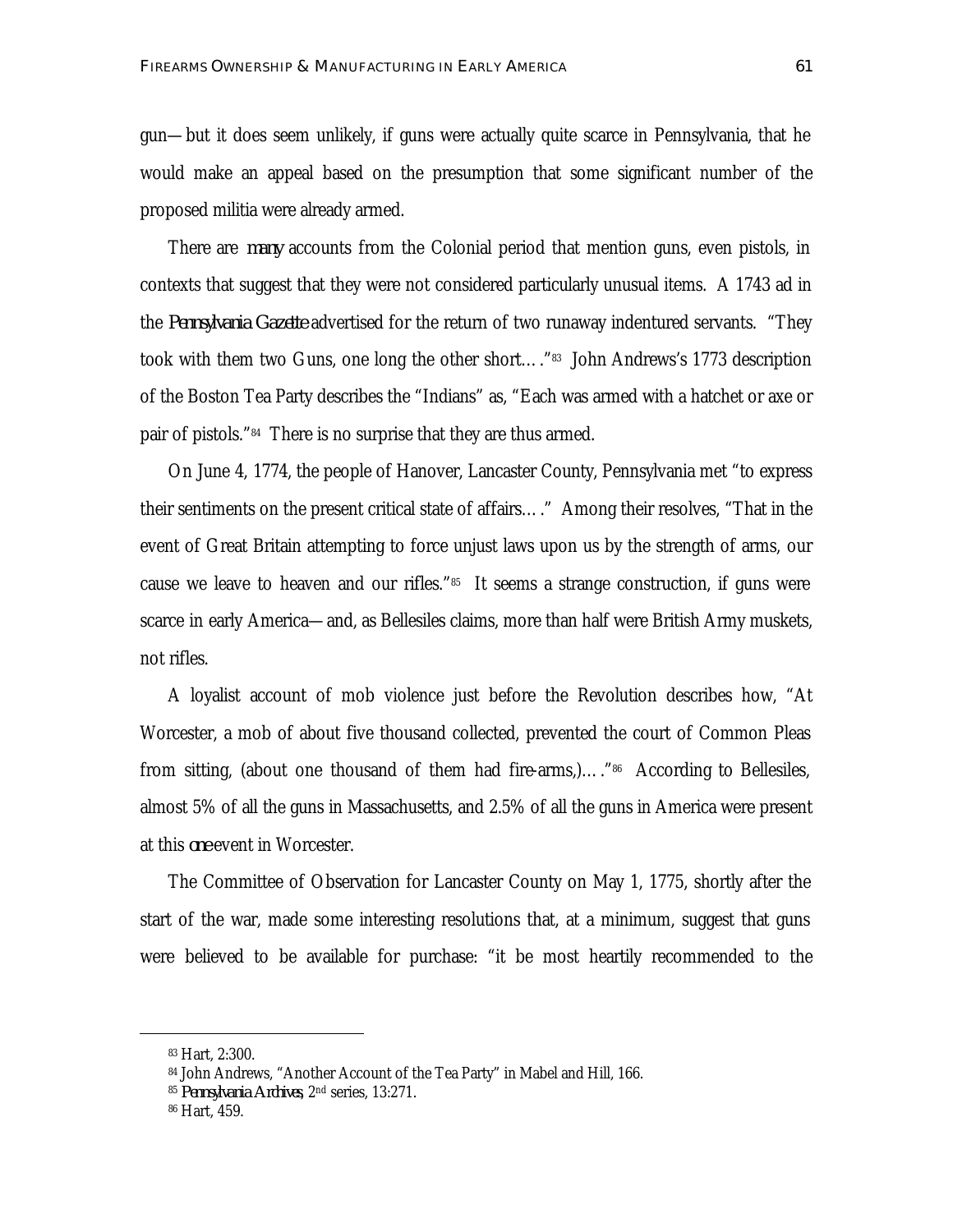inhabitants of the county of Lancaster, immediately to associate and provide themselves with arms and ammunition…."<sup>87</sup>

All of these accounts give evidence that guns were not unusual items in America, and strongly suggest that Bellesiles's claim about 40,000 guns in America before the Revolution is far too low.

<sup>87</sup> *Pennsylvania Archives* 2 nd series, 13:292.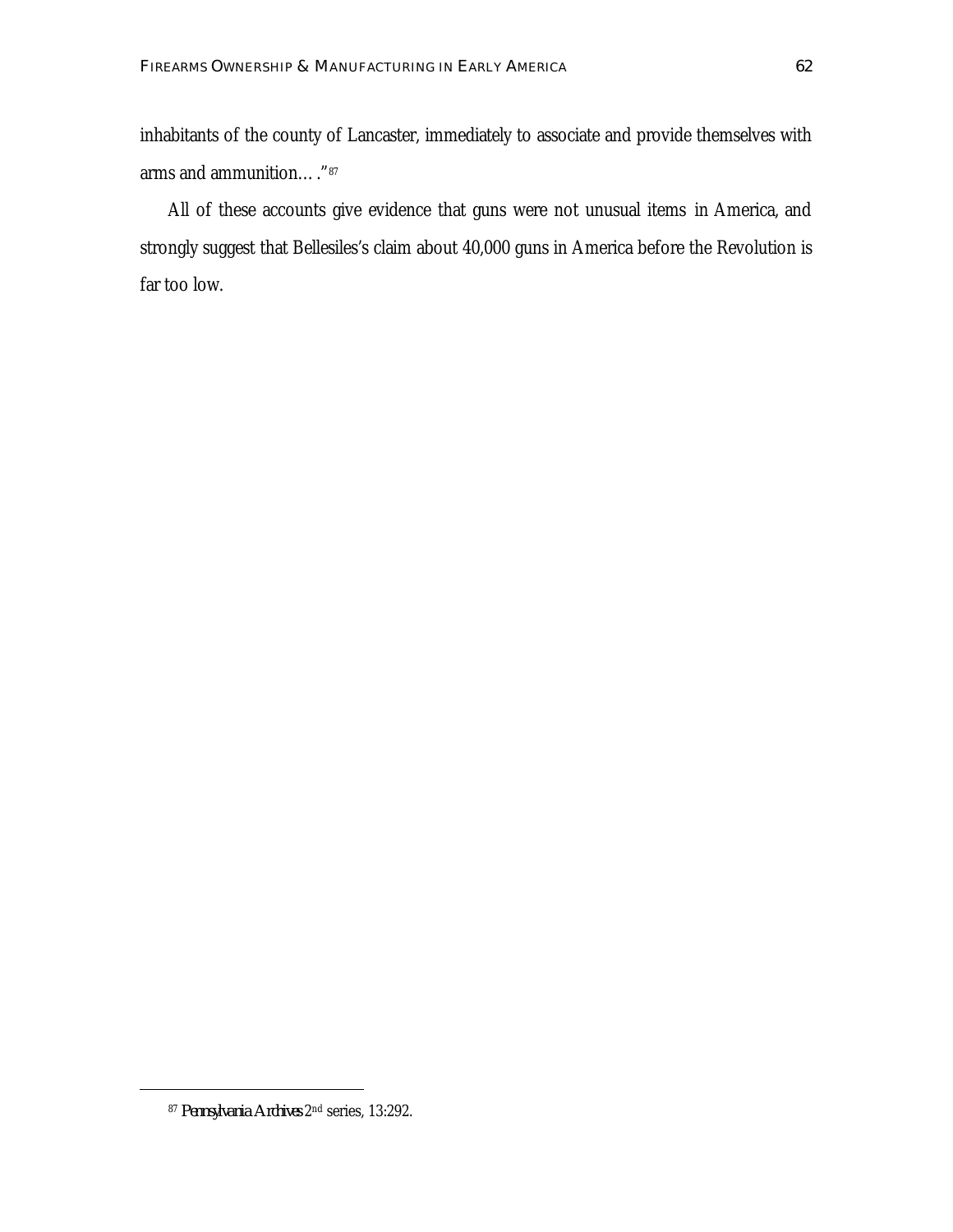## **Indians, Guns, and Colonial America**

Bellesiles acknowledges that the Indians acquired guns from the Europeans quite quickly. Indeed, he asserts that the first "gun culture" in America was Indian, not European.<sup>1</sup> But even on this point, Bellesiles gives a number of examples of travelers reporting that guns were still quite rare among the Native Americans.<sup>2</sup>

It would be surprising indeed to find that the Indians were better armed with guns than the European settlers, since the Indians were completely dependent on European settlers and traders for guns and gunpowder. Furthermore, there were laws that intermittently sought to control or prevent the sale of guns and gunpowder to Indians. But how credibly one take Bellesiles's claims draw about gun scarcity among the Indians when one finds a report such as Joseph B. Mayer's *Flintlocks of the Iroquois: 1620-1687*?

Mayer examined 198 gun artifacts, focusing on "fifty-three more or less complete flintlocks of the period of c. 1620-1690, all recovered within twenty miles of the City of Rochester." These guns are remarkable survivors because they were excavated from archaeological digs, unlike other "worn-out and obsolete guns [that] were like old shoes thrown away."<sup>3</sup> The collection of other gun artifacts found is also interesting, including five pistol butts, eleven trigger guards, thirty-six hammers, eleven barrels, and many other odds

<sup>1</sup> Generally, see Bellesiles's chapter, "Creation of the First American Gun Culture: Indians and Firearms", 111-141.

<sup>2</sup> Bellesiles, 134.

<sup>3</sup> Joseph B. Mayer, *Flintlocks of the Iroquois: 1620-1687* (Rochester, N.Y.: Rochester Museum of Arts and Sciences, 1943), 5-6.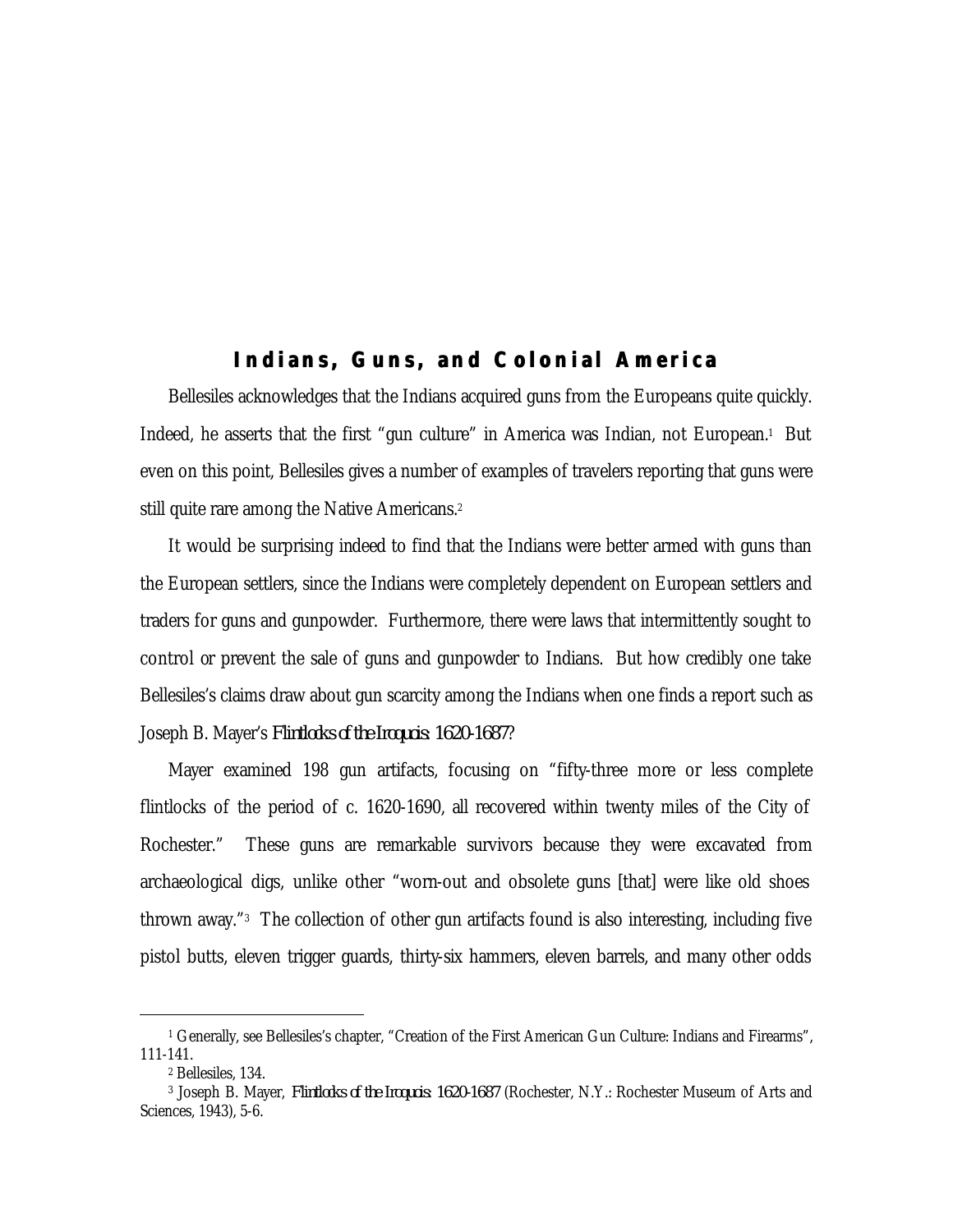and ends.<sup>4</sup> This enormous miscellany of parts suggests a probably even larger number of guns in Indian hands that were *not* found "more or less complete."

Mayer also mentions a remarkable discovery in an Indian burial unearthed in 1934 in the Rochester area—a collection of 426 flintlock parts, that was "deposited at the back of the head and presumably was at one time the contents of a sack." Many of the parts were in sufficiently good condition that they "were assembled into completely functioning locks with which muskets were fired." Based on the design of the locks, and the number of them, Mayer suggests that the grave was an Indian gunsmith, operating "between 1650 and 1670," although the lack of gunsmith's tools in the grave raises questions as to how likely this was.<sup>5</sup>

Perhaps the Indians around Rochester were remarkably well armed. Perhaps the soil around Rochester is especially well suited to preservation of such artifacts, and an astonishingly high percentage of Indian guns of the period have been recovered. Or perhaps Bellesiles is wrong, and guns were not scarce among the Indians—or among the European settlers, either.

Certainly, Europeans were selling guns to the Indians. Danckaerts describes his difficulty in hiring a guide on the upper Delaware River, but eventually they found an Indian willing to do so for twenty-four guilders: "but he had a fowling-piece with him which he desired first to take and have repaired at Burlington, and would then come back."<sup>6</sup> Danckaerts complains about the immorality of the whites, selling alcohol to the Indians, and thus corrupting them: "for they all solicit the Indians as much as they can, and after begging their money from them, compel them to leave their blankets, leggings, and coverings of their bodies in pawn, yes, their guns and hatchets, the very instruments by which they obtain their subsistence."7

One of Thomas Newe's letters written in 1682 mentions one of the hostile Indian tribes of Carolina that had recently committed atrocities against the settlers. "There is a small party

<sup>4</sup> Mayer, 18.

<sup>5</sup> Mayer, 32-33.

<sup>6</sup> Danckaerts, 149.

<sup>7</sup> Danckaerts, 179-80.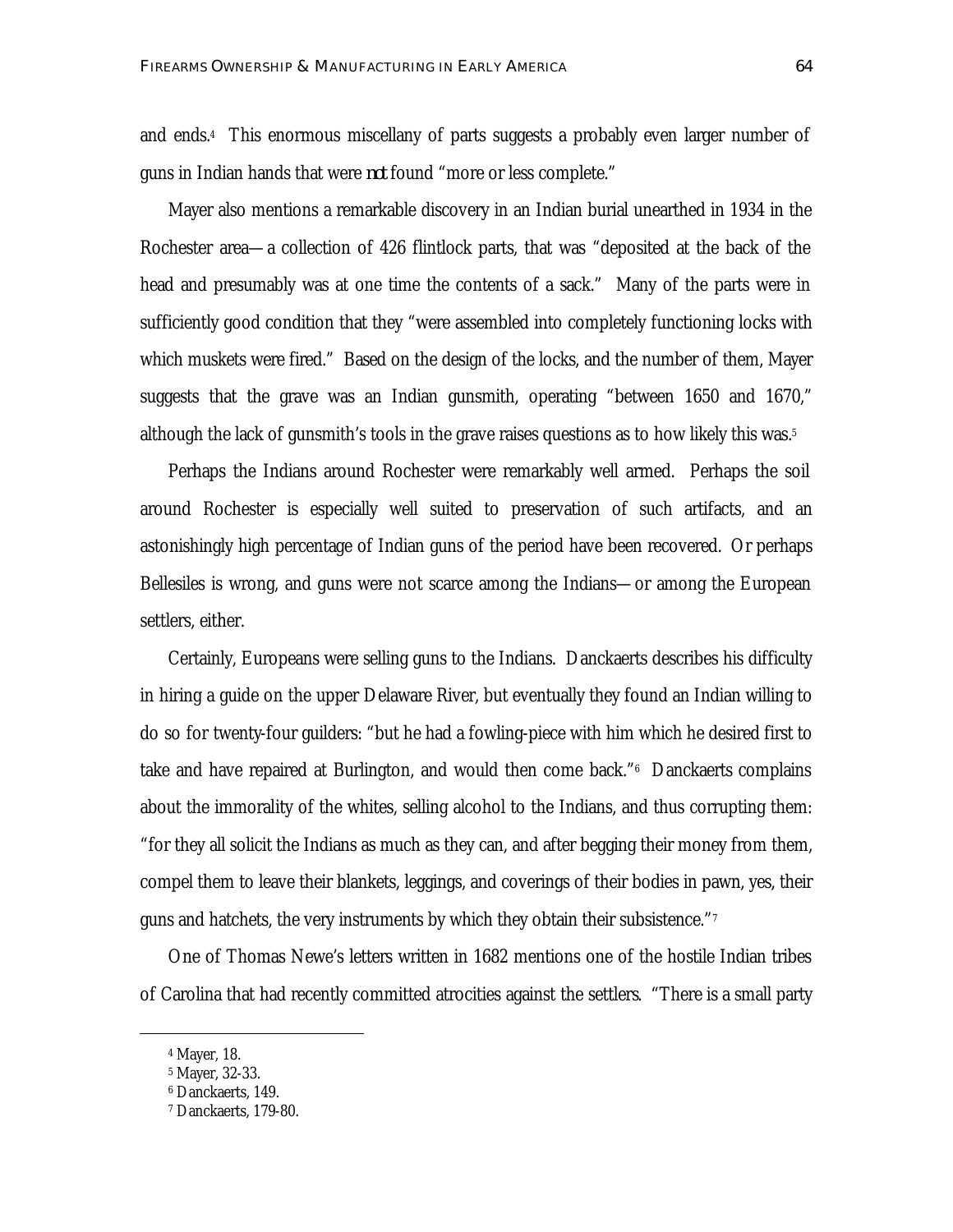of English out after them, and the most potent Kingdome of the Indians armed by us and continually in pursuit of them."<sup>8</sup> It doesn't say, "armed by us with guns," but it's hard to imagine that the Indians were asking the English to supply them with bows.

Another account that suggests that Indians had become highly dependent on guns and gunpowder is "A Particular Account of the Revolution at Boston," describing events in 1689. Defending Governor Andros's actions to pacify the Indians, it describes how he "took from them… their powder, some pistols and Musquet barrels and about thirty of their Canons, whereby they were reduced to very great poverty and forc[ed] to the use of their bows and arrows again, soe that in a little time they must have rendered themselves to his Mercy…."<sup>9</sup>

*Pennsylvania Archives* is full of references to guns, gunpowder, lead, and flints being given to various Indian tribes as tokens of friendship during the colonial period. The quantities involved do not suggest that the Indians had few guns. One parcel delivered in 1728 contained 100 pounds of gunpowder, 200 pounds of lead, and 500 flints.10 Another parcel, delivered in 1736, included 100 pounds of gunpowder, 150 pounds of lead, and 200 flints.<sup>11</sup> In 1740, "Three Barrels of Gunpowder. Five Hundredweight of Lead… Three Guns. Five Hundred Flints."12 In 1742, "600 Lead. 600 Powder…. 1,000 Flints…. 24 Guns."<sup>13</sup>

Less peaceful accounts suggest that both Indians and settlers were well-armed. One incident in 1728 starts out with "Eleven foreign Indians… armed with Guns, Pistoles and Swords were come amongst our Inhabitants, plundering them….. twenty men, with Arms, went to speak to them Civilly but the Indians fired upon them & wounded some of them; Our men likewise fired on the Indians & wounded some of them also, but the Indians fired

<sup>8</sup> Thomas Newe, May 17, 1682, in Salley, 182.

<sup>9</sup> Andrews, *Narratives of the Insurrections,* 198.

<sup>&</sup>lt;sup>10</sup> Pennsylvania Archives, 4<sup>th</sup> series, 1:445.

<sup>&</sup>lt;sup>11</sup> Pennsylvania Archives, 4<sup>th</sup> series, 1:581.

<sup>&</sup>lt;sup>12</sup> *Pennsylvania Archives*, 4<sup>th</sup> series, 1:746.

<sup>13</sup> *Pennsylvania Archives*, 4th series, 1:794.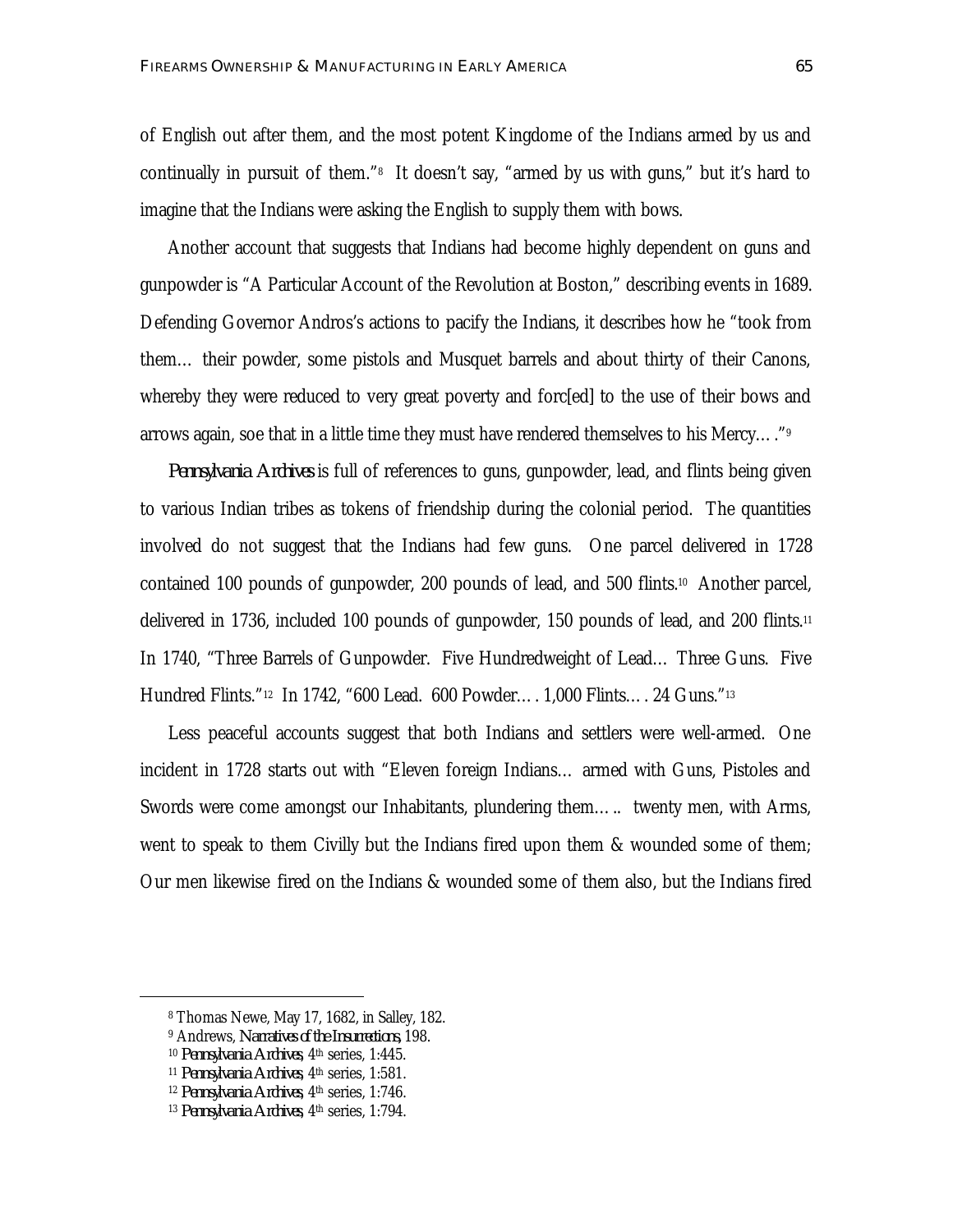first…. [S]ome Hundreds mett together with their Arms to defend themselves in case the Indians should attack them."<sup>14</sup>

In 1751, Benjamin Franklin suggested

Every one must approve the proposal of encouraging a Number of sober discreet Smiths to reside among the Indians. They would doubtless be of great Service. The whole Subsistance of Indians depends on keeping their guns in order; and if they are obliged to make a Journey of two or three hundred miles to an English Settlement to get a Lock mended; it may, besides the Trouble, occasion the Loss of their Hunting Season.<sup>15</sup>

Somehow, it is hard to imagine that the Indians were dependent on guns for subsistence if, as

Bellesiles claims, guns were scarce among them. Perhaps Franklin did not accurately know

the level of dependence of the Indians on guns; but at least it suggests that Franklin thought

that there were "a Number" of gunsmiths available that could be encouraged to live among

the Indians in 1751; this does not suggest a scarcity of either guns or gunsmiths in Colonial

America.

The archaeological record also suggests that guns were very common among Indians in the colonial period. According to Charles Heath, an archaeologist with the Center for the Environmental Management of Military Lands at Colorado State University:

As a professional archaeologist, I have conducted archaeological fieldwork in various capacities (e.g., graduate assistant, project or site director, etc.) on Colonial period, Antebellum period and Postbellum period Euro-American and Native-American sites in eastern North Carolina. Beyond my personal fieldwork experience, and perhaps more significantly, I am familiar with published archaeological literature on many previously excavated historic sites located in the Middle-Atlantic and Southeast geographic regions of the United States. Anyone who concludes that firearms ownership or firearms access was not generally ubiquitous in eastern North America during the colonial era, or in later time periods for that matter, is essentially ignorant of the archaeological record.

In my experience, it is readily evident that ammunition and firearms related accoutrements (e.g., gun parts, gunflints, percussion caps, etc.), as well as faunal remains from hunted game, are quite common in artifact assemblages recovered from the historic period archaeological sites (ca. 1584-1860) where I have worked. I actually find it somewhat unusual when at least some quantities of such materials are not recovered from either Colonial or post-Colonial period habitation sites, be they Euro-American, Native-American, or even enslaved African-American sites. Although firearms related artifacts may be more common on "frontier" or rural sites (I have not actually conducted comparative statistical analyses), I have even recovered weapons related accoutrements (e.g., ammunition and gunflints) from early 19th

<sup>&</sup>lt;sup>14</sup> Pennsylvania Archives, 4<sup>th</sup> series, 1:445-6.

<sup>15</sup> Franklin, 4:121.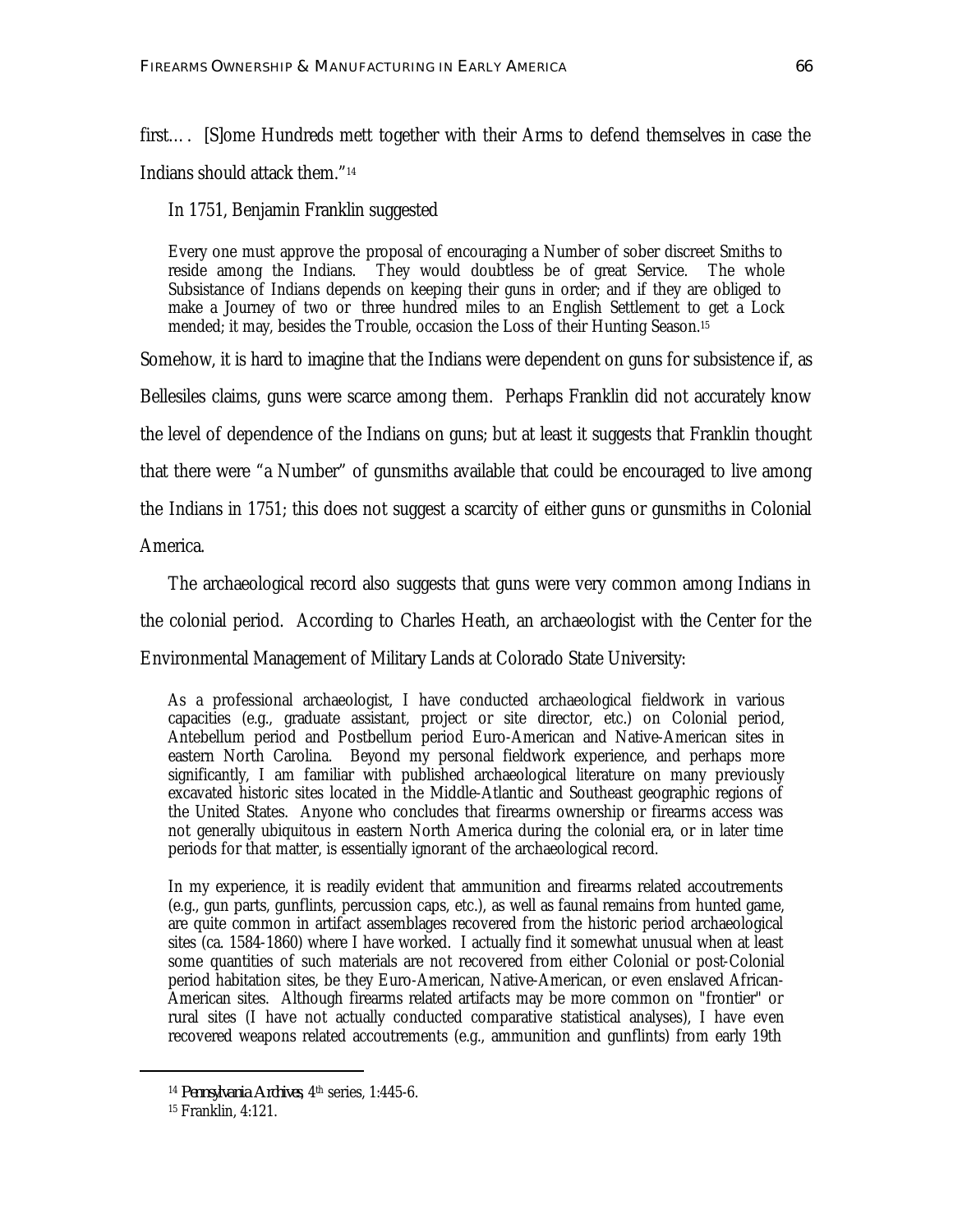century, middle-class urban sites. I recently canvassed several colleagues about this issue and they generally concur with my observations. A cursory review of archaeological site reports, journal articles and books that describe historic period material culture recovered from sites ranging from Delaware down to Florida further confirms my general observations.

I should also note that I have conducted excavations on several post-Contact period Native-American sites (Tuscarora and Carolina Algonkian habitation sites, ca. 1650-1760) in eastern North Carolina where firearms, gun parts, ammunition and other related accoutrements are commonly recovered. It defies logic to suggest that European settlers, who actively participated in the "global economy" of the Colonial period -- as actively, if not more so than their Indian neighbors -- could not afford to purchase the same European produced weapons that were traded to the Indians in return for deerskins or other animal pelts.

While there were no major weapons production facilities in colonial North America, any local blacksmith with basic skills could repair European produced weapons or forge and fit replacement parts. Archaeologists often find "spare" trade gun parts on 17th and 18th century Indian habitation sites in the Southeast and Middle-Atlantic regions of North America. The presence of such parts certainly suggests that Native-Americans quickly developed the basic weapons maintenance and repair skills necessary to keep their firearms functional for hunting, raiding, or defense. European produced firearms, particularly export guns shipped to North America for the Indian trade, were readily available and comparatively inexpensive.

As indicated by the archaeological record, firearms seem to have been commonly possessed and frequently used for various purposes by ethnically diverse peoples during both the Colonial and Antebellum periods in eastern North America. While there are certainly exceptions to my generalizations, it appears to me, in my limited experience, that any claim which suggests firearms were not commonly owned or used in Colonial America is problematic.

Perhaps some future interdisciplinary study of the problem from a combined archaeological and historical perspective might shed additional light on this controversial issue.<sup>16</sup>

The ball is back in Professor Bellesiles's court; if we wishes to argue that even the Indians

had few guns, there are too many documents and archaeological digs that must be explained

away.

<sup>16</sup> Charles Heath to author, March 20, 2001.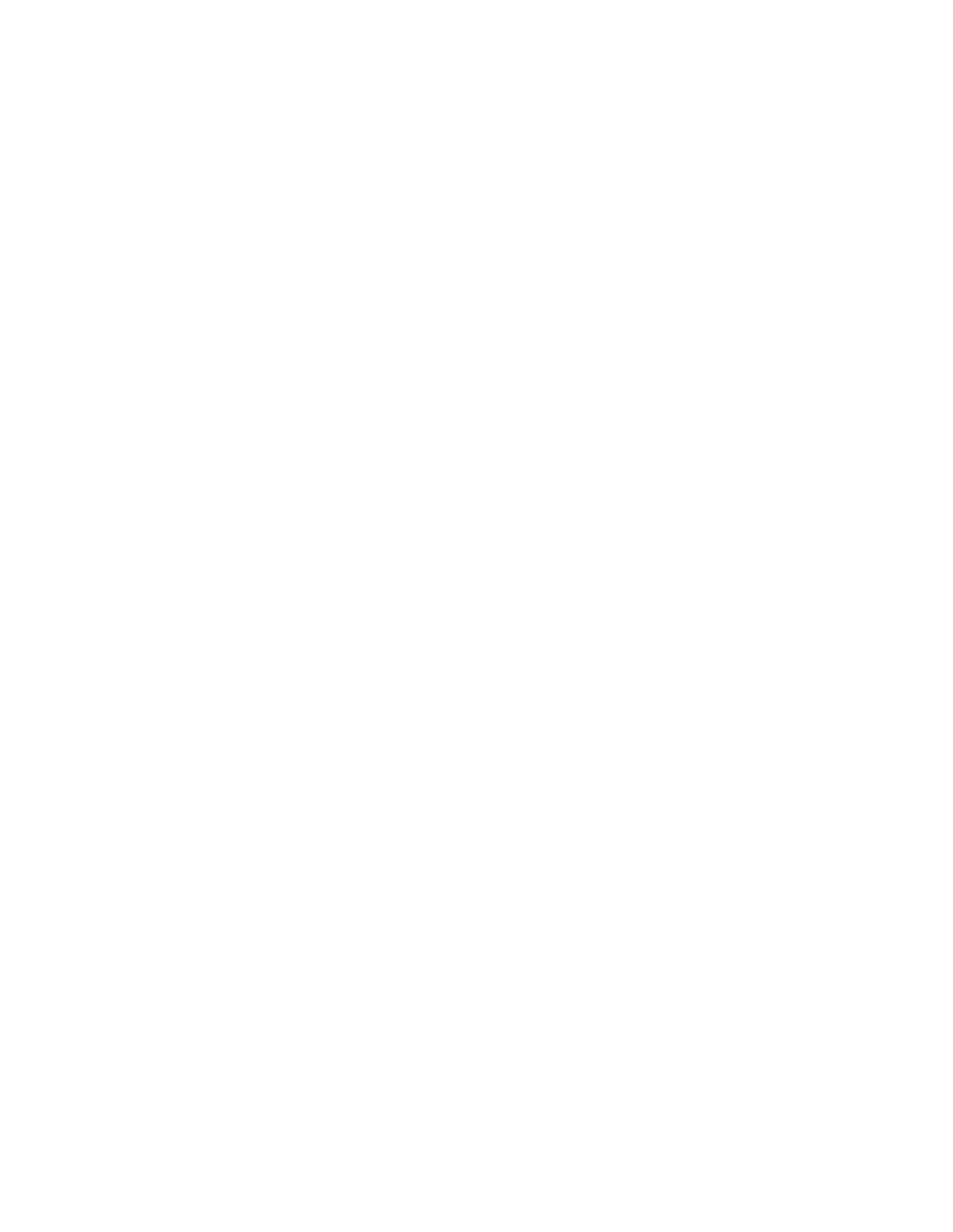# **Gun Scarcity in Revolutionary New England**

Bellesiles claims that there were very few guns in the American colonies at the outbreak of the American Revolution, partly because Americans had little interest or need for guns, and partly because there was effectively no manufacturing of guns in the United States. Of the guns that were here, Bellesiles claims that most had been supplied by the British government for military purposes: "Most of the guns in private and public hands came from the twenty thousand Brown Besses supplied by the British government during the Seven Years' War."<sup>1</sup> (We will keep repeating this sentence, because it is so clearly wrong.)

A contemporary account—and not a friendly one to America—tells us that in the latter part of 1774, "the inhabitants of the middle and southern colonies began to arm themselves individually… But the business of arming and putting the country in a state of defence was now taken up by the provincial conventions..."<sup>2</sup> Perhaps Stedman refers only to swords, pitchforks, and pikes. But in conjunction with Stedman's remarks about the accuracy of American marksmen (see page 9), this seems implausible. Stedman seemed to think that Americans were capable of arming themselves individually. This does not suggest a scarcity of guns in America.

<sup>&</sup>lt;sup>1</sup> Bellesiles, 183.

<sup>2</sup> Stedman, 1:115.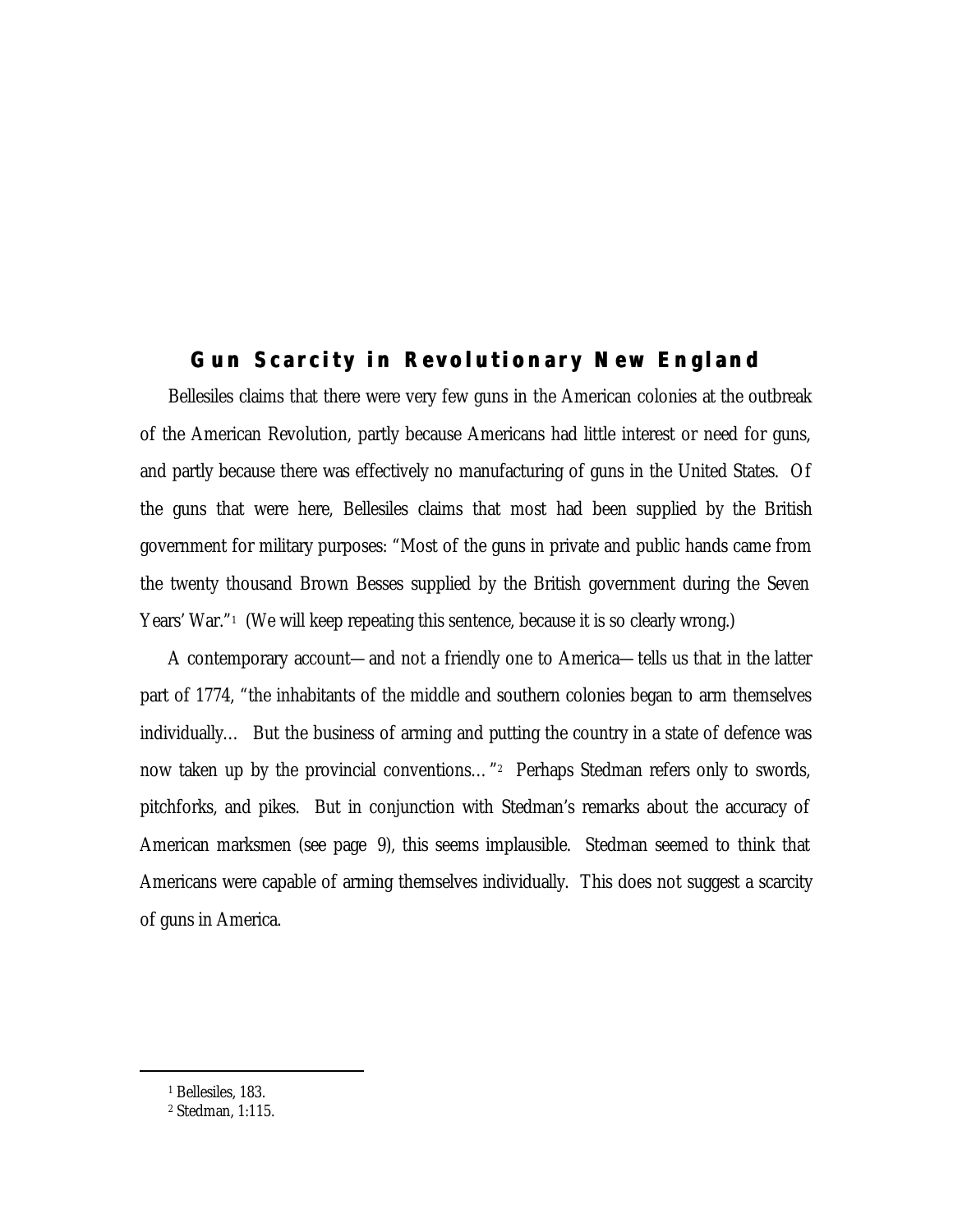## **Massachusetts**

Bellesiles claims that, immediately before the American Revolution, "Massachusetts conducted a very thorough census of arms, finding that there were 21,549 guns in the province of some 250,000 people."<sup>3</sup> If "most of the guns" in America were from the 20,000 Brown Besses,<sup>4</sup> then there could not have been more than 40,000 guns in all of America–and more than half were in Massachusetts!

Bellesiles does not directly say that this included all privately owned firearms, but in conjunction with the rest of his discussion of the rarity of privately owned firearms, this is the clear implication.<sup>5</sup> Bellesiles's source for this claim is an inventory of "Warlike Stores in Massachusetts, 1774" contained in the *Journals of Each Provincial Congress of Massachusetts*. But that inventory, dated April 14, 1775, does not tell us what categories of privately owned firearms were counted. Certainly, it includes stockpiles owned by towns.<sup>6</sup> But does it include all privately owned arms as well?

The sources that Bellesiles lists for this arms census are largely silent as to what categories of firearms were counted. None of the pages that Bellesiles lists tell us that *all* privately owned firearms were included in that inventory. The only information in Bellesiles's sources that describes this arms census are directives to a committee gathering the information. One, on February 13, 1775, directed a committee to inquire "into the state of the militia, their numbers and equipments, and recommending to the selectmen of the several towns and districts in this province, to make return of their town and district stocks of ammunition and warlike stores to this Congress."7 The following day, the resolve is made more explicit: the inquiry is "the state of the militia" and directs that "an exact state of the their numbers and

<sup>3</sup> Bellesiles, 181. From where Bellesiles drew this population figure is an excellent question. *J.Mass.Prov.Cong.*, 755, reports a population of 349,094 (including 5,249 blacks) in 1776 ; the 1790 census shows 378,556, consistent with the *J.Mass.Prov.Cong.* figure, but not with Bellesiles.

<sup>4</sup> Bellesiles, 183.

<sup>5</sup> Bellesiles, 181.

<sup>6</sup> *J.Mass.Prov.Cong.*, 756.

<sup>7</sup> *J.Mass.Prov.Cong.*, 98.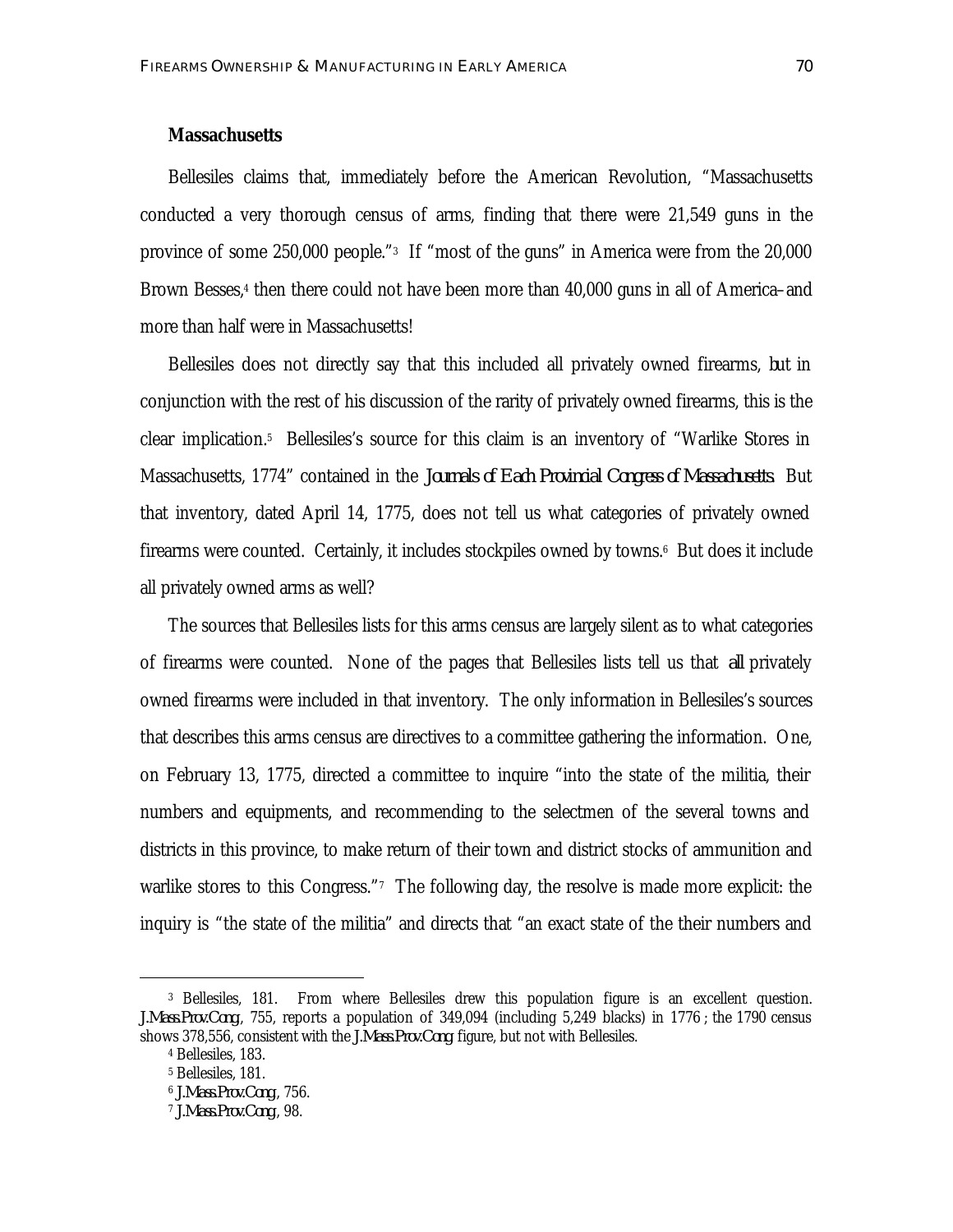equipments" be taken—not a comprehensive census of arms of the entire Massachusetts population.<sup>8</sup>

 Another order on March 22, 1775, directed a committee "to receive the returns of the several officers of militia, of their numbers and equipage, and the returns from the several towns of their town stock of ammunition."<sup>9</sup> This seems to confirm that only military weapons possessed by enrolled militia members and publicly owned weapons were counted. There is nothing that indicates that all privately owned arms in Massachusetts were counted.

The evidence from Bellesiles's own sources suggests that firearms were plentiful, and that the arms census recorded only a small part of all firearms in the province. On October 25, 1774, a committee "appointed to take into consideration and determine what number of ordnance, [and what] quantity of powder and ordnance stores will be necessary for the province stock" came up with a fairly extensive and expensive wish list, including twenty cannon, four mortars, "10 tons bomb-shells," one thousand barrels of powder, 75,000 flints and only "5,000 arms and bayonets," at £2 each.<sup>10</sup>

It seems a bit odd, if guns were actually quite scarce just before the Revolution, that the elected government of Massachusetts, which seemed painfully aware of their need for artillery, gunpowder, and flints, would conclude that 5,000 "arms and bayonets" would be sufficient for a province with almost 350,000 people, and only 21,549 guns. If, as Bellesiles claims, there were very few guns in Massachusetts, from where was the Provincial Congress planning to buy 5,000 guns? Perhaps this was just wishful thinking on their part?

If so, the wishful thinking kept going. An entry for October 27, 1774 directs inhabitants of Massachusetts to be "properly and effectually armed and equipped" and that "if any of the inhabitants are not provided with arms and ammunition according to law" the town was to arm them.11 These resolutions are repeated at later times in similar form, sometimes limited

<sup>8</sup> *J.Mass.Prov.Cong.*, 99.

<sup>9</sup> *J.Mass.Prov.Cong.*, 109.

<sup>10</sup> *J.Mass.Prov.Cong.*, 30.

<sup>11</sup> *J.Mass.Prov.Cong.*, 34.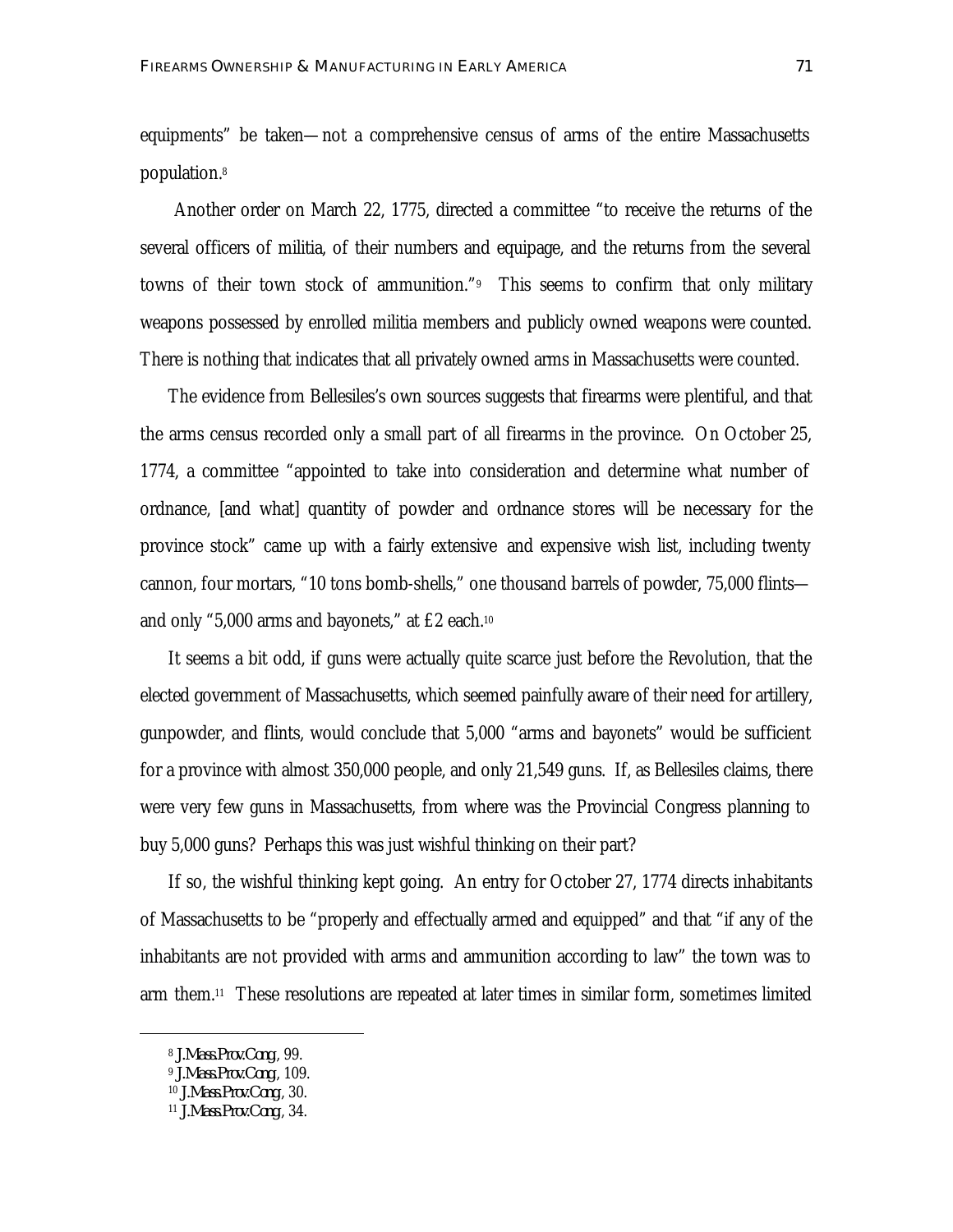to militiamen and Minutemen,12 other times addressed to all the "inhabitants of this colony…."13 If guns were really in such short supply, as Bellesiles claims, it seems a bit odd that the Provincial Congress was ordering every militia member to be armed, and the towns to provide arms to those who didn't have them. Why issue an order that was, according to Bellesiles, utterly impossible to achieve?

If guns were scarce, from whom were the local governments buying guns? The town of Lunenburg "assembled in legal town-meeting, and voted £100… for the purpose of purchasing fire-arms with bayonets, and other implements of war…."14 Perhaps the Provincial Congress of Massachusetts, and the Lunenberg town meeting, did not know that guns were scarce.

Other pages in the Provincial Congress's journals show quite clearly that firearms were *not* scarce. A committee appointed to examine the problem of soldiers who lacked firearms reported on May 9, 1775:

Whereas, *a few* of the inhabitants of this colony, who are enlisted into its service, are destitute of fire arms, bayonets, and other accoutrements;

*Resolved*, That the selectmen of the several towns and districts in this colony be, and hereby are, directed and empowered to examine into the state of the equipment of such inhabitants of their respective towns and districts as are, or may be, enlisted into the service of this colony, and where any are deficient in arms or accoutrements, as aforesaid, it is recommended to the selectmen to supply them out of the town stock, and *in case of a deficiency there, to apply to such inhabitants of their respective towns and districts as, in their opinions, can best spare their arms or accoutrements*, and to borrow or purchase the same for the use of said inhabitants so enlisted: and the selectmen are also directed to take a bill from such persons as shall sell their arms and accoutrements, in the name of this colony….15 [emphasis added]

Not "most of the inhabitants of this colony, who are enlisted into its service" are without firearms; not "many"; not "some" but "a few"—and it isn't clear whether the problem is firearms, bayonets, or "accoutrements" (for example, cartridge pouches). Perhaps the committee was deluded about how scarce guns were in their time and place.

<sup>12</sup> *J.Mass.Prov.Cong.*, 48, 71.

<sup>13</sup> *J.Mass.Prov.Cong.*, 103.

<sup>14</sup> *Essex Gazette*, January 17, 1775, quoted in Frothingham, 43 n.1.

<sup>15</sup> *J.Mass.Prov.Cong.*, 209-10.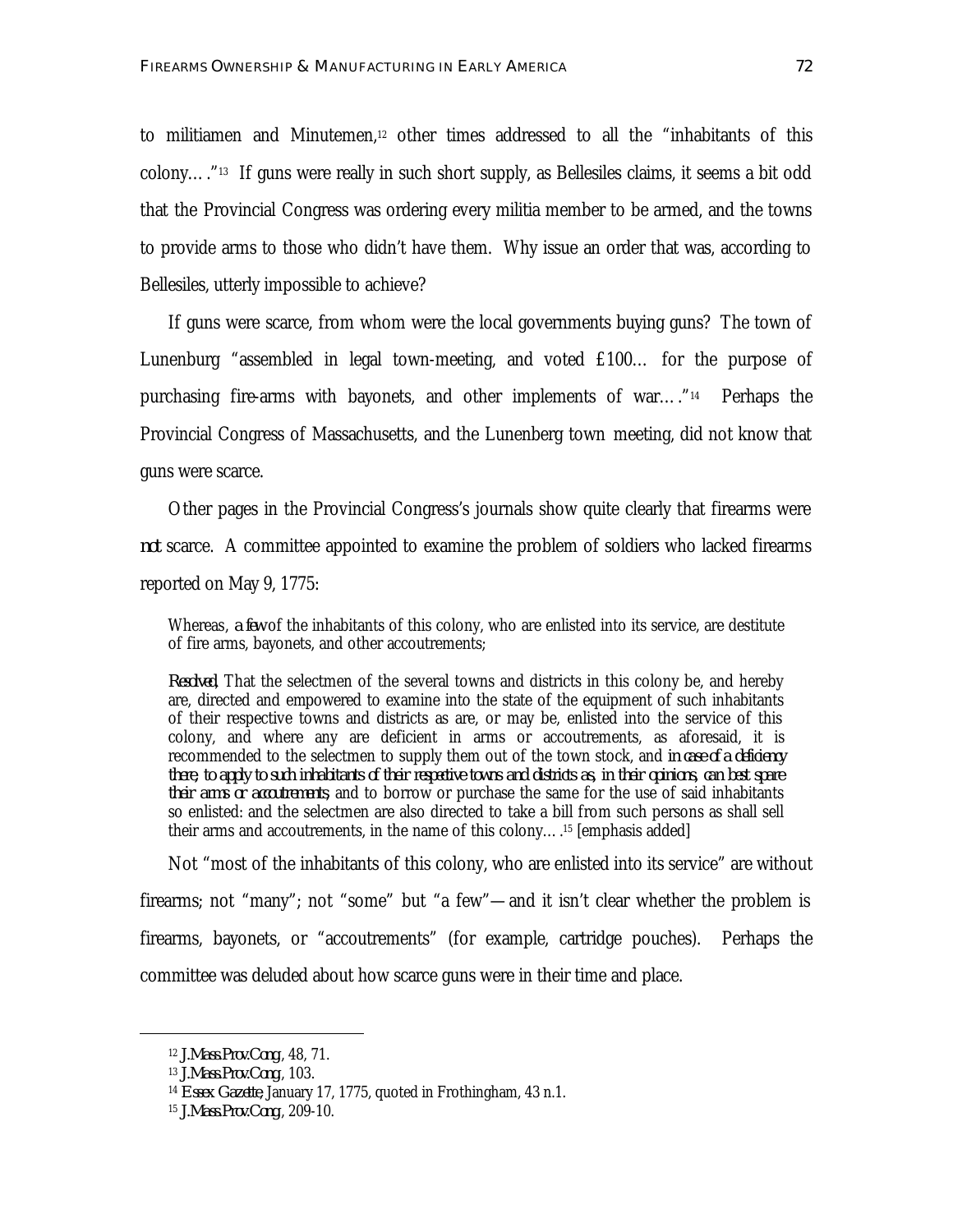Harold L. Peterson's discussion of American-made guns points out that while every man was required to own a gun by the militia laws, there was little uniformity of weapons, other than the requirement that it be a flintlock, leading to an interesting characteristic of American militia weapons:

The average colonist could not afford to own a selection of guns, and so he normally chose one which would serve him well in hunting and also pass inspection on muster days. Thus the distinction between military and sporting arms is almost lost. Some examples of each, of course, are quite obvious, but a great many fall in between and are known to collectors generally as "semi-military." These arms are usually sturdy pieces. Their caliber varies normally between .70 and .75. They do not have sling swivels, and since a man was allowed his choice between a sword and a bayonet, they usually do not have bayonet studs.<sup>16</sup>

One account of the Battle of Bunker Hill refers to "the few who had bayonets" as distinguished from the mass of the militia.17 There are also a few discussions in the months before the Battle of Lexington that discuss procuring and protecting bayonets, but no similar discussion of muskets upon which to mount those bayonets. One resolve in particular is emphatic that the Provincial Congress "possess themselves of all the same bayonets and implements of war" to be distributed "for the use of the province, to such persons… as they shall think proper."18 It seems most unlikely that firearms were less important than bayonets. It appears that the energies of the Provincial Congress were more focused on acquiring an accessory only useful for muskets, than on acquiring muskets.

If, as Bellesiles claims, the militia were largely armed with military muskets supplied and owned by the British government, it is a little strange that only a few militiamen had bayonets. But if most militia were armed with privately owned "semi-military" muskets that lacked bayonet lugs, then this lack of bayonets at Bunker Hill is not a surprise.

As the Revolutionary War continued, the Massachusetts Provincial Congress again discusses the need to arm those soldiers "who are destitute of arms," but there is no

<sup>16</sup> Peterson, 179; James Whisker, *The Gunsmith's Trade* (Lewiston, N.Y.: Edwin Mellen Press, 1992), 164, takes essentially the same position.

<sup>17</sup> Frothingham, 148.

<sup>18</sup> *J.Mass.Prov.Cong.*, 41, 50, 97.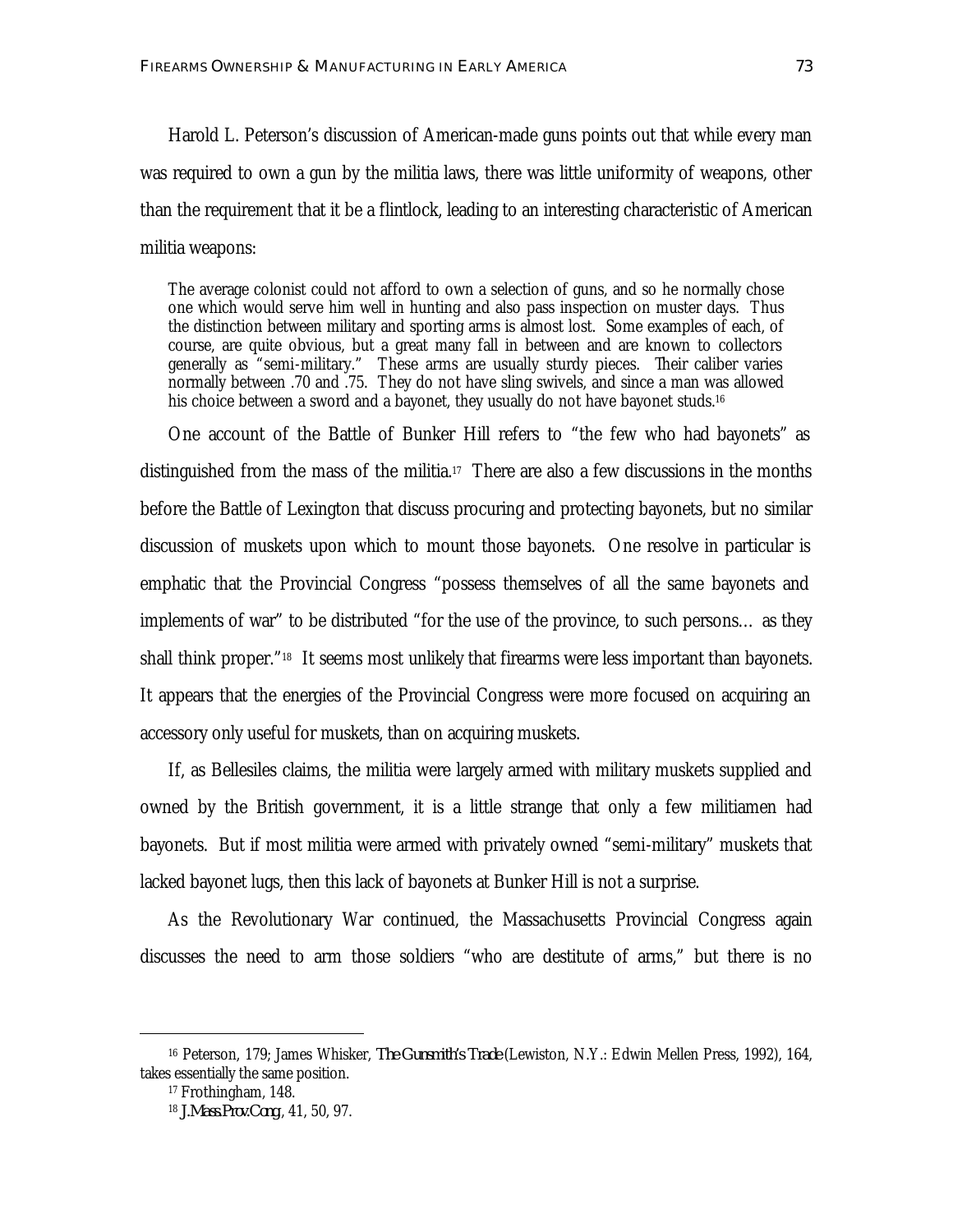indication that this was a problem of great concern.19 If there were a serious shortage of firearms or ammunition for the militia, as Bellesiles claims, it seems strange that the Provincial Congress on June 17, 1775 (almost two months after Redcoats fired on Minutemen at Lexington) recommended to non-militia members "living on the sea coasts, or within twenty miles of them, that they carry their arms and ammunition with them to meeting on the [S]abbath, and other days when they meet for public worship."20 Somehow, there was a shortage of guns and ammunition for the militiamen, but non-militia members still had enough arms and ammunition that they were encouraged to bring them to all public meetings.

Were guns rare in colonial Massachusetts, as Bellesiles claims? If so, you would expect the value of guns to be high, especially once the Revolutionary War started, and there was no way to import more guns from Europe. (Bellesiles claims that there were almost no guns made in the colonies—a claim that will be thoroughly demolished in later chapters.) $^{21}$ 

The Provincial Congress of Massachusetts bought weapons from many private owners in the first few months of the war, sometimes purchasing as many as 100 weapons in a single transaction. Interestingly enough, they appear not to have seized these weapons, but repeatedly appealed to the patriotism of private gun owners.22 The *Journals* has records of at least 482 guns, "fire-arms," and "small arms" purchased from private parties by the Provincial Congress for which both a count and total price was recorded.23 (There are other transactions totaling 148 small arms or guns for which a total price is not recorded.)<sup>24</sup>

The average appraised value of these guns and small arms comes to £1:19:10. Perhaps some of these weapons contained in transactions labeled "small arms" were actually pikes or

<sup>19</sup> *J.Mass.Prov.Cong.*, 332.

<sup>20</sup> *J.Mass.Prov.Cong.*, 348-49.

<sup>21</sup> Bellesiles, 188-91.

<sup>22</sup> *J.Mass.Prov.Cong.*, 210, 336-37.

<sup>23</sup> *J.Mass.Prov.Cong.*, 536-37, 584-93.

<sup>24</sup> *J.Mass.Prov.Cong.*, 584 (107 "small arms"); 585 (13 "guns"); 591 (28 "guns, for the use of the colony, collected by order of Congress").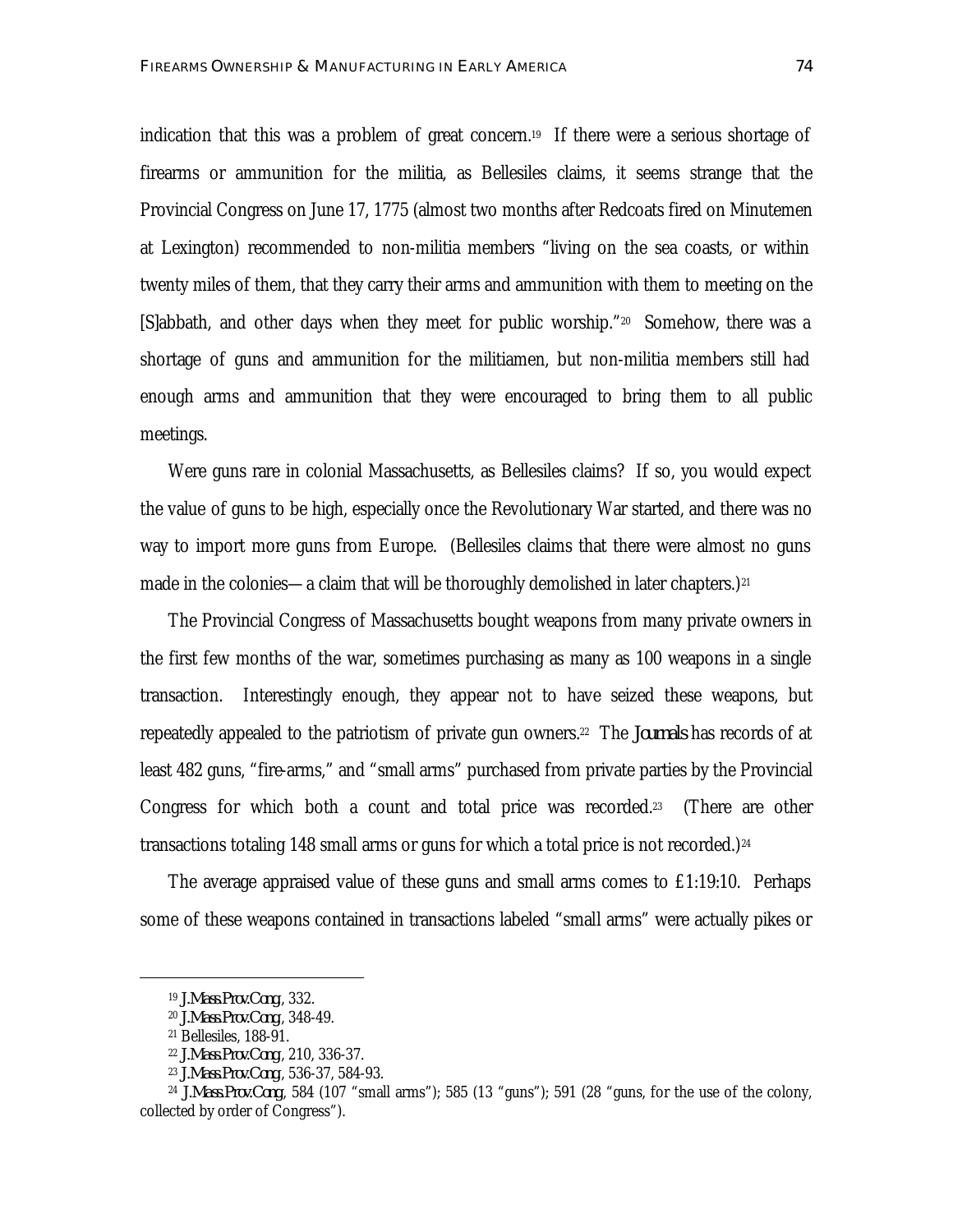swords; let's give the benefit of the doubt to Bellesiles, only look at transactions labeled "firearms" or "guns," and assume that *none* of the weapons in the transactions labeled "small arms" were guns. Even the "fire-arms" and "guns" transactions (total of 240 guns) show an average price of £1:19:8—not a trivial amount of money for the time, but less than a sergeant's monthly wages in the Massachusetts army, $25$  less than one-third the price of a suit. $26$ If guns were scarce, it doesn't show up in their valuation.

If the Revolutionary government of Massachusetts were desperately short of arms for its soldiers, one might expect them to have used their power of eminent domain to obtain privately owned firearms. Instead, the private owners were told, "[I]t is strongly recommended to such inhabitants..., that they supply the colony with same."<sup>27</sup> A request of June 15, 1775 for individuals to sell their arms is also phrased in terms that seem quite voluntary. "*Resolved*, that any person or persons, who may have such to sell, shall receive so much for them, as the selectmen of the town or district in which or they may dwell, shall appraise such arms at…."28 Perhaps there was some veiled threat contained in those seemingly voluntary requests, but if so, it is well-hidden.

Another piece of evidence about gun scarcity in Massachusetts is the stock of arms surrendered by the people of Boston to British General Gage. In the days after Lexington and Concord, General Gage was understandably nervous about being attacked from the rear by armed rebels. Many Bostonians were also deeply interested in leaving town, both because of the increasing poverty caused by the Boston Port Act of 1774, and the increasing

<sup>25</sup> *J.Mass.Prov.Cong.*, 413. Throughout this book, I use the notation with two colons for pounds, shillings, pence, both because it is simpler and because it was used in at least some contemporary documents. Due to ambiguities in the original documents, it is sometimes unclear whether these currency amounts are pounds sterling or the local currency of each colony. The reader is cautioned against comparing gun prices between colonies. The joy I experienced creating a spreadsheet to correctly perform arithmetic on pounds, shillings, and pence is yet another argument for the adoption of decimal currency!

<sup>26</sup> *J.Mass.Prov.Cong.*, 692.

<sup>27</sup> *J.Mass.Prov.Cong.*, 210.

<sup>28</sup> *J.Mass.Prov.Cong.*, 336-37.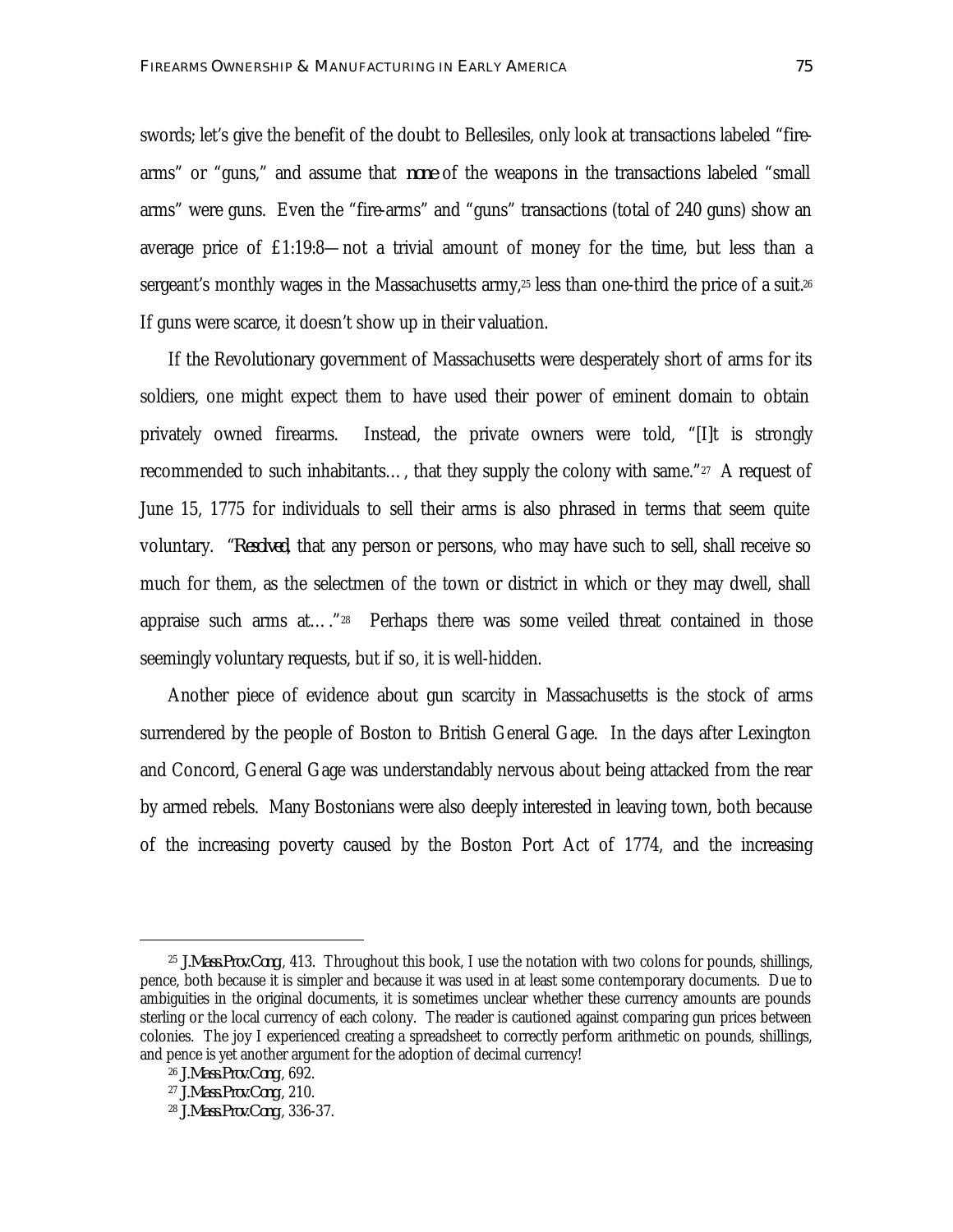likelihood that the rebel army would attack Boston. General Gage consequently ordered the people of Boston to turn in their arms.

As an incentive, General Gage offered passes to leave Boston to all who turned in their weapons—and no weapons or ammunition were allowed to leave Boston. The arms were to be "marked with the names of the respective owners…that the arms aforesaid, at a suitable time, would be returned to the owners." The marking of the arms demonstrates that these were personally owned, not public arms. On April 27<sup>th</sup>, "the people delivered to the selectman 1778 fire-arms, 634 pistols, 973 bayonets, and 38 blunderbusses...."<sup>29</sup> (Bellesiles, however, simply leaves out the pistols and blunderbusses when he claims that Gage captured or expropriated "1,778 of these in the immediate aftermath of the Concord campaign."30 He lists the pistols and blunderbusses in the endnote,<sup>31</sup> showing that he knows that there were a lot more firearms in Massachusetts than he is choosing to count.)

Here we find an interesting issue of definition that might explain *some* of Bellesiles's many mistakes. The term "fire-arm" was distinguished from "pistols" and "blunderbusses"—both of which would be considered "firearms" in the modern sense. Similarly, an 1806 Congressional committee report used the phrase "fire arms and rifles,"32 suggesting that "fire arm" may have been used in a narrower sense than "firearm" is used today. Was there a colloquial sense that a "fire arm" meant a military musket? If so, this usage does not appear in the OED.<sup>33</sup> (In the interests of darity, "firearm" in this work, except when quoted, is always used in the modern, inclusive sense of the word.)

At first glance, this count of firearms doesn't sound so impressive: 2,450, in a town that had, before the Boston Port Act, a population of 17,000 people or less.<sup>34</sup> If averaged over the

<sup>29</sup> Frothingham, 94-95.

<sup>30</sup> Bellesiles, 181.

<sup>31</sup> Bellesiles, 505 n.29.

<sup>32</sup> United States Congress, *American State Papers: Military Affairs*, 1:198.

<sup>33</sup> J. A. Simpson & E. S. C. Weiner, ed., *Oxford English Dictionary*, 2nd ed. (Oxford: Clarendon Press, 1989), 5:948.

<sup>34</sup> Frothingham, 19.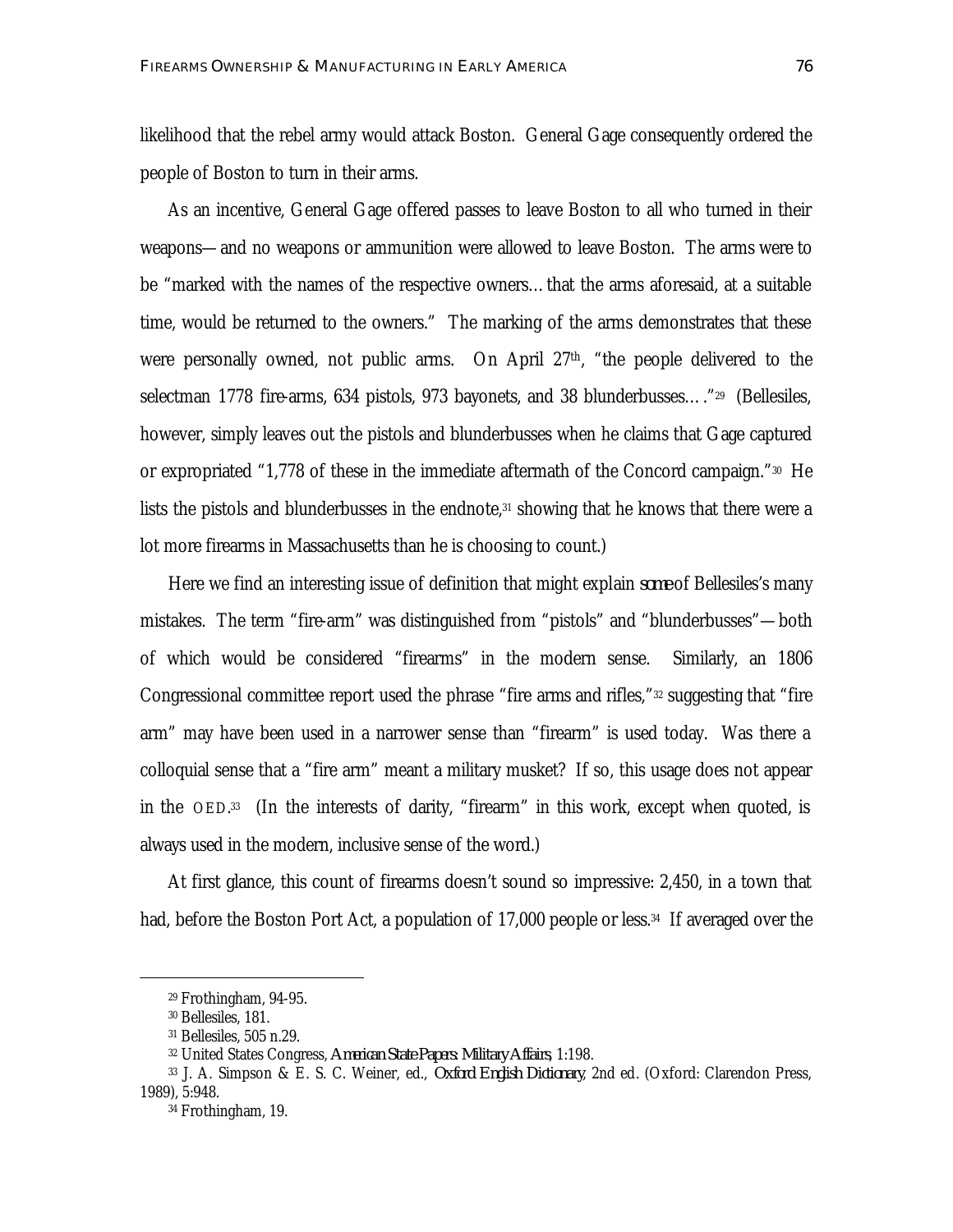entire population, this would mean that 14.4% of the population owned a gun. But this overlooks several important qualifiers.

First of all, many Bostonians had left town in the weeks before Lexington, as it became increasingly apparent that war was coming.<sup>35</sup> Ammunition, military stores, muskets, and even publicly owned cannon "were carried secretly out of Boston."36 The quantities involved seemed to have been quite large; Lieutenant Frederick Mackenzie's diary describes one amusing example:

A Country man was Stopped at the Lines, going out of town with 19,000 ball Cartridges, which were taken from him. When liberated, he had the insolence to go to Head quarters to demand the redelivery of them. When asked who they were for, he said they were for his own use; and on being refused them, he said he could not help it, but they were the last parcel of a large quantity which he had carried out at different times. Great numbers of Arms have been carried out of town during the Winter; and if more strict search had been made at the Lines, many of them, and much Ammunition might have been seized.<sup>37</sup>

It seems unlikely that rebel forces would have left large numbers of guns in Boston, where they would be most easily seized by British soldiers, and even less likely that Loyalists would have removed their guns to the countryside. The count of guns surrendered to General Gage must therefore be regarded as only a *part* of the guns that had been in Boston before the crisis began. Furthermore, General Gage's proclamation of June 19, 1775 complained that contrary to the claims of the selectmen of Boston that "all the inhabitants had delivered up their fire-arms" he had suspected, and now had proof, "that many had been perfidious in this respect, and had secreted great numbers."<sup>38</sup>

If Gage's claim was accurate—and not just an excuse by him to keep civilians from leaving Boston, the 2,450 firearms (in the modern sense of the word) surrendered on April 27<sup>th</sup> were probably not just a fraction of the privately owned weapons that had been in Boston before the Battle of Lexington; they were probably a fraction of the privately owned

<sup>35</sup> Frothingham, 54-55.

<sup>36</sup> Frothingham, 15. See Mackenzie, 31-33, 39-40, for accounts of gun smuggling out of Boston, and soldiers court-martialed and convicted for selling guns and gunlocks "to the Country people."

<sup>37</sup> Mackenzie, 42.

<sup>38</sup> Frothingham, 208.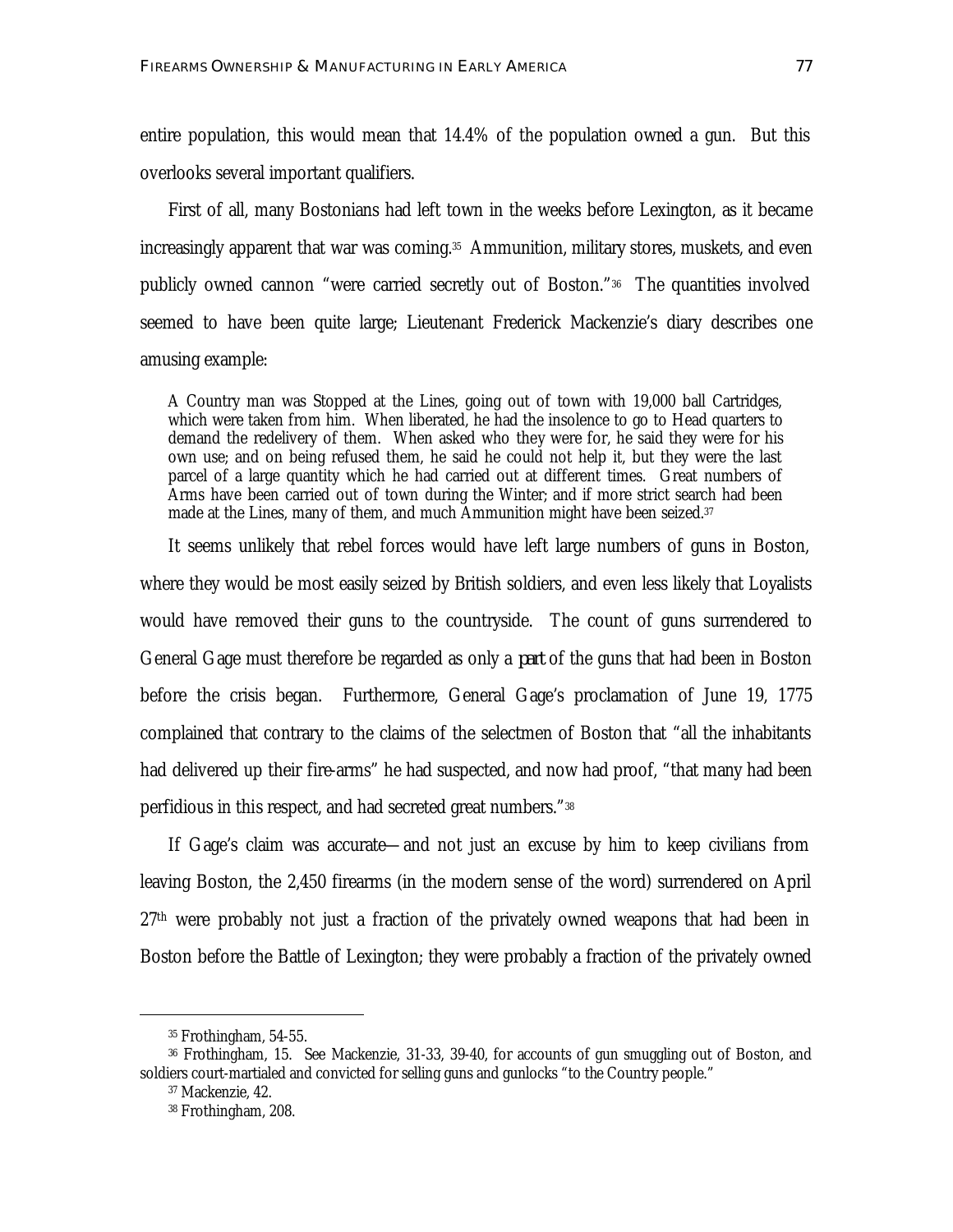weapons that had been in Boston on April 27th, when Gage ordered the people of Boston to turn in their guns.

How many guns were there in Boston on April 27, 1775? How many were there in Boston on April 27, 1774? To make any claim at all is just guessing; we can only say that 2,450 firearms is a bare minimum. It does seem like a good guess that if Gage was both telling the truth and correct, he wasn't upset because just a *few* guns were still in hiding. It also seems unlikely that only a few privately owned guns left Boston before the Battle of Lexington.

Finally, it is important to look at an important set of demographic differences between Boston in 1775 and any American city today that makes a 14.4 percent gun ownership rate misleading. Families were larger, and the average lifespan was substantially shorter than today. At least some part of the population were slaves. The number of free adult males (those most likely to possess a gun for either hunting or militia duty) was a relatively smaller percentage of the population than today. A town of 17,000 people today would have about 5000 households, and perhaps 3000 male heads of household. Boston likely had less than 2500 households, and perhaps as little as 2000 to 2200 male heads of household. Using Madison's formula for guessing the number of those "able to bear arms" in *Federalist* 46 would suggest that no more than 4,250 Bostonians would have qualified as members of the militia. The surrender of 2,450 guns suddenly seems quite impressive—enough guns to arm more than half of the militia were surrendered to a British general by a population that would have been overwhelmingly suspicious of his actions.

We have other anecdotal evidence that suggests that guns were readily available, and that there were enough of them that many people other than the enrolled militia were armed. The baggage train of the British soldiers marching towards Concord had only twelve men guarding it. On the road, "about a dozen of the elderly men of Menotomy, exempts [from militia duty] mostly, assembled near the center of the village and awaited the arrival of the baggage train…." They shot and killed two British soldiers, wounded several others, took the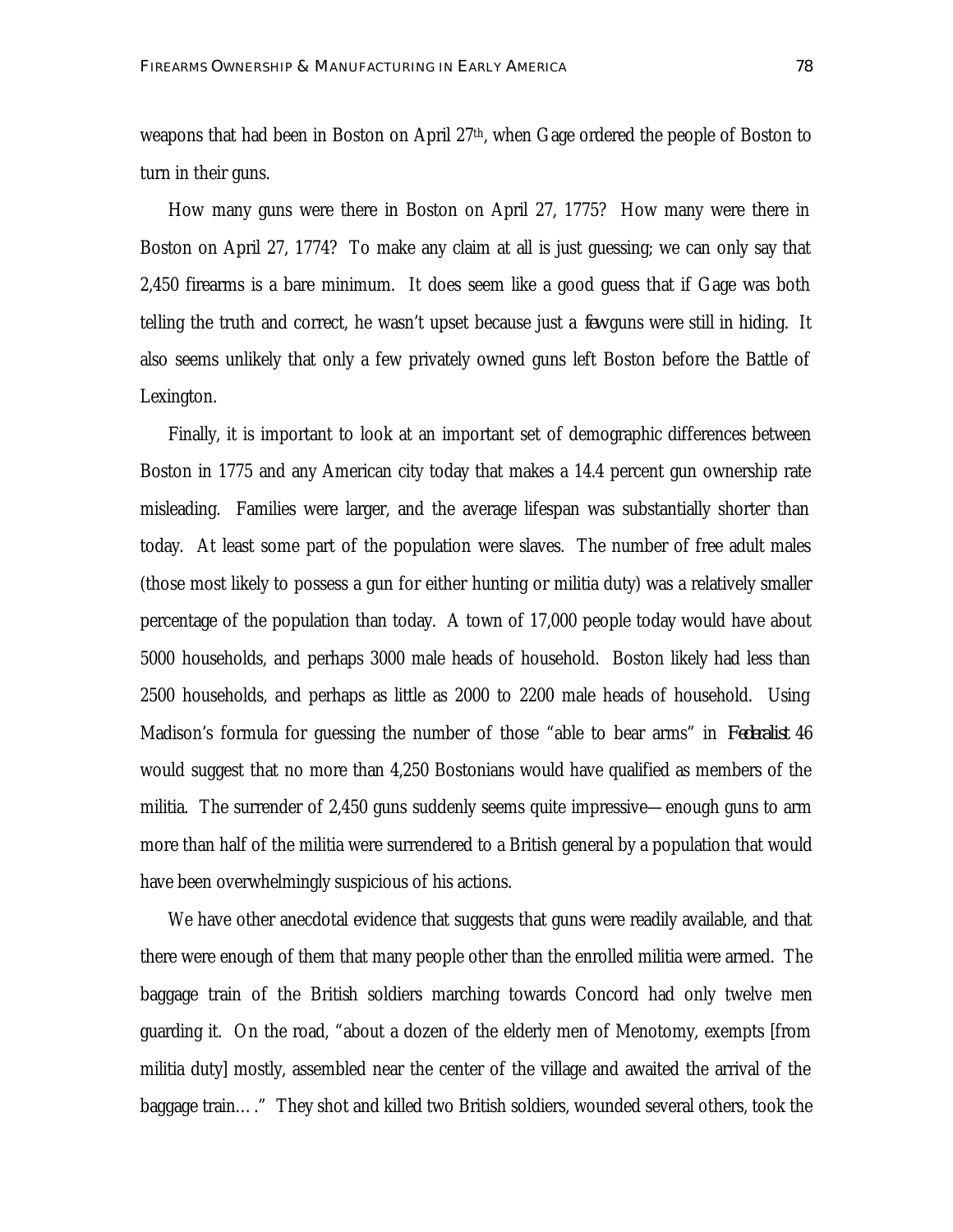rest prisoner, captured the baggage train, and obliterated all marks of the struggle from the road. There is nothing that identifies how many of these non-militiamen had guns, but the implication is that many of them did, if not all.39 It seems unlikely that twelve British soldiers could be rendered dead, wounded, or captured if only one or two of their attackers had guns.

There were other individual attacks on British soldiers by non-militiamen with guns. "Jason Russell, aged fifty-eight years" unsuccessfully defended his home from British soldiers on the Concord road with a gun.40 "Samuel Whittemore, aged eighty years," upon seeing British soldiers marching towards Concord, prepared by oiling "his musket and pistols and sharpening his sword." When the soldiers returned,

Whittemore had posted himself behind a stone wall, down Mystic Street about four hundred and fifty feet…. The distance seemed an easy range for him, and he opened fire, killing the soldier he aimed at. They must have discovered his hiding place from the smoke-puff, and hastened to close in on him. With one pistol he killed the second Briton, and with his other fatally wounded a third one. In the meantime, the ever vigilant flank guard were attracted to the contest, and a ball from one of their muskets struck his head and rendered him unconscious. They rushed to the spot, and clubbed him with their muskets and pierced him with their bayonets until they felt sure he was dead…. Whittemore lived eighteen more years, dying in 1793 at the age of ninety-eight.<sup>41</sup>

As the retreat reached Somerville, "James Miller, about sixty-six years old, stood there awaiting the British. With him was a companion, and both fired with deadly effect, again and again, as the British marched by in the road below."<sup>42</sup>

In Charlestown, the opening shot of a gun battle involving British troops retreating from Concord was described by Mercy Tufts Boylston as started when, "A careless, excited [N]egro discharged his musket…." The British troops returned fire, killing Mrs. Boylston's cousin.<sup>43</sup>

<sup>39</sup> Frank Warren Coburn, *The Battle of April 19, 1775*, 2nd ed. (Lexington, Mass.: n.p. 1922; reprinted Port Washington, N.Y.: Kennikat Press, 1970), 119-20. Abram English Brown, *Beneath Old Roof Trees* (Boston: Lee & Shepard, 1896), 252-4 tells roughly the same story, though Brown's book is based almost entirely on oral histories collected from *grandchildren* of the participants, and should be regarded with skepticism accordingly.

<sup>40</sup> Coburn, 139-40.

<sup>41</sup> Coburn, 141-42. Brown, 262-3, recounts much the same story, but along with the stories told by Whittemore's descendants, Brown also quotes Whittemore's February 6, 1793 *Columbia Sentinel* obituary, which reports very nearly the same facts as Coburn.

<sup>42</sup> Coburn, 151-52.

<sup>43</sup> Brown, 306-7.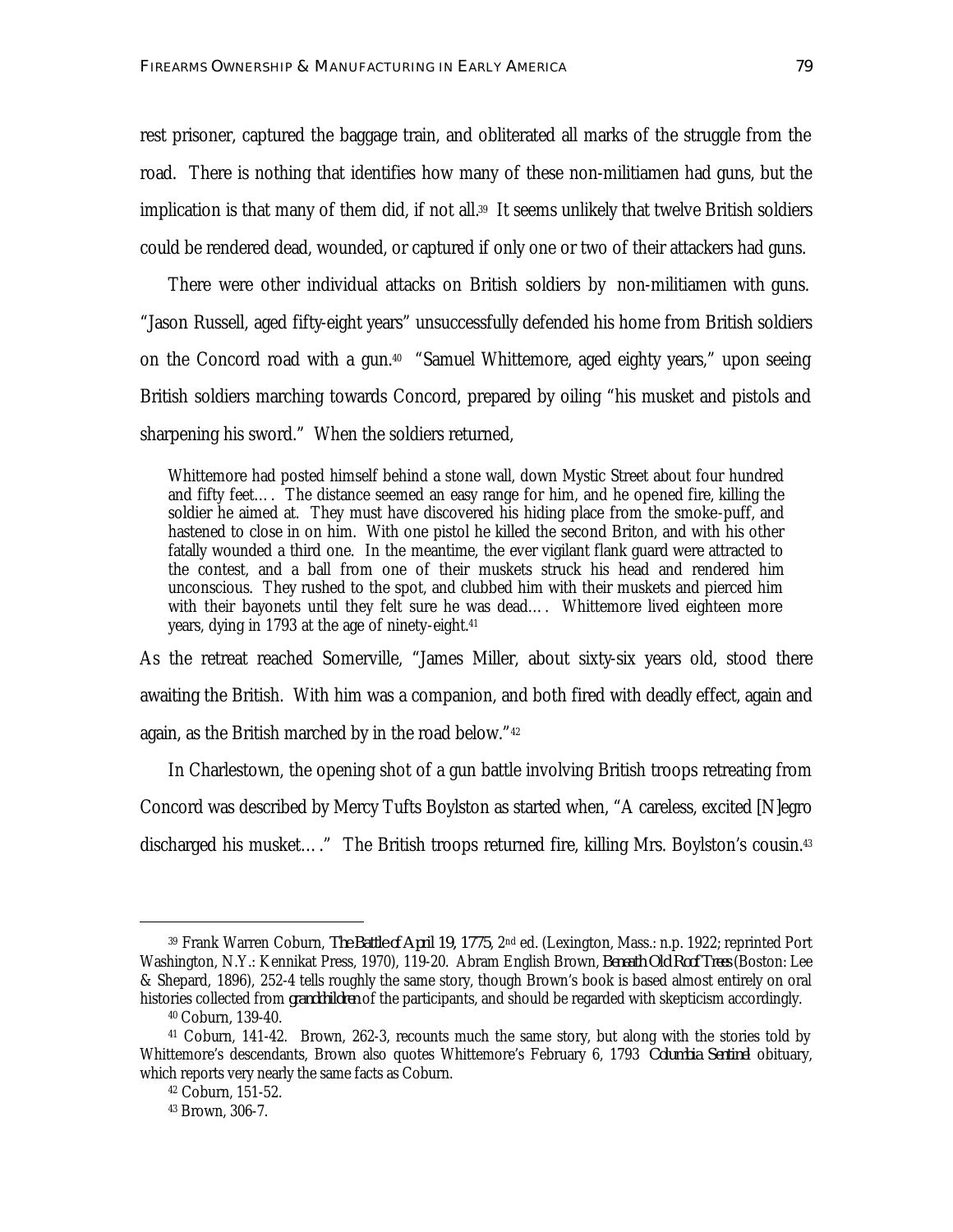If guns were in scarce supply, how was that a black person, by law not a member of the militia, was carrying a musket?

Brown's romantic and sentimental retelling of family traditions (and therefore, perhaps less trustworthy than first-hand accounts) also tells of the Thompson family. Samuel Thompson, the eldest of three brothers told his fifteen year-old son Jonathan to stay home and take care of his mother, while Samuel went off to fight the British. "But the father had hardly gone before the boy borrowed an old musket and a horn of powder… and thus armed and equipped, he, too, set off for Concord."<sup>44</sup>

It is certainly true that the plural of anecdote is not data; a collection of such examples does not give us much evidence of the number of the guns in private hands. But it does raise serious questions as to whether it is credible that guns were scarce, when so many examples of non-militiamen turning out to fire at retreating British soldiers have been preserved.

There were 3,763 militiamen who turned out along the road to Concord to fight against 1,800 British soldiers on April 19, 1775. Bellesiles claims that many of the militiamen were not armed with guns, and many that were armed did not fire, making the British casualties of 273 not terribly impressive evidence of American marksmanship.<sup>45</sup>

How many of the 3,763 militiamen had guns? If Bellesiles is correct, and some large number were unarmed, then the British casualties become more impressive, and makes unpersuasive Bellesiles's claim:

Expert marksmanship requires training, good equipment, and a regular supply of ammunition for practice. These farmers rarely practiced, generally had no ammunition, and owned old muskets, not rifles, if they owned a gun at all.<sup>46</sup>

If the militiamen were not well armed, as Bellesiles claims, then the high British casualty rate shows considerable shooting or tactical skill. If, as seems more likely, nearly all of these militiamen showed up with guns, it suggests that the count of 21,549 guns in the entire

<sup>44</sup> Brown, 315.

<sup>45</sup> Bellesiles, 174. Coburn, 159, uses 3,733 for his count of American militiamen, 1,800 for the British soldiers involved in the operation.

<sup>46</sup> Bellesiles, 174.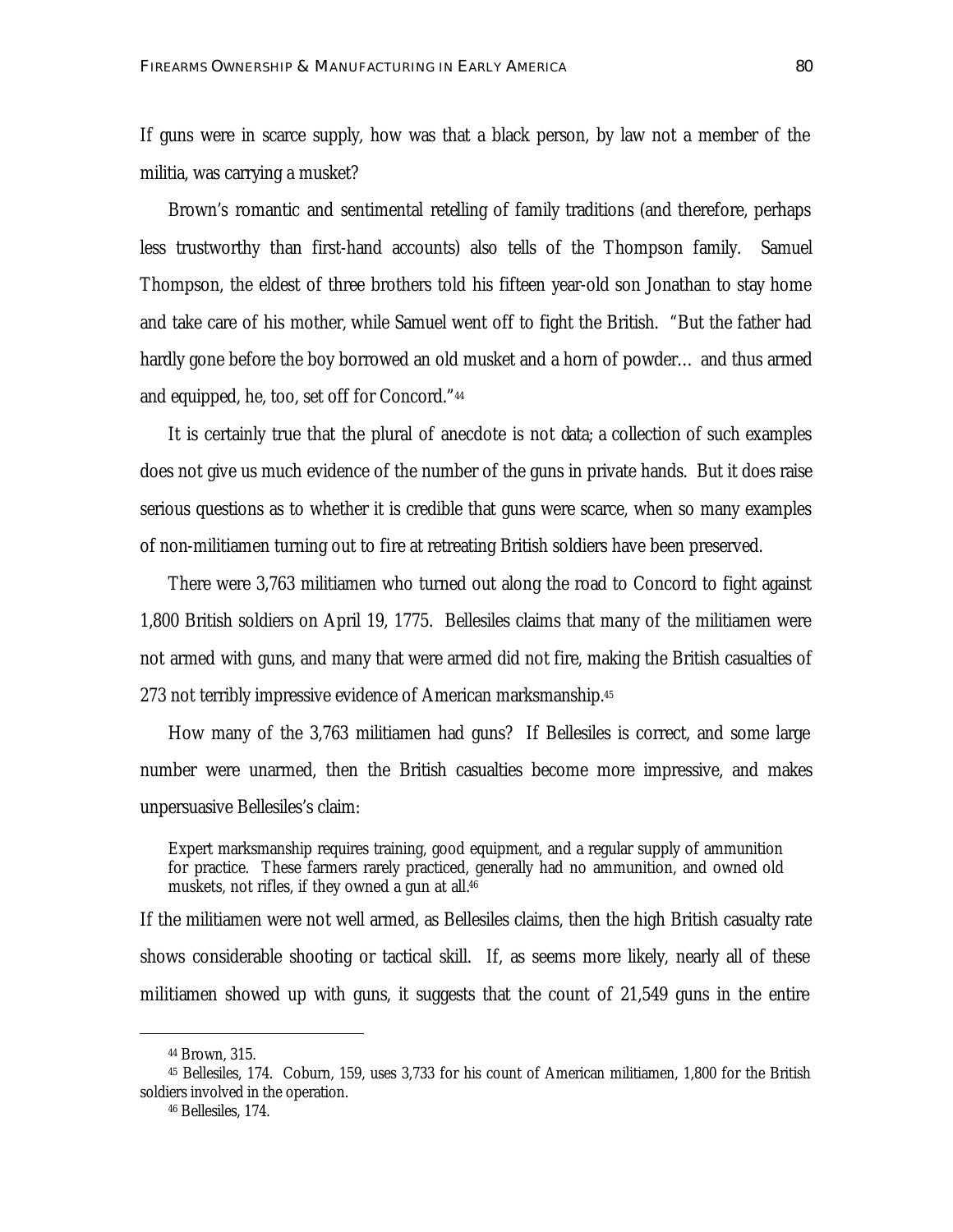province is unlikely, because it would mean that more than 15 percent of the guns of the province—and eight percent of all the guns in the American colonies—were close enough to the Concord road to reach it in a few hours!

In his effort to denigrate the military value of the militias, Bellesiles has forced himself to choose between a well armed but unskilled militia, or highly skilled, but poorly armed militia. A poorly armed and poorly skilled militia would not have generated the terror among the British officers that they did.

### **New Hampshire**

New Hampshire also believed that there were firearms in private hands. On January 23, 1776, the New Hampshire House of Representatives voted that "Deacon Nahum Baldwin receive out of the Treasury thirty-five Pounds, to purchase Fire-Arms for this Colony...."47 The small quantity of money provided, especially since New Hampshire was prepared to pay three pounds each for newly manufactured muskets,48 suggests at least two alternative explanations. One possibility is that New Hampshire needed to purchase relatively few firearms for its militia. Another possibility is that used firearms were very, very inexpensive—dramatically cheaper than in Massachusetts and Pennsylvania. Neither possibility indicates a scarcity of guns.

Professor Bellesiles claims that guns were in scarce supply in America, and is prepared to misrepresent the substance of documents in the case of Massachusetts. The evidence is clear that guns were not particularly scarce in Massachusetts, and if they were scarce in New Hampshire, you would not know it from the manner in which the legislature attempted to procure arms for their militia.

<sup>47</sup> *American Archives*, 4th series, 5:16.

<sup>48</sup> *American Archives* 4th series, 5:7-8.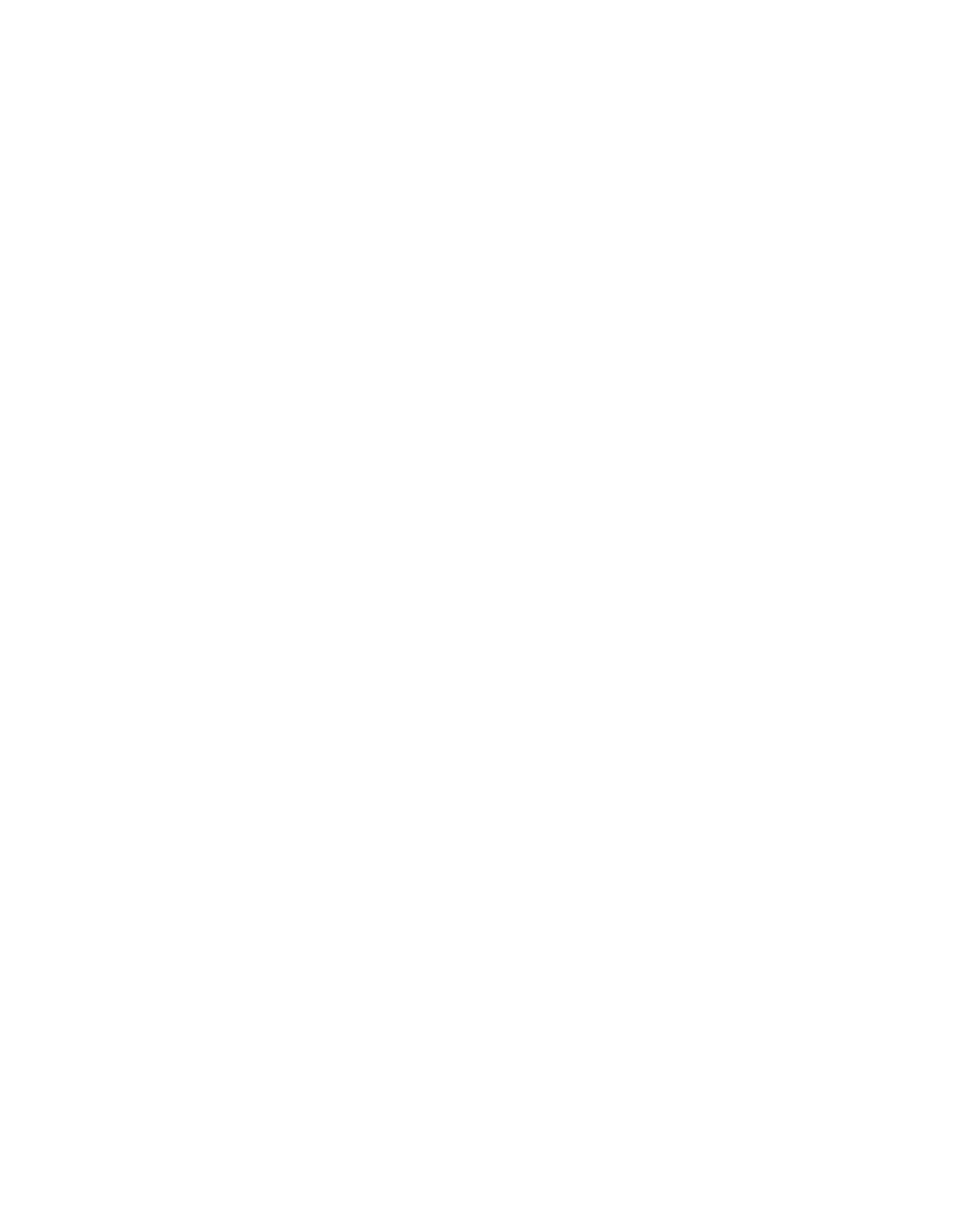# **Gun Scarcity in the Revolutionary M iddle Colonies**

### **Pennsylvania**

1

In Pennsylvania, guns were also not scarce. A minute of July 4, 1775 of the Committee of Safety directs the committee in charge of obtaining gunpowder and saltpeter to "procure at the same time two thousand Stand of good Fire Arms."<sup>1</sup> It is not clear whether this was new manufacture, or existing privately owned guns. It demonstrates that the Committee of Safety, unless it was partial to passing impossible resolutions, believed that there were private firearms out there that they would be able to purchase, or manufacture.

Indeed, we have a few records indicating that the Committee of Safety, like the Massachusetts Provincial Congress, purchased existing firearms, along with contracting for new manufacture (discussed starting on page 203). While some of these purchases are for definite amounts, others are unspecific as to the number of firearms purchased, or the total price paid.<sup>2</sup> The most that we can say is that of these purchases is that a minimum of 189 firearms were purchased at an average price of £2:14:5, with many hundreds of pounds spent for firearms in other transactions. This price is hardly evidence of guns being scarce.

<sup>1</sup> July 4, 1775, *Colonial Records of Pennsylvania* (Chicago: Library Resources, 1970) (hereinafter *Col.Rec.Penn.*), 10:233.

<sup>2</sup> February 7, 1776, *Col.Rec.Penn.* 10:478; February 9, 1776, *Ibid.*, 10:481; April 9, 1776, *Ibid.*, 10:537; April 10, 1776, *Ibid.*, 10:537; July 30, 1776, *Ibid*., 10:471; July 24, 1776, *Ibid.,* 10:653; August 23, 1776, *Ibid.*, 10:698. November 29, 1775, *Minutes of the Supreme Executive Council of Pennsylvania* (Harrisburg, Penn.: Theo. Fenn & Co., 1852) (hereinafter *Min.Sup.Penn.*), 10:416-7, 10:550-1, 686-7, 700.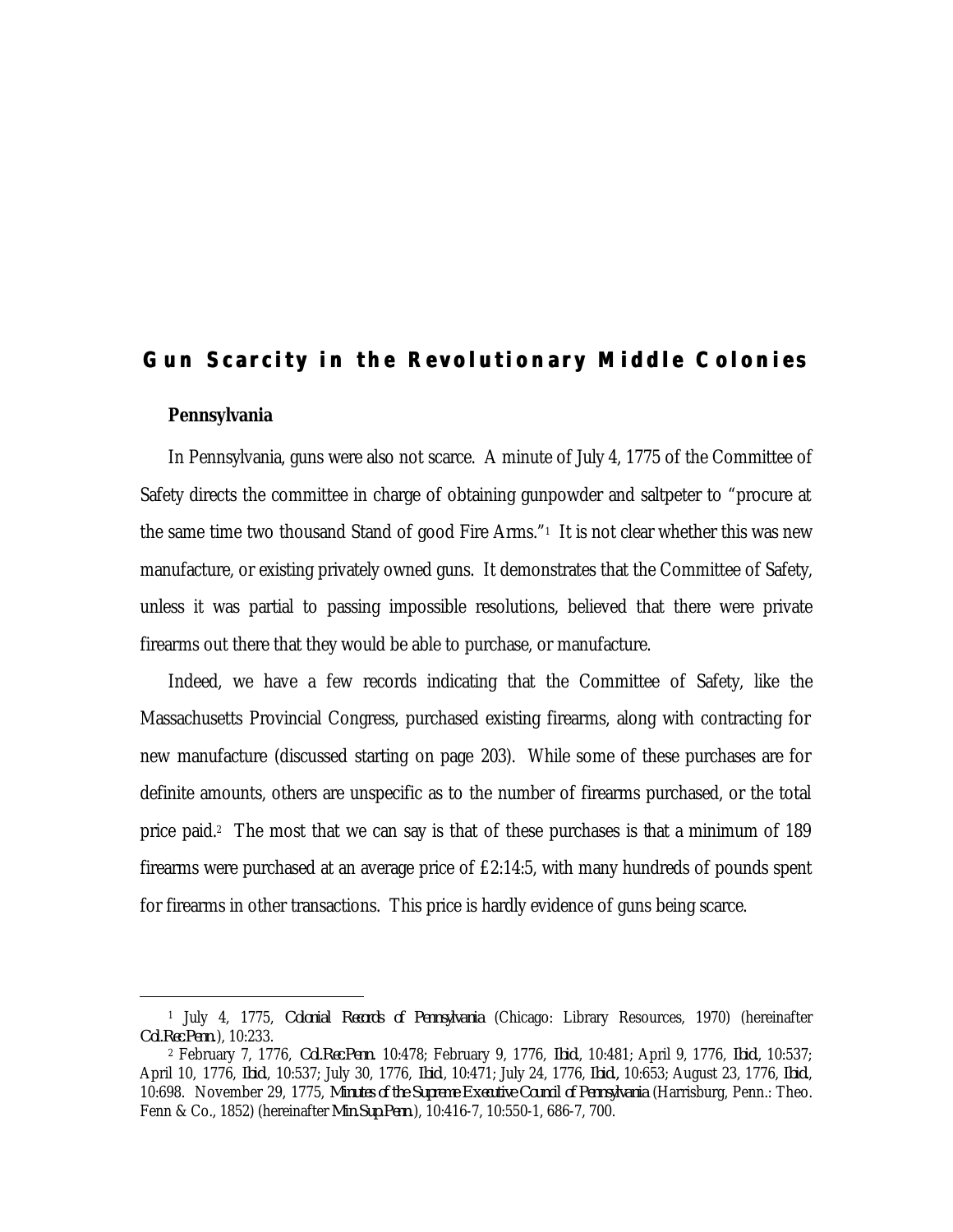There are requests for guns that suggest that while not everyone owned a gun, poverty was the principal reason, and that the officers making these requests believed that guns were available for the asking—and even available for purchase, if you had the money. Two officers named Tench Francis and Bache "made application to this Board for 30 or 40 Rifle Barrel Guns, for a Number of Men in their Company who have not Rifles, neither can they afford to purchase them." The Committee of Safety responded by directing Robert Morris to provide "Eighty good Rifles" for Francis and Bache's men.<sup>3</sup>

A few months later there is another indication that while the Pennsylvania government was concerned that gunsmiths were in short supply, guns themselves were still available for purchase.

The Committee of Safety are of opinion, that it is not improper for Mr. James Innes to purchase any second hand Arms which he may find in the hands of Individuals of this Province, and therefore have no objection to his buying them; But as they have employed, and are endeavouring to employ, all the Artificers that can be procured in making new arms for the public, they apprehend any application by Mr. Innes to such Artificers, will be attended with bad consequences to the general Cause by enhancing the Price of arms….<sup>4</sup>

Similarly, when Brigadier General McKinley asked for permission to purchase fifty rifles in Lancaster, the Council of Safety granted it.<sup>5</sup> Colonel William Irvine of the 6<sup>th</sup> Pennsylvania Battalion informed John Hancock on March 22, 1776, "Many of the arms are old, and want bayonets and other repairs…. I have been obliged to purchase many rifles, but they, I presume, may be changed for muskets, should the service require it…."<sup>6</sup>

Anecdotal evidence also suggests that if guns were in scarce supply, the people who lived in Pennsylvania didn't know it. The Liberty Company of Londonderry, Lancaster County, Pennsylvania, organized itself on May 17, 1775, with ninety privates on its muster roll. Among its articles, "That each Person of the Company shall (if not already done) as soon as possible, provide, himself with a good Gun or Musket, in good order and repair…."<sup>7</sup> There

<sup>3</sup> July 17, 1775, *Min.Sup.Penn.*, 10:288.

<sup>4</sup> November 30, 1775, *Min.Sup.Penn.*, 418.

<sup>5</sup> July 20, 1776, *Min.Sup.Penn.*, 10:651.

<sup>6</sup> *Pennsylvania Archives*, 5th series, 2:194.

<sup>7</sup> *Pennsylvania Archives*, 5th series, 2:4-7.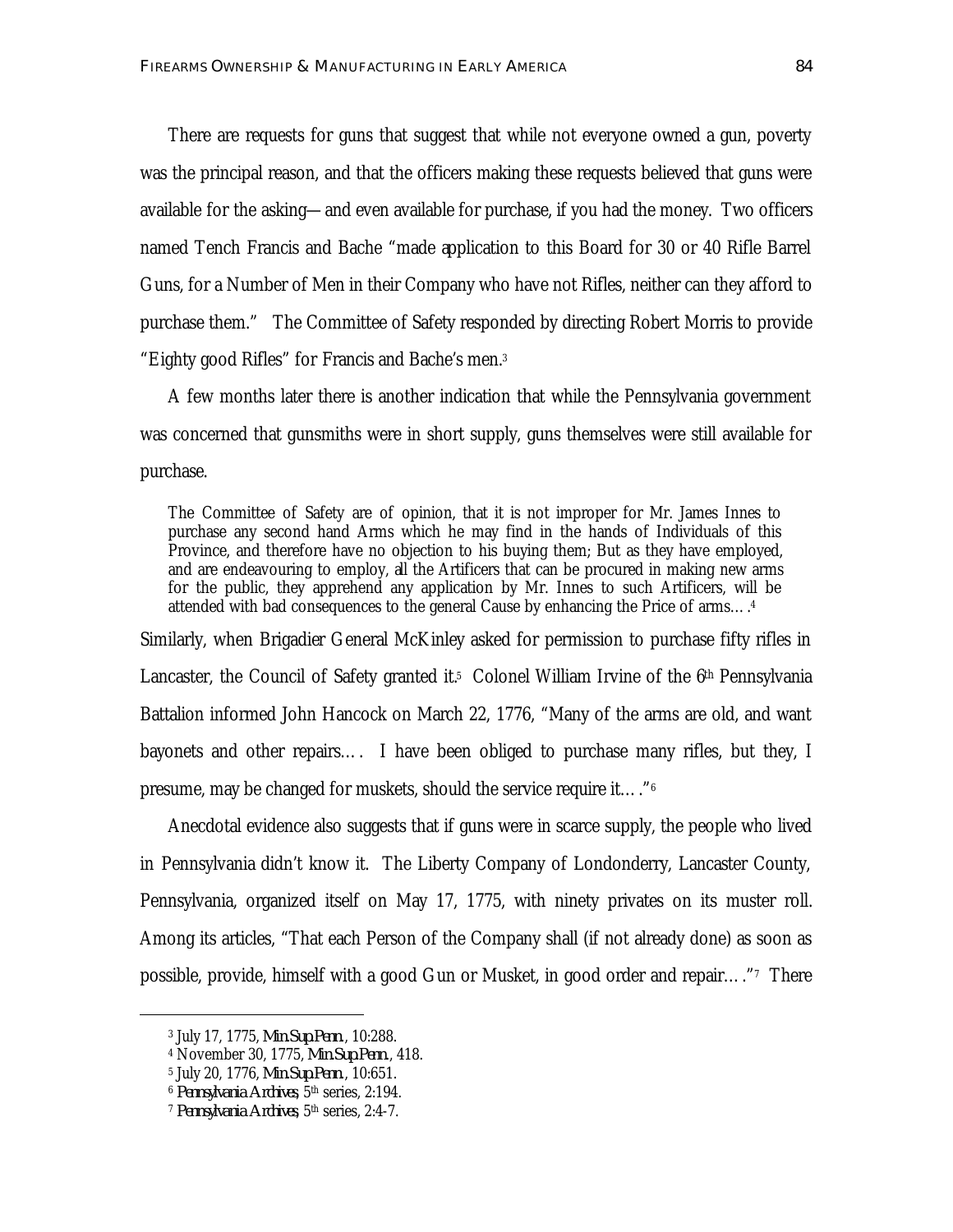are a number of references in 1775 and 1776 to the enlisting of soldiers in Pennsylvania that are explicit that they were "to find their own arms and clothes."<sup>8</sup>

Colonel Irvine's letter of March 22, 1776 to John Hancock describes how his battalion suffers from old guns, "and want bayonets and other repairs…. I have been obliged to purchase many rifles, but they, I presume, may be changed for muskets, should the service require it…."<sup>9</sup> It would appear that Irvine purchased these guns privately, and were not supplied by the government. Clearly, there were enough rifles in private hands to purchase.

An entity calling itself the Association of Inhabitants of Donegal, Lancaster County, Pennsylvania, complained about those not prepared to join the patriot Association, "some for scruple of conscience, some for the loss of time and expenses, and others being disaffected at the cause…." They asked the Lancaster Committee of Observation, Inspection, and Correspondence to compel those who would not join to pay "for the finding of arms and other accessories to those who are willing to do it, who are not of ability to provide themselves with such."

Significantly for the question of whether guns were available or not, "We request of you that it be allowed that all the landholders and farmers in the County of Lancaster be obliged to find at least one good gun each, and that every other person, who is judged by the Committee to be of ability, likewise find a good gun, whether they be joined in Association or not. This will put the county in a state of defence."<sup>10</sup> Even as late as July of 1776, there were enough firearms in private hands to make such a demand, and expect that it would be considered a plausible request.

<sup>8</sup> *Pennsylvania Archives*, 5th series, 1:4, 2:56.

<sup>&</sup>lt;sup>9</sup> Pennsylvania Archives, 5<sup>th</sup> series, 2:194.

<sup>&</sup>lt;sup>10</sup> July 12, 1776, "Lancaster Committee," American Archives 5<sup>th</sup> series, 1:221.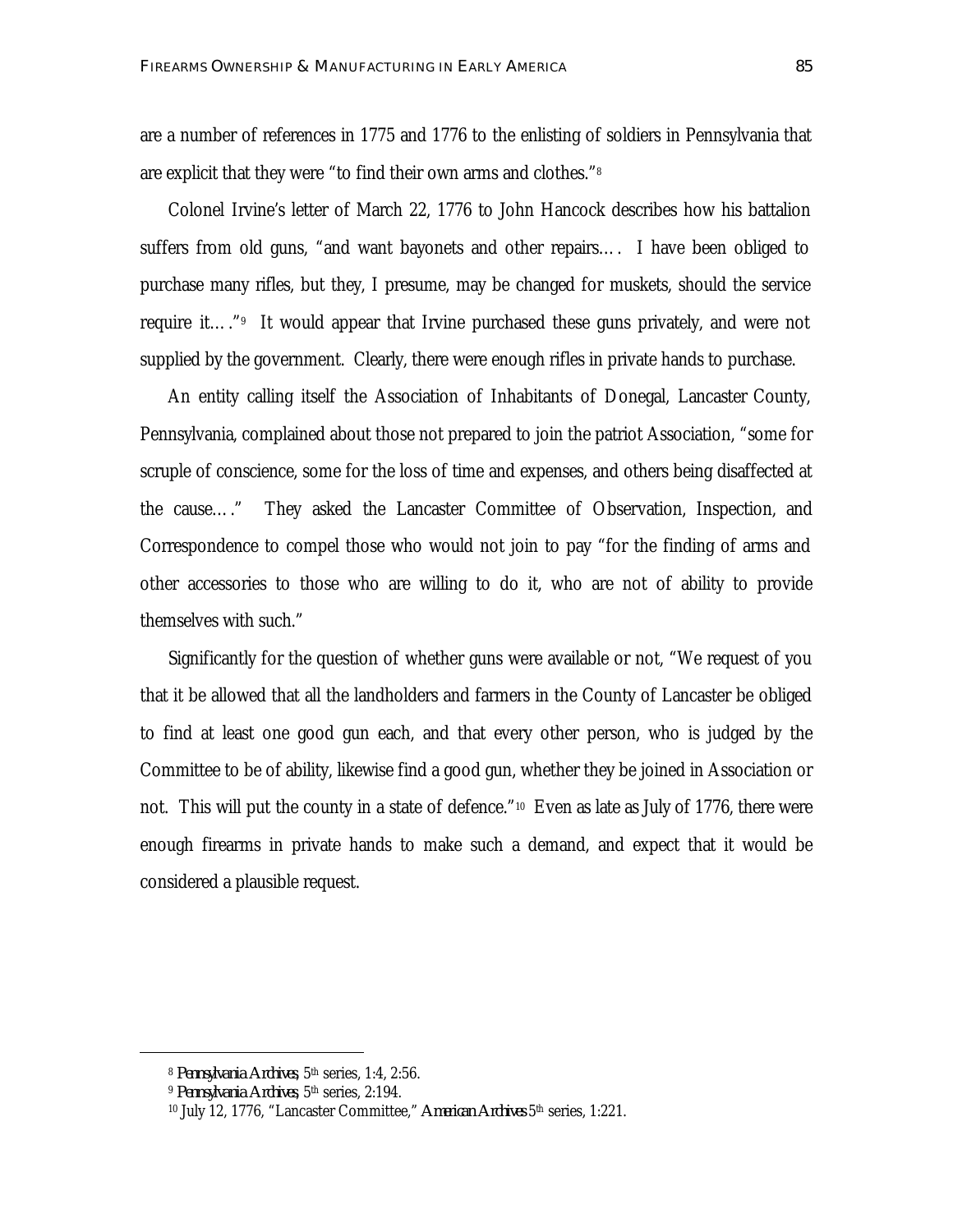### **New York**

Similarly, the New York Provincial Congress seems to have thought that firearms were available for purchase from private citizens. There *were* localized shortages of arms once troops had been armed and sent off to fight. Orange County sent a letter to the Provincial Congress on February 9, 1776, in which they indicated that they could raise more soldiers, "but think it will out of their power to arm any considerable part of the men they raise, on account of the quantity they furnished last year – none of which have been returned, and must therefore leave that matter with Congress...."<sup>11</sup>

But the general picture, especially at the very beginning of the war, shows that guns were *not* scarce. On May 30, 1775, the New York Provincial Congress recommended "to the Inhabitants of this Colony in general, immediately to furnish themselves with necessary Arms & Ammunition…."12 On August 22, 1775, it ordered "That every man between the ages of 16 and 50 do with all convenient speed furnish himself with a good Musket or firelock" and provided for a fine "of five shillings for the want of a musket or firelock…." Every man "shall at his place of abode be also provided with one pound of powder and three pounds of bullets of proper size to his musket or firelock."

Calvarymen were obligated to provide themselves with a horse, saddle, "a case of pistols… one pound of gunpowder and 3 lbs. Of sizeable bullets,… and a carabine….." Like the infantry, calvarymen were to "be provided… with 1 lb of pow[d]er and 3 lbs of bullets." While not explicit as to who would provide the gunpowder and bullets, it is clear that all men ages 16 to 50 were to provide *themselves* with either a long gun or "a case of pistols."

There were some men who were too poor to buy themselves "Arms, Am[m]unition, and Accoutrements" and these were to be purchased for them out of fines imposed on those who

<sup>11</sup> February 12, 1776, *Proceedings of the Provincial Congress*, in Berthold Fernow, ed., *Documents Relating to the Colonial History of the State of New York* (Albany, N.Y.: Weed, Parsons & Co., 1887; reprinted New York: AMS Press, Inc., 1969) (hereinafter *Col.Hist.NY*), 15:57; March 13, 1776, *Col.Hist.NY* 15:83.

<sup>12</sup> May 30, 1775, *Col.Hist.NY* 15:5.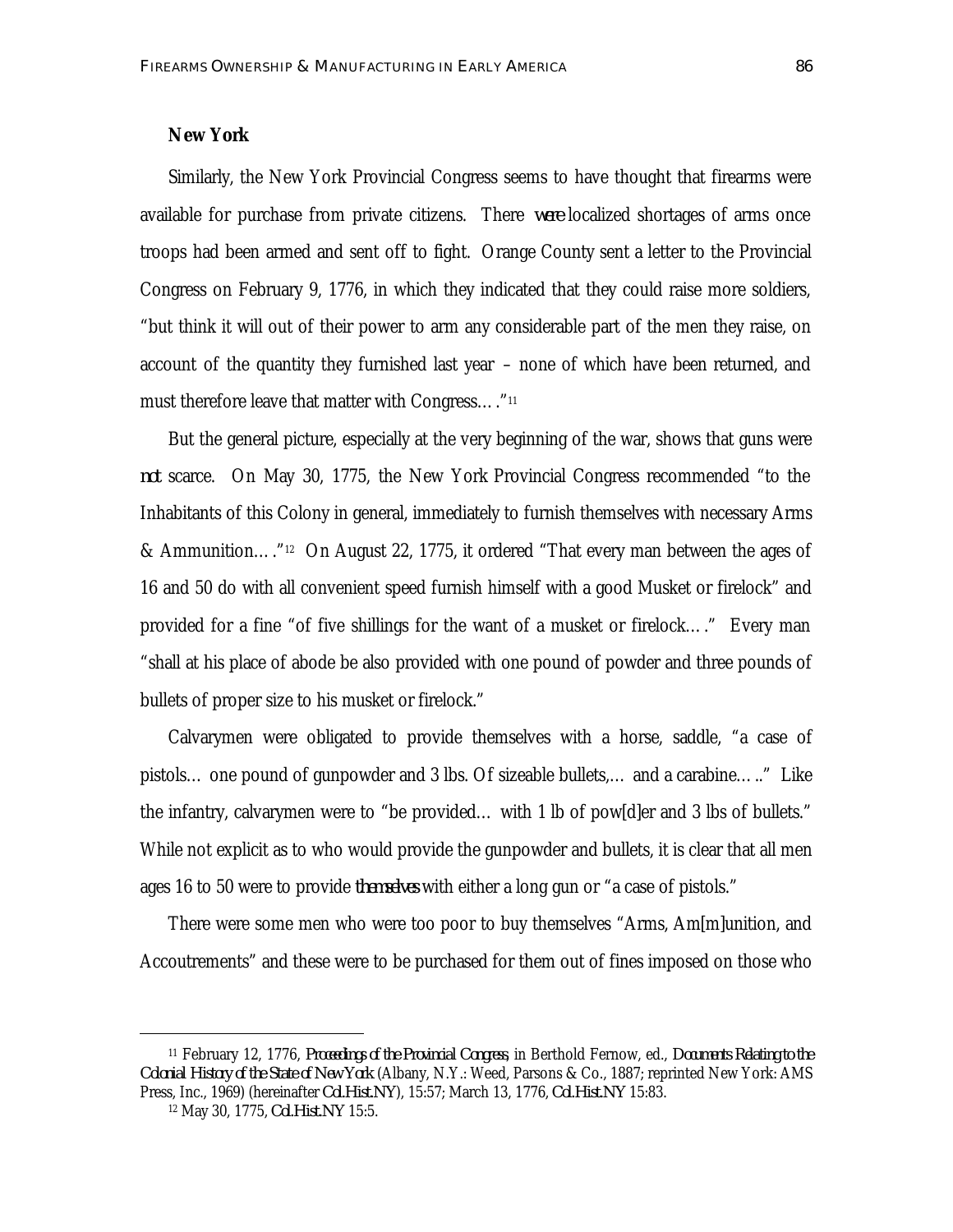failed to report for militia duty.<sup>13</sup> Suffolk County reported on February 5, 1776, that there were "poor men in this County, who are good Soldiers and friends to the Cause… but have no guns – we should be glad to know if a number can be procured at the public Expense for such persons as are unable to purchase them."<sup>14</sup>

A letter sent to the counties on February 18, 1776 seems to have dealt with this question: "It is expected that each man furnishes himself with a good Gun and Bayonet…but those who are not able to furnish these arms and accoutrements, will be supplied at the public expense…." The cost would be deducted out of each soldier's monthly pay "'till the whole are paid for, then they are to remain the property of the men."<sup>15</sup>

A directive of March 21, 1776 to the commander of the 2nd Battalion indicated that there were at least some privates that "cannot be supplied with Arms immediately," and should therefore be put to work on fortifications. The use of the word "immediately" suggests that this was not a general problem of New York, but specific to a particular battalion's location.<sup>16</sup> Poverty might disarm a man, but if guns were *generally* in short supply, Suffolk County and the Provincial Congress were not aware of it.

A minute of April 18, 1776, reports that Colonel Ritzema requested that the government supply "Arms for some of the Men" of his regiment "who are destitute."17 That Ritzema's request was carried out suggests that guns were readily available; only those who were "destitute" could not purchase a gun of their own.

Bellesiles argues that many laws were passed in the early martial enthusiasm that could not be carried out. Indeed, we find a few months later some revisions to the militia law reflecting the reality of the times—but these revisions seem not to be driven by a shortage of guns. The December 20, 1775 revision specified "that no man shall be fined for want of

<sup>13</sup> August 22, 1775, *Col.Hist.NY* 15:31-32.

<sup>14</sup> February 5, 1776, *Col.Hist.NY* 15:54.

<sup>15</sup> February 18, 1776, *Col.Hist.NY* 15:67.

<sup>16</sup> March 21, 1776, *Col.Hist.NY* 15:89.

<sup>17</sup> April 18, 1776, *Col.Hist.NY* 15:95.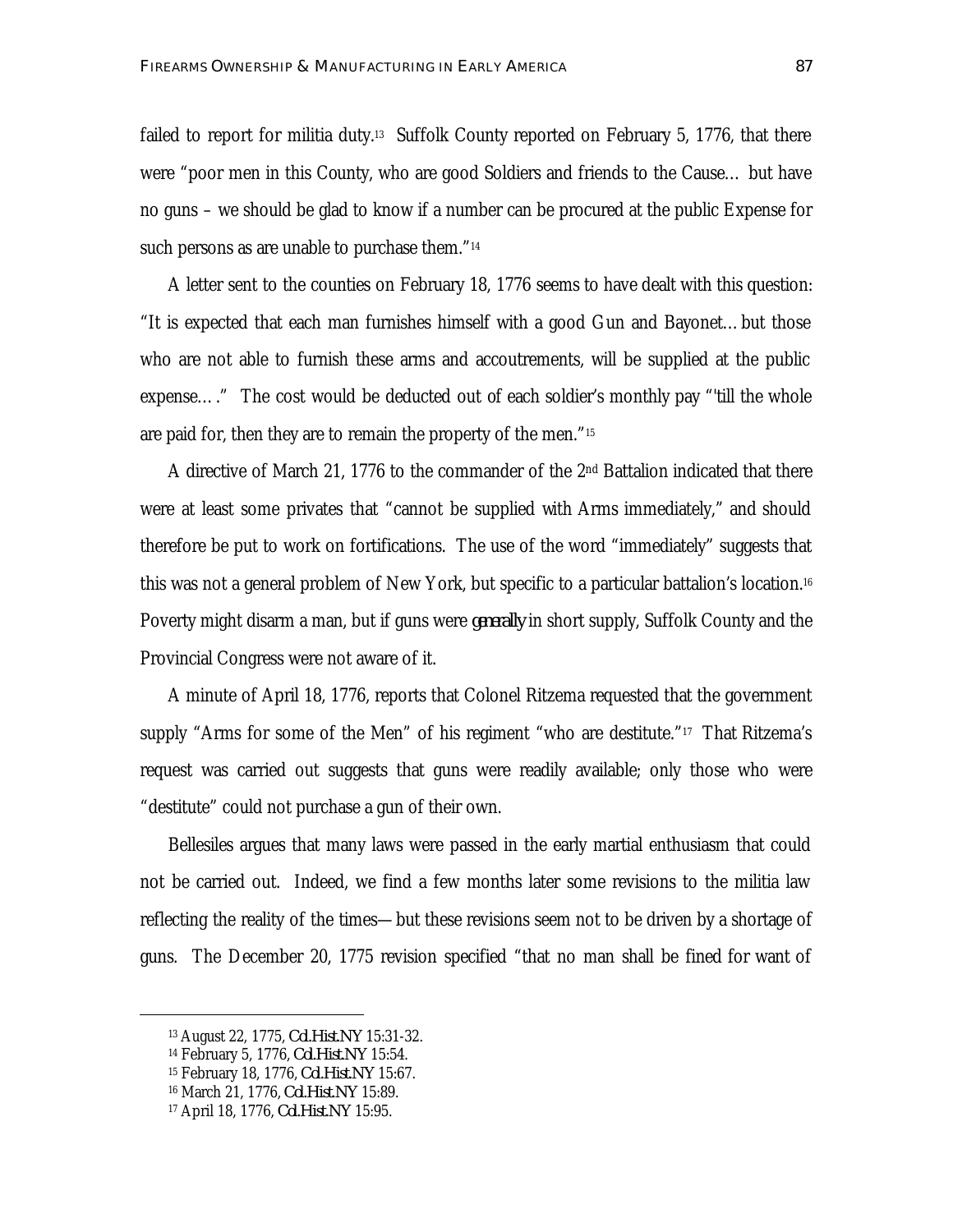powder and ball, who shall produce a receipt from his Captain of his having deposited in his hand Six Shillings and Nine pence for the purchase of these articles." Demonstrating that bayonets were in short supply, "That it be earnestly recommended to every man in the Militia, to provide himself with a bayonet properly fitted to his musket or firelock."

There are, however, no changes to the requirements that every member of the militia provide himself with firearms. Indeed, as evidence that firearms were *not* in short supply, a new provision specifies, "That although persons above 50 years of age are not required to be enrolled in the Militia, yet is most earnestly recommended to them, that they be respectively provided with arms, accoutrements & ammunition, as though they were required to be enrolled."<sup>18</sup>

One would expect, if guns were in short supply in New York at the start of hostilities, that they would have all been snapped up as late as July 23, 1776. Yet on this date, the Provincial Congress directed the hiring of seventy-five soldiers to protect vessels and stores at Albany. They were to "furnish themselves each with a Gun or Musket…."19 Similar orders appear on August 29, 1776 and July 17, 1777.<sup>20</sup>

The Provincial Congress also gave orders June 28, 1775, to its commissary, Peter T. Curtenius, to order up cloth for uniforms, "1000 Stand of Arms," 20,000 flints, 8000 pounds of lead, cartridge paper, tents, and other army gear.21 But did they get the arms? A letter sent to New York's delegates at the Continental Congress reported that they had successfully armed four regiments, though not all with military arms. "The first and second Regiments and some part of the other Regiments are armed with the best of muskets and bayonets and the others with firelocks of the widest bore, which could be found, repaired where it was necessary, and fitted…"

<sup>18</sup> December 20, 1775, *Col.Hist.NY* 15:42-43.

<sup>19</sup> July 23, 1776, *Col.Hist.NY* 15:118.

<sup>20</sup> August 29, 1776, *Col.Hist.NY* 15:127; July 17, 1777, *Ibid.*, 15:157. July 18, 1777, *Ibid.*, 15:159, demonstrates by the ordering of delivery of gunpowder and lead that this frontier Ranger unit was successfully organized.

<sup>21</sup> June 28, 1775, *Col.Hist.NY* 15:12-13.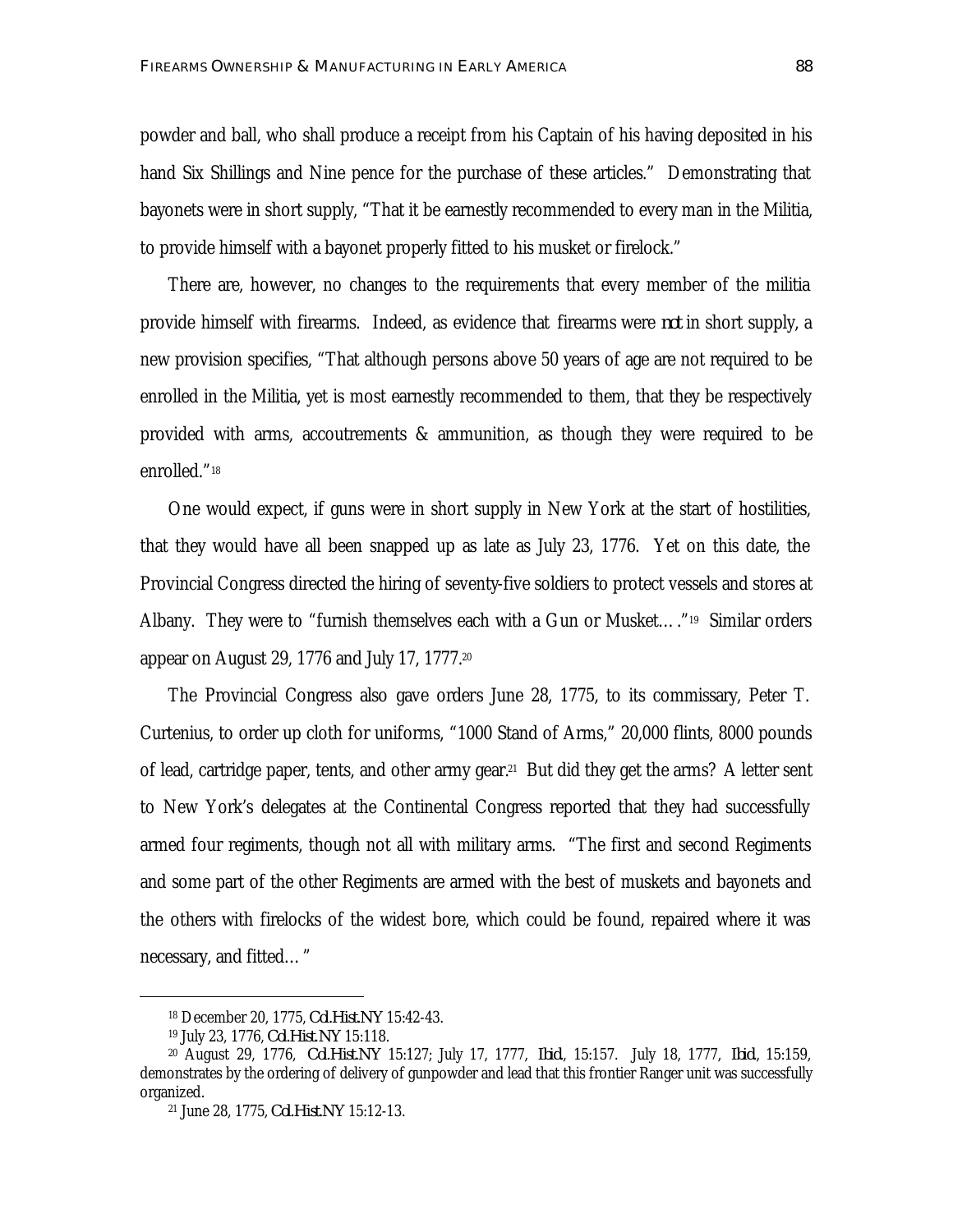Clearly, there were many civilian firearms used to supplement the military muskets. Where did these firearms come from? "A great part of our arms have been procured by purchase; some have been hired—and from necessity, to compleat some Companies, a few arms have in some places been impressed."<sup>22</sup> (There seems some shame about impressing arms.)

Instructions for the raising of the four regiments also shows that the Continental Congress and the New York Provincial Congress believed that soldiers could buy their own guns, or bring their own from home. Instructions from the Continental Congress specified that New York should pay a "bounty of 6 2/3 dollars to every ablebodied effective man, properly cloathed for the service and having a good firelock with a bayonet and other accoutrements, and 4 dollars to every soldier not having the like arms and accoutrements…."<sup>23</sup>

The Provincial Congress's instructions for the raising of regiments modified this somewhat, specifying that "each of the Private be allowed, instead of a bounty, a felt hat, a pair of yarn stockings and a pair of shoes, they to find their own arms."24 It appears that the Provincial Congress considered that it was a fair trade to provide three articles of clothing for those who brought their own guns. This does not sound like a scarcity of guns in private hands.

There are clearly some periods when the supply of arms runs short. On February 22, 1776, the Provincial Congress refused a request to supply arms, blankets, and clothing to General Schuyler's forces because New York had "by no means a sufficiency for the equipment of those Troops, we are about to raise."<sup>25</sup> If we take this letter at face value, it

<sup>22</sup> October 4, 1775, *Col.Hist.NY* 15:38-39.

<sup>23</sup> January 24, 1776, *Col.Hist.NY* 15:47-48.

<sup>24</sup> January 26, 1776, *Col.Hist.NY* 15:49.

<sup>25</sup> February 22, 1776, *Col.Hist.NY* 15:72. Also see General Schuyler's letter at *Col.Hist.NY* 15:82, in which he complains about soldiers arriving "only half armed…; none of them had [moccasins] and great Number wanted Shoes, Mittens, Caps, Stockings &c." General Schuyler to General Washington, Mach 9, 1776, *American Archives* 4th series, 5:147-148, similarly complains about a shortage of arms and provisions for the Canada expedition.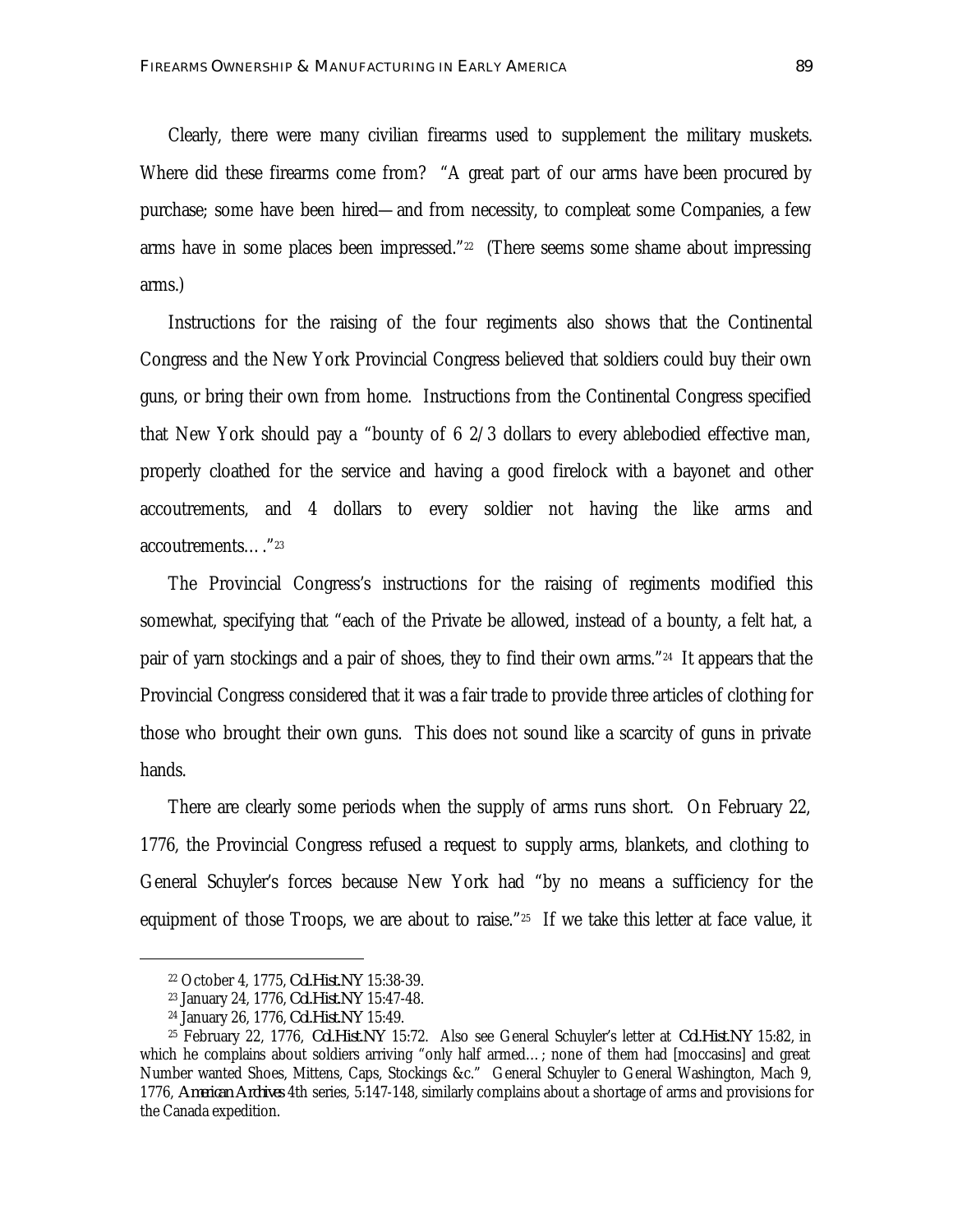would appear that New York's efforts to arm its own four regiments had exhausted the local supply of arms—but also of blankets and clothing, neither of which are generally considered scarce items in colonial America. Most likely, this was a temporary shortage, as evidenced by the subsequent successful efforts to locate firearms for New York's militia.

On May 4, 1776, orders were given to Dutchess and Ulster Counties to complete the arming of a Continental Army regiment with arms "collected by disarming disaffected persons in their respective Counties & districts…." Westchester County received similar orders concerning arms confiscated from "disaffected persons." That these arms were firearms is made explicit: "Gun Musket or Firelock." Arms confiscated from the disaffected in Suffolk County were used to arm New York troops of that county.<sup>26</sup>

If this disarming was really carried out, it may not have been entirely effective, or there were arms seeping in from elsewhere. Less than two months later, there was again concern expressed about "sundry disaffected and dangerous persons in the Counties of Dutchess and Westchester, who do now greatly disturb the peace of the said Counties and will probably take up arms, whenever the Enemy shall make a Descent upon this Colony...."<sup>27</sup>

And yet in spite of disarming the disloyal, there were still more firearms out there in private hands—enough of them that a number of officers were directed

in the respective Townships and Districts in which they respectively reside to proceed from House to House thro' their respective districts and purchase at the cheapest Rate they can be obtained for ready money all such good musketts and firelocks fit for the use of Soldiers, as can be spared by the Inhabitants of the Townships  $-$  That those Gentlemen respectively be requested not only to purchase arms as cheap as they can, but in no case to exceed the price of four pounds for any one Gun Muskett or Firelock…. And it is hereby recommended to the Inhabitants of the said Townships to sell such muskets or firelocks as they can spare retaining arms for their own use.<sup>28</sup>

The June 9, 1776 orders concerning the dispatch of detachments to Canada also gives evidence that there were enough firearms left in private hands that an order was given that

<sup>26</sup> May 4, 1776, *Col.Hist.NY* 15:99; May 21, 1776, *Ibid.*, 15:103.

<sup>27</sup> June 20, 1776, *Col.Hist.NY* 15:113. A report of September 4, 1776, *Ibid.*, 15:127-128, reports that West Chester, Orange, Dutchess, and Ulster Counties contained 3100 "Armed and well affected Militia," 2300 "disarmed and disaffected," and 2300 slaves.

<sup>28</sup> May 21, 1776, *Col.Hist.NY* 13:103.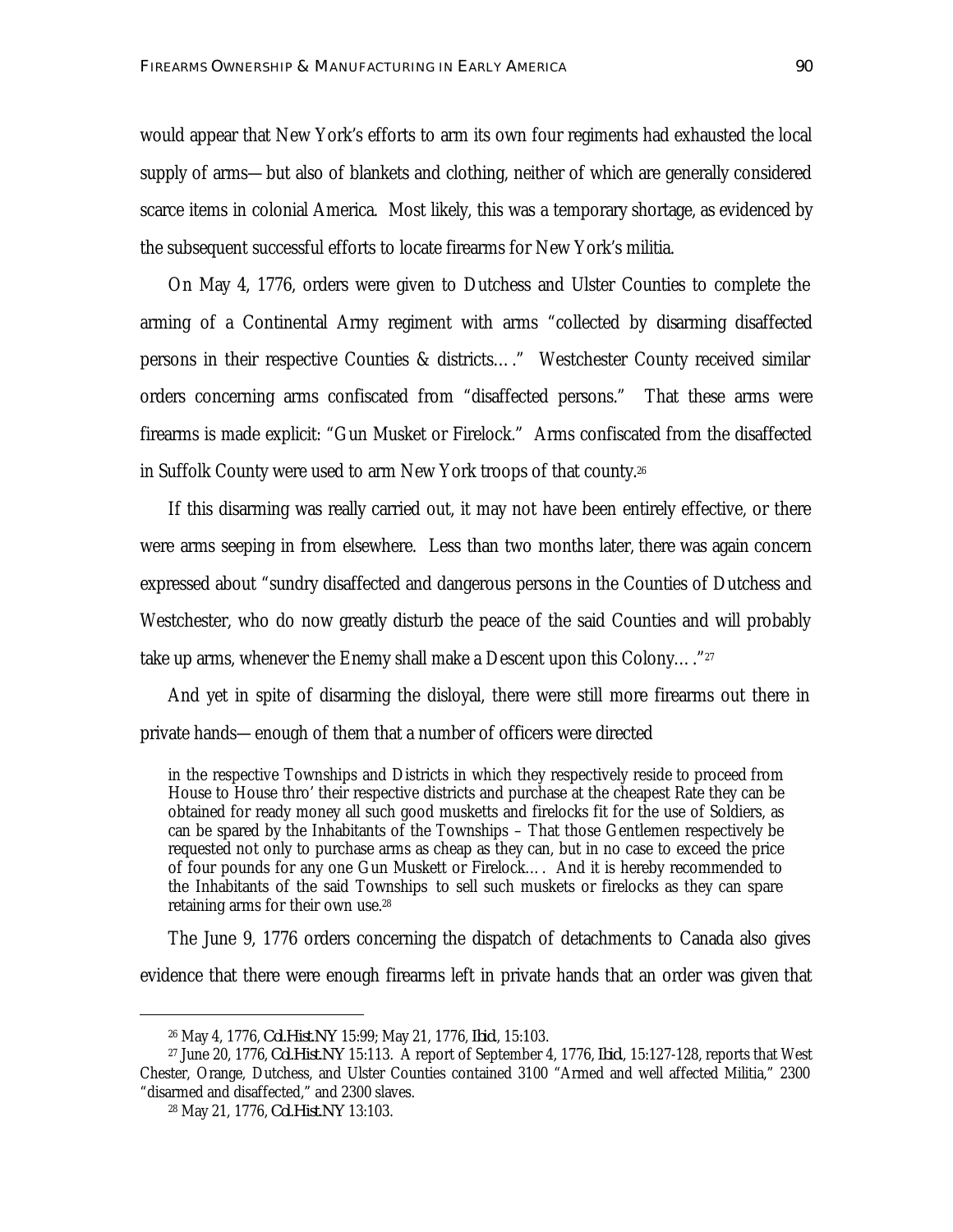each unit "be completely provided with Arms, Accoutrements & Ammunition." Each unit's "deficiencies in these particulars if any such there be" were to be made up from the other men in each battalion "either by purchase to be deducted out of the pay of the several person detached… or by Loan as the respective Owners shall chuse…." There were apparently enough militiamen who owned multiple firearms that those lacking guns were directed to either buy or borrow them from those who had more than one.29 This does not sound like a severe shortage of guns.

As late as August 10, 1776, there were still some guns in private hands. Orders for mobilizing militia regiments direct the regimental commanders "to furnish all has have no arms by taking them from those who are not drafted and such other persons in the districts as have arms...." The commanders were to assess the value of the arms taken from private parties for reimbursement in the event that the arms could not later be restored to them. Does "arms" here mean guns? Apparently so, because "each man who shall not have arms bring with a Shovel, Spade or Pick axe or a Scythe straightened and fixed on a Pole." The first three items would be useful for building fortifications; the straightened scythe is clearly a weapon—and yet not "arms" within the meaning of this order.<sup>30</sup>

### **New Jersey**

 $\overline{a}$ 

Like New York, in New Jersey at various times, there are shortages of guns for particular regiments. But examining the particulars of these shortages suggests that problem may have been not a shortage of guns, but a shortage of the right type of guns, or guns in the needed places. A "Return of Arms, Accoutrements, Camp and Barrack Furniture" and accompanying report for the Earl of Stirling's New Jersey regiment shows that 99 firelocks were still required—but so were 234 bayonets, 685 tomahawks, 72 axes, 578 knapsacks, 218

<sup>29</sup> June 9, 1776, *Col.Hist.NY* 15:111.

<sup>30</sup> August 10, 1776, *Col.Hist.NY* 15:123.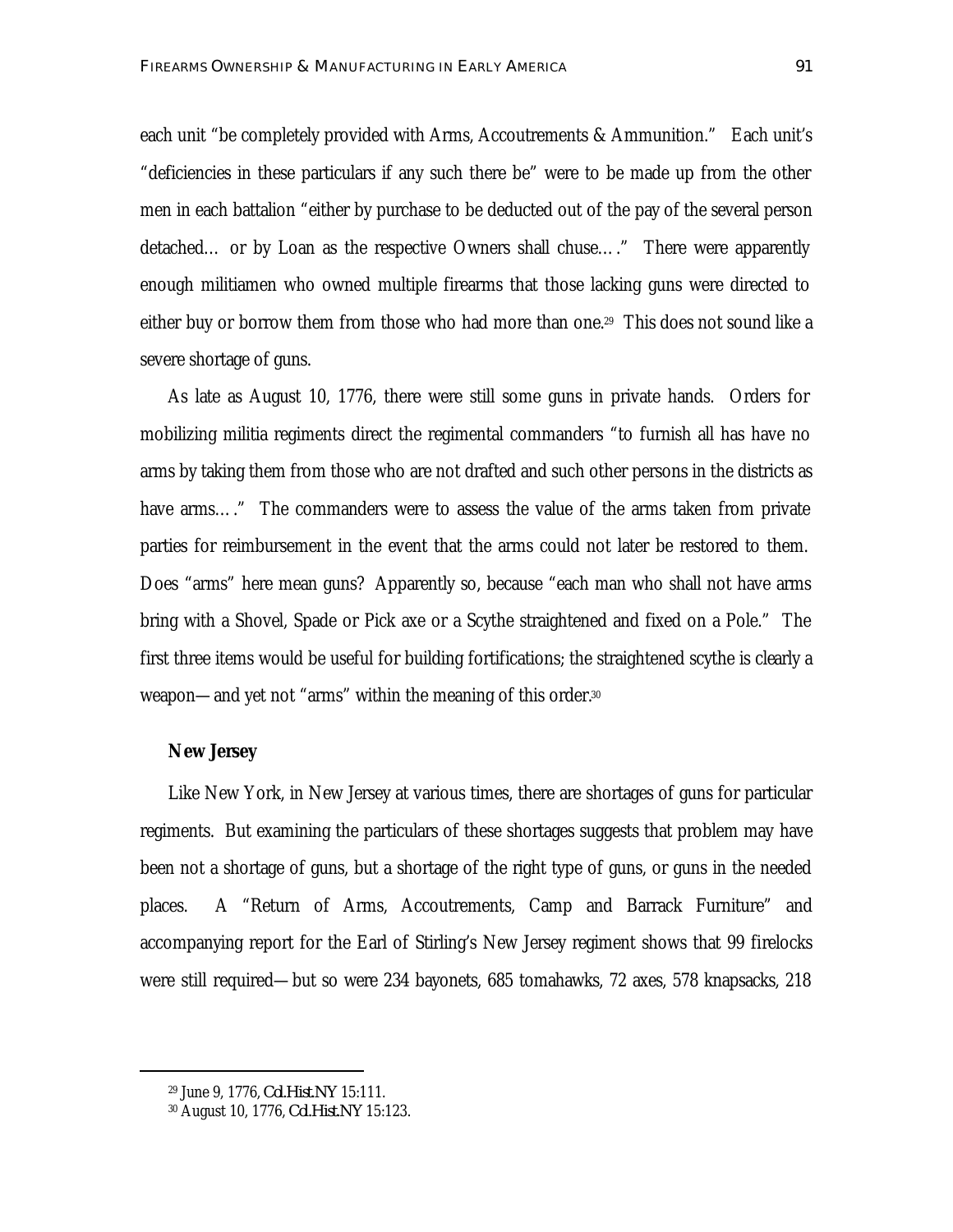hats, and 266 blankets.<sup>31</sup> Unless Professor Bellesiles wishes to claim that hats and blankets were also rarely owned by Americans, assuming that this shortage was because guns were scarce in America seems a highly arguable claim.

#### **Maryland**

Frederick County's convention held on December 8, 1774, passed a resolution ordering, "That each man be provided with a good firelock and bayonet fixed thereon, half a pound of powder, two pounds of lead, and a cartouch-box or powder-horn…." They also recommended raising £1333 by subscription to purchase arms and ammunition.<sup>32</sup> Britain had already prohibited the export of arms to the colonies; how did Frederick County expect its militia to arm themselves if guns were scarce? Perhaps the Revolutionary government of Frederick County was deluding itself about how common guns were, as Bellesiles claims many of the governments did, but I am inclined to believe that the people of Frederick County better knew how many guns were available, than an historian working two centuries later.

Like some other Revolutionary governments, Frederick County's Committee of Observation ordered those not prepared to associate with the Revolutionary cause to turn over their guns for the use of the militia. Interestingly enough, when militia captains were ordered to go and enforce this order against non-Associators (as those who would not declare their support for the rebel cause were known), pistols were excepted. Most probably, pistols were not in short supply for military purposes. That pistols were explicitly exempted suggests that they were not rare or unusual items to own.

On March 14, 1776, Maryland's Council of Safety directed a Major Price "to purchase or contract for the making of two hundred Rifles, with proper Powder-horns and Pouches." Apparently, he found a supplier, because three days later, the Council directed the Treasurer

<sup>31</sup> March 3, 1776, *American Archives* 4th series, 5:134-36.

<sup>32</sup> Scharf, 1:128.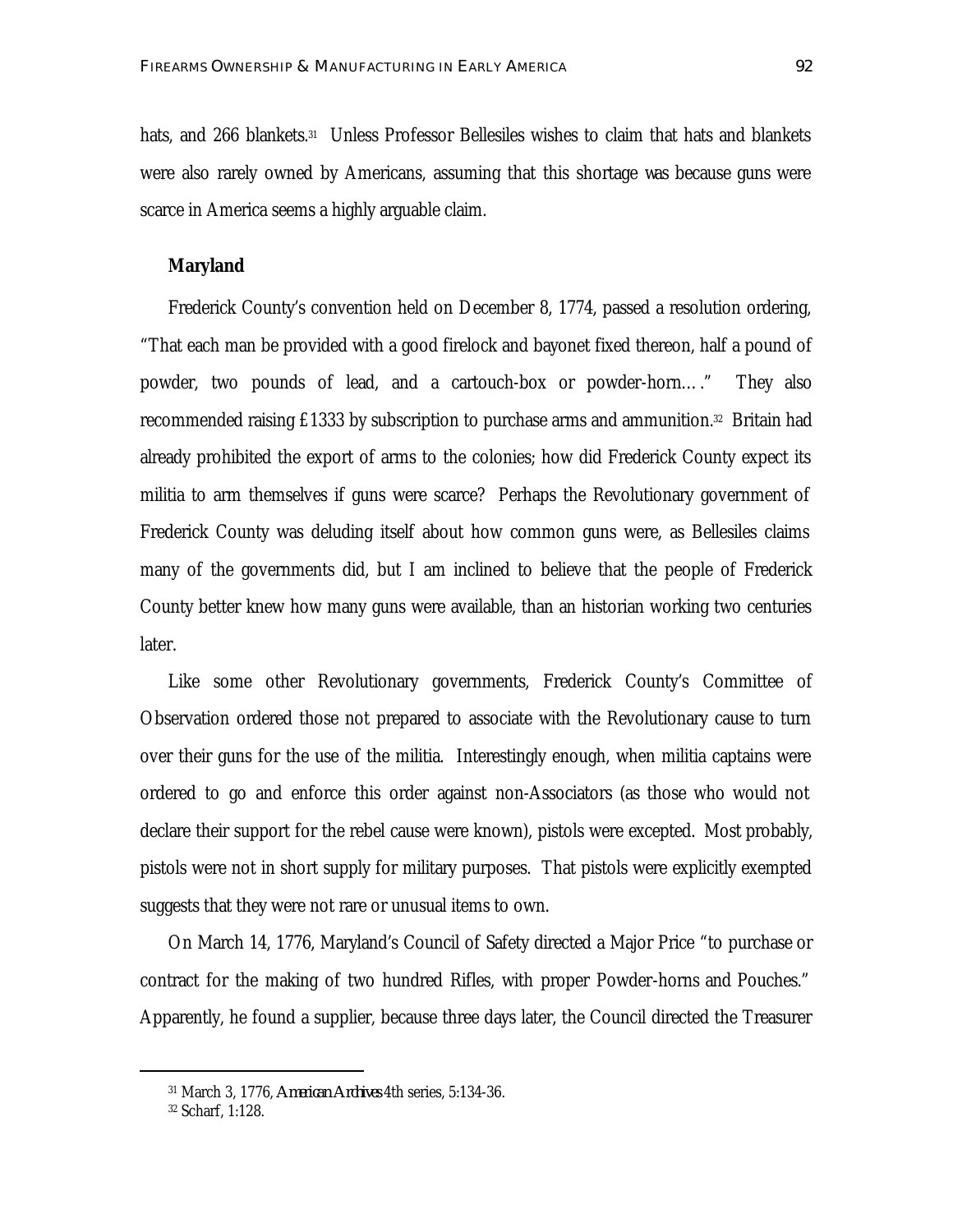"pay to Major Price five hundred Pounds, currency, for Rifles." Perhaps these rifles were merely promised—but the same day that the Council ordered payment to Major Price, it also ordered delivery of 1500 flints, five thousand pounds of lead bullets, swords, cutlasses, "all the Arms belonging to the Province that are fit for service."33 If he didn't actually find the rifles, was it just a coincidence that he was reimbursed for them on the same day that he was supplied with flints and bullets that would complement the rifles?

There are a number of references to officers and local committees of safety being paid sizeable sums for the purchase of either "Arms" or mixtures of arms and blankets, or arms and knapsacks. While every purchase includes arms, there is no count of arms to be purchased, no details on how many were actually purchased, and nothing that clearly establishes that all transactions involving "arms" means guns.<sup>34</sup> At a minimum, these records suggest that the Council of Safety believed that there were guns available for purchase in Maryland—almost fourteen months after the start of the war.

Similarly, Captain Alexander H. Magruder was given "£300, for the purchase of Arms"; Lieutenant George Dent, "for the purchase of Arms, £200"; and Captain Thomas Smyth was given £350 "for the purchase of Muskets." That the Council of Safety was confident that Smyth would be able to buy muskets may be deduced from their orders on the same day for the Commissary of Stores to deliver "400 Cartouch-Boxes and Slings, 688 Bayonet-Belts, and 688 Gun-Slings" to Captain Smyth.35 It seems unlikely, if guns were in short supply, and there was serious question in the minds of the Council of Safety about whether Captain Smyth would be able to buy muskets with that £350, that they would ship so much in the way of "accoutrements" to Smyth.

<sup>33</sup> March 14, 1776, *American Archives* 4th series, 5:1544; March 17, 1776, *Ibid.*, 5:1546.

<sup>34</sup> July 16, 1776, *Archives of Maryland,* 12:54 (£300 specifically for "Fire Arms"); July 29, 1776, *Ibid.,* 12:134 (£400 and £500); September 6, 1776, *Ibid.*, 12:260 (£400); August 8, 1776, *American Archives* 5 th series, 1:1351 (£300); August 9, 1776, *Ibid.*, 1:1351 (£300); August 12, 1776, *Ibid.* 1:1352 (£76:6:6); August 15, 1776, *Ibid.*, 1:1353 (£50 and £14:3:0); August 16, 1776, *Ibid.*, 1:1354 (£300); August 17, 1776, *Ibid.*, 1:1354 (£200, £143:15:1.5, £250); August 21, 1776, *Ibid.*, 1:1356 (£34:2:3 & £500); August 22, 1776, *Ibid.*, 1:1357 (£287:6:6); August 23, 1776, *Ibid.*, 1:1358 (£500); August 24, 1776, *Ibid.*, 1:1358 (£47:11:6 & £300).

<sup>35</sup> August 3, 1776, *American Archives* 5th series, 1:1347; August 5, 1776, *Ibid.*, 1:1348..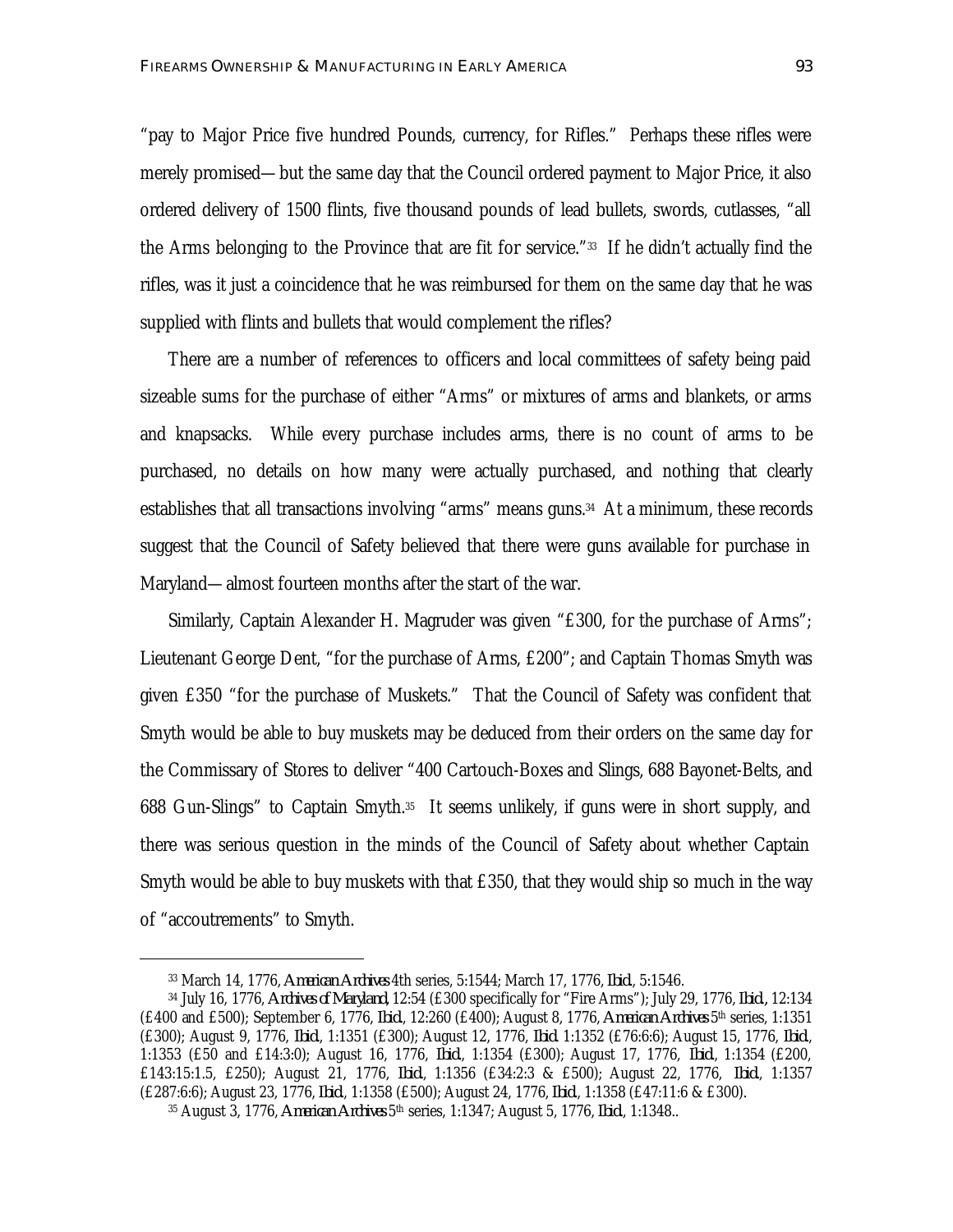Similarly interesting for what was *not* delivered is an order to the Commissary to "deliver to Colonel Griffith 588 Knapsacks and Haversacks, 110 Camp-Kettles, 105 Tents, 678 Priming-Wires with Brushes, 658 Canteens, 50 pounds Gunpowder and Lead in proportion, 100 Gun-Flints, and as many Cartouch-Boxes, with Slings, Bayonet-Belts, and Gun-Slings, not exceeding 588 of each, as may be necessary for his Corps."36 A similar order to deliver to Captain John Dean "eight-six Priming Wires and Brushes," gun slings, and bayonet belts, 37 suggests that his company had eighty-six guns—but not the accoutrements of military use of them. There is no mention of supplying guns—and that gunpowder, lead, cartridge boxes, gun flints, slings, and bayonet belts were to be supplied suggests that the regiment already had guns—or else, why bother with supplies that were only necessary for guns?

There are reports from the Maryland Council of Safety and various officers that complain about the difficulty in obtaining guns—though even these reports acknowledge that there were guns being made, and that guns were available for purchase, even as late as August of 1776. Guns were also available for purchase in Virginia for "£4 5*s.* in Virginia, for muskets, that currency."38 The problem, however, was not necessarily that guns were scarce, but that it was difficult to borrow "firelocks from such of the Militia as will lend, on the publick faith that the same shall be returned in the like good order as received, or, in case of loss, the value thereof, in having them valued…." The concern was that the government might not return them in good order, or pay the full value of the guns if lost.39 This difficulty in borrowing

<sup>36</sup> August 7, 1776, *American Archives* 5 th series, 1:1350.

<sup>37</sup> August 19, 1776, *American Archives* 5th series, 1:1355-6. See also August 24, 1776, *Ibid.*, 1:1358 involving military accoutrements for 100 long guns—but no long guns, and September 28, 1776, *Archives of Maryland*, 12:308, for orders to get cartridge boxes, kettles, canteen, and flints—but no guns.

<sup>38</sup> August 11, 1776, *American Archives* 5th series, 1:892.

<sup>39</sup> July 16, 1776, "Maryland Council of Safety to Committees on the Eastern Shore," *American Archives* 5th series, 1:365. Similar problems getting the militia to lend arms to regular troops appear in July 30, 1776, "Maryland Council of Safety to Major Price," *American Archives* 5 th series, 1:667. See also August 16, 1776, *Ibid.*, 1:1354 for a request to local authorities "to assist in borrowing Arms from the Militia, to be used by said Company whilst at that station." July 30, 1776, "Council to Commissioners of Gun Lock Manufactory," *Archives of Maryland*, 12:142, complains about a shortage of arms, "few of the Troops raised for the flying Camp are supply'd with them, & the Militia will not lend theirs."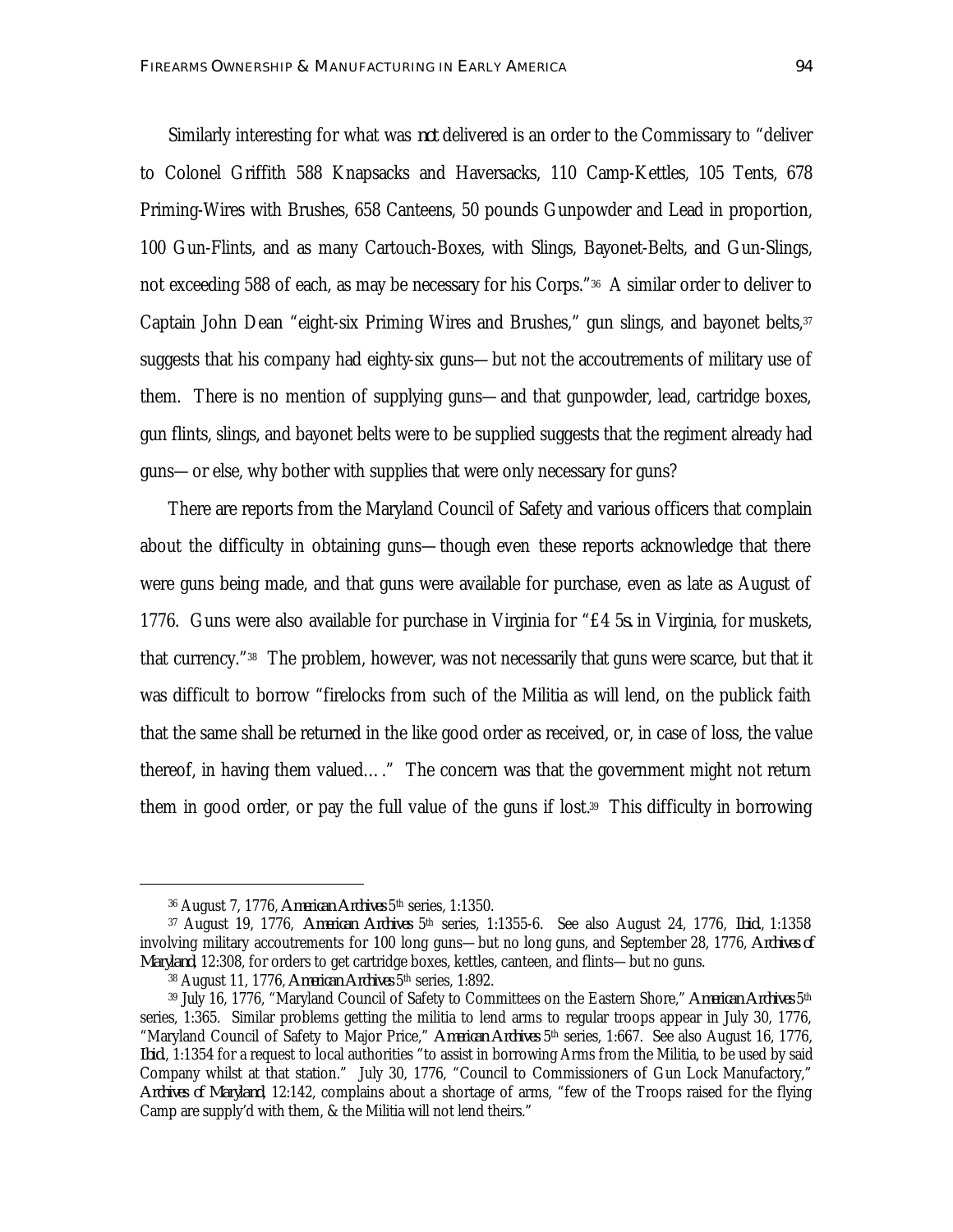guns could be characterized as a shortage of guns in government hands, but not a shortage of guns in private hands.

Later in the same report, the Council of Safety informed the Eastern Shore committees:

We will send you, by the first opportunity, some cash to buy guns and blankets with, which we request you will lay out accordingly. We have not exceeded £4 5*s.* for a musket, with a steel ramrod and bayonet, but upon this occasion would have you go as high as £4 10*s.* Guns which you may purchase without either, ought not to cost so much that the necessary repairs and providing ramrods and bayonets will carry them above £4 5*s.*, unless they are very good, in which case we will also allow £4 10*s.*<sup>40</sup>

Similar instructions, with the identical amounts, were sent to the Committees of Safety for the Western Shore.41 Other records indicate that guns were being purchased by individual officers for their units, suggesting that these purchases were from individuals. Captain Philip Meroney was given "£500, common money, to be lodged with Messrs. John Hanson, Jun., and Christopher Edelen, for the purchase of Fire-Arms."42 Oliver Wheddon (probably the same as the Oliver Whiddon who also assembled guns for Maryland) sold a musket to Maryland on July 20, 1776, for £3:15:0.<sup>43</sup> A total of sixty-one firearms, nearly all muskets, were purchased from private owners at an average price of £3:6:11. While most of these were apparently used, the records are not completely clear on this. In some cases, we have examples of single firearms purchased from known gunsmiths, such as Oliver Whiddon.<sup>44</sup>

An October 28, 1776 report concerning the raising of two companies of riflemen and four companies of Germans (weapon type unspecified) describes reimbursement of the captains for various expenses "for their use and for arms and blankets" but there is not sufficient detail to figure out how many arms were purchased, and how many blankets. (The

<sup>40</sup> July 16, 1776, "Maryland Council of Safety to Committees on the Eastern Shore," *American Archives* 5th series, 1:365.

<sup>41</sup> July 16, 1776, "Maryland Council of Safety to Committees on the Western Shore," *American Archives* 5th series, 1:366.

<sup>42</sup> July 19, 1776, *American Archives* 5th series, 1:1339.

<sup>43</sup> July 20, 1776, *American Archives* 5 th series, 1:1340.

<sup>44</sup> *American Archives* 4 th series, 1:1509; *American Archives* 5 th series, 1:1331, 1340, 1349-50; *Archives of Maryland*, 12:9, 47, 134, 174, 179, 242, 252, 256-7, 263, 267, 269. *Archives of Maryland* 12:179 is the same document as *American Archives* 5<sup>th</sup> series, 1:1350, but shows £59:10:0 for fourteen muskets, instead of £9:10:0, and is more likely correct.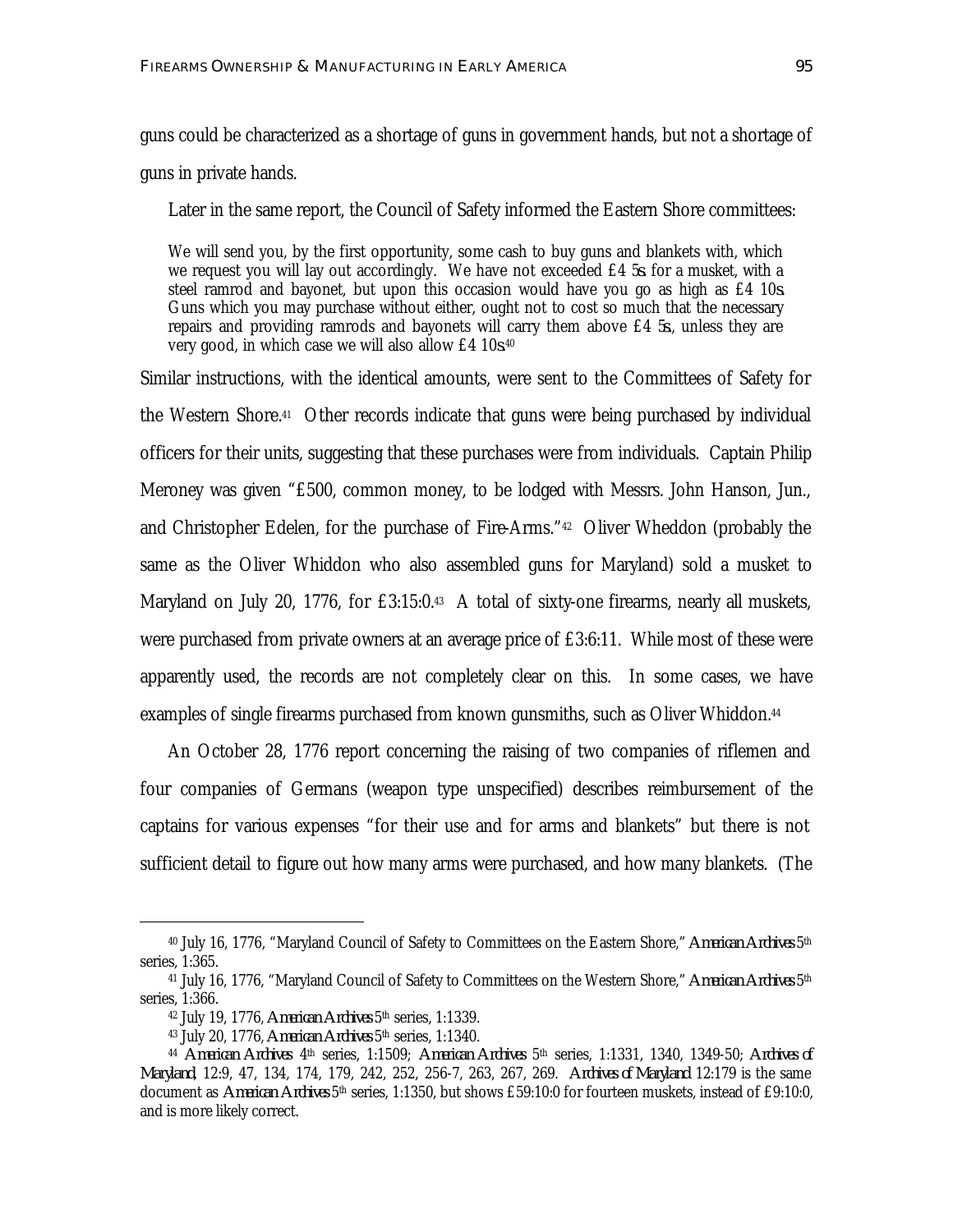accounts rendered by some of these officers are described as "so confused" as to make it difficult for the Committee to report as accurately as they would wish.45 It would appear that even a year and a half into the war that these captains were purchasing at least some arms on their own, suggesting that either there were still arms in private hands, or there were manufacturers making them for private purchase.

In New Jersey and Maryland, the evidence is scanty, but there is at least a credible case that guns were not particularly scarce, but that the right sort of guns were often in short supply. Especially for Pennsylvania and New York, the evidence is quite clear: guns were often in short supply in particular locations or at particular times, but not *generally* in short supply. There were enough guns in private hands to purchase them, rent, impress them, and even expect soldiers who owned more than one to loan to their comrades without arms. The scarcity of guns that Professor Bellesiles finds seems to have escaped the notice of the Middle Colonies at the start of the Revolution.

<sup>45</sup> October 28, 1776, *American Archives*, 5th series, 3:131-2.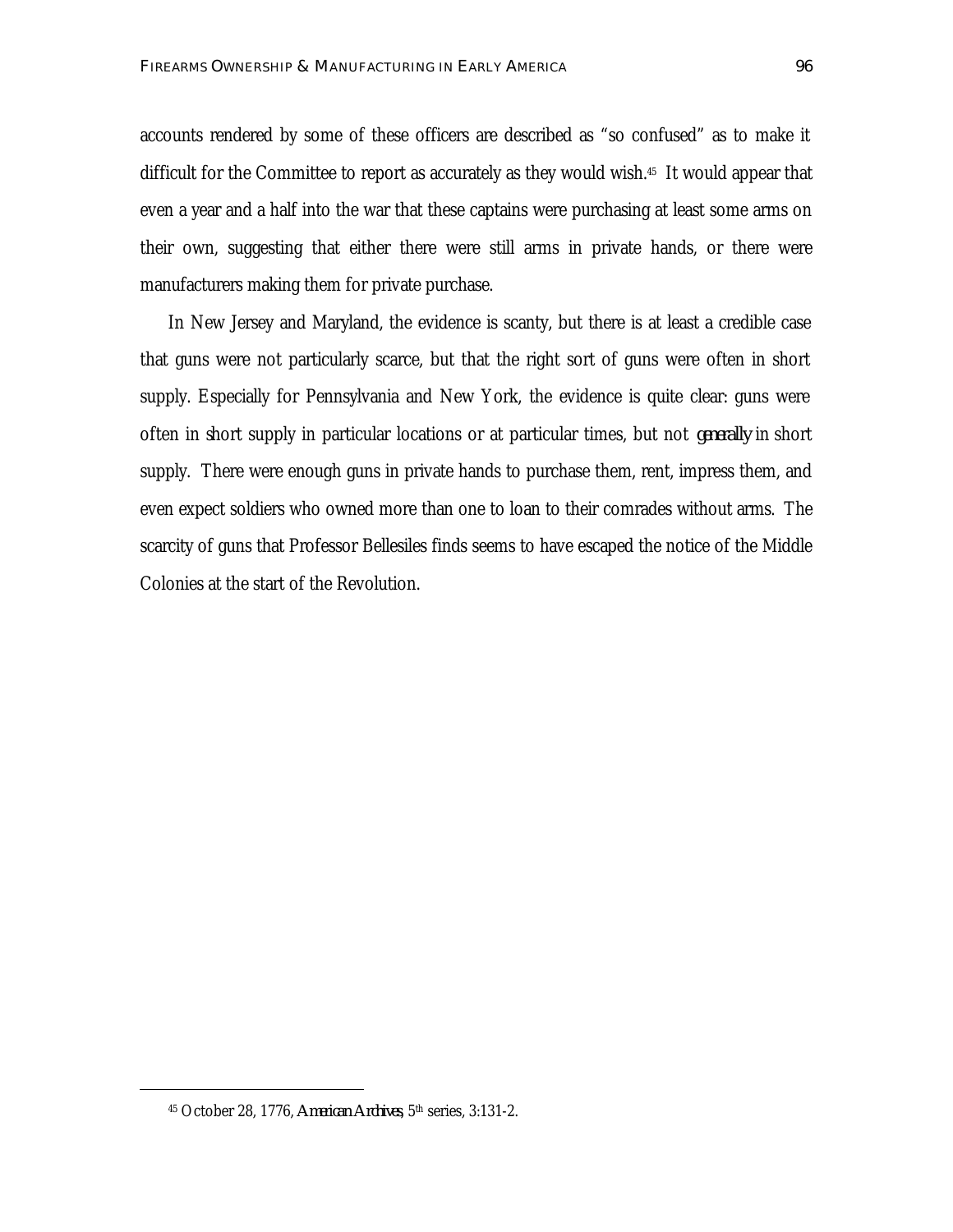# **Gun Scarcity in the Revolutionary South**

## **Virginia**

Were guns scarce in Virginia? As saw in the chapter on militias and marksmanship, the frontiers of Virginia produced riflemen who were the terror of British soldiers besieged in Boston.<sup>1</sup> When the request for 500 riflemen was made at the beginning of the war, there were so many more than 500 available that the colonel used a shooting competition to make his selection—and there was no shortage of crack shots from which to pick.<sup>2</sup>

General Charles Lee's April 5, 1776, letter to General Washington might be read as indicating a serious gun shortage among the Virginia regiments. At the same time, Lee seems to contradict himself, or at least indicate that if guns were in short supply among the soldiers, it was more of a distribution problem than an actual shortage of guns: "a most horrid deficiency of arms—no intrenching tools, no guns (although the Province is pretty well stocked) meet for service." Later sentences seem to imply that Lee is referring to artillery, however, not small arms.<sup>3</sup>

A petition to Congress of May 20, 1777, tells the story of a regiment "raised by the convention of the State of Virginia, for the defence of the frontiers, and not to be drawn

<sup>1</sup> Frothingham, 227-8.

<sup>2</sup> John Harrower, "Diary….1773-1776," *American Historical Review* [October 1900]:100.

<sup>3</sup> April 5, 1776, *American Archives*, 4th series, 5:792-3.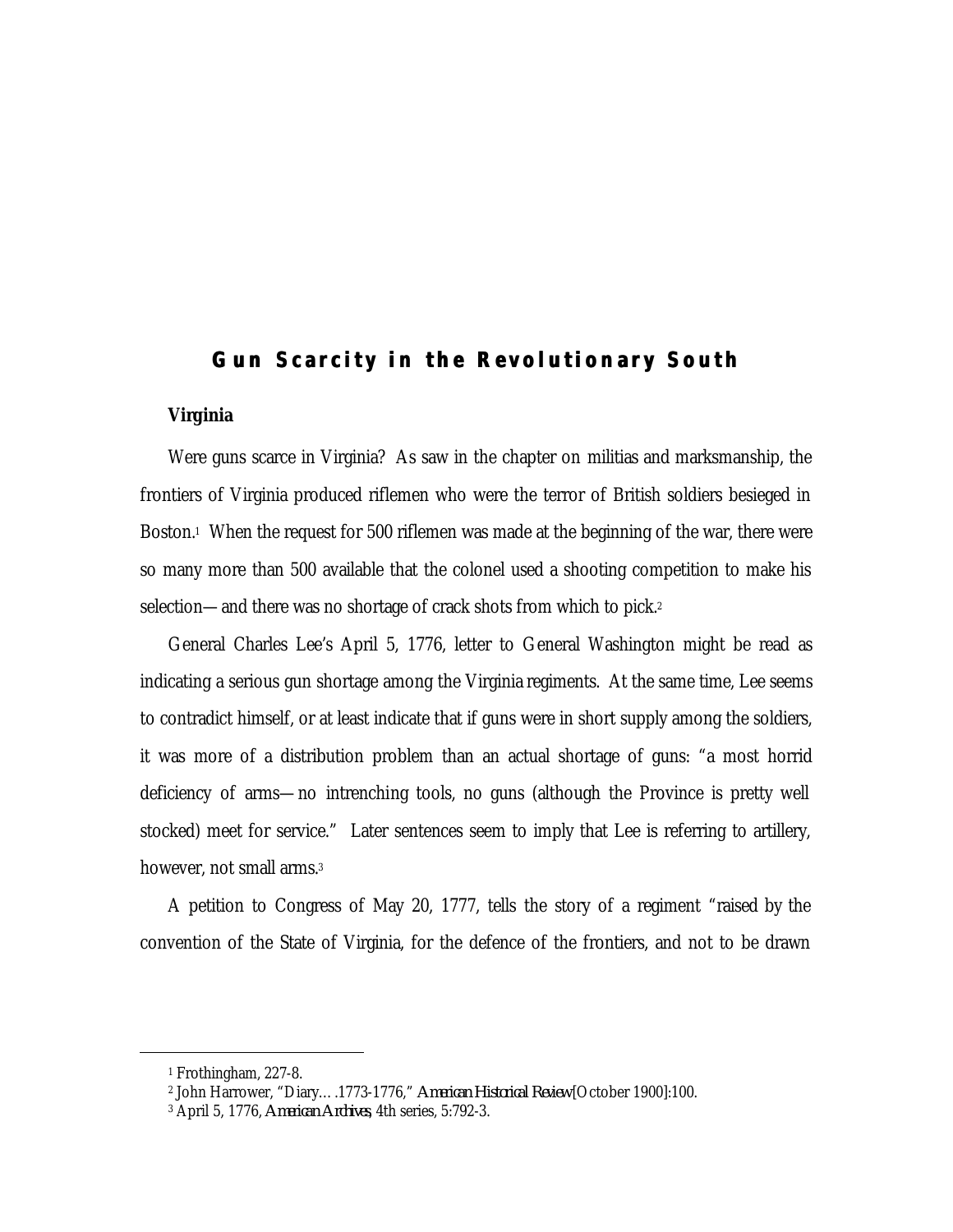from thence without their consent, and each to receive, for the use of their rifles, 20 [dollars? pounds? Shillings?] per annum" who had been taken into the Continental Army.

[H]aving agreed to march with the regiment, fourteen of them have brought their own arms with them, not having had time or opportunity to dispose of them before they began their march; Whereupon, Resolved, That the said arms be received by the commissary general of military stores; and that they be appraised, and the appraised price paid to the men; also that the difference between the appraisement and what the said arms cost the men, be also paid them as a compensation for the use of the arms.<sup>4</sup>

If guns were in short supply in Virginia at the beginning of the Revolution, one would be hard pressed to see evidence of it from these documents.

#### **North Carolina**

The North Carolina Provincial Congress on September 10, 1775 issued a variety of orders, including a recommendation "to such of the inhabitants of this Province as many not be provided with Bayonets to their Guns, to procure the same as soon as possible, and be otherwise provided to turn out at a minute's warning." There is no suggestion that the people of North Carolina procure guns as well as bayonets. It is possible that guns were simply not available, and so there was no point in making such a suggestion. But why ask the people of North Carolina to buy bayonets for their guns, if guns were scarce? The Provincial Congress also expected the inhabitants "to turn out at a minute's warning" for warfare, a measure unlikely to be useful without guns. It is far more plausible that the population was armed with hunting guns, but not bayonets—a military-only accessory.

Significantly, the same set of resolutions that recommended procuring bayonets provided a long list of subsidies to encourage various forms of domestic manufacturing, including saltpeter, gunpowder, rolling and slitting mills for producing iron for making nails, pins, needles, steel, and paper—but not guns (unlike New York).<sup>5</sup> As late as December 23, 1776, the state was still discussing subsidies for the refining of iron from iron ore, so that making

<sup>4</sup> May 20, 1777, *JCC*, 372.

<sup>5</sup> September 10, 1775, *American Archives* 4 th series, 3:209-10; September 10, 1775, *Col.Rec.N.C.*, 10:215- 20.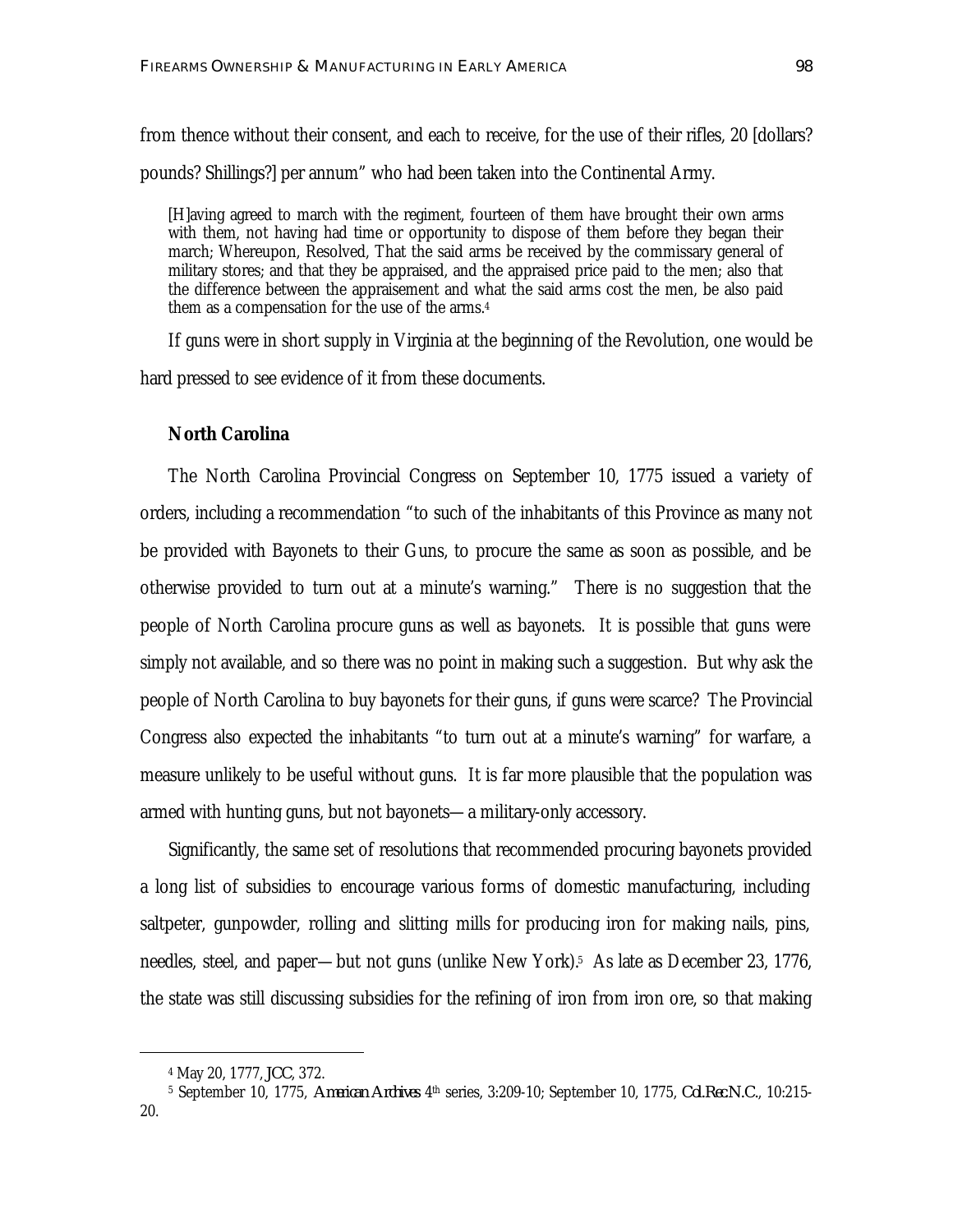cannon, "Cannon Ball, Iron Hollow Ware (including Pots, &c.)… and every other Article in that species of Manufactory, necessary for the Inhabitants of this State may be supplied."<sup>6</sup> Curious, small arms are not mentioned.

A careful, page by page reading of *Colonial Records of North Carolina* for 1775 and 1776 suggests that guns were sometimes in short supply in some counties at the start of the Revolution, but abundant in others. While large quantities of lead and gunpowder were being purchased and disbursed by both the state and county governments for use of the militia—who, presumably, had guns in which to fire all this ammunition—there are only occasional discussions of a shortage of guns.<sup>7</sup> Even these raise interesting questions as to how many people were already armed.

A letter of Donald McLeod, a recent immigrant from Scotland, sought approval for a group of recently arrived Highlanders to form military units of their own, at least partly because many spoke no English. But arms would not be a problem, "the said Highlanders are already furnished with guns, swords, pistols and Highland dirks… as all of the above are at this time very difficult to be had."<sup>8</sup> While more arms were difficult to obtain, these Highlanders had plenty of guns. According to Bellesiles, guns were pretty scarce in Britain, as well as in America—so where did these Highlanders get their guns? Did they bring them from home, or buy them in North Carolina?

North Carolina's Royal Governor Josiah Martin gave us a description of arms shortage in the backcountry that suggests that while arms were scarce, they were not as scarce as Bellesiles would have us believe. The backcountry counties of North Carolina had been the scene of a series of violent and lethal confrontations in the years 1768 to 1771 first between the Regulators and corrupt county officials, and then with the militia, led by the governor.

<sup>6</sup> *Col.Rec.N.C.*, 10:993-4.

<sup>7</sup> *Col.Rec.N.C.*, 10:13, 113, 314, 447, 719.

<sup>8</sup> *Col.Rec.N.C.*, 10:13.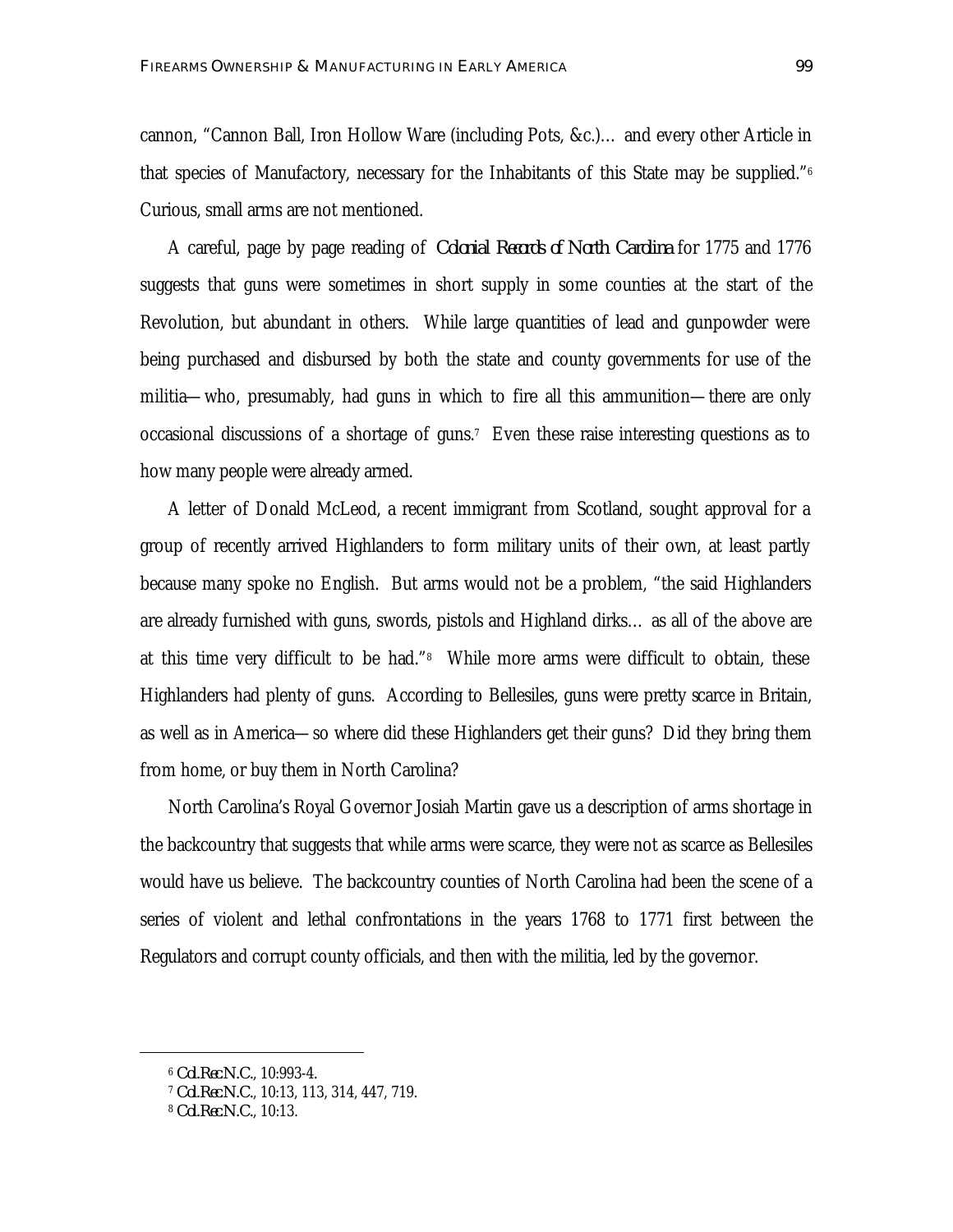Astonishingly enough, many of the Regulators sided with the British government at the start of the Revolution. Governor Martin, writing from a Royal Navy warship off Cape Fear on January 12, 1776, informed the Earl of Dartmouth that between two and three thousand of the former Regulators were ready to join the Loyalist cause, "although not half of them are provided with arms…."<sup>9</sup> The Regulators were generally poor, remote from the ports from which Bellesiles asserts nearly all American guns must have come, and least five hundred had voluntarily turned in their arms in 1771 (as discussed on page 55). Yet, somewhat less than half of them were armed *before* the British government could supply them with weapons. This suggests that guns were not scarce in the backcountry.

A description of the arms captured from the Regulators turned Loyalists two months later is ambiguous as to whether the captured arms were supplied by the British government. The letter is clear that the patriots had "already taken 350 guns and shot-bags; about 150 swords and dirks; 1,500 excellent rifles…." There is also evidence that *some* captured materials were recently arrived from Britain, and may have been supplied to the Regulators. The rifles, however, and the description of "shot-bags" (more appropriate to fowling pieces than military muskets) suggest that the Regulators were armed with the traditional hunting weapons of the American frontier.10 Royal Governor Martin's letter of March 21 to Lord George Germain, claiming that two to three thousand Regulators were "well armed," is consistent with his letter of January 12.11 It suggests that the captured arms were mostly or entirely personal property—not government-supplied arms.

More commonly, however, these documents suggest a view of gun ownership that Bellesiles would consider the martial self-delusion that was common among patriots at the start of the Revolution. North Carolina's delegates to the Continental Congress sent a

<sup>9</sup> *Col.Rec.N.C.*, 10:406.

<sup>10</sup> March 10, 1776, *Col.Rec.N.C.*, 10:485-6.

<sup>11</sup> March 21, 1776, Governor Martin to Lord George Germain, *Col.Rec.N.C.*, 10:489. See also 10:491 for Martin's discussion of the failure of many of the Highlanders and Regulators to show up. Martin's continued self-justification and toadying makes him a less than trustworthy source, and someone that I would *not* invite over for dinner.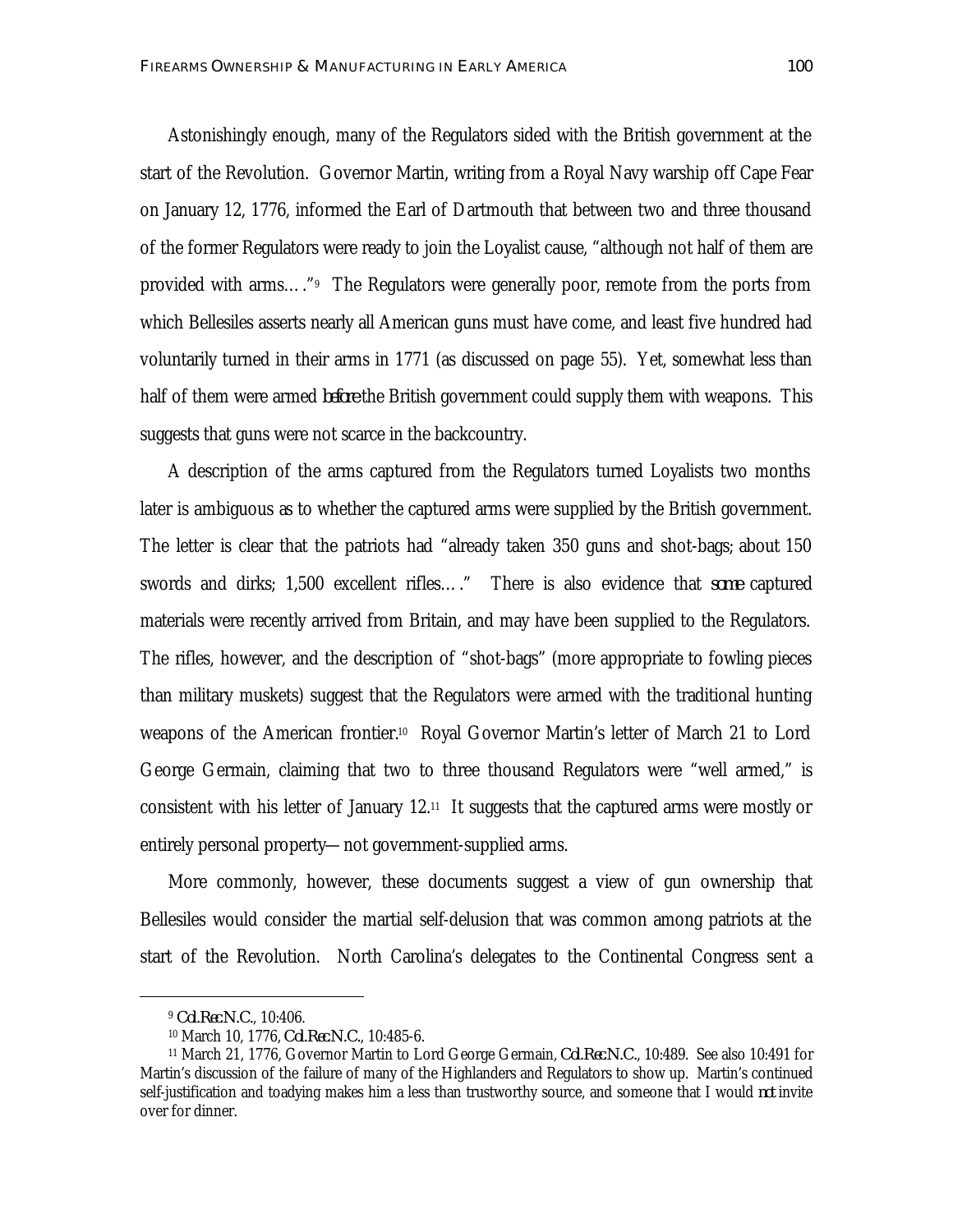circular letter "to the Committees of the several Towns and Counties of the Province of North Carolina" on June 19, 1775, that strongly suggests that gun ownership was recognized as a right, that sporting use of guns was common, and that gunpowder was scarce not because guns were rare, because gunpowder was almost entirely imported:

It is the Right of every English Subject to be prepared with Weapons for his defence. We conjure you by the Ties of Religion Virtue and Love of your Country to follow the Example of your sister Colonies and to form yourselves into a Militia….

Carefully preserve the small quantity of gunpowder which you have amongst you; it will be the last Resource when every other means of Safety fail you – Great Britain has cut you off from further supplies. We enjoin you as you tender the safety of yourselves and Fellow Colonists as you would wish to live and die free that you would reserve what Ammunition you have as a sacred Deposit. He in part betrays his Country who sports it away, perhaps in every Charge he fires he gives with it the means of preserving the life of a fellow being.<sup>12</sup>

There are many, many references to the need to buy lead and gunpowder, or the actual purchase of it.13 In many cases, as will be seen, the quantities involved are quite substantial. This suggests that North Carolina's delegates to the Continental Congress knew well the state they represented. When they asked their people to preserve the "small quantity of gunpowder" in North Carolina, it would appear that the quantity was "small" only relative to the amount of it that was commonly used for sporting purposes.

The Wilmington Safety Committee paid a number of people for gunpowder and flints at the very start of the war in 1775, and the quantities are large enough—especially for a single county—that it raises serious questions about how scarce guns could have been, if merchants had this much powder and flints available to sell—and after almost a year in which Britain had prohibited the export of powder to America. William Mactier sold 200 pounds of gunpowder in March; Burgwin, Humphrey & Co. sold 350 pounds on June 20; 133 ½ pounds were purchased from Yelverton Fowkes on July 18. Charles Jewkes received payment August 12 for 300 flints.14 And all this in one county!

<sup>12</sup> *Col.Rec.N.C.*, 10:22-23.

<sup>13</sup> *Col.Rec.N.C.*, 10:10, 29, 135-37, 163-64, 186, 230, 247, 253-4, 312, 316, 321, 337-8, 346-7, 350-1, 356- 8, 394, 524, 565-6.

<sup>14</sup> *Col.Rec.N.C.*, 10:437-9.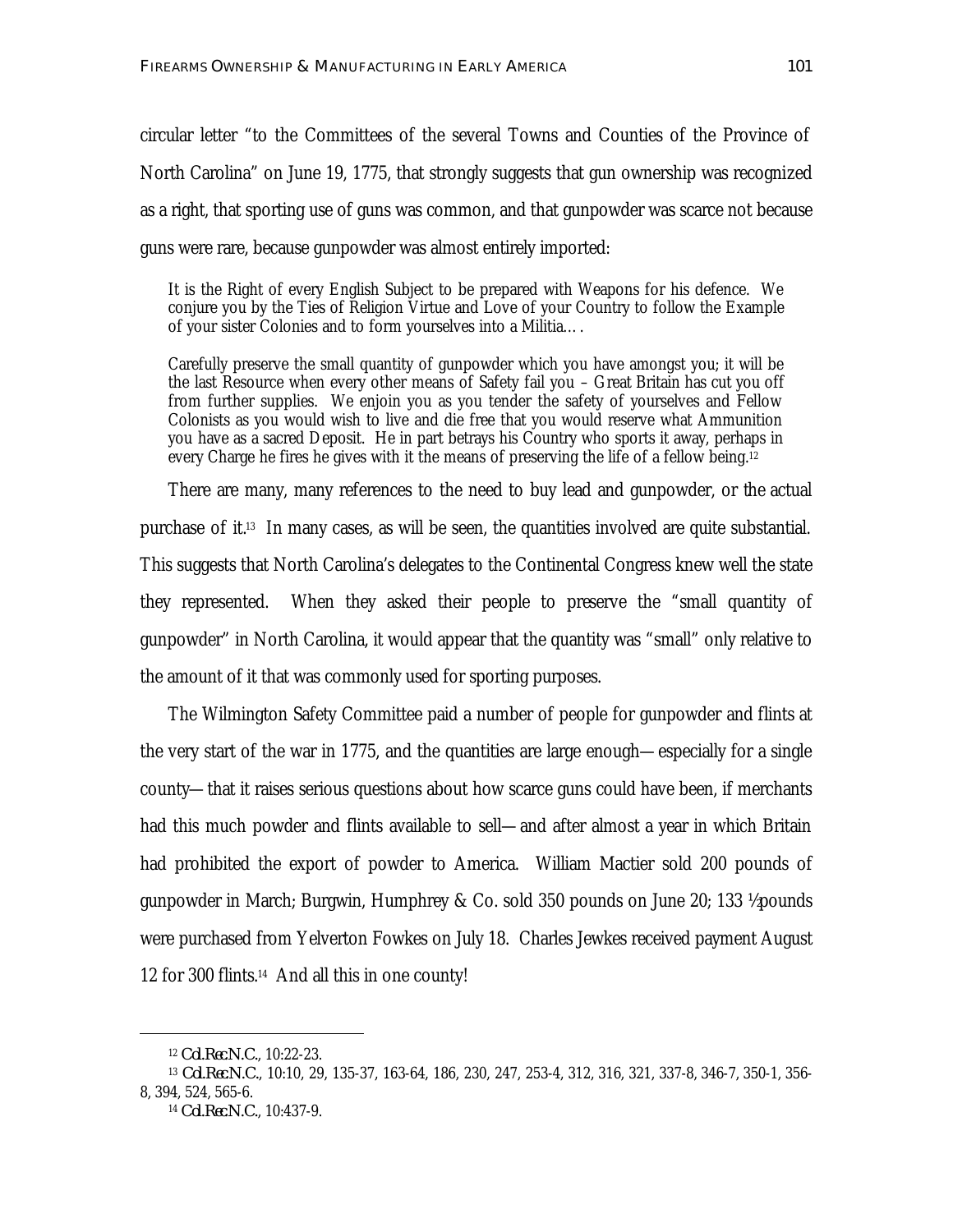New Hanover County purchased 400 pounds of gunpowder from two parties (merchants, perhaps) on or before June 19, 1775—and in a county that 15 years later, still only had 6,837 people.15 Tryon County disbursed 500 pounds of gunpowder, 600 pounds of lead, and 600 gun flints to Daniel McKissick on August 14, 1775.16 If guns were uncommon in New Hanover and Tryon counties, why was there so much gunpowder available to purchase at the very start of the war?

On February 6, 1776, the Rowan County Safety Committee ordered confiscation of gunpowder from a James Cook for public use. The quantity was apparently large enough that if he did not turn it over voluntarily, that two militia captains were ordered to raise whatever number of militia were required to take it from Cook.<sup>17</sup> The quantity is never directly stated, but it is hard to imagine that they were going after a pound or two of gunpowder with a detachment of militia. This suggests that while the war made gunpowder scarce, there had been quite a bit of it around before the war started—a most unlikely possibility, if guns were scarce.

Even as late as May 8, 1776, when gunpowder from abroad would not have been arriving in quantity, Rowan County's Safety Committee decided to apply to neighboring counties for 500 pounds of gunpowder, and flints, apparently thinking it possible that such would be available for purchase.18 On July 9, 1776, the North Carolina Provincial Congress gave orders for moving a total of six tons of gunpowder.19 On July 23, 1776, the Halifax Council of Safety gave directions for what to do with two tons of gunpowder recently arrived by wagon from Virginia.<sup>20</sup>

<sup>15</sup> *Col.Rec.N.C.*, 10:29.

<sup>16</sup> *Col.Rec.N.C.*, 10:163.

<sup>17</sup> *Col.Rec.N.C.*, 10:433.

<sup>18</sup> *Col.Rec.N.C.*, 10:593.

<sup>19</sup> *Col.Rec.N.C.*, 10:643-4.

<sup>20</sup> July 23, 1776, *Col.Rec.N.C.*, 10:683. Other large shipments of gunpowder can be found at 10:719-20, 755 (four tons); 10:727-8 (half a ton).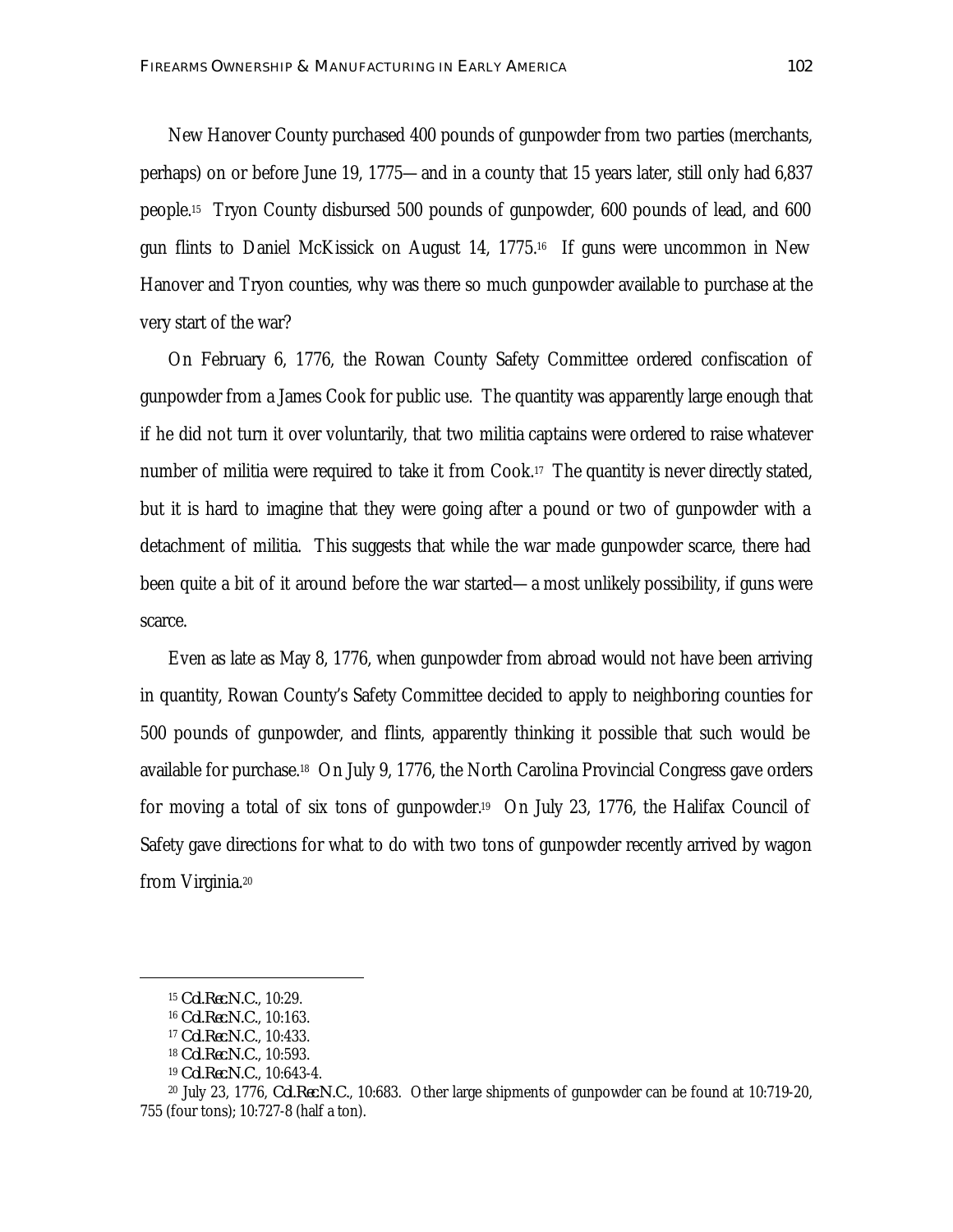A June 25, 1776 letter from William Purviance describes his trip into town for ammunition and provisions for his soldiers. Ammunition was easy to get, but only with great work did he obtain pork and bread.<sup>21</sup> More than a year into the war, and almost two years after the shut off of exports of powder from Britain, ammunition was easier to obtain than meat and bread.

General Griffith Rutherford, begging the Provincial Congress for gunpowder on July 12, 1776, asked for at least "1000 lbs. More Powder, besides what you first Voted, for People in the [frontiers] will move off if not [supplied] with that article." $22$  If guns were scarce, especially on the frontier, why was gunpowder so important?

Hugh Montgomery and Matthew Lock were authorized by the North Carolina Provincial Congress on May 6, 1776, to purchase "any quantity of lead, not exceeding 20 tons…."23 On July 26, 1776, President Page of Virginia acknowledged having sent at least two tons of lead at the request of the North Carolina Council of Safety, and promised to send everything immediately needed in response to a request for five tons more.24 These are sizeable quantities of lead for a population with few guns.

There are many incidents in *Colonial Records of North Carolina* that suggest that guns in private hands were common. Joseph Cotton of Anson County's deposition describing his arrest by members of the Anson County Safety Committee in early July 1775, indicates that all members of the committee who arrived at his house were armed with guns, at least one with a rifle, and that Cotton asked permission to arm himself, which was denied. Anson escaped from his captors. In a very short time, Anson somewhere acquired a gun, and later fired at one of the rebels.25 Another example is the Provincial Congress's order that anyone who possessed "Horses, Guns or other Articles" impressed into public service in a recent

<sup>21</sup> June 25, 1776, Captain William Purviance to Council of Safety, *Col.Rec.N.C.*, 10:615.

<sup>22</sup> *Col.Rec.N.C.*, 10:662.

<sup>23</sup> *Col.Rec.N.C.*, 10:566.

<sup>24</sup> *Col.Rec.N.C.*, 10:671.

<sup>25</sup> *Col.Rec.N.C.*, 10:128-9.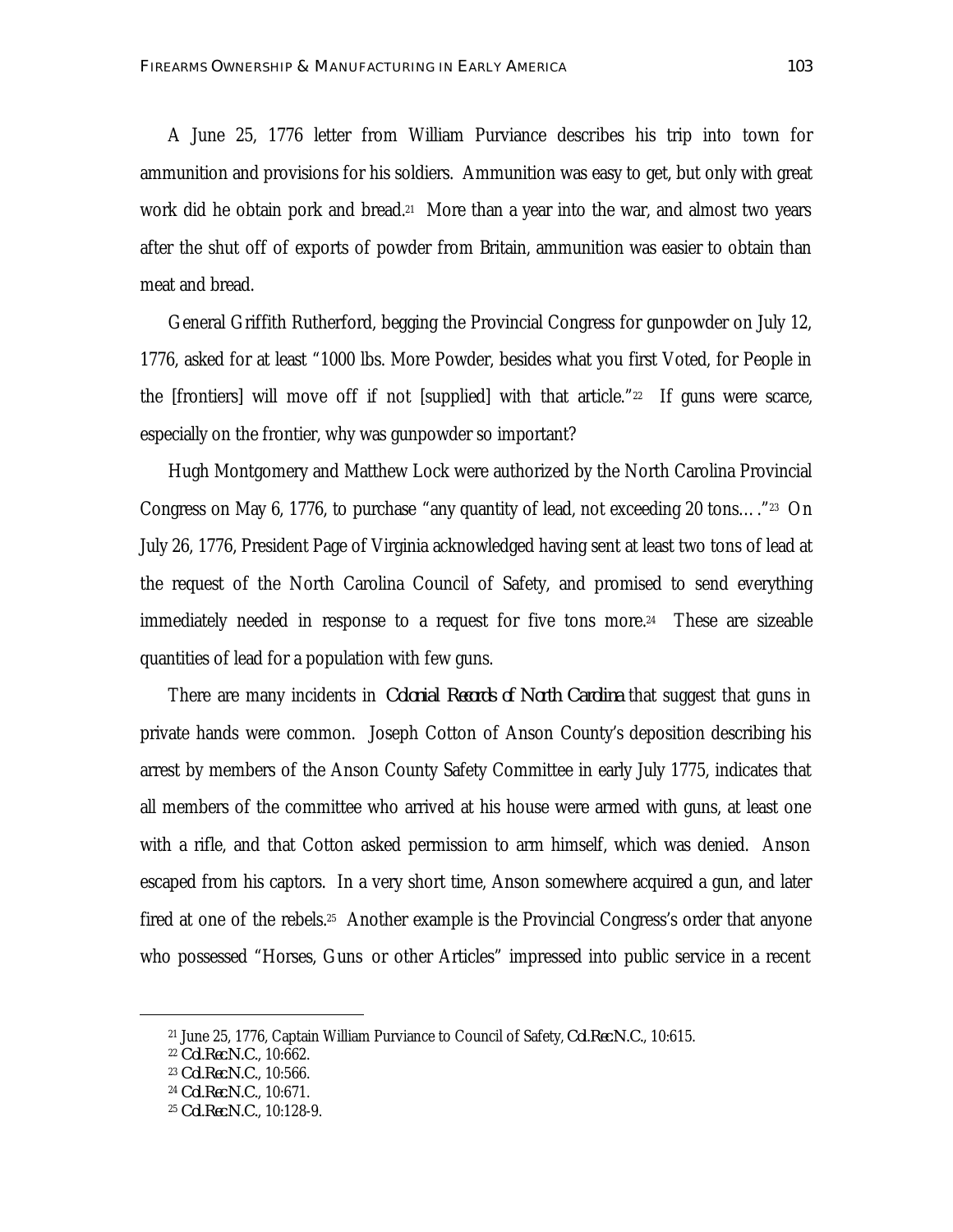campaign against the Tories should turn those weapons over for return to their rightful owners.<sup>26</sup>

After the Continental Congress ordered the states to disarm Loyalists, the North Carolina Provincial Congress appointed officials to "to receive, procure and purchase fire arms for the use of the troops…." This included confiscation of arms from the disaffected, specifying that they were to be returned to the owners at a later date. A committee of seventy men—two in each of thirty-five counties—was appointed to "purchase all Fire-Arms which are good and sufficient and fit for immediate use; and also such as may be repaired, and put in such order as to be made useful."

It appears that these seventy men were to purchase not only arms confiscated from Tories, but also other arms that were available. Quakers, Moravians, and Dunkards, "who conscientiously scruple bearing arms, and as such have no occasion for Fire-Arms" were encouraged to sell their guns to the firearms purchasing commissioners. This was explicitly a voluntary transaction: "no compulsion be exercised to induce them to this duty."

Clearly, the North Carolina Provincial Congress was prepared to take extraordinary steps to arm its troops, but this is not necessarily evidence of a severe shortage of guns. The same resolution specified that once all regiments were armed, the surplus arms were to be delivered to the Commissary of Stores.27 The severe and crippling shortages that Bellesiles tells us about don't seem to have been visible to the North Carolina legislators, who made provision for what to do with the leftovers.

The Provincial Congress gave orders for the purchase of firearms and ammunition, with the expectation that these purchases could be made in North Carolina or neighboring provinces.28 (By comparison, international trading expeditions were often approved, and with a very different procedure described.)<sup>29</sup> On October 21, 1775, the Provincial Council directed

<sup>26</sup> *Col.Rec.N.C.*, 10:640.

<sup>27</sup> April 19, 1776, *American Archives* 4th series, 5:1329-30; April 19, 1776, *Col.Rec.N.C.*, 10:524-6.

<sup>28</sup> *Col.Rec.N.C.*, 10:192-3, 555-6, 989.

<sup>29</sup> *Col.Rec.N.C.*, 10:173, 288-9, 339, 353-4, 642-3, 964, 969.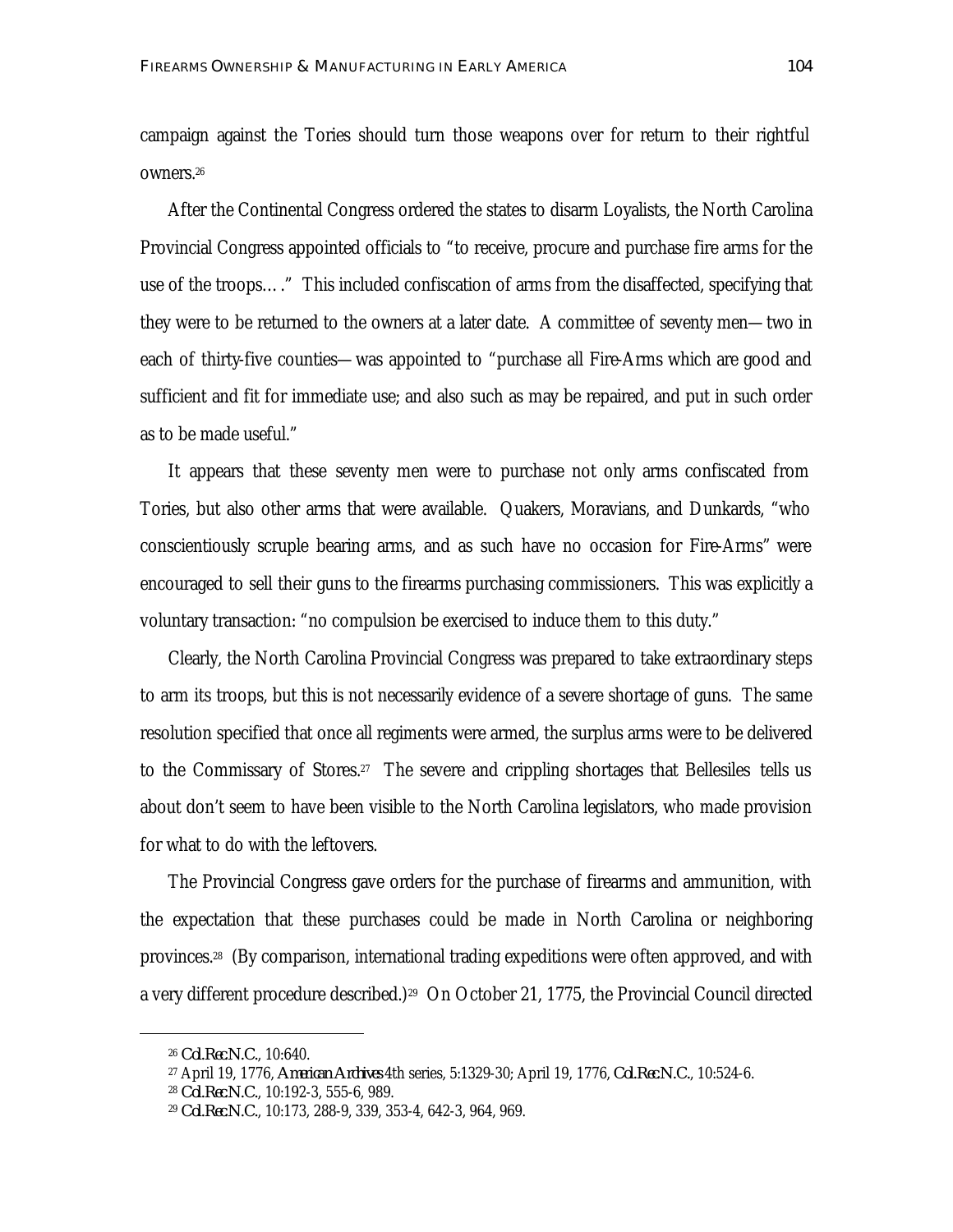Richard Caswell to "purchase from David Baron of Newbern all the new serviceable Guns, and all the Gunpowder he may have for sale at the lowest price they can be had for…."30 Six months into the war, and there were believed to still be "new serviceable Guns" for sale!

On January 17, 1776—nine months into the war—the Wilmington Safety Committee responded to a request for "50 stand of Arms" from Colonel Moore by sending a committee out "to call respectively on the inhabitants of this town tomorrow and borrow from them such guns as they can spare… they having such guns valued and giving proper receipts for them to their owners."31 The guns were not impressed—and one may presume that the Wilmington Safety Committee would not have wasted everyone's time sending people out door to door to borrow guns, if guns were actually scarce.

On June 12, 1776, Colonel William Bryan complains of his difficulty in borrowing guns for his militia. "I have Indeavoured to borrow or hire Guns though in vain; I then ordered the [captain] to send out his S[e]argants to [im]press Guns, but the people Hides their guns and would not show them and says They don't know how soon they may have Occasion to turn [out] with them themselves…." Bryan then complains that Congress (perhaps the Continental Congress, but more likely the Provincial Congress) has purchased all the spare arms in the county, apparently for North Carolina's contribution to the Continental Army, "so close that it is Impossible to furnish the militia with arms…."32 This is not evidence that guns were scarce before the Revolution, but that they were common.

On July 27, 1776, the Halifax Council of Safety directed payment of £200 to Captain James Anderson, "for the purpose of procuring good and sufficient Guns, Drums and Colours for the use of his Independent Company on the Sea Coast in this Colony."33 On December 4, 1776, when one would expect that, if guns were scarce, nearly all would have

<sup>30</sup> *Col.Rec.N.C.*, 10:291-2.

<sup>31</sup> *Col.Rec.N.C.*, 10:418.

<sup>32</sup> *Col.Rec.N.C.*, 10:611.

<sup>33</sup> *Col.Rec.N.C.*, 10:687.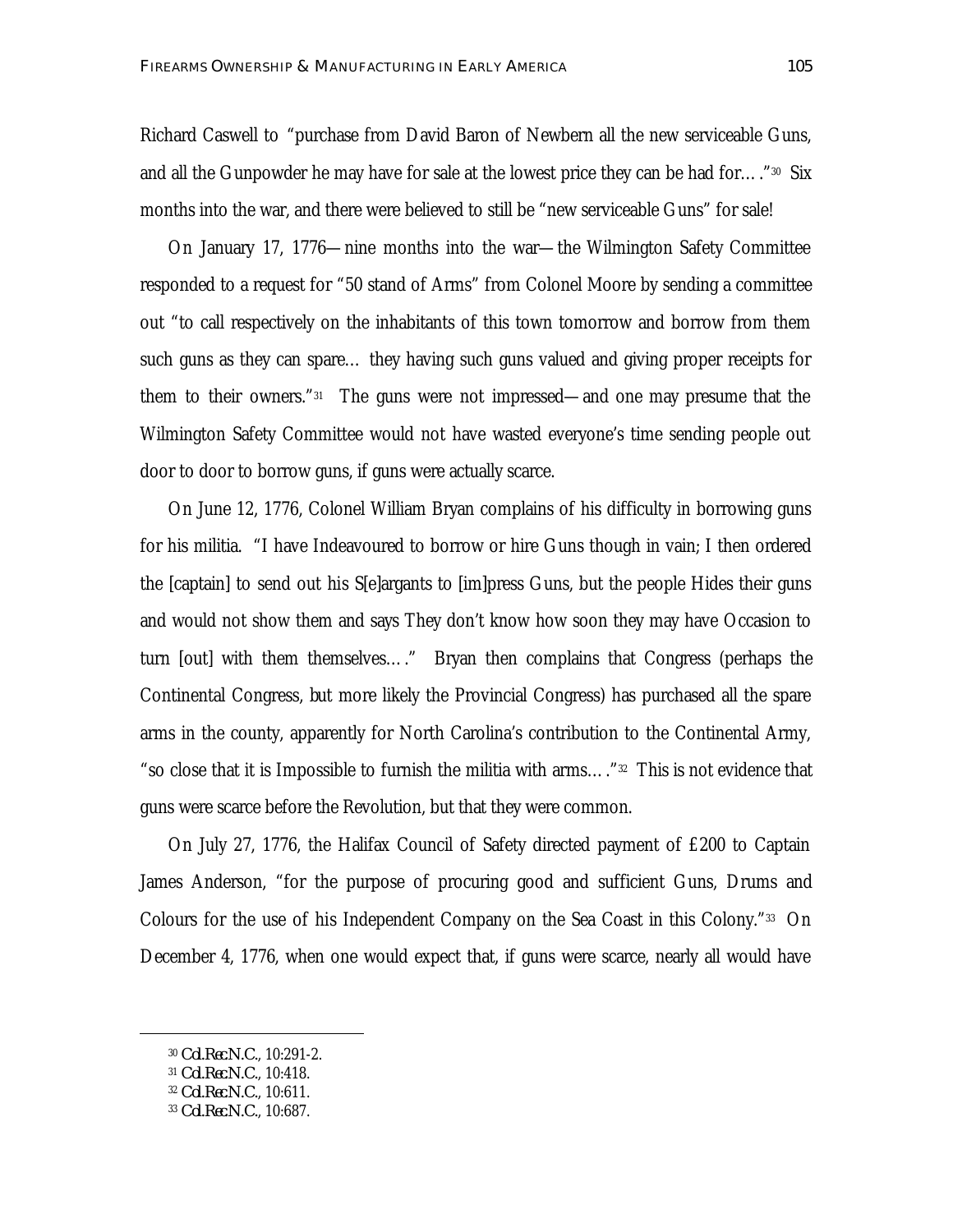been snapped up for military use, a Zedekiah Stone was appointed "a Commissioner to purchase Guns for the use of the Public."<sup>34</sup>

Of course, orders might have been issued to buy or borrow guns that weren't actually available. But we do have what seem to be fragmentary records indicating that guns were successfully purchased. The Wilmington Safety Committee purchased at least thirty-three muskets sometime before December 22, 1775, for less than £90.35 On January 23, 1776, the Pitt County Safety Committee gave a receipt "for arms Received from Mr. Robt Jameson for the use of the Continental Army" but without any information on the number of arms, or the price.36 Charles Jacocks was reimbursed for "arms, camp kettles and camp equipage" that he purchased sometime before May 2, 1776.37 Arthur Moore of Orange County was paid £56 for seven rifles, sometime before May 9, 1776.<sup>38</sup>

On June 12, 1776, the Provincial Congress directed Colonel Ebenezer Folesome, "one of the Commissioners for purchasing Guns in Cumberland County, deliver to Captain Arthur Council as many of the said Arms as shall be sufficient to Arm his said Company."<sup>39</sup> Folesome had apparently purchased *more* than enough to arm Captain Council's company.

John Easton, who was primarily working on a salt works for the Provincial Congress, mentions that he delivered guns "I have purchased for the Publick" to Captain Ward's independent company. There is no mention of the amount of the purchase, or the number of guns, but the very casual manner in which he discusses it makes it sound unremarkable.40 On June 26, 1776, Joseph Green, one of the commissions for purchasing guns in Dobbs County received reimbursement of £149:9:4 for 40 guns.41 Green had paid a bit less than four pounds

<sup>34</sup> *Col.Rec.N.C.*, 10:952.

<sup>35</sup> December 22, 1775, *Col.Rec.N.C.*, 10:358.

<sup>36</sup> January 23, 1776, *Col.Rec.N.C.*, 10:422.

<sup>37</sup> May 2, 1776, *Col.Rec.N.C.*, 10:556.

<sup>38</sup> May 9, 1776, *Col.Rec.N.C.*, 10:571.

<sup>39</sup> June 12, 1776, *Col.Rec.N.C.*, 10:627.

<sup>40</sup> August 6, 1776, John Easton to the Council of Safety, *Col.Rec.N.C.*, 10:724-5.

<sup>41</sup> June 26, 1776, *Col.Rec.N.C.*, 10:635.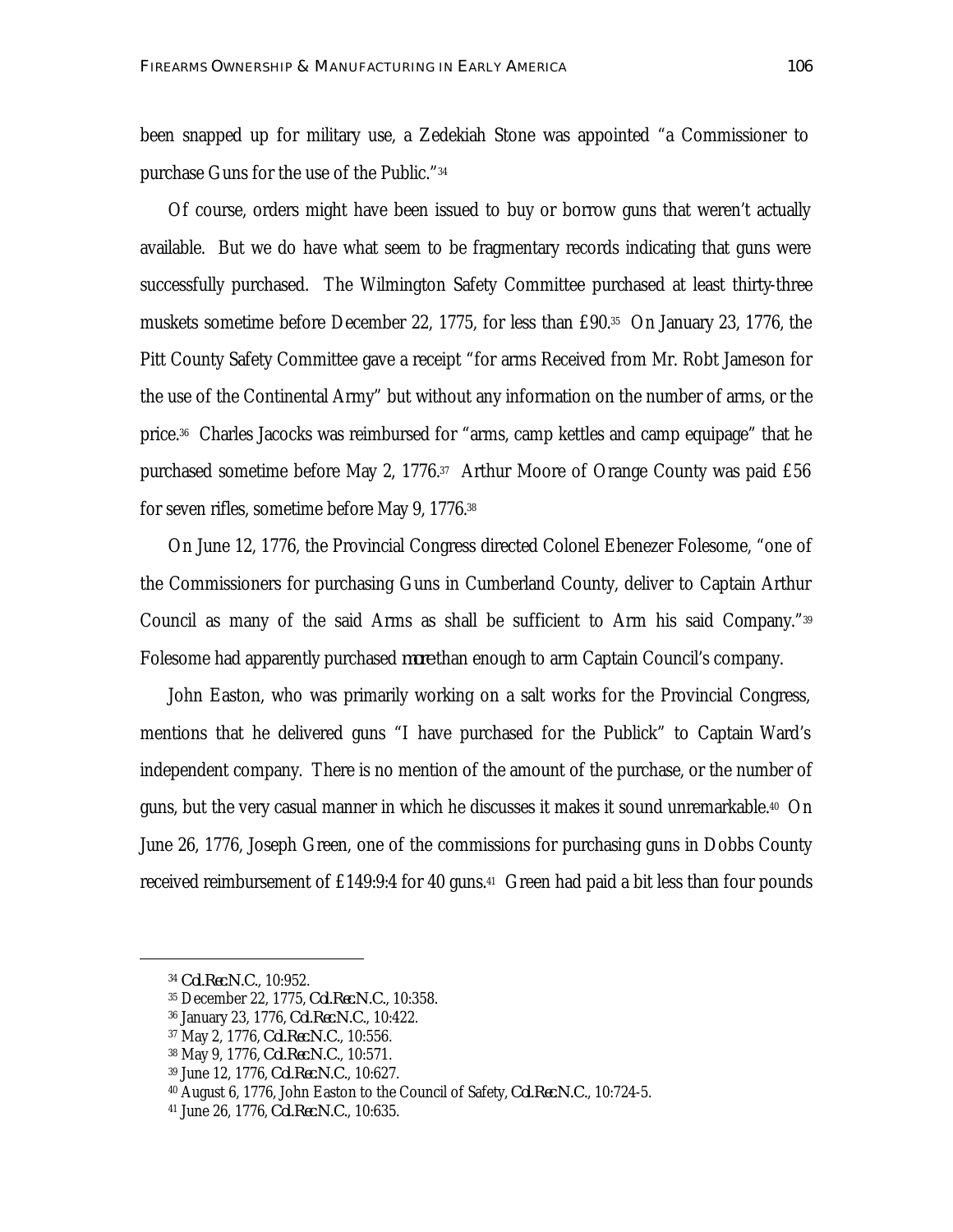each for guns that were supposedly scarce—and this more than a year after the start of the

war.

On September 7, 1775, the Provincial Congress issued orders for the enrolling of

Minutemen, requiring:

[T]he Captains, or persons appointed to enlist, in enlisting Men, give a preference to those who have guns of their own; but if it be found necessary to take such as have none,

That then the Captains certify the same to the Committees of the Countys to which they belong who shall thereupon borrow such guns as are fit for Service, giving receipts, describing such Guns, and the value thereof; to the owners, that they may hereafter get them again or the value of them….

That an allowance be made after the rate of ten Shillings per Annum for a good smooth bore or Musket, and twenty shillings for a Rifle, to the owners for the use of their Guns, in the Case above mentioned.<sup>42</sup>

Clearly, most of the Minutemen were expected to have guns; only "if it be found necessary"

would they be enrolling men without guns.

On November 13, 1775, the Wilmington Safety Committee directed:

Messrs. Forster, Mallett, Wilkinson and Jewkes, go round the town and examine the arms that may be in each Family; after reserving one gun for each white man that may be in the House, the remainder shall be valued by the above Gentlemen, and a receipt given for them, mentioning their value. Those who have new Guns to dispose of shall be allowed three for one (in order to obtain an immediate supply of arms on this immergent occasion) a receipt shall also be given for such Guns on account of the public, and for the use of the first Regiment under the command of Col. James Moore."<sup>43</sup>

What is interesting is not only the assumption that there were likely to be homes with more

than one gun per white man (or else it was a waste of time to do the inventory), but that there

were a number of *new* guns available for purchase. Each of these individual incidents and

orders doesn't mean much by itself, but all combined suggest a society where guns were

common—not scarce.

On August 14, 1775, the New Bern Safety Committee ordered militia captains to disarm those suspected of Loyalist sympathies of "their Fire-arms… Swords, Cutlasses… and all Gun powder, Lead and other Military Stores," and to deliver those arms to militiamen "not

<sup>42</sup> *Col.Rec.N.C.*, 10:197-8.

<sup>43</sup> *Col.Rec.N.C.*, 10:328.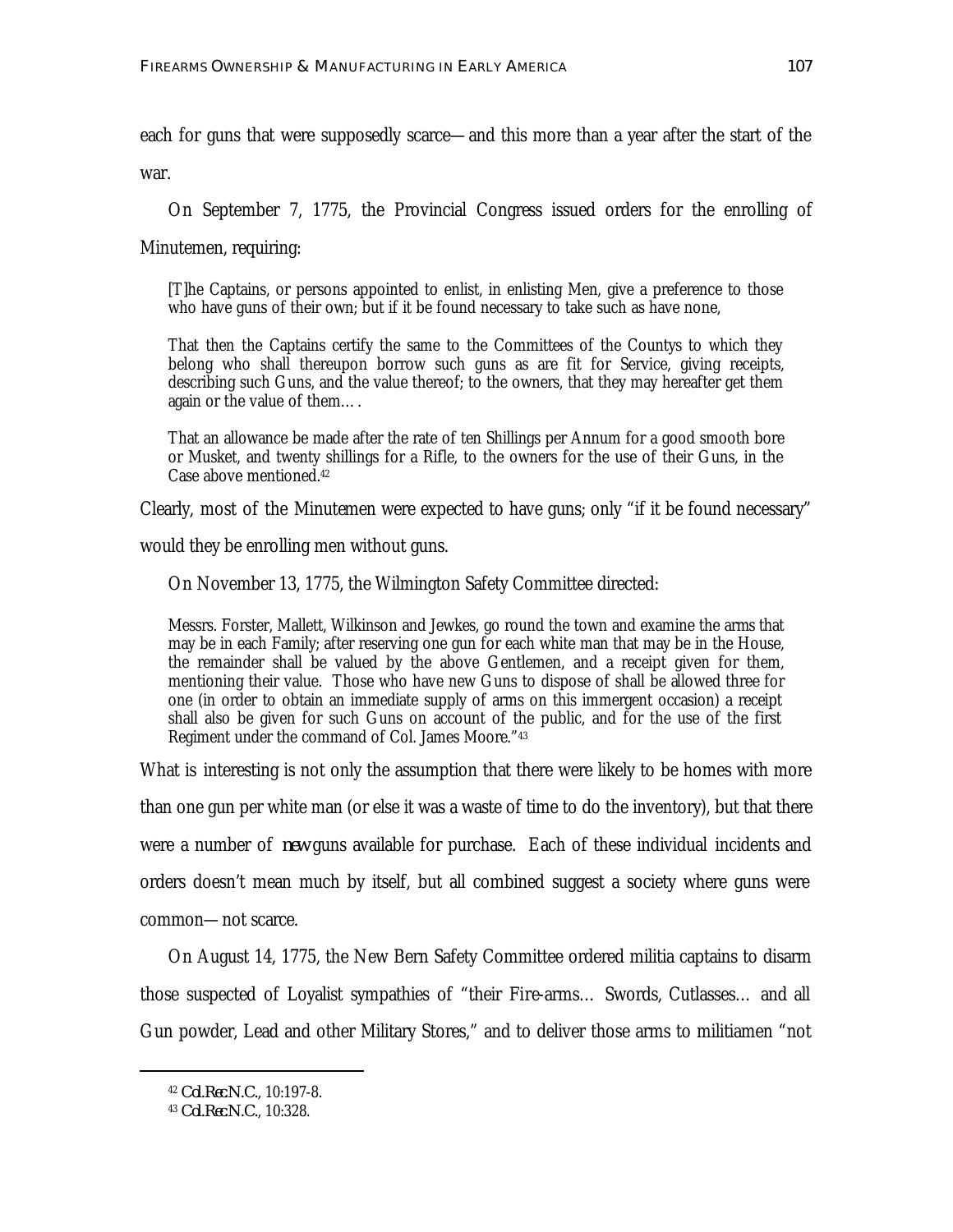having Arms... as may be willing to serve in the American Cause."<sup>44</sup> The Provincial Congress directed Colonel Long to "collect all the arms which may have been taken from the Regulators and Tories, and hold them ready to be delivered to new recruits, as the officers may apply for them."45 As late as May 8, 1776, there were still guns in private hands, with the Rowan County Safety Committee dealing with complaints from the inhabitants of Muddy Creek that the militia had taken their guns from them during an expedition. The same committee also ordered the disarming of a suspected Loyalist.<sup>46</sup>

On May 4, 1776, the Provincial Congress issued orders concerning the militia, which "shall consist of all the effective men from 16 to 60 years of age…." Each militia member "shall be furnished with a good gun, bayonet, cartouch box, shot bag and powder horn, a cutlass or tomahawk…." But who was to furnish the gun? "[W]here any person shall appear to the field officers not possessed of sufficient property to afford such arms and accoutrements, the same shall be procured at the public expence…." These guns for the poor men were to be issued when the militia were called into service, and recovered when the militia was no longer in service.<sup>47</sup> Clearly, there were North Carolinians too poor to own a gun—but it would take a rather extraordinary reading of this statute to conclude that those too poor to own a gun were the rule, not the exception.

This is all abstraction; what were the actual numbers of armed militia? We have the records of Colonel Thomas Brown's militia battalion and Colonel Dauge's militia regiment dated July 31, 1776, and it tells us how many of the militia were armed with guns. Brown's battalion included 659 "rank and file" of whom only 447 were "Present fit for Duty." (The remainder were either sick and wounded, on furlough, absent, deserted, or "On Command.")

<sup>44</sup> *Col.Rec.N.C.*, 10:158. See also November 25, 1776 Provincial Congress hearings concerning an August, 1776 armed robbery in Chatham County involving a rifle, pistol, and dirk, and how the two victims then went out and *bought* two guns with which to protect themselves in the future.

<sup>45</sup> *Col.Rec.N.C.*, 10:555-6. Also see Colonel William Purviance to the Provincial Council, February 23, 1776, *Col.Rec.N.C.*, 10:467, concerning disarming of Tories.

<sup>46</sup> *Col.Rec.N.C.*, 10:593. Also see *Col.Rec.N.C.*, 10:472, for details of disarming Tories ordered by the Provincial Council on March 2, 1776.

<sup>47</sup> May 4, 1776, *Col.Rec.N.C.*, 10:560-2.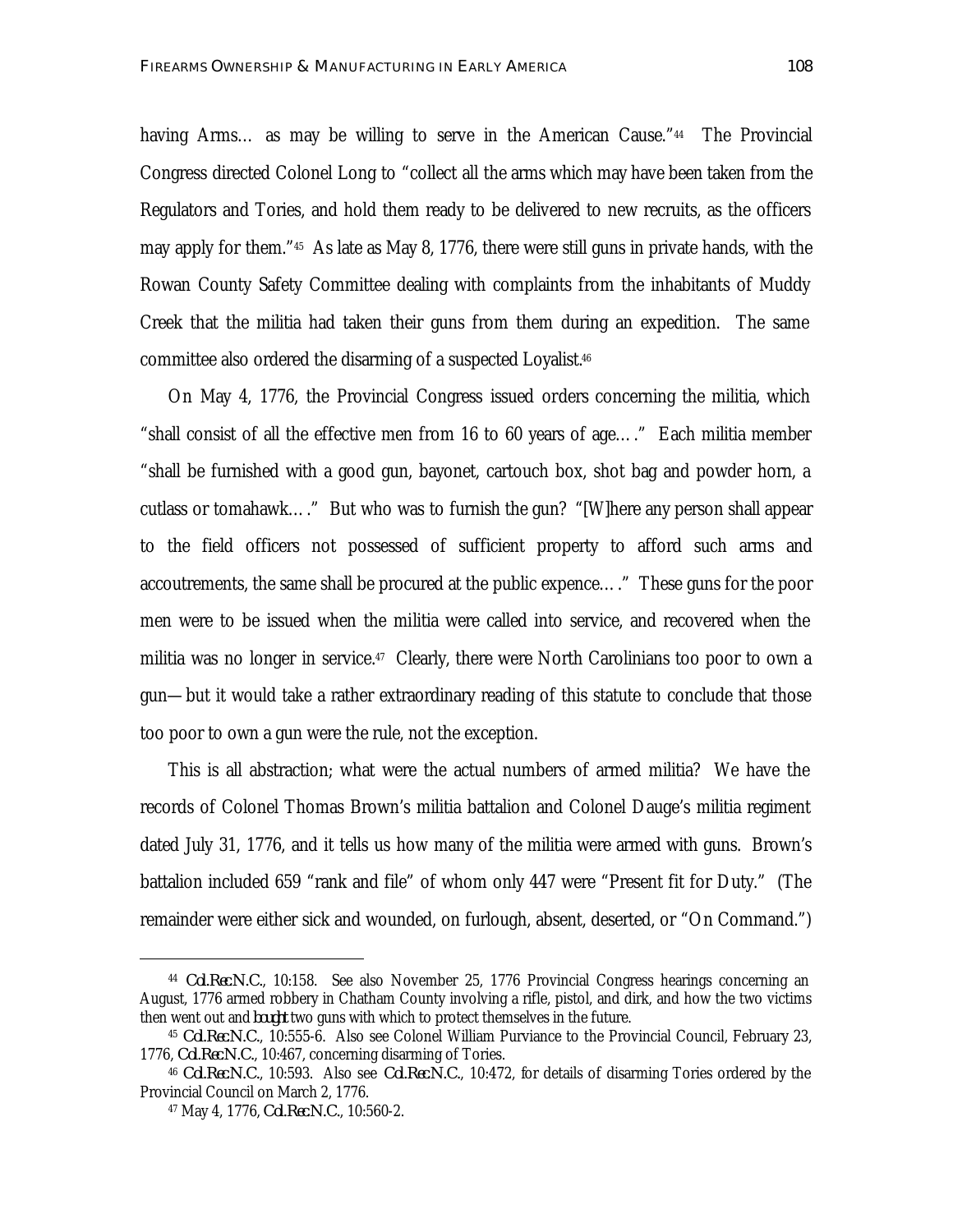These 447 available soldiers had 519 "Guns Fixed" and 10 "Guns not Fixed." Every man had a gun—though ammunition was clearly in very short supply. Colonel Dauge's regiment had 491 "Present fit for Duty" and 551 "Guns Fixed" and "35 "Guns out of Fix."48 At least in North Carolina, Bellesiles's claim that militias were largely unarmed flies in the face of this return—and there are no other North Carolina returns that I have found in my research.

From the Washington District, in what is now Tennessee, came a petition to the Provincial Council asking for annexation. Along with explaining their reasons, the petition explained that they had raised a "[c]ompany of fine riflemen" for the defense of the North Carolina shore, but that the circumstances of pending war with the Indians obliged them to keep this company of riflemen at home. There is nothing to indicate that rifles were scarce.<sup>49</sup>

In the vicinity of Charlotte, North Carolina, British occupation forces found themselves confronting a difficult problem: armed and hostile civilians. "So inveterate was their rancour, that the messengers, with expresses for the commander in chief, were frequently murdered; and the inhabitants, instead of remaining quietly at home to receive payment for the produce of their plantations, made it a practice to way-lay the British foraging parties, fire their rifles from concealed places, and then fly into the woods."<sup>50</sup>

In 1780, North Carolina militia organized to resist British forces, consisting of "the wild and fierce inhabitants of Kentucky, and other settlements westward of the [Allegheny] Mountains," followers of a Colonel Williams, and other militia of the upcountry parts of North Carolina. A British officer who was there described them as, "These men were all well mounted on horseback and armed with rifles…. When the different divisions of mountaineers reached Gilbert-town, they amounted to upwards of three thousand men."<sup>51</sup> If rifles were in short supply, from where did these 3,000 militiamen get their guns?

<sup>48</sup> July 31, 1776, *Col.Rec.N.C.*, 10:680 overleaf.

<sup>49</sup> August 22, 1776, *Col.Rec.N.C.*, 10:710.

<sup>50</sup> Stedman, 2:216.

<sup>51</sup> Stedman, 2:222. See Bivins for surviving examples of American-made rifles of the colonial and Revolutionary era of the sort that would have been carried by these backwoodsmen—there are dozens of them still in existence.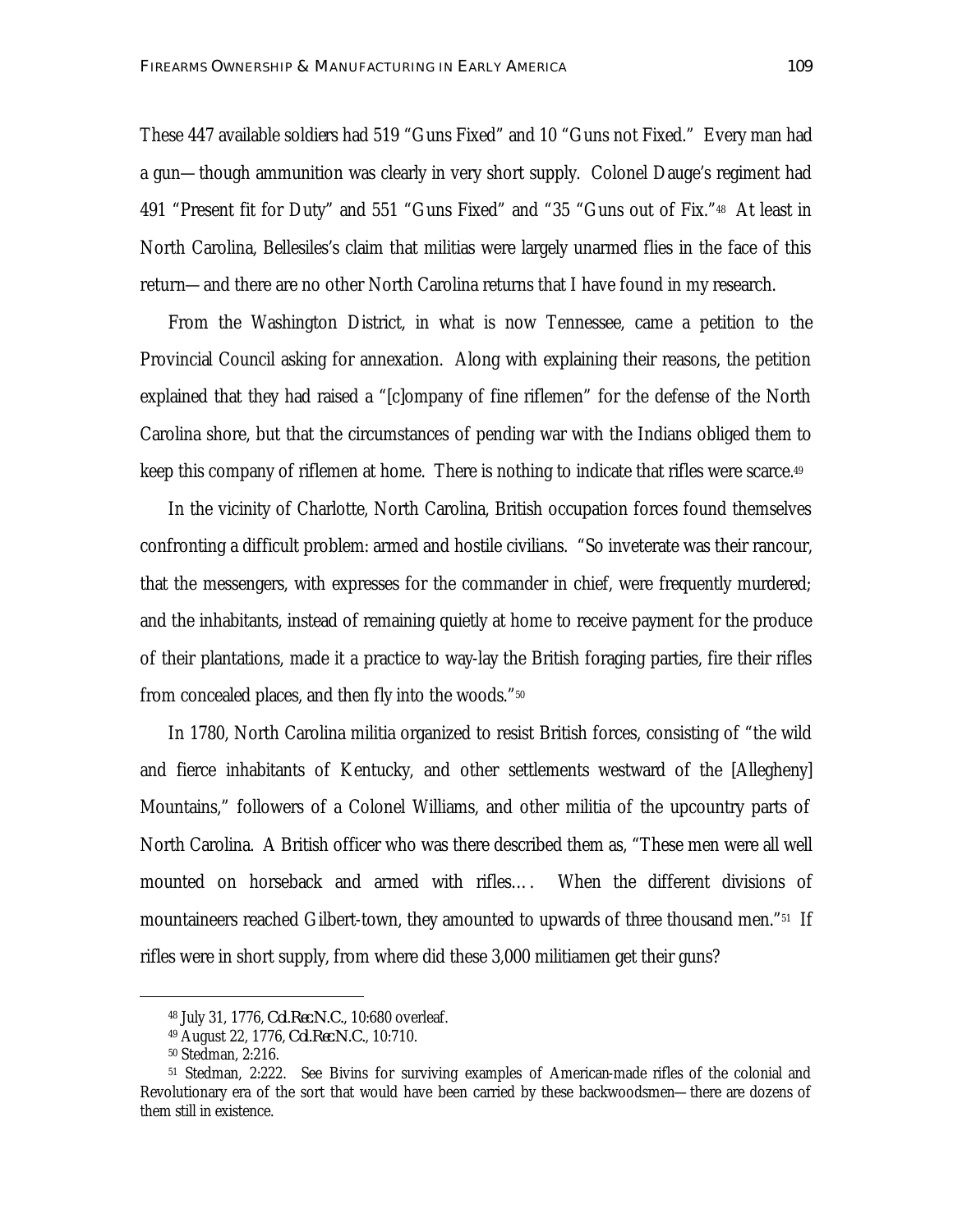At least part of why the frontiersmen had guns was for protection from the Indians who also had many guns. The North Carolina Council of Safety reported on July 30, 1776, while planning military strategy with Virginia, "The Cherokees as we are told, can muster about 2,000 Gun Men in the whole…."52 How well armed were the Cherokees? They had something under 2500 warriors at that point53—so about 80% of their warriors had guns. Indeed, reports of one battle between North Carolina troops and Indians described a battle at which a Cherokee and Creek war party retreated after great losses: "we took a great number of Guns…."<sup>54</sup>

There is other evidence that guns were very, very common among the Cherokees. At the start of the Revolution, Colonel William Christian of the Virginia troops directed against the Cherokees observed that the Indians depended on "ammunition to get meat" and that burning their villages and cornfields would starve them into submission.<sup>55</sup> Guns were not in short supply among the Cherokee; it would appear that their traditional methods of hunting had either proved inadequate to their population, or had been abandoned.

One of the startling aspects of reading through *Colonial Records of North Carolina* is how little discussion there is of acquiring, distributing, making, or purchasing of guns—and how much time was spent discussing the importance of making, importing, and distributing *salt* or equipment for making salt. While the importance of salt did not become apparent until partway through volume 10, even a partial listing of the pages on which salt appears as an important subject of discussion is fairly startling.56 One example:

<sup>52</sup> *Col.Rec.N.C.*, 10:680.

<sup>53</sup> *Col.Rec.N.C.*, 10:881-2.

<sup>54</sup> *Col.Rec.N.C.*, 10:729.

<sup>55</sup> October 15, 1776, William Christian to Governor Patrick Henry, *Col.Rec.N.C.*, 10:846.

<sup>56</sup> *Col.Rec.N.C.*, 10:629, 716-7, 723-4, 754-5, 811-13, 840, 869-70, 963, 985-8, 999-1000. Similar problems of salt shortages appear in Maryland and Kentucky during the Revolution. See December 1, 1776, "Thomas Smith to Maryland Council of Safety," *American Archives*, 5th series, 3:1025 and August 14, 1776, *American Archives* 5 th series, 1:1353; June 8, 1776, *Archives of Maryland,* 11:472; June 14, 1776, *Archives of Maryland,* 11:489; James Rood Robertson, *Petitions of the Early Inhabitants of Kentucky to the General Assembly of Virginia 1769 to 1792* (Louisville, Ky.: John P. Morton & Co., 1914; reprinted New York: Arno Press, 1971), 43-44.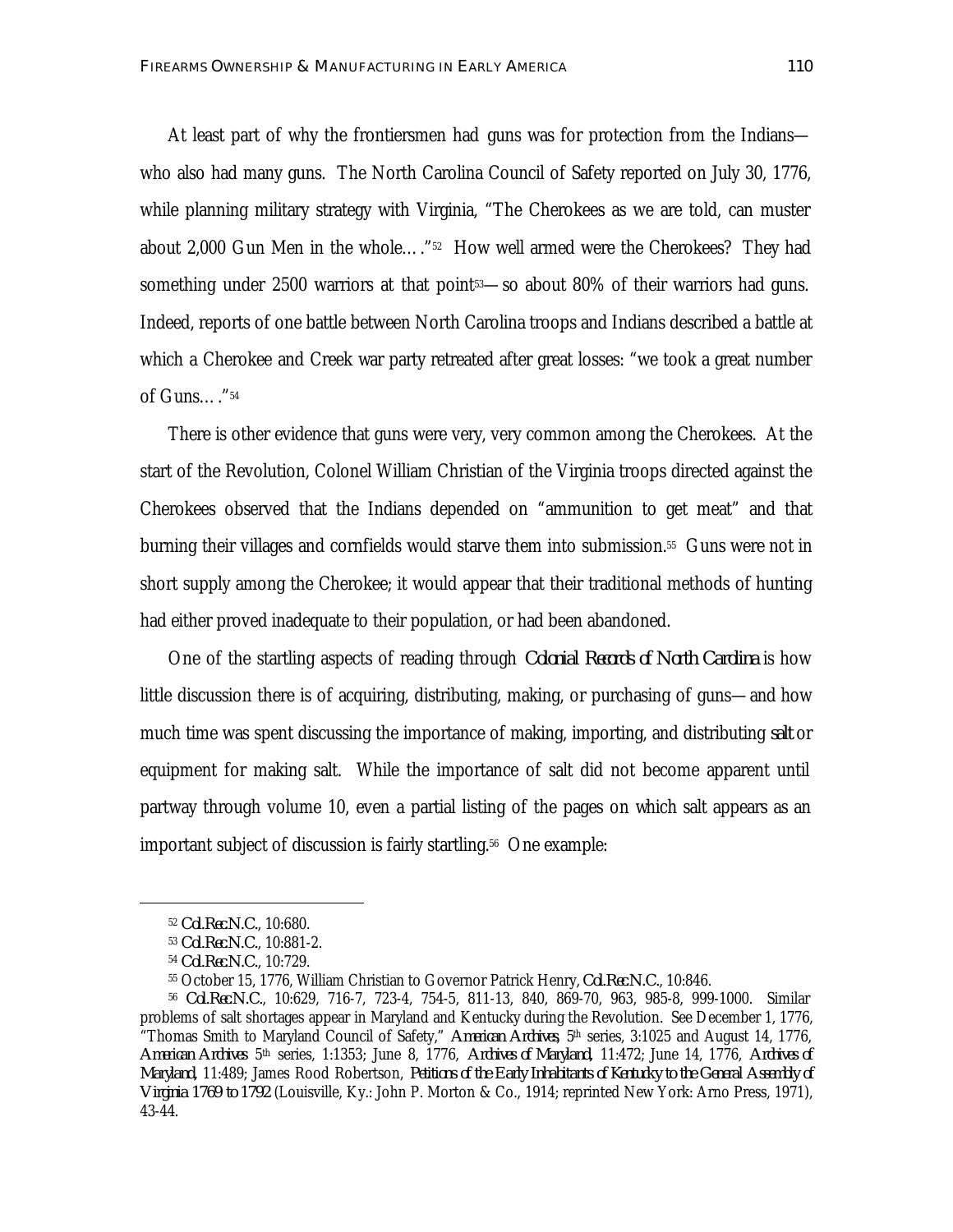That Colonel Ebenezer Folesome immediately call on the several Merchants and Factors in Cumberland County, whom he suspects of having Salt in their Hands and make enquiry for any that may be concealed, and take an Inventory and stop the sale of the same; and return an Account thereof to this Board: Provided, That this Resolve shall not extend to such Salt as have been purchased for the use of private Families and that he call on the Commissioners to render an Account of all the Salt delivered out and to whom, and make return thereof to the Council.<sup>57</sup>

That North Carolina had been dependent on salt imported from abroad is very clear, and it was now in short supply. Doubtless there are very few probate records that list salt; yet no one would suggest that Americans didn't own salt before the Revolution.

## **South Carolina**

A careful reading of the surviving journals of the South Carolina legislature also provides little evidence of a shortage of guns. Patriot General Robert Howe wrote in an October 6, 1776 letter to the legislature of the need for more wagons, clothes, blankets, and the establishment of "minute battalions": more highly trained militia, comparable to the Minutemen of Massachusetts. But he says nothing about a need for more muskets or rifles.<sup>58</sup>

When, on October 19, the House of Representatives took action on General Howe's request, they did indicate that along with the wagons and the minute battalions, there was a need for some more muskets, but the language used is hardly the language of crisis: "The Committee cannot conclude their Report without desiring that it may be recommended to the President [of South Carolina] to use every means in his power to procure us a quantity of ammunition and a number of good muskets with bayonets and iron ramrods, large cannon, some light field pieces, and a few mortars and howitzers with shells."59 This is the *only*  discussion of a small arms shortage contained in the surviving records of the South Carolina legislature, which cover 1776 and 1779-80.

<sup>57</sup> June 13, 1776, *Col.Rec.N.C.*, 10:629. See also 10:719 for a discussion of the difficulties of obtaining clothes for the troops, another recurring problem at the start of the war, and yet not evidence that colonial Americans didn't own clothes.

<sup>58</sup> William Edwin Hemphill, Wylma Anne Wates, and R. Nicholas Olsberg, ed., *Journals of the General Assembly and House of Representatives 1776-1780* (Columbia, S.C.: University of South Carolina Press, 1970), 129-30.

<sup>59</sup> *Ibid.*, 171.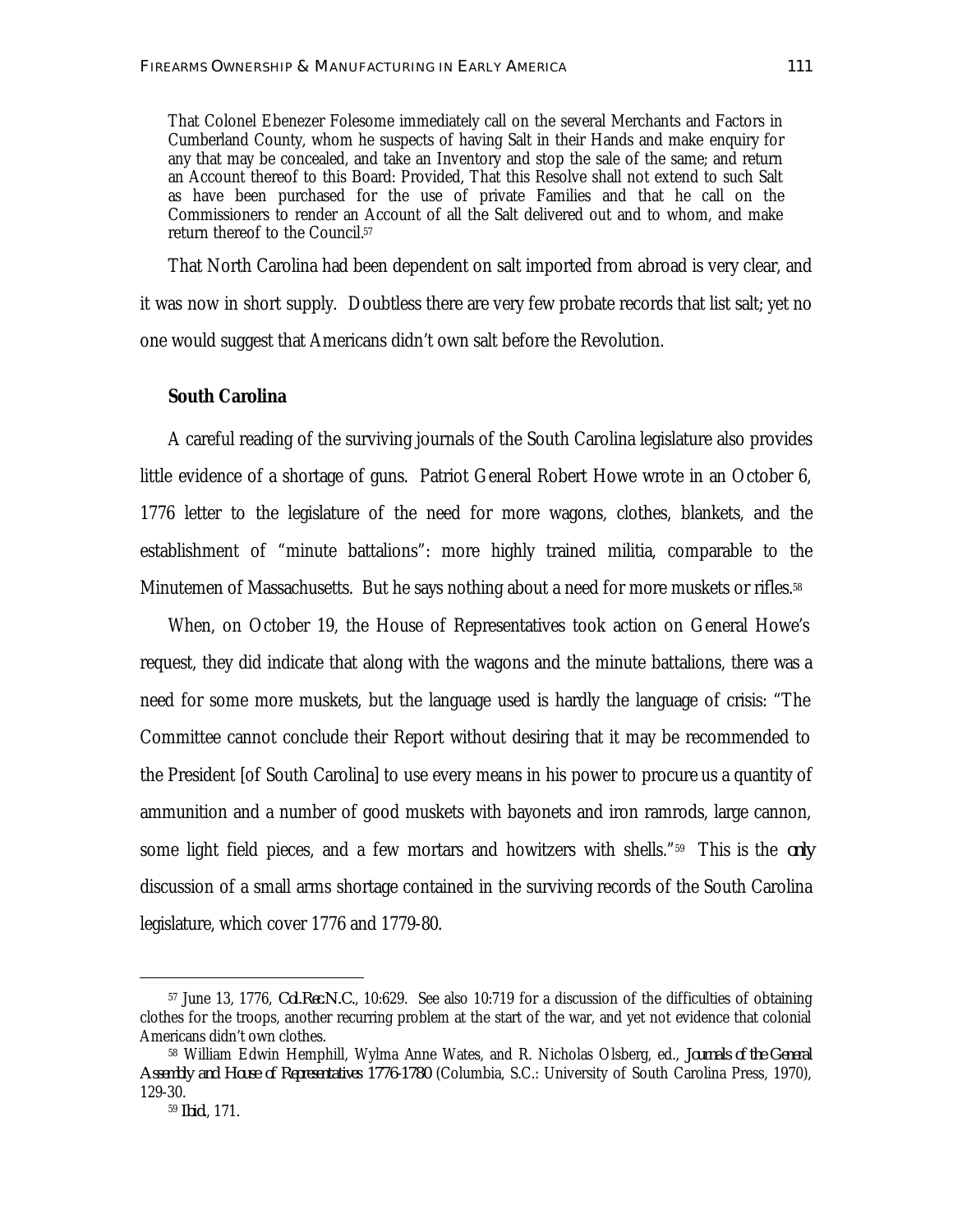It was not only Patriots who were armed in America; so were Loyalists. Stedman describes how, after British troops took control of South Carolina in 1778: "A great majority of the inhabitants came in, and having taken the oath of allegiance, submitted themselves again to the authority of the mother-country. Rifle companies of dragoons were formed out of those who came in to renew their allegiance...."<sup>60</sup> Rifles were almost certainly locally supplied (although the British Army did possess and use small numbers of rifles in America). If rifles were in short supply, from where were these rifle companies armed?

It would not appear that guns were particularly in short supply in North Carolina or South Carolina, and the evidence from Virginia suggests that guns were not scarce in the frontier regions.

<sup>60</sup> Stedman, 2:72.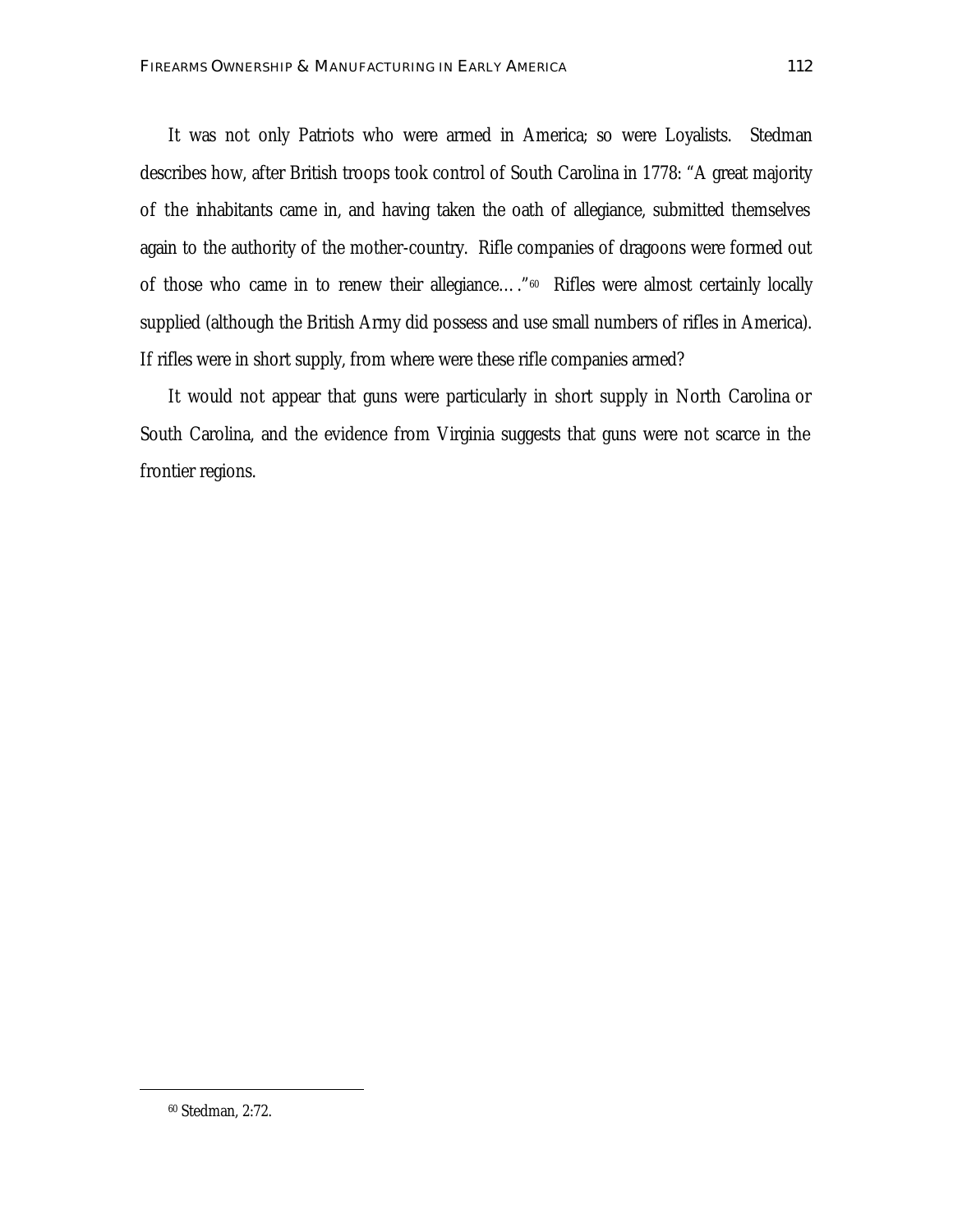## **Gun Scarcity in the Continental Army**

Bellesiles makes much of George Washington's complaints about inadequately armed soldiers. While it is possible to quote Washington so that it appears that guns of all types were scarce, a more detailed review of Washington's writings on the subject presents a more complex picture. Washington complained to the Continental Congress on February 18, 1776, that the "Militia, contrary to an express requisition, are come, and coming in without ammunition; to supply them alone, with 24 Rounds, which is less by  $3/5<sup>th</sup>$  than the Regulars are served with, will take between fifty and 60 Barrels of Powder…."<sup>1</sup>

If the militia was so poorly supplied with firearms, why was their arrival such an ammunition problem for Washington? Washington complained that they showed up without ammunition, and he had to provide it to them; clearly, many of the militia brought guns with them, or he wouldn't need to supply ammunition.

More evidence that guns were widely distributed in America comes from the Continental Congress, which ordered, "That all the Militia take proper care to acquire military skill, and be well prepared for defence by being each man provided with one pound of good gun powder, and four pounds of ball, fitted to his gun."<sup>2</sup> Perhaps they meant four pounds of balls fitted to the gun issued to him by the government, but if, as Bellesiles claims, the majority of the guns in America were Brown Besses,<sup>3</sup> why make a point of ordering that the militiamen

<sup>1</sup> George Washington to Continental Congress, February 18, 1776, *Writings of George Washington* 4:337-38.

<sup>2</sup> *JCC*, July 18, 1775, 188.

<sup>3</sup> Bellesiles, 182.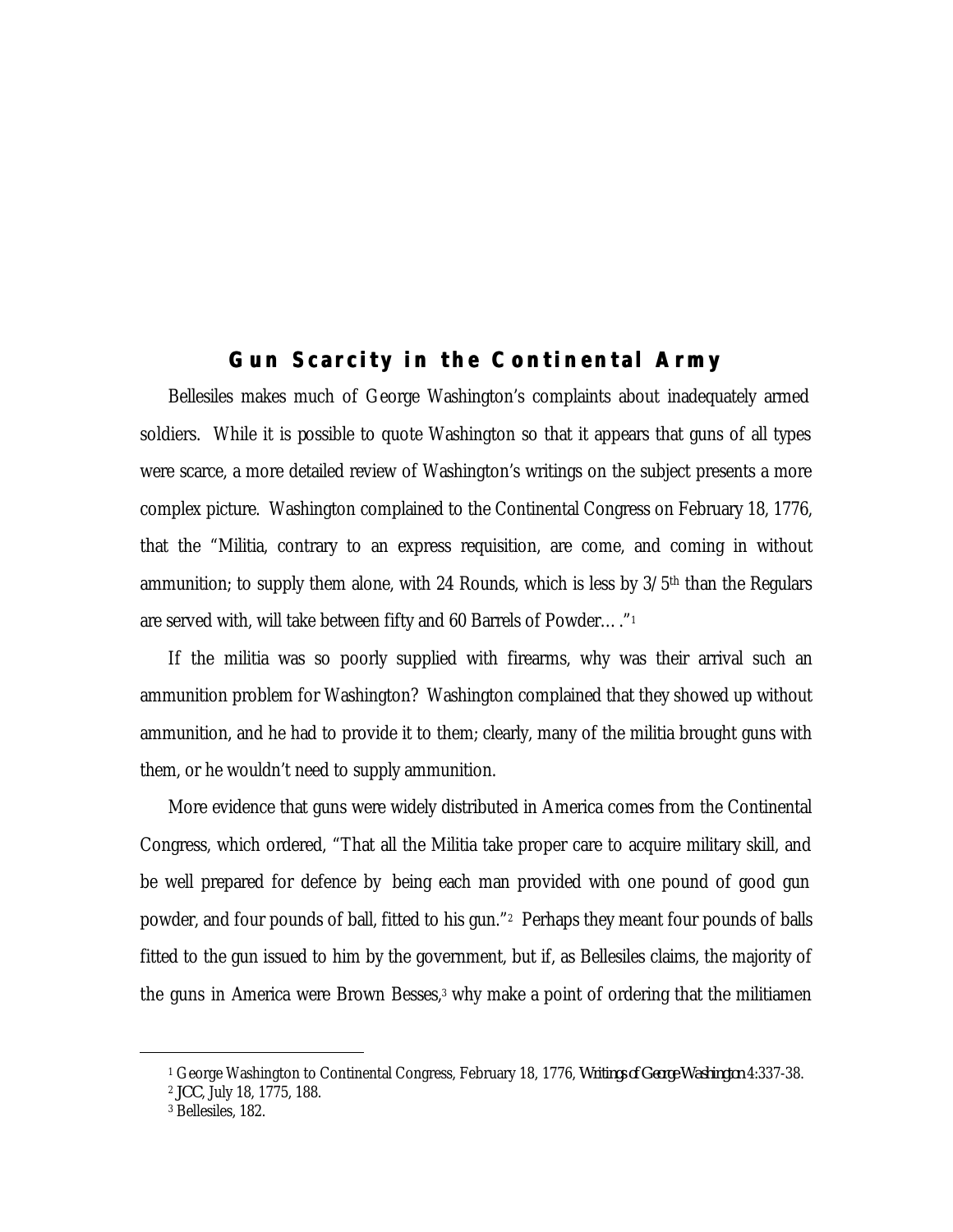own bullets "fitted to his gun"? Why order militiamen to supply ammunition specific to their guns, unless large numbers of them were bringing their own guns, in non-standard calibers?

Baron von Steuben, attempting to drill Continentals at Valley Forge in 1778 complained about the lack of uniformity of the firearms the soldiers carried: "muskets, carbines, fowling pieces, and rifles were found in the same company."<sup>4</sup> This suggests that there was a shortage of *muskets*, but not necessarily a shortage of *firearms*. Large numbers of guns *were* being imported from Europe at this point. These were largely the French Charleville muskets, the same caliber as the Brown Bess. So if, as Bellesiles claims, the majority of guns in America at the start of the Revolution were Brown Besses, and most of the imported muskets were the same caliber, what are these multiple calibers and types about which von Steuben complained?

Bellesiles spends several pages telling us that guns were in extraordinarily short supply during the Revolution, with example after example of the inability of militias and Continentals to find usable firearms.<sup>5</sup> Indeed, one can find letters that can be quoted to show a general shortage of guns, such as Washington's letter of August 28, 1777 to John D. Thompson: "I wish it was in my power to furnish every man with a firelock that is willing to use one, but that is so far from being the Case that I have scarcely sufficient for the Continental Troops."<sup>6</sup>

But later in the same letter, it appears that Washington believed that there were some significant number of guns still at home that, while not well-suited to military use, were certainly functional: "It is to be wished, that every Man could bring a good Musket and Bayonet into the field, but in times like the present, we must make the best shift we can, and I

<sup>4</sup> Brown, 306.

<sup>5</sup> Bellesiles, 184-88.

<sup>6</sup> George Washington to John D. Thompson, August 28, 1777, *Writings of George Washington* 9:140-41; see also George Washington to Philip J. Schuyler, February 9, 1777, *Writings of George Washington* 7:123.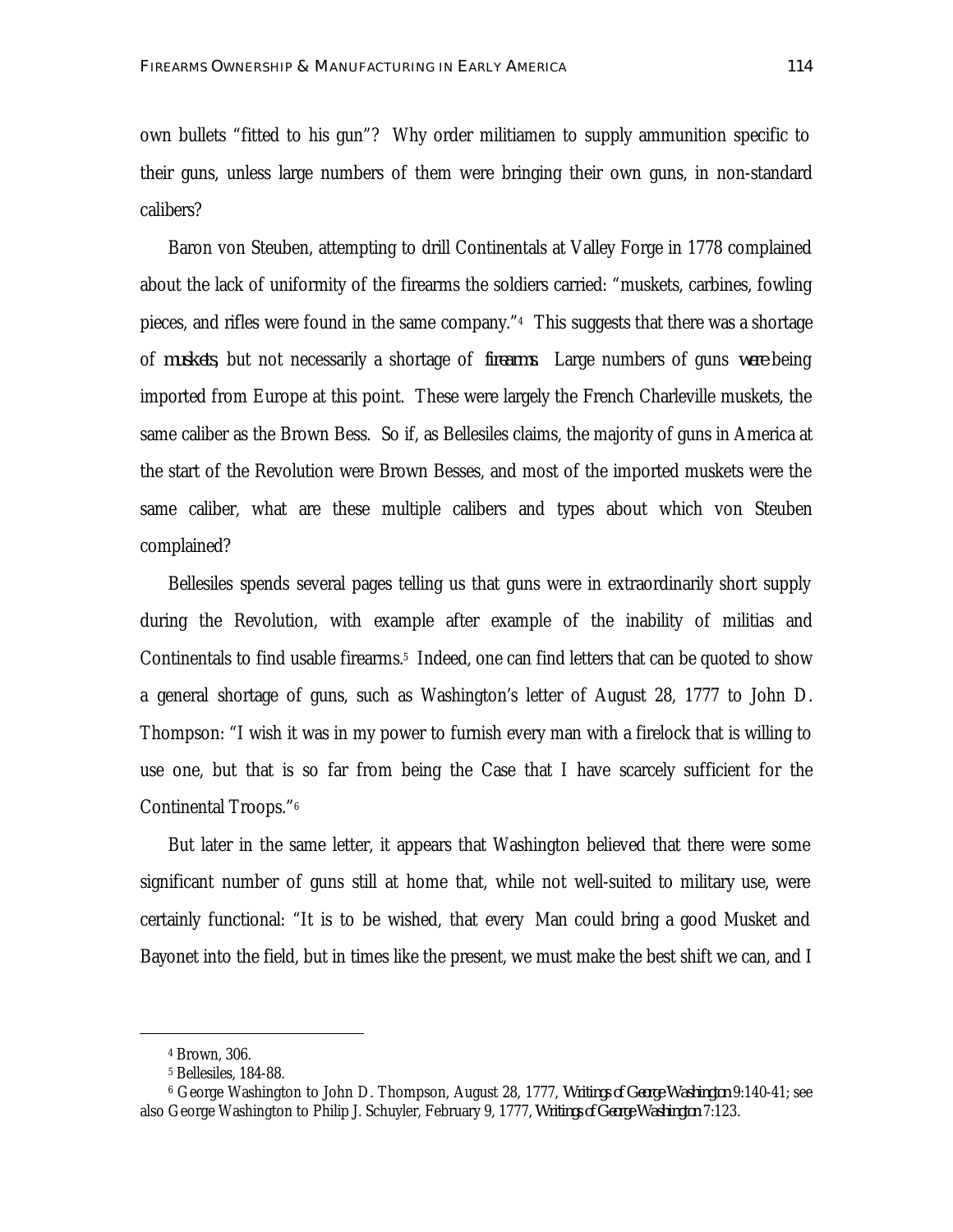wou'd therefore advise you to exhort every Man to bring the best he has. A good fowling Piece will do execution in the hands of a Marksman."<sup>7</sup>

Other letters also suggest that guns (though perhaps not military muskets) were available in the free market. A letter from Washington to Elisha Sheldon, directing him to raise a cavalry regiment, suggests what type of horses he should purchase, and how he should pay for them. In the same tone, Washington instructs Sheldon: "Saddles, Bridles, Carbines, Broadswords, Pistols and every other Accoutrement necessary (agreeable to a pattern herewith given you,) you will procure as cheap as possible."<sup>8</sup> There is nothing in the letter that indicates any of these items were going to be unusually difficult to obtain, nor any suggestion that Sheldon would have any more difficulty purchasing guns than saddles.

Washington in December 1776 warned the Pennsylvania Safety Council:

I have not a Musket to furnish the Militia who are without Arms; this demand upon me makes it necessary to remind you, that it will be needless for those to come down who have no Arms, except they will consent to work upon the Fortifications instead of taking their Tour of Military Duty; if they will do that, they may be most usefully employed. I would recommend to you to call in as many Men as can be got, for the express purpose of Working for we shall most undoubtedly have occasion for every Man who can procure or bear a Musket.<sup>9</sup>

Why would Washington request that they call in men "who can procure or bear a Musket" if he had none to issue? Washington obviously thought that there was some realistic chance of men showing up with a musket of their own.

We know that there were men who did show up with guns of their own, because we have the occasional records of the Continental Congress reimbursing individuals for the loss of personally owned weapons. "That there is due to Philip Melton, late a private in Captain Rippey's company of the 6th Pen[n]sylvania regiment, for a rifle-gun of his taken by the

<sup>7</sup> George Washington to John D. Thompson, August 28, 1777, *Writings of George Washington* 9:140-41. Frothingham, 285, thus described Washington's army in early 1776: "A large number had brought into the field their own fire-arms."

<sup>8</sup> George Washington to Elisha Sheldon, December 16, 1776, *Writings of George Washington* 6:386-7.

<sup>9</sup> George Washington to Pennsylvania Safety Council, December 22, 1776, *Writings of George Washington* 6:422.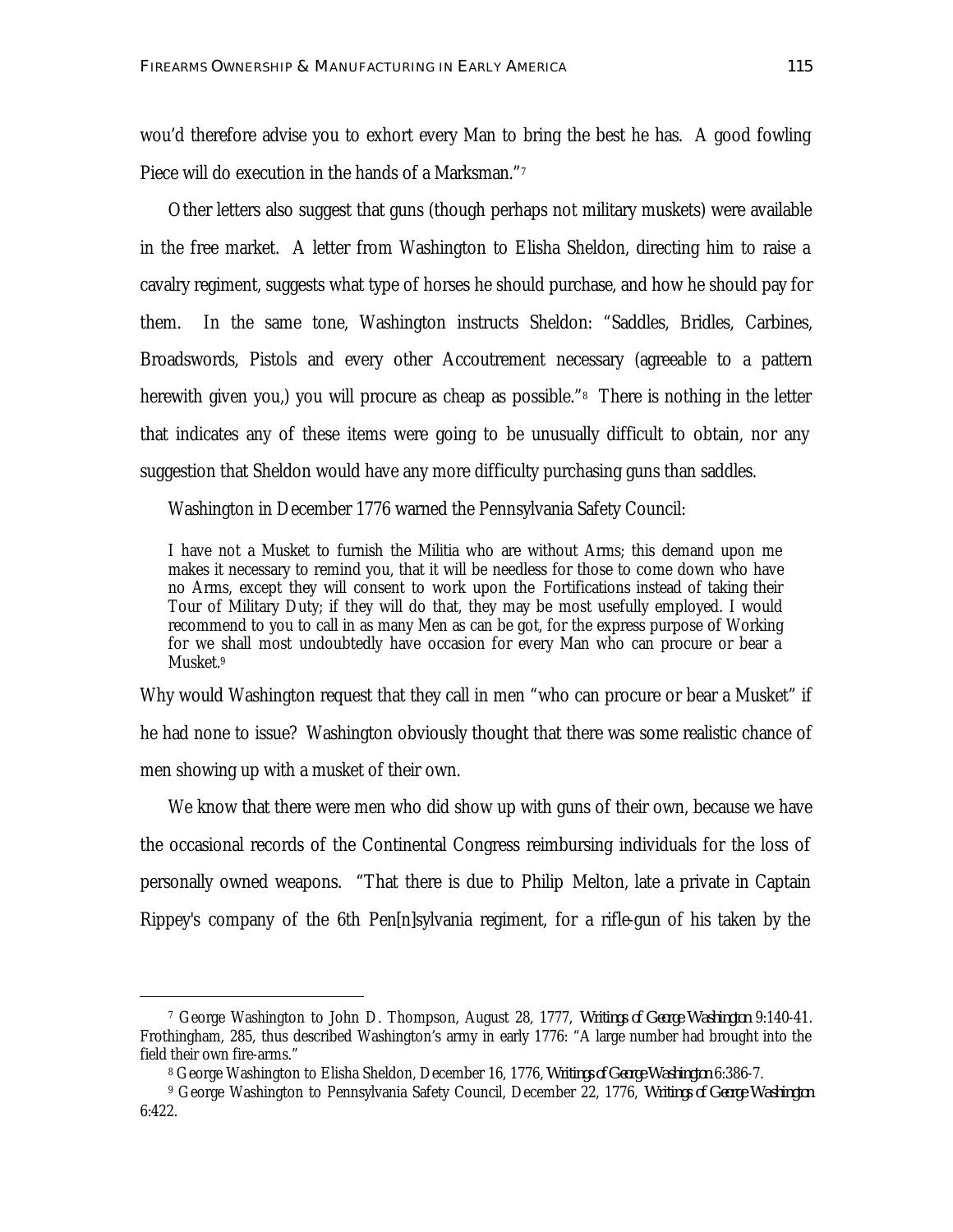enemy, 13 60/90 dollars...."<sup>10</sup> "That there is due to Henry Frict, a private in Captain Hay's company of the 6th Pen[n]sylvania regiment, for a rifle gun belonging to him, and lost in the public service, the sum of 14 30/90 dollars ...."<sup>11</sup> "That there is due to John Byrn, late a soldier in Captain Morgan's company of rifflemen, for a rifle belonging to him which was lost at the attack on Quebec, the sum of 16 60/90 dollars…."12 "That there is due to Captain William Houston, of Colonel Frederick Watts's batallion, flying camp, for 27 rifles guns and one drum, lost at Fort Washington, the sum of 376 42/90 dollars…."<sup>13</sup>

Other documents establish that guns were available for purchase, because the Continental Congress reimbursed military officers for guns purchased for their units, such as, "there is due, to Robert Stephens, for four rifles delivered to Captain H. Stevenson, for the use of his rifle company, the sum of 55 30/90 dollars…."14 "That there should be paid to James Young, for 51 rifle and smooth-bore guns, 22 of which was delivered to Robert Towers and Samuel Appleton, 7 lost, and 22 delivered at Fort Washington, the sum of 571 25/90 dollars…."<sup>15</sup> "To John Cox, for eight rifle guns, supplied by Edward Snicker, for the use of Captain Gabriel Long's company, of Virginia rifflemen, 146 60/90 dollars...."<sup>16</sup> "That there is due to sundry persons of Northumberland county, belonging to Colonel Potter's batallion of militia, for rifles, guns, blankets, taken and appraised for the use of Captain William Gray's company of the said batallion, some time in December last, which articles were not returned to the owners, but delivered up to the continental store, as appears by certificates, 1,208 12/90 dollars, and that the same ought to be paid to Brigadier Potter, or his order."<sup>17</sup>

We get some evidence that there were many guns in America—and guns of a type not suitable for military use—from examining the manner in which the Continental Congress

 $\overline{a}$ 

<sup>15</sup> April 26, 1777, *JCC*, 303.

<sup>10</sup> May 10, 1777, *JCC*, 345.

<sup>11</sup> May 15, 1777, *JCC*, 362.

<sup>12</sup> June 9, 1777, *JCC*, 429.

<sup>13</sup> May 19, 1777, *JCC*, 370-1.

<sup>14</sup> May 13, 1777, *JCC*, 351.

<sup>16</sup> November 23, 1776, *JCC*, 977.

<sup>17</sup> August 26, 1777, *JCC*, 680.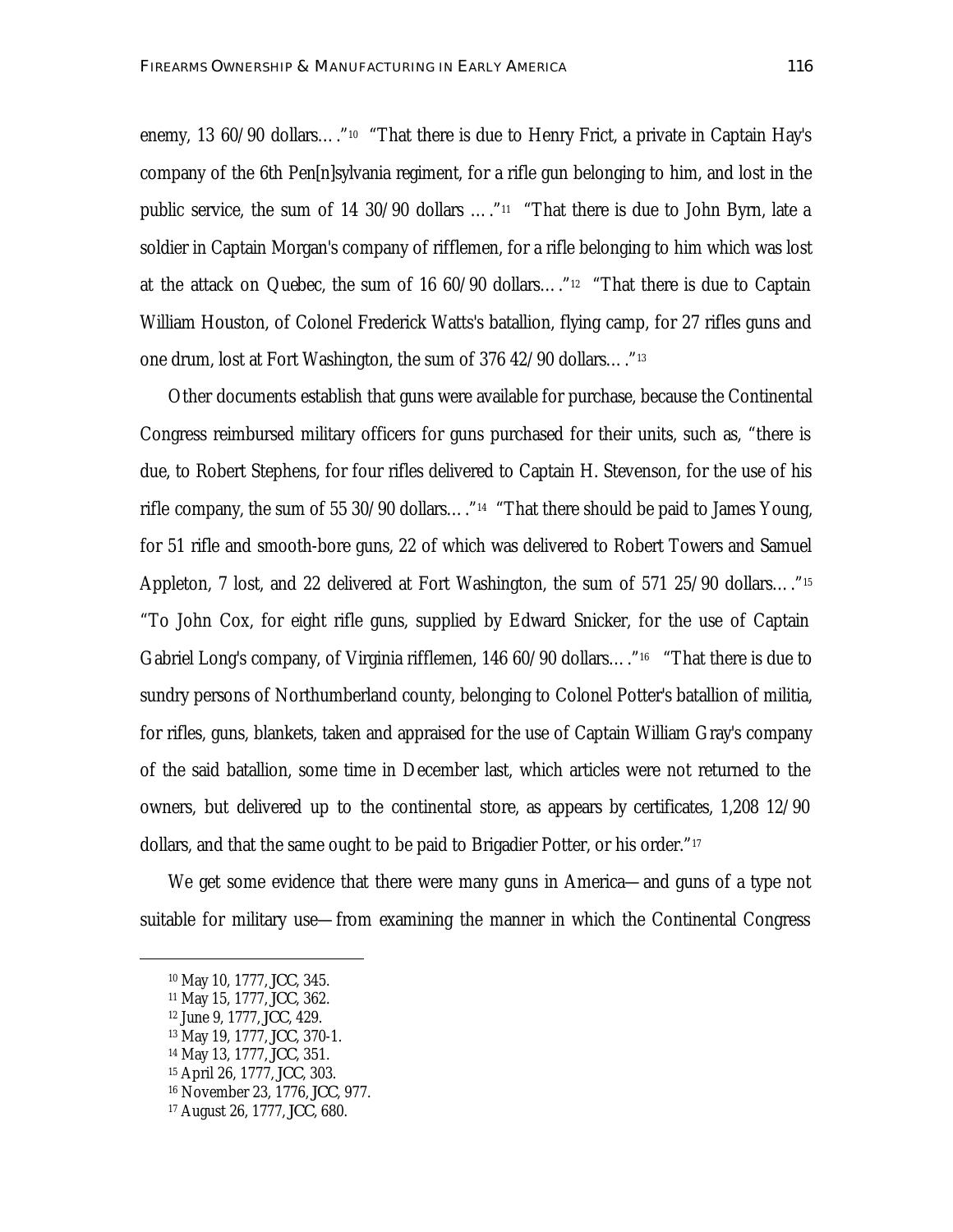dealt with the problem of disarming Tories. The Pennsylvania Assembly on March 29, 1776, debated a resolution implementing the Continental Congress's request that each government take steps "disarming disaffected persons." However, "many Fire-Arms may be taken which may not be fit for use" by either the Continental Army or Pennsylvania's troops.

There were apparently enough of these non-military weapons that the Pennsylvania government believed that it needed to pass legislation describing what to do with them. The "disaffected persons" were to be paid only for the military arms; the others were to be stored "for the owners, to be delivered to them when the Congress shall direct." Later revisions of the resolution specified that the firearms to be involuntarily purchased from the disaffected were those "fit for the use of the Troops, or could be conveniently made so…." While the "disaffected" were to be disarmed against their will, "well-affected Non-Associators" (those who were neutral) "possessed of good Arms" were encouraged—but not required—to sell their weapons to the government.<sup>18</sup>

Significantly, Bellesiles claims that, "Congress and most of the states disarmed all 'disaffected persons' without recompense, and gave their arms to the Continental Army."<sup>19</sup> But it turns out, when one reads Bellesiles's source for that claim, that his source says exactly the opposite. Bellesiles's cited source, *Journals of the Continental Congress*, 4:220-21, shows that they did compensate "disaffected persons" for arms taken for public use; only arms unfit for the military were not compensated, because these arms were not permanently confiscated:

Whereas in the execution of the resolve of Congress of the 14th of March, respecting the disarming disaffected persons, many fire arms may be taken, which may not be fit for use to arm any of the troops mentioned therein: Therefore, Resolved, That all the fire arms so taken, being appraised according to said resolve, none of them shall be paid for, but those that are fit for the use of such troops, or that may conveniently be so made, and *the remainder shall be safely kept by the said assemblies, conventions, councils or committees of safety, for the owners, to be delivered to them when the Congress shall direct*. <sup>20</sup> [emphasis added]

The resolution of March 14th was also explicit about compensation for confiscated arms:

<sup>18</sup> March 29, 1776, *American Archives* 4th series, 5:693-4; April 6, 1776, *Ibid.*, 5:713-14.

<sup>19</sup> Bellesiles, 192-3.

<sup>20</sup> *JCC*, 4:220-21.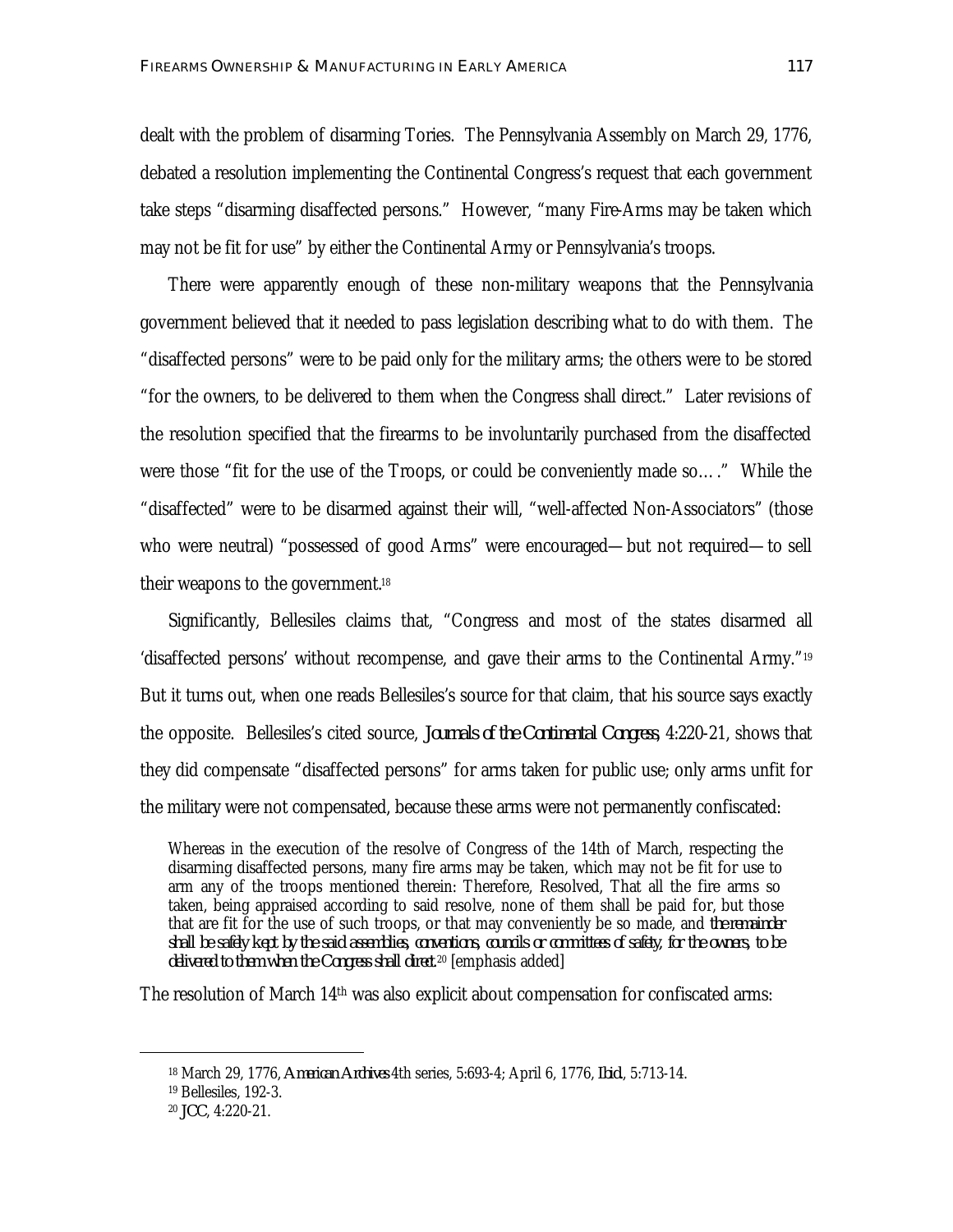Resolved, That it be recommended to the several assemblies, conventions, and councils or committees of safety of the United Colonies, immediately to cause all persons to be disarmed within their respective colonies, who are notoriously disaffected to the cause of America, or who have not associated, and shall refuse to associate, to defend, by arms, these United Colonies…; and to apply the arms taken from such persons… in the first place to the arming the continental troops raised in said colony; in the next, to the arming such troops as are raised by the colony for its own defence, and the residue to be applied to the arming the associators; that the arms when taken be appraised by indifferent persons, and *such as are applied to the arming the continental troops, be paid for by Congress, and the residue by the respective assemblies, conventions, or councils, or committees of safety*. <sup>21</sup> [emphasis added]

Baltimore County, Maryland, disarmed "such persons as have refused to enroll as Militia." Reports listing the confiscated weapons show a total of thirteen guns.<sup>22</sup> This is not an enormous number of guns, indicating either that relatively few Tories remained in the area; that relatively few were identified by refusing to enroll in the militia; or that there were few guns still in Tory hands. Similarly, on July 8, 1776, the Maryland Council of Safety paid William Thomas £6 for two muskets.<sup>23</sup> The assessed value of the purchased and confiscated muskets, blunderbusses, fowling pieces, and fusees averaged £2:9:2—the low price yet another indication that guns were not terribly scarce.

Washington's letter of February 14, 1780 also suggests that there were some significant number of soldiers who brought their own guns with them into service:

There does not appear to me any reason, upon which the soldiers are intitled to, or can claim the Continental fire arms at the expiration of their times of service. The act of Assembly is very plain. *As an incouragement for men to bring their own arms into the army, it offers a certain bounty, and to such who do not, a lesser sum*. The difference which is given to the former, appears to have been designed as a compensation for the use of the arms; nor can any construction whatsoever authorise the latter to carry off arms &c. the property of the Continent.<sup>24</sup> [emphasis added]

What is one to make of Washington's letter of April 29, 1778? He complains, as Bellesiles would have us believe, "I am as much at a loss as you can possibly be how to procure Arms for the Cavalry…" But the rest of the sentence tells the rest of the story: "there are 107 Carbines in Camp but no Swords or Pistols of any consequence. General Knox informs me,

<sup>21</sup> *JCC* 4:205.

<sup>22</sup> March 8, 1776, *American Archives* 4th series, 5:1509; March 22, 1776, *Ibid.*, 5:1514.

<sup>&</sup>lt;sup>23</sup> July 8, 1776, *American Archives* 5<sup>th</sup> series, 1:1331. See July 16, 1776, *American Archives* 5<sup>th</sup> series, 1:1337, or *Archives of Maryland*, 12:54, for another purchase, on July 16, from James Tilghman, for £300, "for the purchase of Fire-Arms…." Unfortunately, the quantity of arms is not specified.

<sup>24</sup> George Washington to Henry Jackson, February 14, 1780, *Writings of George Washington* 18:9.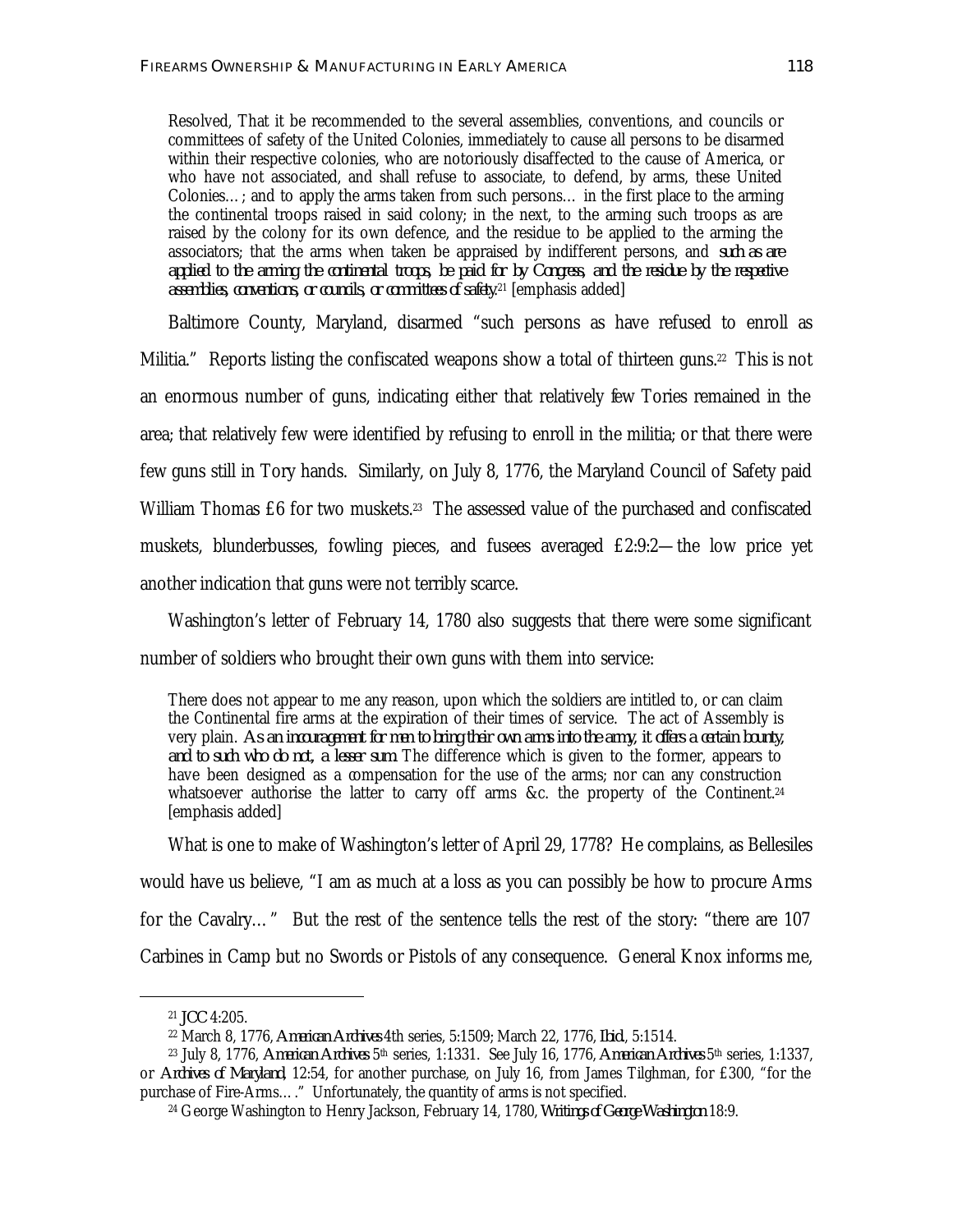that the 1100 Carbines which came in to the Eastward and were said to be fit for Horsemen were only a lighter kind of Musket."<sup>25</sup> Guns weren't necessarily scarce; the right sort of guns were scarce.

In 1778 Alexander Graydon described a group of cavalry from Connecticut that had an almost comic aspect to them:

They consisted of a considerable number of old-fashioned men, probably farmers and heads of families, as they were generally middle-aged, and many of them apparently beyond the meridian of life….

Instead of carbines…, they generally carried fowling pieces; some of them very long, and such as in Pennsylvania are used for shooting ducks.<sup>26</sup>

While Graydon gently ridiculed their military effectiveness, though not their good intentions, his description suggests that they came armed with their personal hunting weapons. If Connecticut's soldiers were desperately short of firearms, it seems strange that these Don Quixote-like figures would bring guns with them, instead of turning them over to more effective soldiers.

Bellesiles tells us that Washington ordered his officers to start carrying half-pikes, and suggests that the motivation was partly to deal with the shortage of arms.<sup>27</sup> But as usual, a careful reading shows that what Washington ordered was not driven by a shortage of firearms, but the different needs that officers had for arms compared to the men:

As the proper arming of the officers would add considerable strength to the army, and the officers themselves derive great confidence from being armed in time of action, the General orders every one of them to provide himself with a half-pike or spear, as soon as possible; firearms when made use of with drawing their attention too much from the men; and to be without either, has a very aukward and unofficerlike appearance.<sup>28</sup>

There is nothing in Washington's statement that indicates that firearms weren't available for the officers; Washington's concern was that the time required to load and fire them was a distraction for officers from leading soldiers.

<sup>25</sup> George Washington to Stephen Moylan, April 29, 1778, *Writings of George Washington* 11:322-3.

<sup>26</sup> Alexander Graydon, "Queer Cavalry" in Hart & Hill, 235-6.

<sup>27</sup> Bellesiles, 187.

<sup>28</sup> George Washington, December 22, 1777, General Orders, *Writings of George Washington* 10:190.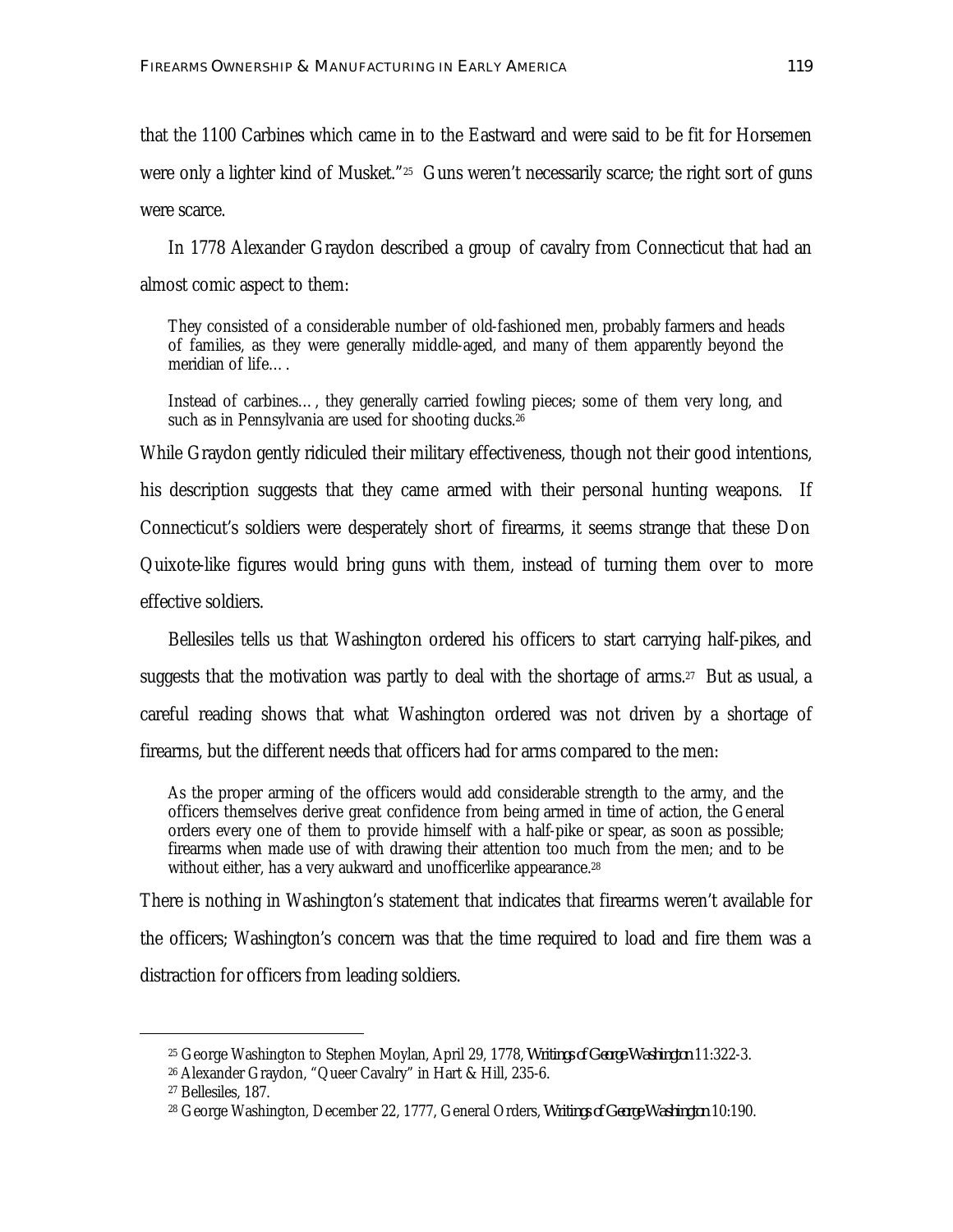A somewhat similar issue appears in Pennsylvania, where the use of the pike is suggested as a solution to the problem that "the Spirit of our People supplies more Men than we can furnish with Fire Arms, a deficiency which all the Industry of our ingenious Gunsmiths cannot suddenly supply…" But a little later in the same paragraph, we see evidence that it was not *all* firearms that were in as short supply as muskets, because "Each Pikeman to have a cutting Sword, and where it can be procured, a Pistol."29 On March 12, 1776, the Pennsylvania Assembly gave recruiting officers instructions for "recruiting Riflemen" that included, 'You are to take the utmost care… that you inlist no man who is not provided with a good rifle-gun, perfectly fit for service, and very expert in the use of it."30 The Pennsylvania government was clearly short of rifles, but did not consider it would impossible to find men already armed with a rifle "and very expert in the use of it."

Washington complained at various times that his forces had been well armed, but that various public arms had drifted away with the soldiers.31 Unsurprisingly, he criticized, "The scandalous Loss, waste, and private appropriation of Public Arms, during the last Campaign is beyond all conception." He asked the state governments to ask for an accounting of the public arms that had been issued to various regiments, but also made another request that shows that Washington believed that there were large numbers of privately owned firearms in America: "I beg you will not only do this, but purchase all, fit for the field, that can be procured from private persons, of which there must be a vast Number in the Government."<sup>32</sup>

Similarly, Washington's letter to the Continental Congress War Board of March 8, 1780, concerning two regiments of dragoons that were to be outfitted seems to indicate that pistols were available for them: "There are pistols in the Magazine, but the Horsemens swords must

<sup>29</sup> August 26, 1775, *Col.Rec.Penn.* 10:322.

<sup>30</sup> March 12, 1776, *American Archives* 4th series, 5:681.

<sup>31</sup> George Washington to the New York Legislature, March 1, 1777, *Writings of George Washington* 7:215-16.

<sup>32</sup> George Washington to the Massachusetts Council, February 28, 1777, *Writings of George Washington*  7:209.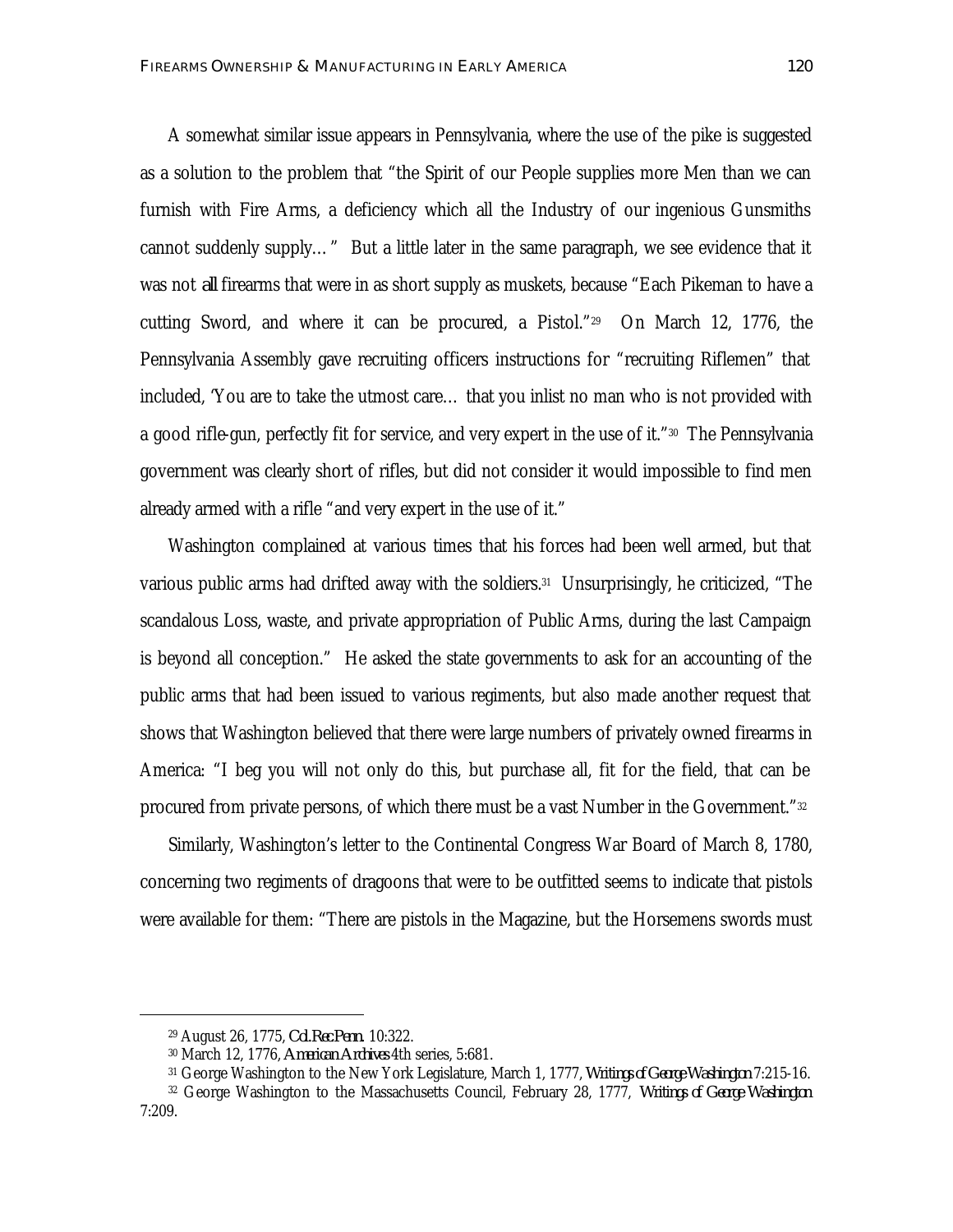be made, as there are none proper for the purpose on hand, that I know of."33 It appears that pistols were available.

Bellesiles tells us "the frontier regions were worst hit by this scarcity of firearms."<sup>34</sup> There are certainly complaints from the frontier, such as the July 20, 1779 letter of Colonel Archibald Lochry of Westmoreland County, Pennsylvania, who complained about a shortage of arms, and "What few we still have are so out of repair that they are almost useless and it is out of my power to get them repaired this quarter."<sup>35</sup>

Yet instructions from the Continental Congress and letters from Washington suggest that they were unaware of such shortages, or that such shortages were localized. On June 16, 1778, the Continental Congress, discussed "the reward offered in March last to such drafts as should bring firelocks &c with them into the field" because the government owned too few "arms and accountrements." They therefore increased the reward offered to the two new regiments "to be raised in Virginia and Pennsylvania, to induce them to come armed and accoutred…."

If the soldier brought "a good serviceable rifle, with a powder horn, bullet pouch, and mould, eight dollars; for a good serviceable musket, with a bayonet and a powder horn, and bullet pouch, or a good cartouch box, six dollars; for a like musket and accoutrements, without a bayonet, five dollars; for a knapsack, two dollars; for a haversack, one dollar; for a blanket, eight dollars."36 If guns were so seriously scarce on the frontier, why was a rifle with all the accessories worth only three times what a knapsack was—and the same as a blanket?

Another example is Washington's letter of July 28, 1781 to Thomas Parr, asking him to recruit riflemen from Pennsylvania: "I observe by the Recruiting instructions that the Men are to be paid for the use of their Rifles if they bring them into the field; this leaves the matter optional, and if a considerable part of them should come unarmed we shall be put to

<sup>33</sup> George Washington to the Board of War, March 8, 1780, *Writings of George Washington* 18:86.

<sup>34</sup> Bellesiles, 185-86.

<sup>35</sup> Whisker, 169.

<sup>36</sup> June 16, 1778, *JCC*, 611-12. Also see June 8, 1778, *JCC*, 577, for similar incentives.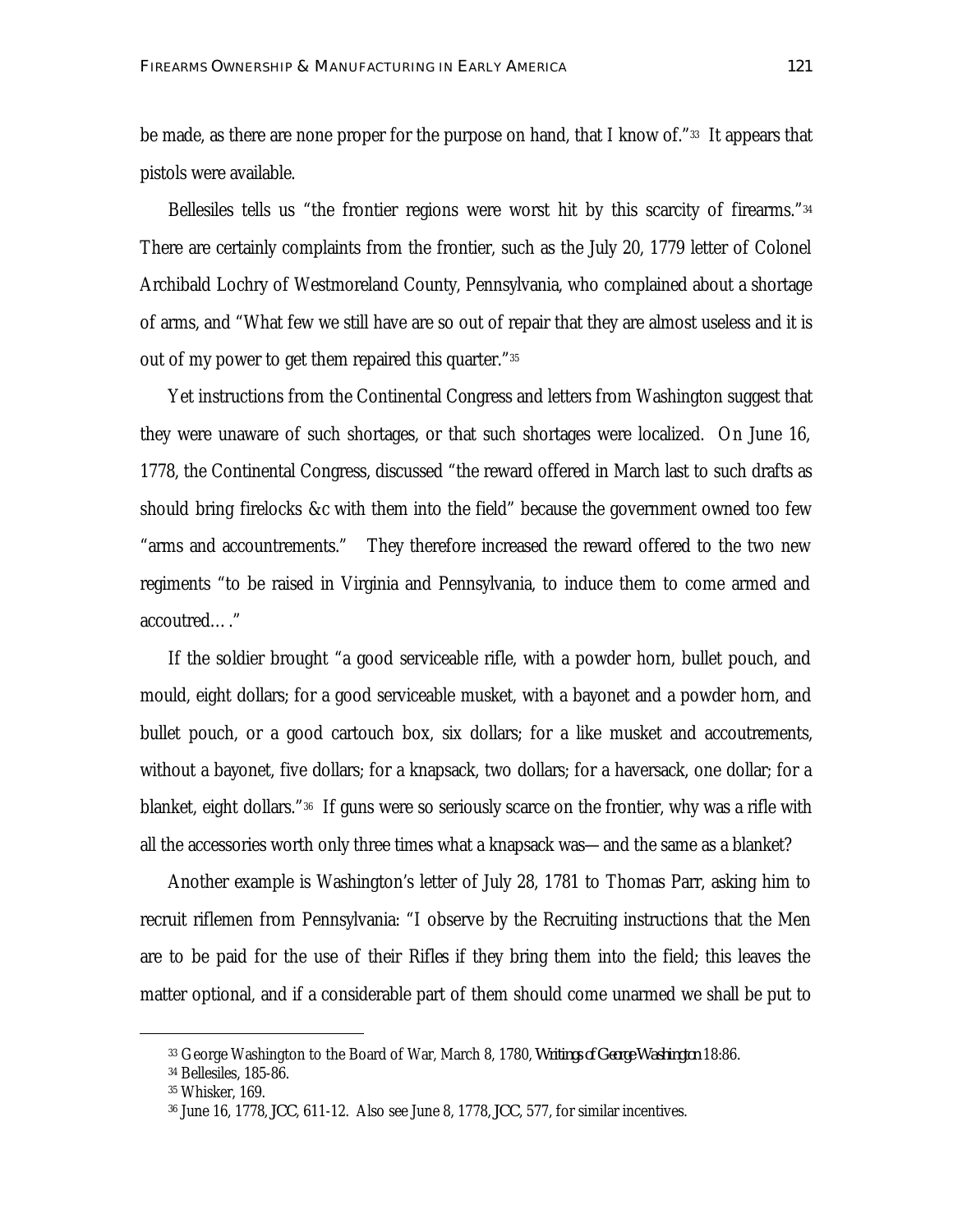very great difficulties on that account, as we have but few Rifles belonging to the Continent."37 If rifles were really so incredibly scarce, this would not be "optional."

A somewhat similar letter to Joseph Reed the previous month requests Reed's help in raising a unit of 300 riflemen in Pennsylvania. Washington expected these men to bring their own rifles:

One of the terms should be that they are to find their own Rifles, as we have none in Store. I shall be glad to hear as soon as possible what probability there will be of succeeding in this undertaking. The greater part of the Men, must be with the Army by the 1st. of Augt. or their services will be useless afterwards.<sup>38</sup>

In a bit more than a month, Washington had a realistic hope that Reed would be able to raise perhaps 300 men with their own rifles—and have them with the Continental Army. If firearms were actually scarce on the frontier, someone seems to have not told Washington, who assumed that many could be persuaded to bring their rifles with them.

At the encouragement of the British, Indians representing the Mohawks, Ottowas, Nantucas, Shawnees and Delawares traveled south to meet with the Cherokees in 1776. According to Henry Stuart, the British government's representative to the Cherokees, the Indian ambassadors described what they saw as they headed south. "[W]hen they attempted to pass through that Country from Pittsburgh to their Nation… they found the Country thickly inhabited and the people all in arms…." They listed several forts that contained a total of 6500 men, apparently armed, and that there were other forts that they did not enumerate that were also filled with armed men.<sup>39</sup>

Isaac Thomas, a Loyalist present at the same conference, claimed "that there were about six thousand men in Arms on the Frontiers of Virginia and North Carolina which were intended to have gone to oppose the King's Troops but they had determined to stay and opposed the Indians…."40 Perhaps the Indian ambassadors, on their way to a war council,

<sup>37</sup> George Washington to Thomas Parr, July 28, 1781, *Writings of George Washington* 22:427.

<sup>38</sup> George Washington to Joseph Reed, June 24, 1781, *Writings of George Washington* 22:258.

<sup>39</sup> August 25, 1776, Henry Stuart's Account of his Proceedings with the Cherokee Indians, *Col.Rec.N.C.*, 10:773.

<sup>40</sup> *Ibid.*, 10:782.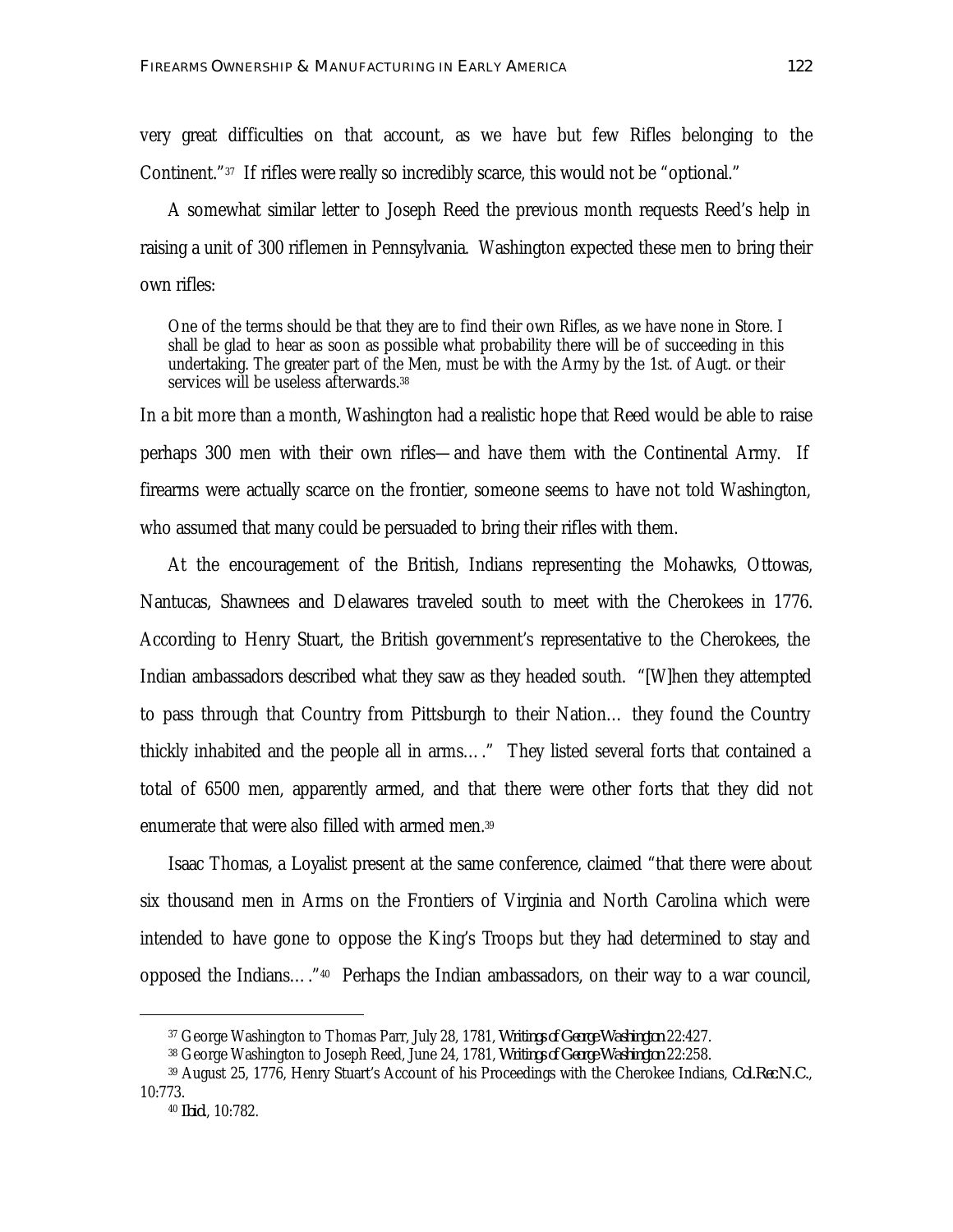were wrong about the number of armed Americans present on the frontier; perhaps the guns that the Indians saw were all the guns available on the frontier. Perhaps Thomas, a Loyalist with no reason to discourage the Indians from attacking the rebels, was mistaken about the number of militiamen with guns in the frontier areas. But it is certainly more likely that these Indians, representatives of a warrior society, and Thomas, knew more accurately than Bellesiles how heavily armed the American colonists were.

An interesting associated issue is the use of rifles in the Continental Army. The strength of the rifle was its accuracy, which suited it for both hunting and sniper work. But rifles were slow to load, and for the massed fire that was the norm for large units, muskets were clearly preferred. The Secretary of the Board of War, in requesting that a rifle company from Maryland be armed with muskets instead, complained that there was "a superabundance of riflemen in the Army." They wanted less rifles, and more muskets, "as they are more easily kept in order, can be fired oftener and have the advantage of Bayonetts." Rifles had their place, but muskets were preferred, not because Americans weren't good shots, but because muskets were a better choice for massed battles.<sup>41</sup>

Even more interesting, from the standpoint of gun scarcity, is that the Secretary of the Board of War put more emphasis on *clothing* this rifle company before they came to Philadelphia than arming them: "They might be armed and accoutred, but might lie here a very considerable time before cloathes [*sic*] and blankets could be furnished."<sup>42</sup>

Rifles seem to have been common hunting weapons in some parts of America—more common than muskets, in spite of being much more expensive. The disadvantage of the rifle for massed fire, however, meant that Americans could be heavily armed, and yet not wellarmed for combat as part of the Continental Army. The equivalent today would be if Americans were asked to show up for combat duty with their personal weapons.

<sup>41</sup> Peterson, 200-3.

<sup>42</sup> Richard Peters to the Council of Safety, October 26, 1776, William Hand Browne, ed., *Archives of Maryland* (Baltimore: Maryland Historical Society, 1892), 12:404-5.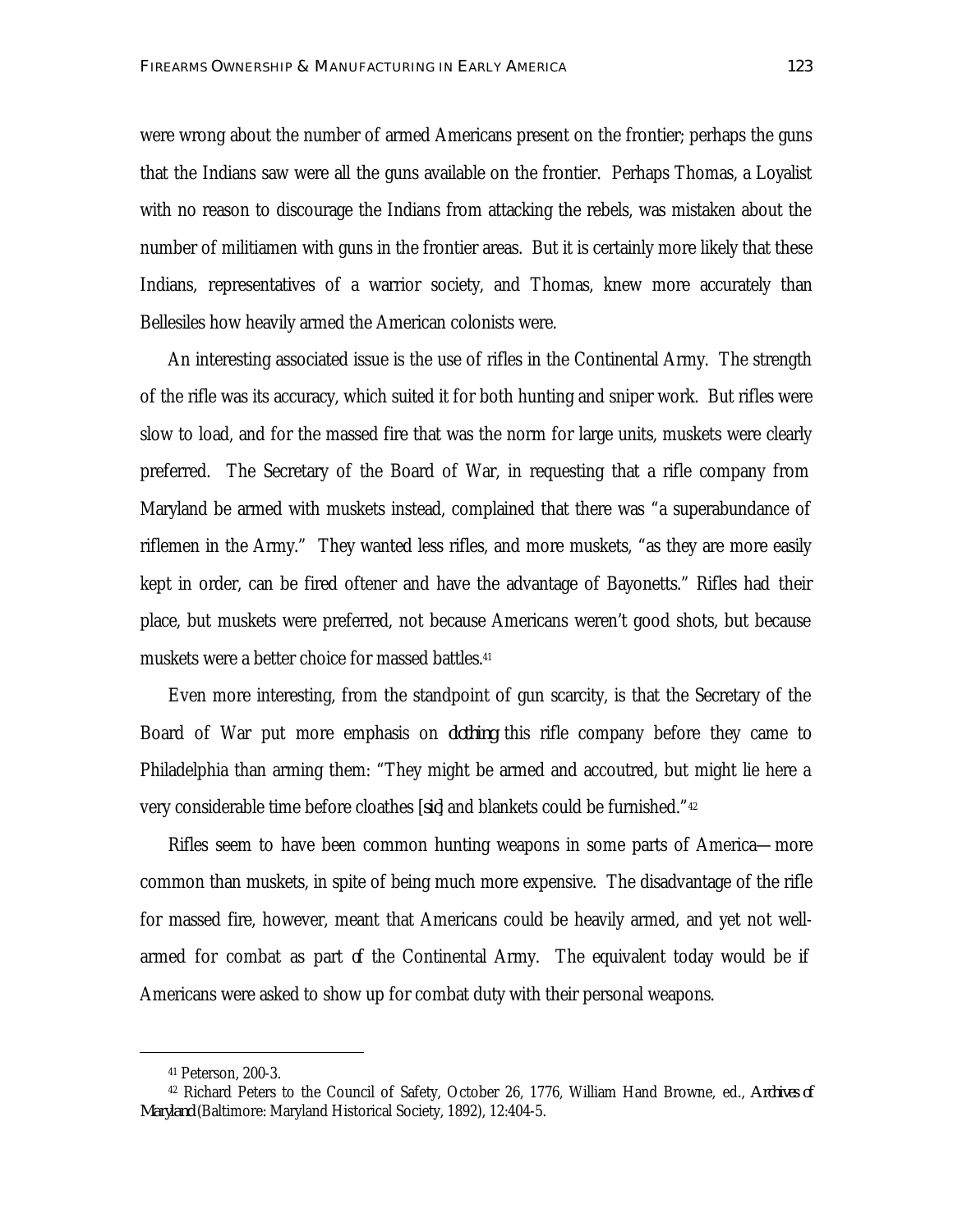Americans would show up with many small handguns, not very useful for anything but highly specialized missions. They would show up with lots of .22 rifles—really only useful for training. Shotguns would be useful for guard duty, and jungle warfare, or certain types of urban combat, but not generally useful for the U.S. Army's primary mission. Many hunters would show up with hunting rifles in a bewildering array of calibers. Some of these hunting guns might be useful for specialized military functions, such as sniping, but their slow reloading and problems of ammunition resupply would make them difficult to integrate into a modern military. (Of course, many of these hunting rifles would be neither accurate enough, nor reliable enough for military use.) Two centuries later, one could read complaints about "not enough rifles" or "not enough military arms" and based on those complaints alone, conclude that there were few guns in America today—and be just as wrong as Bellesiles is when he claims that there were few guns in America before the Revolution.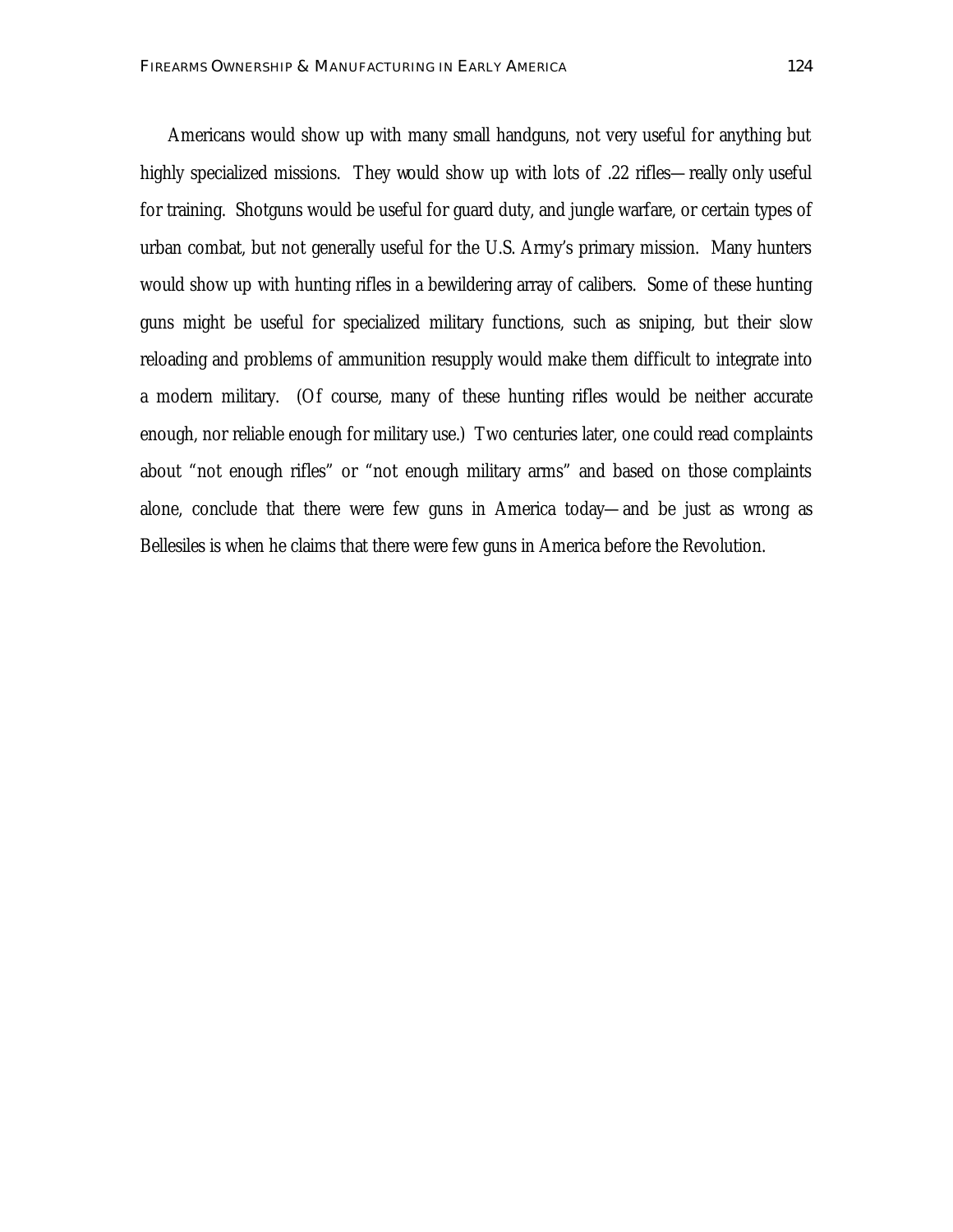## **Gun Scarcity and Militias in the Early Republic**

One category of sources that Bellesiles uses to prove that guns were in very short supply in the early Republic is arms censuses, which Bellesiles purports included not only publicly owned arms, but also privately owned arms. Bellesiles tells us that in 1803, Secretary of War Henry Dearborn conducted "a careful census of firearms in America, with the intention of demonstrating that the America militia owned sufficient firearms." After reporting that there were 235,831 guns, Bellesiles claims that, "Half of all these guns were in the hands of the federal government, with about one-quarter in state arsenals. The remainder were privately owned."<sup>1</sup>

But when you examine the sources that Bellesiles cites for this statement, there is nothing to support his claim that this census included all privately owned guns. The circular letter from Secretary of War Dearborn to the state and territorial governors is explicit, asking them to provide information "stating the military strength of each State, the actual situation of the arms, accoutrements, and ammunition of the several corps, with the same, and every other thing which may relate to their government, and the general advantage of good order and military discipline."<sup>2</sup> There is no division contained in the "Return of the Militia" tables that distinguish between those "in the hands of the federal government" and those in state arsenals. There is nothing in the militia return that indicates how many of the arms were

<sup>1</sup> Bellesiles, 241.

<sup>2</sup> United States Congress, *American State Papers: Military Affairs*, 1:159.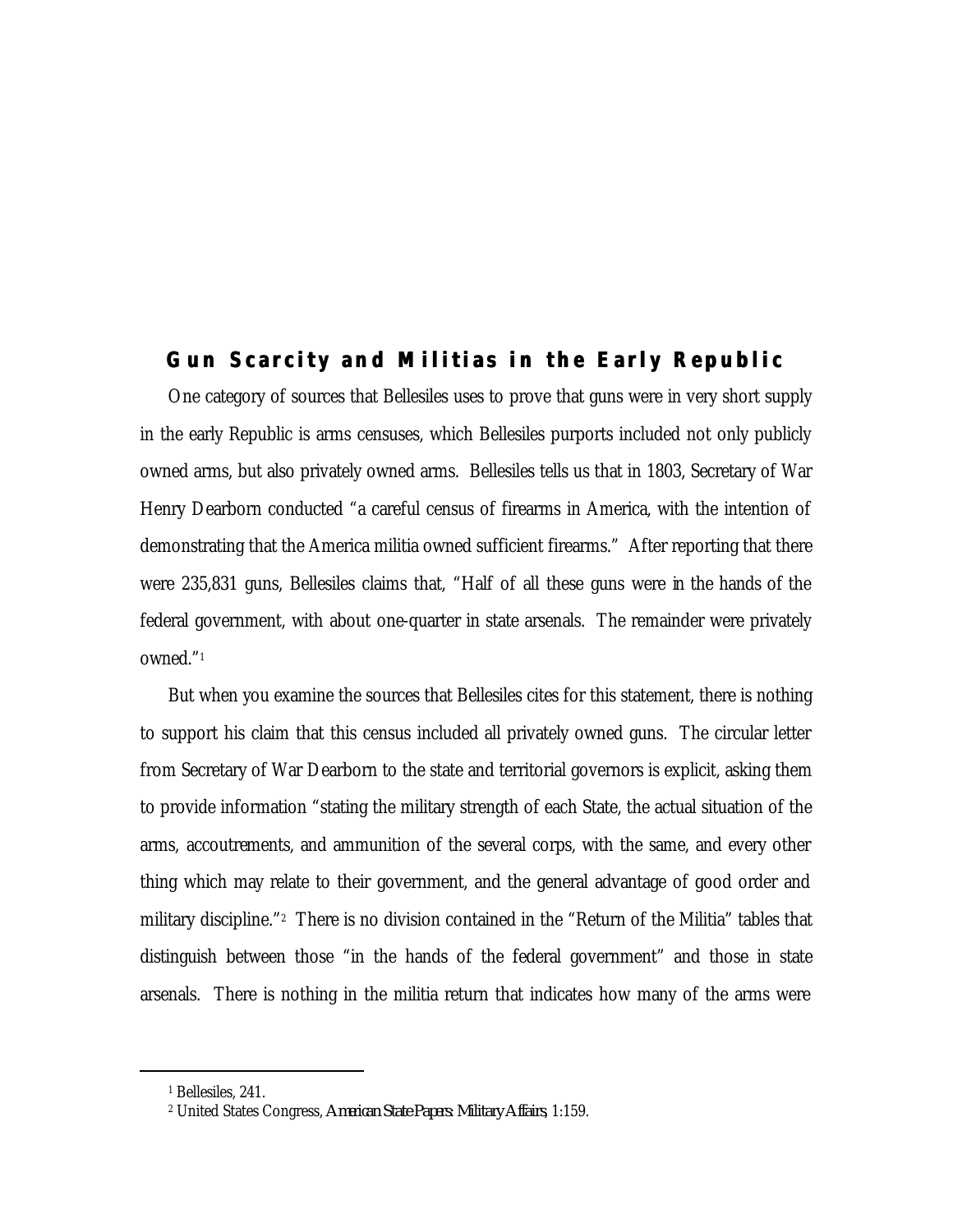privately owned. There is nothing that indicates how many arms there were in the United States, other than those in the hands of the militia.

Indeed, it seems unlikely that any arms "in the hands of the federal government" would be listed in a "Return of the Militia," based on the language of the circular letter. The 1810 and 1811 Returns of the Militia<sup>3</sup> are quite similar in form and method to the 1803 Return of the Militia. The 1811 inventory of federal military stores,<sup>4</sup> which clearly is not included in the totals contained in the 1810 or 1811 militia returns, strongly implies that a "Return of the Militia" included no federal arms at all. Nor is there anything in the 1803, 1810, or 1811 "Return of the Militia" supporting circular letters, or explanatory notes that identifies or even suggests how many of the arms so listed are privately owned, or that these returns included all privately owned guns.<sup>5</sup>

Had Bellesiles turned even three more pages, he would have found somewhat larger numbers of firearms in a "Return of the Militia" compiled less than two months later, after New Hampshire, Massachusetts, Connecticut, New York, North Carolina, Georgia, and Kentucky sent in their returns.<sup>6</sup> This increases the number of firearms a bit, but does nothing to support Bellesiles's claim that these are comprehensive censuses of firearms in the United States, or that they list all privately owned firearms.

Another interesting point is that the firearms listed in these censuses are "pairs of pistols," muskets, and rifles. From the categories, it would seem that this census was only of military arms, and could not have included all privately owned arms, many of which would have been inappropriate for militia use.

So where does Bellesiles get these numbers from? Bellesiles claims that in 1806 "a congressional committee estimated that there were 250,000 guns in America."<sup>7</sup> It is clear

<sup>3</sup> *American State Papers: Military Affairs*, 1:258-62, 297-301.

<sup>4</sup> *American State Papers: Military Affairs*, 1:303-4.

<sup>5</sup> *American State Papers: Military Affairs*, 1:160-62, 258-62, 297-301.

<sup>6</sup> *American State Papers: Military Affairs*, 1:165, 168-72.

<sup>7</sup> Bellesiles, 241 n. 123.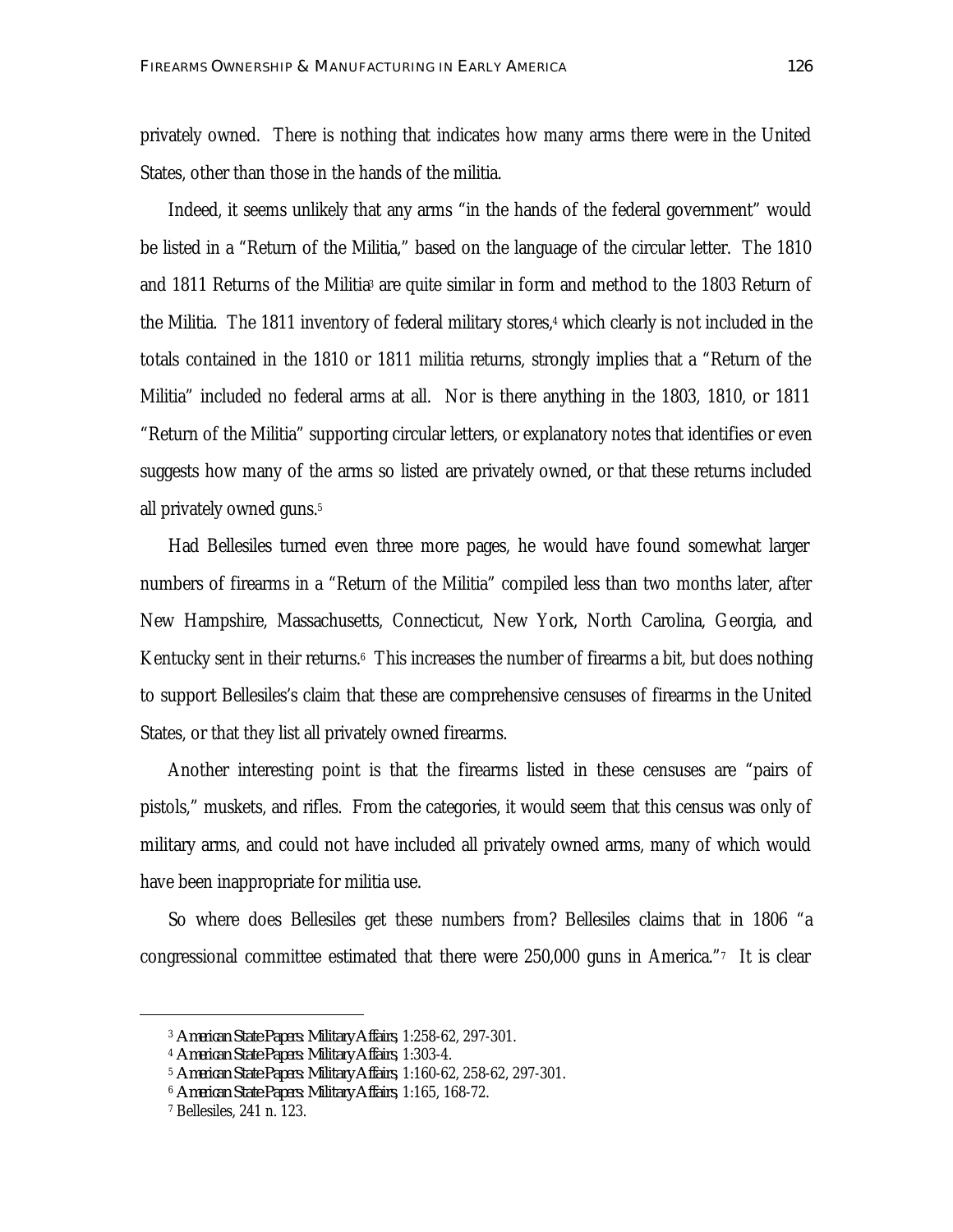from his statement on page 241 that Bellesiles means that this included all guns in America, both publicly and privately owned. The 1806 congressional committee report that Bellesiles cites, however, is quite explicit: After explaining that the laws of the United States required every "citizen enrolled in the militia" to "provide himself with a good musket or rifle," the report explains, "From the best estimates which the committee has been able to form, there is upwards of 250,000 fire arms and rifles in the hands of the militia, which have, a few instances excepted, been provided by, and are the property of, the individuals who hold them."<sup>8</sup> This is explicitly a statement that were *at least* 250,000 guns in the hands of the militia alone—and nearly all of them were privately owned.

The following paragraph of the 1806 report, on the same page (where Bellesiles could not have missed it) gives a count of the number of guns in the federal magazines: 132,000, of which 120,000 were "fit for use" and 12,000 "which need repairs." To figure out how many guns there were in the United States, one would need to add the "upwards of 250,000" that were privately owned to the 132,000 guns in the magazines of the United States. The guns in the state magazines would have to be added—and the report is explicit that these were not counted. If there were a count of guns in the hands of non-militia members (which there is not in this report), this would also need to be added. Depending on how one interprets the congressional committee report, it is possible that there were also large numbers of firearms owned by militia members that were not considered to be military weapons, and thus not included in this estimate of "upwards of 250,000 fire arms and rifles…." Bellesiles's characterization of this report is utterly wrong; indeed, one is hard pressed to see how anyone could honestly read that report, and describe it the way that Bellesiles does.

Bellesiles also claims that the severe shortage of arms for the militia was a source of continual complaint by public officials. "One can examine the records kept by any public official associated with the militia in the early nineteenth century and find similar complaints

<sup>8</sup> *American State Papers: Military Affairs*, 1:198. There four examples of Pennsylvania militiamen receiving payment "for the use of my gun" while on militia duty in 1794 at *Pennsylvania Archives*, 6<sup>th</sup> series, 5:70-71.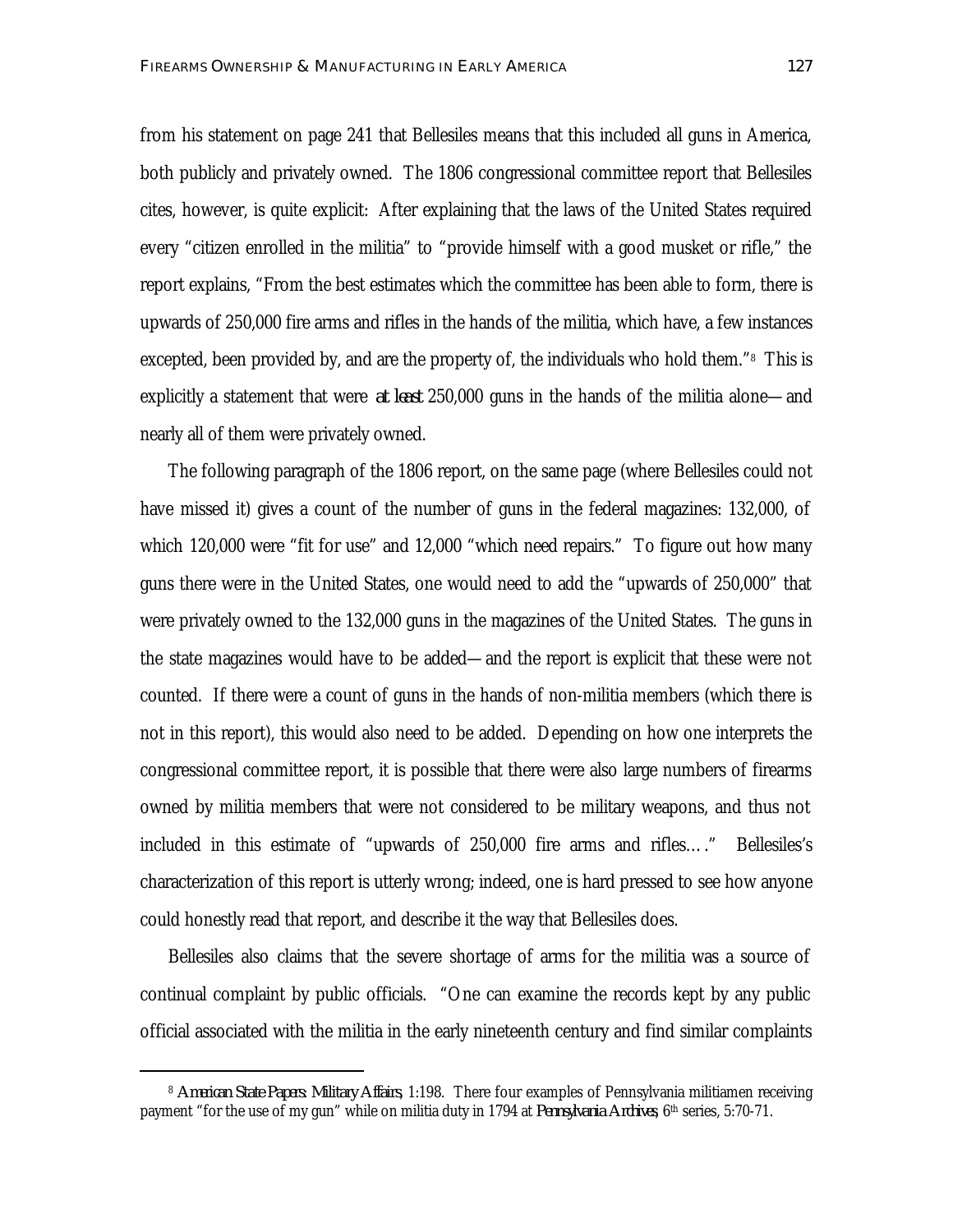of the lack of firearms and the general failure of the system."<sup>9</sup> Bellesiles points to W.C.C. Claiborne, governor of Mississippi Territory 1801-1803, and of Orleans Territory starting in 1812, as such an example.

Bellesiles quotes Claiborne that his efforts to organize the Mississippi militia had met "many obstacles…the greatest of which are the want of arms and the means of obtaining a supply."10 Indeed, Claiborne did write that to Secretary of State Madison.11 Yet, within a few months, Claiborne wrote to the Secretary of War, "The prospect of organizing the militia is flattering: the different Counties are laid off into regiments, battalions and company Districts: the officers are all appointed, and the men enrolled: a great degree of rivalry exists between the different corps: and I flatter myself that in a little time I shall have a well-armed and well disciplined militia."12 Later in the week, Claiborne finished his letter, "In the course of this week, I have reviewed the militia of Jefferson and Adams Counties; and can assure you that the prospect of having a well-armed militia, exceeds my most sanguine expectations."<sup>13</sup>

Were guns in short supply? Bellesiles tells us that, in response to Governor Claiborne's need for arms, "The government helped by sending 163 rifles and one hundred muskets to be stored for the militia's use, increasing the number of guns in the territory by 47 percent to 820, enough for 31.7 percent of the registered militia."<sup>14</sup> Yet, by reading what Claiborne *actually* wrote, we find a considerably different situation.

There is nothing in the sources that Bellesiles cites that indicates that the guns listed on the Return of the Militia were the only firearms in the territory–certainly, nothing to justify Bellesiles's claim of increasing the number of guns in the territory "by 47 percent to 820." The shortage of militia arms that Governor Claiborne complained about at the start of his

<sup>9</sup> Bellesiles, 248.

<sup>10</sup> Bellesiles, 248.

<sup>11</sup> William C. Claiborne, Dunbar Rowland, ed., *Official Letter Books of W.C.C. Claiborne* (Jackson: Mississippi Department of Archives and History, 1917), 1:39.

<sup>12</sup> Claiborne, 1:152.

<sup>13</sup> Claiborne, 1:155.

<sup>14</sup> Bellesiles, 248.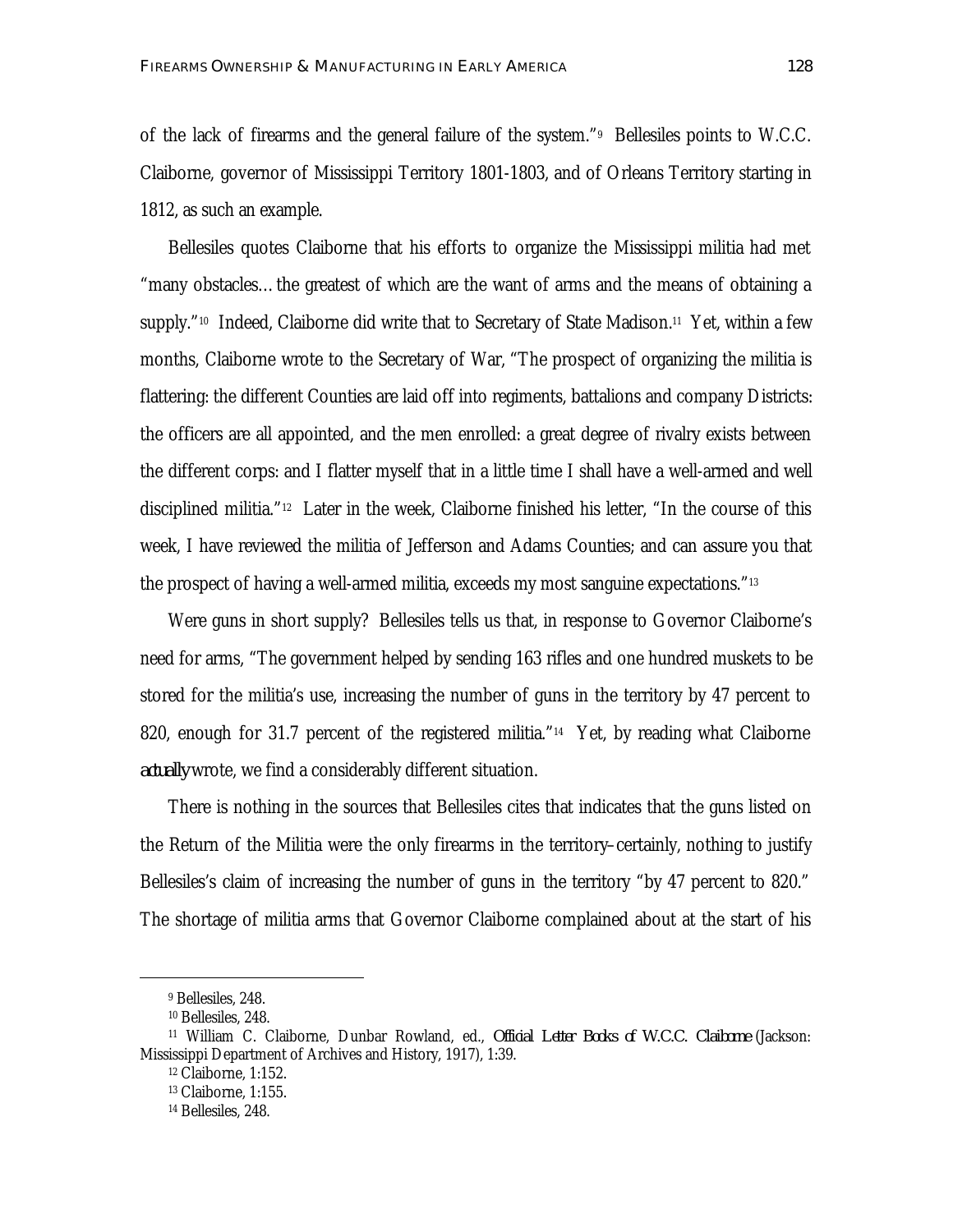militia organizing effort seems to have been a short-lived problem, and not the chronic difficulty that Bellesiles would have us believe: "You will discover that many of the privates are yet unarmed, but I flatter myself, this Inconvenience will soon be remedied–the Rifles (which were sent to me) are in high Estimation among the Militia, and the probability is, they will all be sold, upon the conditions, I have prescribed...."

Those conditions included a certificate from the captain that "Every Citizen applying for a Rifle" "is regularly inrolled on his Company, and in want of Arms," and that the applicant must pay \$14 for it–a sizable sum of money for most Americans in 1802. "Upon those conditions I suppose the Rifles will speedily be disposed of to the Militia…. As to the Muskets, they are in no demand among the Citizen Soldiers, and I cannot persuade them of their utility…." Instead, Governor Claiborne planned to store the muskets in a warehouse, apparently because demand was so low for them.15 So much for the shortage of firearms!

Governor Claiborne also reported, "I received, the other day, sixty stands of muskets from Fort Adams. They have been heretofore used, and are not in good order: I propose therefore to sell them at the moderate sum of eight dollars apiece. At this reduced price I expect the militia will speedily purchase them. But I find the people here are much prejudiced against muskets, and are unwilling to depend on any other arms but rifles."16 How interesting that Bellesiles neglects to mention this fact! If the militia was insufficiently armed, this was apparently a temporary condition, and reflective not of a shortage of firearms, but a desire by the militia for rifles, not muskets.

Bellesiles would have us believe that Claiborne, like most public officials, complained about "the general failure of the system."17 But this is not an accurate statement of Claiborne's beliefs. According to even the pages that Bellesiles cites, Claiborne's concern was not a "general failure" of the militia system, but specific defects in the militia law of

<sup>15</sup> Claiborne, 1:182-83.

<sup>16</sup> Claiborne, 1:152.

<sup>17</sup> Bellesiles, 248.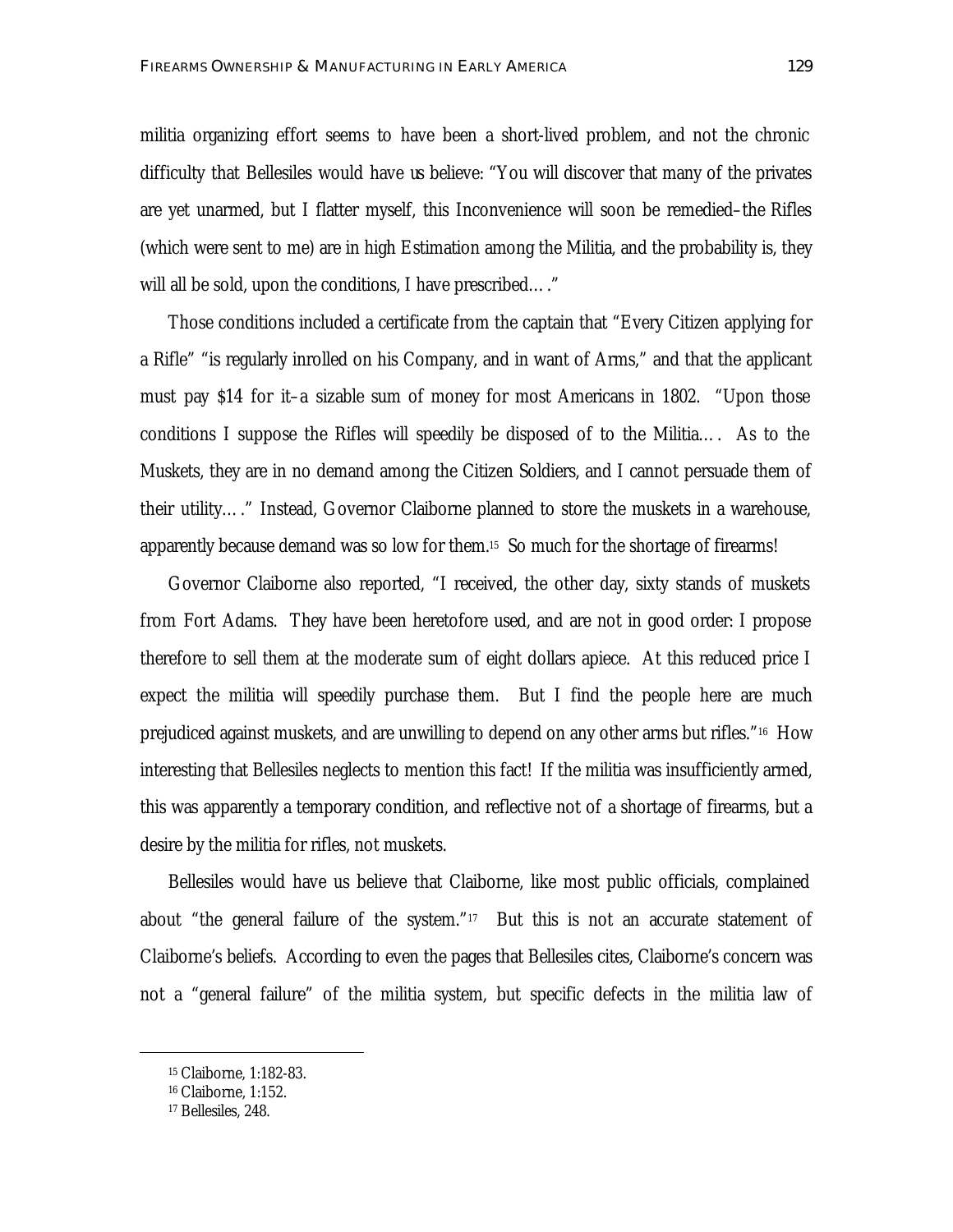Mississippi Territory: "The exertions of the Officers to organize and discipline the Militia, have been accompanied with great success, and authorize a hope that *this best resource*, of a free people, will shortly become an efficient means of defence. Experience, however, has proven, that our militia laws are still defective." [emphasis in original] Claiborne asked the Mississippi Territorial Legislature to correct the territory's militia laws;18 his speech to the legislators shows that he did not see the militia system as a "general failure."

Gunpowder production data also suggests that Bellesîles's claims about gun scarcity are wrong. Cuming's description of 1807 Lexington, Kentucky lists six gunpowder mills "that make about twenty thousand pounds of powder yearly."19 Ten years later, Henry Bradshaw Fearon's *Sketches of America* describes gunpowder mills in the same area that made £9000 worth of goods annually.<sup>20</sup> U.S. exports of gunpowder for 1817 were worth \$356,522.<sup>21</sup> While the gunpowder manufacturing data in the 1810 census appears to be more complete than the firearms manufacturing data, there are still some states where the census gives a total dollar valuation of gunpowder manufactured, but not a total weight. Even with these missing numbers, the U.S. manufactured at least 1,397,111 pounds of gunpowder in 1810.<sup>22</sup>

This data is somewhat less useful than it first appears, since Americans used gunpowder not only for small arms, but also cannon, and blasting. Coarse-grained gunpowder was better suited to cannon than to small arms.<sup>23</sup> Unfortunately, there is nothing in the 1810 census data that distinguish for which weapons the gunpowder was manufactured, or to distinguish that intended for weapons from that used for demolition.

<sup>18</sup> "Address to Mississippi Legislature," December 9, 1802, Claiborne, 1:237.

<sup>19</sup> Fortescue Cuming, *Sketches of a Tour to the Western Country Through the States of Ohio and Kentucky; A Voyage Down the Ohio and Mississippi Rivers…* (Pittsburgh, 1810), 163.

<sup>20</sup> Henry Bradshaw Fearon, *Sketches of America: A Narrative of a Journey of Five Thousand Miles Through the Eastern and Western States* (London, 1818; reprint New York, 1969), 245.

<sup>21</sup> Fearon, 383.

<sup>22</sup> Albert Gallatin, *A Statement of the Arts and Manufactures of the United States of America* (Washington, 1812), 33.

<sup>23</sup> Berkeley R. Lewis, *Small Arms and Ammunition in the United States Service, 1776-1865* (Washington, 1956), 20-22.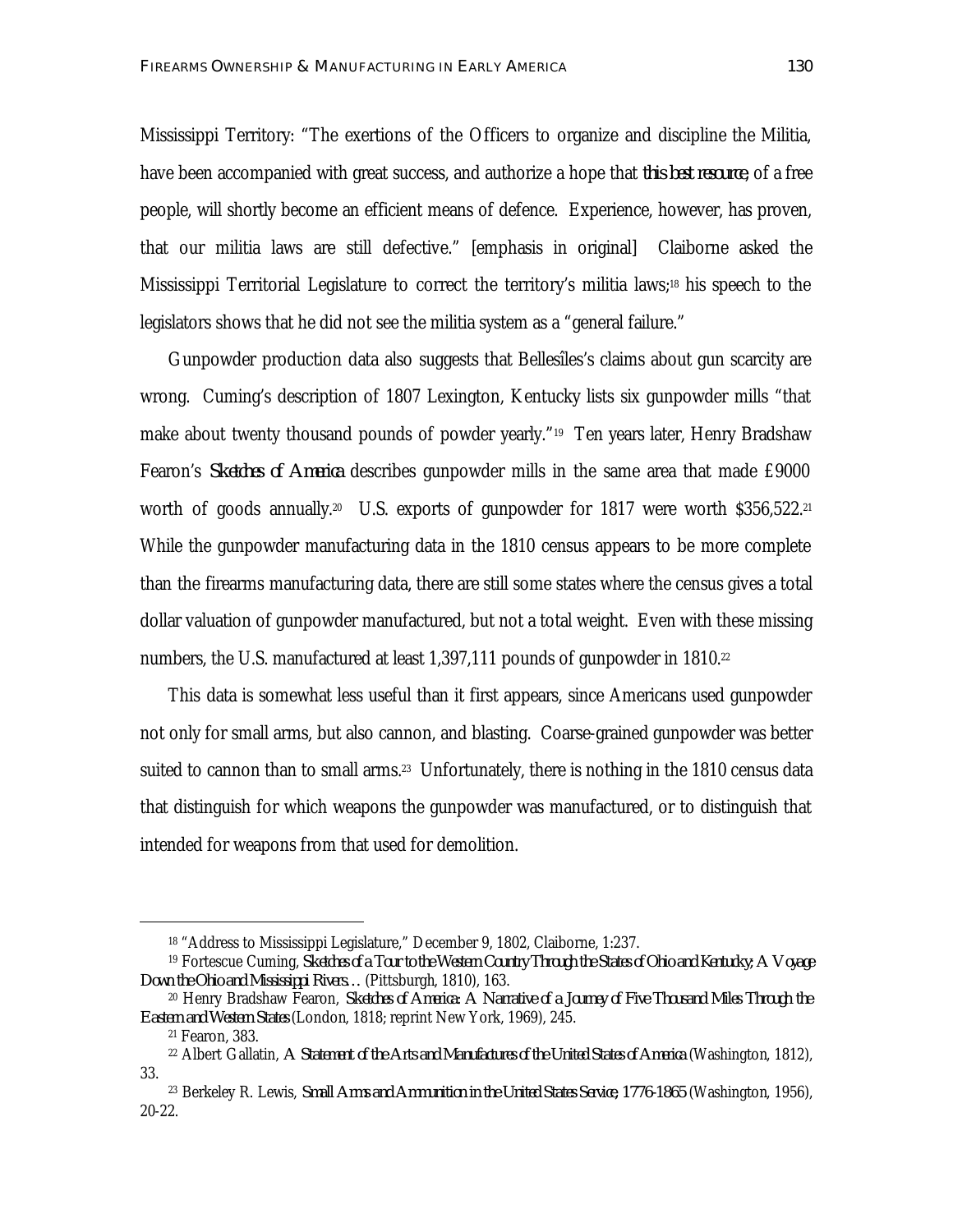It also seems impossible at this late date to make any authoritative statements distinguishing military from civilian consumption of gunpowder in the period 1800-1840, but during the American Revolution, 2,349,210 pounds of gunpowder were consumed (of which  $2/3$  was imported),<sup>24</sup> or about  $335,000$  pounds of gunpowder per year. Per capita U.S. production of gunpowder in 1810 was at least comparable to per capita U.S. military consumption during the American Revolution. At a minimum, the burden of proof is on those who argue against widespread gun use during this period to explain this astonishing rate of gunpowder production in peacetime.

Without question, the militia system never worked out quite as well in the United States as its proponents had hoped. It is also clear that militias, especially in the North, degenerated into primarily social organizations by the time of the Mexican War, and even earlier back from the frontiers. But Bellesiles's claims about gun scarcity based on militia records do not stand up to even the most cursory examination.

<sup>24</sup> Lewis, *Small Arms and Ammunition*, 24.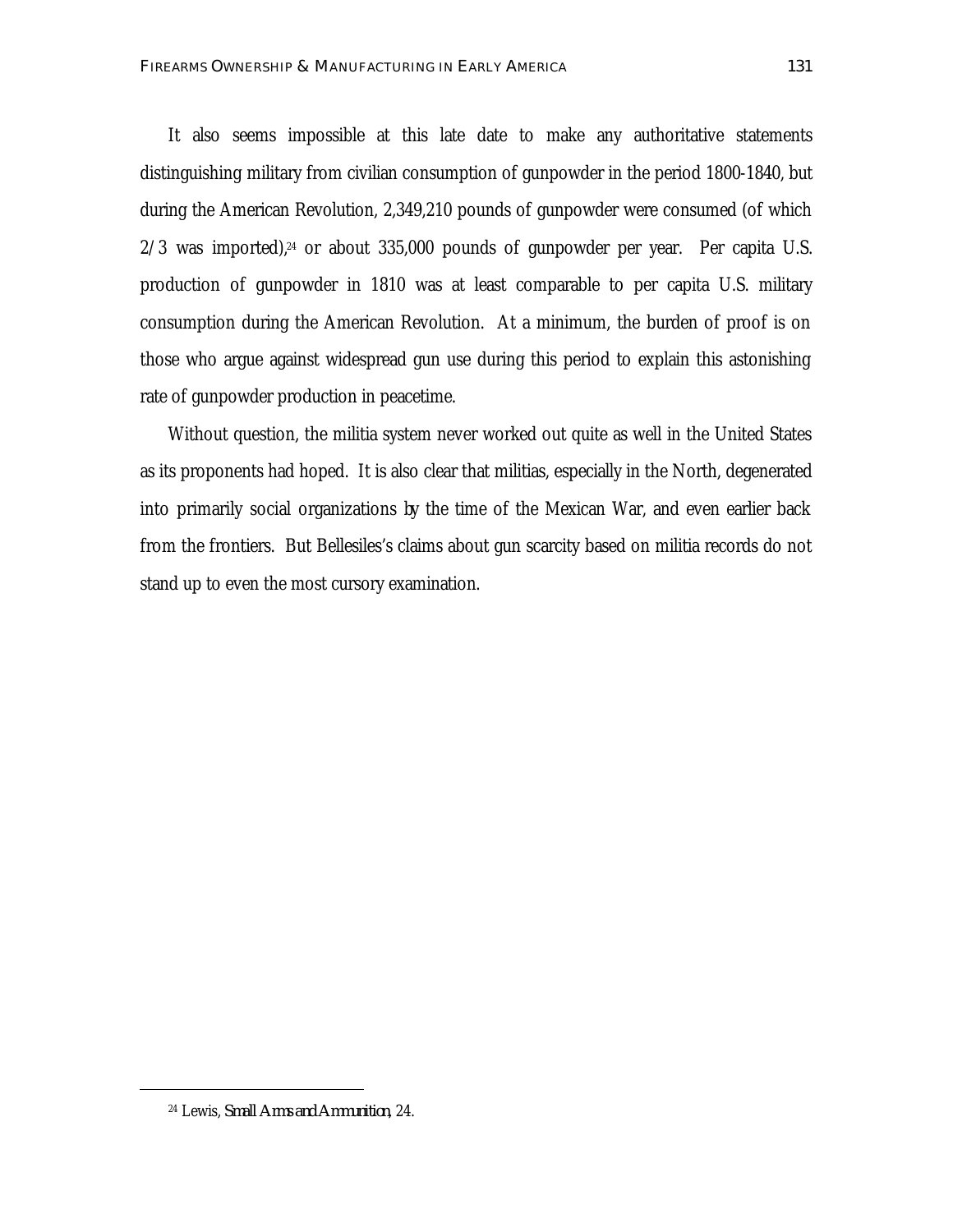## **Long Guns and Hunting in the Early Republic**

Bellesiles claims that in the early Republic few Americans hunted, few Americans wanted guns, and few Americans owned them. As evidence for this claim, Bellesiles reports, "an examination of eighty travel accounts written in America from 1750 to 1860 indicate that the travelers did not notice that they were surrounded by guns and violence."<sup>1</sup> Similarly, Bellesiles tells us that hunting until the 1840s was done almost entirely by a small number of professional market hunters, or by Indians. Most Americans, even on the frontier, did not hunt.<sup>2</sup>

The evidence of the time shows otherwise. The evidence consists of eyewitness accounts by travelers, descriptions of life in the early Republic, and the occasional evidence from government documents. Unsurprisingly, government documents provide scarce evidence concerning private ownership and use of guns. For the most part, this evidence is only suggestive, but in combination with travel accounts of the time *including at least some of the travel accounts that Bellesiles claims to have read,* it provides a devastating response to Bellesiles's claims.

As the negotiations at the end of the Revolutionary War dragged on, the Continental Congress provided an incentive for soldiers to stay on until the final treaty was signed: "That such of the non-commissioned officers and privates soldiers of the above description, as continue in service to that period, shall be allowed their fire arms and accoutrements, as an

<sup>1</sup> Bellesiles, 304.

<sup>2</sup> Bellesiles, 320-23.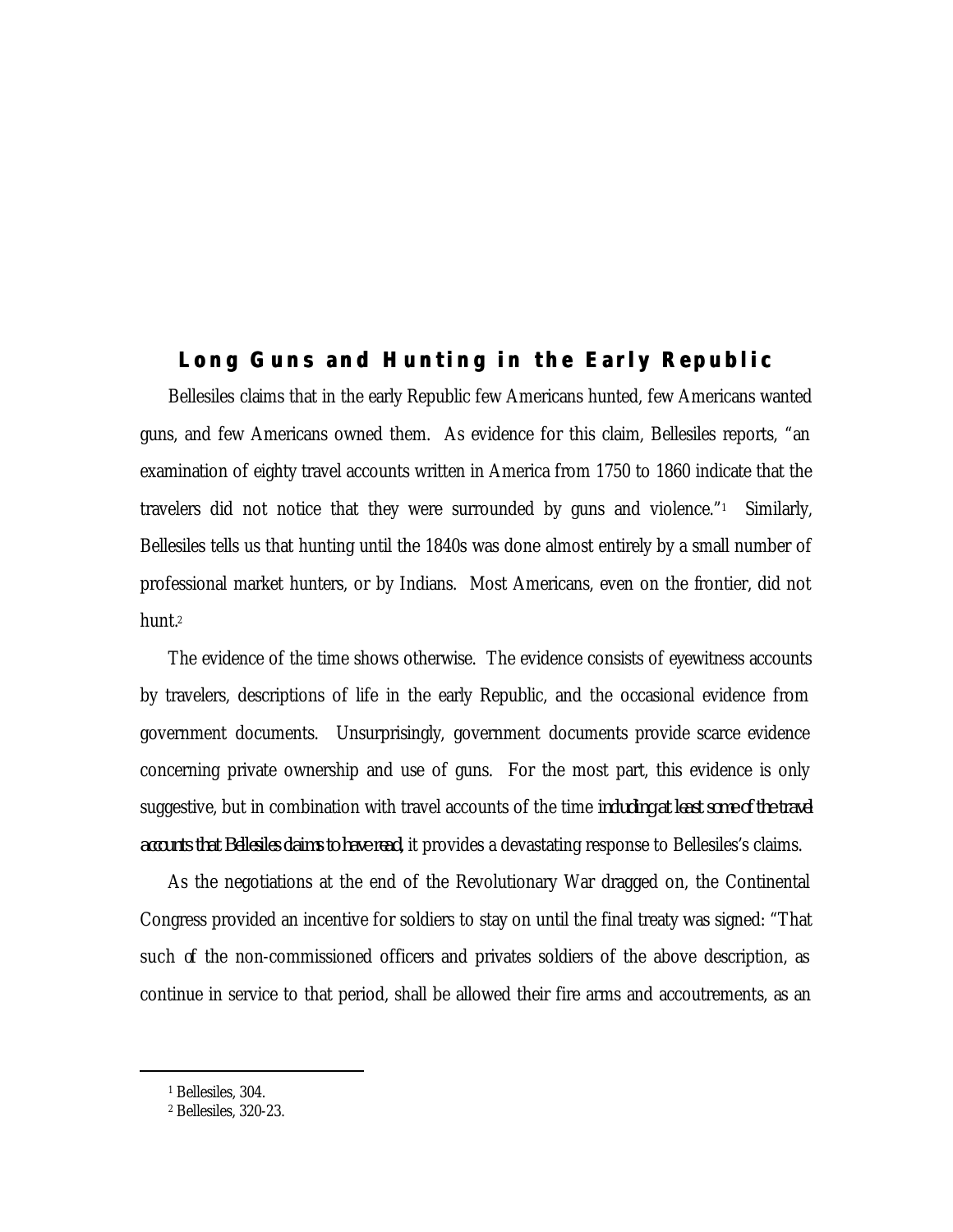extra reward for their long and faithful services."<sup>3</sup> This suggests that there was demand for guns from ordinary soldiers—enough so that this would be considered an incentive to stay. Perhaps the Continental Congress was deluding itself about the interest of soldiers in taking their guns home with them.

There are other fascinating glimpses into the private market for firearms in the early Republic. The federal government's surplus sales are probably just a narrow look, like peeking through a keyhole. On May 2, 1787, the Continental Congress ordered public auction of an interesting collection of military odds and ends: "413 old militia Arms… 365 old militia gun barrels… 985 old gun locks… 2000 damaged muskets… 700 pistols… 1194 damaged muskets… 1066 damaged carbines… 4446 damaged musket barrels…" and a bit more than thirteen tons of damaged powder.<sup>4</sup> A single day's surplus sale included 4200 damaged firearms, 413 old, but apparently functional militia arms, 700 apparently functional pistols, and large numbers of gun parts. Perhaps the government was deluding itself, thinking that there would be a market for all these firearms and parts in America.

While these government documents are merely suggestive that Americans wanted guns, they are not terribly persuasive. What is persuasive are the accounts of those who lived in or visited the early Republic. Bellesiles's romantic, nearly gunless America where few non-Indians hunted (and then, almost entirely with knives), is intriguing. But as I read travel accounts from the early Republic, I came to the realization that if Bellesiles is right about this rarity of guns and hunting, not only will a lot of our textbooks have to be rewritten, but dozens of books written by people who lived in the period 1790-1840 will have to be rewritten as well, to bring them into conformity with Bellesiles's highly selective, often grossly misquoted "scholarship."

In my examination of the contemporary eyewitness accounts that mention firearms, indications that firearms were scarce are non-existent (though particular *types* of firearms

<sup>3</sup> George Washington, May 1, 1783, General Orders, *Writings of George Washington* 26:372.

<sup>4</sup> May 2, 1787, *JCC*, 244-246.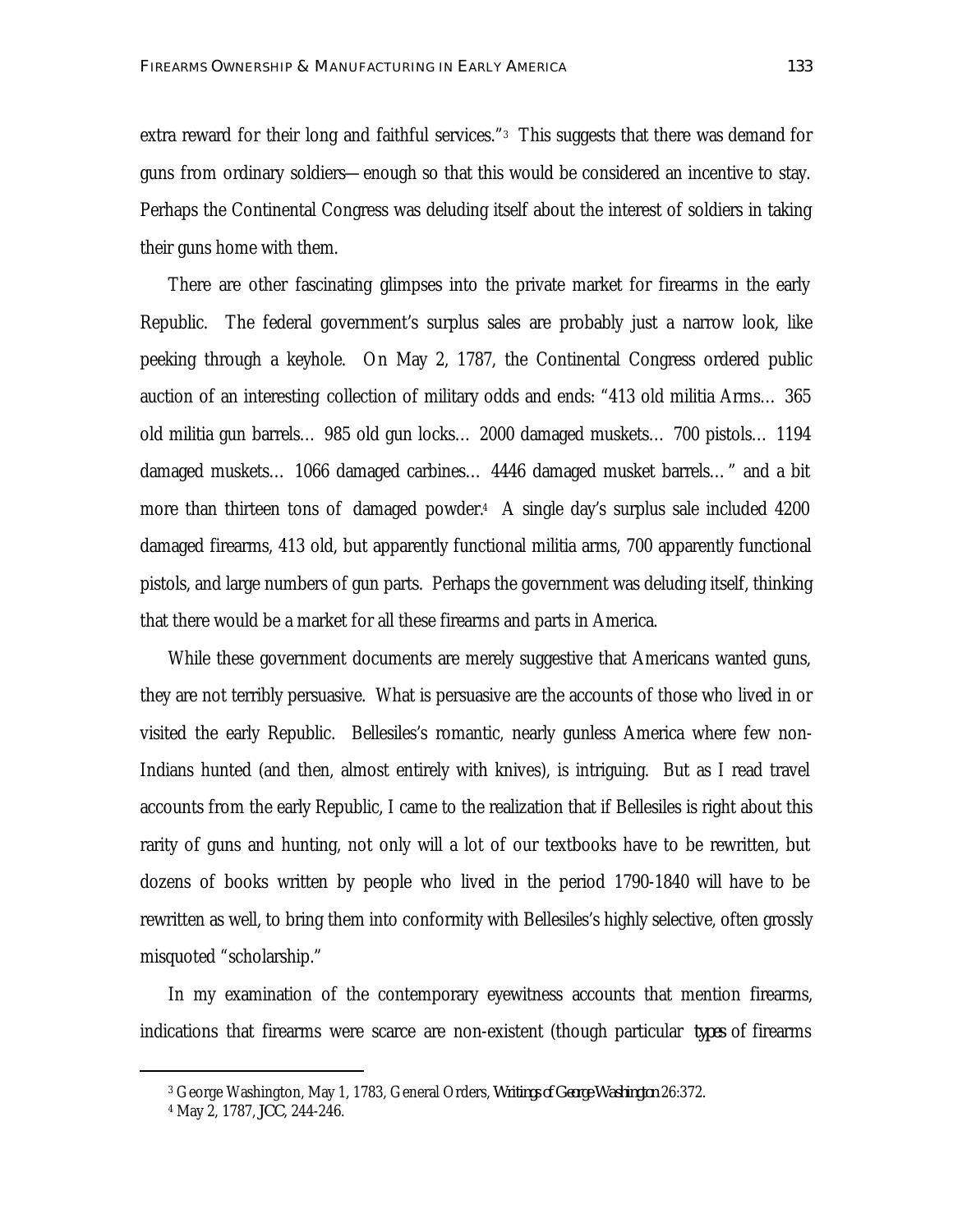might be rare). Indeed, of more than two dozen published travel accounts and memoirs of the early Republic that I read during my research into antebellum concealed weapon statutes, twenty-four mentioned firearms and sport or subsistence hunting as unsurprising; in very few accounts was there no mention of firearms and hunting. *None* of these sources claimed or even implied that privately owned firearms, subsistence hunting, or sport hunting was rare, unusual, or stigmatized. Marksmanship, according to many of the accounts, was highly prized, and high competence with firearms was widespread. Furthermore, these accounts make it appear that this was true for all regions of the United States.

Let me be very clear on this: I am not saying that Bellesiles simply hasn't read the same sources that I have. It is very easy, with the enormous supply of books, diaries, and government reports from that time, to find two different historians coming to very different conclusions by reading different sources. One can be led astray by focusing entirely on one region of the country, and assuming that this region typifies America. For example, in my research for a previous book, I found that there were significant differences between the back country South and the rest of the United States with respect to violence, murder, and the concealed carrying of deadly weapons.

Had Bellesiles read a *completely* different set of travel accounts from the ones that I had read, I could wonder about the odds of his travelers not noticing that they "were surrounded by guns and violence," while so many other travelers noticed and wrote about it at length. But there are enough sources that Bellesiles has read (or claims to have read) that I have read as well—and that make it very clear that before 1840, guns, murder, mayhem, and hunting were widespread on at least some parts of the frontier, and not unknown or even startling in the settled and urban East.

Rev. William C. Smith's frontier account, *Indiana Miscellany*, describes settlers who are heavily armed with guns for self-defense against Indians—because the Indians commonly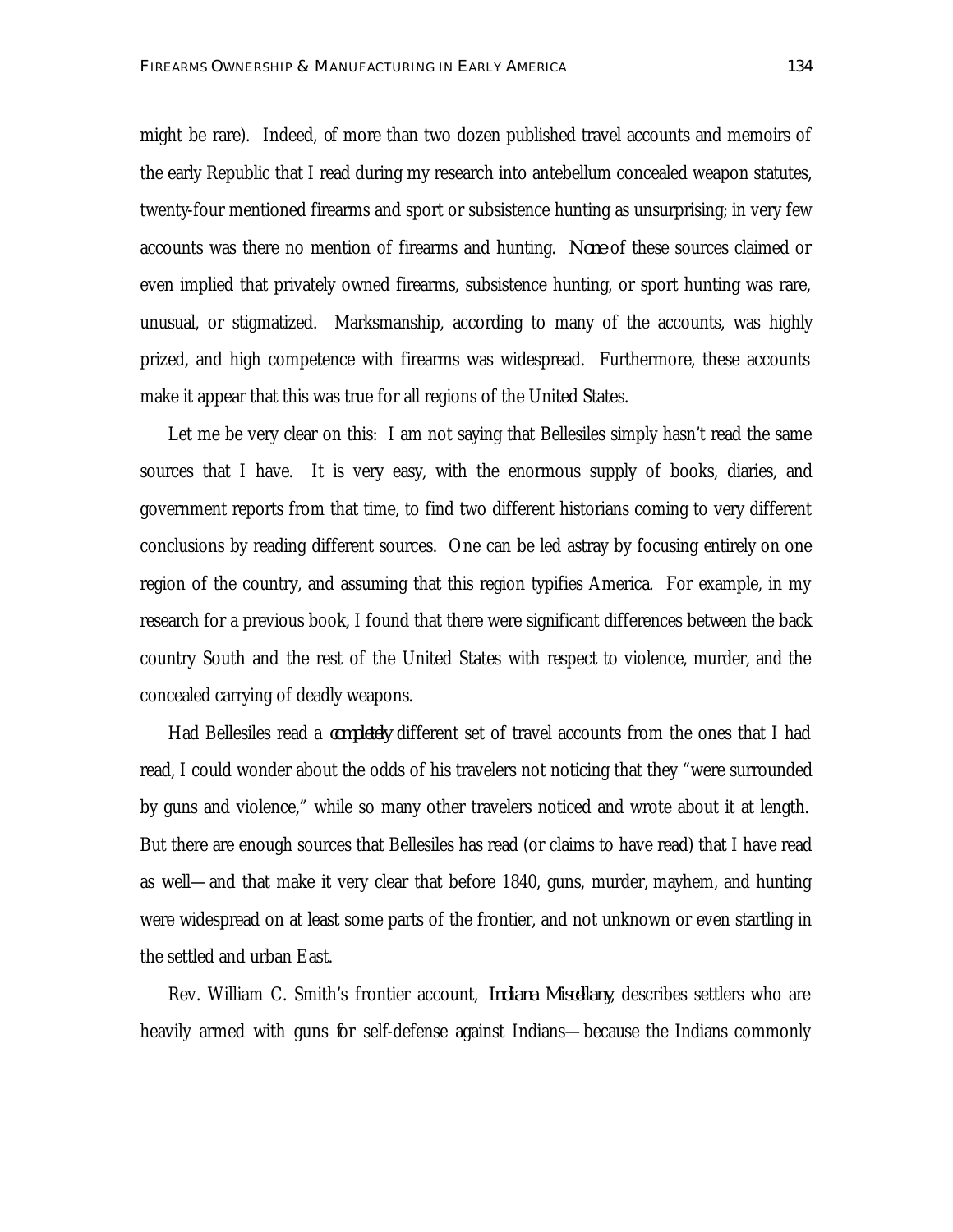carried guns.<sup>5</sup> Smith also describes the morality of the early Indiana settlements by telling us "it was a rare thing to hear… the report of a hunter's gun on the holy Sabbath day…."<sup>6</sup> Smith thus implies that gunfire was *not* rare the rest of the week.

During the War of 1812, Smith tells us of a shortage of provisions for the settlers, who had fortified their villages,

but usually they had plenty of meat. All the men were excellent hunters—some of them real experts. The country abounding in game, they kept the forts well supplied with venison and bear-meat.… When considered at all admissible to venture outside the fort to labor, the men went in company, taking their trusty rifles with them.… Some of [the women] could handle the rifle with great skill, and bring down the game in the absence of their husbands….<sup>7</sup>

Pim Fordham's arrival at St. Vincennes in Indiana in 1817 gives us some idea of what was considered appropriate paraphernalia for traveling in the Indiana wilderness. "We were furnished with guns and tomohawks [*sic*], and all things necessary to encamp in the woods…." Fordham also describes Indiana's "back-wood settlers, who are half hunters, half farmers."<sup>8</sup> He divides the frontier population of Illinois into four categories:

1st. The hunters, a daring, hardy, race of men, who live in miserable cabins, which they fortify in times of War with the Indians, whom they hate but much resemble in dress and manners.... But their rifle is their principal means of support. They are the best marksmen in the world, and such is their dexterity that they will shoot an apple off the head of a companion. Some few use the bow and arrow.

2nd. class. First settlers;—a mixed set of hunters and farmers.…<sup>9</sup>

Fordham's letter to his brother back in Britain describes his style of dress when traveling, and in a manner that suggests that this is the norm in Illinois Territory: "I wish you could see your brother mount his horse to morrow morning. I will give you a sketch. A broadbrimmed straw hat,—long trousers and moccasins,—shot pouch and powder horn slung from a belt,—rifle at his back, in a sling...."<sup>10</sup> Fordham also observed that "should a war

<sup>5</sup> William C. Smith, *Indiana Miscellany* (Cincinnati: 1867), 18-22.

<sup>6</sup> Smith, 39.

<sup>7</sup> Smith, 77-78.

<sup>8</sup> Elias Pim Fordham, ed. Frederic Austin Ogg, *Personal Narrative: Travels in Virginia, Maryland, Pennsylvania, Ohio, Indiana, Kentucky; and of a Residence in the Illinois Territory: 1817-1818* (Cleveland, 1906), 95-96.

<sup>9</sup> Fordham, 125-6.

<sup>10</sup> Fordham, 109.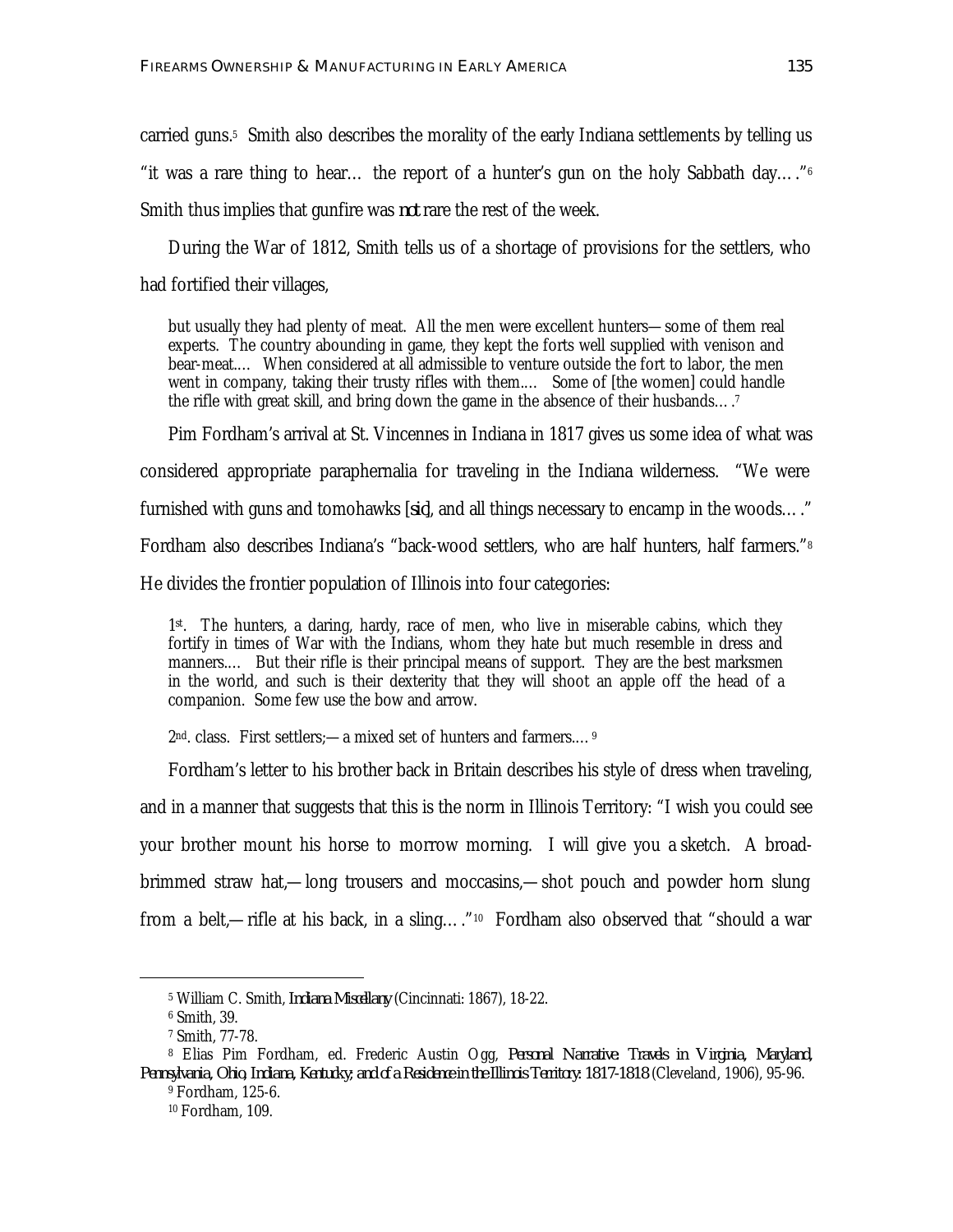break out on our frontiers, I hope that there is not nor will be, a young Englishman among us, who would hesitate to turn out with his gun and blanket."11 It appears that Fordham assumed that every "young Englishman" settled on the Illinois frontier would own at least one gun appropriate for war.

While Fordham describes people who hunted at least partly to sell the game to others,<sup>12</sup> he also gives us evidence that hunting for one's own table was common. Fordham's account of a Christmas Day village feast lists a variety of game being cooked, including wild turkeys. That the game were hunted, not trapped, may be inferred from the following description:

The young men had their rifles out, and were firing feux de joi almost all the preceding night, all the day till late into the evening. It reminded me of Byron's description of the Moslems firing at the feast of the Ramadan in Constantinople—but we backwoodsmen never fire a gun loaded with *ball into* the town,—only from all parts of it, out towards the woods.<sup>13</sup>

Indeed, Fordham's account is filled with descriptions of settlers (including himself) engaged in hunting for sport and for food.14 Most significantly of all, with respect to the supposed rarity of firearms in America, Fordham wrote a letter to his brother telling him what he should bring to America, and what was not needed: "Do not bring with you any English rifles, or indeed any firearms but a pair of pistols. A good rifle gunlock would be valuable."15 While pistols might be expensive or rare, firearms in general were readily available and were as cheap or cheaper than in England, which was at the time a major firearms manufacturing nation.

Henry Rowe Schoolcraft's 1818 journey through the Ozarks also provides evidence that, contrary to Bellesîles's claims, firearms ownership, sport hunting, and subsistence hunting, were all common. His description of the frontier settlement of Sugar-Loaf Prairie shows that guns and hunting were the norm:

These people subsist partly by agriculture, and partly by hunting.… Hunting is the principal,

<sup>11</sup> Fordham, 205.

<sup>12</sup> Fordham, 143.

<sup>13</sup> Fordham, 147.

<sup>14</sup> Fordham, 181, 200, 213, 223-225.

<sup>15</sup> Fordham, 237.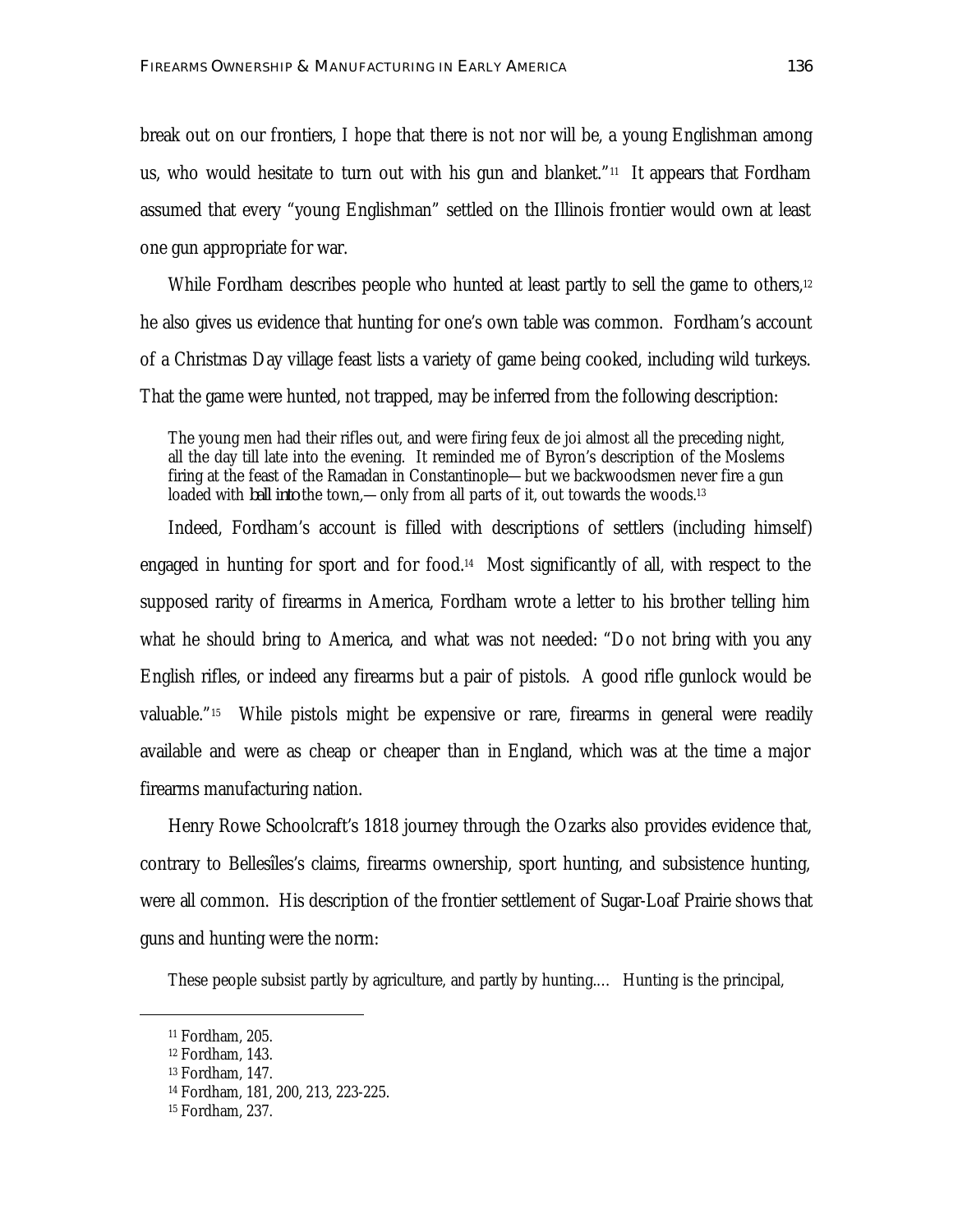the most honourable, and the most profitable employment. To excel in the chace [sic] procures fame, and a man's reputation is measured by his skill as a marksman, his agility and strength, his boldness and dexterity in killing game, and his patient endurance and contempt of the hardships of the hunter's life.… They… can subsist any where in the woods, and would form the most efficient military corps in frontier warfare which can possibly exist. Ready trained, they require no discipline, inured to danger, and perfect in the use of the rifle.<sup>16</sup>

At least some of Sugar-Loaf Prairie's hunting was commercial fur trapping, and so perhaps this was not typical of the region—but Schoolcraft's description of other frontier settlements shows that hunting was a common part of how settlers obtained their meat.<sup>17</sup> By the time frontier Ozark children reached fourteen years of age, they "have completely learned the use of the rifle, the arts of dressing skins and making [moccasins] and leather clothes."<sup>18</sup> Early in his journey, much to Schoolcraft's chagrin, he failed

to engage our hostess and her daughters in small-talk, such as passes current in every social corner; but, for the first time, found I should not recommend myself in that way. They could only talk of bears, hunting, and the like. The rude pursuits, and the coarse enjoyments of the hunter state, were all they knew.<sup>19</sup>

Schoolcraft also expresses amazement that at one isolated cabin, the lady of the house was home alone, and instructed Schoolcraft and his companion not only about "errors in our dress, equipments, and mode of travelling," but also "that our [shotguns] were not well adapted to our journey; that we should have rifles…." Schoolcraft and his companion were astonished "to hear a woman direct us in matters which we had before thought the peculiar and exclusive province of men."<sup>20</sup>

It is very clear that Ozark women as hunters surprised a New Englander like Schoolcraft, but his comments also imply that what was surprising was the sex of his instructor, not widespread knowledge of hunting and firearms. Perhaps Schoolcraft's New England was relatively free of guns and hunting in the period that Bellesîles describes, but clearly the Ozarks were not.

<sup>16</sup> Henry Rowe Schoolcraft, intro. by Milton D. Rafferty, *Rude Pursuits and Rugged Peaks: Schoolcraft's Ozark Journal 1818-1819* (Fayetteville, Ark.: 1996), 63.

<sup>17</sup> Schoolcraft, 54-56, 60-62, 72-73.

<sup>18</sup> Schoolcraft, 74.

<sup>19</sup> Schoolcraft, 54-55.

<sup>20</sup> Schoolcraft, 23.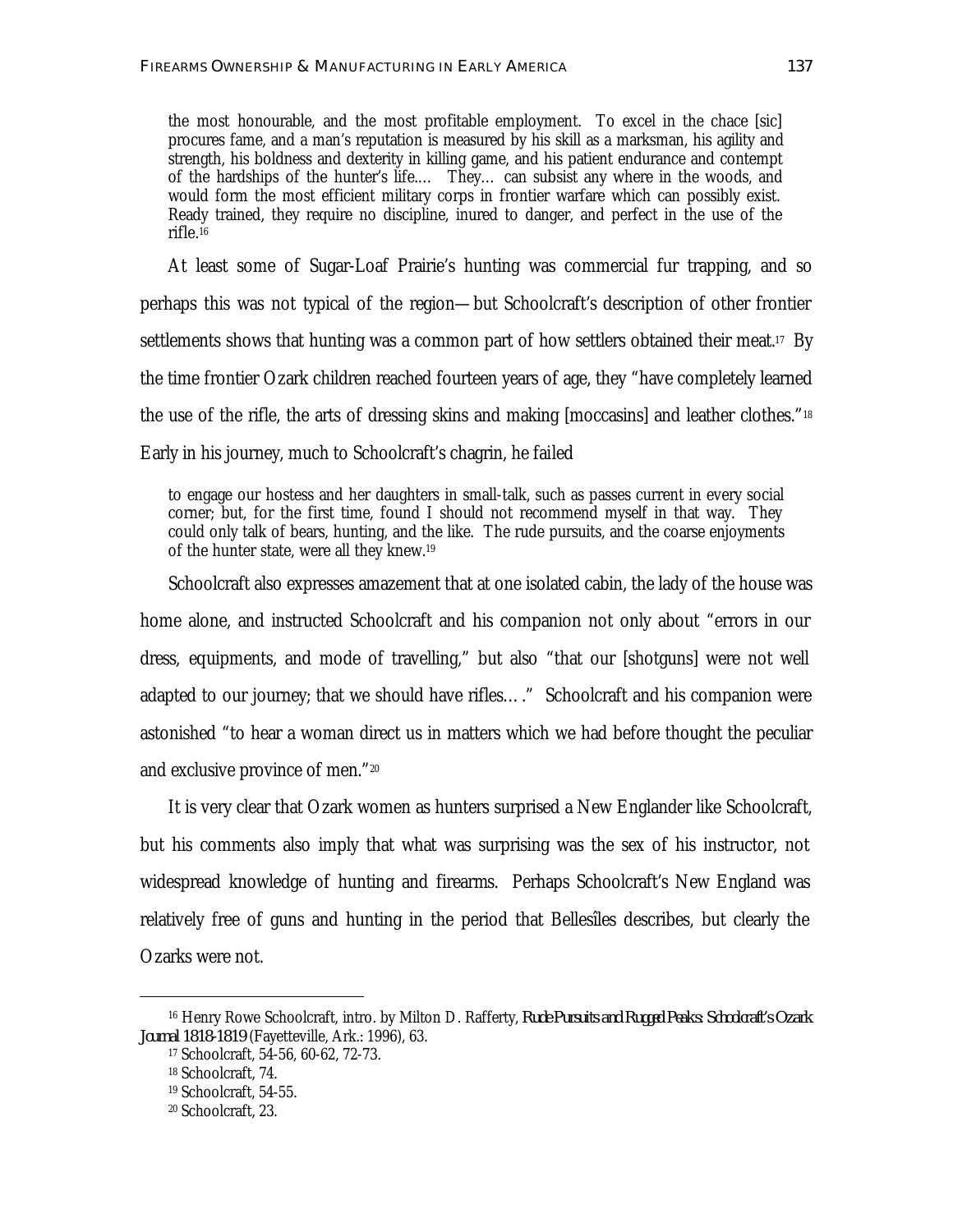New Yorker John Stillman Wright's acidic *Letters from the West* (1819) describes the early farmers of southern Indiana as, "mostly, of indolent slovenly habits, devoting the chief part of their time to hunting, and drinking whiskey...."<sup>21</sup> While Wright is not explicit that these farmers hunted with *firearms*, he is explicit that hunting was not an upper class phenomenon in southern Indiana, nor was it rare.

Abraham Lincoln's autobiographical sketch, prepared in 1860, describes his family's removal from Kentucky to Indiana around 1816, and how, "A few days before the completion of his eigth year, in the absence of his father, a flock of wild turkeys approached the new log-cabin, and A. with a rifle gun, standing inside, shot through a crack, and killed one of them." While Lincoln did not continue as a hunter, that even in his family, which was not wealthy by any means, there was a rifle, and hunting was considered an appropriate action for an eight year old.<sup>22</sup>

A poem by Lincoln, "The Bear Hunt," written apparently in 1847, describes, "When first my father settled here,/'Twas then the frontier line:/The panther's scream, filled night with fear/And bears preyed on the swine./ But wo for Bruin's short lived fun,/When rose the squealing cry;/Now man and horse, with dog and gun,/For vengeance, at him fly." Another line of the poem refer to "Bang,---bang---the rifles go."23 Hunting and guns were at least not uncommon parts on Lincoln's frontier.

Sandford C. Cox's *Recollections of the Early Settlement of the Wabash Valley* describes Indiana in the 1820s and 1830s using the journals and memoirs of the early settlers. The settlers use guns for hunting, self-defense, assisting law enforcement, and criminally. The references to firearms and subsistence hunting in Cox's book are so common that there is no point in

<sup>21</sup> John Stillman Wright, *Letters from the West; or a Caution to Emigrants* (Salem, N.Y.: n.p., 1819; reprint, Ann Arbor, Mich.: n.p., 1966), 21.

<sup>22</sup> Abraham Lincoln, Roy P. Basler, ed., *The Collected Works of Abraham Lincoln* (New Brunswick, N.J.: Rutgers University Press*,* 1953-55), 4:62.

<sup>23</sup> Lincoln, 1:386-8.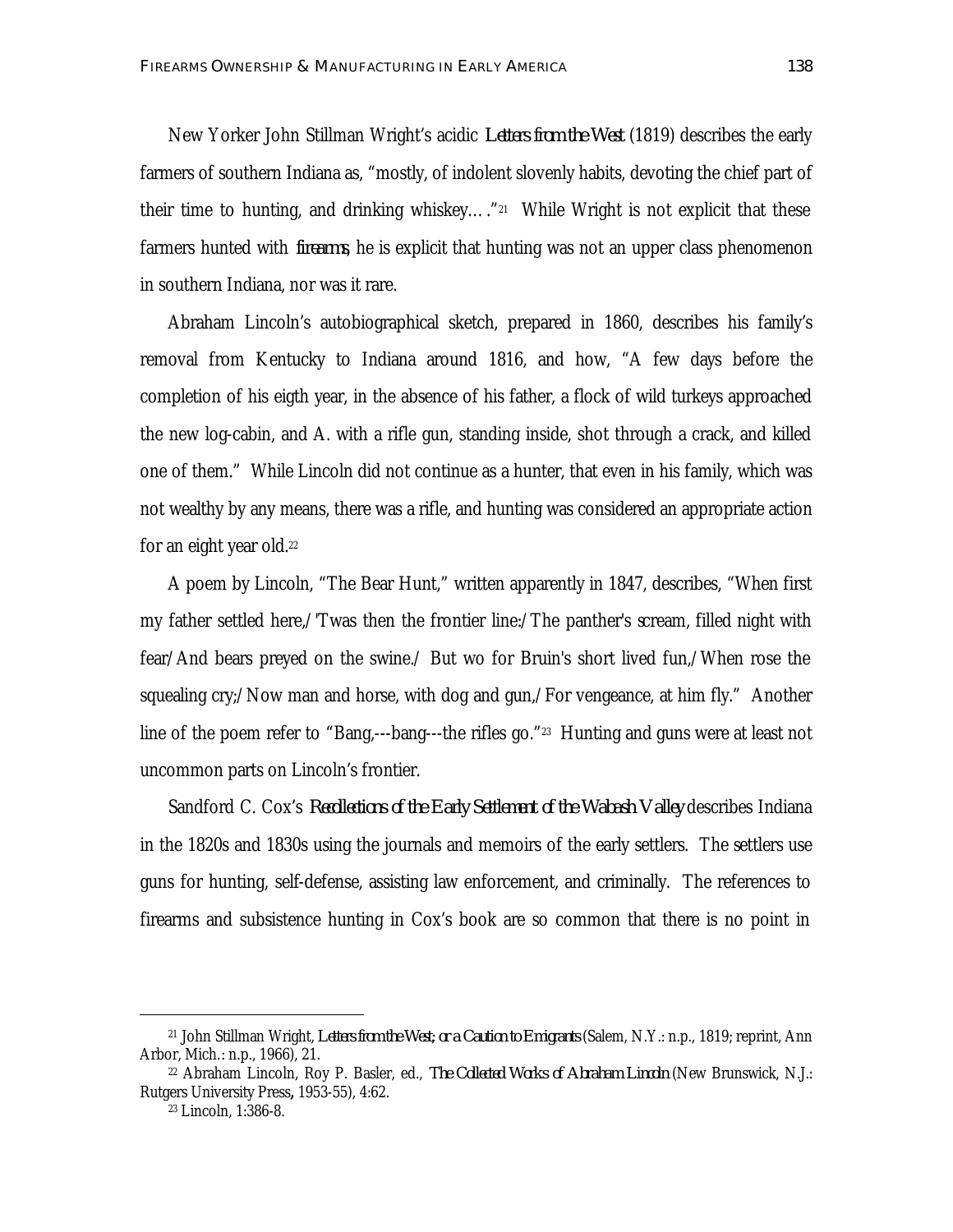giving page numbers, nor do the journal-keepers and memoir-writers give the reader any reason to be surprised about the presence or use of guns.<sup>24</sup>

Philip Gosse, an English naturalist visiting Alabama in the 1830s provides one of the more complete descriptions of the attitude of the population towards hunting and firearms:

Self-defence, and the natural craving for excitement, compel him to be a hunter; it is the appropriate occupation of a new, grand, luxuriant country like this, and one which seems natural to man, to judge from the eagerness and zest with which every one engages in it when he has the opportunity. The long rifle is familiar to every hand; skill in the use of it is the highest accomplishment which a southern gentleman glories in; even the children acquire an astonishing expertness in handling this deadly weapon at a very early age.<sup>25</sup>

Bellesîles's claims about the poor marksmanship of militias would startle Gosse:

But skill as a marksman is not estimated by quite the same standard as in the old country. Pre-eminence in any art must bear a certain relation to the average attainment; and where this is universally high, distinction can be won only by something very exalted. Hence, when the young men meet together to display their skill, curious tests are employed, which remind one of the days of old English archery…. Some of these practices I have read of, but here I find them in frequent use. "Driving the nail" is one of these; a stout nail is hammered into a post about half way up to the head; the riflemen then stand at an immense distance, and fire at the nail; the object is to hit the nail so truly on the head with the ball as to drive it home. To hit at all on one side, so as to cause it to bend or swerve, is failure; missing it altogether is out of the question.<sup>26</sup>

Gosse also describes widespread hunting of squirrels, wild hog, and varmints with rifles.

According to Gosse's account, the Alabamans hunted for sport, food, and to protect their

crops from damage.<sup>27</sup>

Harriet Martineau's account of mid-1830s America gives us reason to believe that

firearms, target shooting, and sport hunting were common occurrences along the Mississippi,

and unsurprising to her:

While I was reading on the morning of the  $12<sup>th</sup>$ , the report of a rifle from the lower deck summoned me to look out. There were frequent rifle-shots, and they always betokened our being near shore; generally under the bank, where the eye of the sportsman was in the way of temptation from some objection in the forest.<sup>28</sup>

<sup>24</sup> Sandford C. Cox, *Recollections of the Early Settlement of the Wabash Valley* (n.p., 1860; reprinted Freeport, N.Y.: n.p., 1970).

<sup>25</sup> Philip Gosse, *Letters from Alabama* (London: n.p., 1859), 130-1.

<sup>26</sup> Gosse, 130-1.

<sup>27</sup> Gosse, 132-3, 226-34, 256-72.

<sup>28</sup> Harriet Martineau, *Retrospect of Western Travel* (London: n.p., 1838, reprinted New York: n.p., 1969), 2:20.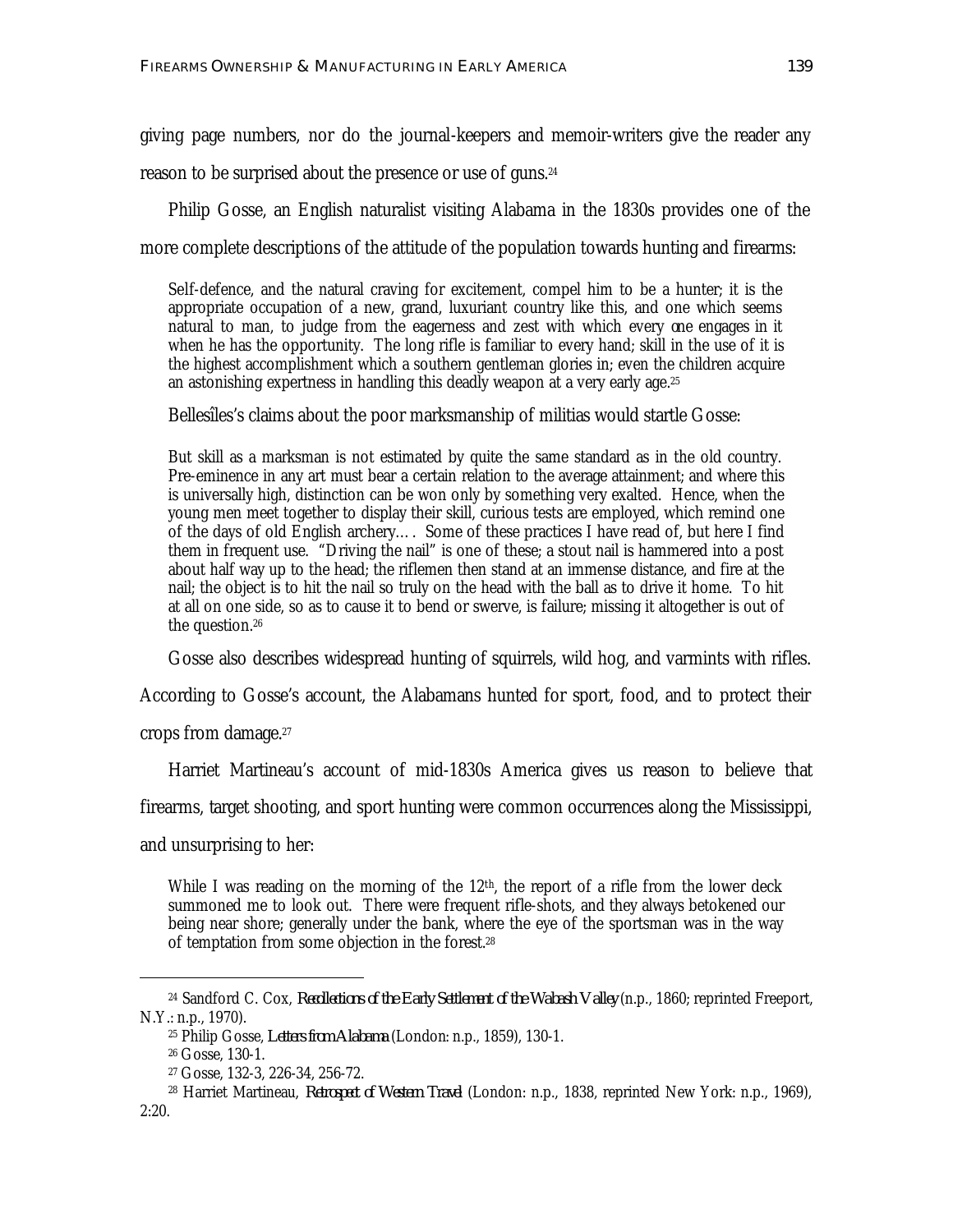Bellesîles agrees that gun ownership was *more* common in the South than in the North, but even Northern accounts of life in the period 1800-1840 clearly show that the U.S. was already a "gun culture."

Frances Wright is certainly one of the most extremely pro-American British visitors of the early Republic, and her claims should be regarded with somewhat greater care than many of the other visitors. Nonetheless, her assertion, "Every man, or nearly every man, in these states knows how to handle the axe, the hammer, the plane, all the mechanic's tools in short, besides the musket, to the use of which he is not only regularly trained as a man but practised as a boy"29 suggests that the use of firearms was widespread. Even granting hyperbole on Wright's part, firearms knowledge was apparently common in America.

Two different travelers in 1830s America make reference to emigrants headed to the frontier, and in a way that suggests that rifles were the norm, not the exception. The Anglo-Irishman Thomas Cather describes while crossing Michigan in 1836:

[E]migrants from the old states on their way to settle in the Western forests. Each emigrant generally had a wagon or two, drawn by oxen. These wagons contained their wives, children, and *rest of their baggage*. The man walked by the side of his team with his rifle over his shoulder….<sup>30</sup>

Harriet Williams Sawyer of Maine described life in 1840 Indiana, and complained about

how the Lord's Day was treated:

 $\overline{a}$ 

The Sabbath in the West is much desecrated; trades are transacted; labor, it is true, is generally suspended, but the Sabbath is regarded by most as a day of recreation. Hunting and intemperance are common.<sup>31</sup>

During this same period "Christmas shooting" took the same place on the frontier that Christmas caroling did in the America of my youth. Gert Göbel's description of the Missouri frontier in the 1830s tells us that at Christmas, there were no religious observances, and no gifts exchanged:

<sup>29</sup> Frances Wright, ed. Paul R. Baker, *Views of Society and Manners in America* (Cambridge, Mass., 1963), 150.

<sup>30</sup> Thomas Cather, Thomas Yoseloff, ed., *Voyage to America: The Journals of Thomas Cather* (New York: n.p., 1961; reprinted Westport, Conn.: *find publisher,* 1973), 132.

<sup>31</sup> Shirley S. McCord, ed., *Travel Accounts of Indiana, 1679-1961* (Indianapolis: *find publisher,* 1970), 183.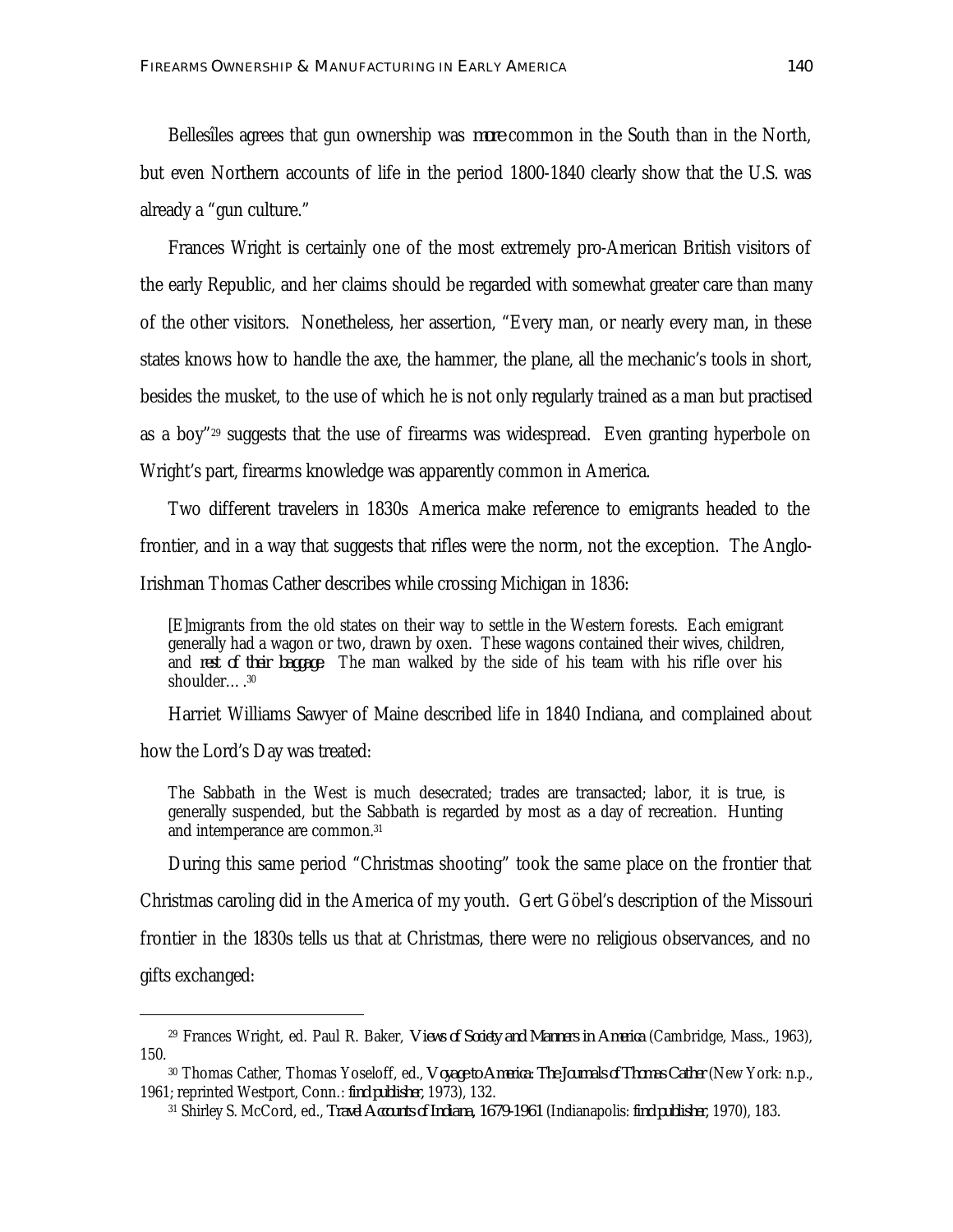There was just shooting. On Christmas Eve, a number of young fellows from the neighborhood banded together, and, after they had gathered together not only their hunting rifles but also old muskets and horse pistols from the Revolutionary War and had loaded them almost to the bursting point, they went from house to house. They approached the house as quietly as possible and then fired a mighty volley, to the fright of the women and children, and, if someone did not appear then, another volley no doubt followed. But usually the man of the house opened the door immediately, fired his own gun in greeting and invited the whole company into the house.… After everyone had chatted for a little while, the whole band set out for the next farm, where the same racket started up anew. In this way, this mischief was carried on until morning, and since, as a rule, a number of such bands were out and about, one could often hear all night the roaring and rattling of guns from all directions.<sup>32</sup>

Accounts of similar practices—apparently of German origin—appear in many states, both frontier and settled, in the 1830s.<sup>33</sup>

Rebecca Burlend's narrative of the Missouri frontier in 1831 describes hunting game birds in a way that suggests it was not only common among British emigrants, but also among Americans. Her husband had successfully hunted a turkey, and she had it mostly ready for Sunday dinner, when their guest arrived and expressed surprise, "as those birds are difficult to obtain with a common fowling-piece…." (Mr. Burlend had bagged a vulture, not a turkey—definitely not fit for the table.)<sup>34</sup>

While unpersuasive by itself, the appearance of hunting as ordinary and commonplace activities in speeches and writings of the period is also evidence that hunting was not particularly unusual. A February 26, 1841 speech by Abraham Lincoln in the Illinois Legislature includes a fellow shooting furiously at an imagined squirrel in a tree—which turns out to be a louse on his eyelash.35 There is nothing in Lincoln's humorous tale that suggests that hunting was unusual; indeed, his use of the analogy would suggest that hunting was common.

<sup>32</sup> Gert Gõbel, *Länger als ein Menschenleben in Missouri* (St. Louis, [1877]), 80-81, quoted in Walter L. Robbins, "Christmas Shooting Rounds in America and Their Background," *Journal of American Folklore,* 86:339 (1973) 48-52.

<sup>33</sup> Robbins, 49-51.

<sup>34</sup> Rebecca Burlend, *A True Picture of Emigration: Or Fourteen Years in the Interior of North America…* (London: n.p., 1848), 29-30.

<sup>35</sup> Lincoln, 1:244.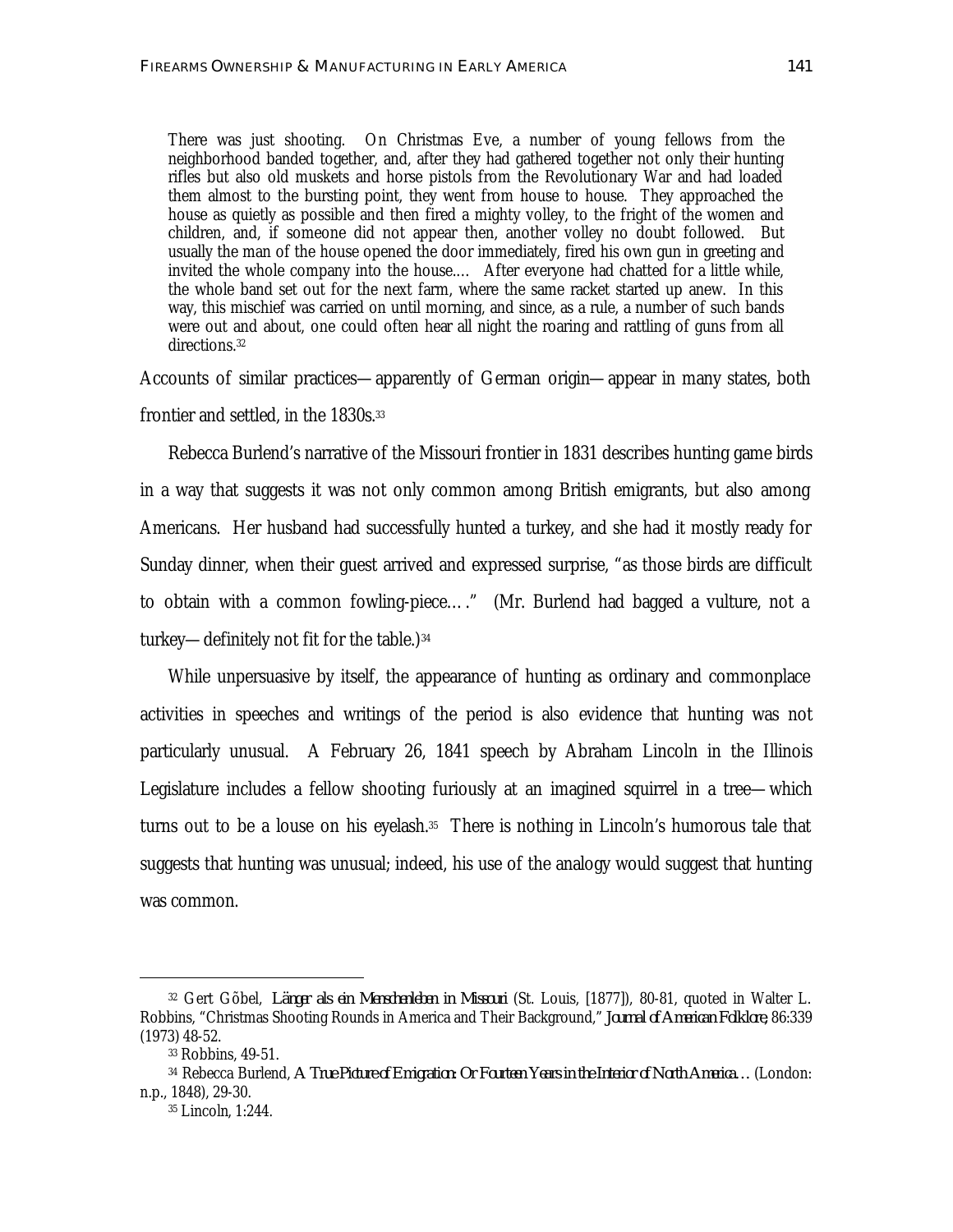The frontier, of course, would have more reason for firearms ownership than settled areas of the Eastern U.S., but even from the most settled parts of pre-1840 America we have memoirs and travel accounts that treat gun ownership as unremarkable. Charles H. Haswell's *Reminiscences of New York by an Octogenarian* describes New York City life from 1816 to 1860. The incidents and tone suggest that guns, even in the 1830s, were an ordinary, not contemptible part of life. Haswell's entry for November 1830 tells of shooting a "ruffed grouse" at 144th Street and 9th Avenue in Manhattan, "and it was believed by sportsmen to be the last one to suffer a like fate on the island." Haswell describes the opening of commercial hunting facilities on Manhattan. This suggests that sport hunting on Manhattan was already common at a time when Bellesîles argues that sport hunting was still unusual in America.<sup>36</sup>

Haswell's memoirs also describe a widely reported 1830 incident in the District of Columbia. A prominent Washington newspaper editor, Duff Green, drew a concealed handgun to deter attack by a New York City newspaper editor at the U.S. Capitol. Haswell's account of subsequent events suggests that instead of regarding this as dastardly, criminal, unrespectable, or surprising, Green's acquaintances engaged in good-natured ribbing of him about the incident.37 Green appears to have earned no infamy for his actions; two years later he published the 1830 census for the federal government.<sup>38</sup>

There is no shortage of handguns in private hands in this period, and they appear in acts of violence at the highest levels of American society. The U.S. House of Representatives tried Samuel Houston for "a breach of the privileges of the House of Representatives, by assaulting and beating Mr. Stanbery, a member of that House." The testimony included that Rep. Stanbery, "had a consultation with some of my friends, who agreed with me upon the answer which was sent. It was the opinion of one of my friends (Mr. Ewing, of Ohio,) that it was proper I should be armed; that, immediately upon the reception of my note, Mr. Houston

<sup>36</sup> Charles H. Haswell, *Reminiscences of New York by an Octogenarian* (New York: *find publisher,* 1896), 261.

<sup>37</sup> Haswell, 244.

<sup>38</sup> *Enumeration of the Inhabitants of the United States, 1830* (Washington: Duff Green, 1832).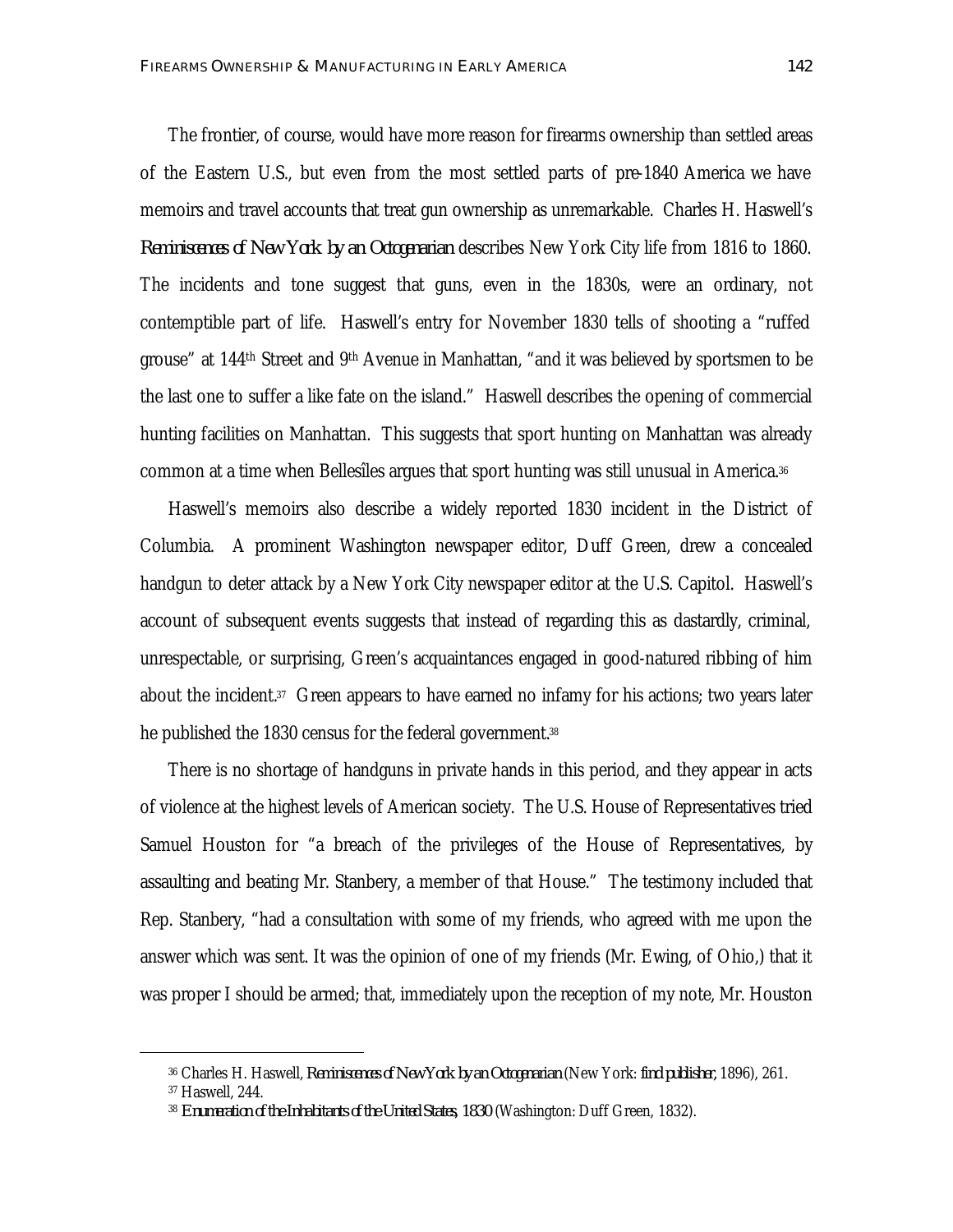would probably make an assault upon me. Mr. Ewing, accordingly, procured for me a pair of pistols, and a dirk; and, on the morning on which the answer was sent, I was prepared to meet Mr. Houston if he should assault me."<sup>39</sup>

Haswell's February 1836 entry describes a mob that gathered to burn "Saint Patrick's Church in Mott Street." The effort came to naught, however, because "the Catholics… not only filled the church with armed men" but put so many men on the walls, presumably armed with long guns, that he described the walls as "crenellated."<sup>40</sup> The attempt to burn the church is worthy of note; that the church was defended with armed men was worthy of note; that there were men armed, apparently with long guns, is treated as unsurprising.

Another example of what makes *Arming America* not simply wrong, but intentionally deceptive, is the claim, "an examination of eighty travel accounts written in America from 1750 to 1860 indicate that the travelers did not notice that they were surrounded by guns and violence."41 Similarly, Bellesiles tells us that hunting until the 1840s was done almost entirely by a small number of professional market hunters, or by Indians. Most Americans, even on the frontier, did not hunt.<sup>42</sup>

What can one say when Bellesiles reads Fortescue Cuming's *Sketches of a Tour to the Western Country* describing his journey through Pennsylvania, Ohio, and Kentucky from 1807 to 1809, and claims that Cuming is one of thse travelers who "did not notice that they were surrounded by guns and violence"? Throughout his journey Cuming mentions, with no particular surprise, widespread use of guns for sport, subsistence hunting, and self-defense. Cuming also distinguishes between subsistence hunting and hunting for market, and still suggests that subsistence hunting was common, not rare.43 In Kentucky, Cuming describes how abundant the wildlife of the area remained, even after settlement by telling us "that little

<sup>39</sup> April 19, 1832, U.S. Congress, *House Journal* 25:611.

<sup>40</sup> Haswell, 312-3.

<sup>41</sup> Bellesiles, 304.

<sup>42</sup> Bellesiles, 320-3.

<sup>43</sup> Cuming, 30, 42, 114, 118, 135.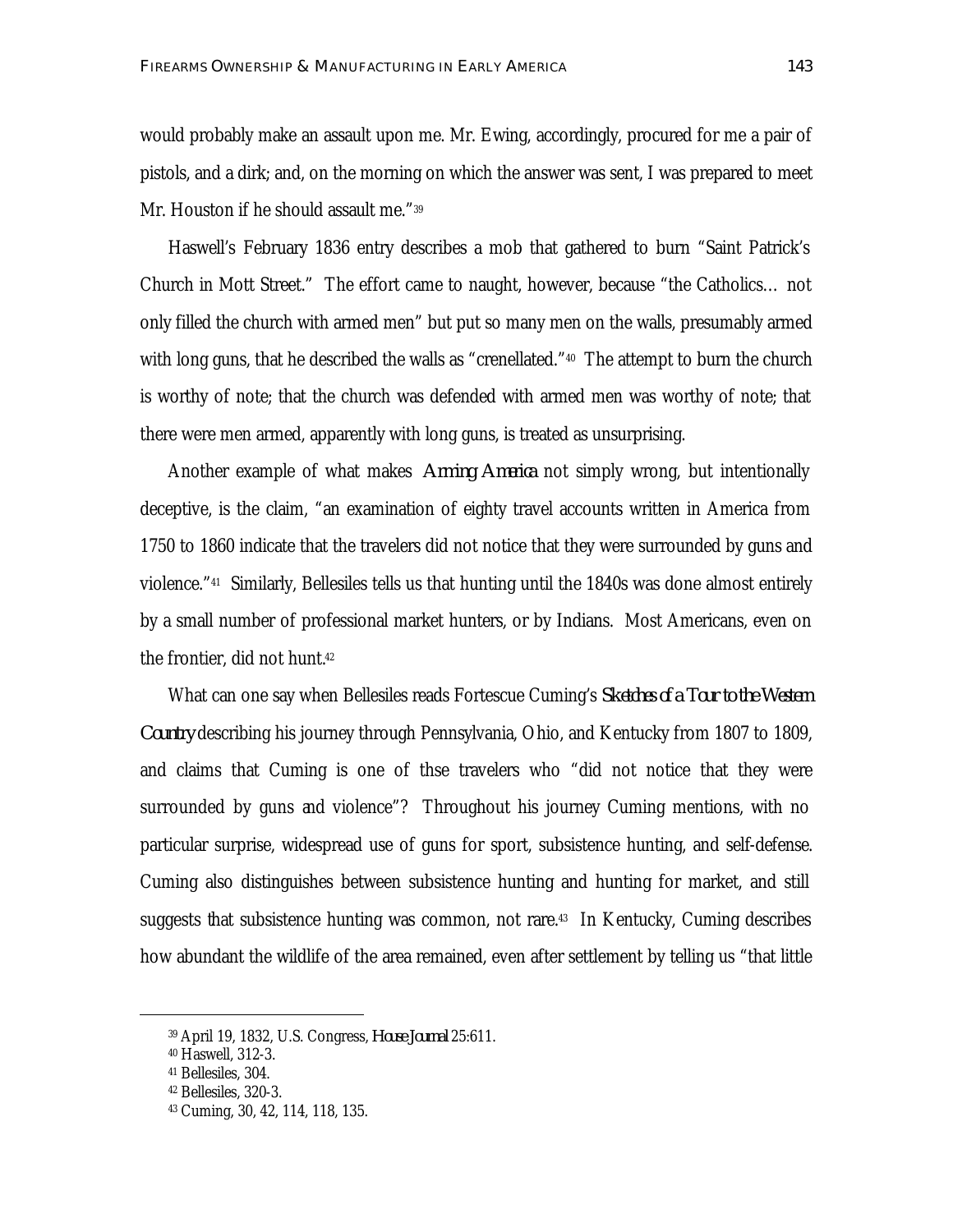or no bread was used, but that even the children were fed on game; the facility of gaining which prevented the progress of agriculture...."<sup>44</sup>

Even though Cuming was a hunter,45 he expressed his admiration for the superior marksmanship of Western Pennsylvanians and Virginians:

Apropos of the rifle.—The inhabitants of this country in common with the Virginians, and all the back woods people, Indians as well as whites, are wonderfully expert in the use of it: thinking it a bad shot if they miss the very head of a squirrel, or a wild turkey, on the top of the highest forest tree with a single ball; though they generally load with a few grains of swan shot, with which they are equally sure of hitting the head of the bird or animal they fire at.<sup>46</sup>

Cuming also makes occasionally references to use of firearms for law enforcement. When two Western Pennsylvanians discovered a murder (committed with a gun and a knife), they "rode on to the next house and gave an alarm, which soon mustered the inhabitants of the neighbourhood, who arming themselves, went in pursuit of the murderers. One of them resisting, when discovered, was shot, and the other apprehended…."<sup>47</sup>

Cuming also describes meeting in Kentucky "straggling parties above fifty horsemen with rifles… at a militia muster," apparently mostly drunk, which led to fights later in the evening.48 Militias armed with cornstalks and brooms were more the rule away from the frontier, as Bellesîles claims, but we have examples like this one that suggest that frontier militias in 1807 were capable of showing up armed with rifles, and this was not surprising to a traveler.

Somehow, Bellesiles reads Rush Baynard Hall's memoir of frontier Indiana life immediately after statehood (1816)–and misses Hall's detailed description of how hunting was a common part of life for most settlers, done partly for sport, and partly because it supplied fresh meat at very little expense.49 Not surrounded by guns? Hall devotes an entire chapter to the joy of target shooting with rifles, opening the chapter with:

<sup>44</sup> Cuming, 156.

<sup>45</sup> Cuming, 42.

<sup>46</sup> Cuming, 30.

<sup>47</sup> Cuming, 54.

<sup>48</sup> Cuming, 209.

<sup>49</sup> Robert Carleton [Rush Baynard Hall], *The New Purchase, or Early Years in the Far West*, 2nd ed. (New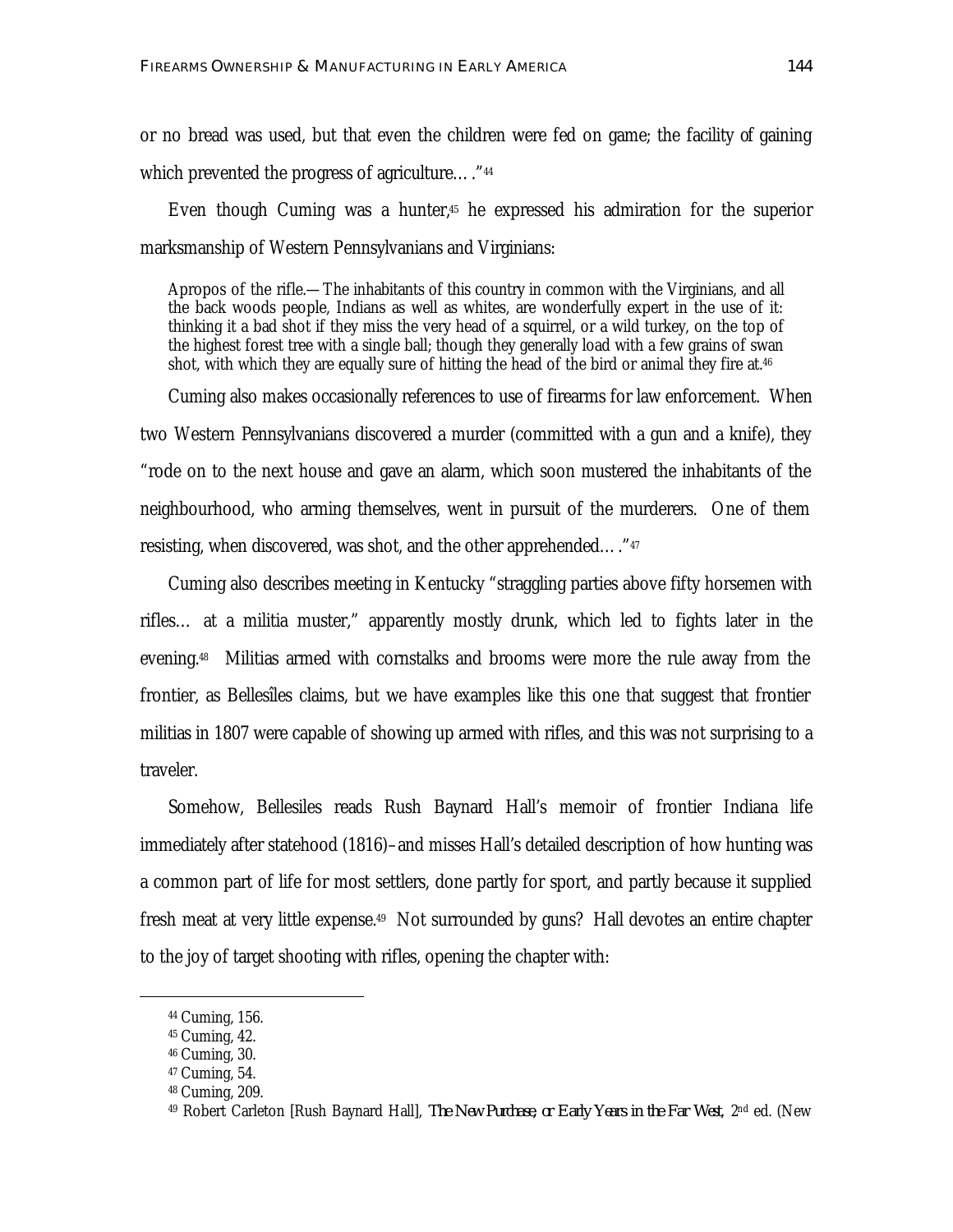Reader, were ever you *fired* with the love of rifle shooting? If so, the confidence now reposed in your honour will not be abused, when told my love for that noble art is unabated….<sup>50</sup>

Hall also describes target shooting matches as common, and takes pride in participating in a match that he happened upon where the prize was a half-barrel of whiskey. As the president of the local temperance society, his goal was to win the prize and pour the whiskey out on the ground.51 (See also the account of Richard Flower describing the 1820-21 Illinois Territory—one of many travel accounts that Bellesiles doesn't claim to have read. At the frontier village of Albion, Sunday amusements included that "the backwoodsmen shot at *marks*, their favourite sport...."<sup>52</sup>)

The rifle was so common an implement, and target shooting so common a sport, that when Hall went out evangelizing in a sparsely settled part of Indiana, one of his fellow preachers switched in mid-sermon to a metaphor involving rifle matches to sway the audience. They were becoming restless with analogies that meant nothing to them—but rifle matches they understood. Hall also describes the use of rifles both by settlers pursuing criminals, and by criminals trying to avoid arrest.<sup>53</sup>

Hunting and target shooting were common enough that Hall describes non-lethal hunting and target shooting accidents. Hall also makes occasional references to pistols with no indication that they were either rare or regarded with any particular concern.54 Yet Hall's references to pistols are far exceeded by mentions of rifles and shotguns. Hall's discussions of hunting, use and misuse of guns, and target shooting occur on forty-one pages of Hall's book–all of which Bellesiles seems to have either missed, or disregarded.

Albany, Ind.: *find publisher,* 1855), 66, 82, 139-49, 153, 160-3, 375, 448-51.

<sup>50</sup> [Hall], 100-113.

<sup>51</sup> [Hall], 104.

<sup>52</sup> Richard Flower, *Letters from the Illinois, 1820-1821: Containing An Account of the English Settlement at Albion and Its Vicinity…* (London: *find publisher,* 1822), 14.

<sup>53</sup> [Hall], 228-30, 189-90.

<sup>54</sup> [Hall], 262-3, 449, 452.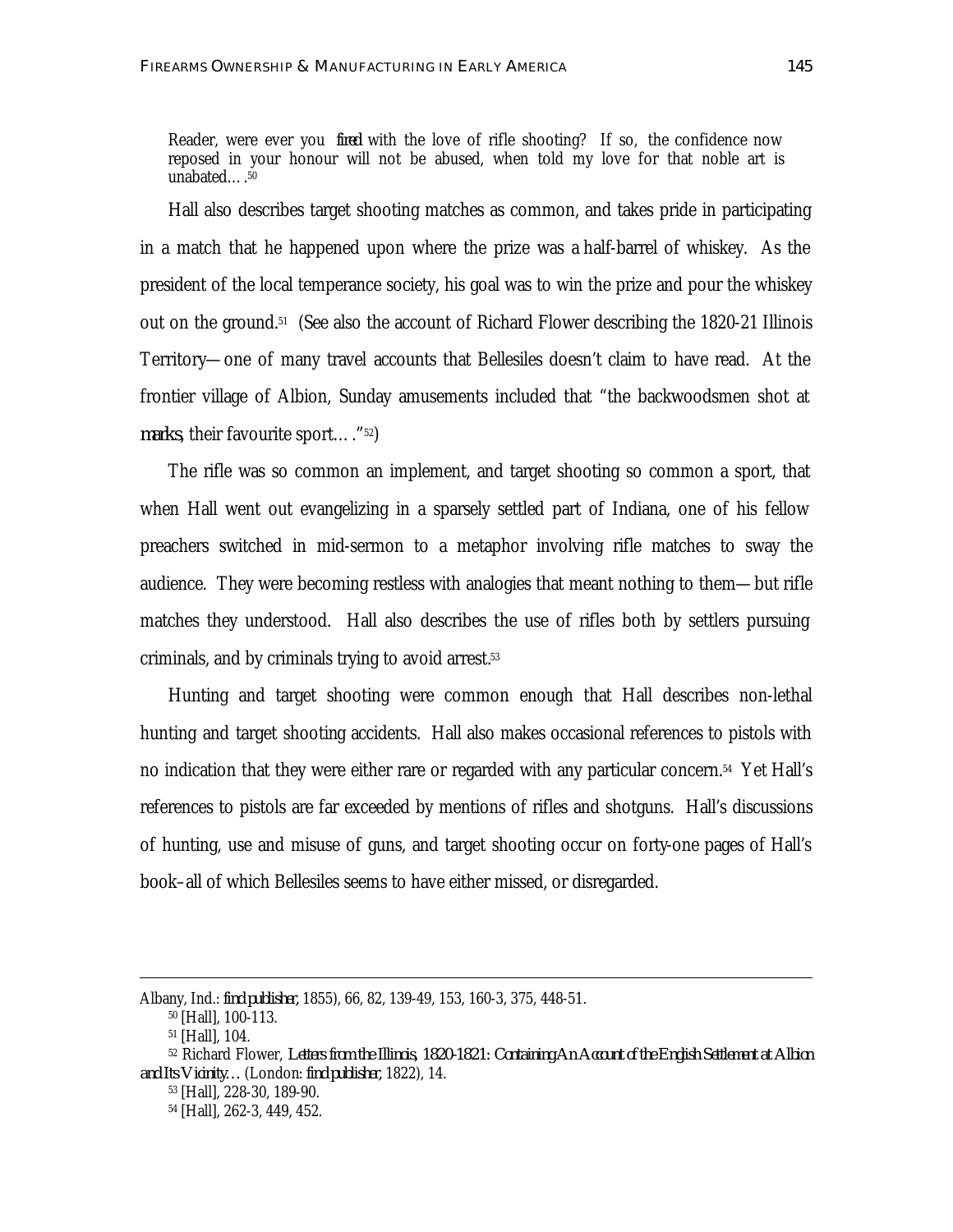Isaac Weld's account of his travels in North America 1795-1797 is another of those that Bellesiles claims shows an "absence of discussion about guns...."<sup>55</sup> As we have previously seen, Weld discusses rifle manufacturing, and the use of rifles for hunting.56 Weld also describes how in the backcountry, "The people all travel on horseback, with pistols and swords…."<sup>57</sup>

Concerning hunting, Weld's description of Canadian hunting compares it the American hunters: "The people here, as in the back parts of the United States, devote a very great part of their time to hunting, and they are well skilled in the pursuit of game of every description. They shoot almost universally with the rifle gun, and are as dexterous at the use of it as any men can be. They guns used by them [the Canadians] are all imported from England. Those in most estimation carry balls of the size of thirty to the pound; in the States the hunters very commonly shoot with balls of a much smaller size, sixty of them not weighing more than one pound...."58 Americans, like Canadians, "devote a very great part of their time to hunting…." The difference was that Canadians imported their rifles from England, and preferred larger caliber hunting weapons.

Bellesiles read Anne Newport Royall's description of 1818 Alabama, and missed her discussion of the use of guns for self-defense and hunting as completely ordinary events, incidental to the events and people that she depicts. Royall also refers to bear hunting in her native Virginia as an ordinary part of life, with no indication that it was anymore unusual than an American today driving a car. 59

Bellesiles claims to have read British naval officer and novelist Frederick Marryat's account of his journey to North America, and that this was one of these eighty accounts that

<sup>55</sup> Bellesiles, 306.

<sup>56</sup> Weld, 1:117-19.

<sup>57</sup> Weld, 1:234.

<sup>58</sup> Weld, 2:150.

<sup>59</sup> Anne Newport Royall, *Letters from Alabama, 1817-1822* (*find city,* University of Alabama Press, 1969), 181-9, 203.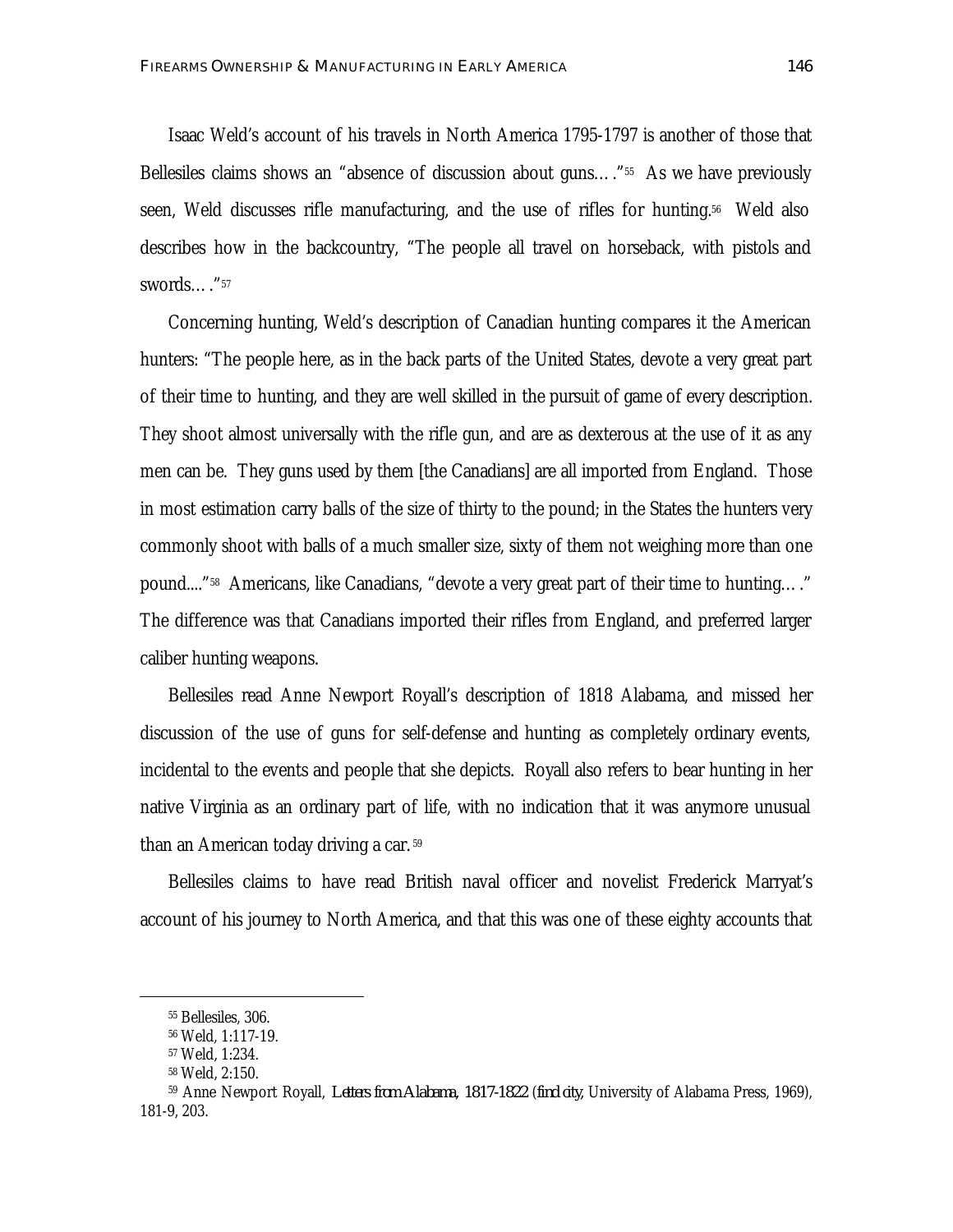show an "absence of discussion about guns…."60 Marryat described North Carolinians emigrating west in 1837:

These caravans consist of two or three covered wagons, full of women and children, furniture, and other necessaries, each drawn by a team of horses; brood mares, with foals by their sides, following; half a dozen or more cows, flanked on each side by the men, with their long rifles on their shoulders; sometimes a boy or two, or a half-grown girl on horseback.<sup>61</sup>

Marryat's account of his journey to America includes many references to his own hunting with firearms, but this is not necessarily indicative of how common hunting was by Americans. Marryat does, however, make a number of references to Americans hunting and shooting that suggest that there was nothing particularly unusual about it. He describes how hunting was the "principal amusement of the officers" at Fort Snelling. Captain Scott, one of those officers, had a reputation as a very great marksman, based on his ability to throw two potatoes in the air, and puncture both of them with a single rifle bullet.

Nor was Captain Scott's hunting a peculiarity of Fort Snelling being on the frontier. Marryat recounts Scott's hunting anecdotes as a 12-year-old in Vermont, and these accounts indicate that not only was hunting common in Scott's youth in Vermont, but so was gun ownership.<sup>62</sup>

Among the other curious claims that Bellesiles makes is that there was very little violence in America before 1850. Bellesiles describes how Francis Trollope, Thomas Hamilton, and Frederick Marryat, all of whom left travel accounts about America, hated the United States. Bellesiles claims:

But the nature of the contempt in which some visitors held the Americans reveals striking differences between current perceptions of early America and those of contemporaries attuned to any difference from the European norm. Thus Marryat sneered in 1837 that the "unwillingness to take away life is a very remarkable feature in America, and were it not carried to such an extreme length, would be a very commendable one." He was speaking of the American hesitance to use capital punishment compared to the more strenuous criminal justice system of England. But Marryat attributed a general squeamishness and even feebleness to Americans based on their faith in equality: they did not want to commit murder,

<sup>60</sup> Bellesiles, 306.

<sup>61</sup> Frederick Marryat, ed. Jules Zanger, *Diary in America* (London: *find publisher*, 1839; reprinted Bloomington, Ind.: *find publisher,* 1960), 288-9.

<sup>62</sup> Marryat, 237-42.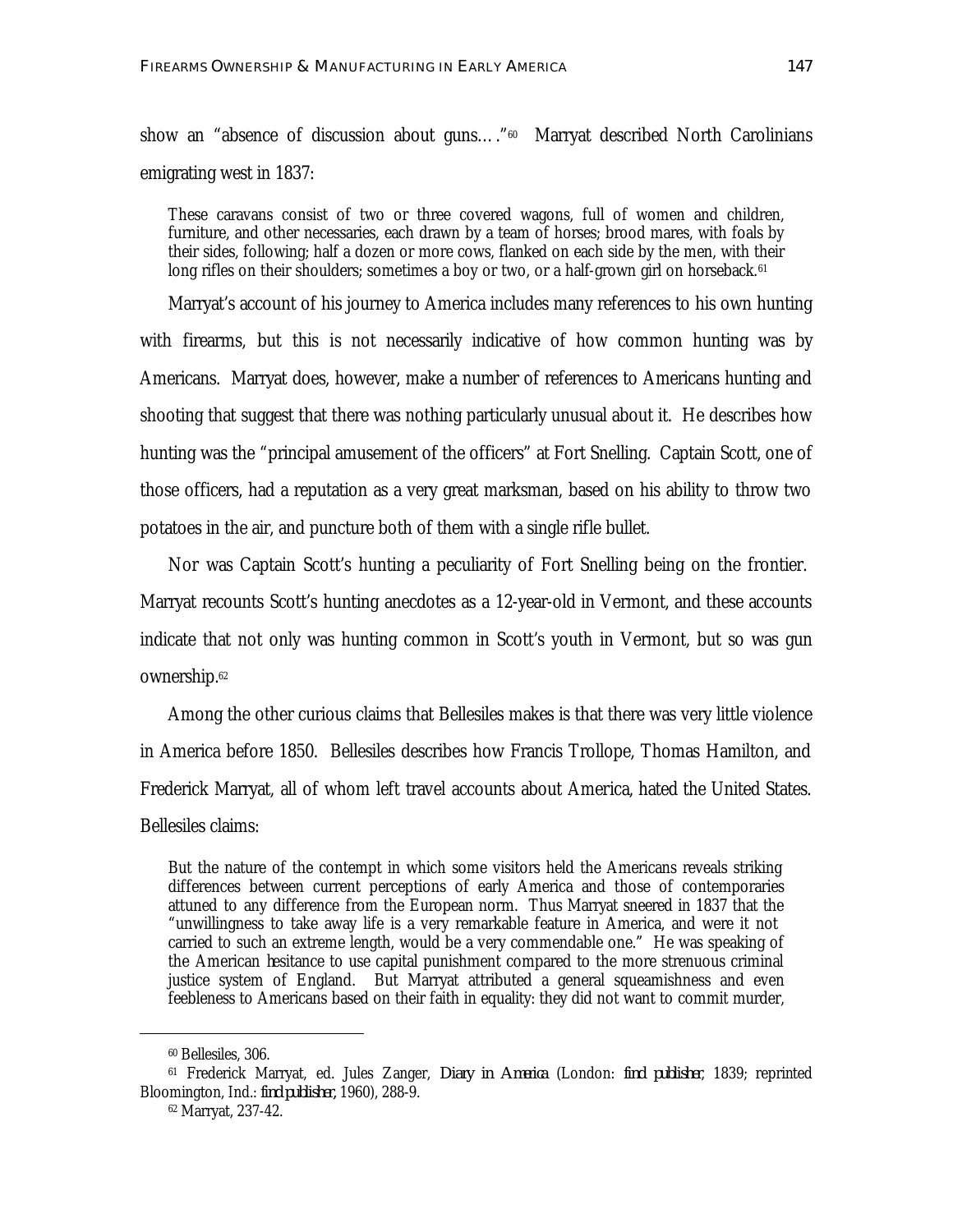even legal murder, for fear of violating the notion that one person is as good as another.<sup>63</sup>

But what did Marryat, who wrote one of those eighty travel accounts that Bellesiles says

failed to see much in the way of guns and violence, have to say?

Slander and detraction are the inseperable [sic] evils of a democracy, and as neither public nor private characters are spared, and the law is impotent to protect them, men have no other recourse than to defend their reputations with their lives, or to deter the defamer by the risk which he must incur.

And where political animosities are carried to such a length as they are in this exciting climate, there is no time given for coolness and reflection. Indeed, for one American who would attempt to prevent a duel, there are ten who would urge the parties on to the conflict.… The majority of the editors of the newspapers in America are constantly practicing with the pistol, that they may be ready when called upon, and are most of them very good shots.… But the worst feature in the American system of duelling is, that they do not go out, as we do in this country, to satisfy honour, but with the determination to kill.<sup>64</sup>

Somehow, Bellesiles's description of Marryat's view of American squeamishness about killing—and the widespread use and misuse of pistols—doesn't quite match Marryat.

Even when Bellesiles admits that there is a mention of guns in one of these travel accounts, he distorts what it says to fit his novel claims, by claiming that the account's mention of guns or hunting indicate that it was rare. As an example, "Similarly, Ole Rynning advised his Norwegian readers to bring 'good rifles with percussion locks,' as such good guns are far too expensive in America and can be sold there for a good profit. Guns thus had an economic value, but if thought requisite for self-protection, it remained an unstated assumption."<sup>65</sup>

But unlike the vast majority of those who will read Bellesiles, and accept the accuracy of Bellesiles's statement, I had already read Rynning's book, and knew what it *actually* said there. Rynning said to bring "good rifles with percussion locks, partly for personal use, partly for sale. I have already said that in America a good rifle costs from fifteen to twenty dollars."<sup>66</sup>

<sup>63</sup> Bellesiles, 307. This use of the term "legal murder" to describe capital punishment gives something of a taste of Bellesiles's misuse of language. One can be an opponent of the death penalty (as I am) without abusing the language. *By definition*, murder is an unlawful killing. Capital punishment could be called "legal homicide," but "legal murder" is just tendentious and provocative.

<sup>64</sup> Maryatt, 195-6.

<sup>65</sup> Bellesiles, 341.

<sup>66</sup> Ole Rynning, ed. and trans. Theodore C. Blegen, *Ole Rynning's True Account of America* (*find publishe,*  1926; Freeport, N.Y.: *find publisher,* 1971), 99.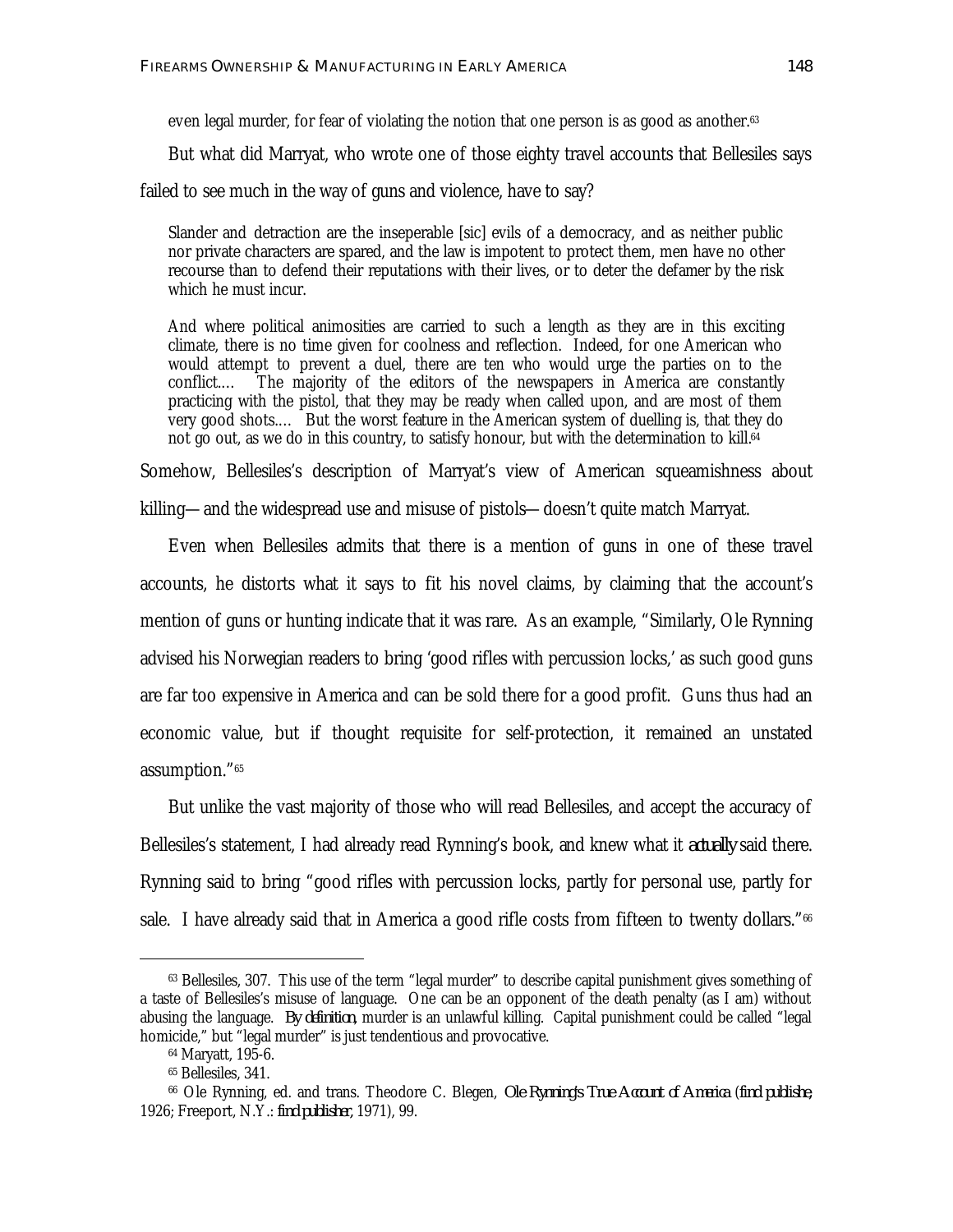Bellesiles didn't actually lie, and say that the *only* possible value of a gun for a Norwegian immigrant was to sell it here; instead, he misleads, by giving the impression that the value of bringing a good gun to America was to sell it, not to use it yourself. Rynning is clear that one should bring guns both to sell (indicating that there was a demand for guns in America), and because you would need them here.

Bellesiles is really a master of this sort of careful mischaracterization of sources that doesn't quite cross the line into lying, but is certainly deceptive. Another example is Charles Augustus Murray's description of his hunting trip from Britain to America in the late 1830s. Bellesiles tells us that, "Hunting in America disappointed Murray. He had expected more gentlemen hunters, but only army officers on frontier posts seemed to fit that description."<sup>67</sup>

Having spent great energy in promoting the idea that hunting was a rare activity, done only by professional market hunters and Indians, the reader not familiar with Murray's book will slide right past Bellesiles's sentence and conclude that there weren't many hunters in America. But Murray met *lots* of hunters–they just weren't "gentlemen" hunters. Murray shows his understanding of how common both firearms ownership and sport hunting were in rural Virginia—and these were ordinary farmers, not "gentlemen" of the sort that Bellesiles claims were overwhelmingly the sport hunters of that time:

I lodged the first night at the house of a farmer, about seven miles from the village, who joined the habits of a hunter to those of an agriculturalist, as is indeed the case with all the country people in this district; nearly every man has a rifle, and spends part of his time in the chase. My double rifle, of London manufacture, excited much surprise among them; but the concluding remark of almost every inspector was, "I guess I could beat you to a mark."<sup>68</sup>

Of course, Murray recounted a number of incidents of guns and violence that occurred during his journey, but that Bellesiles somehow missed in reading Murray. On February 3, 1835, "a distinguished lawyer of New Orleans" entered the Louisiana House of Representatives chamber and struck the Speaker of the House with a cane. The Speaker drew

<sup>67</sup> Bellesiles, 309.

<sup>68</sup> Charles Augustus Murray, *Travels in North America* (London: *find publisher*, 1839; reprinted New York: *find publisher*, 1974), 118-19.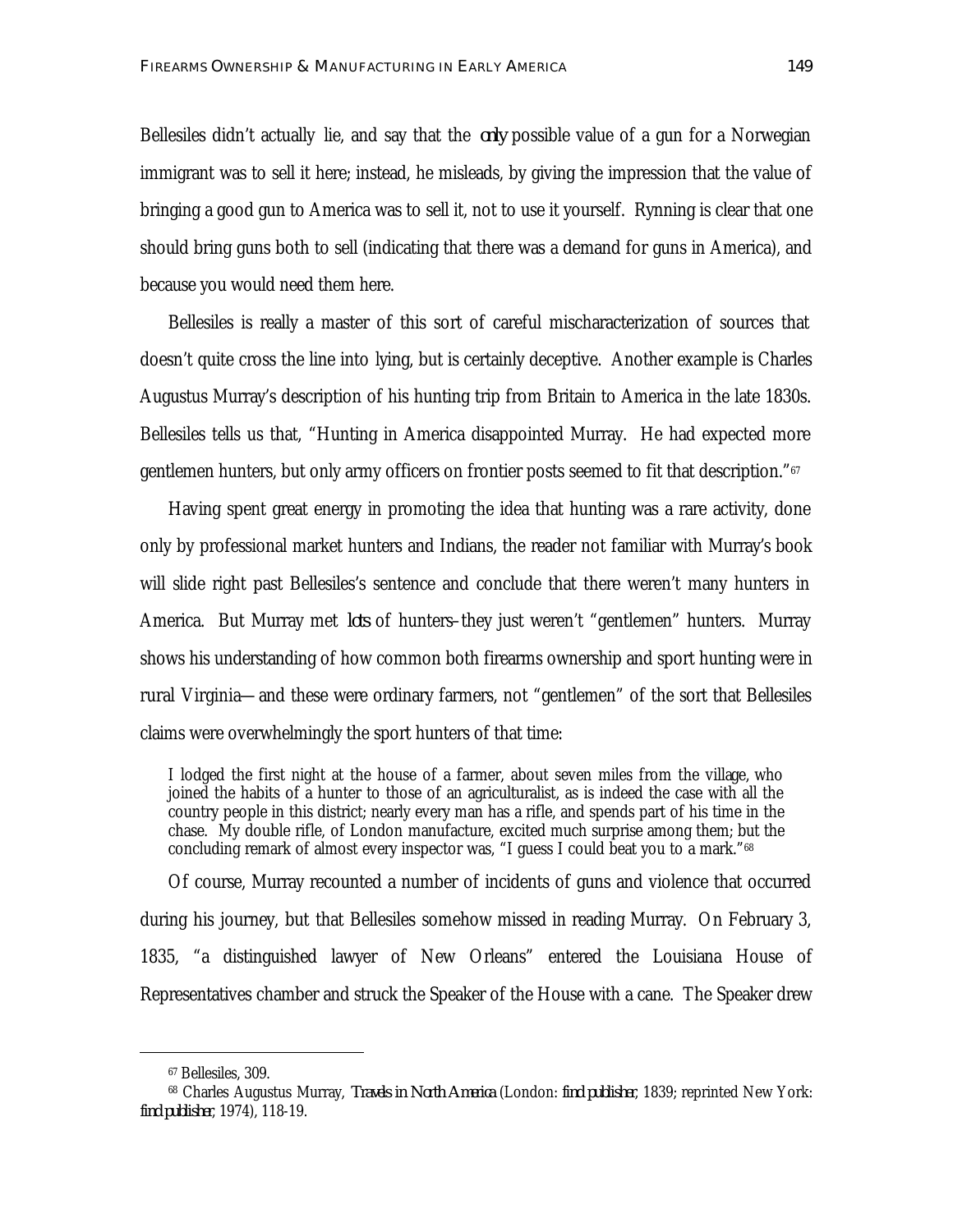a pistol and fired through the lawyer's coat, without hitting the lawyer. The lawyer then drew a pistol and wounded the Speaker.<sup>69</sup>

Murray didn't notice that he was surrounded by violence? Murray criticized the widespread practice of carrying deadly weapons and the related problems of "rough and tumble" (as no-limits, eye-gouging, hand-to-hand combat was called). Murray suggested that "constantly carrying a weapon, when their houses and families were hourly liable to be surprised by the war-whoop of the Indian" made sense, but now, "against whom is the dirkknife now sharpened? against brothers, cousins, and neighbours! . . . I trust that the progress of civilization, and increasing weight of a sounder public opinion, will soon put a stop to the custom above censured, which is not confined to Kentucky, but is more or less prevalent in the whole valley of the Mississippi, especially in Louisiana."<sup>70</sup>

Bellesiles read Cuming, Hall, Weld, Royall, Maryatt, Rynning, and Murray; he quotes selectively and out of context from some, mischaracterizes others—and apparently skipped whole sections of Cuming, Murray, and Hall's books—when he tells us that the travel accounts generally show no evidence that the travelers were "surrounded by guns and violence."71 Of the eighty travel accounts that Bellesiles claims to have read, seven are among the twenty-five travel accounts that I have read. All seven of the travel accounts that both us have read show that guns, violence, and hunting were either common or unremarkable, exactly opposite to Bellesiles's claims. It would be interesting to read the other seventy-three travel accounts, and see how many others Bellesiles read so inaccurately.

The sources from the early Republic certainly provide persuasive evidence that firearms and hunting were the norm—not the exception. Is this simply a characteristic of the sources that I examined? No. Careful examination of Bellesîles's evidence shows that there is less present than a cursory reading suggests. Bellesîles's *Journal of American History* paper quotes an

<sup>69</sup> Murray, 142-3.

<sup>70</sup> Murray, 214-15.

<sup>71</sup> Bellesiles, 304.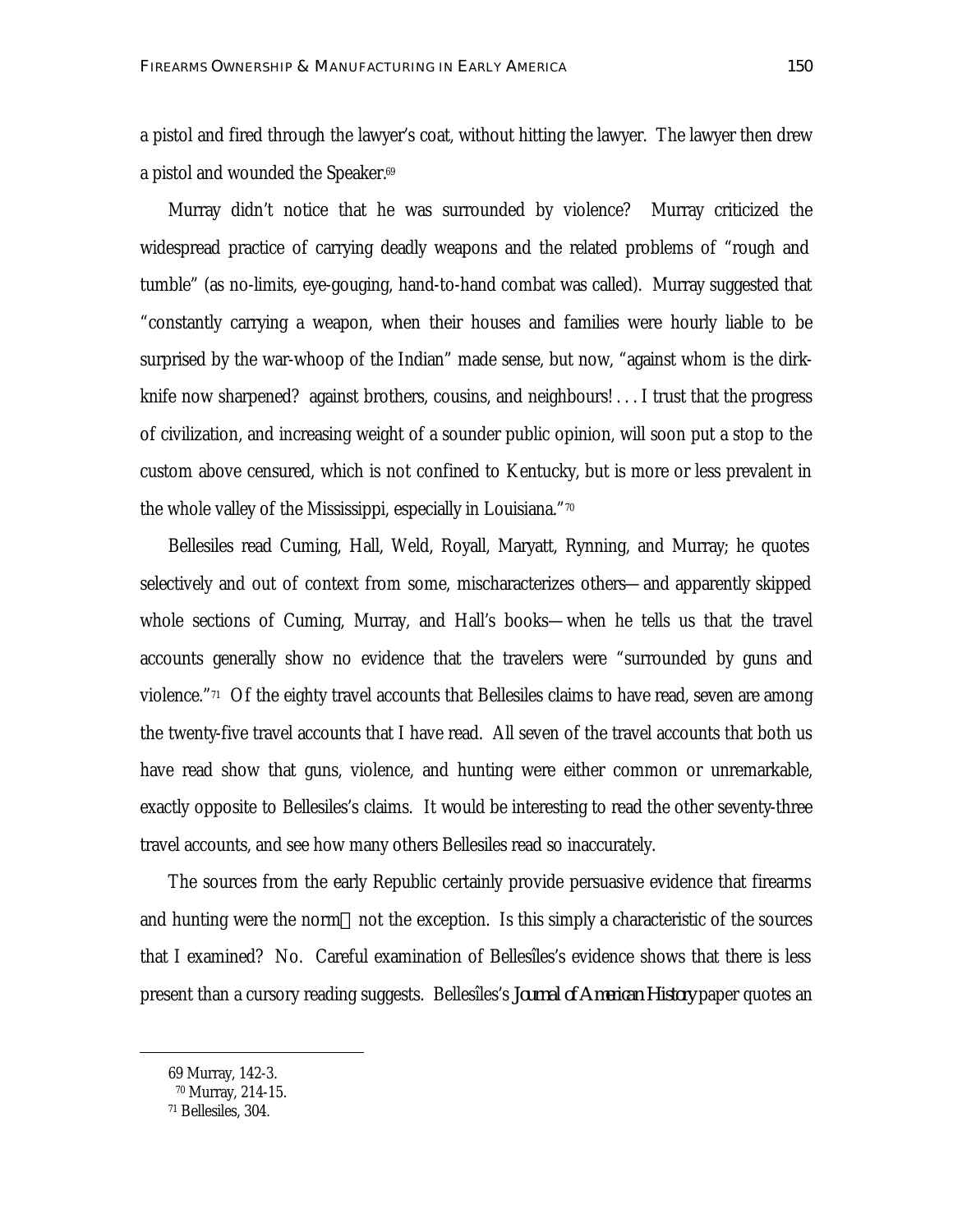article from the *Atheneum* that warns that "citizens of Philadelphia interested in a walk in the country" should walk well out of town "'to avoid the showers of shot' sent skyward by a few overenthusiastic bird hunters."72 If hunting were the rarity that Bellesîles claims, from whence came these "showers of shot"? In an era before repeating shotguns, it would take a lot of hunters to create "showers of shot."

I could belabor the point, and point to the dozens of other travel accounts that Bellesiles seems to have missed—including common works such as Alexis de Tocqueville's *Journey to America*. A young Alabama lawyer that Alexis de Tocqueville spoke with in 1831 asserted, "There is no one here but carries arms under his clothes. At the slightest quarrel, knife or pistol comes to hand. These things happen continually; it is a semi-barbarous state of society."<sup>73</sup> While it is possible that most of these concealed weapons were knives, it requires a strained reading of Tocqueville's text to hold that handguns were scarce—or that America was the peaceful, almost pacifist nation that Bellesiles describes.

Tocqueville also presents evidence that widespread gun ownership was not peculiar to Alabama; he quotes a Tennessee farmer in 1831 that

[T]he dweller in this country is generally lazy. He regards work as an evil. Provided he has food enough and a house which gives half shelter, he is happy and thinks only of smoking and hunting.… There is not a farmer but passes some of his time hunting and owns a good gun.<sup>74</sup>

Tocqueville also describes a usual "peasant's cabin" in Kentucky or Tennessee: "There one finds a fairly clean bed, some chairs, a good gun, often some books and almost always a newspaper…."75 Guns and hunting were not unusual in Kentucky or Tennessee, according to Tocqueville; they were typical.

When in doubt, trust the people that lived in early America; they would certainly know best how widespread gun ownership was. When Aaron Burr was tried for his criminal

<sup>72</sup> Bellesîles, *JAH,* 439.

<sup>73</sup> Alexis de Tocqueville, *Journey to America*, trans. George Lawrence, ed. J. P. Mayer (New Haven: *find publisher*, 1960), 103.

<sup>74</sup> Tocqueville, 95.

<sup>75</sup> Tocqueville, 281.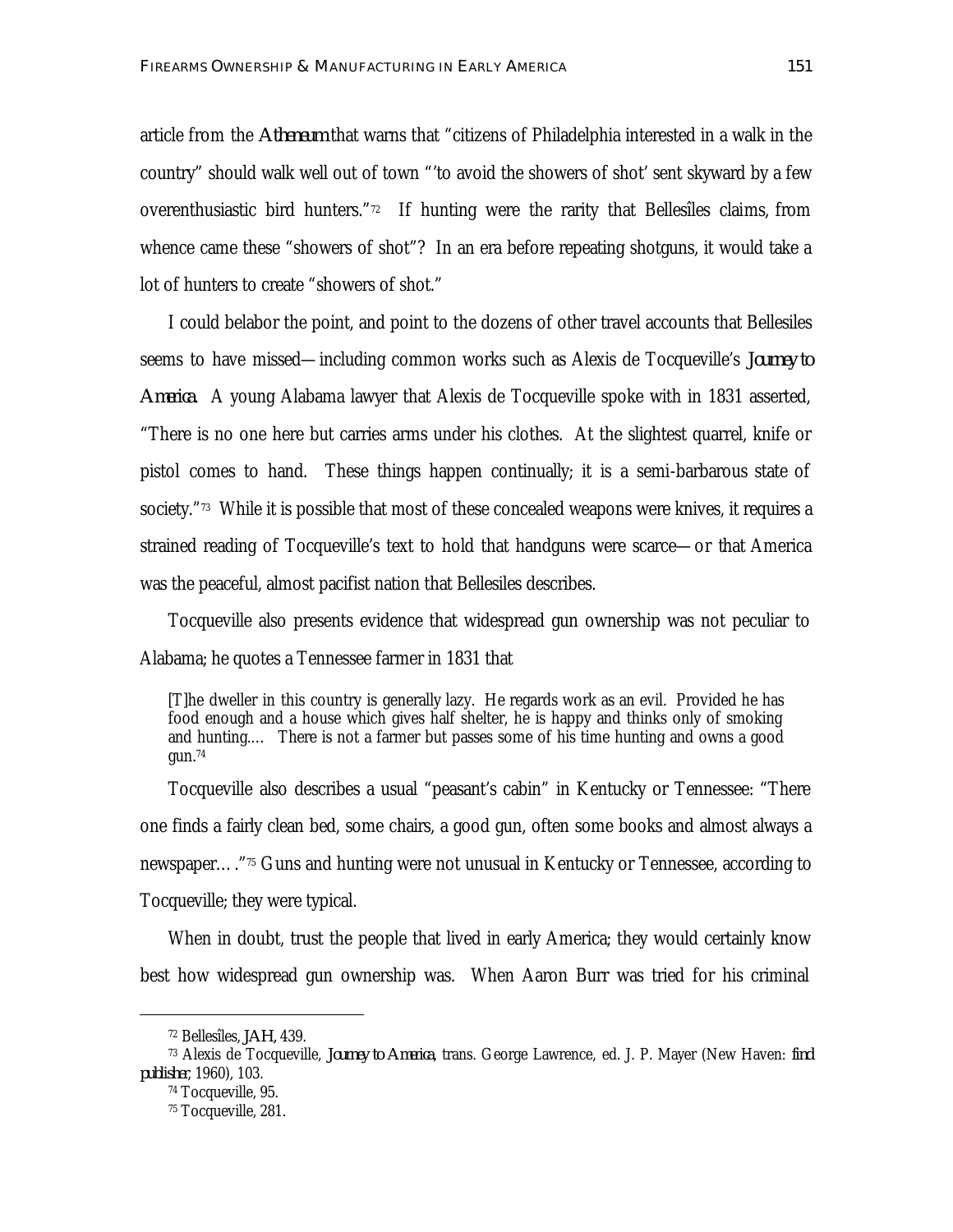If there were evidence of a merely friendly meeting, it would be the same as if there were no assemblage. If they were to give evidence that Blannerhassett and some of those with him were in possession of arms, as people in this country usually are, it would not be sufficient of itself, to prove that the meeting was military.

Arms are not necessarily military weapons. Rifles, shot guns and fowling pieces are used commonly by the people of this country in hunting and for domestic purposes; they are generally in the habit of pursuing game. In the upper country every man has a gun; a majority of the people have guns every where, for peaceful purposes. Rifles and shot guns are no more evidence of military weapons than pistols or dirks used for personal defence, or common fowling pieces kept or the amusement of taking game. It is lawful for every man in this country to keep such weapons.<sup>76</sup>

It is certainly possible that Burr's defense attorney was mistaken, but it seems most unlikely that he would make such claims if he did not believe that this argument would be compelling. Certainly, if the choice is to believe Bellesiles, or the dozens of people that lived in that time as to whether "a majority of the people have guns" in the United States, Bellesiles needs powerful evidence of widespread self-delusion. Perhaps Bellesiles is right, and dozens of eyewitnesses of the time are wrong. But Bellesiles seems to have a very severe reading deficiency—one that causes him to misread books that make it clear that guns, violence, and hunting were common in America.

<sup>76</sup> David Robertson, *Reports of the Trials of Colonel Aaron Burr…* (Philadelphia: Hopkins and Earle, 1808; reprinted New York: Da Capo Press, 1969), 1:582.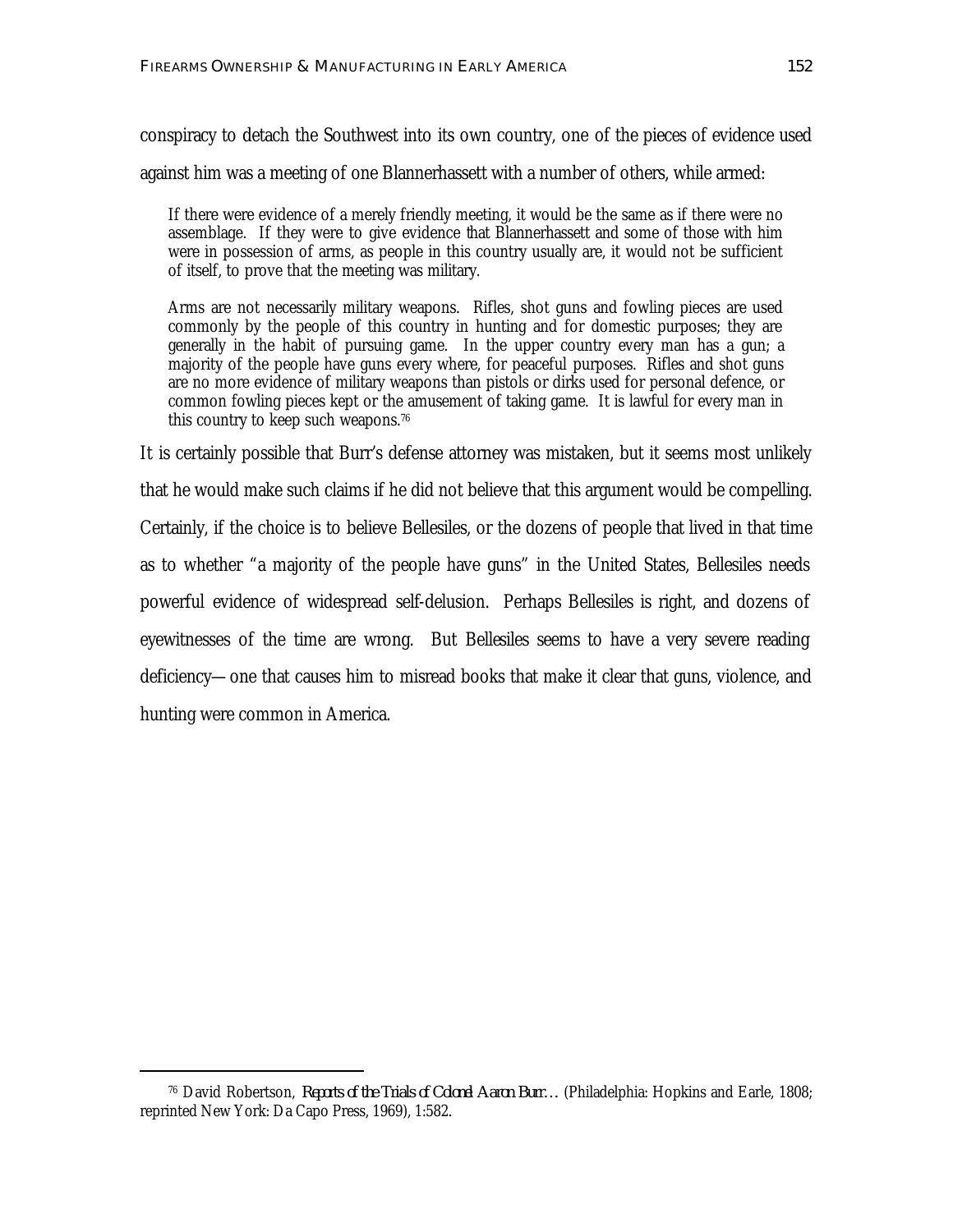## **Handguns**

Bellesiles claims that, "Few pistols had been made in the United States prior to the opening of the [Colt] Hartford factory [in 1848], pistols having found little market beyond the officers in the army and navy."<sup>1</sup> While some pistols were made in America early in the eighteenth century, most Americans in the colonial period that bought pistols preferred to buy imports from Britain. A number of American-made pistols have survived, however, that were manufactured before and during the Revolutionary War. Some show interesting innovations, such as sights and rifled barrels at a time when both were uncommon in British pistols.<sup>2</sup>

There were pistols offered for sale in colonial and Revolutionary America. Samuel Miller of Boston, gunsmith, advertised in 1742 "Neat Fire Arms of all sorts, Pistols, Swords…."<sup>3</sup> Perhaps these pistols were intended for military officers—but in 1742, this would not have been a particularly large market. In 1772 and 1773, Heinrich Diebenberger advertised that he sold pistols.<sup>4</sup> John Nicholson, gunsmith, offered a variety of firearms for sale in November of

<sup>1</sup> Bellesiles, 378.

<sup>2</sup> Peterson, 213-14. See Peterson, 202, 205, and 209 for photographs of American-made pistols of the Revolutionary period. See Brown, 312, for photographs of American-made pistols that are believed to be pre-war. Frank Klay, *The Samuel E. Dyke Collection of Kentucky Pistols* (Highland Park, N.J.: The Gun Room Press, 1972), 4-15, shows several surviving American-made pistols of the colonial and Revolutionary period. Felicia Johnson Deyrup, *Arms Makers of the Connecticut Valley: A Regional Study of the Economic Development of the Small Arms Industry, 1798-1870* (Menasha, Wisc.: George Banta Publishing Co., 1948), 34, confirms that, "Few pistols were made here before the Revolution…."

<sup>3</sup> May 11, 1742, *Boston Gazette*, quoted in Henry J. Kauffman, *Early American Gunsmiths: 1650-1850* (New York: Bramhall House, 1952), 67.

<sup>4</sup> September 4, 1772 and September 14, 1773 *Wochtenlichter Pennsylvanische Staatsbote*, translated and quoted in Whisker, 159-160.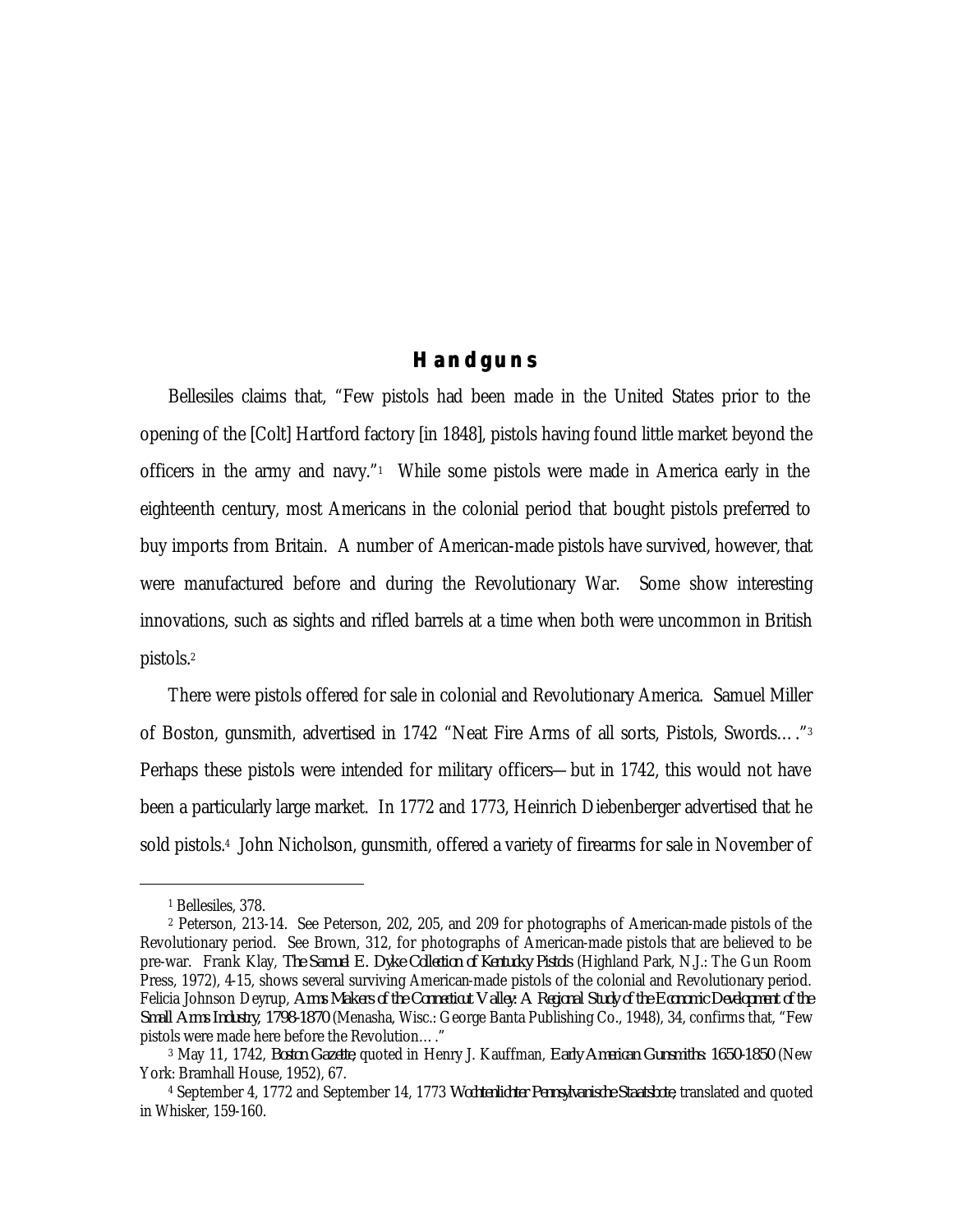1781, including "Pistols…upon the most reasonable terms."<sup>5</sup> These might have been for the military officer market—but the hostilities had ceased by this point. Edward Pole advertised his "Military Laboratory" where "Owners and Commanders of Armed Vessels may be supplied, for either the use of Small Arms or Cannon, at the shortest notice, with ever species of Military Stores." Among the items for sale included "Musket's and pistol's." That there were customers other than ship captains is suggested by the offering of "Musket cartridges in blank, for the exercise of the militia."<sup>6</sup> Isaac King advertised in the January 8, 1818 *Somerset* [Pennsylvania] *Whig* that he was opening a business, and, "He has and expects to have on hand, for sale, GUNS of all descriptions, Pistols...."7 Perhaps the market for pistols wasn't as narrow as Bellesiles claims.

We also have scattered evidence of pistol manufacturing after the Revolution, but before 1848, based on advertising. Perkins & Coutty of Philadelphia advertised in 1781 that they made guns and pistols "in all its branches, where Gentlemen may be supplied with Guns and Pistols of the neatest and best quality on the shortest notice...."<sup>8</sup> Similarly, in 1785, Anthony Desverneys, Jr., of South Carolina advertised that he "continues to make and repair all sorts of guns, Pistols and generally everything that belongs to the Gunsmith's Business."<sup>9</sup> Francis Brooks in 1791 Philadelphia advertised himself as a "Pistol Maker."10 John Miles's 1798 advertisement in the *Pennsylvania Packet* makes it clear that there was a market beyond military officers: "Gun and Pistol Manufactory… Where Merchants, Captains of vessels, and others may be supplied with all sorts of small arms, on the lowest terms and shortest notice."<sup>11</sup>

<sup>5</sup> November 24, 1781, *Pennsylvania Journal*, quoted in Kauffman, *Early American Gunsmiths*, 71.

<sup>6</sup> Edward Pole, *Military Laboratory, at No. 34…* (Philadelphia: R. Aitken, [1789]), in Library of Congress Printed Ephemera Collection, Portfolio 147, Folder 9a.

<sup>7</sup> January 8, 1818 *Somerset* [Pennsylvania] *Whig*, quoted in Whisker, 155.

<sup>8</sup> May 2, 1781, *Pennsylvania Gazette*, quoted in Kauffman, *Early American Gunsmiths*, 74.

<sup>9</sup> October 13, 1785, *South Carolina Gazette & Public Advertiser*, quoted in Kauffman, *Early American Gunsmiths*, 23.

<sup>10</sup> September 21, 1791, *Federal Gazette*, quoted in Kauffman, *Early American Gunsmiths*, 14.

<sup>11</sup> April 26, 1798, *Pennsylvania Packet (Claypoole's American Daily Advertiser)*, quoted in Kauffman, *Early American Gunsmiths*, 66.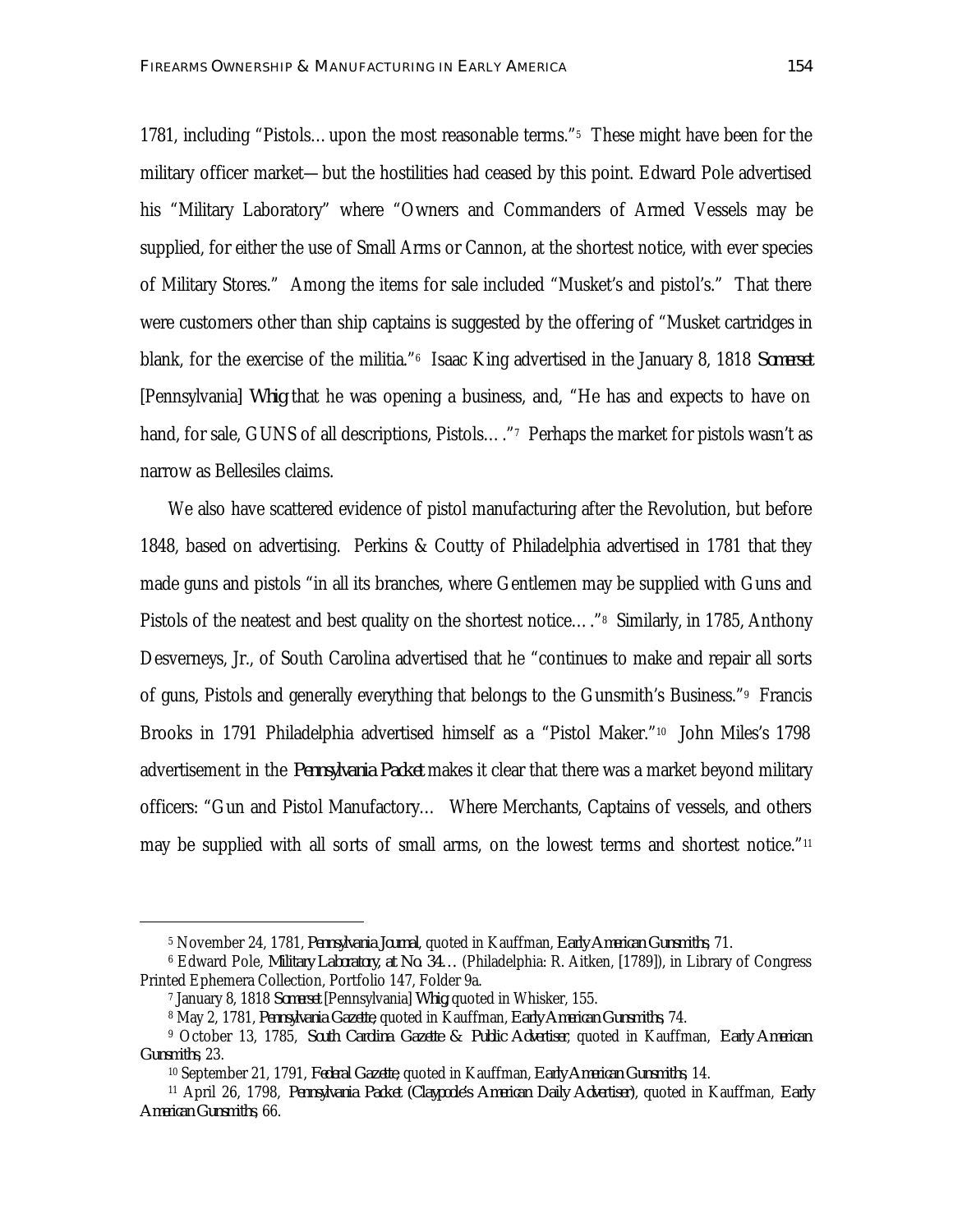Aaron Hart, in 1812 Pittsburgh, advertised his ability to furnish "Rifles, Fowling pieces, and Pistols, equal in goodness and workmanship to any made in the state."<sup>12</sup>

A letter of November 9, 1807 from Benjamin Prescott, Superintendent of the Springfield Armory to Secretary of War Henry Dearborn provides some indirect evidence that pistols were being made for non-governmental purposes in America. In that letter, Prescott responds to Dearborn's request for pistols: "I believe Pistols and horsemens Swords can be made here as advantageously as in any other part of the country and I think I may venture to say better...."<sup>13</sup>

A number of American-made pistols from the early Republic have survived, including a pair made by J. Resor, who is among a small number of gunsmiths known to have made a large quantity of pistols in the period around the War of 1812. (Most gunsmiths who made pistols apparently made only small numbers.) Other pistols of American manufacture that have survived include one apparently made by Nicholas Hawk of Stroudsburg, Pennsylvania, and another made by John Armstrong of Bedford County, Pennsylvania. The lock on the Armstrong pistol appears to be Armstrong's work, based on his signature of it. A pistol from the period after the War of 1812 also has survived, believed to be the work of one of the Angstadt family of gunsmiths of Pennsylvania, using an imported lock.<sup>14</sup>

These are military pistols, based on who owned them, but there are other surviving pistols of the early Republic that were apparently not made under government contract, or for military purposes, including dueling pistols. Lindsay shows a number of these survivors from the first few decades of the nineteenth century, unmistakably American-made, by makers such as Silas Allen, Asa Waters, and Simeon North. While some have English-made gunlocks, the Asa Waters pistol is signed by Waters on the lockplate, suggesting that it was made by Waters along with the rest of the pistol.<sup>15</sup>

<sup>12</sup> December 18, 1812, *Pittsburgh Gazette*, quoted in Kauffman, *Early American Gunsmiths*, 45.

<sup>13</sup> James E. Hicks, *Notes on United States Ordnance* (Mount Vernon, N.Y.: James E. Hicks, 1940), 1:28. <sup>14</sup> Klay, 18-27.

<sup>15</sup> Merrill Lindsay, *The New England Gun: The First Two Hundred Years* (New Haven, Conn.: New Haven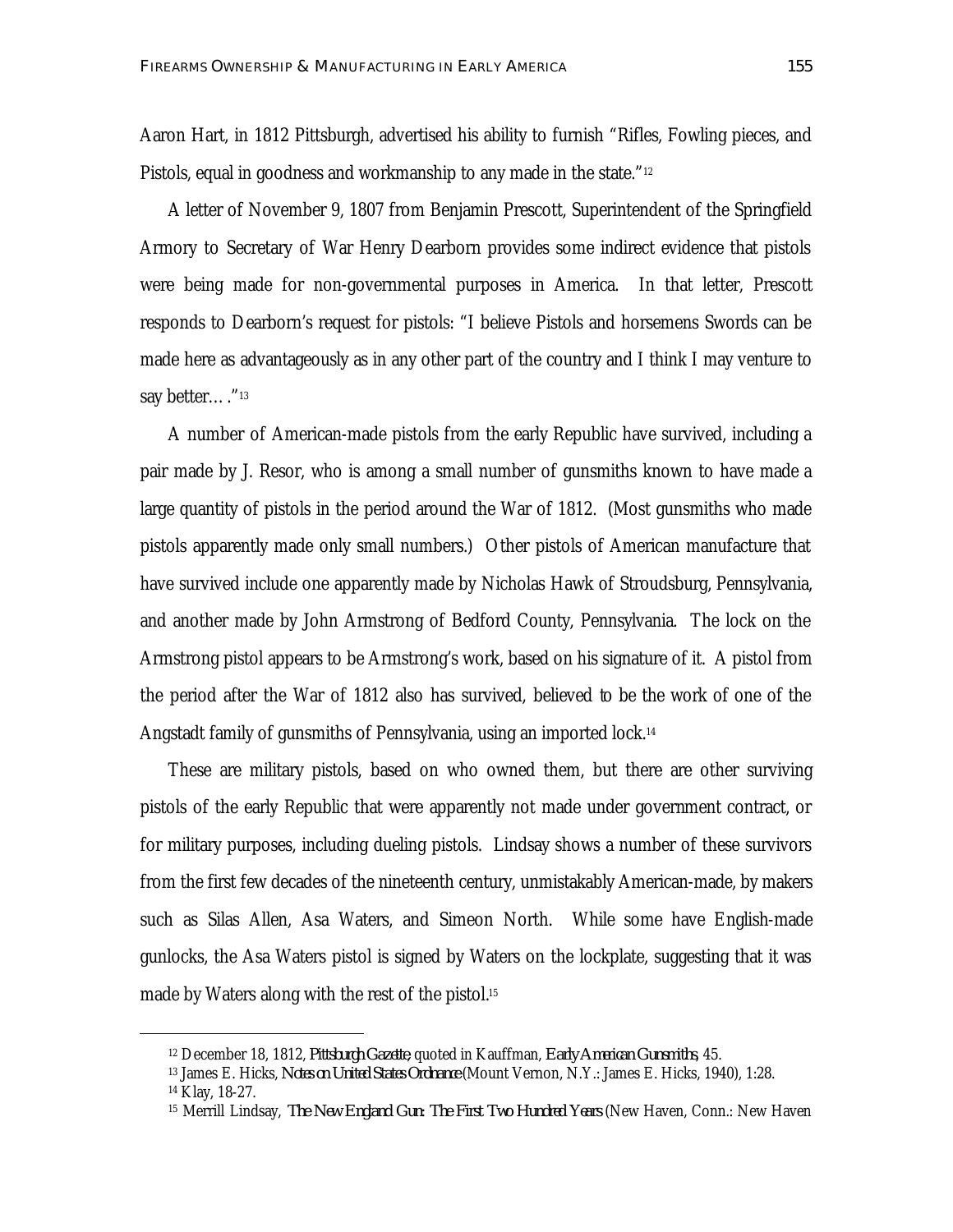James Haslett, who made muskets for Virginia, also made pistols and sold imported pistols in Baltimore at least as early as 1806. He advertised in the November 12, 1806 *Federal Gazette & Baltimore Daily Advertiser* that he offered dueling pistols for sale, some which were made by him, and others were imported from London. His pistols were apparently of very high quality, and his customers included the governors of both Maryland and Virginia. Gun dealers such as Halbach & Sons sold imported pistols, and a number of pistols have survived from the period 1824-1833 with gunlocks stamped "McKim and Brother Baltimore." As was common at the time, some gunlocks imported from Britain were stamped with the American importer's name. These gunlocks were apparently made into pistols for the civilian market after arrival in America.<sup>16</sup>

Francis D. Poyas advertised his services as a gunsmith in 1825 Charleston, South Carolina—but the Charleston Museum has a pair of percussion lock pistols stamped with Poyas name on the frame. It seems likely that they are his manufacture, and they are not government contract pistols.17 A list of debts owed to the estate of James Ross, a Steubenville, Ohio gunsmith who died in 1816 showed that along with a number of outstanding debts for repairs of guns, and apparently purchases of guns, there was also \$45 owed by John Miller for a "pair of pistols."18 S. E. Dyke's *Thoughts on the American Flintlock Pistol* shows ninety-one surviving flintlock pistols that are unquestionably of American manufacture in the period before 1840—and none of them appear to be government contract pistols.<sup>19</sup>

J. Bolton and J. McNaught advertised in 1816 Richmond that there were recently arrived from England, and that their services included "All kinds of GUNS and PISTOLS made, altered and repaired in a perfect manner…." The inventory of James McNaught's estate in

Colony Historical Society, 1975), 85-91.

<sup>16</sup> Daniel D. Hartzler, *Arms Makers of Maryland* (George Shumway: York, Penn. 1977), 61. See Hartzler, 65-68, for photographs of a number of surviving Haslett pistols.

<sup>17</sup> Kauffman, *Early American Gunsmiths*, 76.

<sup>18</sup> Whisker, 200.

<sup>19</sup> S. E. Dyke, *Thoughts on the American Flintlock Pistol* (York, Penn.: George Shumway, 1974), 13-60.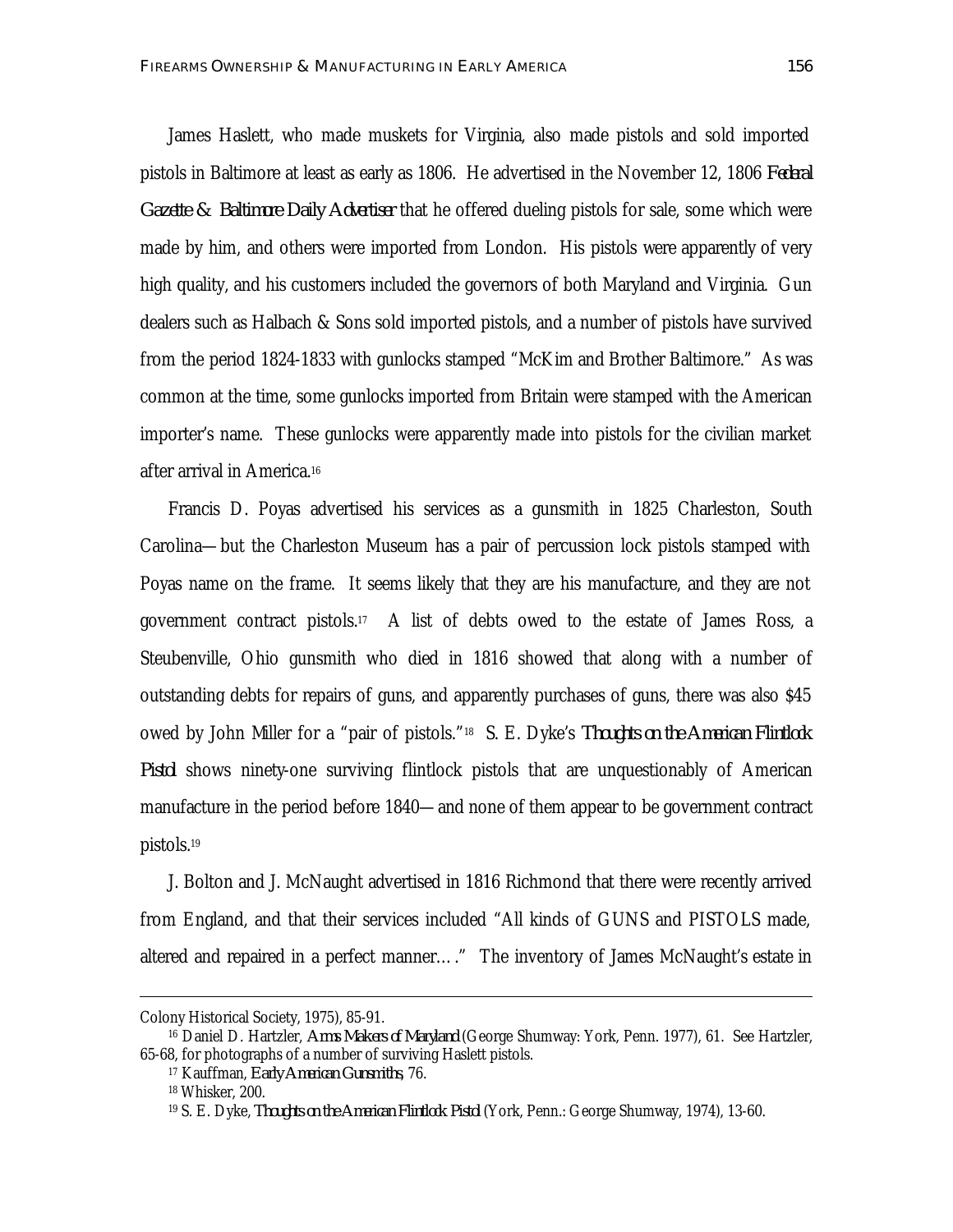1826 showed a "pair of dueling pistols… 6 pair small dirk pistols… 2 pair best round stock pistols with flints… 2 pair percussion pistols, plain secret triggers… 3 pair rifle barrel pistols… 5 pair secret trigger pistols…."20 It seems a good assumption that these were unsold inventory, and the descriptions of the pistols do not sound like they were intended for military use.

Jacob S. Baker's "Rifle Manufactory" advertised in Whitely's Philadelphia Directory of 1820 that "All orders for Rifles, Pistols, Fowling Pieces and Muskets, will be punctually attended to…."21 A Cleveland, Ohio gunsmith in 1823 advertised that "Rifles, Fowling pieces, and Pistols will be furnished on short notice." While the ad is ambiguous as to whether Andrews made all of these items, or simply sold and repaired them, it is clear that he sold pistols, and considered that there was enough demand to bother listing them for sale.<sup>22</sup>

Similarly, Francis Areis advertised in 1831 that his firm were "Manufacturers and Repairer of all kinds of Fire Arms; Pistols, Guns, Swords, Gunlocks."23 This can be read as either manufacturing or repair of pistols; either way, it appears that there was either enough demand for pistols, or enough pistols in need of repair, that Areis considered this ad worth running. Henry A. Cargill, a Nashville merchant, advertised for almost two months on the front page of the Nashville *Daily Republican Banner* "Guns, Pistols, Bowie Knives. A large and splendid assortment of the above articles. . . . "24

The pistols weren't just manufactured, then squirreled away in closets, or sold to the government in gun buyback programs. Pistols appear repeatedly in travel accounts of this period and newspaper stories. They are *never* identified as surprising, startling, or unusual in the American context. In a few cases, they are explicitly declared to be common.

<sup>20</sup> September 21, 1816 and October 4, 1816, *Richmond Commercial Compiler*, quoted in Whisker, 163; Whisker, 203-204.

<sup>21</sup> Kauffman, *Early American Gunsmiths*, 6.

<sup>22</sup> May 8, 1823, *Cleveland Herald*, quoted in Kauffman, *Early American Gunsmiths*, 4.

<sup>23</sup> Kauffman, *Early American Gunsmiths,* 5.

<sup>24</sup>."Guns, Pistols, Bowie Knives," Nashville *Daily Republican Banner*, October 2, 1837, through November 25, 1837, 1.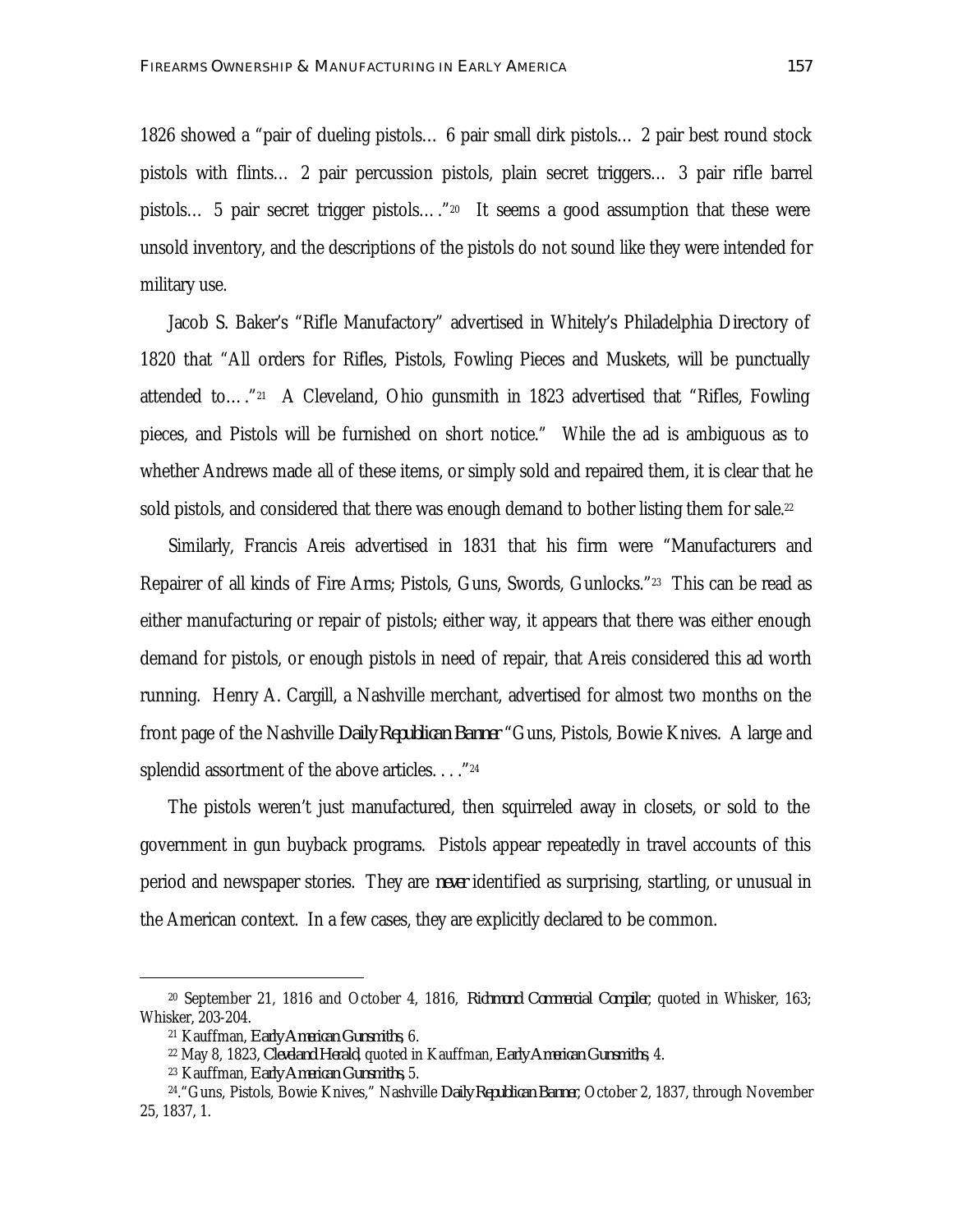Pim Fordham, while staying at Princeton, Indiana, in 1817-18, reported that, "Yesterday 8 men on foot armed with pistols and rifles came into the town from Harmony. They had been in pursuit of an absconded debtor from Vincennes."25 There was no problem persuading eight men armed with pistols and rifles to pursue a mere debtor, and Fordham found nothing surprising about them being so armed.

Fordham describes an associate judge as carrying "a pair of pistols at his saddle bow; and altogether [he] looks more like a Dragoon Officer in plain clothes, than a Judge."26 There is nothing remarkable about the pistols; what is remarkable, at least to a transplanted Englishman, is that a *judge* was carrying them. If military officers were the market for pistols in America, as Bellesîles claims, Fordham's description does not suggest it.

Fordham also describes a party in the Illinois Territory that had excluded some "vulgar" party-crashers. Some of Fordham's party "armed themselves with Dirks (poignards worn under the clothes)" to resist another such attempt, but later, "In going away some of the gentlemen were insulted by the rabble, but the rumour that they were armed with dirks and pistols prevented serious mischief."<sup>27</sup> While the antecedent of "they were armed" is somewhat unclear, that it prevented serious mischief by "the rabble" suggests that Fordham's party were the ones armed. Pistols were weapons commonly enough carried to be a realistic deterrent to "the rabble."

Fordham described the flatboat men who worked the Mississippi River as a wild and dangerous population. Fordham warned, "But I would advise all travellers going alone down the river, to get one man at least that they can depend upon, and to wear a dagger or *a brace of pistols*; for there are no desperadoes more savage in their anger than these men." [emphasis added]<sup>28</sup>

<sup>25</sup> Fordham, 137.

<sup>26</sup> Fordham, 155.

<sup>27</sup> Fordham, 219-20.

<sup>28</sup> Fordham, 195-6.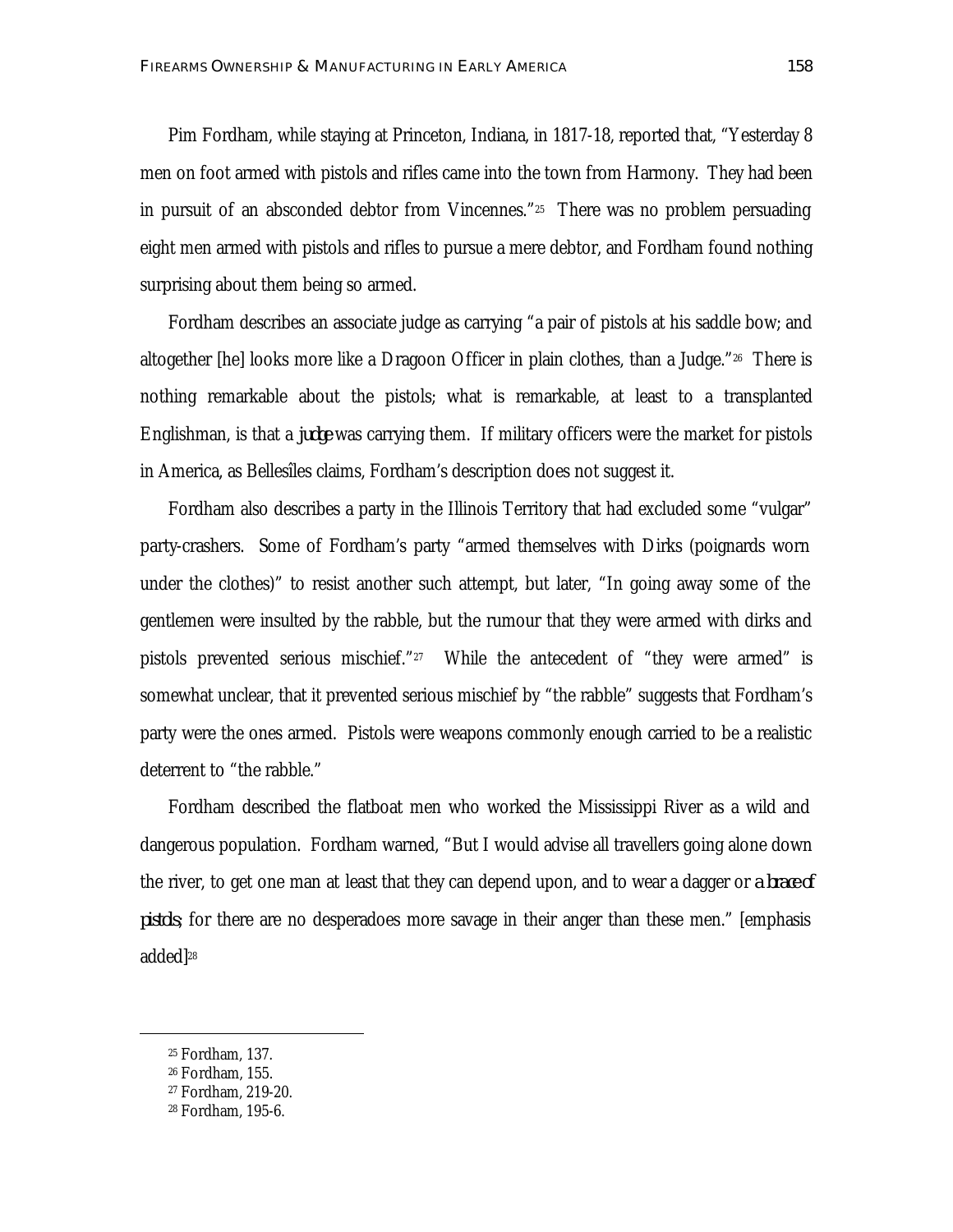The Methodist preacher Peter Cartwright described a journey through the Allegheny Mountains to Baltimore in April, 1820 that shows that pistols were not startling discoveries, even when found lying in the road:

In passing on our journey going down the mountains, on Monday, we met several wagons and carriages moving west. Shortly after we had passed them, I saw lying in the road a very neat pocket-pistol. I picked it up, and found it heavily loaded and freshly primed. Supposing it to have been dropped by some of these movers, I said to brother Walker, "This looks providential;" for the road across these mountains was, at this time, infested by many robbers, and several daring murders and robberies had lately been committed.<sup>29</sup>

Cartwright then recounted his use of this pistol shortly thereafter to defend himself against a robber.30 On his return trip, he described his carrying of a pistol to defend himself from robbery during a dispute at a toll gate. The owner of the tollgate "called for his pistols," apparently with the aim of shooting at Cartwright.31 In other incidents from the 1820s, Cartwright makes references to pistols in a manner that suggests that they were not at all unusual items, even if the *use* of them was dramatic.<sup>32</sup>

Cartwright described two young men reduced to deadly enemies as a result of rivalry over a young lady:

They quarreled, and finally fought; both armed themselves, and each bound himself in a solemn oath to kill the other. Thus sworn, and armed with pistols and dirks, they attended camp meeting.<sup>33</sup>

Cartwright found neither the pistols, nor the threats of death, surprising.

In 1820, two young men were competing for the affections of a young lady in Lawrenceburgh, Indiana. Mr. Fuller offered Mr. Warren the chance to write a note disclaiming any interest in her, or engage in a duel. Mr. Warren declined to do either, at which point Fuller shot and killed Warren with a pistol. The report emphasized that Warren was "highly respected" and Fuller, his murderer, was "pleasing in his address, intelligence,

<sup>29</sup> Peter Cartwright, *Autobiography of Peter Cartwright, the Backwoods Preacher* (Cincinnati: Jennings & Graham, 1856), 200.

<sup>30</sup> Cartwright, 201.

<sup>31</sup> Cartwright, 206.

<sup>32</sup> Cartwright, 223-225.

<sup>33</sup> Cartwright, 238.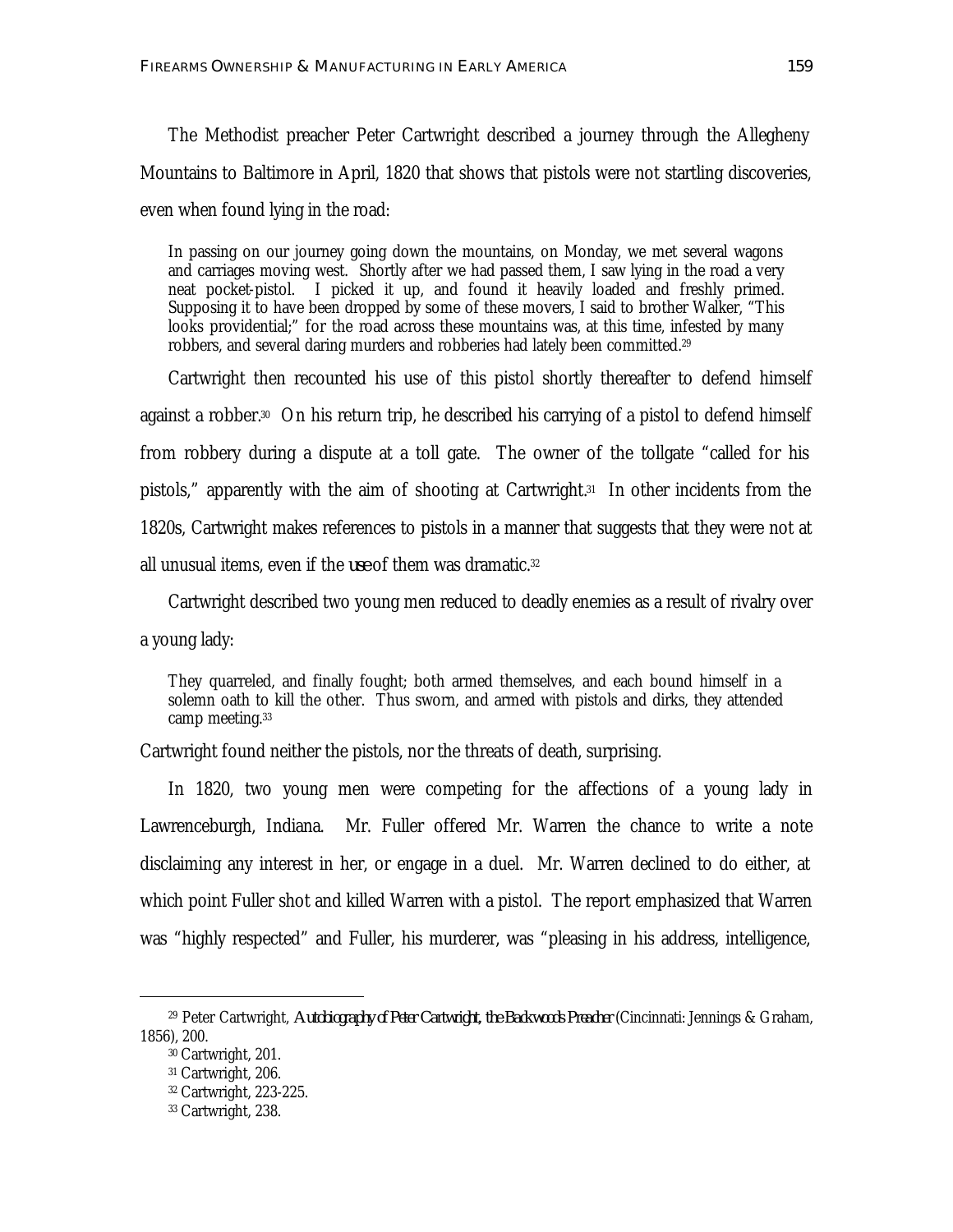and communicative." The report closes with, "Great God! Is this human nature? When the restraining power of offended Heaven is withdrawn, man becomes desperate, and dies by his own hand."34 The newspaper editorializes about this senseless murder, but says nothing that indicates the presence of a pistol was remarkable.

William Oliver Stevens described 1820s Georgia as a place so brutal and lawless that:

[N]o adult male ever went abroad unarmed. Whether it was to attend church, a social affair, or a political meeting, the Georgians carried loaded pistols, bowie knives, and sword canes. The pistols rested in the breast pockets of the coat and could be drawn quickly by both hands.<sup>35</sup>

Two days before Christmas, 1828, Mayor Joseph Gales of Washington, D.C. issued a

proclamation that suggests that guns and specifically pistols must have been pretty common:

WHEREAS it has been too much the habit of idle and inconsiderate persons, on Christmas and New Year's Day and Eve to indulge in firing off guns, pistols, squibs, and crackers, and burning of gun-powder in divers other ways, to the great annoyance of the peaceable inhabitants of this city, and to the manifest danger of their persons and property--all which practices, where they are not contrary to the express ordinances of the corporation, amount to "disorderly conduct," and as such are punishable by law:

Now, therefore, with a view to prevent such disorderly practices, I, Joseph Gales, jr. Mayor of Washington, do enjoin upon all Police Constables, Ward Commissioners, and others, whose duty it is to preserve peace and good order, to be diligent in the execution of their several duties, and to apprehend and bring to justice all persons so offending against the laws.<sup>36</sup>

Few pistols in America? Even *slaves* in some places had pistols—or at least, newspapers reported that they did. An article from the Chickasaw, Mississippi, *Union* reprinted in the *North Alabamian* reported that, "And many of our negroes . . . fancy that, in defence of their *honors* [*sic*], they must carry loaded pistols and long knives! We do things on a magnicent [*sic*] scale here in Pontotoc!—Negroes going armed. . . . It was but last week that a negro gave a very fashionable stab in the side to a *gem'man* of the same color, who had won his clothes at cards!"37 The *North Alabamian* also reprinted from the Chickasaw *Union* a report of, "little

<sup>34</sup>. "Communicated," *Brookville Enquirer & Indiana Telegraph* (hereinafter *BE&IT*), January 14, 1820, 3.

<sup>35</sup>. William Oliver Stevens, *Pistols at Ten Paces: The Story of the Code of Honor in America* (Cambridge, Mass.: Riverside Press, 1940), 39-40.

<sup>36</sup> "A proclamation. Mayor's office, Washington Dec. 23, 1828." Printed Ephemera Collection; Portfolio 193, Folder 10, Library of Congress.

<sup>37</sup>. "Our Town," (Tuscumbia) *North Alabamian*, February 24, 1837, 2.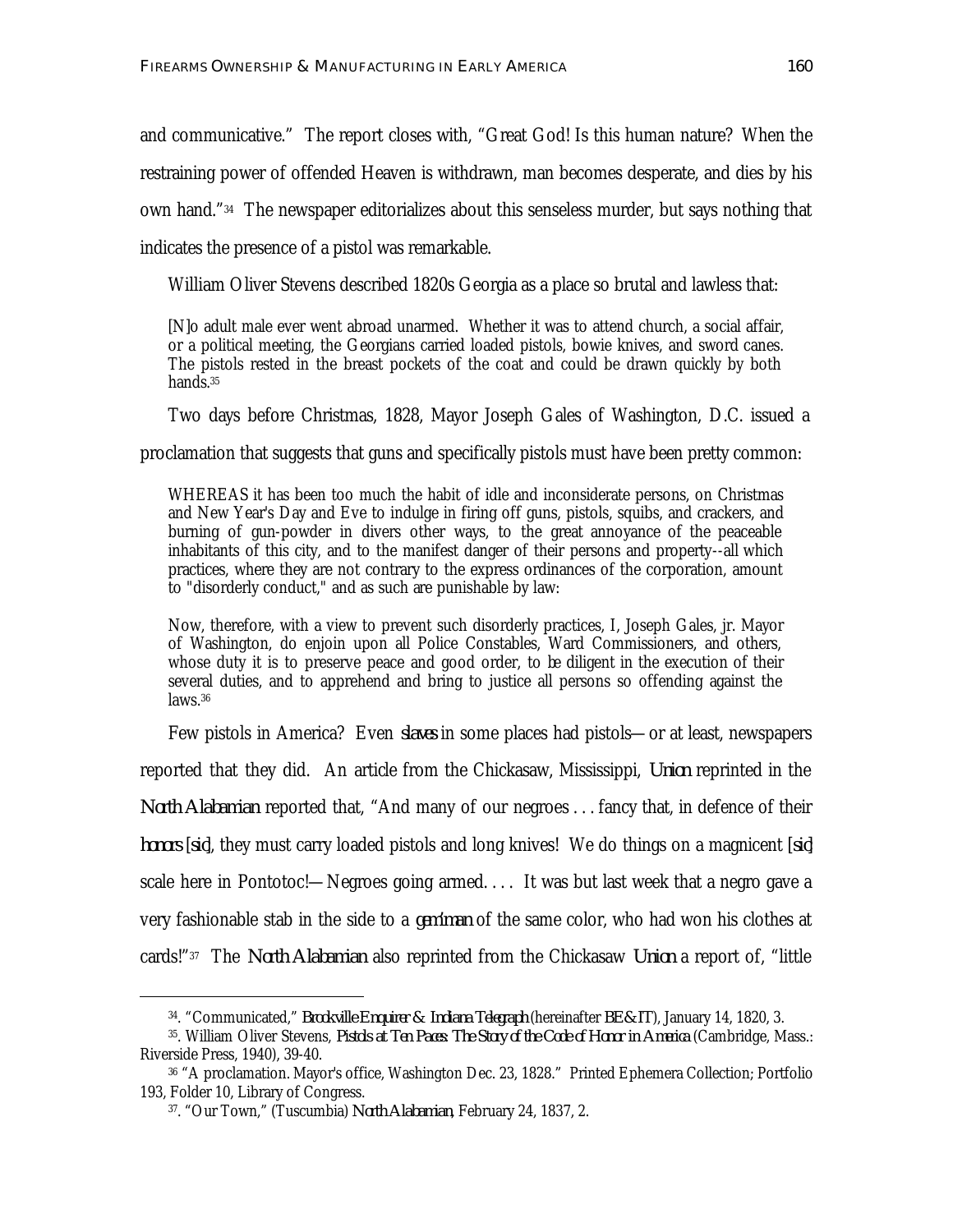boys, just out of swaddling clothes, wielding dirk-knives and pistols with as much *sang-froid*, and manifesting as familiar an acquaintance with their use, as if they had been born with weapons in their hands."<sup>38</sup>

Mr. B. D. Boyd, a highly respectable and correct young man, and an officer in the Commercial Bank, together with an [*sic*] another young man in the room, interfered to prevent further aggressions by either party. Stewart, however, drew a pistol, and, in mistake we presume, shot Boyd in the lower part of the abdomen. Stewart is said to be from Mississippi, and about 17 years of age.

We regret the necessity that calls for the publication of these facts, but public opinion must be made to bear upon the common practice among our young men of carrying deadly weapons in a peaceably [*sic*] community.<sup>39</sup>

The editorializing is clear; young men were carrying deadly weapons far too much, but the existence of the pistol is not worthy of note.

An Alabama paper from February 1837 reported a quarrel in Columbus, Georgia, between "Col. Felix Lewis and a Doctor Sullivan, the latter drew a pistol and attempted to shoot the former, when Lewis produced a Bowie knife, and stabbed Sullivan to the heart, who died in two minutes."40 An incident from Missouri involved an Alexander H. Dixon, who drew a sword cane on a man named Flasser. Flasser drew a pistol, and shot Dixon to death.<sup>41</sup>

Near Natchez, Captain Crosly of the steamboat *Galenian* had a difficulty with one of his passengers, during which Crosly "drew a Bowie knife, and made a pass at the throat of the passenger," but without causing any injury. Crosly ordered the passenger to leave the boat. As the passenger was leaving, Crosly retrieved a pistol from his cabin, pointed it at the passenger, and apparently accidentally shot him.<sup>42</sup>

Thomas Cather, an Ulster Scot traveler to America in the 1830s, commented on the reluctance of the criminal justice system in the South and West to interfere in violence:

<sup>38</sup>. "Our Town," (Tuscumbia) *North Alabamian*, February 24, 1837, 2.

<sup>39</sup>. "More of the Effects of Carrying Concealed Weapons," (Milledgeville, Ga.) *Southern Recorder*, January 16, 1838, 3. The same article appears as "More of the Effects of Carrying Concealed Weapons," (Milledgeville) *Georgia Journal*, January 9, 1838, 2.

<sup>40</sup> "Fatal Rencontre at Columbus, Geo.," (Tuscumbia) *North Alabamian*, February 17, 1837, 2.

<sup>41</sup> "A young man by the name of Alexander H. Dixon . . . ," *NDRB*, October 13, 1837, 2.

<sup>42</sup> "Horrid Rencontre," *NDRB*, October 7, 1837, 2.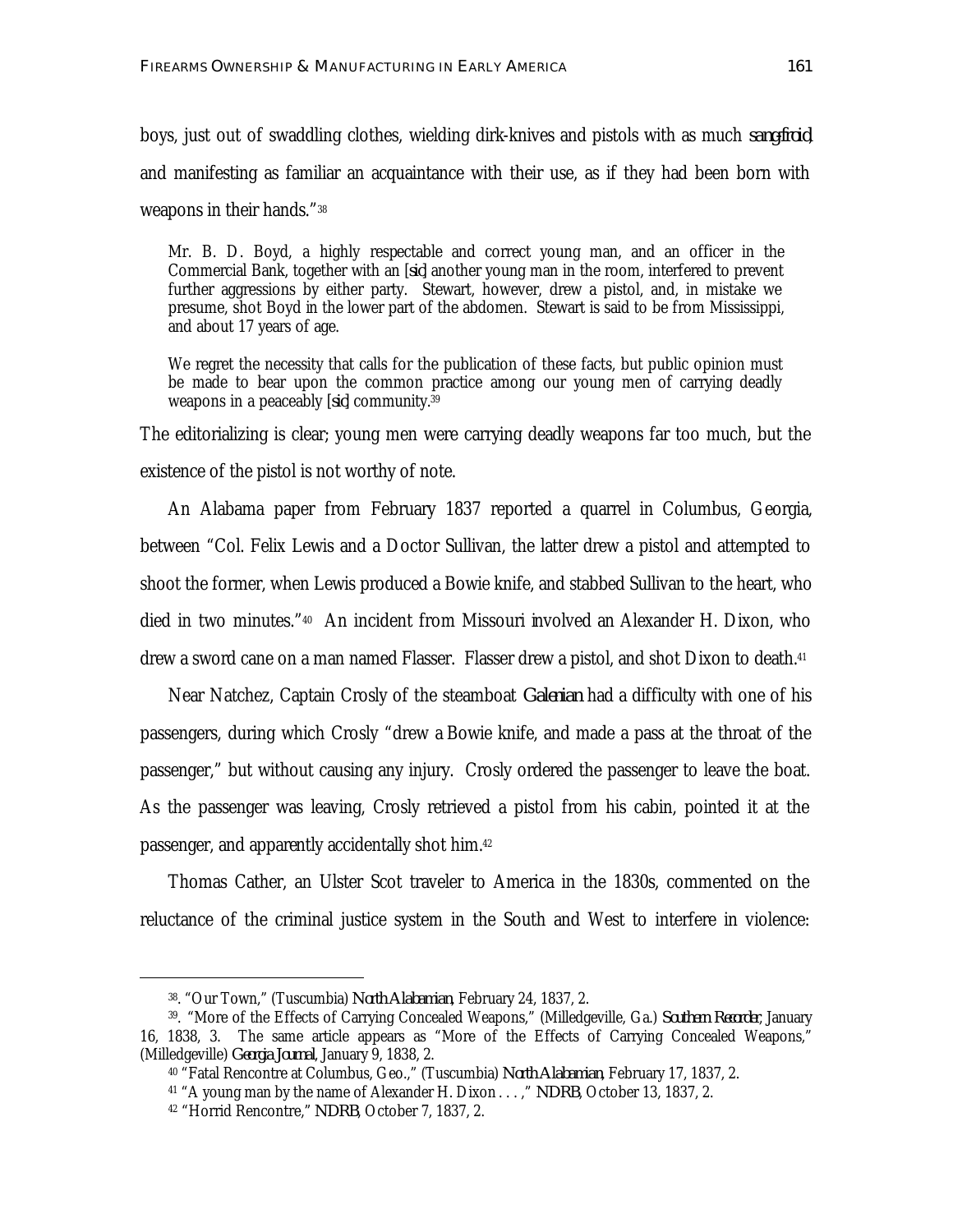"Everyone goes armed with dagger, Boey [Bowie] knife, or pistols, and sometimes with all three, and in a society where the passions are so little under control it is not to be wondered . . . that murderous affrays should so often take place in the streets."<sup>43</sup> British naval officer and novelist Frederick Maryatt described America as he found it in 1837 this way: "The majority of the editors of the newspapers in America are constantly practicing with the pistol, that they may be ready when called upon, and are most of them very good shots."<sup>44</sup>

In 1831, Arkansas Territorial Governor Pope expressed his concern about passions out of control, arguing that the willingness of juries to reduce murder to manslaughter encouraged killing: "Men should be brought to bridle their passions when life is at stake, and no excuse for shedding blood should be received but that of *absolute necessity*. The distinction between murder and manslaughter should be abolished in all cases where a dirk, pistol or other deadly weapon is used, except in cases of *self-defense* [emphasis in original]."<sup>45</sup>

Elijah P. Lovejoy, clergyman and abolitionist newspaper editor of the 1830s, and his friends defended his printing press in Alton, Illinois, with pistols, the mob of "respectable gentlemen" of Alton murdered Lovejoy. Lovejoy died with a pistol in his hand.<sup>46</sup> Significantly, the contemporary accounts gave no indication that a pistol was an unusual item to own.

Other abolitionists also regarded pistols as common items to possess. Kentucky abolitionist Cassius Clay was keenly aware of the effects of mob violence against abolitionists:

We say, that when *society fails to protect us*, we are authorized by the laws of God and nature to defend ourselves; based upon *the right*, "the pistol and Bowie knife" are to us as sacred as the gown and the pulpit; and the Omnipresent God of battles is our hope and trust for victorious vindication. "Moral power" is much; with great, good, true-souled men, it is stronger than the bayonet! But with the cowardly and debased it is an "unknown God." Experience

<sup>43</sup> Thomas Cather, *Voyage to America: The Journals of Thomas Cather*, edited by Thomas Yoseloff (New York: Thomas Yoseloff, 1961; reprinted Westport, Conn.: Greenwood Press, 1973), 143-144.

<sup>44</sup> Frederick Marryat, *Diary in America*, edited by Jules Zanger (London: Longman, Orme, Brown, Green & Longmans, 1839; reprinted Bloomington: Indiana University Press, 1960), 195-6.

<sup>45</sup> William F. Pope, *Early Days in Arkansas* (Little Rock, Ark.: Frederick W. Allsopp, 1895), 103.

<sup>46</sup> Edward Beecher, Narrative of Riots at Alton (Alton, Ill.: 1838; reprinted New York: E. P. Dutton & Co., 1965), 14, 64, 75, 84. Edward Beecher was one of the siblings of Harriet Beecher Stowe, author of Uncle Tom's Cabin, and Henry Ward Beecher, a prominent abolitionist clergyman.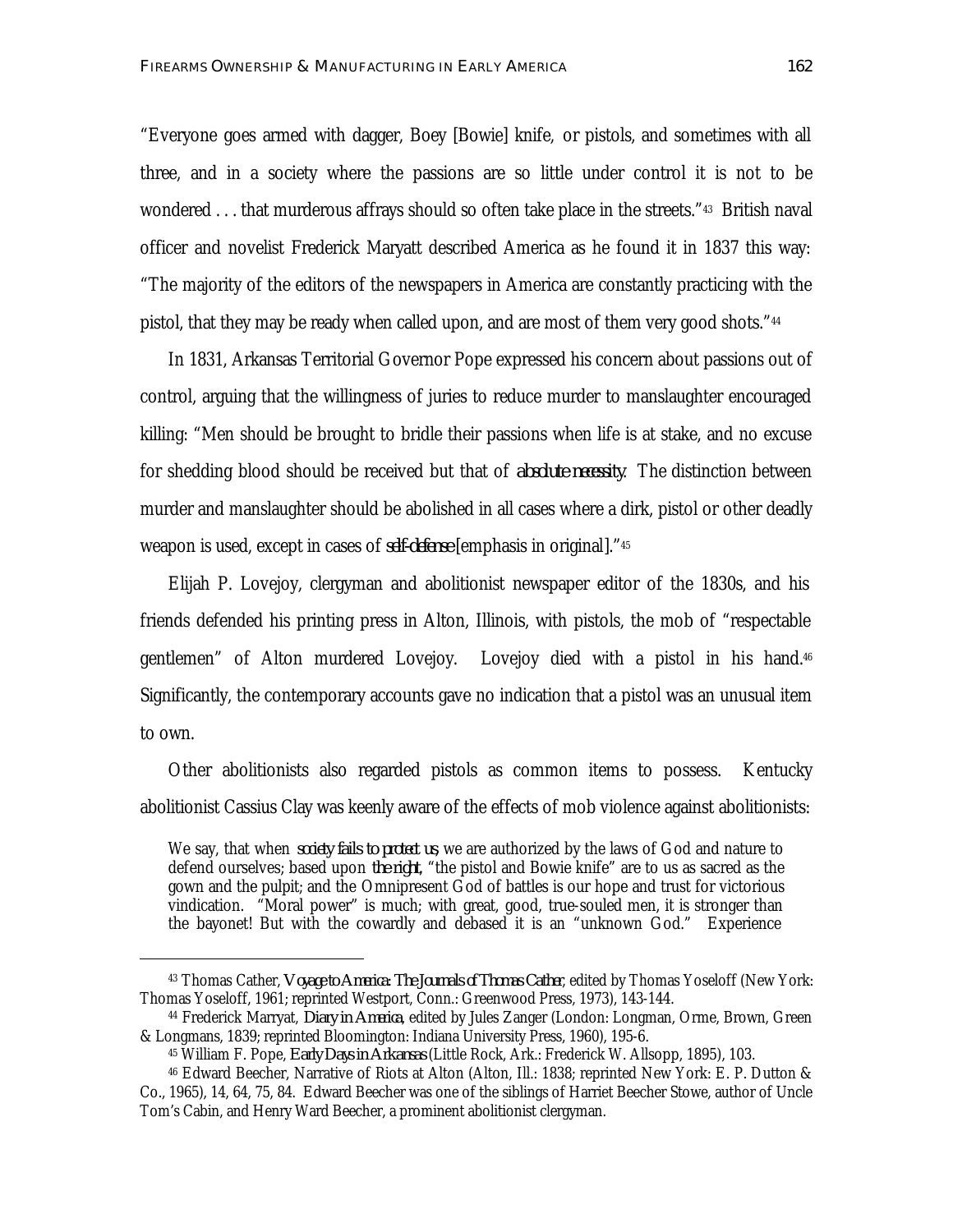teaches us, common sense teaches us, instinct teaches us, *religion* teaches us, that it loses none of its force by being backed with "cold steel and the flashing blade," "the pistol and the Bowie knife" [emphasis in original].<sup>47</sup>

Few pistols in America before 1848? What can one make of an incident such as William

S. Moore taking a shot with a pistol at a member of the House of Representatives in 1844?<sup>48</sup>

Dueling oaths were a hot topic of discussion at the Kentucky Constitutional Convention

of 1849. One delegate argued that dueling was preferable to sudden attacks in the streets.

While he was only 31 years old, he lamented that of his boyhood friends,

some twelve or fourteen have perished in violent affrays in the streets, and I have never known one who fell in fair and honorable duel. And why is this? It is because a thousand opportunities exist of effecting a reconciliation between parties where a challenge has passed and a duel is proposed, and the difficulty by the interference of friends may be adjusted; but in the murderous street fight the parties excited with passion, heed no one, and arming themselves, go forth in the thoroughfares and the by-ways, and there in a bloody affray, to the terror of every passer-by, settle their quarrel with the knife and the pistol.<sup>49</sup>

Frederick Law Olmsted's description of a not completely concealed Colt revolver on a

Kentucky railroad in 1853 strongly suggested that concealed carrying of handguns was at least

common, if not widespread, less than five years after Bellesiles claimed that there was no

market for pistols:

In the cars in Kentucky a modest young man was walking through with the hand[le] of a Colt out of his pocket-skirt behind. It made some laugh & a gentleman with us called out, "You'll lose your Colt, Sir." The man turned and after a moment joined the laugh and pushed the handle into the pocket.

John said, "There might be danger in laughing at him." "Oh no," replied our companion, evidently supposing him serious, "he would not mind a laugh." "It's the best place to carry your pistol, after all," said he. "It's less in your way than anywhere else. And as good a place for your knife as anywhere else is down your back, so you can draw over your shoulder."

"Are pistols generally carried here?"

"Yes, very generally."

 $\overline{a}$ 

Allison said *commonly*, but he thought not generally [emphasis in original].<sup>50</sup>

<sup>47</sup> Cassius Marcellus Clay, *The Writings of Cassius Marcellus Clay*, edited by Horace Greeley (New York: Harper & Brothers, 1848; reprinted New York: Negro Universities Press, 1969), 257.

<sup>48</sup> April 24, 1844, U.S. Congress, *House Journal*. 39:848.

<sup>49</sup> *Report of the Debates and Proceedings of the Convention for the Revision of the Constitution of the State of Kentucky 1849* (Frankfort, Ky.: A. G. Hodges & Co., 1849), 822.

<sup>50</sup> Frederick Law Olmsted, Charles E. Beveridge and Charles Capen McLaughlin, ed., *The Papers of*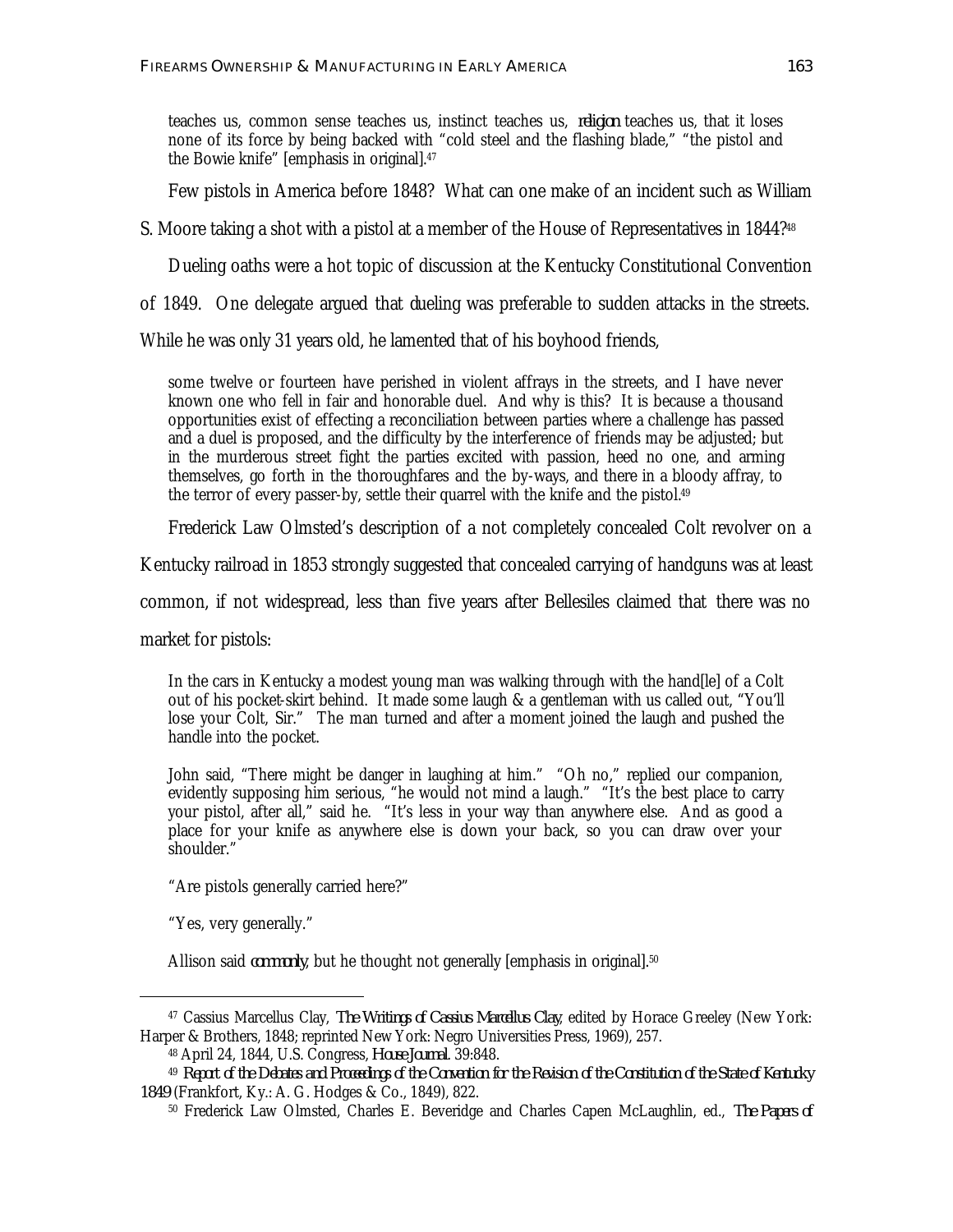Kentucky, Louisiana, Indiana, Alabama, Georgia, Virginia, and Arkansas all passed laws between 1813 and 1840 that prohibited the carrying of concealed pistols (among other deadly weapons)51—when there was apparently "little market beyond the officers in the army and navy." There are newspaper ads offering handguns for sale and repair of handguns in profusion. There are travel accounts and newspaper accounts in large numbers that demonstrate that handguns were commonly carried in at least some parts of the United States, and the presence of handguns is *never* presented as a surprise. Little market for handguns beyond army and navy officers? This sounds more like wishful thinking than history.

*Frederick Law Olmsted* (Baltimore: Johns Hopkins University Press, 1981), 2:232-3.

<sup>51</sup> Clayton E. Cramer, *Concealed Weapon Laws of the Early Republic: Dueling, Southern Violence, and Moral Reform* (Westport, Conn.: Praeger Press, 1999).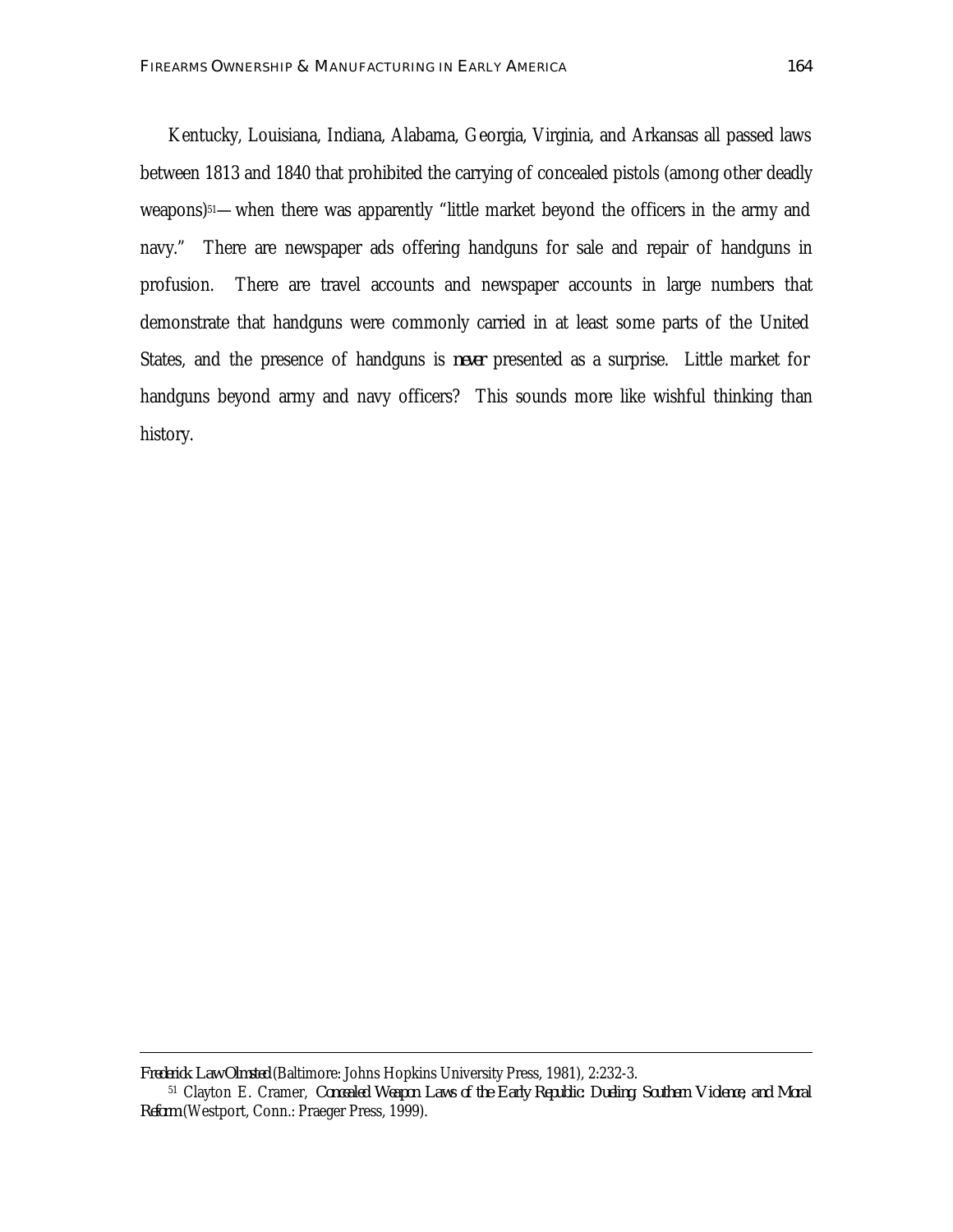## **Counting Gunsmiths**

In evaluating American gunsmithing capabilities, the first problem to be resolved is the word "gunsmith," which contains many nuances of meaning. It can mean a person who repaired broken guns. It can mean someone who assembled guns from parts produced by others, all the way through to manufacturing of individual components, or manufacture and assembly of all components.

There were large numbers of "gunsmiths" in Colonial, Revolutionary, and early Republic America, as attested to by contracts, advertisements, wills, deeds, population censuses, and surviving guns that they built (as will be discussed in detail in subsequent chapters). Determining exactly which functions a particular gunsmith performed is a difficult problem, because the information that we have concerning many of these gunsmiths is so scanty.

Bellesiles's argument includes the assertion that gunsmiths had so little work to do that most worked as blacksmiths as well. But this is not necessarily evidence that there was little demand for gunsmithing. It might equally be evidence that in an era when most Americans lived in small towns, and narrow specialization was economically unproductive, a person skilled at any form of metalworking would have to perform whatever work was in demand at the moment. Indeed, works with no ax to grind on the subject of gun ownership in America are explicit: the two related trades of gunsmithing and blacksmithing were often followed by one man, and for a very good reason:

It is known that, at times, a gun was made by a number of craftsmen; and that at other times, a complete gun was made by one man. It is also apparent that much forge work was required to forge and weld a gun barrel, to forge and fit the lock parts, and to forge iron mountings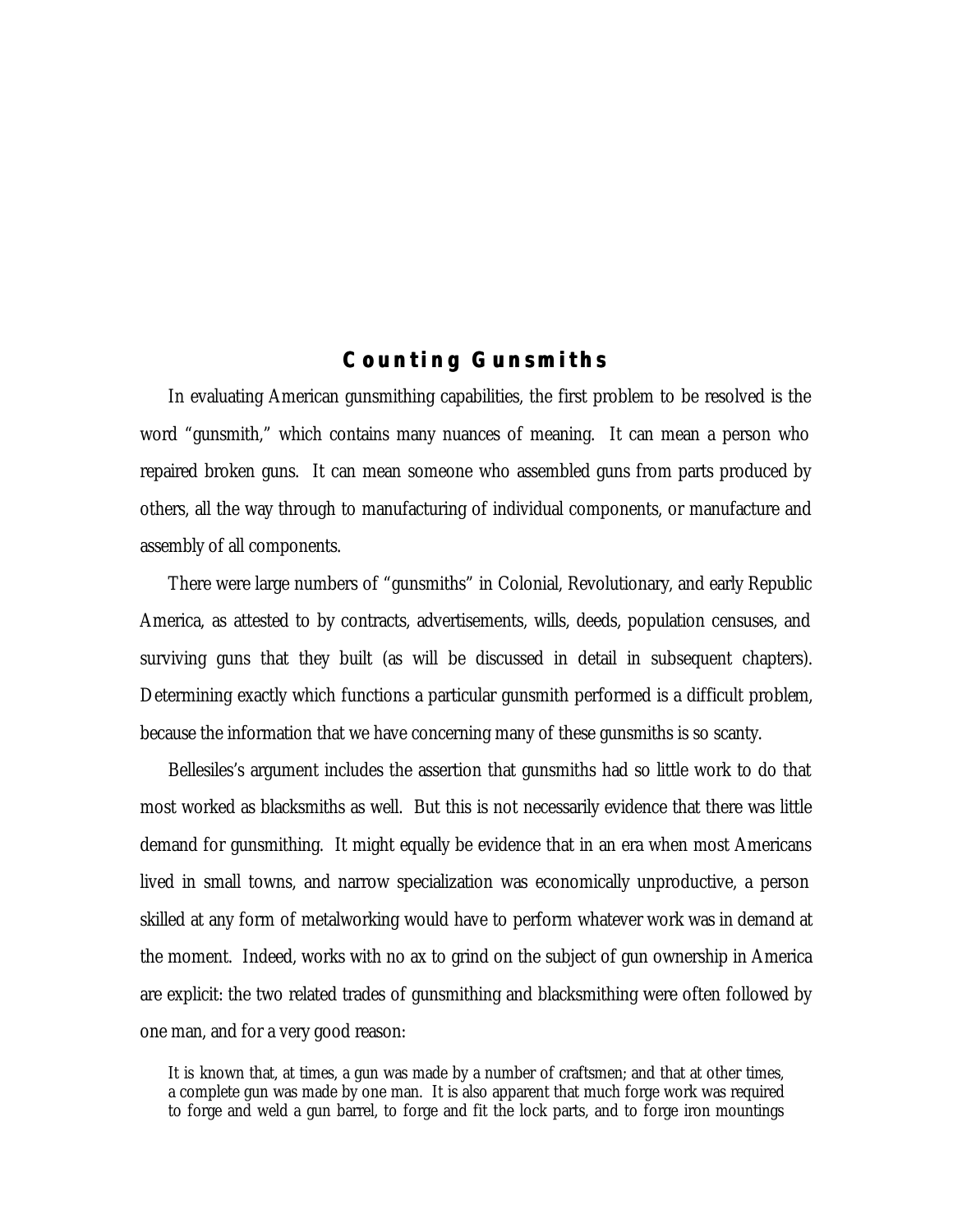such as the trigger guard, the butt plates and other small parts.<sup>1</sup>

This combining of the two trades, or alternating the two trades from year to year, was apparently common during both the Revolutionary War period, and in peacetime.<sup>2</sup> Deyrup indicates that the combination of gunsmithing and blacksmithing was common throughout New England because gunsmithing as an occupation was limited by population density.<sup>3</sup>

Other combined trades are also in evidence, such as "W. Clevell, a gun- and locksmith who worked in Bushkill Township, Northampton County, Pennsylvania, in 1820."<sup>4</sup> Henry Dippeberger, a Pennsylvania gunsmith, advertised his trade as "making and repairing arms and bleeding instruments, also instruments for cupping and for use on the teeth. He sells also pistols, guns, and gun barrels, also all kinds of flint and gun locks…."<sup>5</sup> In 1774, Walter Dick of South Carolina advertised himself as "Gunsmith and Cutler… Makes and dresses all manner of [surgical] and other instruments; makes cork screws and Pen-Knives… Gold and other Scales and Beams made and adjusted with the greatest exactness. Locks and keys of all kinds made and mended."<sup>6</sup>

Another expression of this broad approach to smithing is an ad from the *New Hampshire Gazette* of July 17, 1767 that simply described Joseph Hammond's trade as, "Smith," who "performs all Sorts of the Iron of Boat Work, Chaise and Chair Work cleaning and mending of Guns, Pistols, Locks and Keys, cleans and mends Jacks, Shoes Horses, and makes all sorts of Kitchen furniture, and sorts of Hinges for Houses, &c."<sup>7</sup> It seems doubtful if Joseph Hammond would appear in any list of "gunsmiths," but he certainly found it worth his while to advertise his ability to mend guns.

<sup>1</sup> Henry J. Kauffman, *Early American Ironware: Cast and Wrought* (New York: Weathervane Books, 1956), 111-113.

<sup>2</sup> Kauffman, *Early American Ironware,* 113; Hartzler, 45.

<sup>3</sup> Deyrup, 33-34.

<sup>4</sup> Kauffman, *Early American Ironware,* 107.

<sup>5</sup> September 14, 1773, *Staatsbote*, quoted in Kauffman, *Early American Ironware,* 25.

<sup>6</sup> Kauffman, *Early American Gunsmiths*, 24.

<sup>7</sup> Kauffman, *Early American Ironware,* 52.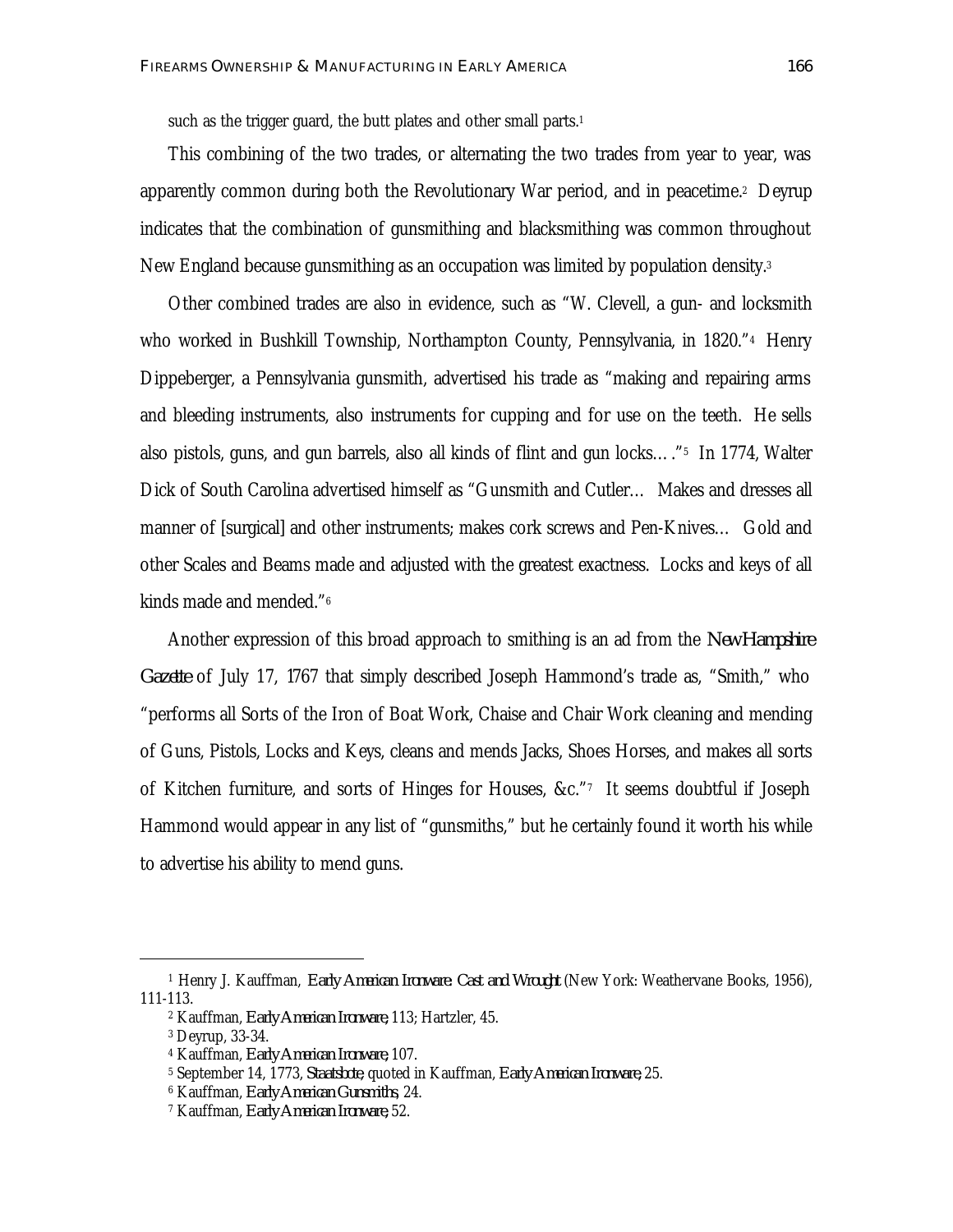Whisker devotes an entire chapter to examining gunsmiths who worked at other trades, sometimes at different times, sometimes at the same time. While many of the other trades are unsurprising (clock makers, locksmiths, blacksmiths), others are quite far removed from the metal trades, including potters, doctors, and umbrella makers.<sup>8</sup> The combination of lawyer and gunsmith seems to be the most unusual of all:

Ignatius Leitner.... [describes his new business location, then] Where he continues to draw deeds, mortgages, Power of Attorney, apprentice indentures, Bills, Notes, State executor and adminstrators accounts. He will as usual clerk at vendues and take inventories and all other instruments of writing done on shortest notice. N.B. He continues and keeps hands at work in his former branches as making rifles, still cocks, casting rivets, gun mountings, etc. at the lowest prices.<sup>9</sup>

To add to the problem of identifying blacksmiths who were also gunsmiths, blacksmiths were by far the most common metal craftsmen in America in the eighteenth and nineteenth centuries.10 If even a fraction of blacksmiths also did some gun repair, this would be a huge number of part-time gunsmiths.

A number of the gunsmiths that we know about are from tax lists than identify a person by his trade. But how many of these craftsmen were primarily some other occupation (such as blacksmith), but also did gunsmithing as well? James Hadden is identified in a City of Philadelphia tax list of 1769 as a gunsmith. On the same page, there are fifteen other taxpayers with no trade or occupation listed.11 It seems likely that many of them were common laborers, but this is only an assumption. Our knowledge of the number of gunsmiths based on tax lists is, at best, a minimum count.

There are some highly ambiguous trades listed as well. A Lewis Brall, smith, also shows up in the City of Philadelphia tax list for 1769.12 What kind of smith was he? Blacksmith, gunsmith, tinsmith, or perhaps all three? In 1776, a gunsmith named Lewis Prahl did work

<sup>8</sup> Whisker, 145-163.

<sup>9</sup> May 2, 1800, *York Recorder* [Yorktown, Pennsylvania], quoted in Kauffman, *Early American Gunsmiths*, 61.

<sup>10</sup> Kauffman, *Early American Ironware,* 52.

<sup>11</sup> *Pennsylvania Archives* (Philadelphia: J. Severns & Co., *et al.*, 1852-1935), 3rd ser 14:153.

<sup>12</sup> *Penn.Arch.* 3 rd ser., 14:202.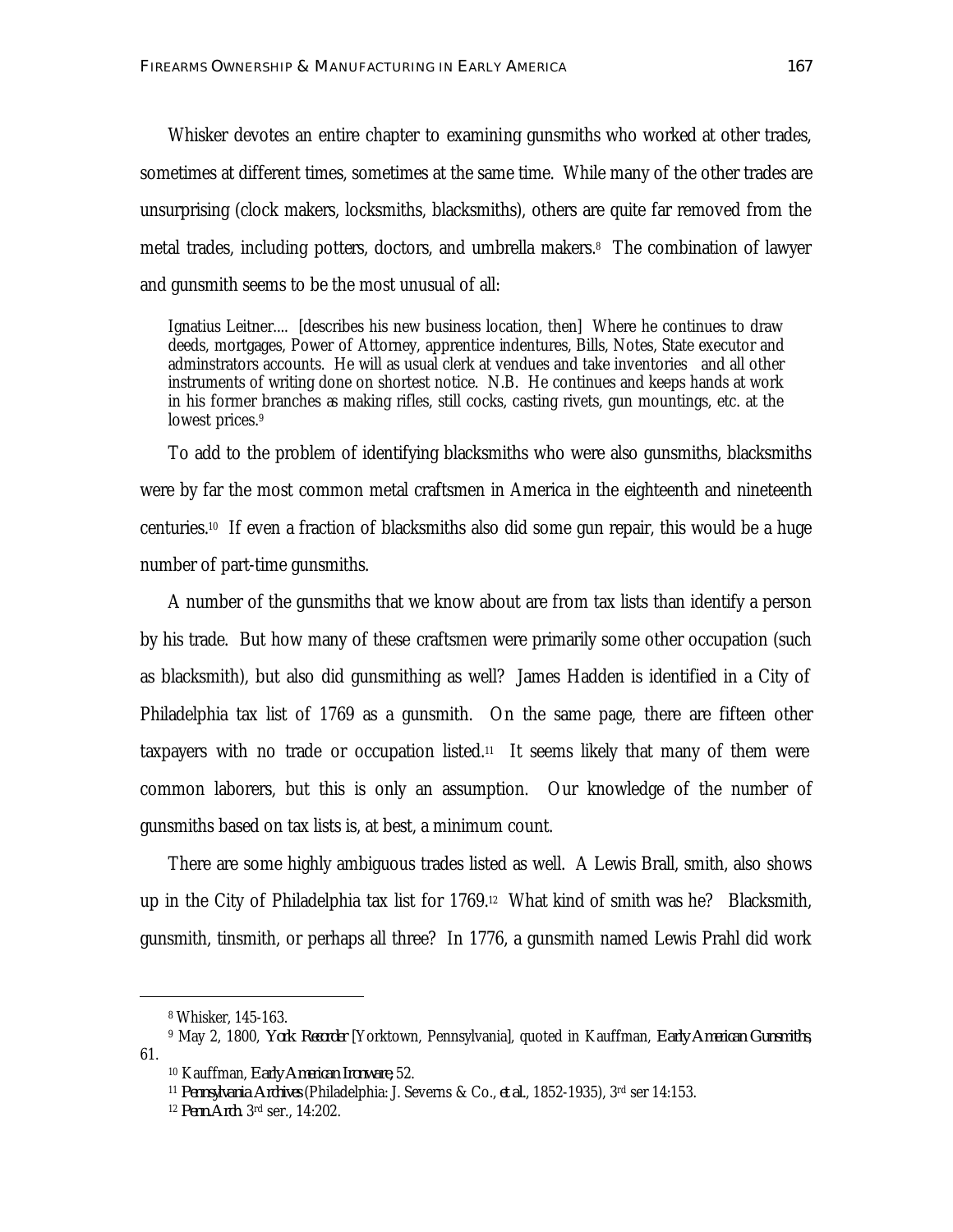for the Pennsylvania government.13 It would appear that Brall is an alternate spelling of Prahl. What about Jacob Brown, also listed on that same page with the ambiguous "smith"?

To alleviate this shortage of records, Appendix A lists all gunsmiths for whom we have years and locations in which they performed their trade. In many cases, we know nothing about them but that they were a "gunsmith" or apprenticed to a gunsmith to learn that trade. In other cases, we know that they made guns, or made guns of a particular type. Many of these gunsmiths are identified from surviving examples of guns, or from references to them in documents.

There is a large existing literature on early American gunsmiths, originally created for the interests of those who collect early American guns. The quality of the research done for these books varies; some are primarily lists based on surviving guns that are identified by the maker's marks, and often provide us nothing more than evidence that a certain person made or repaired guns in a particular era. Others make extensive use of business directories, census records, and government contracts. Appendix A is derived from a combination of the most careful of this existing literature, and primary sources located during my research.

It does seem likely that at least some of the early American gunsmiths literature is in error, failing to recognize that a particular gun maker may have used different marks or spellings of his name in different records or on different guns. It also seems likely that some of this existing literature, since it was not produced under the exacting standards of citation required of historians, is erroneous. Some of it may even be as careless as *Arming America* though it seems unlikely that any of it is as negligent, or intentionally deceptive. At a minimum, it seems likely that for every gunsmith included in Appendix A that should not be there, there was probably at least one gunsmith who actually worked at his craft in early America, but is not represented in this list.

<sup>13</sup> *CRPA*, 10:550.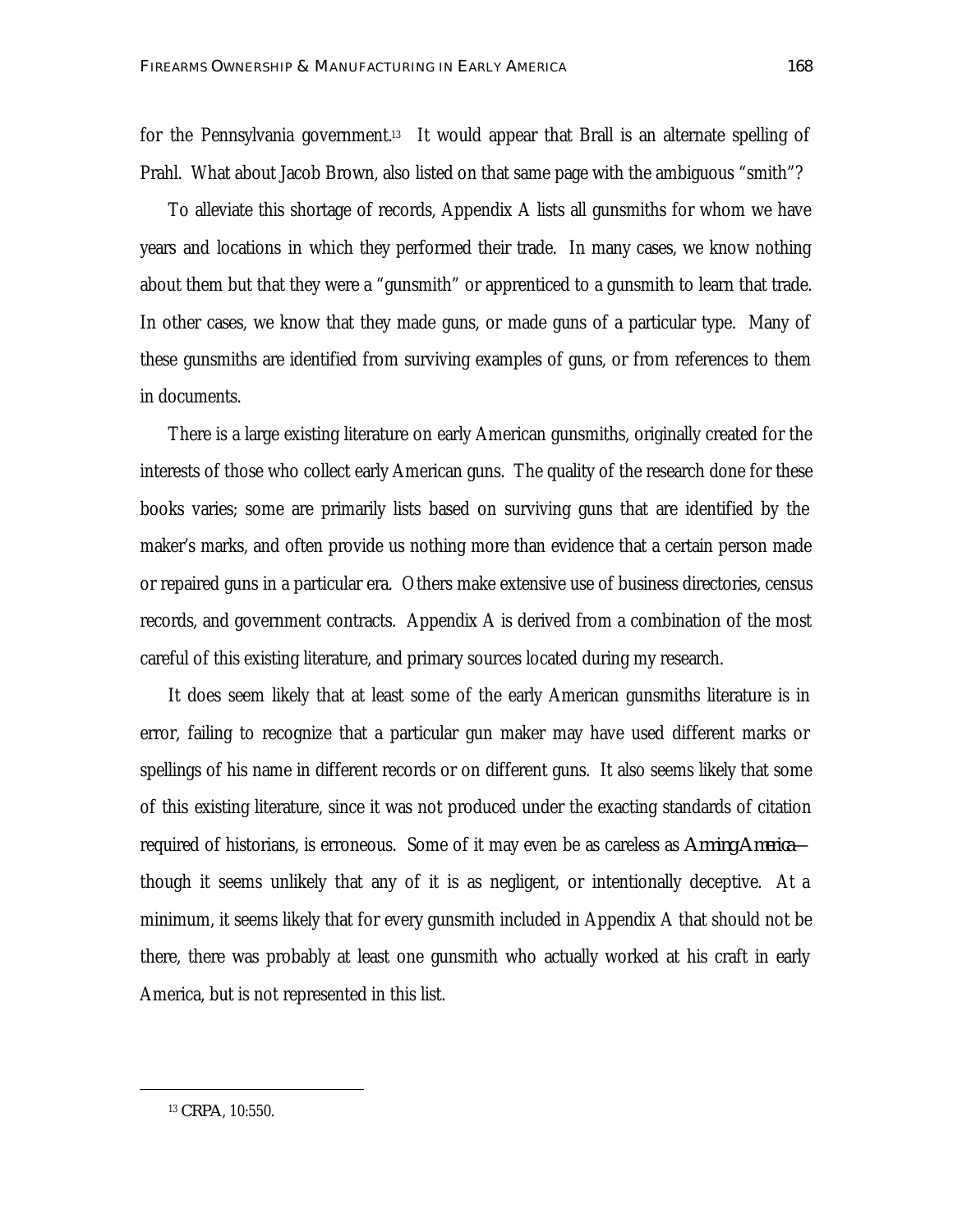One measure of the completeness of the various lists of gunsmiths is the amount of overlap. Are there gunsmiths that appear in only one or two sources, but are missing from others? If so, it suggests that there is still a lot of research to be done. As Appendix A makes clear, there *is* significant overlap—and yet there are still gunsmiths that appear in one, and only one source. For example, the Buffalo, New York directory published by L.P. Crary in 1832 includes nine gunsmiths—none of whom appear in any other lists of gunsmiths.14 It would appear that none of the compilers of these lists had access to Crary's directory. On the other hand, an 1800 Boston directory listed four gunsmiths, three of whom appeared in other lists—and one of whom appeared nowhere else. The same is true for an 1805 Boston directory—three that appear elsewhere, and one that appears nowhere else.<sup>15</sup>

Professor Bellesiles claims that gunsmithing was such a poor method of making a living that few gunsmiths were able to stay in business. Why, then, do we find gunsmiths advertising for help? Francis Brooks, a Philadelphia gunsmith, advertised in 1791 for an apprentice.16 Peter Brong, a Lancaster, Pennsylvania gunsmith, advertised for "Lock filers: Such as soon apply will receive the highest Wages." Apparently Brong sought craftsmen skilled at filing gunlocks to fit.17 Henry Albright of Chambersburg, Pennsylvania, advertised in 1796 that he would take on "A Lad from 12 to 15 years of age" as an apprentice for the gunsmithing business.18 Isaac Price took on at least four apprentices between 1776 and 1787. One of these apprentices, Zenos Alexander, in turn took on at least three apprentices in the period 1805-1810.19 John Gonter in Hagerstown, Maryland, is known to have had at least five

<sup>14</sup> Sheila Bass, comp., *Buffalo, Erie County, New York Directory, 1832* [database online] (Provo, Utah: Ancestry.com, 2001). Original data: *Buffalo, New York Directory, 1832* (Buffalo, N.Y.: L.P. Crary, 1832).

<sup>15</sup> Steven Jacobs, comp., *Boston City Directory, 1800* [database online] (Provo, Utah: Ancestry.com, 2000). Original data: *Directory of Boston City Residents* (Boston: n.p., 1800); Steven Jacobs, comp., *Boston City Directory, 1805* [database online] (Provo, Utah: Ancestry.com, 2000). Original data: *Directory of Boston City Residents* (Boston: n.p., 1805).

<sup>16</sup> September 21, 1791, *Federal Gazette*, quoted in Kauffman, *Early American Gunsmiths*, 14.

<sup>17</sup> September 23, 1801, *Lancaster Intelligencer and Weekly Advertiser*, quoted in Kauffman, *Early American Gunsmiths*, 13.

<sup>18</sup> June 1, 1796, *Pittsburgh Gazette*, quoted in Whisker, 34.

<sup>19</sup> Bivins, 166-7; 143.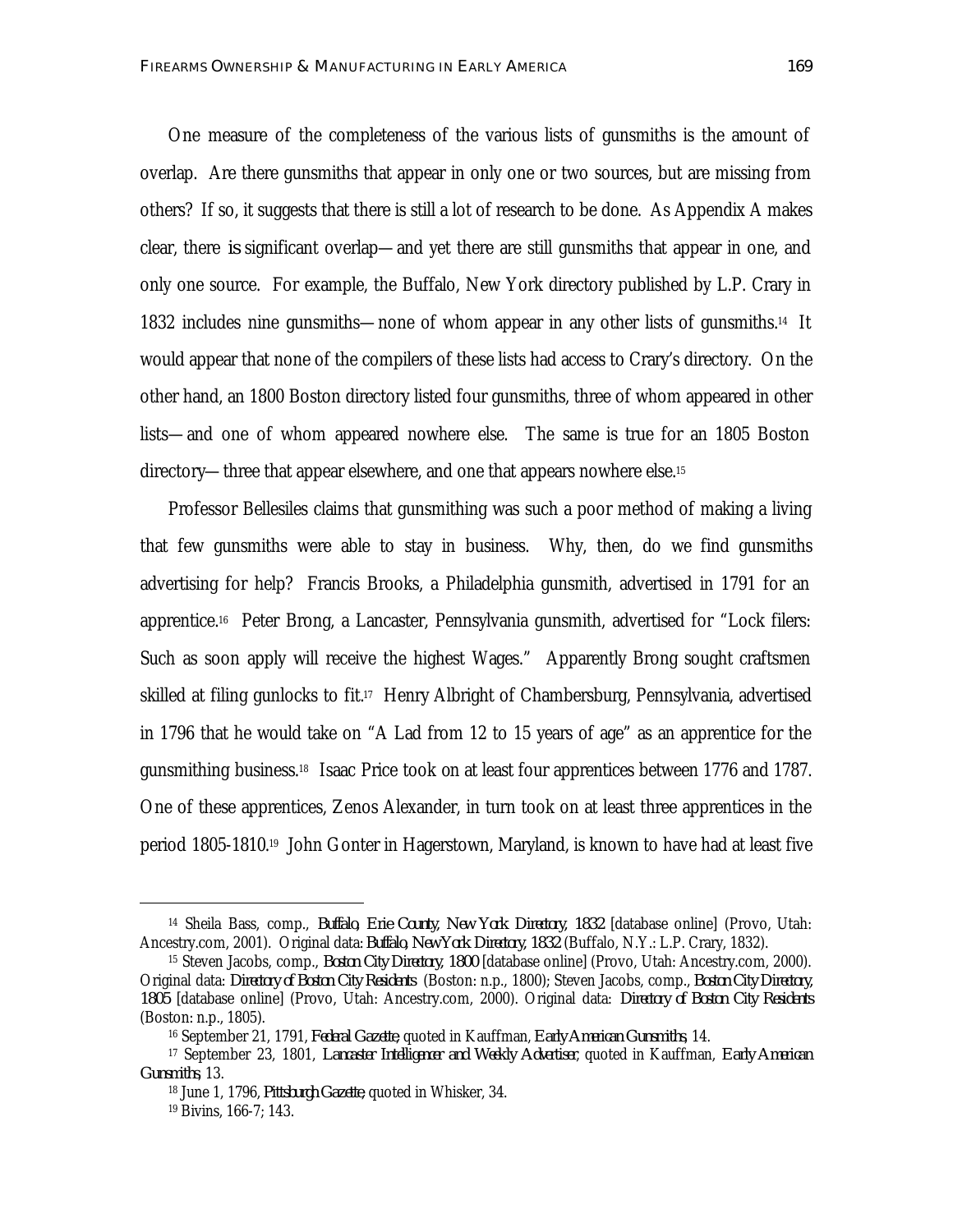apprentices in his gunsmithing business between 1794 and 1799.20 Ralph Atmar, Jr., a Charleston goldsmith, engraver, and gunsmith, advertised in 1800 for an apprentice to learn goldsmithing, "and may gain an insight in the Mechanism of Guns."21 Indentured servant gunsmiths also appear in the records, such as runaway John Kenster, "born in London… He is a gunsmith by trade."<sup>22</sup>

John Armstrong, a gunsmith who made rifles in Emmitsburg, Maryland from 1793 or 1794 to at least 1837 had at least four apprentices that we know about. They were bound to Armstrong in 1799, 1801, 1804, and about 1837. There were doubtless other apprentices during Armstrong's career, but because Frederick County stopped recording most apprentice indentures in 1805, the rest are lost to history.23 At least two of the apprentices show up in other accounts as gunsmiths. It is not certain that the George Piper who was apprenticed to Armstrong in 1801 at age 18 is the same George Piper who worked 1834-1843 in Shippensburg, Pennsylvania.24 The Marine Tiler Wickham apprenticed to Armstrong in 1799 at age 19 eventually became a government arms inspector, and designed the U.S. Model 1812 Musket and Model 1813 pistol, as well as working as a gunsmith in private practice in later years.<sup>25</sup>

James Whisker devotes forty-six pages to an examination of gunsmithing and apprentices, with dozens of examples of orphans, minors, and even adults apprenticed to learn this trade.<sup>26</sup> It seems most unlikely that a profession with little or no employment opportunity would induce so many to accept apprenticeship. Similarly, if gunsmiths were actually so short of work, it is a bit odd that so many were interested in taking on apprentices who had to be fed, boarded, and clothed, if the gunsmith didn't have work to keep the apprentice busy.

<sup>20</sup> Whisker, 35.

<sup>21</sup> October 23, 1800, *City Gazette and Daily Advertiser*, quoted in Kauffman, *Early American Gunsmiths*, 5.

<sup>22</sup> April 15, 1777, *Maryland Journal and Baltimore Daily Advertiser*, quoted in Kauffman, *Early American Gunsmiths*, 57.

<sup>23</sup> Hartzler, 45.

<sup>24</sup> Whisker, 31-32.

<sup>25</sup> Hartzler, 49.

<sup>26</sup> Whisker, 1-46.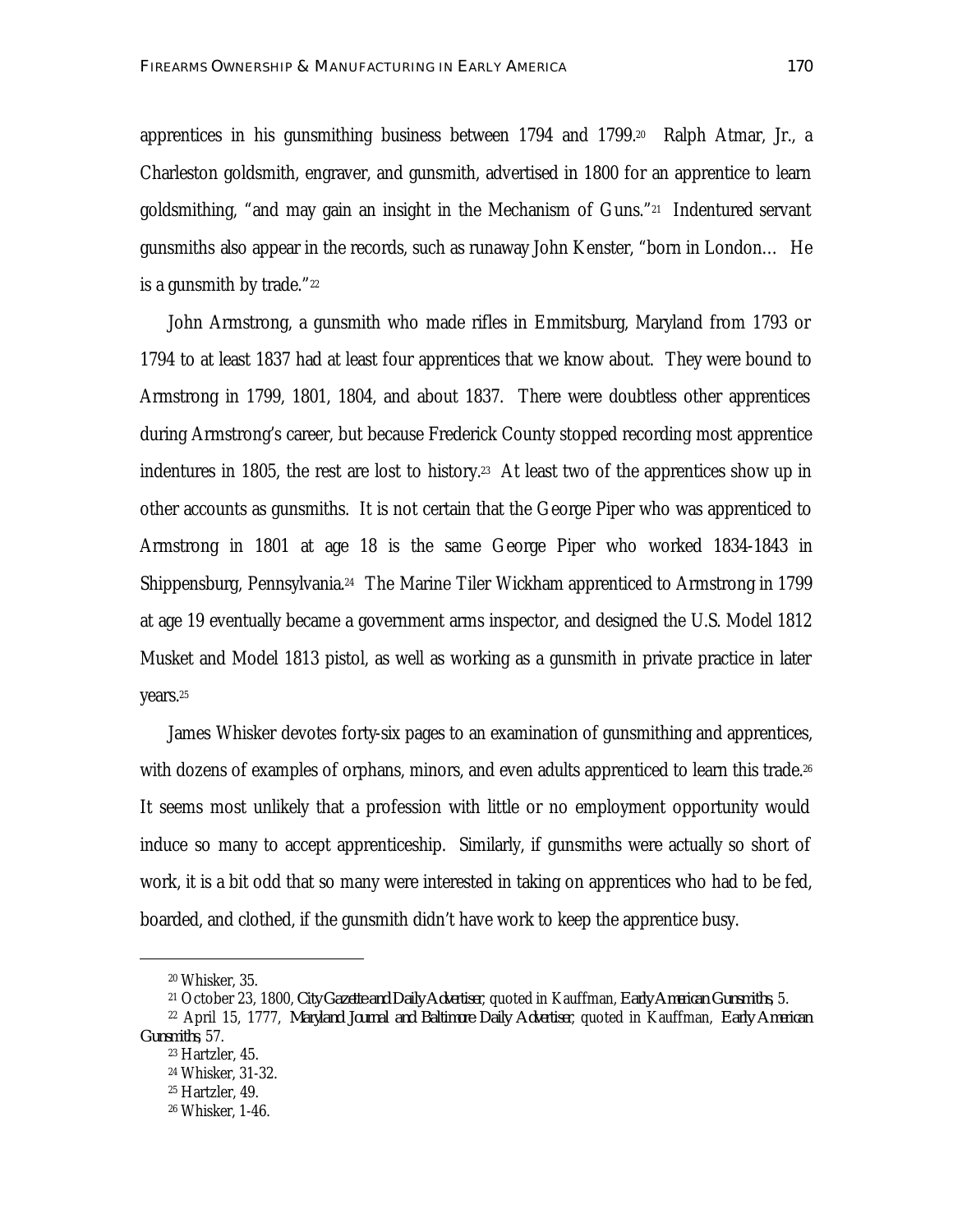Another problem with identifying gunsmiths and gunmakers is the paucity of complete records of the time. Kauffman's *Early American Gunsmiths: 1650-1850*, gathered information from city directories, wills, population censuses, and advertisements. That this method gathers information on only a small part of the gunsmiths who worked in early America should be clear. Many of the early newspapers from which we might gather advertisements are gone forever. A gunsmith would have advertised when business was slow, and he needed more business, or when starting or moving his business. A paucity of ads, rather than being an indication that there was little demand for gunsmiths or gunmakers, might actually be an indication that business was good, and word of mouth was sufficient advertising to keep a gunsmith employed.

We have evidence that suggests relying on advertising and official records misses a great many such craftsmen. Jacob Dickert is represented in *Early American Gunsmiths* by three entries: a death notice from the Moravian Church Archives, that tells us he moved to Lancaster, Pennsylvania in 1758, and died in 1822; an advertisement on November 10, 1800, announcing the breakup of the partnership of Dickert & Gill, a gunsmithing business; and a rifle marked "J. Dickert."<sup>27</sup>

It seems most unlikely that Jacob Dickert was only in the gunsmithing business in 1800, but in the absence of any other evidence, we cannot prove any other years. How many other gunsmiths were Dickert's contemporaries, whose guns have not survived, and whose ads and records have been lost for all time? We don't know, but it seems likely that there were others, perhaps many others.

Especially in the early colonial period, our records are very incomplete. We know of James Phips, a gunsmith who settled on the Maine coast in 1643 because his son William became governor of Massachusetts after an illustrious military career. Had Sir William Phips not made a place for himself in history, it is likely that we would not know about his obscure

<sup>27</sup> Kauffman, *Early American Gunsmiths*, 24.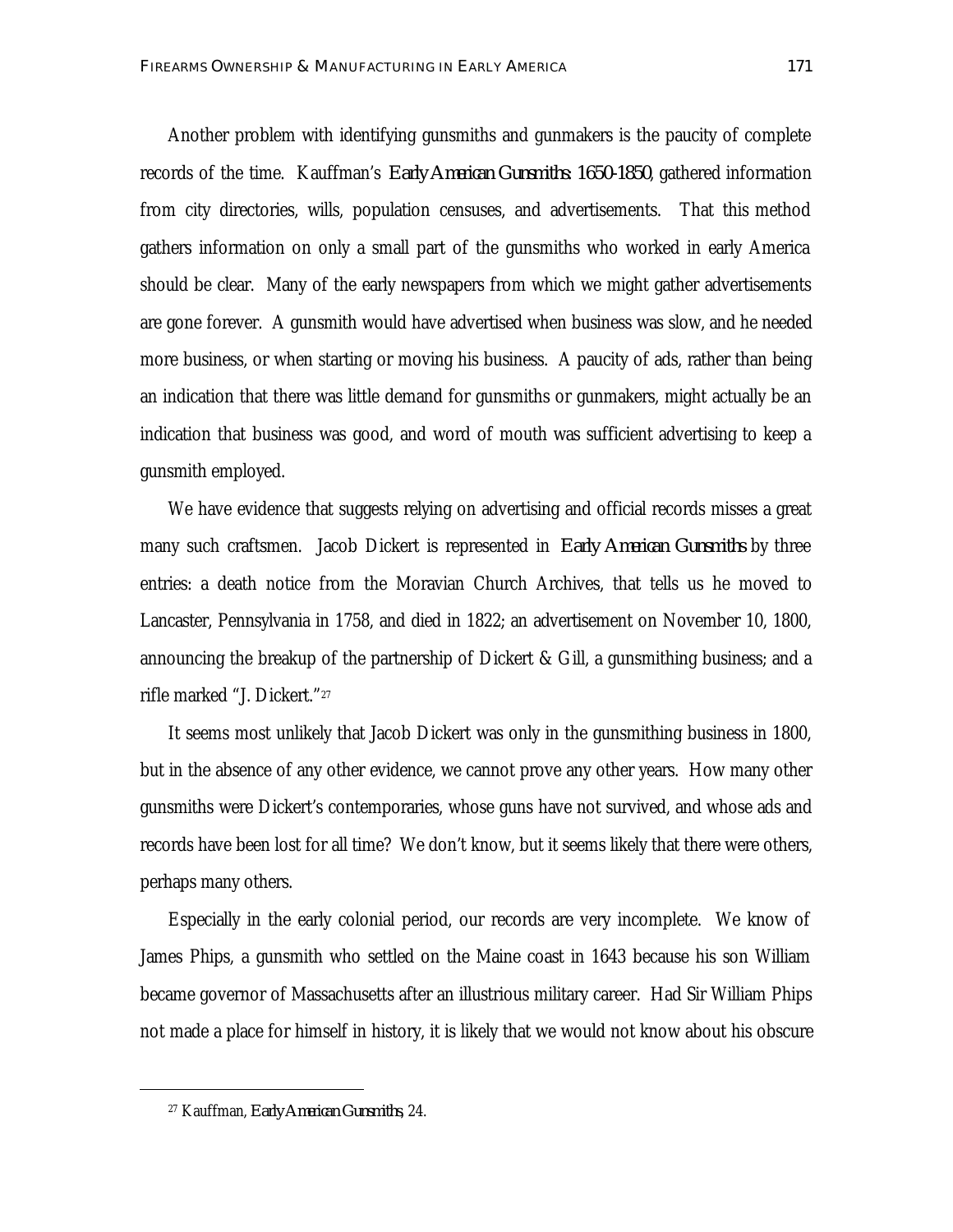father, colonial gunsmith.28 Other early gunsmiths on the coast of Maine are known only by official records that refer to their involvement with the military or Indian trade.29 Any gunsmith of that time and place whose trade was entirely private has probably escaped our attention forever.

An advertisement of 1737 describes where a sale of merchandise would be held by "William Cathcart next door to Mr. Miller's the Gun-smith in Church-street…"30 This is the only reference to Mr. Miller "the Gun-smith." We know about gunsmith Daniel Nash who worked in Southfield, Massachusetts in 1699 only because a stolen gun was found in his shop, and Nash's shop was mentioned in a criminal case.31 How many other colonial gunsmiths were there who have disappeared from history forever because none of their neighbors had occasion to mention the gunsmith next door in an ad?

A slave gunsmith named Caesar was responsible for cleaning and repairing the arms of the South Carolina militia stored in the magazine in Charleston. How do we know that he was a gunsmith? Only because he was caught by his master with a duplicate key to the public magazine, and Caesar was deported. Whisker has a considerable discussion of black gunsmiths in the colonial period, both free and slave.<sup>32</sup>

Many of the gunsmiths we know of only because their occupation is identified in a single document, such as the identification of Peter Elsworth and Samuel Ploug as gunsmiths in a 1775 Continental Army muster roll from New York,<sup>33</sup> or Hugh McCain's entry in the 1800 Pennsylvania census, or Warren Lyon, in the 1824 Providence, Rhode Island directory, <sup>34</sup> or Christian Kline's appearance in an 1817 tax list in Dauphin County, Pennsylvania.35 How

3.

<sup>28</sup> Dwight B. Demeritt, Jr., *Maine Made Guns and Their Makers* (Hallowell, Me.: Paul S. Plumer, Jr., 1973),

<sup>29</sup> Demeritt, 3-11.

<sup>30</sup> December 15, 1737, *The South Carolina Gazette*, quoted in Kauffman, *Early American Gunsmiths*, 67.

<sup>31</sup> Smith, 363.

<sup>32</sup> Whisker, 104-111.

<sup>33</sup> *Col.Hist.NY*, 172.

<sup>34</sup> Kauffman, *Early American Gunsmiths*, 63.

<sup>35</sup> Kauffman, *Early American Gunsmiths*, 58.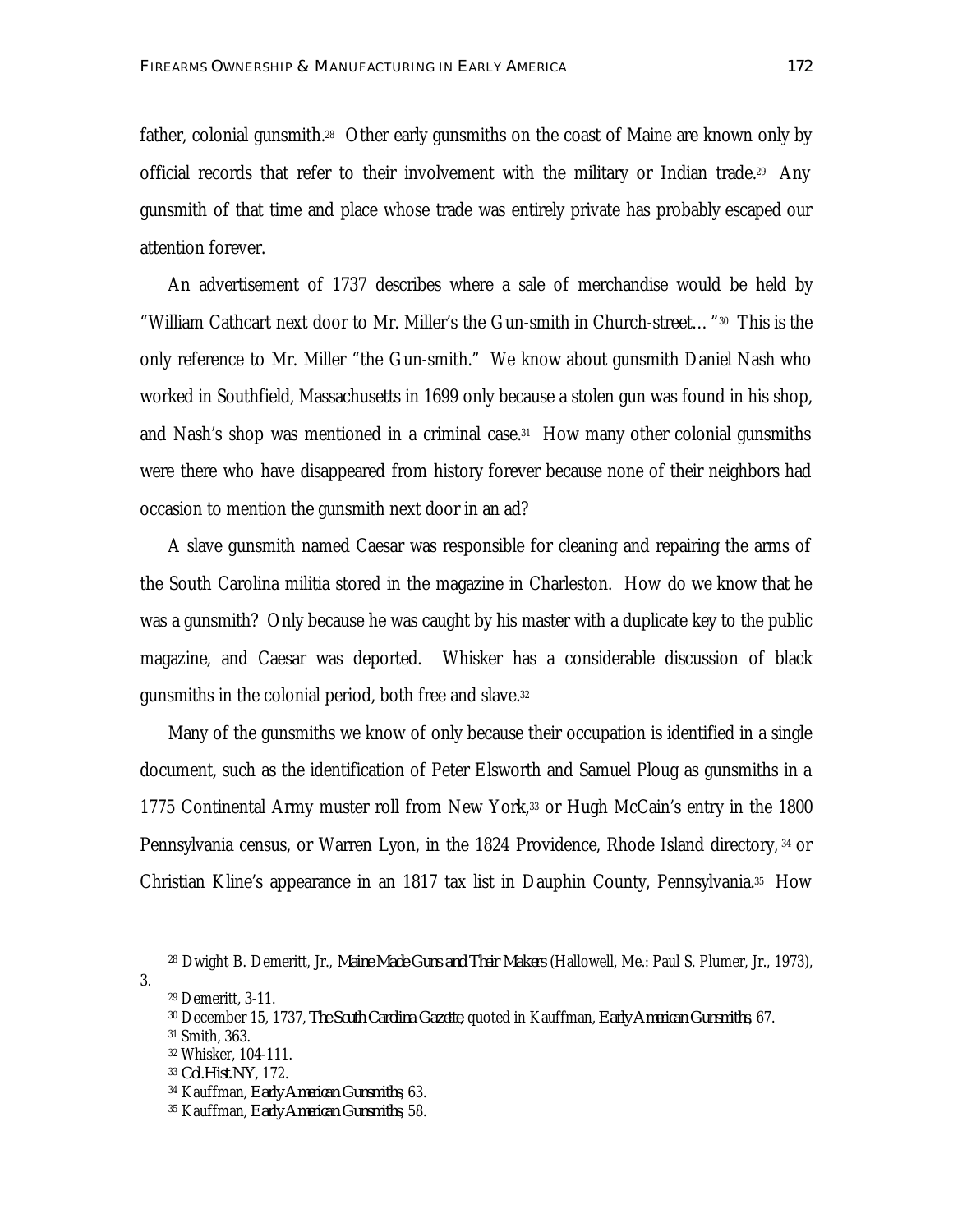many years before and after 1775, 1800, 1817, and 1824, did each of these gunsmiths work at that trade? We don't know, but it seems unlikely that we were fortunate enough to catch each of these gunsmiths in the only year in which they worked.

In other cases, we have records of gunsmiths in two scattered years. As an example, Robert McCartney is listed as a gunsmith at Theater Alley, Boston, Massachusetts, in the Boston Directories of 1805 and 1816.36 It seems unlikely that he worked only in those two listed years, pursuing some other profession from 1806 to 1815. Did he work as a gunsmith before 1805 and after 1816? Perhaps, but this takes us from the realm of interpolation into extrapolation. When the surviving records demonstrate that a gunsmith was present at his occupation in several different years, it seems a good bet that he worked continuously at that profession throughout that period, absent other evidence.

We know of some gunsmiths only by casual reference in other documents, such as John Fraser (or Frazier) "a Pennsylvania gunsmith and Indian trader" who set up shop on the Monongahela River in 1753.<sup>37</sup> James Anderson, described as "a blacksmith and gunsmith" who in 1771 purchased "Mrs. Campbell's old place" near the Capitol in Williamsburg.<sup>38</sup> Anderson by 1777 had contracted with Virginia to do "Blacksmith's work," but the details of the contract indicate that he was to be paid for the use of tools and vices for gunsmithing, as well as the use of two forges.39 In 1773, Jacob Allen, "Gun-smith" had a shop in Maiden Lane, New York City—and the only clue to his business is that another merchant's ad described his location as "between the House of Mr. Jacob Allen's, Gun-smith and Mr. John

<sup>36</sup> Kauffman, *Early American Gunsmiths*, 63.

<sup>37</sup> George Washington, Donald Jackson, ed., *The Diaries of George Washington* (Charlottesville: University Press of Virginia, 1976), 1:130.

<sup>38</sup> George Washington, Donald Jackson, ed., *The Diaries of George Washington* (Charlottesville: University Press of Virginia, 1978), 3:25.

<sup>39</sup> Kauffman, *Early American Ironware,* 111.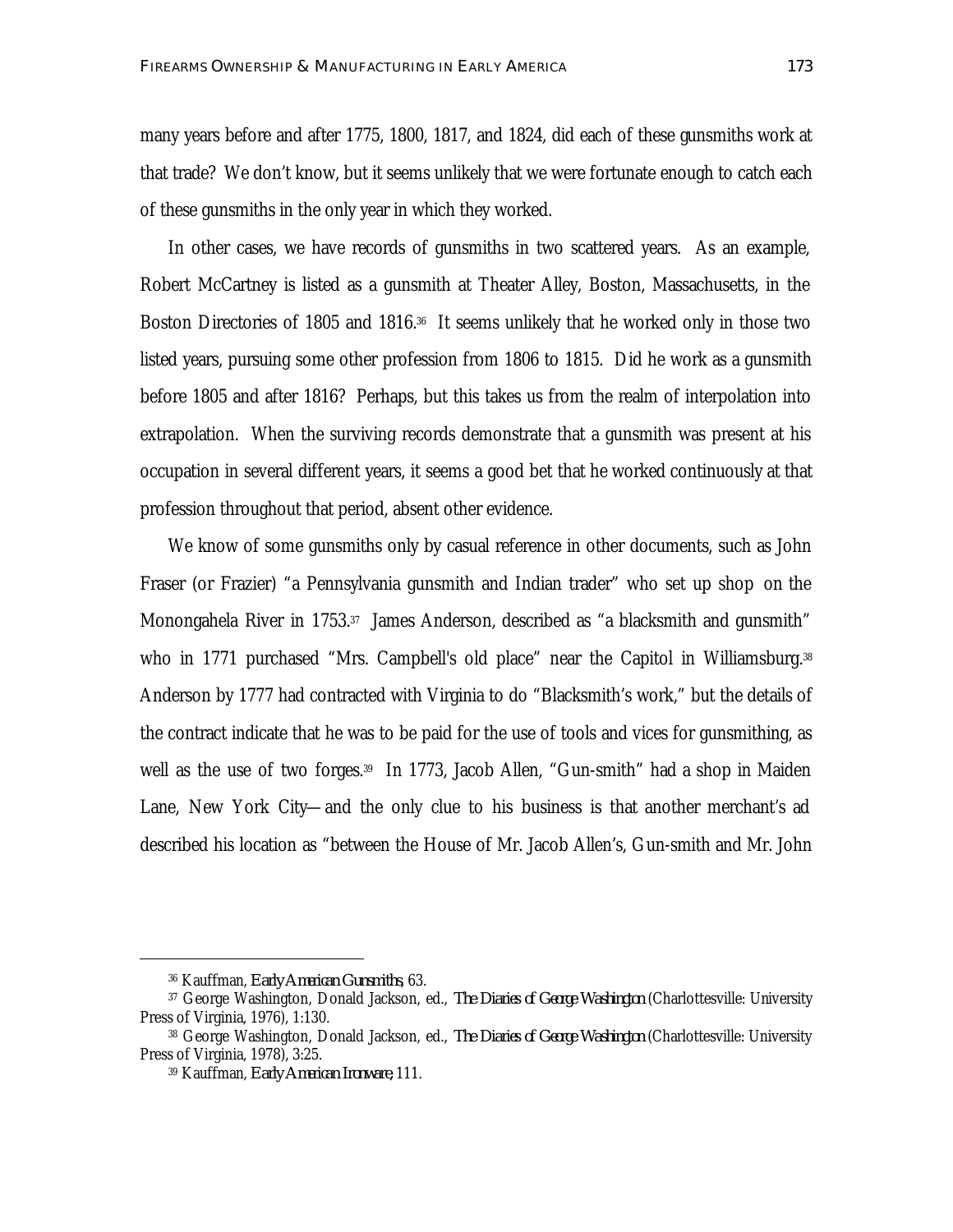Taylor Brass-Founder."40 John Cutler advertised himself as a "Black and Gunsmith" in 1757 Boston.<sup>41</sup>

Jacob Loesch, Jr. was a gunsmith in the Moravian community of Salem, North Carolina. We know that he worked as a gunsmith in 1782 and 1783, and may have worked as one before and after those years. The Moravian community prohibited him from working as a gunsmith on December 28, 1781, for fear that it would attract soldiers to town, but lifted the prohibition on March 5, 1782, at Loesch's request. Loesch died in "Fayittville" in 1821. It seems most likely that he had worked as gunsmith in Philadelphia before 1781, and likely that he worked as a gunsmith in various locations in North Carolina from 1783 to 1821.42 But we really don't know for sure about any years except 1782 and 1783. It would be foolish to claim that we know that he worked any years *but* 1782 and 1783. But it would also be foolish to claim that we know that he worked for *only* those two years.

A number of gunsmiths are known to have worked in the early Republic, but we know of them only by a few scattered American-made firearms with their names on them, and references to them that do not precisely tell us dates. There are many such gunsmiths, such as the Sheetz (or Sheets) family of Lancaster and York Counties in Pennsylvania. We have dates for Philip Sheetz, but for fifteen of his descendants and cousins in the Revolutionary period and early Republic, we know only that they worked as gunsmiths, but not the exact years.

Similarly, the Hertzog family produced at least three generations of gunsmiths from 1776 through the 1840s, but we have only partial dates for three of the five Hertzogs known to have worked as gunsmiths.43 The Hawken family of gunsmiths included at least fifteen gunsmiths in early America, but firm date information is only available for ten of them.<sup>44</sup>

<sup>40</sup> February 25 1773, *The New York Journal* or *General Advertiser*, quoted in Kauffman, *Early American Gunsmiths*, 2.

<sup>41</sup> June 27, 1757, *Boston Gazette*, quoted in Kauffman, *Early American Gunsmiths*, 21.

<sup>42</sup> Kauffman, *Early American Gunsmiths*, 62.

<sup>43</sup> Whisker, 14-15.

<sup>44</sup> Hartzler, 169-92.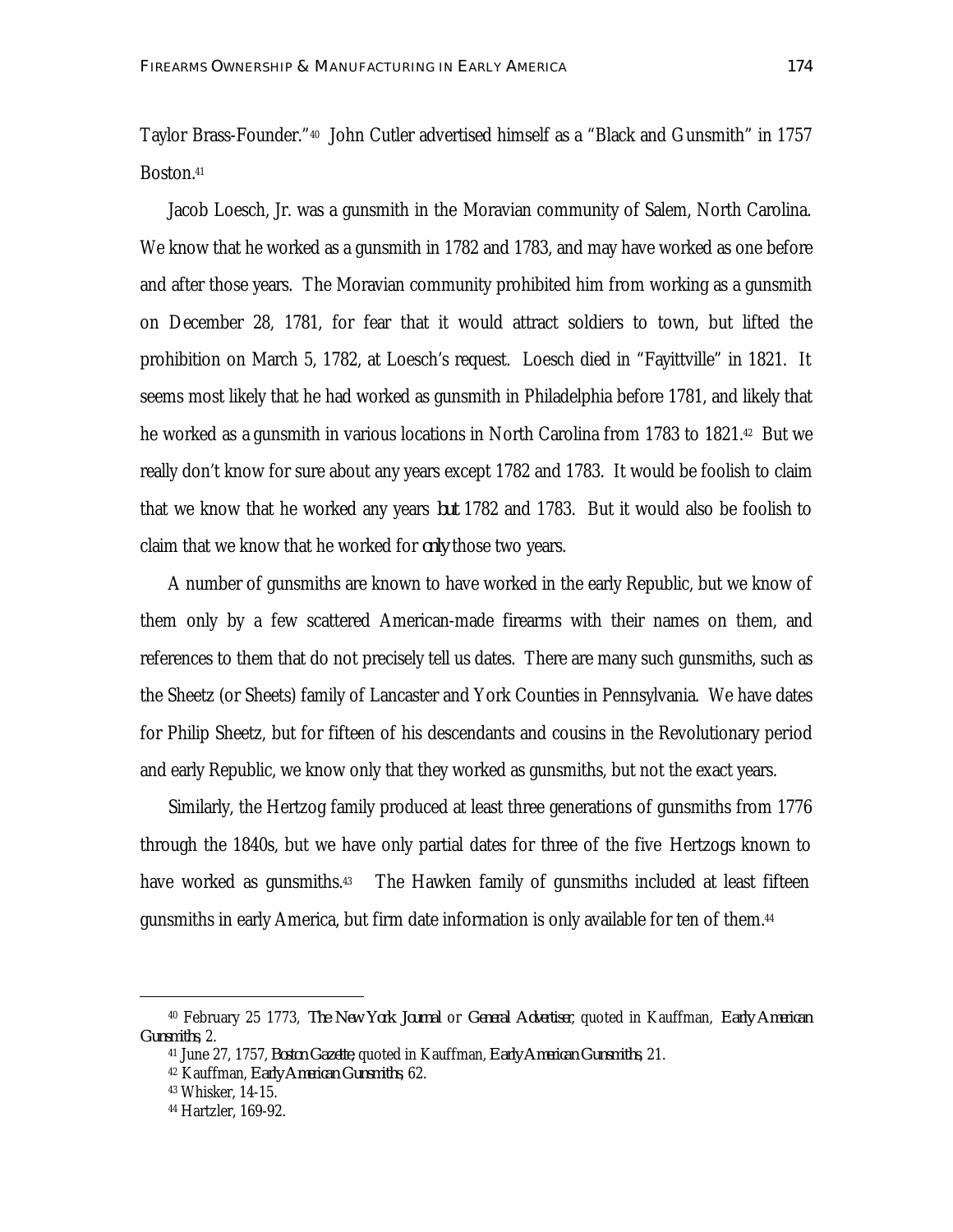The Rizor family of gunsmiths suffers from too many cousins with the same first and last name, living too close to each other, making a real mess of the records. This greatly complicates the process of figuring out who worked as a gunsmith, and in what years.<sup>45</sup>

North Carolina seems to have a wealth of gunmakers whose activities are known from surviving rifles, but no documents. Because these guns can only be dated to general periods such as "Revolutionary period," they have not been included in the data base. In North Carolina, these undocumented gunsmiths were often whole families of gunmakers, such as the Kennedy family of Moore County that made guns from the Revolutionary period until after the Civil War.<sup>46</sup>

Kauffman lists Christian Paulsey as a gunsmith in Cumberland County, Pennsylvania, but does not provide any dates.47 Hartzler tells us about the Marker family of gunsmiths: Daniel Marker, George Marker, Jr., and Paul Marker who made rifles that have survived—but gives us nothing more definite than "during the flintlock period…."<sup>48</sup>

Similarly, Gluckman and Satterlee's *American Gun Makers* lists dozens to hundreds of makers who are known from surviving guns, but about whom we know nothing except that they must have worked in the colonial or early Republic period, based on the design of the gun. As an example, "Follect—or Follecht. Lancaster, Pa. Kentucky rifles, about 1770…. Fordney, I.—Unlocated. Flintlock and percussion Kentucky rifles…. Millbenz—1825. Unidentified…. Miller, W. G.—Unlocated. Late period flintlock and percussion Kentucky rifles."49 Whisker quotes from William Foulkes's account book for a variety of gunsmithing services provided to a Samuel Harris, sometime between 1763 and 1812, but there is simply not enough information to add Foulkes to our appendix, because we don't know the exact years during which Foulkes provided these services.

<sup>45</sup> Hartzler, 238-44.

<sup>46</sup> Bivins, 158.

<sup>47</sup> Kauffman, 73.

<sup>48</sup> Hartzler, 51, 212-16.

<sup>49</sup> Arcadi Gluckman and L. D. Satterlee, *American Gun Makers*, 2nd ed., (Harrisburg, Penn.: Stackpole Co., 1953), 66-67, 143.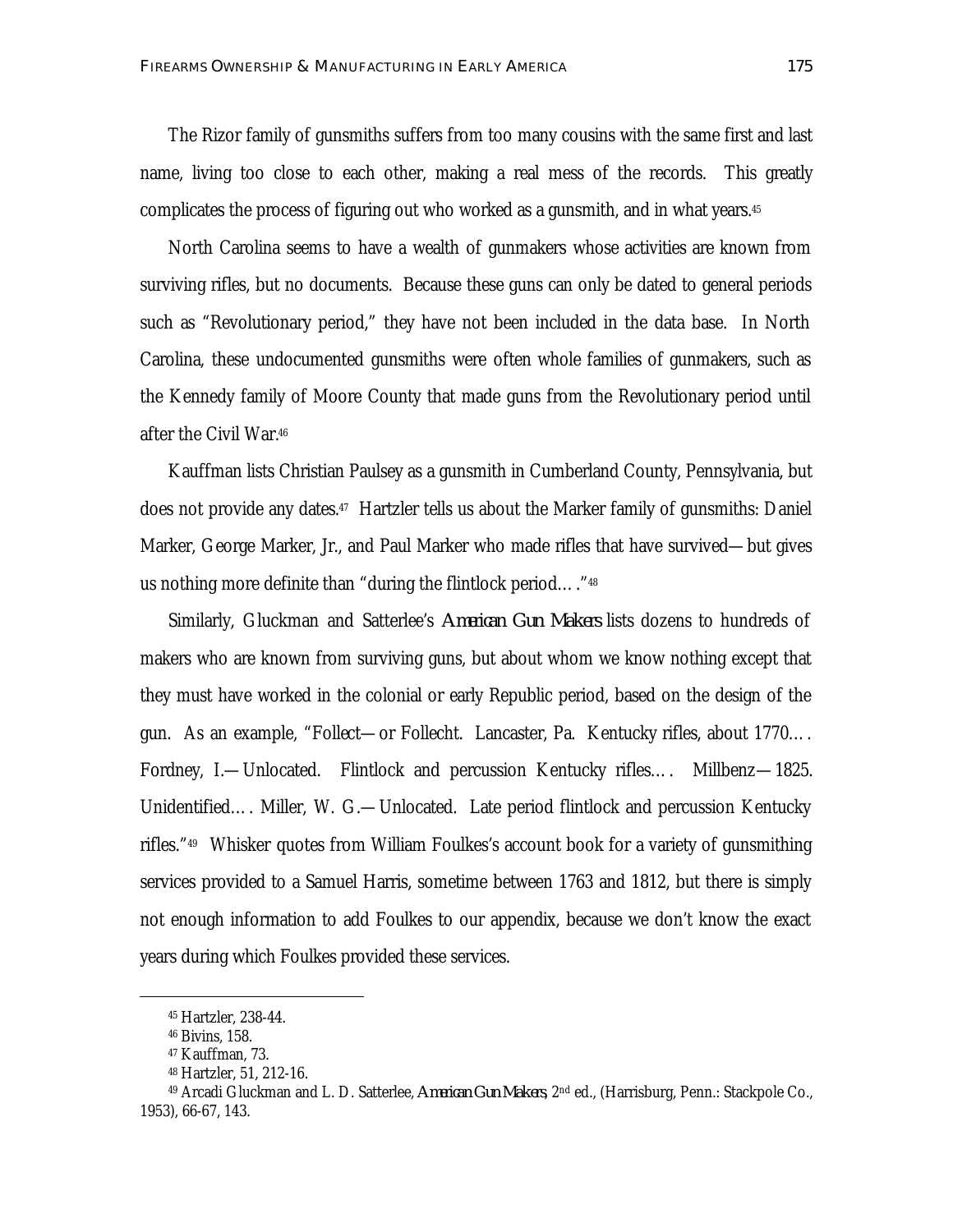Similarly, there are some early American-made pistols where the maker is known (some using imported gunlocks, some using American-made ones), but we simply lack the date information required to add them to the data base.50 We have a number of pistols that are unsigned, but clearly American-made. While surmises can be made as to their maker, based on similarities to other firearms made by that gunsmith, it would be simply conjecture to add them to the list of pistol makers.<sup>51</sup>

It would be useful to have a population survey with occupations that was sufficiently representative of the population in colonial America that we could sample it, and determine the number of gunsmiths present. One available sample is the list of men raised for four companies of the Continental Army between July 22 and August 10, 1775. It includes 288 men. The occupation of two of the men are listed as "gunsmith."

This sample is probably atypical because at least two of the companies are from a single county, and it is unclear if Orange County, New York, was unusually rich in gunsmiths, or unusually poor in them.52 It may be atypical because it would have included those most prone to volunteer for military duty, though there is nothing that would seem to make a gunsmith either more or less prone to volunteer for military duty. But as a first approximation, it suggests that 0.69% of white males in New York were gunsmiths. If this percentage were typical of the United States, it would suggest that there were thousands of gunsmiths in 1775.

And yet even the incomplete body of knowledge in Appendix A demonstrates that Bellesiles is wrong about the scarcity of gunsmiths. There are dozens, perhaps hundreds of gunsmiths in the colonial period whose work left some sort of record that survives to the present day, and far more in the early Republic. How many more left no traces?

<sup>50</sup> Klay, 22-23, shows a pistol known to have been made by John Armstrong, and Lindsay, 64, shows a pistol made by Matthew Sadd of Hartford, Connecticut "in the middle 1700s."

<sup>51</sup> Klay, 20-21, 24-27.

<sup>52</sup> *Col.Hist.NY*, 15:166-173.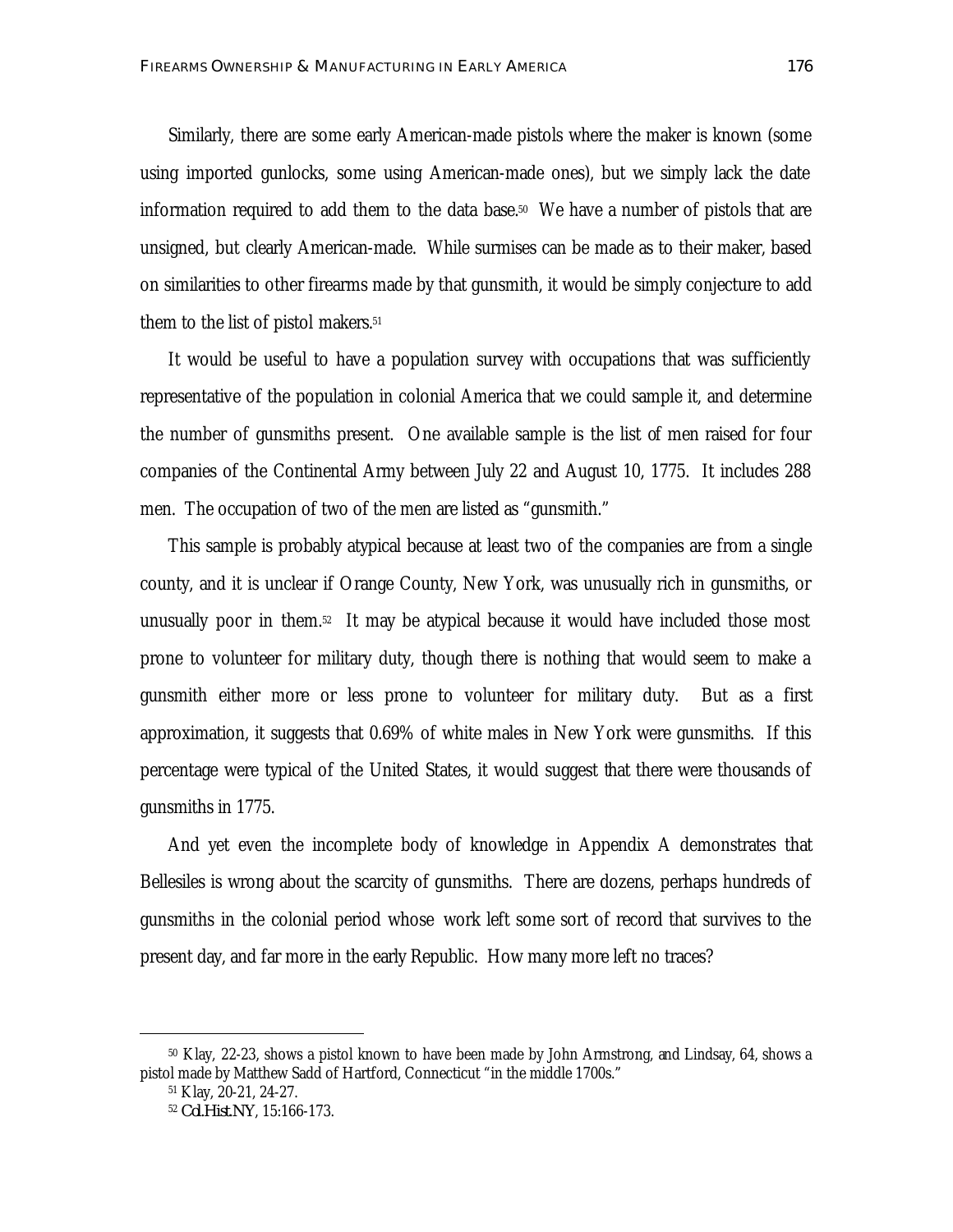## **Colonial Gunsmiths & Makers**

Bellesiles tells us, "There were only a handful of gunsmiths in America in its first century and a half of settlement."<sup>1</sup> Bellesiles also claims that, "there was only a single gunsmith in South Carolina's first quarter-century of European settlement," a man named Thomas Archcraft.<sup>2</sup> A more accurate statement is that Bellesiles only knows of one. But one of the books that Bellesiles used as a source, M. L. Brown's *Firearms in Colonial America* lists two other gunsmiths who worked at Charles Town (as Charleston then was named) from approximately 1685 to 1700, John Hawkins and John Jones.<sup>3</sup> Other sources list at least two other gunsmiths working in South Carolina before 1700: Anthony Boureau and Augustus Mesmin.<sup>4</sup> Bellesiles speaks with certainty about information that is, at best, incomplete. To make such definitive statements of how few gunsmiths there were, especially in the first century, is foolish.

Others who have examined the question with less of an ax to grind—and upon whom Bellesiles often relies for facts when convenient—tell a different story:

The influence of the gunsmith and the production of firearms on nearly every aspect of colonial endeavor in North America cannot be overstated, and that pervasive influence continuously escalated following the colonial era….

Of all the creative craftsmen identified with colonial America the gunsmith can be considered foremost among them, for he frequently labored with the most basic hand tools

<sup>1</sup> Bellesiles, 106.

<sup>2</sup> Bellesiles, 106.

<sup>3</sup> Brown, 151; also listed in Kauffman, *Early American Gunsmiths*.

<sup>4</sup> Brown, 151; Kauffman, *Early American Gunsmiths*; Museum of Early Southern Decorative Arts, *Index of Early Southern Artists and Artisans,* extract of gunsmiths, January 17, 2001 (hereinafter cited as *MESDA*).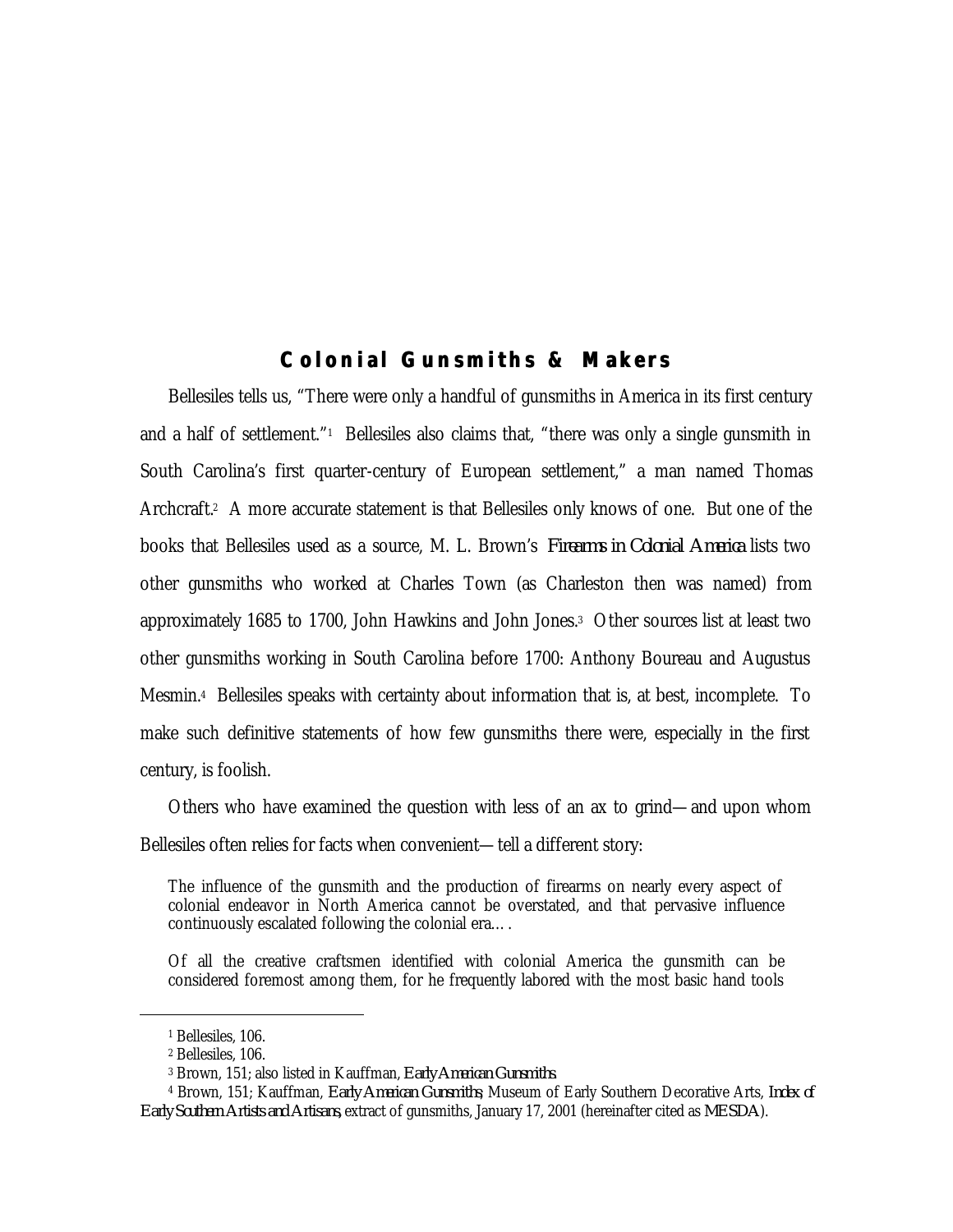under the most primitive conditions to fashion or repair a complex and inordinately vital commodity needed for survival in a pristine and generally hostile environment.<sup>5</sup>

The Plymouth Company "hired London armorer William Pitt who arrived on the *Fortune* in November, 1621…." There is no record of him working as a gunsmith, although he was at Plymouth Colony until 1627.

Eltweed Pomeroy, however, set up gunsmithing at Dorchester in Massachusetts Bay Colony in 1630, and male members of his line continued in that line of work until 1849.<sup>6</sup> Without giving names or numbers, *Johnson's Wonder-Working Providence* lists "Gun-smiths" among the many professions that were working at their trade in Boston, no later than 1651.<sup>7</sup> In 1675, Massachusetts colony ordered Captain Timothy Wheeler to "impresse an able gunsmith, who is to repaire to Concorde" to repair guns.<sup>8</sup> There is no evidence that Wheeler impressed a gunsmith, but it seems unlikely that an order to do that would have been issued if gunsmiths were actually scarce.

There were gunsmiths making and repairing firearms in what is now Maryland in 1631, and Richard Waters operated as a gunsmith starting in 1632, at Salem, Massachusetts. Thomas Nash (my ancestor, 19 generations back) "served as town and colony armorer at New Haven" starting in 1640.<sup>9</sup> James Phips worked as a gunsmith on the Kennebec River from 1643 to 1654. (There are at least a few guns in existence that purport to have been made by Phips; Demeritt believes them to be twentieth century forgeries.)<sup>10</sup>

By 1650, Boston had at least three gunsmiths: William Davies, Herman Garret, and Richard Leader. Covert Barent was a gunsmith in New Amsterdam from 1646 to 1650. Francis Soleil started working as a gunsmith in New Amsterdam in 1655.11 Alexander

<sup>5</sup> Brown, 149.

<sup>6</sup> Brown, 149-150; Deyrup, 33.

<sup>7</sup> Jameson, 248.

<sup>8</sup> Shurtleff, 5:54.

<sup>9</sup> Brown, 150.

<sup>10</sup> Demeritt, 2-3. Brown, 150, gives Phips's date of gunsmithing continuing as late as 1663; Demeritt says that Phips was dead in 1654, doubtless causing many years of complaints from customers about slow repairs.

<sup>11</sup> Brown, 150.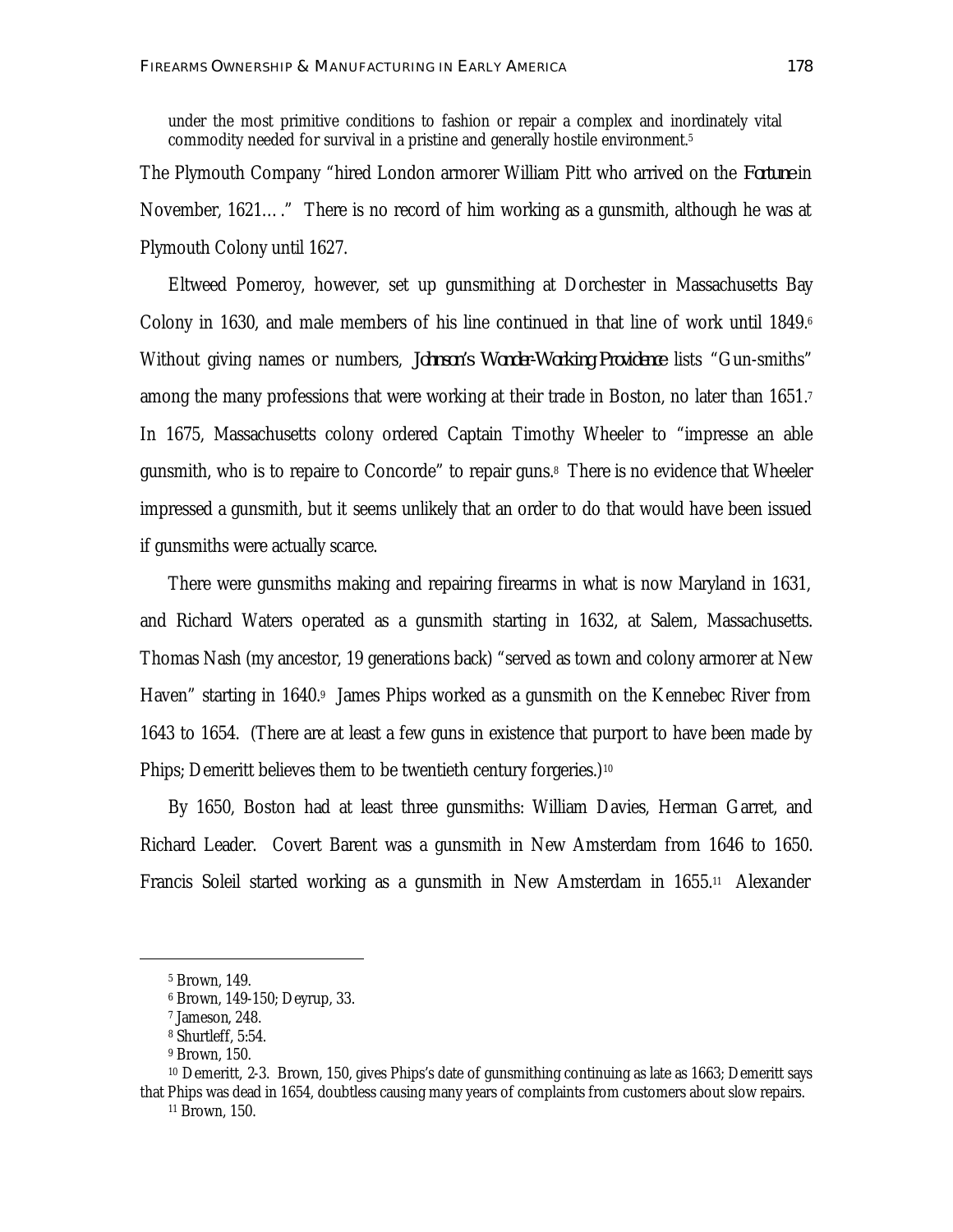Toulson was working as a gunsmith at St. Mary's, Maryland, as early as 1663.12 John Martin billed the Maryland government for "Scowering, Cleansing and fixing of Arms" in 1682.<sup>13</sup> Gabriel Thomas's 1698 description lists gunsmiths among the professions at work in Philadelphia—a city not founded until 1681.<sup>14</sup>

Bellesiles also makes the claim that gunsmiths were in such short supply, and gun making was so far beyond the capabilities of Colonial Americans, that, "Repeatedly through the Colonial period governments turned to artisans in other trades for assistance with their firearms. These artisans cleaned and repaired guns; they did not make them."<sup>15</sup>

Yet the Maryland government on February 2, 1688, "Ordered that what publick Armes shall be or are Conveyed to Mattapany be put to William Haimes Gun Maker at Harvey Towne to be fixed and made fit for service and he to doe noe other business in the way of his trade till those be done [mended] and finished."16 Haimes is described as a "Gun Maker," not even a simple repairer of guns. Significantly with respect to demand for gunsmithing services, which Bellesiles claims were not in high demand in America, Haimes was prohibited from doing any other business "in the way of his trade" until he had finished repairing the government's guns.

The list of Colonial American gunsmiths goes on and on; M. L. Brown reports "probably fewer than 100 had arrived prior to 1700...."<sup>17</sup> Somehow, this doesn't sound like Bellesiles's description of "only a handful of gunsmiths in America in its first century and a half of settlement."18 A far from complete list of early American gunsmiths (in Appendix A) shows that *at least* 140, and perhaps 142 gunsmiths were working in America in that first century and a half. How many were there for whom we have no documentary evidence? Five times that

<sup>12</sup> Hartzler, 21.

<sup>13</sup> *Archives of Maryland*, 7:336.

<sup>14</sup> Salley, 328.

<sup>15</sup> Bellesiles, 109.

<sup>16</sup> *Archives of Maryland,* 8:67.

<sup>17</sup> Brown, 150.

<sup>18</sup> Bellesiles, 106.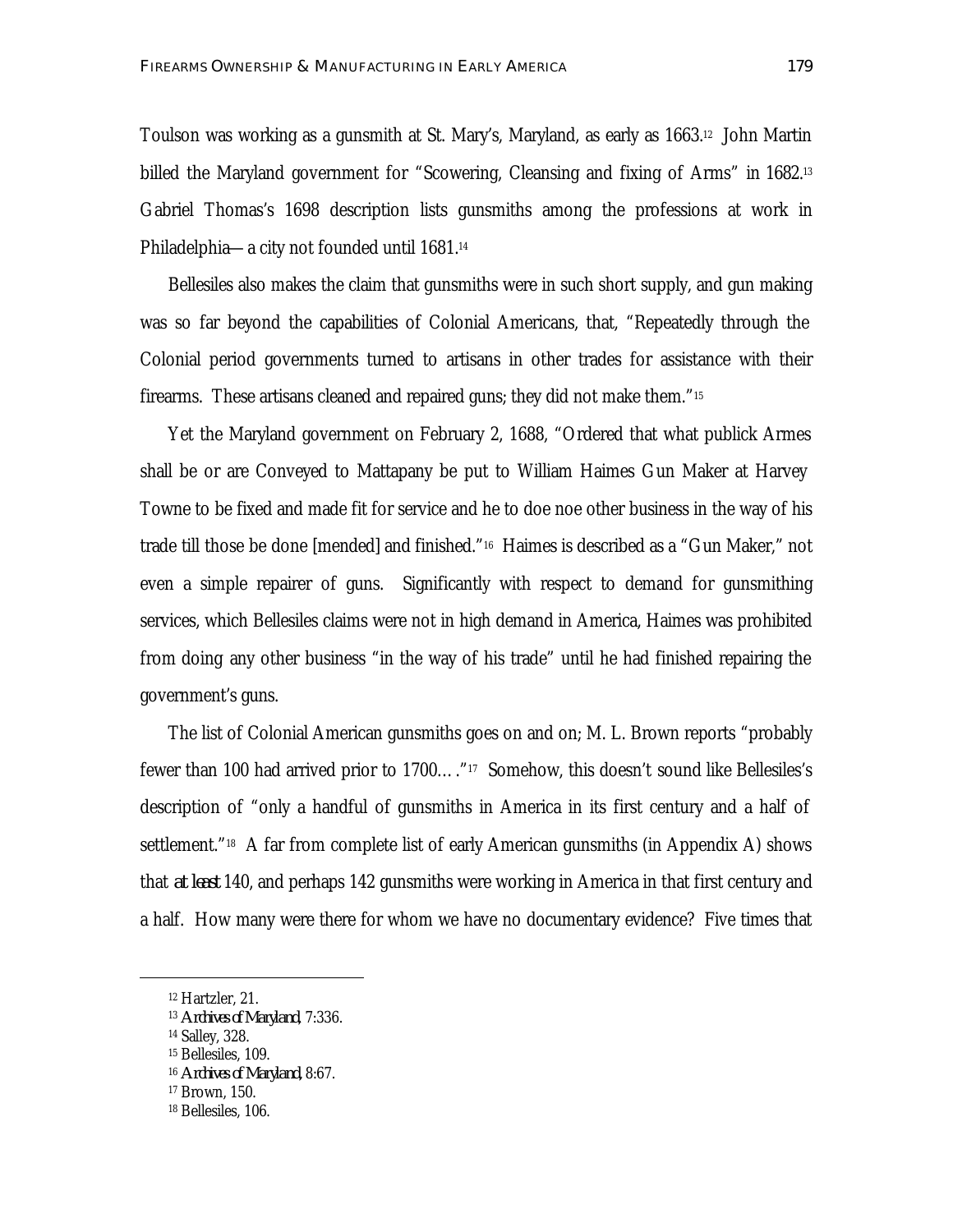number? Ten times? We don't really know, and the most that we can say is that this is the

minimum.

Bellesiles also claims:

Harold B. Gill's exhaustive search of Virginia records found three, possibly four, gunsmiths in the years from 1607 to 1676, with two additional artisans who performed the task of gunsmiths. In the following six decades, 1677 through 1739, there were seven gunsmiths and seven--possibly eight--more artisans working on guns. At it was one of these men, Charles Parkes, who is the first known to have made a gun in Virginia, though he probably stocked only parts made in England. The thirty years from 1740 through 1770 witnessed a jump to seven gunsmiths and seventeen artisans in a colony with a population of 447,000 in 1770 (259,000 white), including the Geddy brothers, the first Virginians able to rifle gun barrels. In other words, no more than eighteen gunsmiths served Virginia in its first 150 years.<sup>19</sup>

However, Gill makes no claim that his book was an "exhaustive search of Virginia

records." On the contrary, when I asked him about his book:

I made no real effort to identify all Virginia gunsmiths in my book which was written as an aid for the people working in Colonial Williamsburg's gunsmith shop. It was intended as an interpretative tool. It was actually published in its first draft form.<sup>20</sup>

More important than the question of how comprehensive Gill's search for Virginia

gunsmiths was, is that Bellesiles is again making false statements. Gill's introduction is

emphatic that:

The importance of gunsmithing in Virginia during the colonial period is clear. Gunsmiths were found nearly everywhere: in port towns along the coast, in settled inland areas, and probably the busiest ones—on the frontier. As with most craftsmen, many of these men remain obscure. They left little trace and the records reveal their names only incidentally.<sup>21</sup>

Contrary to Bellesiles's claim that "Gill's exhaustive search of Virginia records found three, possibly four, gunsmiths in the years from 1607 to 1676, with two additional artisans who performed the task of gunsmiths," Gill's list of Virginia gunsmiths and the years that they were active, lists eight men who worked in that capacity in the period 1607 to 1676: <sup>22</sup>

<sup>19</sup> Bellesiles, 107.

<sup>20</sup> Email from Harold B. Gill to the author, October 25, 2000.

<sup>21</sup> Harold B. Gill, Jr., *The Gunsmith in Colonial Virginia* (Williamsburg, Va.: Colonial Williamsburg Foundation, 1974), vii.

<sup>22</sup> Gill, 76, 77, 82, 91, 96.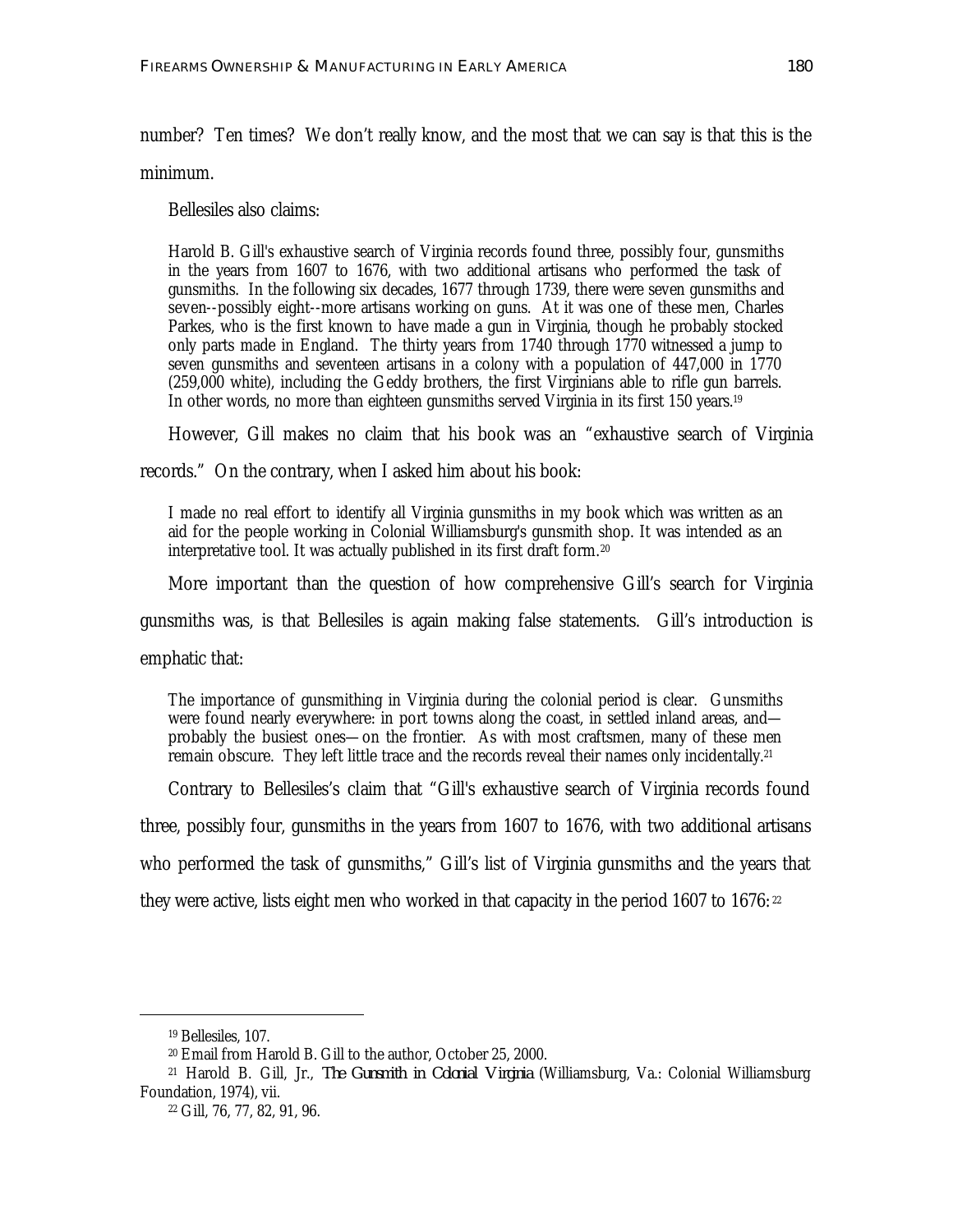| name                  | location     | known         | known       | activity                                          |
|-----------------------|--------------|---------------|-------------|---------------------------------------------------|
|                       |              | starting year | ending year |                                                   |
| Peter Keefer          | Jamestown    | 1608          | 1608        | "a gunsmith, arrived in Virginia with the supply" |
| <b>Charles Coyfe</b>  | Jamestown    | 1619          | 1619        | "gunmaker and Smyth"                              |
| George Clarke         | Jamestown    | 1623          | 1623        | "mentioned as a gunsmith"                         |
| John Jackson          | Jamestown    | 1623          | 1629        | "mentioned as a gunsmith"                         |
| "indentured gunsmith" | Jamestown    | 1628          | 1628        | "an indentured gunsmith"                          |
| of John Jackson       |              |               |             |                                                   |
| John Jefferson        | unknown      | 1625          | 1626        | "mentioned as 'the Smith'" and "mended the        |
|                       |              |               |             | breech of a gun" but not very well, leading to    |
|                       |              |               |             | injury                                            |
| George Fort           | "the Eastern | 1636          | 1636        | "mentioned as a gunsmith"                         |
|                       | Shore"       |               |             |                                                   |
| <b>Charles Parkes</b> | "the Eastern | 1675          | 1694        | "mentioned as a gunsmith"                         |
|                       | Shore"       |               |             |                                                   |

While Bellesiles puts Parkes in the period 1677 through 1739,<sup>23</sup> this appears to be simple carelessness on Bellesiles's part—there would be no advantage to Bellesiles moving Parkes forward only from 1675 to 1677.

"In the following six decades, 1677 through 1739, there were seven gunsmiths and seven—possibly eight--more artisans working on guns." Again, Bellesiles misrepresents. Gill lists sixteen people as "gunsmiths" active in this era:<sup>24</sup>

| name                                 | location             | known                 | known               | activity                                                                            |
|--------------------------------------|----------------------|-----------------------|---------------------|-------------------------------------------------------------------------------------|
| <b>Charles Parkes</b>                | "the Eastern         | starting year<br>1675 | ending year<br>1694 | "mentioned as a gunsmith"                                                           |
|                                      | Shore"               |                       |                     |                                                                                     |
| John Asnahl                          | Charles City Co.     | 1677                  | 1677                | indentured servant "described as a gunsmith"                                        |
| George Hardy                         | Isle of Wight<br>Co. | 1695                  | 1695                | estate inventory includes tools for "stocking guns"                                 |
| Henry Byrom                          | Essex Co.            | 1696                  | 1718                | "he engaged in the gunsmith's trade"                                                |
| Peter Byrom                          | Essex Co.            | 1696                  | 1719                | gunsmith who made at least "Hunting Gun" for<br><b>Thomas Meador</b>                |
| <b>Bartholomew</b><br><b>Figures</b> | Surry Co.            | 1699                  | 1699                | inventory included gunstocking tools                                                |
| Peter Gibson                         | Surry Co.            | 1699                  | 1706                | "mentioned as a gunsmith in Yorktown with two<br>apprentices"                       |
| Charles<br>Hansford                  | York Co.             | 1706                  | 1706                | "apprenticed to Peter Gibson, of York County, to<br>learn the 'Art of a Gun Smith'" |
| <b>Anthony North</b>                 | Essex Co.            | 1706                  | 1707                | "apprenticed to Henry Byrom in 1706 to be taught<br>the trade of a gunsmith"        |
| <b>Edward Powers</b>                 | York Co.             | 1706                  | 1706                | "apprenticed to Peter Gibson of York County to<br>learn the 'Art of a Gun Smith'"   |
| <b>William Evans</b>                 | York Co.             | 1712                  | 1712                | "blacksmith, was paid for cleaning arms by the<br>York County Court"                |
| Salathiel Quinnie                    | Williamsburg         | 1713                  | 1714                | "armorer at the Public Magazine"                                                    |
| John Brush                           | Williamsburg         | 1717                  | 1726                | "gunsmith to Col. Spotswood" "used to clean the<br>magazine & the Governors arms"   |

<sup>23</sup> Bellesiles, 107.

<sup>24</sup> Gill, 70, 74, 75, 77, 79, 81-84, 87, 89, 91, 96, 99.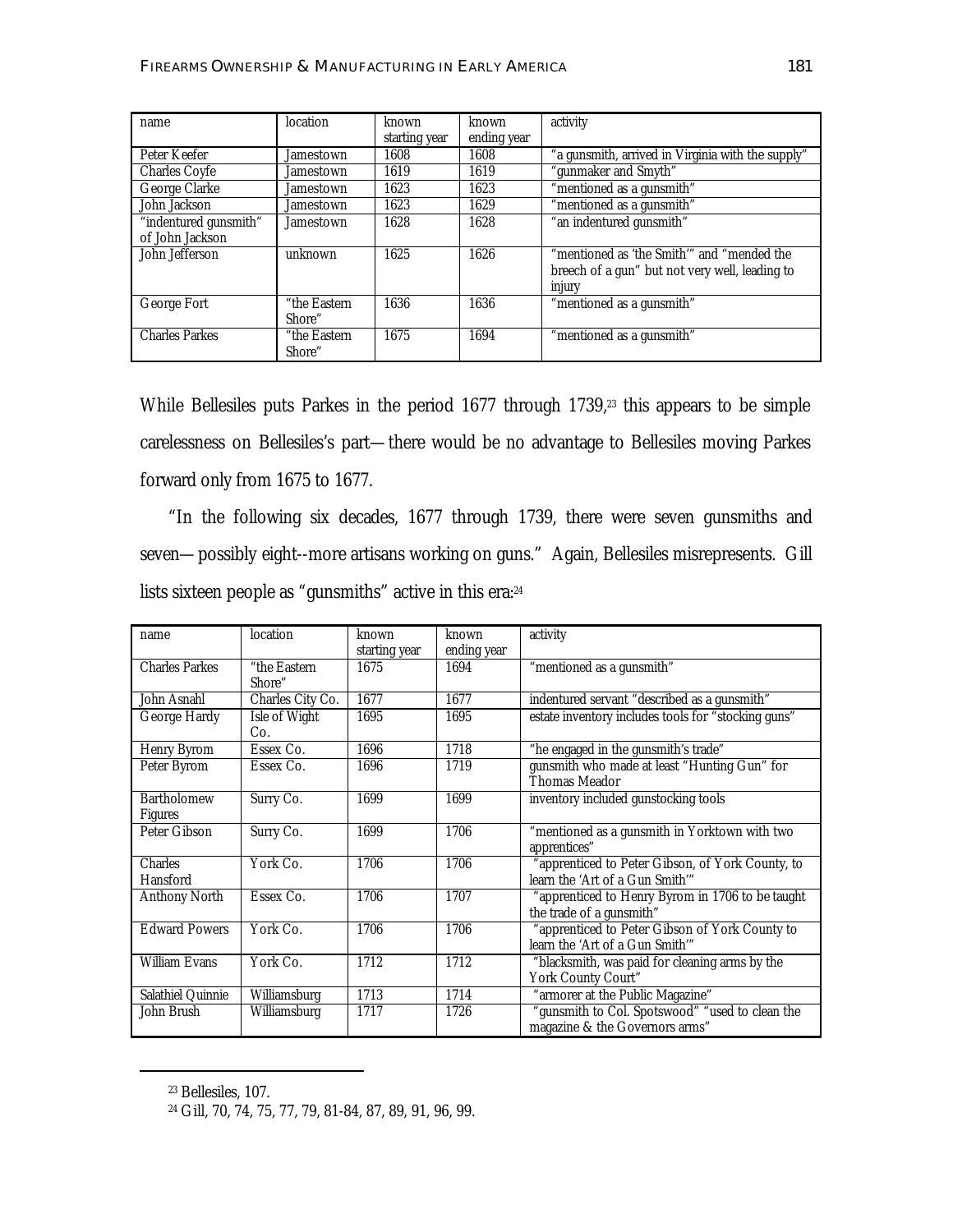| <b>Samuel Cobbs</b> | Williamsburg         | 1726 | 1726 | "armorer and keeper of the Public Magazine"       |
|---------------------|----------------------|------|------|---------------------------------------------------|
| Morgan Darnell      | <b>King George</b>   | 1726 | 1726 | inventory of his estate "included 'a parsell of   |
|                     | Co.                  |      |      | Gunsmiths Tools"                                  |
| James Isdel         | <b>Princess Anne</b> | 1727 | 1731 | "David James, a free negro" was bound to Isdel as |
|                     | Co.                  |      |      | an apprentice to learn "Trade of a gunsmith"      |
| James Geddy         | Williamsburg         | 1736 | 1744 | "gunsmith" "may have been the armorer for the     |
|                     |                      |      |      | Williamsburg Magazine"                            |
| Edmond Hazell       | Richmond Co.         | 1737 | 1737 | estate inventory include gunstocking tools        |

Bellesiles perhaps considers the apprentices not to be "gunsmiths" but mere "artisans," but unless he believes that none of these apprentices would ever become a "gunsmith," this is misleading. Gill certainly regarded the apprentices as "gunsmiths."

Since, by Bellesiles's own admission, many gunsmiths worked at other trades, his characterization of the number of gunsmiths working in Virginia based on Gill's work is almost certainly a great understatement of the actual number of gunsmiths. As an example that suggests that gunsmiths were not all that rare in Virginia, during the French & Indian War, George Washington complained to Governor Dinwiddie about the severe problems he was experiencing concerning supplies and gun repairs:

Six or eight Smiths who are now at Work, repairing the fire Arms that are here, which are all that we have to depend on. A man was hired the 24th of last Month, to do the whole, but neglected and was just moving off in Wagons to Pennsylvania.<sup>25</sup>

If there were really only seven gunsmiths in Virginia from 1740 to 1770, as Bellesiles claims, then Washington had every single one of them on his expedition. Now, it is true that these were not full-time gunsmiths, but Bellesiles's failure to make the distinction explicit misleads the reader into thinking that there were far fewer gunsmiths in Virginia than there really were.

How many gunsmiths have disappeared from history because they were property? The 1749 will of John Milnor, Sr., of Charlestown, South Carolina bequeathed to this son John, "my negro Fellow Prince, a Gunsmith…"<sup>26</sup>

<sup>25</sup> George Washington to Robert Dinwiddie, October 11, 1755, *Writings of George Washington* 1:201.

<sup>26</sup> Kauffman, *Early American Gunsmiths,* 67.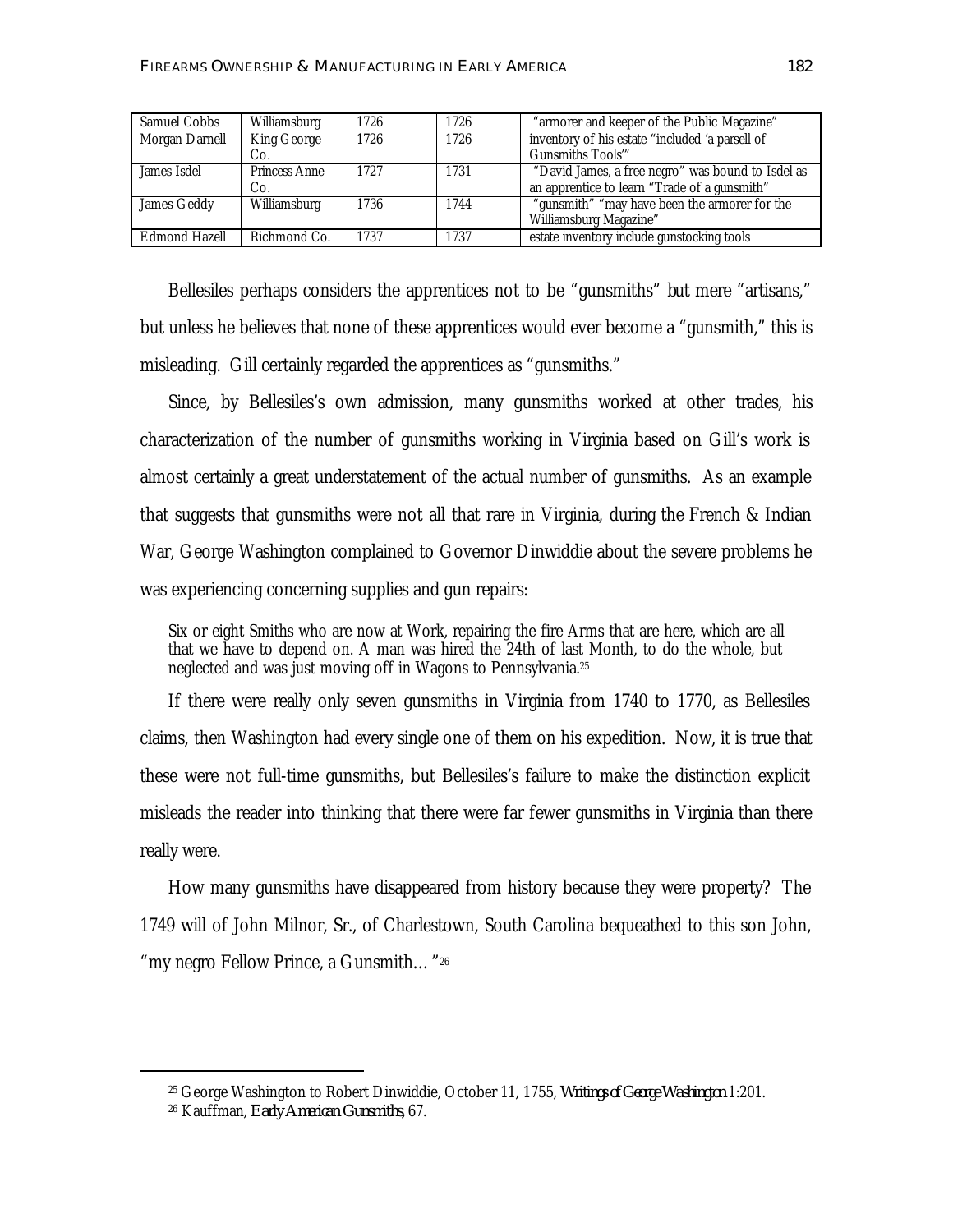Gunsmiths are certainly far more common in the records than Bellesiles acknowledges. The presence of gunsmiths is an indicator that guns were being repaired and therefore, probably be used by the population of Colonial America. Bellesiles must therefore make the bizarre claim of only a handful of gunsmiths in the 150 years of settlement.

Of course, repairing guns is not the same as making them. While acknowledging that Americans often restocked existing guns, and sometimes assembled guns from foreign parts, Bellesiles rejects the notion that Americans had the capacity to produce guns in any real quantity, and that this therefore demonstrates that the non-governmental market for guns before 1840 was small.

Other historians hold a different view. Deyrup concludes, concerning colonial New England gunsmithing, that guns were often manufactured and assembled entirely by one person, or with an apprentice or two. Even in bigger American cities, where there was some division of labor, a single shop would often make all the components of a gun (with the exception of gunlocks, usually, though not always imported). "Though apparently few early colonial smiths made their own gun locks, by 1770 the colonies were probably self-sufficing in the production of hunting weapons."<sup>27</sup>

Gunlocks are an interesting tangent, and indicative of the poor quality of research done by Bellesiles. A "gunlock" is the trigger lockwork mechanism. Bellesiles emphasizes that gunlocks were very complex to make, and claims, "No one in America could make the key part of the gun, its lock, until the Revolutionary era…."28 Later he expands on that claim, asserting that American gunmakers were unable to make gunlocks before the Revolution.<sup>29</sup> He also claims that were few made in America until Samuel Colt freed American makers "from the long-term dependence of all American gunmakers on English locks" in the middle of the nineteenth century.<sup>30</sup>

<sup>27</sup> Deyrup, 34. Whisker, 5, also emphasizes that small shops built the entire gun.

<sup>28</sup> Bellesiles, 106.

<sup>29</sup> Bellesiles, 184.

<sup>30</sup> Bellesiles, 380.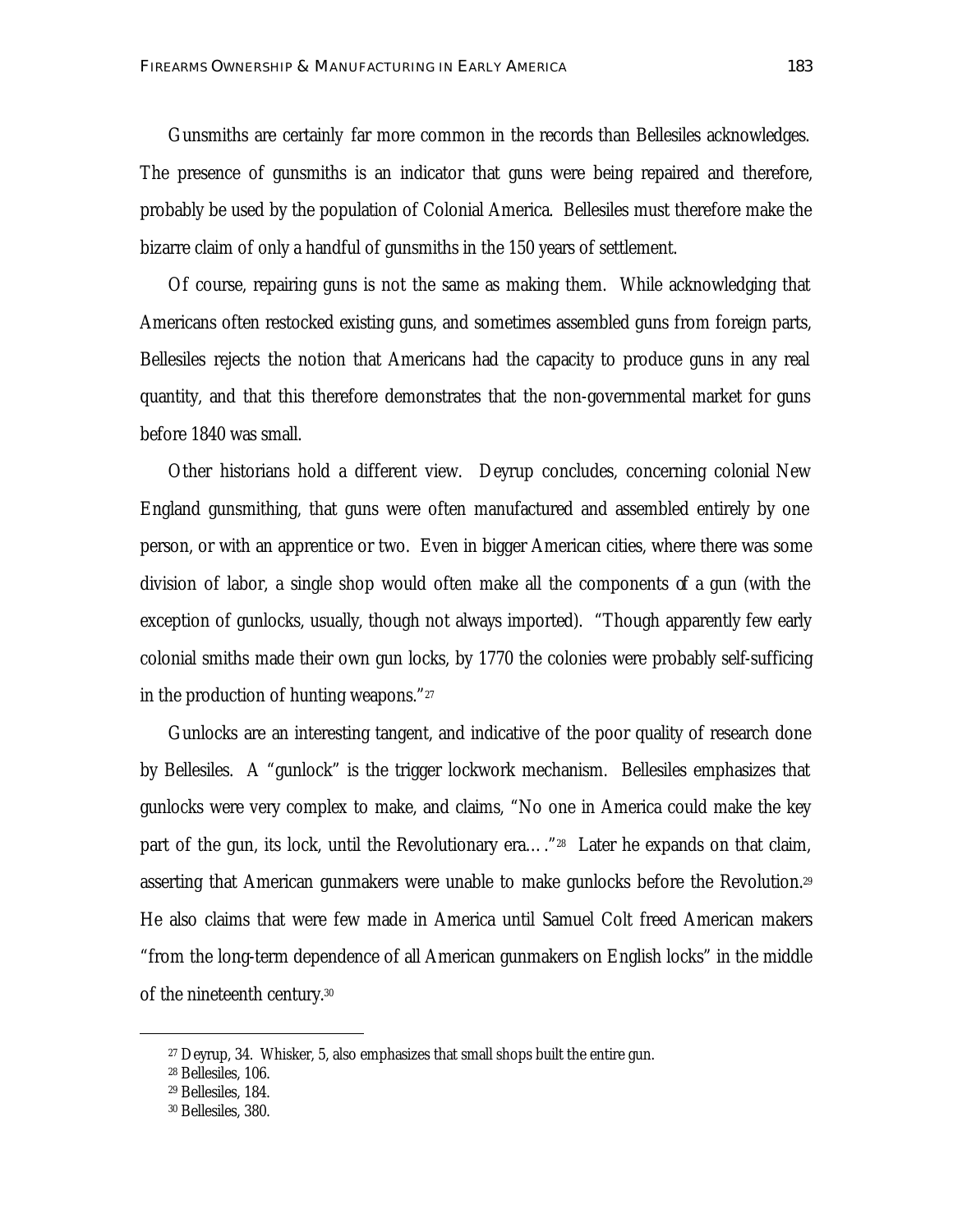It is certainly true that gunlocks on American-made guns usually used imported gunlocks, often reusing gunlocks from existing guns. Harold L. Peterson points out that American gunsmiths "had made and repaired military firearms" from the very beginning. In the colonial period, American-made guns were patterned generally on the Brown Bess, and often reused parts from British or French muskets. "The thrifty colonist would not think of throwing away anything so valuable as a gun part, and consequently these parts were used over and over again in many different combinations until they finally wore out."<sup>31</sup>

Another article examining the curious history of a musket found in an Arkansas state museum observed that the musket was "assembled by a rural gunsmith" from a variety of recycled parts. Because "Firearms components, especially barrels and lock assemblies, were extremely difficult to obtain in colonial America…the recycling of the still functional parts from various European produced damaged firearms was a common practice."32 There is general agreement that gunlocks were far more likely to be imported than made in America during the colonial period.<sup>33</sup>

The musket in question was assembled from an early British Long Land Pattern musket barrel, a French Model 1763 Charleville musket lock, and British ramrod thimbles. The stock was made from a North American hardwood—the last pretty definitive evidence of American assembly. From a variety of pieces of evidence, including the name scribed into the barrel, a brass plaque on the buttstock, and the report of the person who donated it, the musket appears to have been used during the Revolutionary War by a Massachusetts soldier.<sup>34</sup>

<sup>31</sup> Peterson, 179.

<sup>32</sup> Michael H. Lewis, "An 18th Century 'American' Musket," *The Gun Report*, November 1997, 19. See also George C. Neuman, "Firearms of the American Revolution: Part I," *American Rifleman* July 1967, 17, and Peterson, 178-9, concerning the recycling of gun parts. Lindsay, 42-52, shows several surviving examples of these mix and match guns.

<sup>33</sup> John Bivins, Jr., *Longrifles of North Carolina*, 2nd ed. (York, Penn.: George Shumway, 1988), 9.

<sup>34</sup> Lewis, "An 18th Century 'American' Musket," *The Gun Report*, November 1997, 18-19. Also see Lindsay, 42-52, for examples of guns assembled from a combination of American stocks, furniture and locks of European origin, and occasionally, an American-made barrel.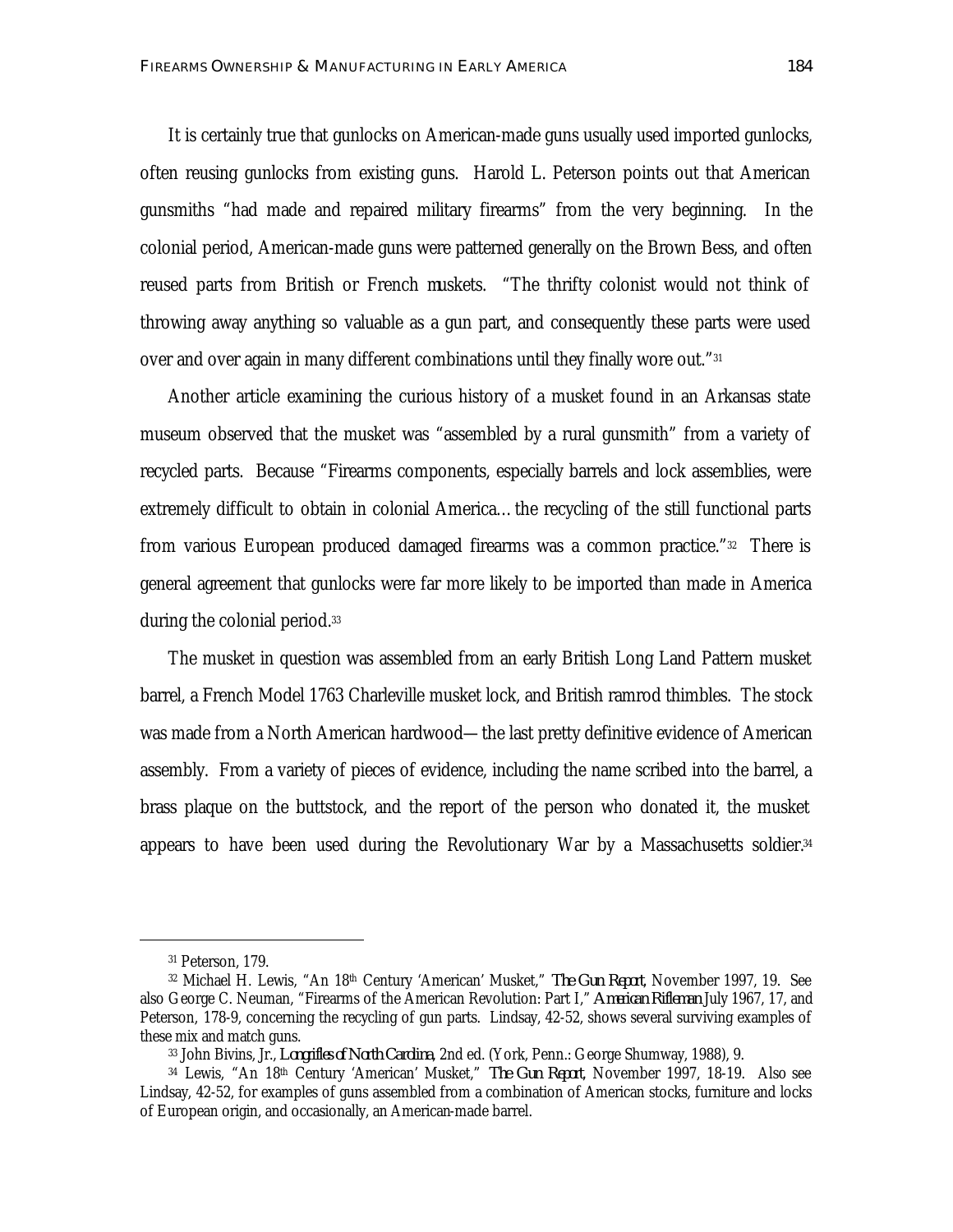Limited gun component manufacturing capacity, then, might be an indication that Americans *could* make guns, but preferred to reuse existing components, rather than waste them.

Even before examining the question of whether Colonial Americans made guns, or could have made guns, it is important to recognize that this entire question of manufacturing capacity is one of Bellesiles's most serious logical errors. Even if, as Bellesiles incorrectly claims, Americans *manufactured* nearly no guns during the colonial period, this does not necessarily mean that America was a limited *market* for guns. The American colonies suffered a chronic labor shortage, which encouraged skilled labor to be done in Britain, where labor was not in short supply. Especially because of mercantilist efforts to discourage industrial development in the colonies, Britain remained a major source of manufactured goods of all sorts for Americans, right up to the Revolution.

Efficiencies of production in Britain might be another reason why Americans imported guns in preference to building them locally. In the modern context, there are very, very few American-made consumer electronics products today, but this is hardly evidence that Americans don't buy such products, or couldn't produce them if needed. It is simply more cost efficient to buy them from other countries.

As mentioned above, Charles Coyfe and Peter Byrom were known to have made guns in America. Whisker believes that John Dandy of Saint Mary's County, Maryland, may have been the first gunsmith to make a gun in colonial America. Dandy was paid for having made a gun to order in 1644, and apparently made a gunlock in 1639, as discussed in a deposition taken in 1647. (Dandy's career as a gunsmith was cut short by the rope; he was executed for beating to death an indentured servant.)<sup>35</sup>

There are gunsmiths advertising in the colonial period, and some of these ads are explicit that the gunsmith made guns. In 1748 New York City, Edward Annely advertised his services as a gunsmith and dealer in imported guns. He also advertised guns made to order:

<sup>35</sup> Whisker, 72-73.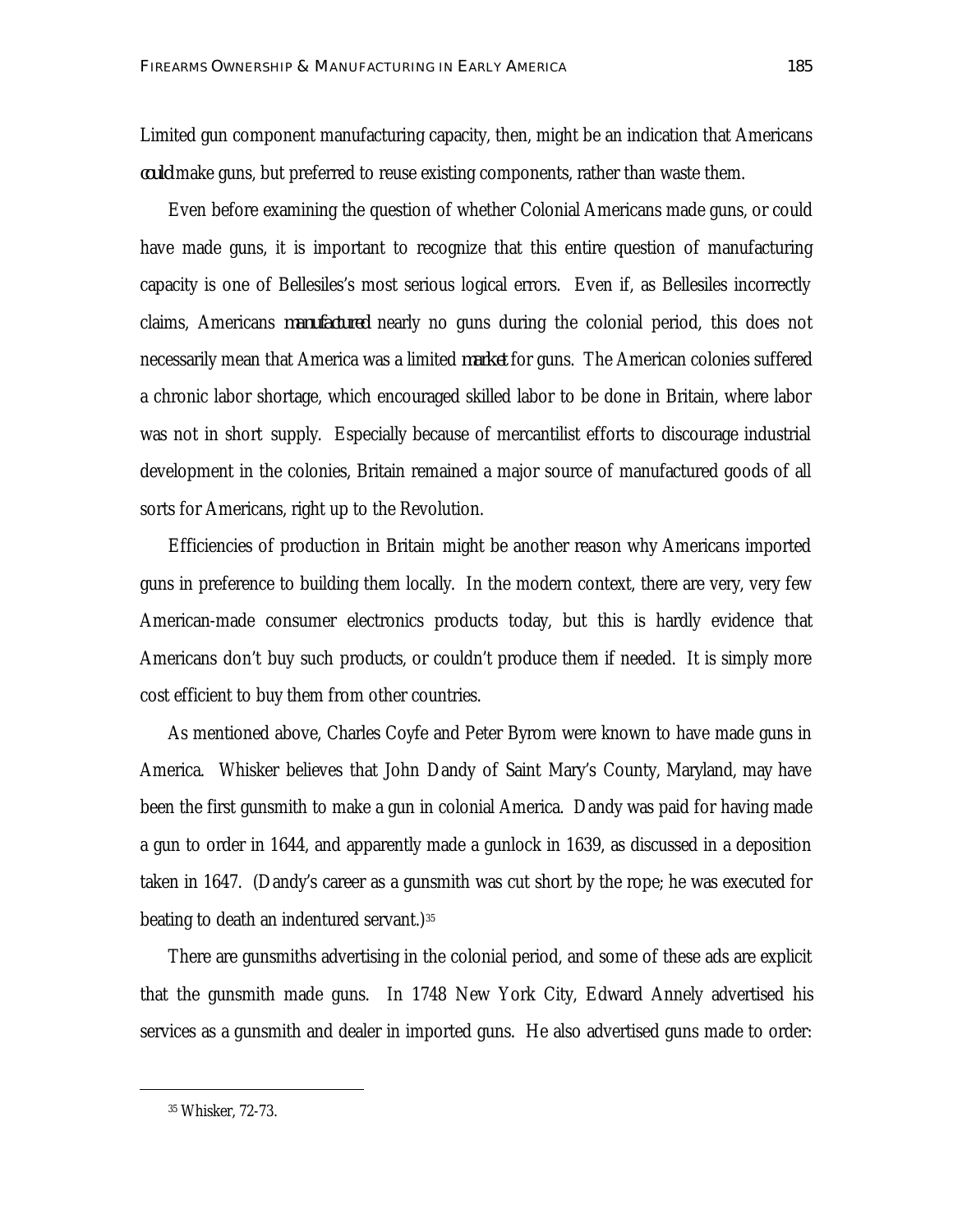"He likewise makes guns and pistols as any gentleman shall like…."36 John Cookson, a Boston gun maker, advertised his wares in the April 13, 1756 *Boston Gazette.*37 Are these merely assemblers of guns, or true manufacturers? There is not enough information to know for sure, and to claim otherwise is inaccurate.

Bishop reports that Hugh Orr, a Scotsman who settled in Massachusetts, made five hundred stand of arms for Massachusetts Bay province in 1748, which were stored in Castle William, and carried off when the British evacuated Boston at the start of the Revolution. Orr again made small arms once the Revolution began, and cast cannon as well at Bridgewater.38 Yet again demonstrating how inadequate our knowledge of the past is, there are only two sources that I can find that mention Orr's work as a gunsmith <sup>39</sup>—and only Bishop tells us that he made 500 muskets in colonial New England. How many colonial gunmakers were there that made a tenth that number over a lifetime, for individual nongovernmental customers, and therefore have left no trace at all?

We have a few examples of such American-made guns. Merrill Lindsay's *The New England Gun: The First Two Hundred Years* shows dozens of surviving guns from this period. While iron was produced in small quantities in New England throughout the seventeenth century, the first clearly American-made barrels date from the 1730s, when iron from the Salisbury region of Connecticut comes into production. "Before that we find an occasional barrel with no marks, which may have had a colonial origin, or we find a fowler with British marks on the lock and barrel but with ingenious and sometimes unusual furniture nailed onto the cherry stocks." The New England fowlers of the 1730s, however, are clearly American-made,

<sup>36</sup> August 1, 1748, *The New York Gazette Revived in the Weekly Post-Boy*, quoted in Kauffman, *Early American Gunsmiths*, 4.

<sup>37</sup> April 13, 1756, *Boston Gazette*, quoted in Kauffman, *Early American Gunsmiths*, 20.

<sup>38</sup> J. Leander Bishop, *A History of American Manufactures From 1608 to 1860* (1868; reprinted New York: Augustus M. Kelley, 1966), 1:486-7.

<sup>39</sup> Deyrup, 35.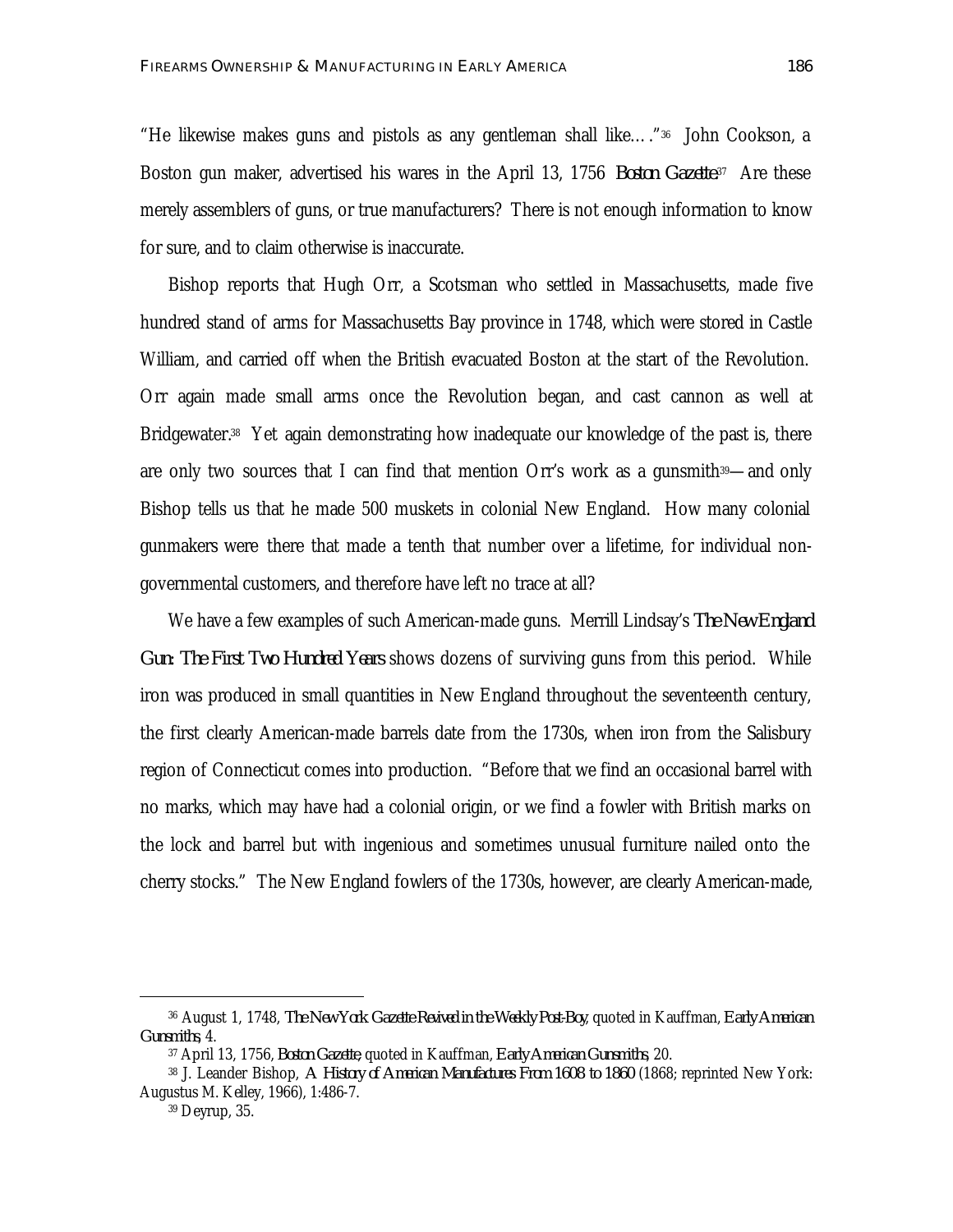not simply restocking of existing guns. Most surviving American-made guns before the Revolution, however, have French or English barrels.<sup>40</sup>

Other parts, however, seem to be colonially made. While England's ability to make inexpensive gunlocks meant that these parts were usually imported, and other parts were often recycled from imported guns, "Some brass, especially trigger guards, are so heavy and crudely made that they most certainly must be the work of heavy-handed country gunsmiths." Some New England fowling pieces use a mixture of American stocks, French locks, and furniture that is "a mixture of iron and brass suggesting that the gunsmith who put it together made up the parts which he did not have on hand." Another musket, apparently made by a finer craftsman, uses not only an American stock, but an apparently Americanmade gunlock.<sup>41</sup>

In the several decades before the Revolution, the number of surviving firearms that are clearly American-made increases. A 1685 fowler by Gilbert is clearly identified as being of Boston manufacture from the maker's marks. Phineas Sawyer built at least one fowler at Harvard, apparently around 1770; we know because we have one surviving. Benoni Hills, father of Revolutionary gunsmiths Medad and John Hills, made at least one fowler, because it exists today. Thomas Earl (or Earle, or Earll) made fowlers and muskets at least as early as 1760, because several have survived. These survivors are American-made, sometimes with gunlocks that are "probably English but possibly American." A Medad Hills long fowler dated August 26, 1758 survives as well.<sup>42</sup>

While some American-made guns recycled parts from European guns, there are both smoothbore fowling pieces and rifles that have American wood for the stocks, and barrels

<sup>40</sup> Lindsay, 3, 11.

<sup>41</sup> Lindsay, 25, 27, 31.

<sup>42</sup> Lindsay, 34, 38, 40, 52-55.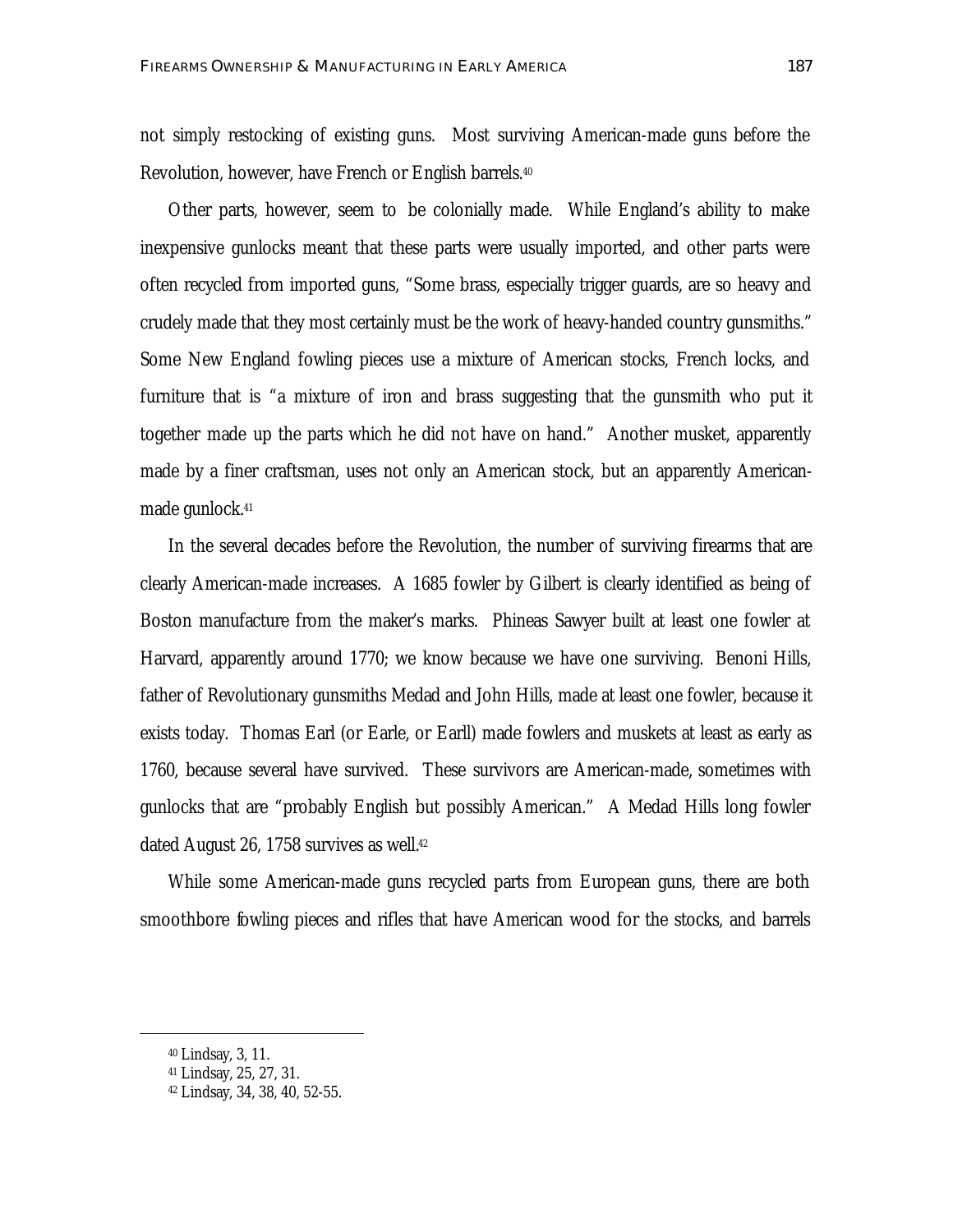that appear to have been made in colonial America.43 In March 1775, George Schmidt, one of the Moravian craftsmen of Salem, North Carolina, sold eighty rifle barrels that he had made.<sup>44</sup>

Surviving pistols that were apparently made in colonial America include a pistol owned by Peter Grubb, who made gun barrels for the Lancaster Committee of Safety during the Revolution. The lock is apparently English-made, but the rest of the pistol appears to have been made in Pennsylvania, perhaps by I. Perkins of Philadelphia, or by Grubb himself. While other pistols are uncertain as to maker, William Antes is clearly the maker of one surviving colonial period American-made pistol. Antes signed both the barrel and the hand forged lock, suggesting that he made the entire pistol.<sup>45</sup> Another surviving signed pistol of the colonial period was made by Matthew Sadd of Hartford, Connecticut, "in the middle 1700s."<sup>46</sup>

North Carolina Governor Dobbs wrote a lengthy letter to the Board of Trade on December 26, 1755, in which he requests a new law regulating the sale of guns to the Indians:

That no Guns should be sold to our Indian Friends or other Indians that were not proved it being a great loss to the Indians in their hunting and maiming many of them, and alienates their affects from the English--If the Traders do not follow the Regulations these Inspectors are to acquaint the Board in order to have them prosecuted upon their Return upon their Bonds and Securities.<sup>47</sup>

Britain had required all gun barrels to be proofed since 1672, as did most European nations by the close of the seventeenth century. So from where were these unproofed barrels coming? The logical assumption is that they were of local manufacture.

Guns had been made in Massachusetts before the Revolution. On December 8, 1774, the Massachusetts Provincial Congress recommended "to the people" that they should enlarge their production of a number of commodities on which they were dependent upon Britain. These including improving sheep breeding, "raising of hemp and flax," the production of

<sup>43</sup> Neuman, 18; Peterson, 178-9; Lindsay, 55-56.

<sup>44</sup> Bivins, 170.

<sup>45</sup> Klay, 4-9.

<sup>46</sup> Lindsay, 64.

<sup>47</sup> *Col.Rec.N.C.*, 5:479.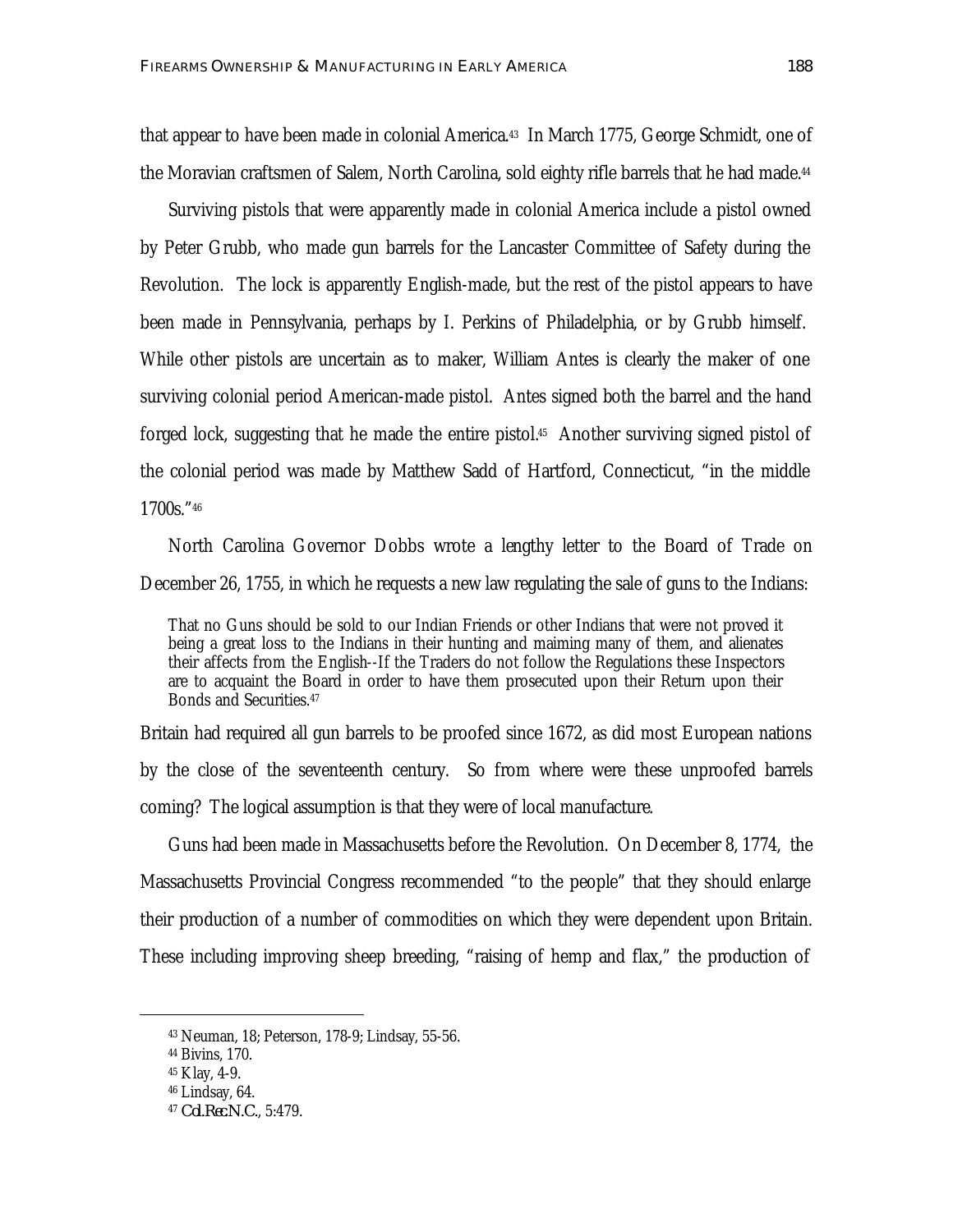flaxseed oil, nails, steel, saltpeter, gunpowder, glass, buttons, salt, stockings, and firearms.<sup>48</sup> Unlike these other commodities, the Provincial Congress was explicit that firearms manufacturing was not new: "As fire arms have been manufactured in several parts of this colony, we do recommend the use of such in preference to any imported; and we do recommend the making gun-locks, and furniture…."49 That this was not the distant past, but continued into the present, may be deduced from the Provincial Congress's call of February 15, 1775, for the inhabitants to arm themselves, and directing the towns to "encourage such persons as are skilled in the manufacturing of firearms and bayonets, diligently to apply themselves thereto, for supplying such of the inhabitants as may still be deficient." Unsurprisingly, the Provincial Congress declared that it would give preference to Americanmade "arms and bayonets."<sup>50</sup> On March 23, 1775, the Provincial Congress directed that its committee on ordnance, in addition to finding out how many cannon were in private hands, also find out how "what number of men in the province [were] acquainted with the business of making firearms."<sup>51</sup> The Provincial Congress did not know how many gun makers there were in Massachusetts, but they clearly believed that there were gun makers in the province.

Bishop lists Stephen Jenks of North Providence, Connecticut, as a maker of muskets "as early as 1775," and "Small arms were at the same time pretty extensively made by several other persons in the Colony."52 Albany, New York, was engaged at least in gunstock making as early as 1740, and muskets or rifles were apparently made during colonial times "in considerable quantity for the Indian trade."<sup>53</sup>

What are we to make of William Grayson's letter to George Washington, on the eve of the Revolution? Grayson appears to have been encouraged by Washington to organize an "independant Company." If gun making was almost unknown in colonial America, why did

<sup>48</sup> *J.Mass.Prov.Cong.*, 62-64.

<sup>49</sup> *J.Mass.Prov.Cong.*, 63.

<sup>50</sup> *J.Mass.Prov.Cong.*, 103.

<sup>51</sup> *J.Mass.Prov.Cong.*, 110.

<sup>52</sup> Bishop, 1:504.

<sup>53</sup> Bishop, 1:538.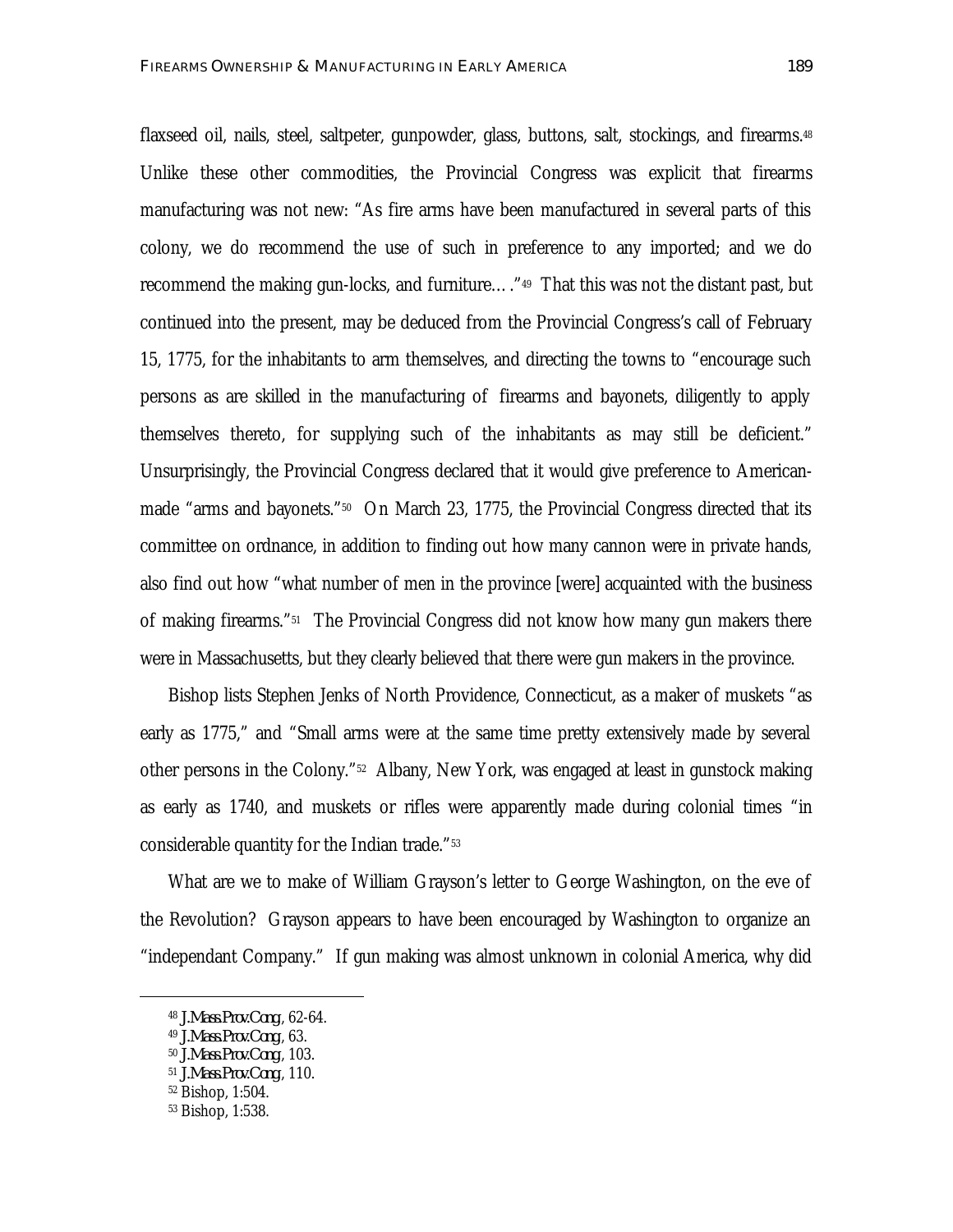Grayson report "several of the soldiers had purchas'd muskets in the Country, and that some others had imploy'd our own gunsmiths to make them proper arms"? <sup>54</sup>

What about Bellesiles's claim that "Domestic production of firearms remained almost non-existent" during the Revolutionary War? Grayson makes clear that several members of his "independant Company" "imploy'd our own gunsmiths to make them proper arms." Perhaps Virginia was uniquely awash in gunsmiths. But Grayson's letter also "return their thanks" to Washington "for your kind offer, and will be much oblig'd to you, to write to Philada. for forty muskets with bayonets, Cartouch [cartridge] boxes, or Pouches, and slings, to be made in such a manner, as you shall think proper to direct;… I can venture to assure you, that the gunsmith who undertakes the business, will be paid on demand...."<sup>55</sup> If Bellesiles is right, Grayson and his friends were remarkable not only in having their "own gunsmiths," but they were under a serious delusion that they would be able to order muskets made to order in Philadelphia.

Another letter to Washington, from William Milnor in Philadelphia, the previous month, also demonstrates that there were a number of gunsmiths in the City of Brotherly Love, and while guns could still be made to order, time was running out to place orders:

I have Applyed to two Gunsmiths, -- One palmer tells me he Can make one hundred by May next, And Nicholson says he Can make the like Number by March, they both agree in the price at £3..15.. this Currcy. Palmer says Mr Cadvalder had agreed With him for 100 at that price, a Jersy Musquet was brought to palmer for a patern, Mr. Shreive Hatter of Allexandira has one of that sort, which you may see, & if you Conclude to have any, please to inform me by the first post, as the Gunsmiths I blieve will soon be preengaged, & there is not one Musquet to be bought in this City at present, if you should Chose any Alteration, from that Musquet please to let us know…<sup>56</sup>

In 1774 South Carolina, Burger & Smith advertised themselves as "Gunsmiths from New York." They offered their services in the making of custom guns.<sup>57</sup> That guns were made in

<sup>54</sup> William Grayson to George Washington, December 27, 1774, *Letters to Washington and Accompanying Papers,* Stanislaus Murray Hamilton, ed. (Boston and New York: Houghton, Mifflin & Co., 1902), (hereinafter *Letters to Washington*) 5:78-79.

<sup>55</sup> William Grayson to George Washington, December 27, 1774, *Letters to Washington* 5:78-79.

<sup>56</sup> William Milnor to George Washington, November 29, 1774, *Letters to Washington* 5:65-66.

<sup>57</sup> April 15, 1774, *South Carolina & American General Gazette*, quoted in Kauffman, *Early American Gunsmiths*, 15.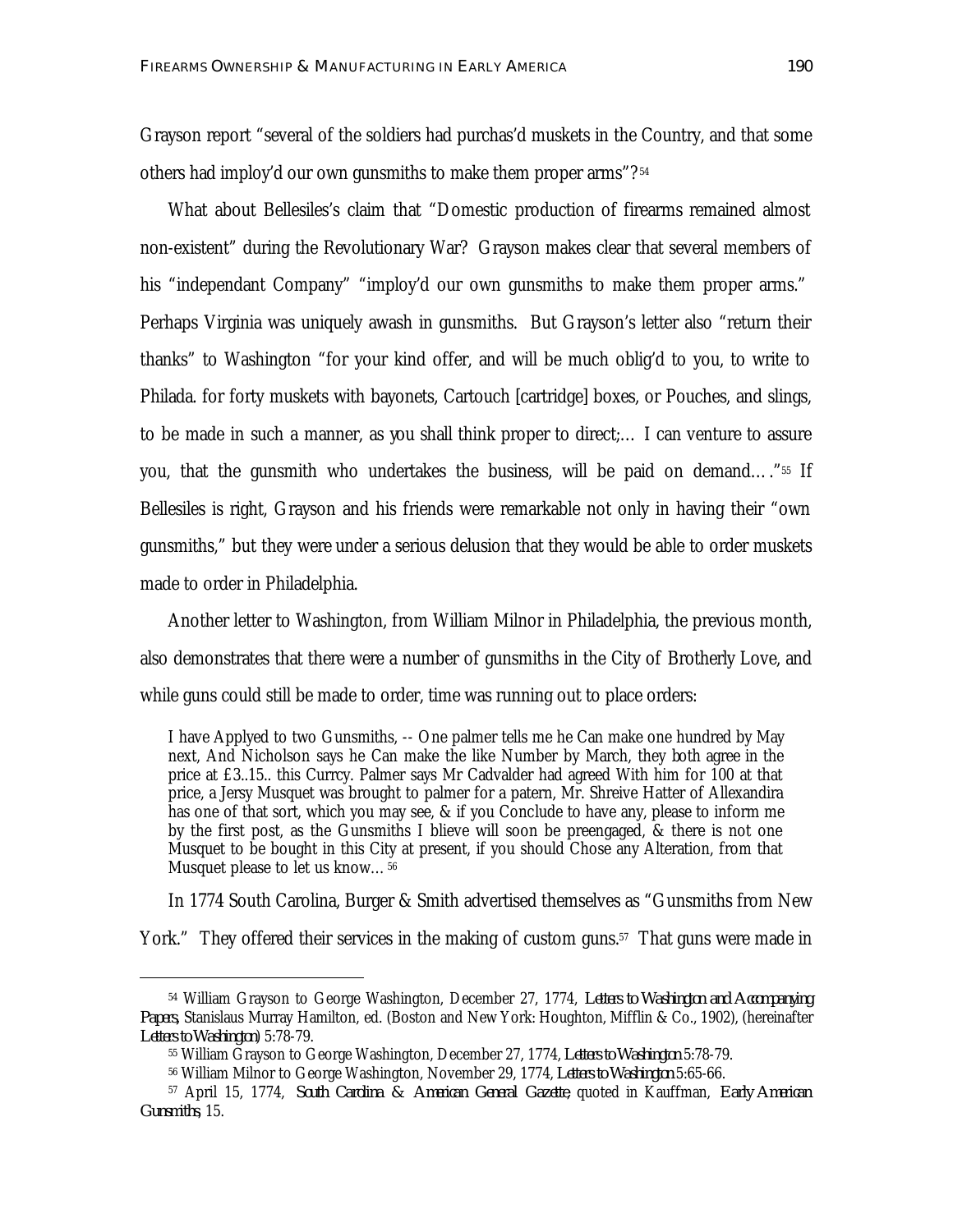America is evidenced in all sorts of accidental references. John Cobb, a gunsmith in Taunton, Massachusetts, was struck dead by lightning in early July, 1775. The letter describing this event called it "a loss to the town as many are unprovided with Arms."58 It is not clear whether this indicates that all types of firearms were in short supply in Taunton, or only military arms, which would have been in high demand at that time because of the start of the Revolution.

We have a number of accounts documenting gun making in colonial America. Richard Waters, who emigrated to Massachusetts from England about 1632. A descendant in 1878 observed that he "was by profession a gun manufacturer; married the daughter of a gun maker, and it is a noteworthy fact that the business of gun making has been hereditary in some branch of the Waters families almost continuously since."

His descendants, Asa and Andrus Waters, built a gun factory in Sutton, Massachusetts at the start of the American Revolution, replacing the hand powered manufacture of guns with water power. (They had apparently made guns at a fairly slow pace before the start of hostilities.) Asa and Andrus Waters purchased pig iron in Connecticut, had it refined at a forge in Douglas, and manufactured it into barrels and other parts of the gun in Sutton.<sup>59</sup>

While gun manufacturing in colonial America appears to have primarily used hand powered tools, there are some machine tools in use before the Revolution. By 1719, a boring mill was in use at Lancaster, Pennsylvania to smooth the interior of barrels after they had been welded together from strips of iron.<sup>60</sup>

How many guns were made in colonial America? It is impossible to say for sure. To say that there were very few made is an arrogantly certain statement. But it is a bit odd, if few guns were made in colonial America, that collectors have so many still in existence.

<sup>58</sup> Kauffman, *Early American Gunsmiths*, 18.

<sup>59</sup> Asa H. Waters, *Gun Making in Sutton and Millbury* (Worcester, Mass.: Lucius P. Goddard, 1878), 3-5; Deyrup, 33.

<sup>60</sup> Deyrup, 35.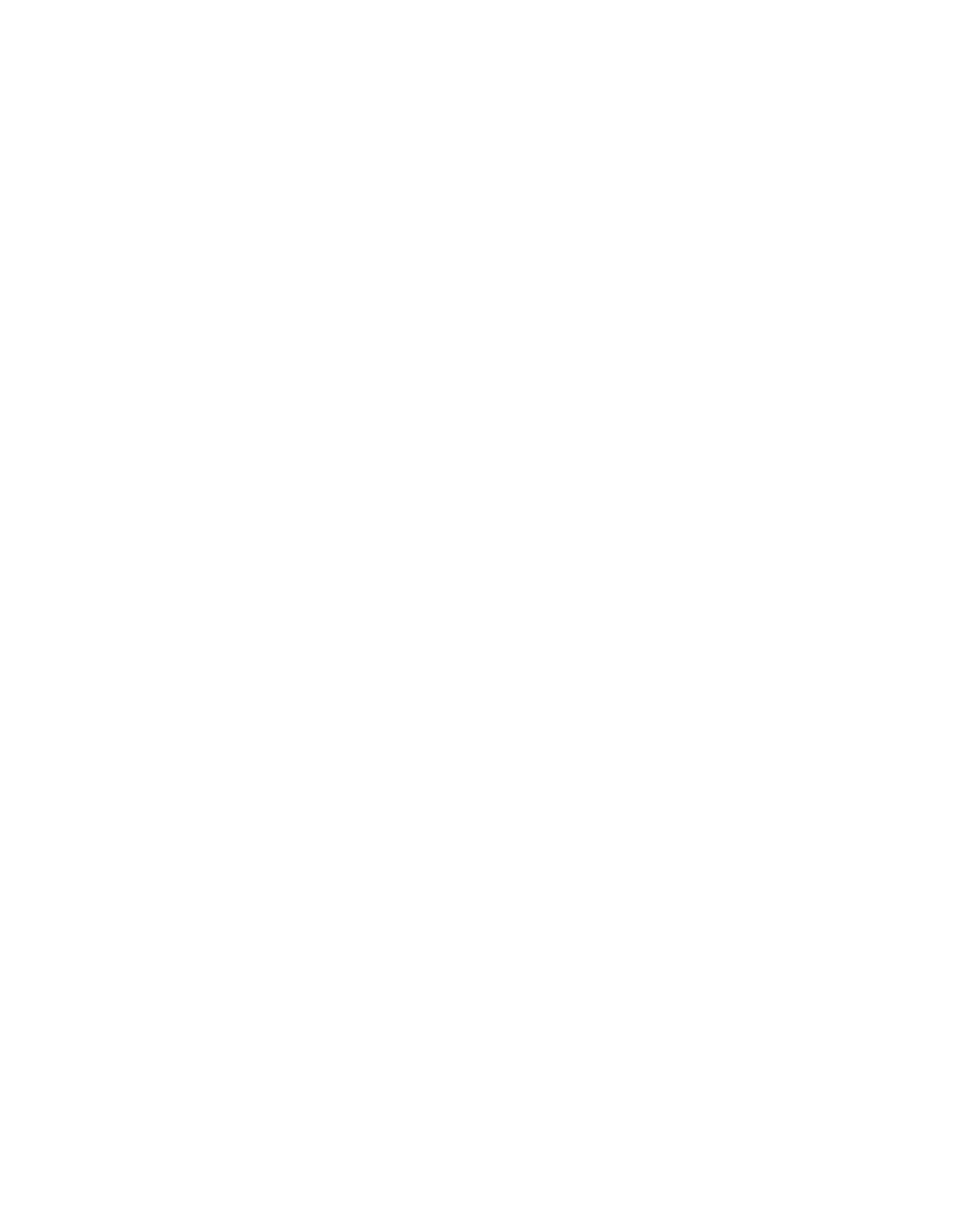## **Repairing Guns During the Revolutionary War Era**

Bellesiles claims that gunsmiths were extraordinarily rare not only during the colonial period, but also during the Revolutionary War, causing great problems for the American cause. Certainly, there are a number of circumstances under which various officials complain of the difficulty in finding enough gunsmiths to take care of the needs of the army. But this is not necessarily an indication that there were few gunsmiths in America.

First of all, it is worthwhile to examine just the question of gunsmiths *repairing* guns. (Gunsmiths *making* guns during the Revolution are covered in the next chapter.) It seems likely that the demands of warfare would dramatically increase the need for gunsmiths, simply because guns were far more regularly fired in battles than would happen in hunting. Guns of questionable reliability, while a nuisance for hunting, would become a positive hazard in warfare, and so it seems plausible that guns that were marginal for hunting would have been repaired once the owner feared that he had to rely upon his gun. The use of bayonets would also seem like an opportunity for physical damage to a musket, increasing the demand for repair services. Shortages of gunsmiths during the war are therefore not necessarily an indication that America had few gunsmiths before the Revolution, only that warfare dramatically increased the need for them.

Another problem is that the Revolution created difficult situations for gunsmiths. Those that were loyal to the Crown, or feared that the Crown might prevail, would have had a powerful reason to not work for the Revolutionary governments. Even those who simply wished to be neutral sometimes found themselves forced to move. Hartzler describes how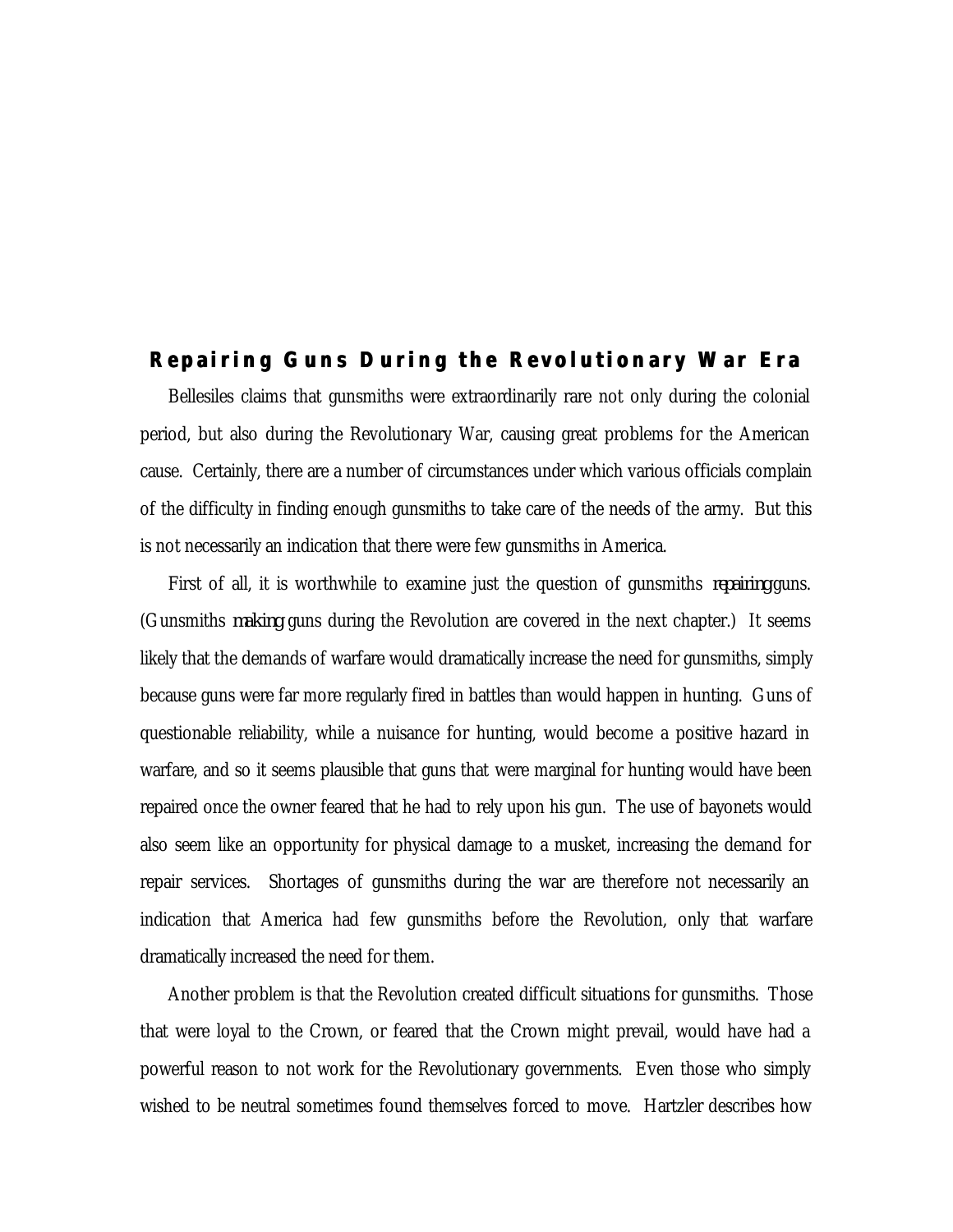the Frederick, Maryland area lost at least eight gunsmiths because they were members of denominations that refused to serve in the military or pay taxes—and had no interest in choosing sides. Henry Roth, Sr. moved to Pennsylvania in 1776 because of increasing disturbances. Jacob Mier and his son Samuel did likewise shortly before the Revolution, for similar reasons.<sup>1</sup>

Establishing how many gunsmiths there were during the Revolution runs into the same problems that we have previously seen with respect to determining gun ownership. The sources most complete on this subject are those that are official in nature, and their very nature will tend to focus on military needs for gunsmithing—likely much different, and more extreme, than the needs of ordinary citizens.

As it happens, one of Bellesiles's claims about gunsmith scarcity during the Revolution is very easy to study in detail. Bellesiles's description of the state of gunsmithing in Massachusetts at the start of the Revolution is a masterpiece of not quite lying, but that certainly misleads the reader, and gives strong reason to mistrust Bellesiles's representations of the number of gunsmiths in America on the eve of the Revolution.

After Bellesiles describes the failures of Pennsylvania to make enough guns to supply an army:

Massachusetts was somewhat more successful. In June 1775 a special committee of the Provincial Congress reported that there were thirteen smiths and armorers in the state capable of repairing firearms, which they thought "sufficient" for current needs. But they added two significant caveats: all of these smiths are "in want of tools and stock," and all but one "are very imperfect in the business they profess." The exception, Richard Falley, "is a complete master," and the committee recommended his appointment as official state armorer.<sup>2</sup>

But when you look up the cited pages (291, 330, 474, 476, 498-99, 540, 542, 548-53, 562, 565, 590, 592, 595) in *Journals of Each Provincial Congress of Massachusetts*, you find a somewhat different story. On p. 291, we find out where the number "thirteen" came from:

The committee appointed to inquire how many armorers were appointed, &c., reported, that

<sup>1</sup> Hartzler, 51.

<sup>2</sup> Bellesiles, 190.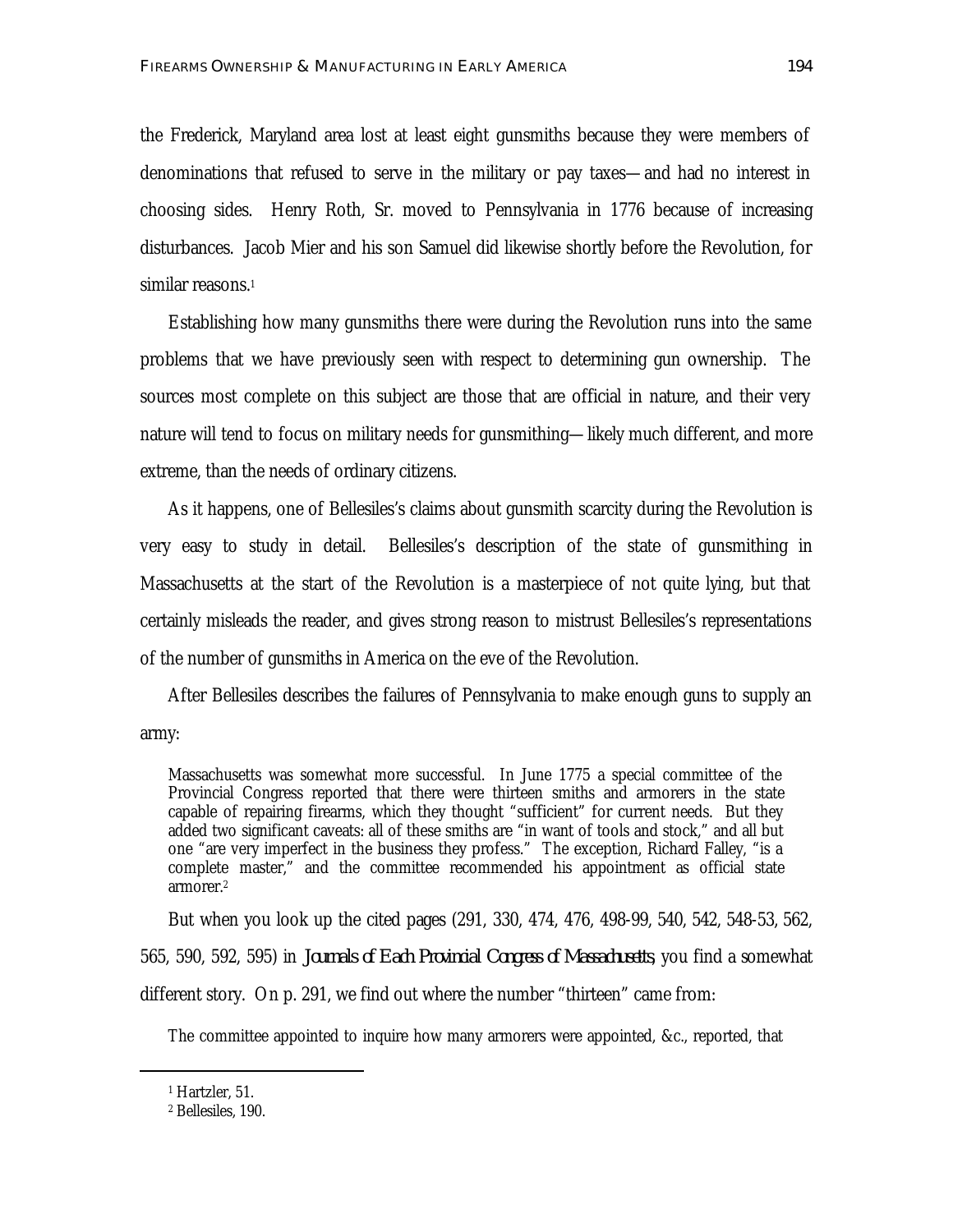the committee of safety informed them that *there were thirteen appointed, and several others nominated*, and that the general officers had agreed that thirteen was a sufficient number, but that they were in want of tools and stock.<sup>3</sup> [emphasis added]

Note the difference between Bellesiles's description, and what the source actually says. The committee did *not* report that there were "thirteen smiths and armorers in the state capable of repairing firearms" but that they had appointed thirteen, "that thirteen was a sufficient number," and there were others nominated. There is *nothing* at page 291 that suggests that there were only thirteen gunsmiths in the state capable of repairing firearms. Indeed, it is clear that there were more than thirteen armorers, because thirteen were appointed, and "several others nominated."

The appointments of many of these thirteen armorers are reported on the pages cited by Bellesiles—but nothing on those pages discusses the number of armorers in Massachusetts, or their competence. May 10, 1775: "Voted, That Nathan Cushing, Esq. Be desired forthwith to engage four armorers, for the service of this colony, and order them immediately to repair to the town of Cambridge, with their tools and other matters necessary for that purpose." May 12, 1775: "Voted, That Mr. Joseph Branch be, and he hereby is appointed, one of the armorers for the colony forces." May 15, 1775: "Voted, that Jonathan Blaisdel of Amesbury, be appointed an armorer for the army…. Voted, That Thomas Austin, of Charlestown, be, and hereby is appointed an armorer for the army. Voted, That the above vote, appointing Mr. Thomas Austin one of the armorers for the army, be, and hereby is reconsidered." May 17, 1775: "Mr. William Beman, in Col. Fellows' regiment, is appointed by the committee to act as an armorer for the forces posted at Roxbury…. Voted, That Col. Fellows be directed to procure a shop and tools and every material necessary for an armorer, at Roxbury, to work immediately in the colony service." May 19, 1775: "Voted, That Mr. John Wood, of Roxbury, be, and hereby is appointed, an armorer for the army. Voted, That Mr. Dike, of Bridgewater, be, and he hereby is appointed, an armorer for the army." <sup>4</sup>

<sup>3</sup> *J.Mass.Prov.Cong.*, 291.

<sup>4</sup> *J.Mass.Prov.Cong.*, 540, 542, 548-9, 551-3.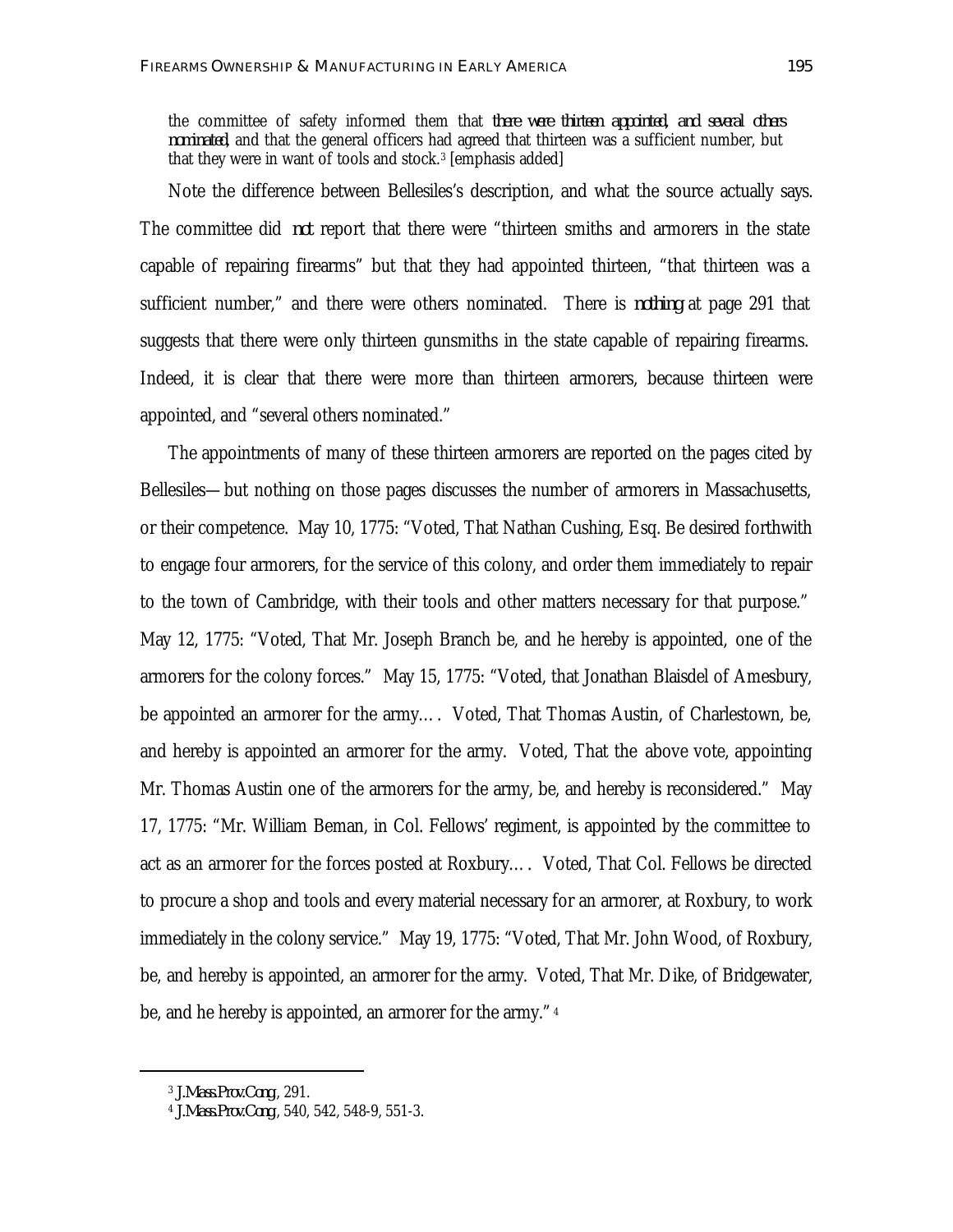On June 12 is an entry describing the addition of three more armorers, and one that may explain the shortage of tools and stock: "Shuabel and Joseph Sever, of Framingham, entered into the colony service, as armorers, the 10<sup>th</sup> instant. Capt. Lawrence, in Col. Prescott's regiment, offered to act as an armorer without any pay for his labor, and to return home for some tools which are necessary to effect the repairs of the muskets, it was consented to by the committee, and the said Lawrence was desired to procure his tools as soon as may be."<sup>5</sup> Lawrence's tools were home; certainly, it would not be surprising if other gunsmiths were without their "tools and stock" because of the disruptions caused by the war.

A report from May 19 casts even more doubt on Bellesiles's claims that gunsmiths were in short supply: "General Thomas was informed, by letter, that the committee had appointed Messrs. Beman, Shaw, Wood and Dike, as armorers for the forces posted at Roxbury, and [was] desired to acquaint the committee if any further appointments were necessary."<sup>6</sup> Four of the thirteen armorers in the entire province of Massachusetts had now been posted to Roxbury, if we are to believe Bellesiles, and the committee is asking if General Thomas would like some more!

On June 9, 1775, orders are given, "That the armorers repair no fire-arms for any soldier, without a certificate from his commanding officer, and that they keep an exact account of what arms they repair, and the soldiers' names to whom they belong; also what regiment they belong to; and also that the arms that first come be first repaired; and that this vote be transmitted to the several armorers in the colony service."<sup>7</sup> This citation is rather typical of Bellesiles's larding up of his citations. It tells us nothing that supports his claims about a scarcity of gunsmiths, or anything about their competence.

On p. 330 (June 13, 1775):

That, whereas, it has been represented to your committee, that the armorers, or many of them, who are already established, are very imperfect in the business they profess, and that

<sup>5</sup> *J.Mass.Prov.Cong.*, 565.

<sup>6</sup> *J.Mass.Prov.Cong.*, 553.

<sup>7</sup> *J.Mass.Prov.Cong.*, 562.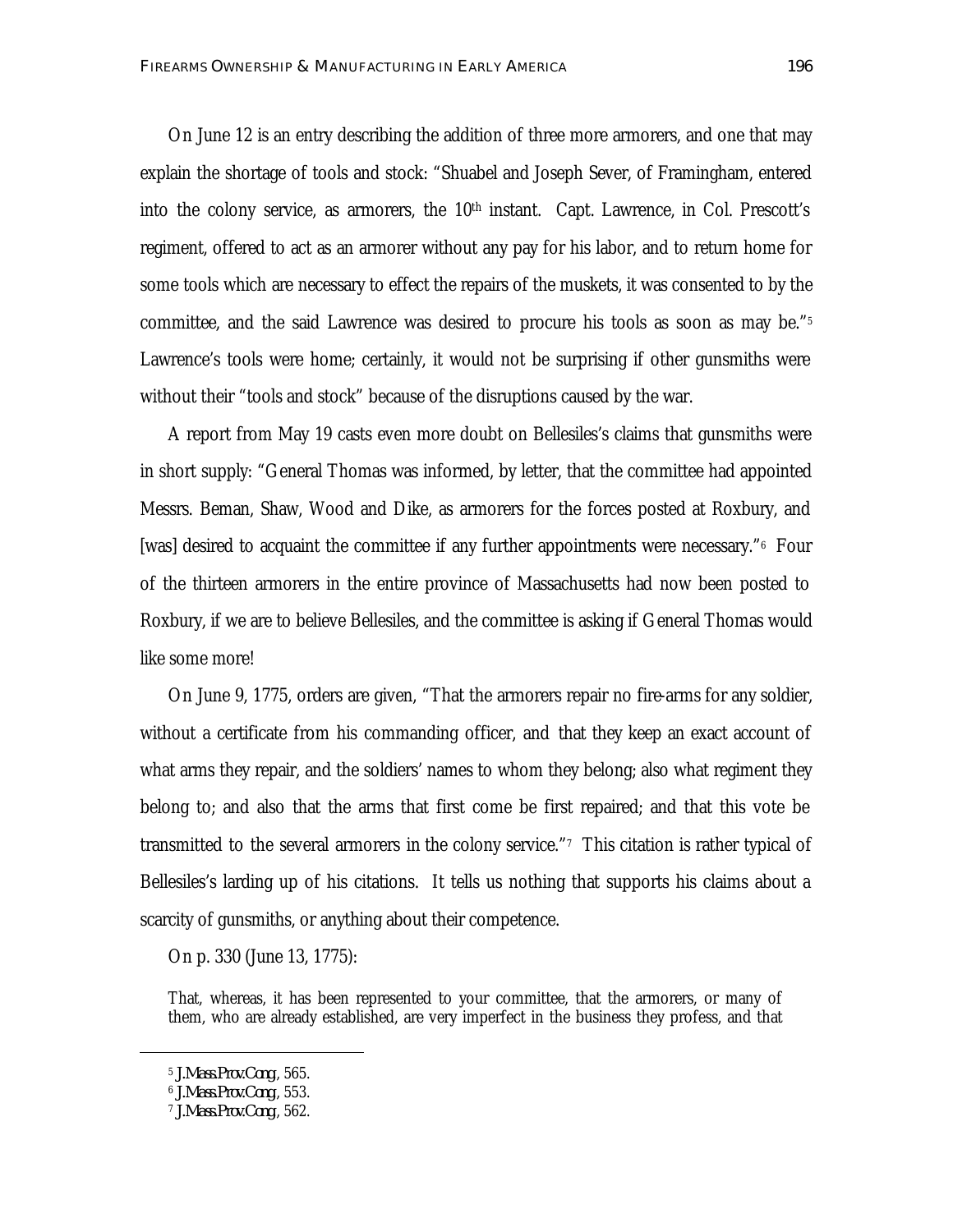the above said Falley is a complete master of the same; in consideration of which, your committee think it of the highest importance, that he (the said Falley) should be employed in said department, and be allowed and paid forty shillings per month, in addition to his pay as an ensign, and be under the same rules and regulations as the other armorers already appointed, or to be appointed; all which is humbly submitted.<sup>8</sup>

Here the gap between Bellesiles and his source is less dramatic; one might argue as to

whether "the armorers, or many of them" really includes all of them except for Falley, but

let's continue, looking for evidence on other pages that might save Bellesiles.

On p. 474 (July 8, 1775):

Ordered, that Mr. Hall, Capt. Batchelder, and Mr. Ellis, be a committee to consider a resolve of the committee of safety, recommending to this Congress to make an establishment for four master armorers.<sup>9</sup>

So, if there are only thirteen armorers in the state, and all of them except Falley were

"very imperfect in the business which they profess" on June 13, from where would the other

three master armorers come in less than a month? On July 6, 1775: "Voted, That Mr. John

Steel and his two sons be appointed armorers for this colony's forces."<sup>10</sup>

On p. 476 (July 9, 1775):

The committee appointed to consider a resolve of the committee of safety, recommending the appointment of four master armorers, reported. The report was ordered to lie on the table, till the committee for revising the commission of the committee of safety, and the commission of the committee of supplies, reported.<sup>11</sup>

On pp. 498-9 (July 13, 1775):

Also, that the said committee are hereby empowered, during the time last mentioned, to procure, and employ for that period of the said continental army raised by this colony, all such armorers and other tradesmen and artificers, as they shall suppose and judge to be needed, to further and promote the operations of the said army, and them, as also all such tradesmen and artificers as are now retained and employed for that part of the said army, to regulate, arrange, remove, dismiss, and discharge, for unskilfulness, unfaithfulness, or whenever the service may not require the further retaining them, or any of them. And the said committee are hereby desired to be attentive to the behavior and performances of such tradesmen and artificers as are now, or shall be in the service and employ of the colony in the said army, that the colony be not defrauded by unfaithful, and incompetent persons.<sup>12</sup>

<sup>8</sup> *J.Mass.Prov.Cong.*, 330.

<sup>9</sup> *J.Mass.Prov.Cong.*, 474.

<sup>10</sup> *J.Mass.Prov.Cong.*, 590.

<sup>11</sup> *J.Mass.Prov.Cong.*, 476.

<sup>12</sup> *J.Mass.Prov.Cong.*, 498-9.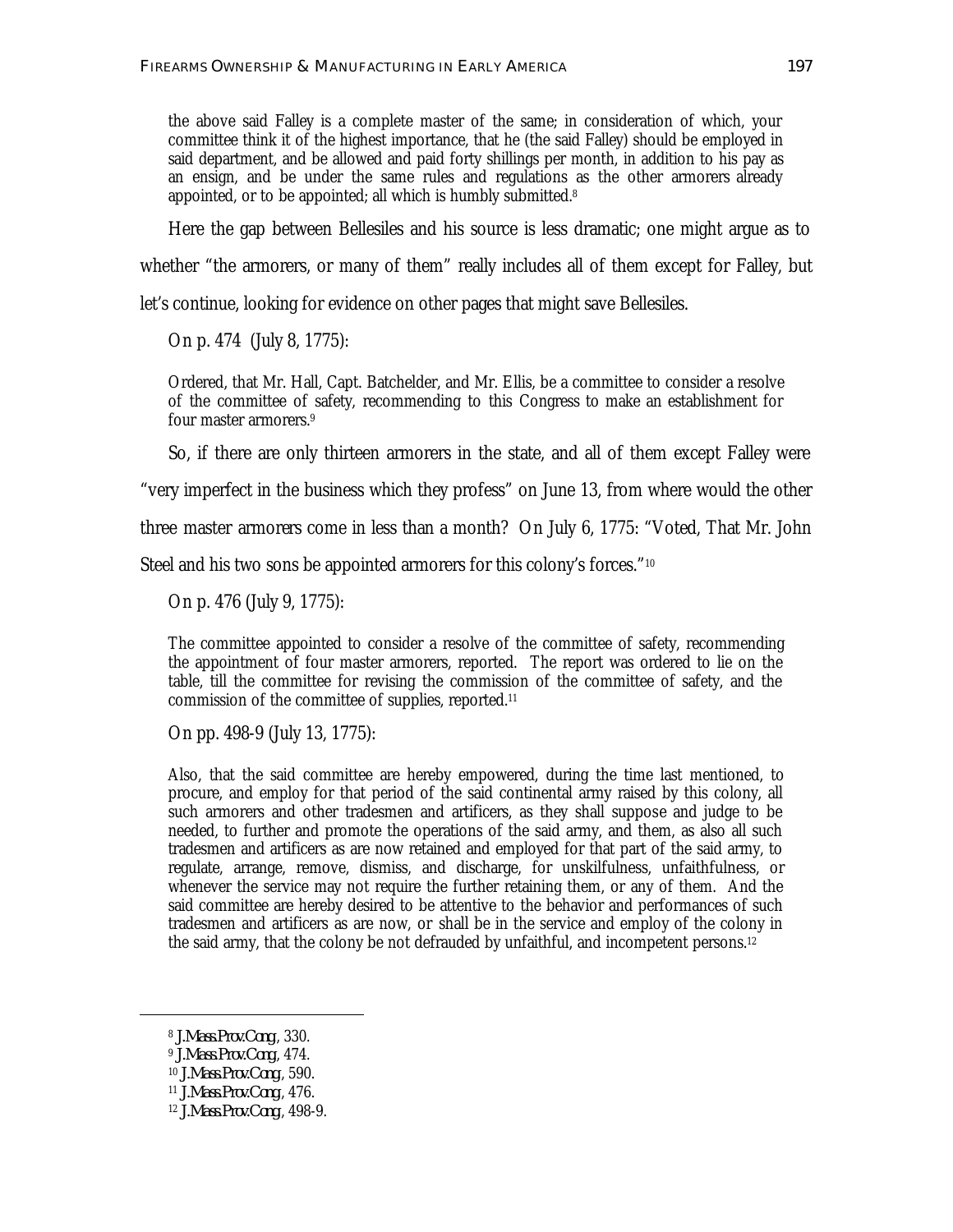These last two sentences certainly could be read as a criticism of the competence of the gunsmiths in the service of the colony, but it could also be read as a general warning that *anyone* working for the army was expected to perform well, or be fired. It says nothing about the number of gunsmiths available.

So, from where are all these additional armorers going to come, if there are only thirteen in Massachusetts, and only one of them was competent? On July 8, 1775, the Committee of Safety must have concluded that there were going to be plenty of gunsmiths available to them in the future—many more than thirteen:

Whereas, many complaints have been made to this committee, that the armorers frequently deliver the arms out of their shops unfit for service, and delay the work unnecessarily; in order to prevent occasion for such complaints in future, and to hasten the public service in an orderly manner, which has not yet been provided for, it is Resolved, that it be, and it is hereby is, recommended to the honorable Congress, to make an establishment for, at least, four master armorers, each one of whom shall work and superintend one shop, each of which shops, as we apprehend, may well accommodate eight men, including the master.<sup>13</sup>

The committee decided that each of these four shops should handle eight men—or thirtytwo armorers in all. The last of Bellesiles's citations is to p. 595, and again the entire discussion of armorers is presented to demonstrate that Bellesiles has misrepresented his sources:

July 12, 1775.

Whereas, frequent complaints have been made to this committee, that many of the arms returned from the armorers have not been sufficiently repaired, which error may have arisen from ignorant or careless persons being employed as armorers, for want of a master workman or superintendent in each shop, therefore, Resolved, that Benjamin Guillam, an armorer in the shop belonging to Gideon Frost, be, and he hereby is directed, to work as a master armorer in said shop, and to superintend the other armorers in that shop, whose duty it shall be to receive into said shop such arms as may, at any time, be sent there, by any of the colonels in that part of the American army belonging to this colony, in order to be repaired: to see that such arms are properly repaired; to deliver the same, when so repaired, to the persons from whom they were received; to see that no persons employed in said shop, as armorers, are either ignorant of said business, or careless, or idle; and if such shall be employed in the shop, such Guillam shall, without delay, inform the committee thereof; and that he suffer no more than eight armorers, including himself, to be employed at any one time, in said shop.

July 13, 1775.

<sup>13</sup> *J.Mass.Prov.Cong.*, 592.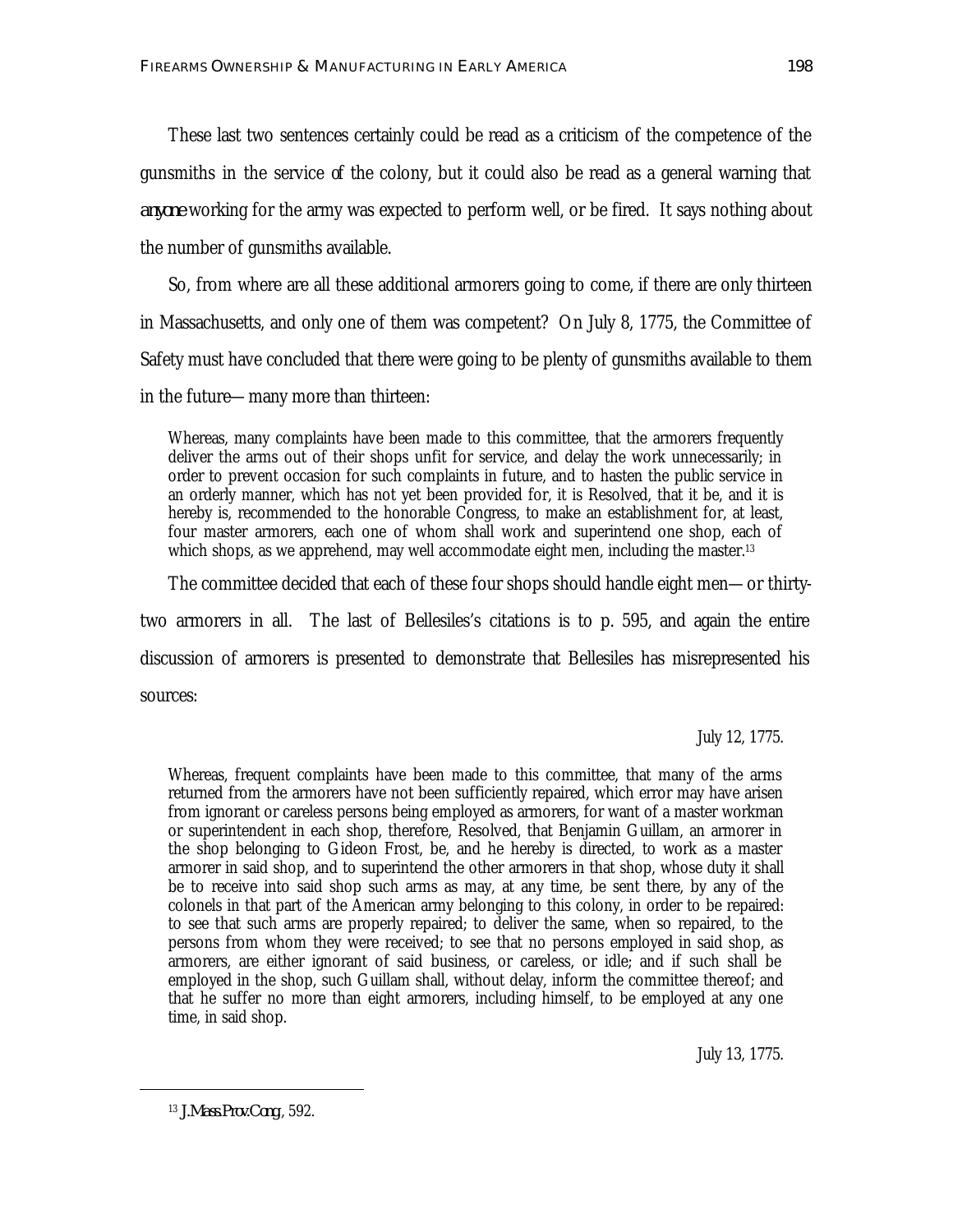Mr. Benjamin Guillam, an armorer, had an order on the committee of supplies for two hundred pounds of iron, and what files and old brass he has occasion for, for himself and others that work in his shop.

Mr. Monroe recommended Seth Johnson, of Old Rutland, and Enoch Putnam, of Granby, as proper persons for armorers.<sup>14</sup>

Gunsmiths keep appearing in histories of the start of the Revolutionary War, unsurprisingly, but apparently as common bystanders. One of the first warnings that the British were about to march on Lexington and Concord came from, "A gunsmith named Jasper [who] lost no time in informing Colonel Waters of the Committee of Safety…."15 In Concord there was a gun factory operated by Samuel Barrett.16 John Cobb, a gunsmith in Taunton, Massachusetts, was struck dead by lightning in early July, 1775.17 What are the chances that three out of thirteen of Massachusetts's gunsmiths just happen to be mentioned in documents that came so readily to hand?

A far from complete list of gunsmiths reveals that at least 612 were working in America between 1775 and 1783. How many are undocumented? Five times that number? Ten times that number? Gunsmiths were apparently present in Pennsylvania; we have records of a number of them being paid for their services repairing guns. Jacob Baldwin was paid £8:9:0. for repairing provincial firelocks.18 A few days later, John Willis was paid £21:17:9 for repairing firelocks.19 A few weeks later, Jacob Baldwin receives another £4:12:0 for repair work; and a Thomas Palmer similarly receives £25:19:0.<sup>20</sup> John Fox received £94:1:11 for repairing firelocks belonging to four different companies.21 A Dr. Potts received £19:12:0 for repairing provincial arms.<sup>22</sup> John Handlyn received £22:16:0 for "repairing a number of

<sup>14</sup> *J.Mass.Prov.Cong.*, 595.

<sup>15</sup> Coburn, 18.

<sup>16</sup> Coburn, 79.

<sup>17</sup> Kauffman, *Early American Gunsmiths*, 18.

<sup>18</sup> Feruary 9, 1776, *Col.Rec.Penn.* 10:480.

<sup>19</sup> February 13, 1776, *Col.Rec.Penn.* 10:483.

<sup>20</sup> March 4, 1776, *Col.Rec.Penn.* 10:502.

<sup>21</sup> March 14, 1776, *Col.Rec.Penn.* 10:514.

<sup>22</sup> April 9, 1776, *Col.Rec.Penn.* 10:537.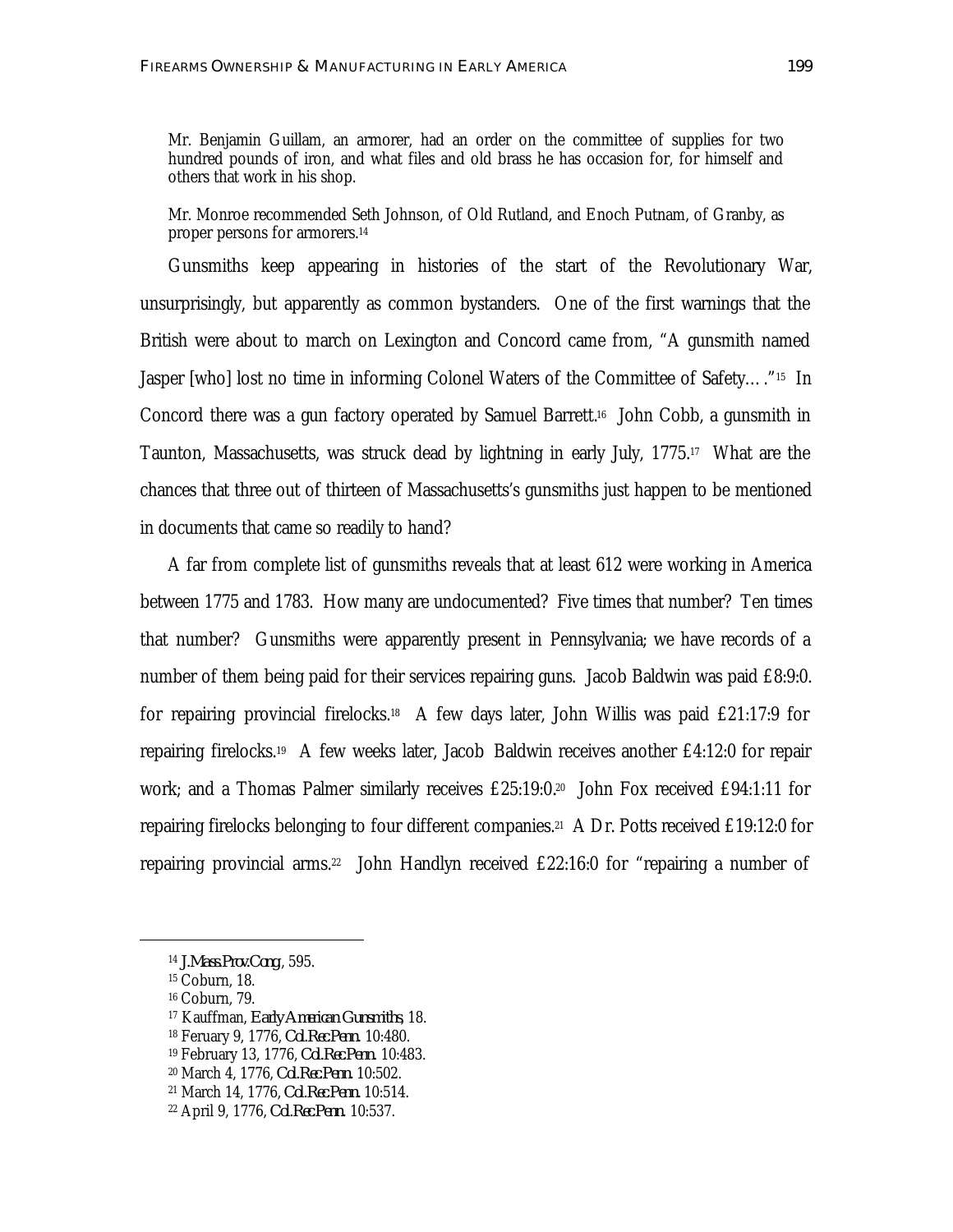Firelocks for Cap't Dorsey's Comp'y..."<sup>23</sup> "Baldwin & Tyler" received £28:13:9 for repairing arms.24 A John Tyler received £11:5:9 for repairing "a Number of Firelocks."25 Ludwig Fohrer received £93:11:1 "for Firelocks, purchased of him… & for the repairs of sundry others…."<sup>26</sup>

Captain James Wilson received £3750 "to discharge bills for repairing arms" on December 12, 1780, perhaps representing several years worth of work. Wolfgang Haga also received £649:3:7 "for repairing arms" on August 12, 1779. One bill, a bit too omnibus to satisfy a modern account, "Paid sundry persons for arms and accoutrements, and for repairing and hauling arms, per account settled by Assembly, Oct. 1778, £725:14:0"—a very sizeable sum.<sup>27</sup> This is doubtless a very incomplete list of gunsmiths paid by the Pennsylvania Committee of Safety, and for only a short period of time. (The next volume of *Colonial Records of Pennsylvania* was unreadable on the microfiche.)

There are doubtless records of other gunsmiths paid by local governments in Pennsylvania. Lancaster County, for example, paid a John Miller £25:17:7 "for repairing public arms" on August 18, 1777.28 Discovery of this payment was a happy coincidence; an exhaustive search of *Pennsylvania Archives* would probably uncover more such gunsmiths.

The Maryland Council of Safety paid John Youst (or Yost) £2:11:7 for gun repairs, and Samuel Messersmith £7:1:9 for mending muskets.29 There are a number of gunsmiths—in some cases, also known to be gunmakers—who were provided public guns for repair in 1776. Edward Timmons was delivered six muskets on July 15, 1776 to be repaired; George Gordon was delivered twelve muskets on the same date for repair.<sup>30</sup> Timmons was given eighteen

<sup>23</sup> July 30, 1776, *Col.Rec.Penn.* 10:471.

<sup>24</sup> August 23, 1776, *Col.Rec.Penn.* 10:697.

<sup>25</sup> February 1, 1776, *Min.Sup.Penn.*, 10:473.

<sup>26</sup> April 26, 1776, *Min.Sup.Penn.*, 10:550.

<sup>27</sup> *Pennsylvania Archives* 3rd series, 6:358.

<sup>28</sup> *Penn.Arch.*, 3rd ser., 6:376.

<sup>29</sup> March 8, 1776, *American Archives*, 4th series, 5:1543; July 17, 1776, *American Archives* 5 th series, 1:1338; *Archives of Maryland*, 11:214.

<sup>30</sup> *Archives of Maryland*, 12:47.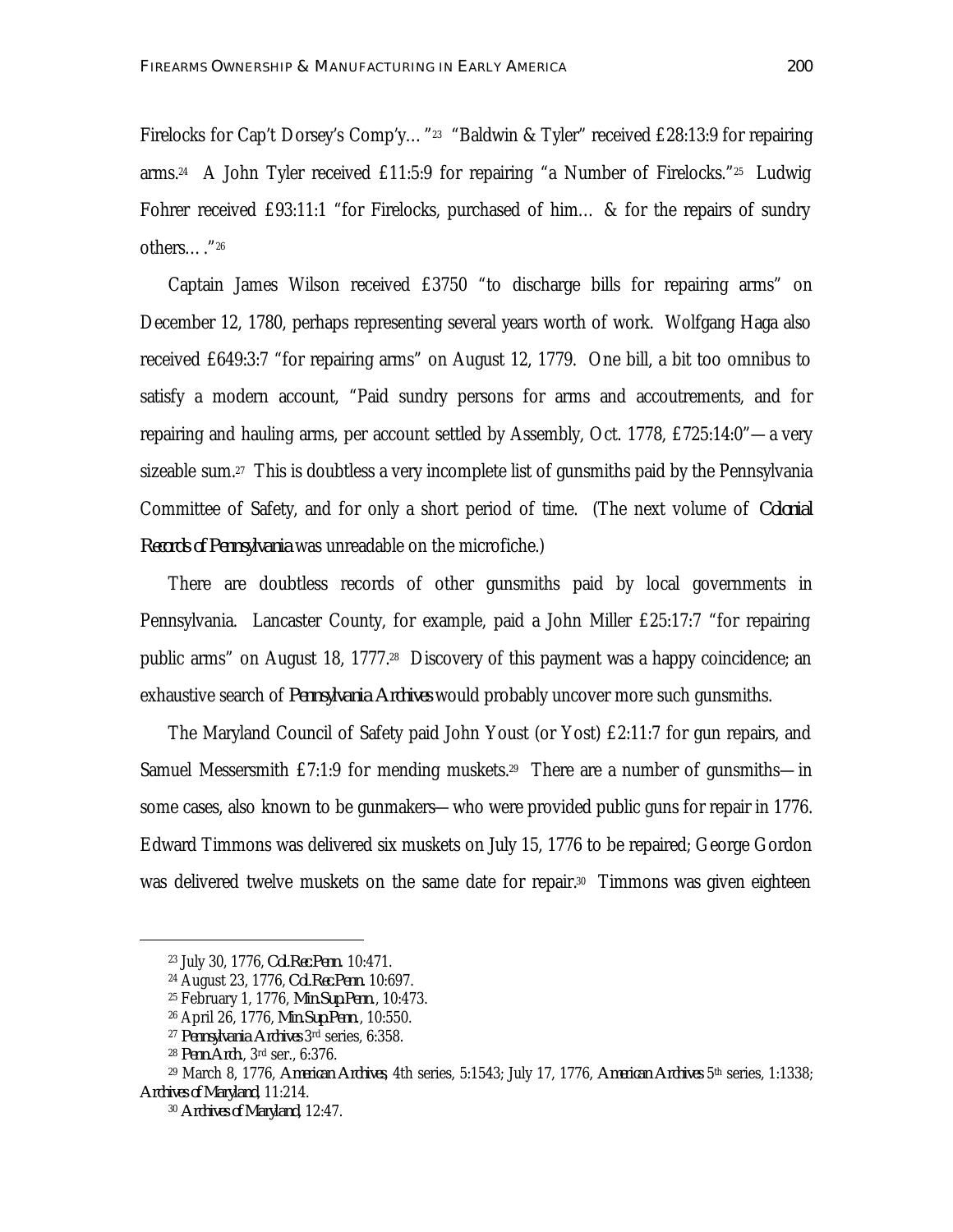more muskets a few days later, "to be repaired," and paid 22*s.* for it. Gordon was given another twenty-four muskets to repair, and paid £5:6:6 for those repairs the following day, another 40*s.* on August 3, and £3 more on August 24.31 Shaw & Chisholme were paid £72:12:11 "for repairing and stocking guns" on August 17, 1776. Isaac Harris received £46:3:0 and £95:11:0 "for his services as Armourer."32 Oliver Whiddon, who also made guns for Maryland, received £2:17:8 for repairing guns on August 30, 1776.33 Gordon and Whiddon, apparently collectively, received £10:8:11 for gun repairs on September 3, 1776.<sup>34</sup> Were these the only gunsmiths that the Maryland Council of Safety hired? Unfortunately, there are many other records of payments made that provide no information about the services provided.<sup>35</sup>

North Carolina's records suggest that gunsmiths were common throughout the state. On December 21, 1775, the Provincial Council appointed twenty-six officials in six different districts to "purchase materials and employ proper persons to make and mend Guns and Bayonets and also to purchase good serviceable Guns, Gun Barrels, Stocks and Locks, Lead and Flints and have them repaired for the use of this province…."<sup>36</sup>

When the North Carolina Provincial Congress established a commission to purchase guns—with two commissioners in each of thirty-five counties—they also provided that firearms not fit for military use were to be repaired, and, "That if Armourers cannot be found in each County, sufficient for repairing such Arms, that they sent into such publick Armoury as shall be established hereafter by this Congress."<sup>37</sup> The Provincial Congress directed Colonel Nicholas Long to "employ at the Public Expense some Person or Persons to mend

<sup>31</sup> July 19, 1776, *American Archives* 5 th series, 1:1339-40; August 3, 1776, *Ibid.*, 1:1347; August 23, 1776, *Ibid.*, 1:1358.

<sup>32</sup> June 27, 1776, *Archives of Maryland*, 11:524; August 17, 1776, *American Archives* 5 th series, 1:1354.

<sup>33</sup> August 30, 1776, *Archives of Maryland*, 12:248.

<sup>34</sup> September 3, 1776, *Archives of Maryland*, 12:255.

<sup>35</sup> See March 13, 1776, *American Archives* 4th series, 5:1544, for some examples of these uninformative transaction records.

<sup>36</sup> December 21, 1775, *Col.Rec.N.C.*, 10:354-5.

<sup>37</sup> April 19, 1776, *American Archives* 4th series, 5:1330.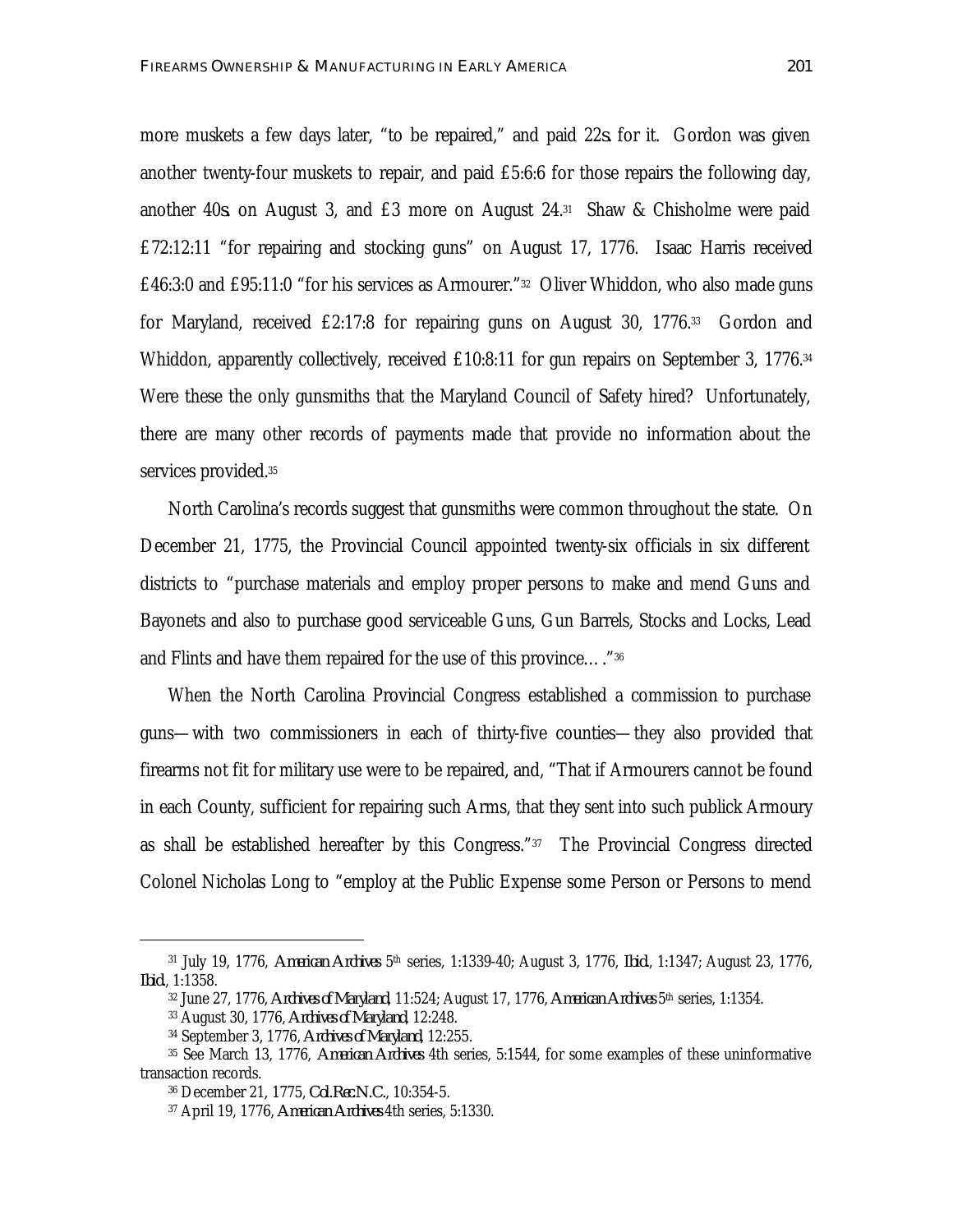and put in fix sundry Guns now in his Possession, and in the Town of Halifax."38 The assumption was that in many, perhaps most counties, gunsmiths would be found capable of repairing guns, and only if a county did not have enough gunsmiths would the government armory have to do the work. (New York's Committee of Safety made similar provisions.)<sup>39</sup> This does not sound like a severe shortage of gunsmiths.

The records, however, list only few examples of gunsmiths being paid for their work. The Wilmington committee was reimbursed £83:15:10 for purchasing "thirty-one Guns, stocking four Guns, repairing three Guns, and twelve Gun Locks" and a later transaction of £7:1:0 "for two Muskets, repairing one gun and two gun locks…."<sup>40</sup>

There are other transactions that indicate that there were gunsmiths present,<sup>41</sup> though the small number of such transactions suggests that either there were very few gunsmiths present in North Carolina, and the Provincial Council was deluded about this, or, consistent with the other evidence, that the records of publicly paid gunsmithing are very incomplete. One piece of evidence of this incompleteness to the records is that the Wilmington Safety Committee paid Richard Player five shilling on January 30, 1776, "for repairing 1 gun more than in the account rendered against the public<sup>"42</sup> but there is no other description of Player repairing guns.

Washington in 1778 complained "that there were 5000 Muskets unfit for service in the Magazine at Albany. I most earnestly desire that you will use your utmost endeavours to have them put into repair by the opening of the next Campaign."43 Why would Washington make a request to repair 5000 muskets "unfit for service," if gunsmiths were actually in such short supply?

<sup>38</sup> December 4, 1776, *Col.Rec.N.C.*, 10:952.

<sup>39</sup> March 27, 1776, *American Archives* 4th series, 5:1409-10.

<sup>40</sup> December 22, 1775, *Col.Rec.N.C.*, 10:358.

<sup>41</sup> June 15, 1776, *Col.Rec.N.C.*, 10:631; December 23, 1776, *Col.Rec.N.C.*, 10:1002.

<sup>42</sup> *Col.Rec.N.C.*, 10:439.

<sup>43</sup> George Washington to Philip van Rensselaer, February 8, 1778, *Writings of George Washington* 10:431.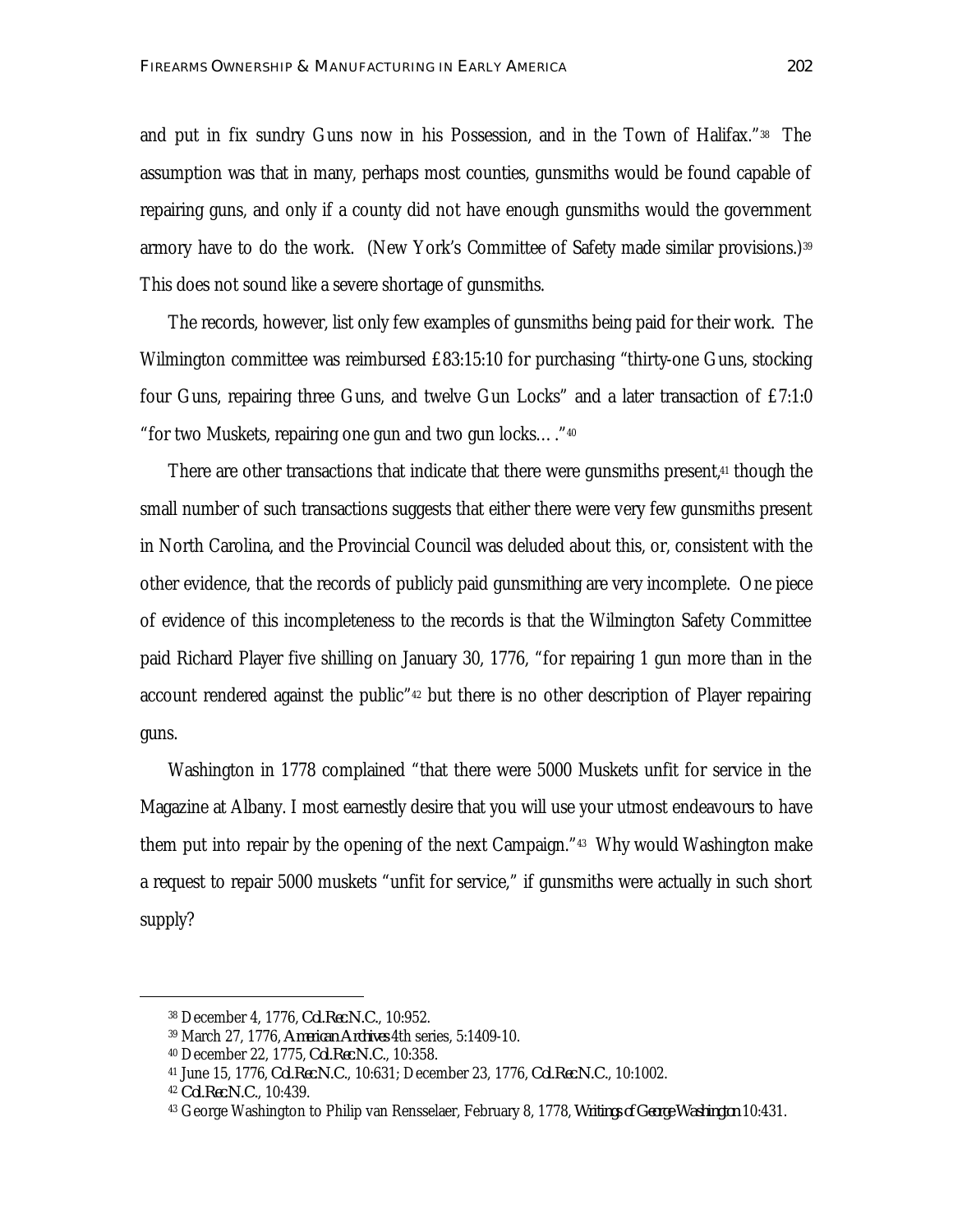We also have evidence of large numbers of gunsmiths moving as groups, as described in this letter from Washington to Henry Knox:

The Bearer Mr. Buel, who is recommended to me by Governor Trumbull, will undertake to stock a number of the Gun Barrels at Springfield, and repair the old Arms. He has a set of Workmen of his own and will go on with the Business upon Credit, which is a very material consideration. But to prevent the matter being made a job, I think it will be best for you to give orders to the Officer superintending the Laboratory to have the Barrels sufficiently proved before they are delivered to Mr. Buel, as I suspect that they are most of them of the trash kind which Mr. [Arthur] Lee charges Mr. [Silas] Deane[']s Agent with purchasing.<sup>44</sup>

The notes describe Benjamin Buell as "a gunsmith of Hebron, Conn."45 Clearly, Buell was more than a single craftsman, but an entrepreneur prepared to bring his workmen with him to build guns on credit.

Were gunsmiths in short supply during the Revolution? In some places, at some times, certainly. But the evidence suggests that the shortage of gunsmiths was comparable to shortage of soldiers, of clothes, and many other commodities rendered scarce and hard to make because of the sudden change in trade conditions induced by the war.

<sup>44</sup> George Washington to Henry Knox, November 30, 1780, *Writings of George Washington* 20:423-4.

<sup>45</sup> *Writings of George Washington* 20:423 n.34.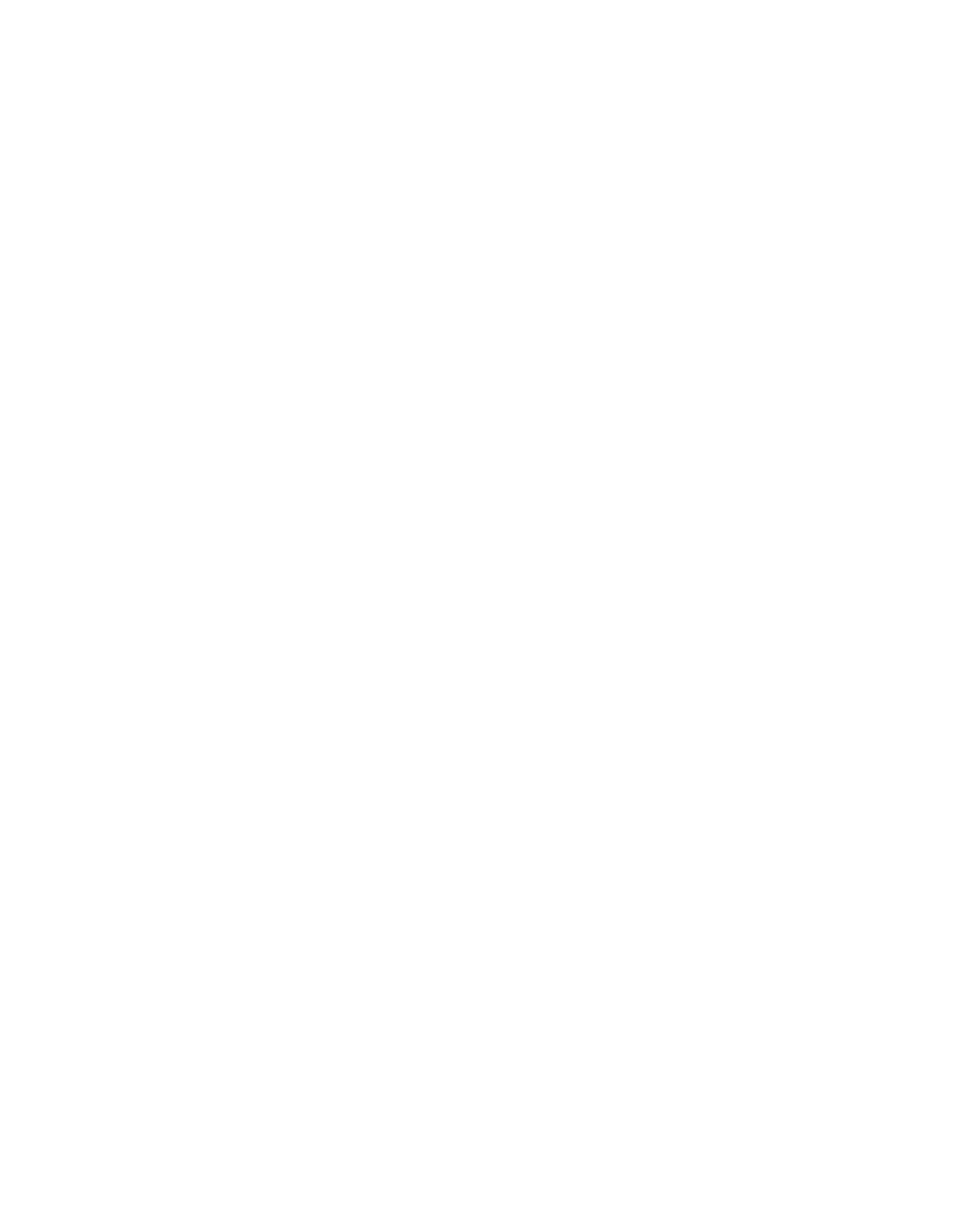## **Gunmaking During the Revolutionary Era**

Bellesiles would have us believe that Americans not only built almost no guns before the war started, and were unable to correct this problem once hostilities were underway. Others, a bit closer in time to the Revolution, have held different opinions. J. Leander Bishop's 1868 history of American manufacturing reports that cannon were cast in Pennsylvania during the Revolution, and that,

Small arms were also made in considerable quantity at Philadelphia, Lancaster, and elsewhere. The general insecurity of the frontier settlements, especially during the French and Indian wars, the temptations of the chase, and particularly the Indian trade, rendered firearms a necessary appendage to every household, and created a steady demand for rifles and other defensive weapons. The manufacture received a great impulse during the Revolution. The exportation of firearms, gunpowder, and other military stores from Great Britain was prohibited in 1774…. Governor Richard Penn, in his examination before the House of Lords in November, 1775, stated, in reply to the inquiries of the Duke of Richmond on the subject, that the casting of cannon, including brass, which were cast in Philadelphia, had been carried to a great perfection; and also that small arms were made in as great perfection as could be imagined. The workmanship and finish of the small arms were universally admired for their excellence…. Rifles were made in many places in the Provinces at that date, which were thought equal to any imported.<sup>1</sup>

Who is correct, Bellesiles or Governor Penn and J. Leander Bishop? We will examine evidence in several categories for each state. First, are there any surviving guns made during the Revolution? Yes, but this turns out to be a bit less helpful to answering the question than it appears. We have surviving American-made firearms, such as Philip Greever's rifle, used at the 1780 Battle of King's Mountain. The gun is marked with "J. Shaffer," probably Jacob Shaffer of Wythe County, Virginia, or Joseph Shafer of Snyder County, Pennsylvania. Robert

<sup>1</sup> Bishop, 1:572.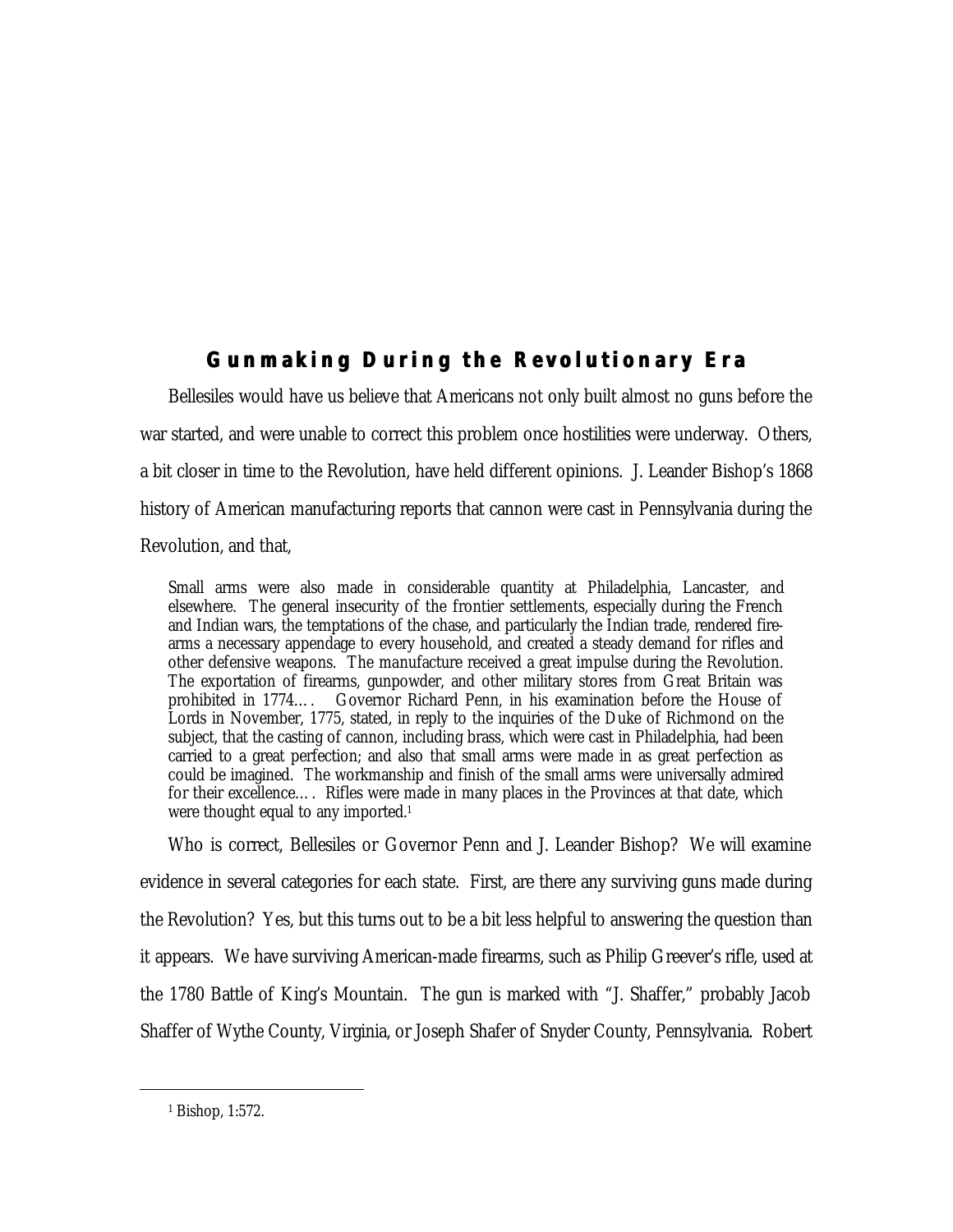Young's rifle from that same battle has also survived, and it is also American made.<sup>2</sup> A pistol and some rifles made by Cornelius Atherton in New England during the Revolutionary War era also exist, as do pistols by Henry Mauger of Berks County, Pennsylvania, and a pair of pistols believed to be by William Shenner of Reading, Pennsylvania. (The Mauger and Shenner pistols used imported Ketland gunlocks.)<sup>3</sup> A Nathan Bailey pistol apparently made for the State of Connecticut also survives.<sup>4</sup> A Connecticut Committee of Safety musket made by Stephen Chandler "seems to be entirely American except for some of the furniture which is British."<sup>5</sup> An Abijah Thompson musket uses a British barrel, but "the rest of the gun lock, escutheon, side and butt plates—is American and the stock is American curly maple."<sup>6</sup>

While these surviving rifles and pistols are clear proof that Americans made guns in the late colonial or Revolutionary period, their continuing existence is less useful than it might at first appear. No one denies that at least a few guns were made colonial and Revolutionary America. If we had some method of estimating the survival rate of guns from that period, the number that remain in museums today might be used to estimate how many guns were originally present. North & Cheney made 2000 pistols under the 1799 federal contract. About 20 of those 2000 have survived to the present day—or roughly 1%.<sup>7</sup>

Have 1% of the American-made guns of the colonial period survived? Is the survival rate 0.1%? We really don't know, because there are really no useful measures of colonial and Revolutionary gun production, and so the survivors are mute witnesses to their brothers that have since been buried or melted down—and they tell us nothing about how many of those brothers there were.

<sup>2</sup> James C. Kelly and William C. Baker, *The Sword of the Lord and Gideon: A Catalogue of Historical Objects Related to the Battle of King's Mountain* (Boone, N.C.: Appalachian Consortium Press, 1980), 9, 21.

<sup>3</sup> Klay, 10-15; Michael H. Lewis, *The Gunsmiths of Manhattan 1625-1900: A Checklist of Tradesmen* (Alexandria Bay, N.Y.: Museum Restoration Service, 1991), 6..

<sup>4</sup> Lindsay, 61, 64.

<sup>5</sup> Lindsay, 52, 54.

<sup>6</sup> Lindsay, 56, 64.

<sup>7</sup> Lindsay, 82.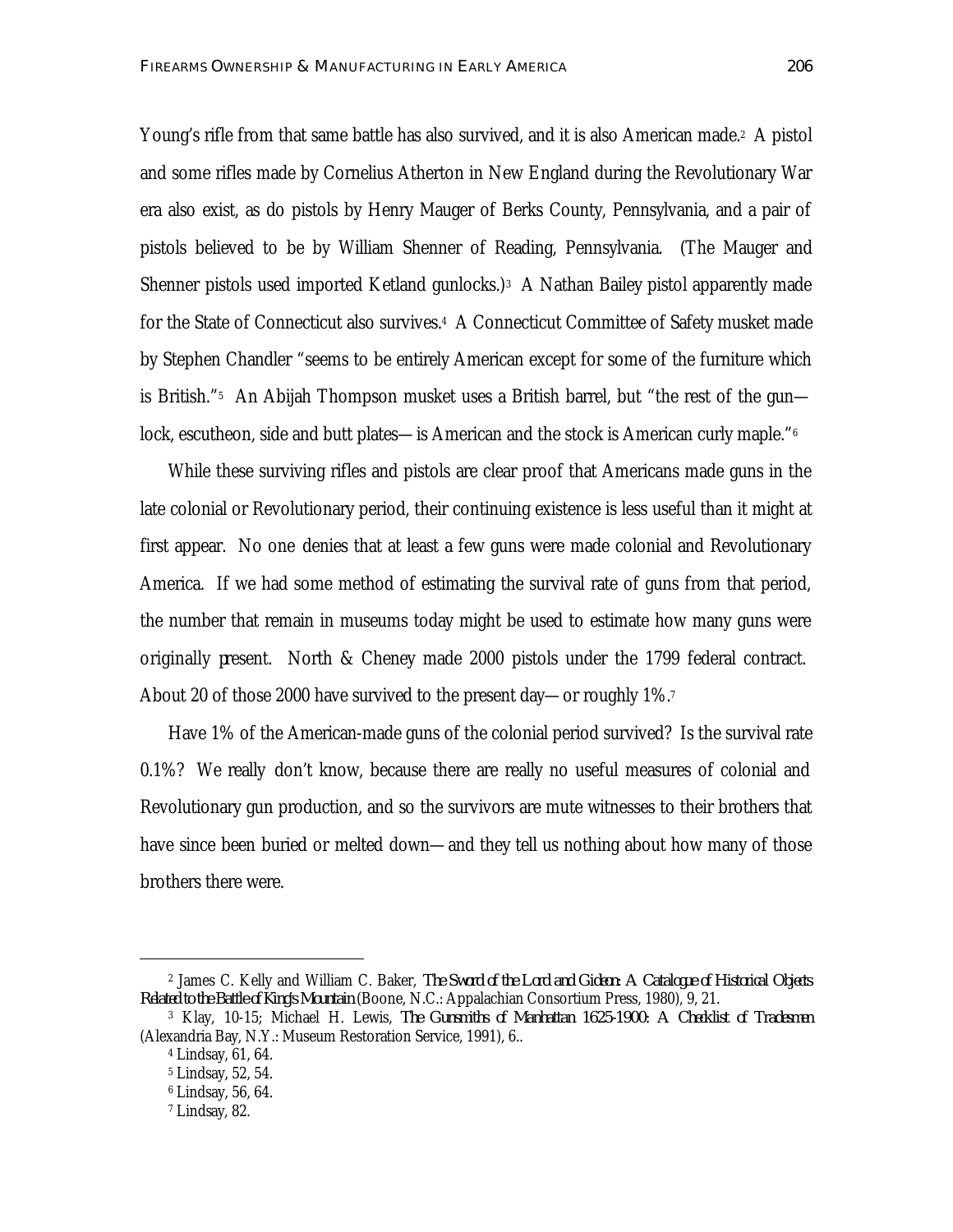There is strong reason to believe that nearly all of the guns actually made during this time have been destroyed as they became obsolete or too damaged to bother repairing. But the presence of surviving guns, even in small quantities, does demonstrate that the other forms of evidence are not delusions or errors. As is usually the case, artifacts are interesting and suggestive, but far less conclusive than written sources.

Second, did the people who lived in Revolutionary America believe that guns could be made there? Individuals might be mistaken, or suffering from what Bellesiles considers patriotic self-delusion. If large numbers of Americans, especially the well-educated and presumably intelligent people in the Revolutionary governments believed that guns could be made in America, it requires very strong evidence that they were mistaken before we can believe that Bellesiles is right, and all of them were wrong.

It is important to distinguish between what people *wished* to happen, and what they *believed*  could happen. Bellesiles writes of the *rage militaire* that swept across America, deluding many Americans into believing that their countrymen were widely armed.<sup>8</sup> But was this delusion, as Bellesiles claims?

The importation of guns from abroad was a difficult situation in the first year of hostilities, at least partly because the United States did not yet exist, and the British government was successful in blocking many European nations from selling munitions to what was still just a bunch of rebels.<sup>9</sup> John Hancock's March 6, 1776 letter to George Washington observes, "With regard to arms, I am afraid we shall, for a time, be under some difficulty. The importation is now precarious and dangerous. To remedy this, a Committee is appointed to contract for the making arms; and, as there is a great number of gunsmiths in this and the neighboring Colonies, I flatter myself we shall soon be able to provide ourselves

<sup>8</sup> Bellesiles, 178-9.

<sup>9</sup> John Penn to Thomas Person, February 14, 1776, *Col.Rec.N.C.*, 10:455.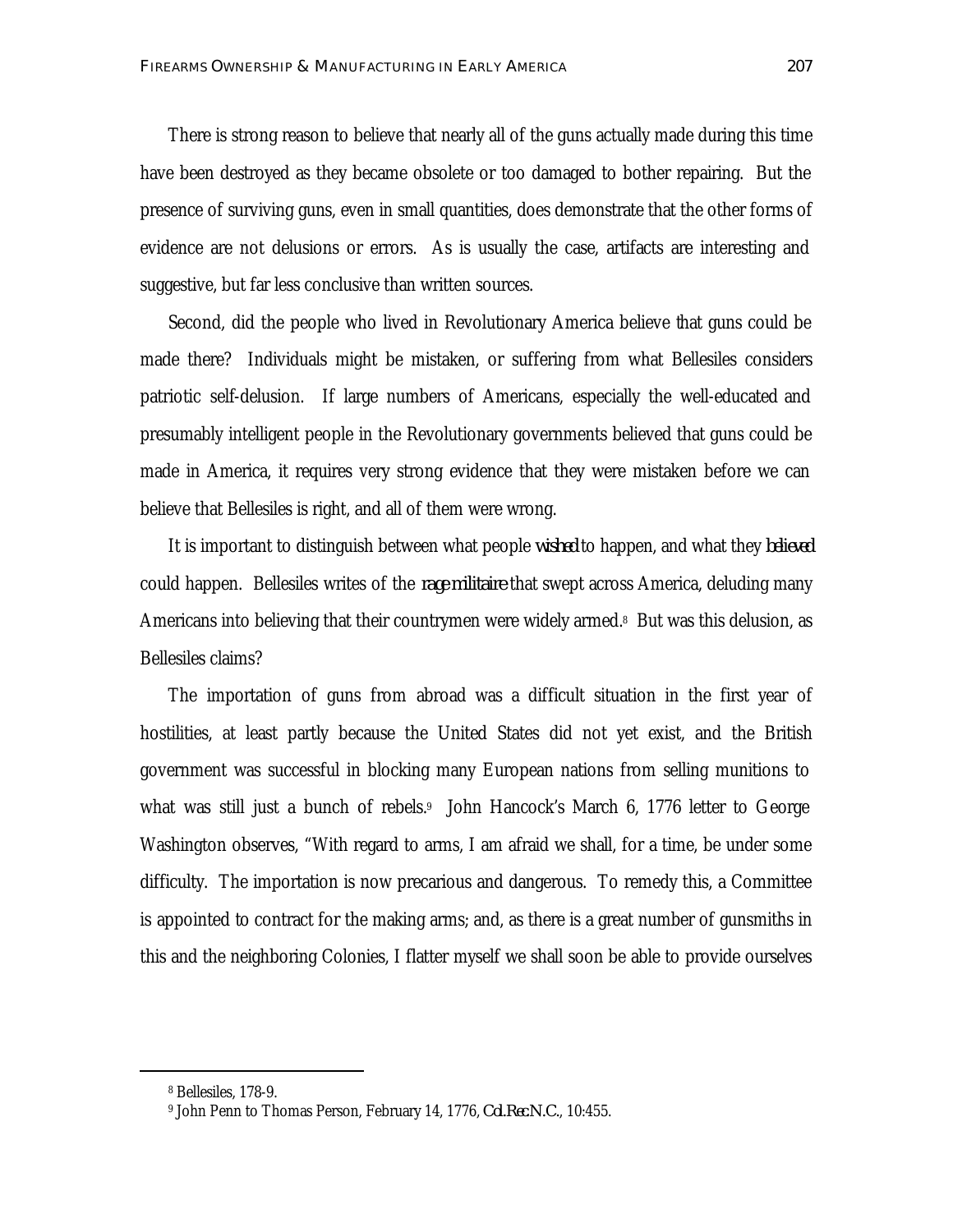without risk or danger."10 John Hancock seemed to think that gun making was within the capabilities of the American colonists. Was he the only one that thought this?

There is a curious piece of evidence that Americans believed that they could make guns from Lieutenant Frederick Mackenzie's diary. Mackenzie, a British officer stationed in Boston at the start of the Revolution, described how the "the people are evidently making every preparation for resistance. They are taking every means to provide themselves with Arms; and are particularly desirous of procuring the Locks of firelocks, which are easily conveyed out of town without being discovered by the Guards."<sup>11</sup>

As we will see later, gunlocks were the one significant component imported in large numbers during the colonial period, and this desire for gunlocks makes sense if the other components of a gun were being made outside of Boston. However, it might also make sense if there were large numbers of existing guns out of Boston with broken gunlocks. It does seem unlikely, however, that widespread smuggling of gunlocks would be worth the risks unless there were either gunsmiths in large quantities repairing or making guns. We know of at least one business described as a "gun factory" in Concord, operated by Deacon Thomas Barrett.<sup>12</sup>

One of North Carolina's delegates to the Continental Congress, Joseph Hewes, wrote a depressing letter back home complaining of the gap between their resolutions and results: "We resolve to raise regiments, resolve to make cannon, resolve make and import muskets, powder and cloathing, but it is a melancholly fact that near half of our men, Cannon, muskets, powder, cloathes, &c., is to be found nowhere but on paper."<sup>13</sup>

<sup>10</sup> *American Archives* 4th series, 5:83.

<sup>11</sup> Mackenzie, 31-32.

<sup>&</sup>lt;sup>12</sup> Ezra Ripley, *A History of the Fight at Concord on the 19<sup>th</sup> of April, 1775* (Concord: Allen & Atwill, 1827), 20.

<sup>13</sup> Joseph Hewes to James Iredell, May 17, 1776, *Col.Rec.N.C.*, 10:458. See Joseph Hewes to Samuel Johnston, May 16, 1776, *Col.Rec.N.C.*, 10:605, for another depressing letter complaining about the problems of making or purchasing firearms and cannon, either in America, or in Europe.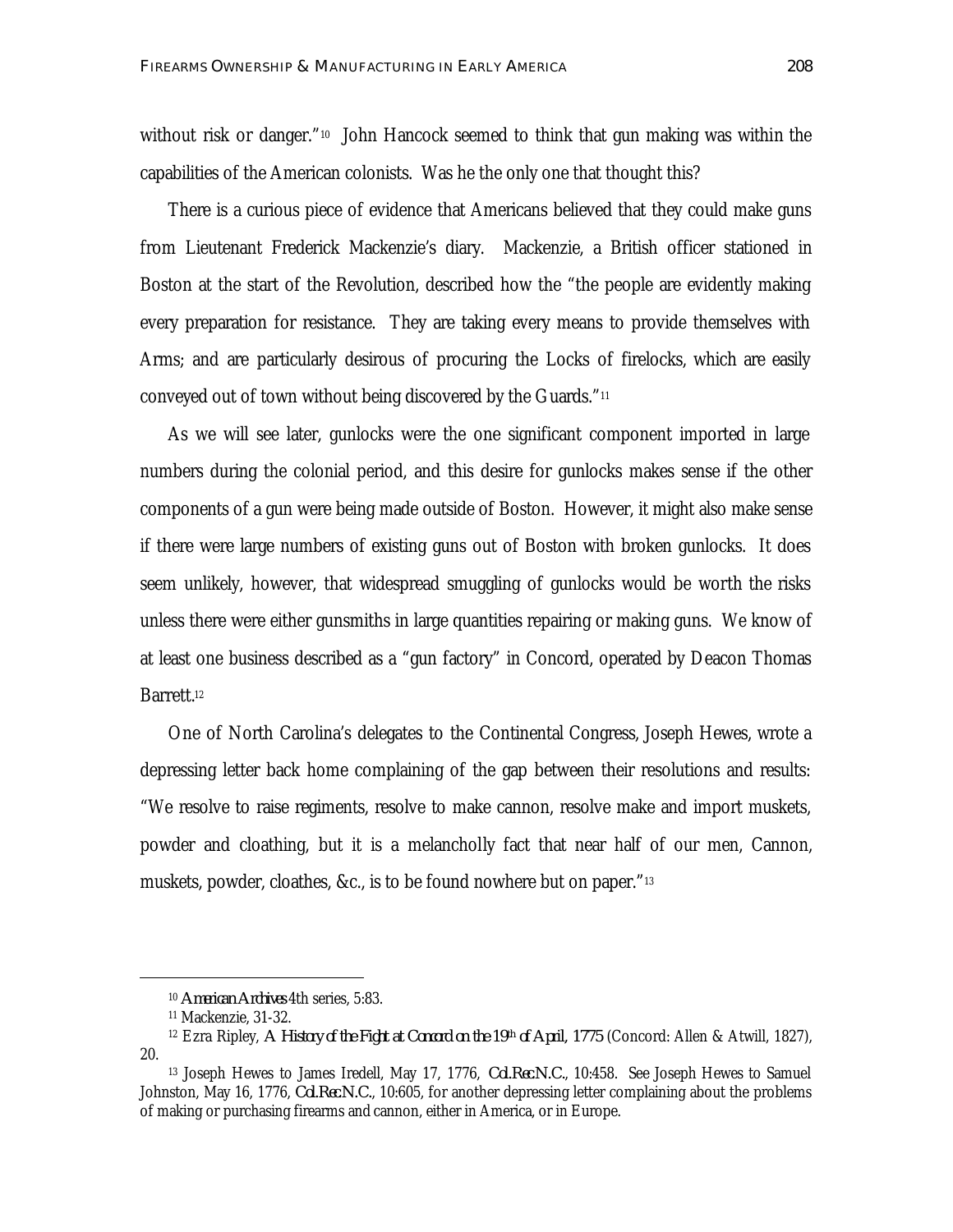It is true that governments have been known to place orders for goods based on incorrect information, and it is entirely possible that there simply wasn't the manufacturing capacity for guns that the contracts and orders we will examine imply. This is quite a strong claim to make however—that the Revolutionary era government's knowledge of the state of arms manufacturing was incorrect. An historian today who claims to have a clearer understanding of the true state of colonial arms manufacturing capabilities than the people who lived there needs extraordinary evidence to back such claims.

If no or few guns had been made in America during the Revolution, Hewes's letter might be a strong piece of evidence to back Bellesiles's claims. But as we will see, guns were made, though perhaps in smaller numbers than the surviving contracts and resolutions would suggest. It is important to also note that the gap between resolutions and results to which Hewes refers includes not only guns, but also men and clothing—and no one would seriously argue that men and clothing were in short supply in colonial America, nor that Americans lacked the knowledge of how to make both! The most that might be said is that the government could not dramatically expand America's manufacturing base for guns, men, and clothing on short notice, nor could it rent, purchase, or hire these guns, men, and clothing on the terms it could afford.

It is clear that large numbers of firearms were imported during the Revolution, many of them from France. Arcadi Gluckman points out while "individually owned rifles and fowling pieces" were used, "by far the greater part of the arms used by Continental troops during the Revolutionary War, were regulation French army muskets…." From existing records, it appears that the vast majority of these imported firearms (of which records exist of 101,918 delivered from February 1776 through August 1781) arrived from 1777 onward—at a time when domestic manufacturing of the Committee of Safety muskets began to taper off.

While Bellesiles portrays this primary reliance on imported arms as a sign of the inability of Americans to make guns in quantity, Gluckman points to a simpler explanation: the guns being imported from France were purchased at an average price of about \$5 each, compared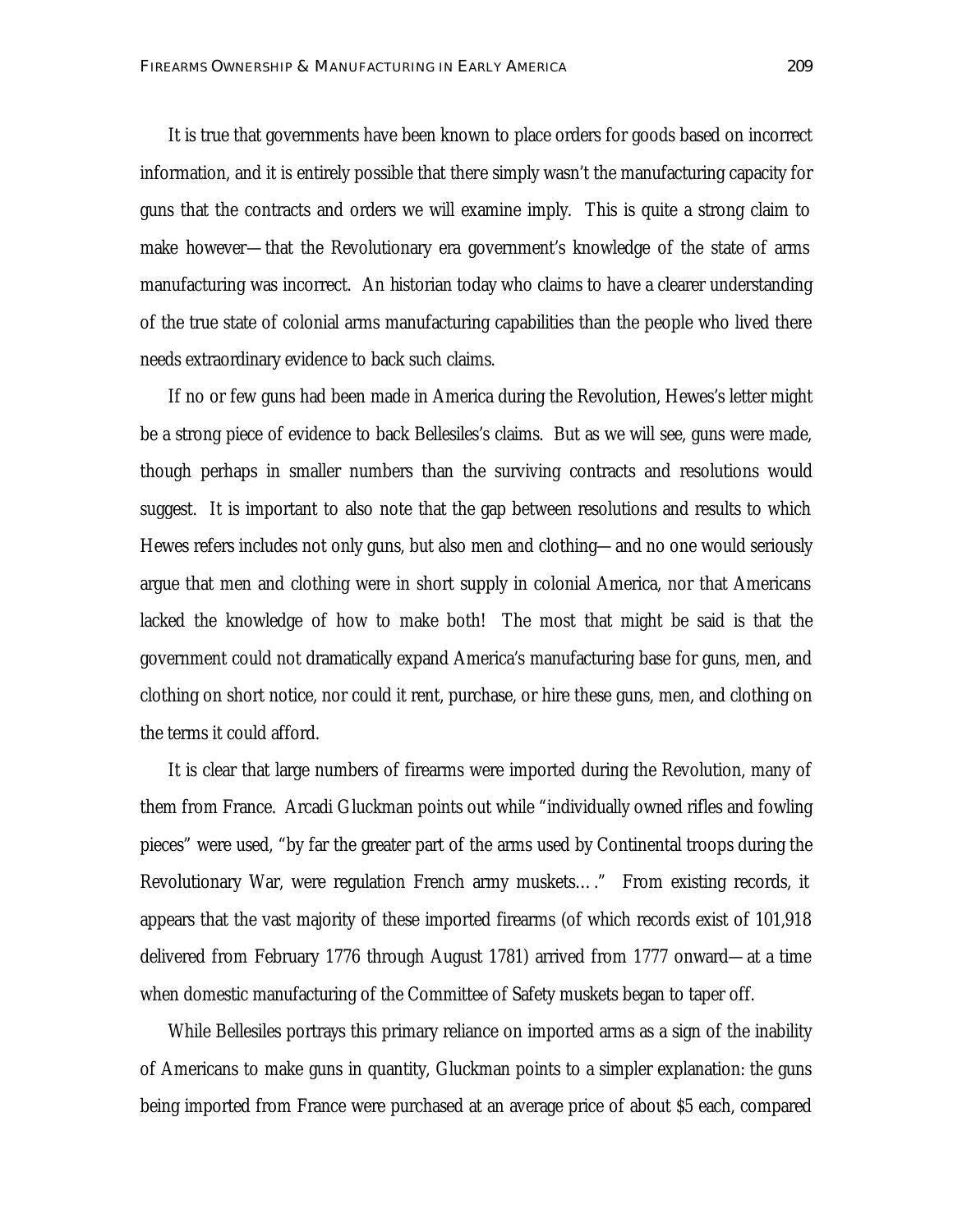to an average price of \$12.30 for muskets made in the United States. The lower price for these French guns is not surprising; while many were unused, they were also obsolete government arms, and may well have been acquired at a substantial discount for this very reason, and because it suited the French government's foreign policy interests. An inventory of long guns remaining in the arsenals after the war found that while most were model 1763 Charlevilles, some dated as early as 1718.14 If the choice was having new guns made for \$12.30, or buying surplus, sometimes unused muskets for \$5, it is no surprise that the American government chose to buy foreign, especially from 1777 onward.

Third, we will look at documents that indicate that guns were actually being made. Contracts might be drawn up for the making of guns, but if that the task was harder than it first appeared, these contracts would be simply scraps of worthless paper. If we find evidence that once the manufacturing process was under way, that necessary and expensive components were being delivered to those who were contracted to make guns, it would be evidence that at least the gunsmiths involved in the process believed that guns could be made.

Fourth, we will look at documents that demonstrate that completed guns were delivered, and gun makers were paid for them. We should not expect that every such delivery was adequately documented; indeed, we will see records that guns were made and delivered, while the production of other guns are only known by indirect evidence.

## **Pennsylvania**

Examination of the papers of the Pennsylvania Committee of Safety suggests that Pennsylvania had a substantial gunmaking industry at the start of the Revolution—or at least the people that lived in Pennsylvania thought so. Among the Committee of Safety resolutions of June 30, 1775 is an order to the various counties of Pennsylvania that they were "immediately to provide a proper number of good, new Firelocks, with Bayonets fitted to

<sup>14</sup> Gluckman, 60-61.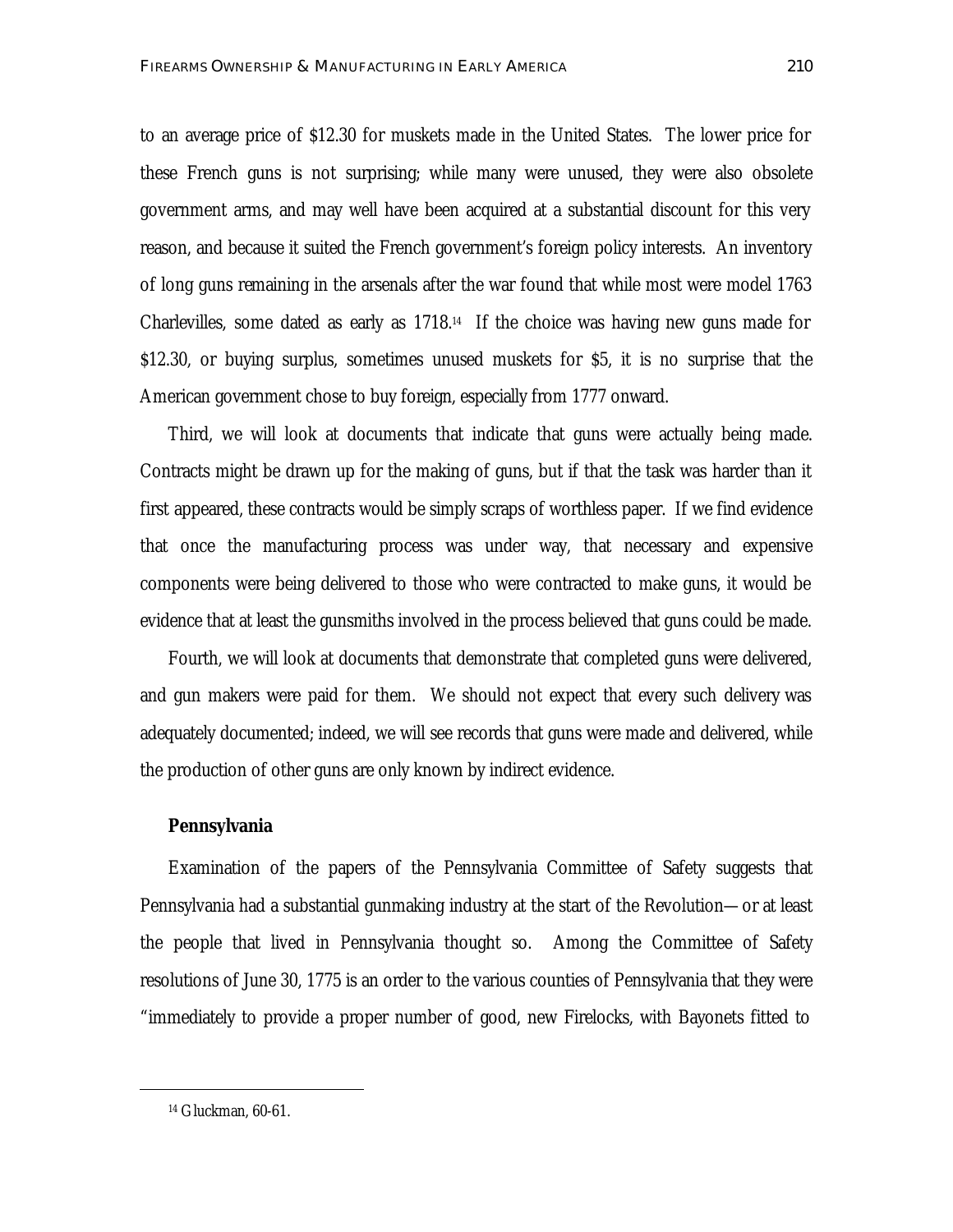them;" cartridge boxes with 23 rounds in each box, and knapsacks. The list that follows specifies for each county that it is to supply "not less" than a specified number "of each article":

| Entity                          | Count |
|---------------------------------|-------|
| City and County of Philadelphia | 1500  |
| <b>County of Bucks</b>          | 300   |
| <b>County of Chester</b>        | 500   |
| County of Lancaster             | 600   |
| County of York                  | 300   |
| <b>County of Cumberland</b>     | 300   |
| <b>County of Berks</b>          | 400   |
| <b>County of Northampton</b>    | 300   |
| <b>County of Bedford</b>        | 100   |
| County of Northumberland        | 100   |
| <b>County of Westmoreland</b>   | 10015 |

Significantly, this order was to provide *new* firelocks, not used ones, and not existing ones purchased from the civilian market. How were these new firelocks to be made? "That the Firelocks to be provided as aforesaid, be of one Bore, with Steel Rammers, well fitted to the same, and that Patterns of the said Firelocks, Rammers and Bayonets, be immediately made in the city of Philadelphia, and sent to the different Counties."<sup>16</sup>

Bellesiles believes that this production capacity did not exist, and that the various orders from governments and private individuals that are documented above reflect delusions about this matter. He tells us that the Pennsylvania Committee of Safety requested two hundred muskets from William Henry, and it took eighteen months to get them.<sup>17</sup>

Bellesiles has relied on secondary sources for this claim, however, and the sources are wrong on at least one significant count: On March 23, 1776, the Committee of Safety directed negotiating a contract "with William Henry for making 200 Rifles"18—not muskets, as Bellesiles says, but rifles—considerably harder to make than muskets because of the rifling of the barrels.

<sup>15</sup> June 30, 1775, *Col.Rec.Penn.* 10:229.

<sup>16</sup> June 30, 1775, *Col.Rec.Penn.* 10:230.

<sup>17</sup> Bellesiles, 184.

<sup>18</sup> March 23, 1776, *Col.Rec.Penn.* 10:523.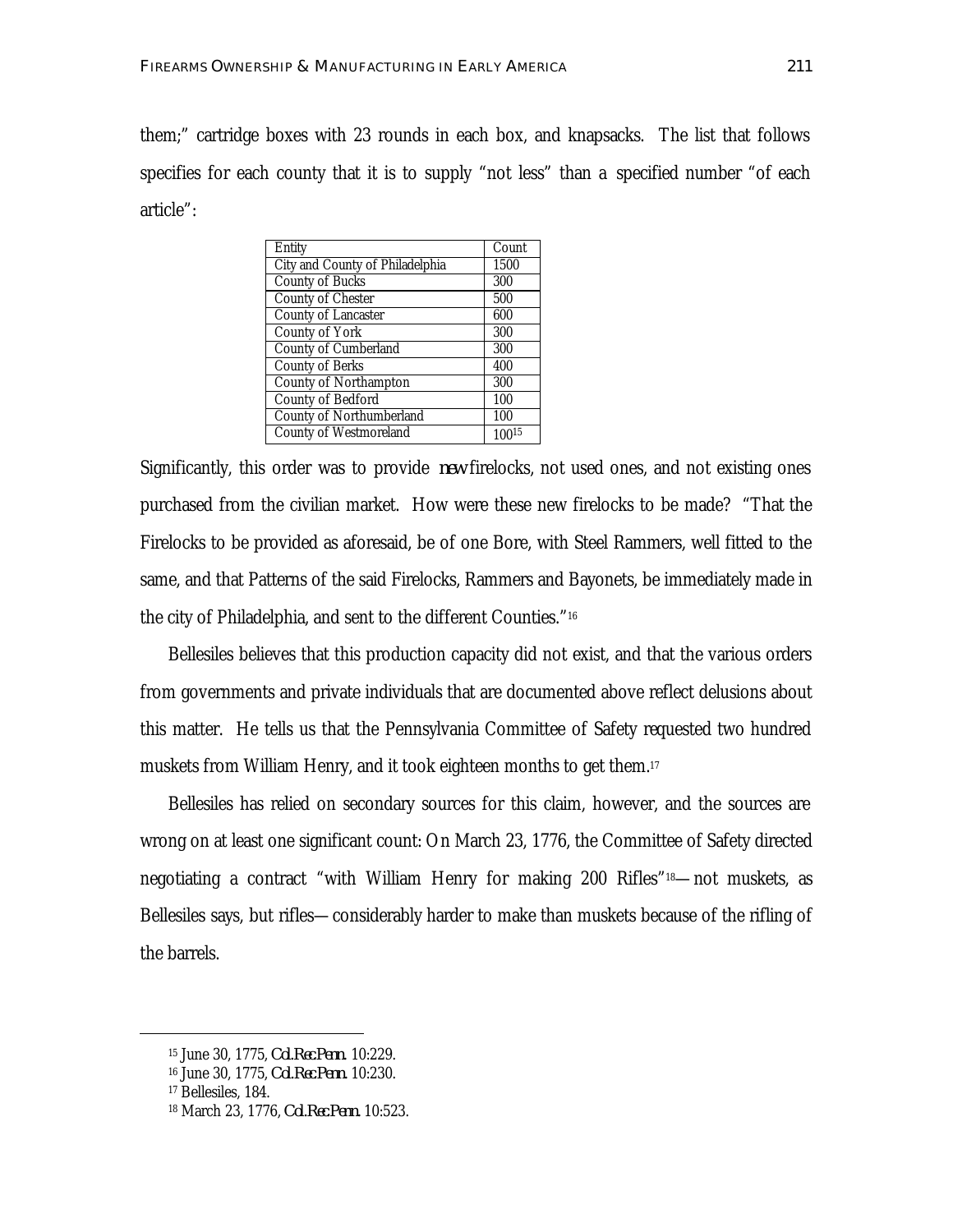There is certainly a minute of June 3, 1778 in which we are informed that William Henry "has about fifty Riffles in his possession" and he was directed to deliver them to Colonel Arthur Buchanan. But there is nothing that clearly identifies if this was a delivery under the March 23, 1776 contract. Henry was also requested to deliver fifty muskets "belonging to this state," that he might have made, stored, or perhaps repaired.<sup>19</sup>

Bellesiles gives no other examples of contracts in Pennsylvania, and thus leaves the reader with the impression that muskets were very hard to come by. Not all of the contract details are visible from the available sources, but for at least a few of these contracts we can see the sequence. On July 21, 1775, the Pennsylvania Committee of Safety directed a subcommittee to apply to three gunsmiths named James Pearson, Tomlinson, and Wiley, to find out "if they can be engaged to advantage" to "Compleating the Fire Arms that may be wanted."20 On July 27, Pearson and now "Whiley" did contract for the making of gun barrels.<sup>21</sup> Tomlinson apparently engaged in some similar contract, because an order to pay Joshua Tomlinson £200 "advanced him towards Gun Barrel Making" appears on July 15, 1776.<sup>22</sup>

On July 22, 1775, the Committee of Safety directed that "a messenger be sent to Joel Ferree, of Lancaster County… requesting him immediately to complete the Guns wrote for as patterns and to know how many he can furnish of the same kind and at what price."<sup>23</sup> In July, 1776, The Committee contracted with John Kerlin "for fifty Muskets and Bayonets, to be made according to Pattern, at Eighty-five Shillings each."<sup>24</sup>

Bedford County, Pennsylvania, responded to the Pennsylvania Committee of Safety's request that each county make muskets by explaining that they only had one gunsmith, and he was unable to hire sufficient help to make the 100 firelocks required of Bedford County. The request was not absurd, merely impossible under the conditions of the local labor market.

<sup>19</sup> *Min.Sup.Penn.*, 11:506.

<sup>20</sup> July 21, 1775, *Col.Rec.Penn.* 10:289; July 22, 1775, *Ibid.* 10:290.

<sup>21</sup> *Min.Sup.Penn.*, 10:291.

<sup>22</sup> *Col.Rec.Penn.*, 10:648.

<sup>23</sup> July 21, 1775, *Col.Rec.Penn.* 10:289; July 22, 1775, *Ibid.* 10:290.

<sup>24</sup> July 18, 1776, *Col.Rec.Penn.* 10:650.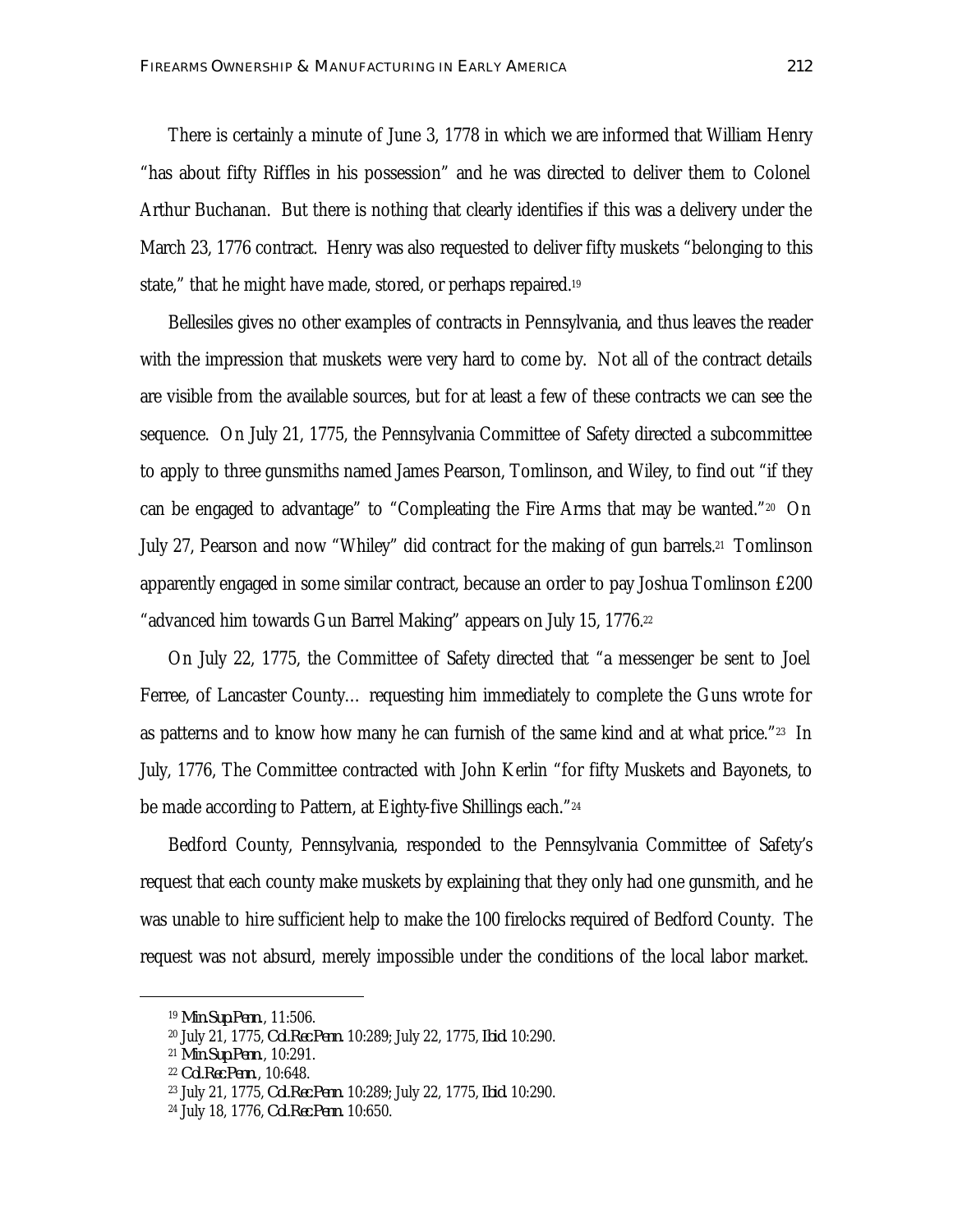Yet by 1780, Bedford County had acquired a runaway gunlock maker, and he was apparently making muskets for the Bedford Committee of Safety.<sup>25</sup>

We have plenty of evidence that there were gunsmiths hard at work making the contracted guns. The Pennsylvania Committee of Safety evidently believed that guns not only *could* be made, but *were* being made. On February 13, 1776, they directed that two hundred pounds of brass be supplied to "Lewis Grant…for making furniture for Firelocks…." Gouger, Dunwick, and Kinder received £150 "for which they are to deliver thirty five stand of arms…."26 Lewis Prahl was to receive 100 pounds of brass "for mounting to the Firelocks making by him for the use of this province."<sup>27</sup>

On March 26, 1776, Peter De Haven received £150 "for the payment of Fire Arms making for the use of this County."28 A few months later he was to receive "100 lbs. Copper, for mounting of Firelocks, for the use of this Province."29 Northampton County received a quarter cask of gunpowder to proof "the Firelocks making for the use of this Province."30 An August 24, 1775 meeting directed "Mr. George Gray procure 1500 Brushes and priming wires, for the Provincial Firelocks…."<sup>31</sup>

By October 7, 1775, the guns were apparently being made—or there is no point in an order from the Committee of Safety, "That Colo. Cadawalader be desired to deliver to the Master at Arms, what Muskets, with the Bayonets, he can spare out of a Number he has order'd to be made; And that this Board pay him four Pounds five Shillings for each, being the price he agreed for." It would even appear that there might have been gunsmiths still not busy making guns for the government: "*Resolved,* That the Master at Arms go to the different

<sup>25</sup> Whisker, 170-171.

<sup>26</sup> February 13, 1776, *Col.Rec.Penn.* 10:484.

<sup>27</sup> April 20, 1776, *Col.Rec.Penn.* 10:550.

<sup>28</sup> March 26, 1776, *Min.Sup.Penn.*, 10:525.

<sup>29</sup> July 19, 1776, *Col.Rec.Penn.* 10:650.

<sup>30</sup> April 9, 1776, *Col.Rec.Penn.* 10:536-37.

<sup>31</sup> August 24, 1775, *Col.Rec.Penn.* 10:314.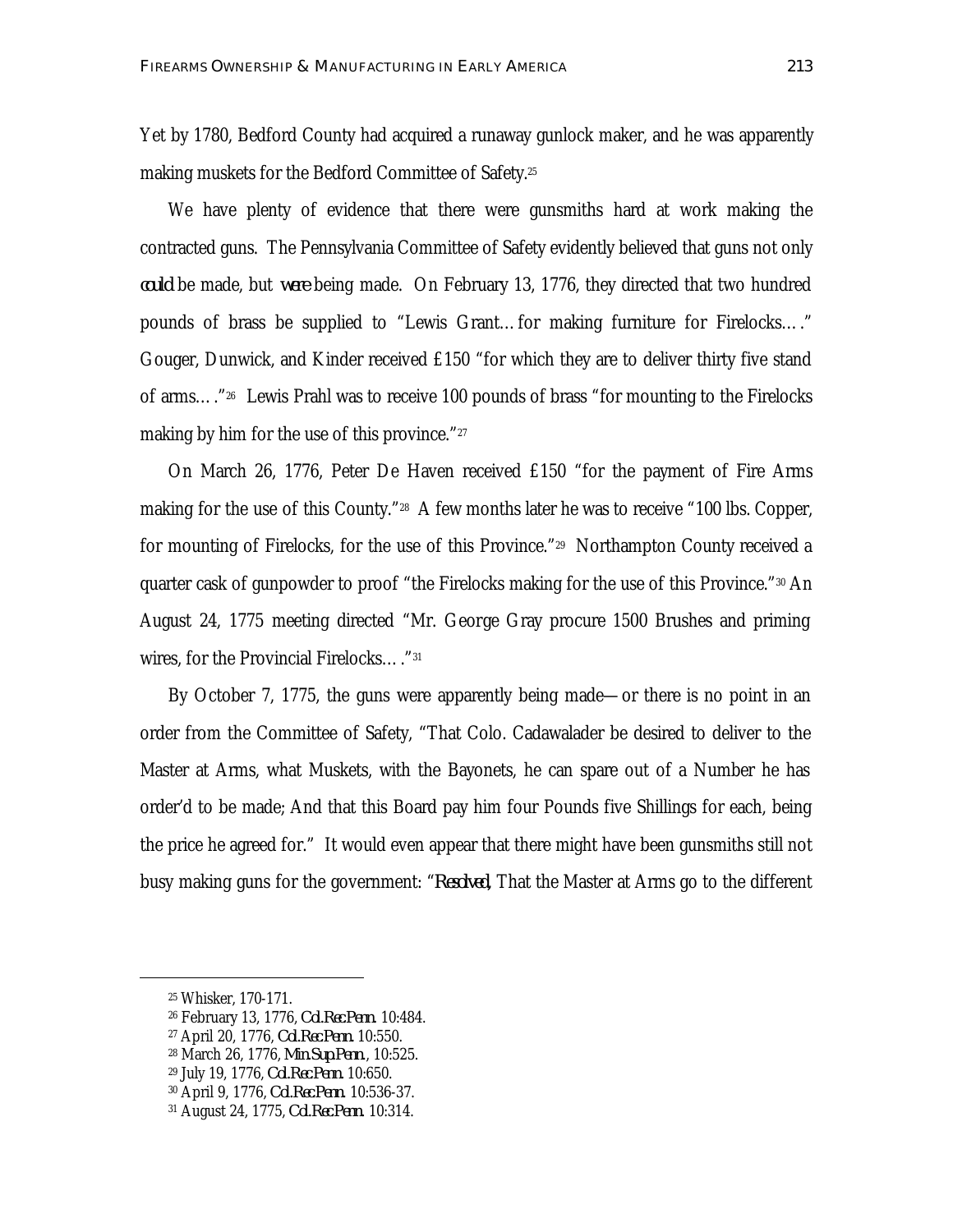Smiths in and about this City, who are capable of making Fire Arms & Gun Locks, and desire them that are out of employ to attend this Board."<sup>32</sup>

A February 14, 1776 order directs payment of £500 "for the payment of Firelocks, &c." Unfortunately, there is nothing that tells if this was payment towards manufacture, or for actual delivery.33 An August 15, 1776 order is more explicit: Abraham Moore of Chester County was to be paid £30 "on account of arms to be made for the Service of this State."<sup>34</sup> Thomas Palmer (perhaps the same Philadelphia gunsmith to which William Milnor refers35) was directed to deliver seventeen rifles to Robert Towers, and a Mr. Balwin (probably Jacob Baldwin) was similarly directed to deliver eight rifles, on or after July 24, 1776.<sup>36</sup>

The discouraged North Carolina delegate Joseph Hewes, upset about the gap between resolutions and results, reported that arms were not available for purchase in the Philadelphia area: "these articles are very scarce throughout all the Colonies. I find on enquiry that neither can be got here, all the Gunsmiths in this Province are engaged and cannot make Arms near so fast as they are wanted."37 Hewes was certainly not suffering from the *rage militaire*—and yet he recognized that gunsmiths in the Philadelphia area were making guns—just not fast enough.

Perhaps Hewes was deluding himself that guns were being made in America. If so, he seems not to have wised up over the next few months. On February 13, 1776, he again wrote about the shortage of guns and powder for the army, and the success of the British government in blocking shipments of both from Europe. "Americans ought to be more industrious in making those articles at home, every Family should make saltpeter, every Province have powder Mills and every body encourage the making of Arms."38 Clearly,

<sup>32</sup> *Min.Sup.Penn.*, 10:357-8.

<sup>33</sup> February 14, 1776, *Min.Sup.Penn.*, 10:485.

<sup>34</sup> August 15, 1776, *Min.Sup.Penn.*, 10:687.

<sup>35</sup> William Milnor to George Washington, November 29, 1774, *Letters to Washington* 5:65-66.

<sup>36</sup> July 24, 1776, *Col.Rec.Penn.*, 10:653.

<sup>37</sup> November 9, 1775, Letter from Joseph Hewes to Samuel Johnston, *Col.Rec.N.C.*, 10:314.

<sup>38</sup> February 13, 1776, Joseph Hewes to Samuel Johnston, *Col.Rec.N.C.*, 10:447.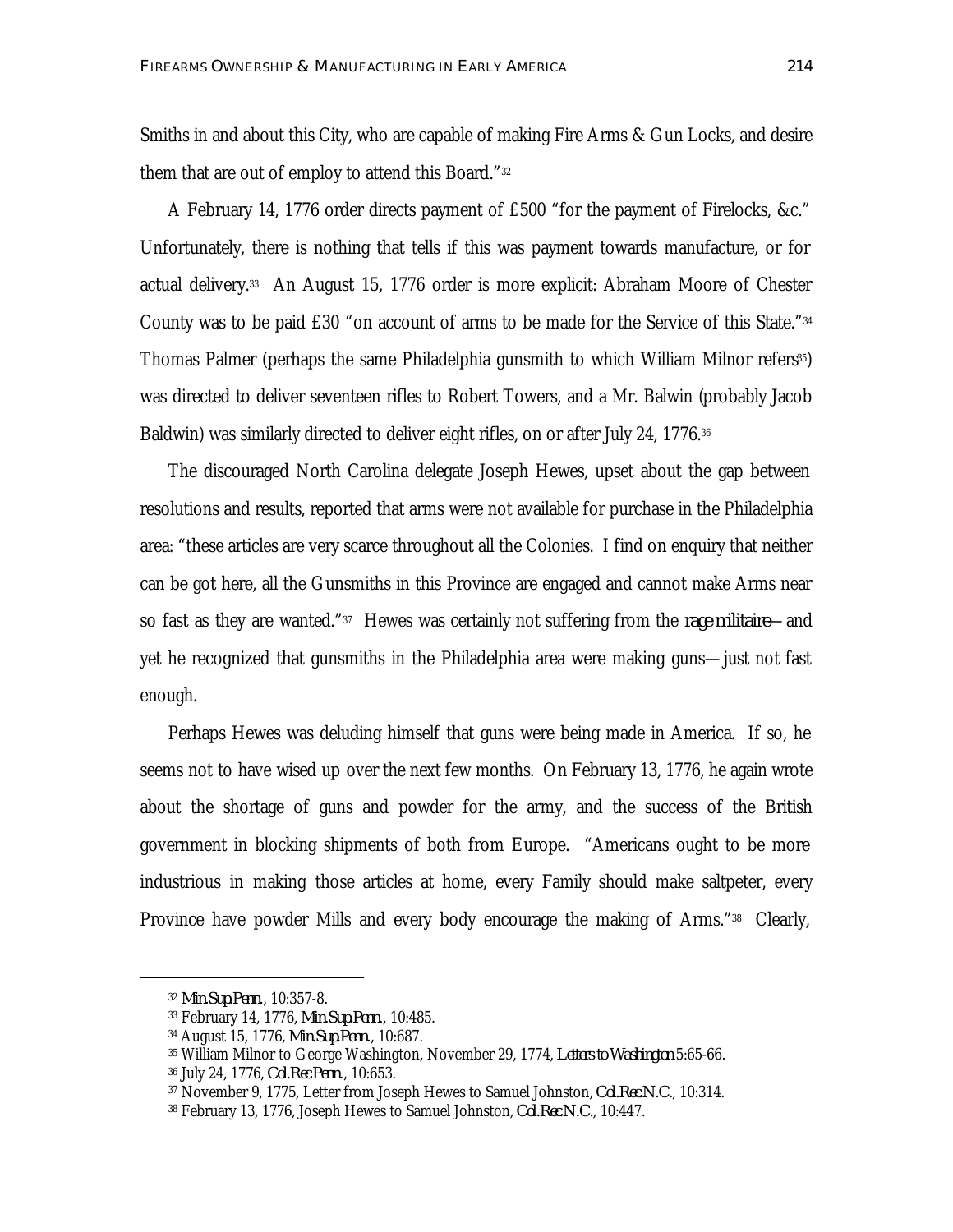Americans were making guns; Hewes had stated that in November; they just weren't doing it fast enough to meet the demand.

On October 30, 1777, the employees of the Pennsylvania State Gun Factory at French's Creek, Chester County, complained that their wages were too low for stocking guns, and asked for a raise.39 It seems most unlikely, if the workmen were not actually stocking guns that they would ask for a raise. Perhaps, as Bellesiles claims, guns weren't really being made during the Revolution. But it does seem a little unlikely that the workmen would ask for a raise, with the approval of their superintendent, if they weren't really making guns.

The Pennsylvania government seems to have thought that their factory made guns. On October 10, 1778, they asked Congress if they wanted to take over the state gun factory, having run out of money to operate it. "The State of Pennsylvania has for some time past supported a factory for the making of arms, which has been conducted with care and attention by Mr. Peter De Haven and Mr. Benj'n Rittenhouse."<sup>40</sup>

Northampton County was given £300 "for the payment of Firelocks…making in that County for the use of this Province…."41 (It is not clear whether this was an advance to gun makers, or reimbursement for guns already made.) A minute of February 6, 1776, directs payment for £150 for "Gunlocks & Files….."42 A gunsmith named Lewis Prahl did some sort of work for the Committee of Safety that required delivery of "any number of Gunlocks he may find necessary…."43 These are all evidence that the Committee of Safety believed that firearms manufacturing was taking place (though the gunlocks for Lewis Prahl might have been imported).

Peterson is clear that the Committee of Safety muskets were not simply ordered, but actually manufactured, and in spite of conditions not well suited to their preservation, we

<sup>39</sup> Whisker, 224.

<sup>40</sup> *Penn.Arch.*, 1st ser., 7:12.

<sup>41</sup> March 4, 1776, *Col.Rec.Penn.* 10:502.

<sup>42</sup> February 6, 1776, *Col.Rec.Penn.* 10:477.

<sup>43</sup> March 4, 1776, *Col.Rec.Penn.* 10:502.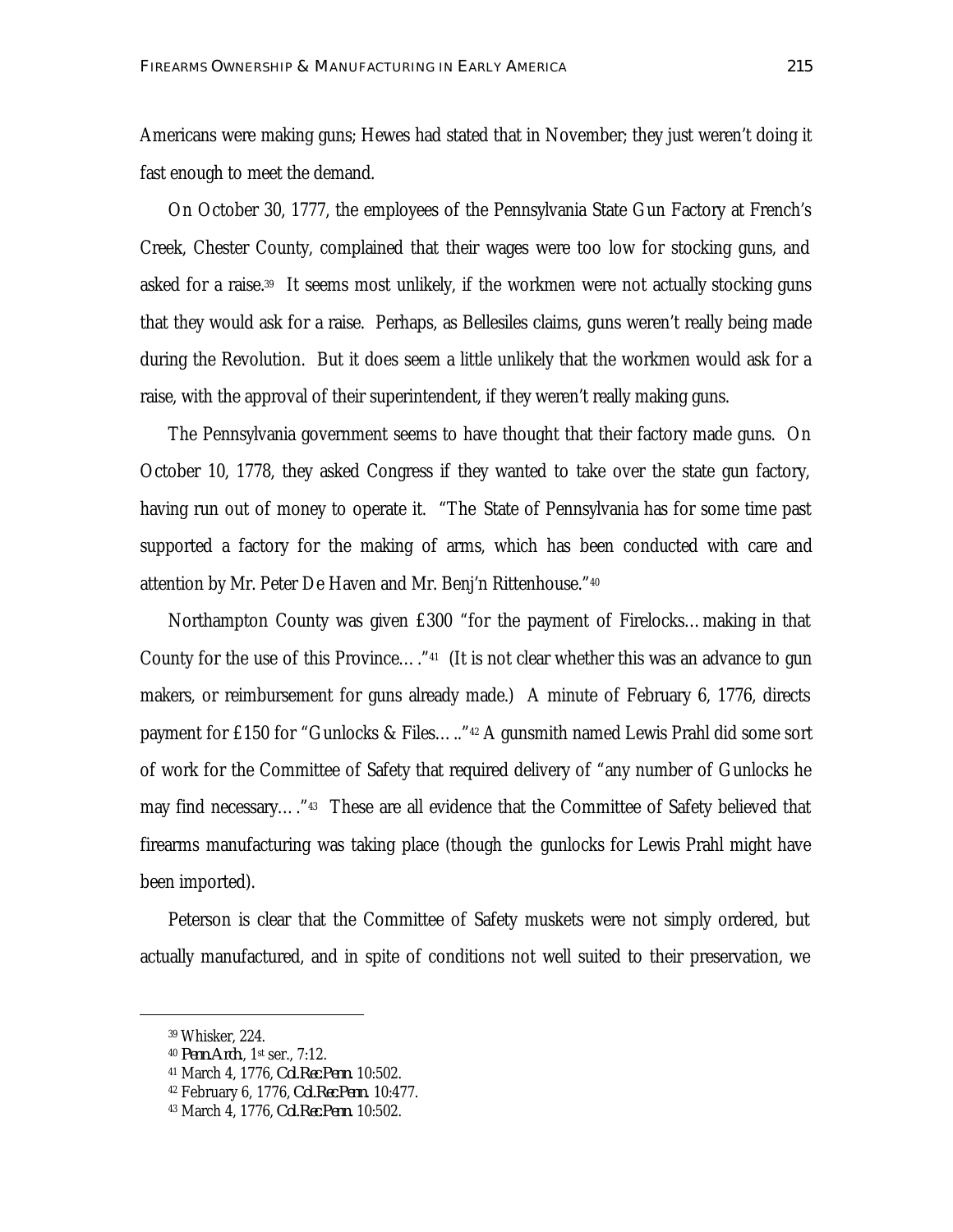have a number of examples that have survived to the present day. It is certainly the case that when arms became available for importation from Europe that these replaced many of these hurriedly manufactured muskets, and the Committee of Safety muskets, which received hard use at the beginning of the war, were unlikely to survive to be sold off as surplus after the war.<sup>44</sup>

Bellesiles makes much of low production rates of Committee of Safety muskets, suggesting that Americans simply lacked the ability to produce guns in any quantity. M. L. Brown gives a more detailed description of the problems confronting Pennsylvania manufacturing, which included not only a shortage of gunlocks, but also low prices offered by the government.

The Lancaster County Committee of Safety complained to the Pennsylvania Committee of Safety on March 16, 1776 that they were having trouble making new contracts: "Our workmen universally complain that the sums already fixed are inadequate to their Labours; that the Sacrifice they made in quitting their rifle business is greater than they can bear without some equivalent...."<sup>45</sup> The problem was not that Americans couldn't make guns, but that it was more profitable to make guns for the private market.

How many guns were made? Gluckman asserts that in spite of the difficulties involved, 4,000 of the 4,500 muskets ordered by the Pennsylvania Committee of Safety were completed and delivered between October 1775 and April 1776. Unfortunately, Gluckman provides no verifiable source for that claim.46 Attempts to verify this number against *Colonial Records of Pennsylvania, Pennsylvania Archives,* and *Minutes of the Supreme Executive Council of Pennsylvania* 

<sup>44</sup> Peterson, 180-90. See Bivins, 12, for a picture of one of the Committee of Safety muskets made in Philadelphia (according to the barrel), with Philadelphia proof marks and John Nicholson's name on the gunlock, perhaps indicating that he made the gunlock, but certainly indicating that he assembled the gun.

<sup>45</sup> Brown, 310; Arcadi Gluckman, *United States Muskets, Rfiles and Carbines* (Buffalo, N.Y.: Otto Ulbrich Co., 1948), 45, reproduces the entire letter, along with others on 43-46 that discuss problems of rising prices and wages preventing production of the full number of muskets required. Bishop, 1:573, confirms that the commercial demand for rifles interfered with colonial contracting for muskets. See Letter from the North Carolina Delegates to the Continental Congress, *Col.Rec.N.C.*, 10:806, for confirmation of the high demand and rising wages of "workmen in every branch of the Iron manufactory…."

<sup>46</sup> Gluckman, 47-48.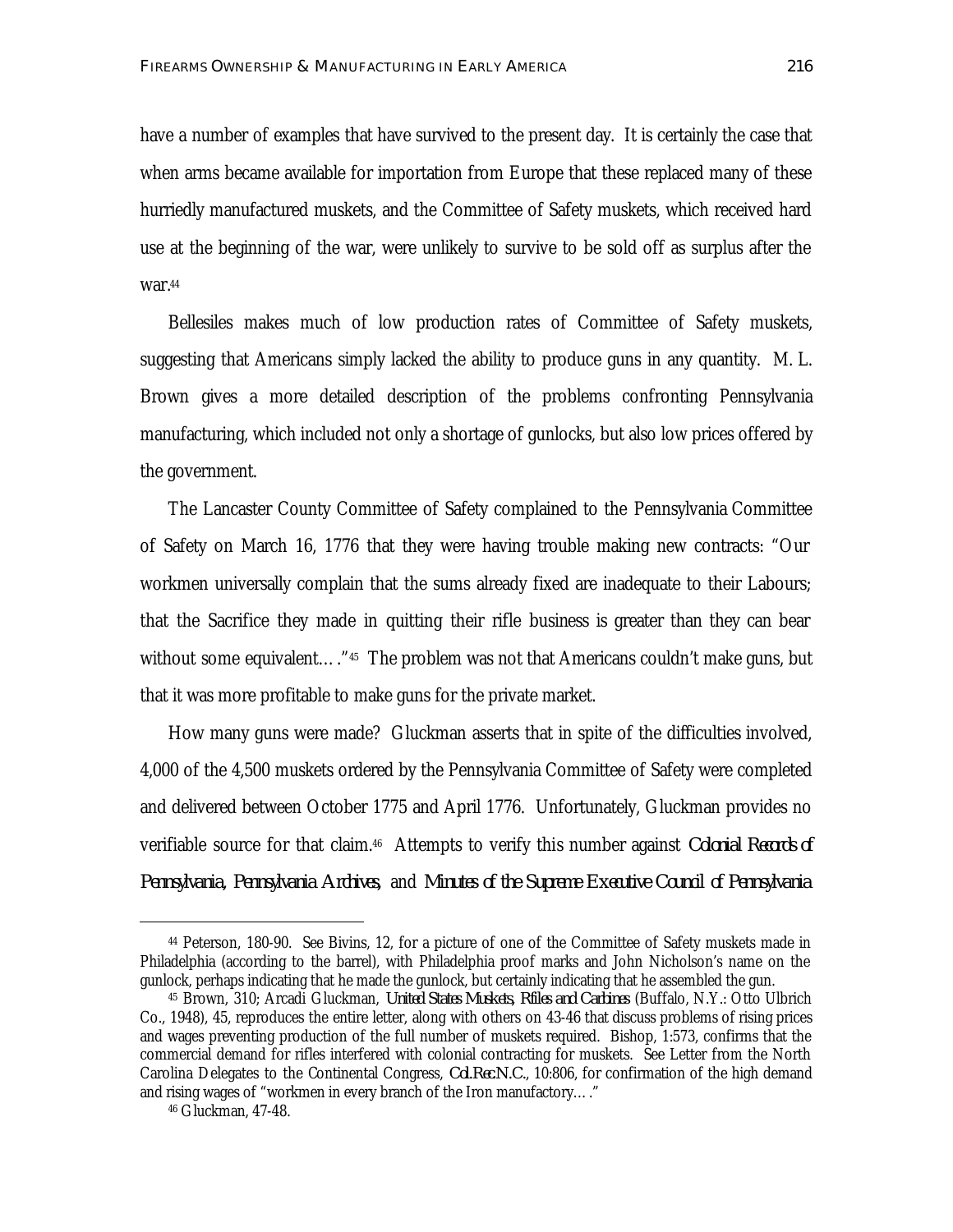have been less than conclusive. We have records that show that muskets and rifles were made and delivered, but relatively few of these records provide any quantities.

Nonetheless, we do know that Committee of Safety muskets were made. On October 27, 1775, the Committee of Safety directed that Mr. Towers "prove all the Muskets made in this City for the Provincial Service, and to Stamp such of as are proof, with the letters P; and that a Copy of this Minute be handed to the County Commissioners, who are to notify the Smiths they contract with for said Muskets, of this Resolve, and that none of their Guns will be receiv'd or paid for by this Board, but such as have been so proved and Stampt as aforesaid."47 In 1776, a Robert Peebles was paid £200 "being in part for 100 muskets made by Col. Peebles" by order of Cumberland County.<sup>48</sup>

Matthias Keely, who delivered 31 new firelocks as contracted, was to be given "as much powder as will prove one hundred Firelocks, making by him for the use of this Province."<sup>49</sup> On April 4, 1776, Matthias Keeler (apparently the same gunsmith) received £50 advance "towards the payment of Firelocks making by him…." In addition, "Robert Towers, Comissary" was told to provide Keeler with fifty-six musket balls "for proving Firelocks...."<sup>50</sup> Towers was apparently purchasing guns. Later that month, he was reimbursed £160:13:4 for "Firelocks, Salt Petre, &c., purchased and paid for by him…."<sup>51</sup>

## **New York**

 $\overline{a}$ 

New York's Provincial Congress was also apparently deluded about the possibility of having guns made in America. A series of discussions with Robert Boyd and Henry Watkeys starting June 13, 1775, concerned the making of one thousand muskets for the soldiers of

<sup>47</sup> October 27, 1775, *Col.Rec.Penn.* 10:383.

<sup>48</sup> *Minutes of the Provincial Council of Pennsylvania* (Harrisburg, Penn.: 1852), 10:700, quoted in Kauffman, *Early American Gunsmiths*, 74.

<sup>49</sup> March 2, 1776, *Col.Rec.Penn.* 10:502.

<sup>50</sup> April 4, 1776, *Min.Sup.Penn.*, 10:535.

<sup>51</sup> April 25, 1776, *Min.Sup.Penn.*, 10:550.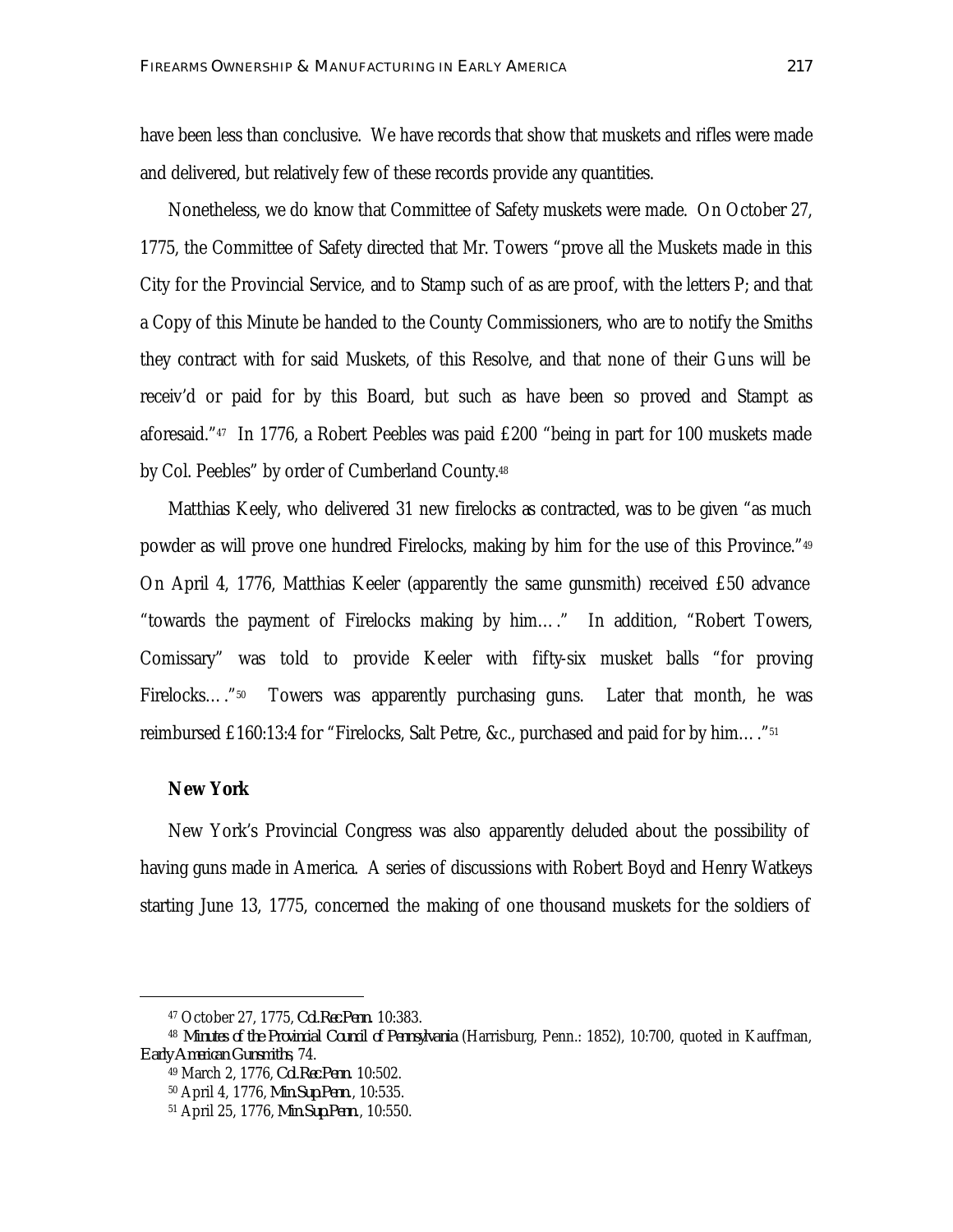New York. (Since New York was planning to raise and equip three thousand soldiers,<sup>52</sup> this suggests that the Provincial Congress believed that it already had, or could purchase, at least two thousand muskets.) At first the price agreed upon was £3:15:0 per musket.

On June 23, it negotiated with Robert Boyd to manufacture "Gun Barrells, Bayonets and Steel Ramrods", and with Henry Watkeys to provide gunlocks, stock and finish muskets within six months.53 The final contract required Watkeys to manufacture gunlocks on the pattern of one provided to him "marked *Grice* 1760." Watkeys was to be paid £2:5:0 for each musket delivered. Boyd seems to have not been included in this contract.54 Watkeys apparently failed to deliver on the guns, and the manner in which Bellesiles tells us about his failure raises questions about Bellesiles's accuracy.

 "Henry Watkeys appears to have been entirely sincere when he took New York's money in June 1775, but discovered that making guns was much harder than he had initially suspected. Sixteen months later, after producing only six inferior gun barrels, he informed the New York legislature he was 'poor and now removed to Brunswick in Jersey.'"55 Why does Bellesiles make a point of saying that Watkeys appears to have been sincere? Because one of Bellesiles's sources about Watkeys points out that he deserted to the British, and ended up after the war as a gunsmith in Canada.<sup>56</sup> At a minimum, it gives us a different possible explanation for Watkeys's failure to make guns. Watkeys's failure to make guns may reflect his political sympathies as much as his technical inadequacies.

This wasn't the end of the New York Provincial Congress's attempts to have guns made. They ordered on March 30, 1776 that "all the public News-Papers in this Colony" run an advertisement asking for "proposals from & treat with any Person or Persons who are willing to engage in manufacturing good Muskets or the Locks Barrels or any necessary parts

<sup>52</sup> June 9, 1775, *Col.Hist.NY* 15:8.

<sup>53</sup> June 13, 1775, *Col.Hist.NY* 15:8; June 23, 1775, *Col.Hist.NY* 15:9-10.

<sup>54</sup> June 30, 1775, *Col.Hist.NY* 15:13-14.

<sup>55</sup> Bellesiles, 191.

<sup>56</sup> Whisker, 178-179.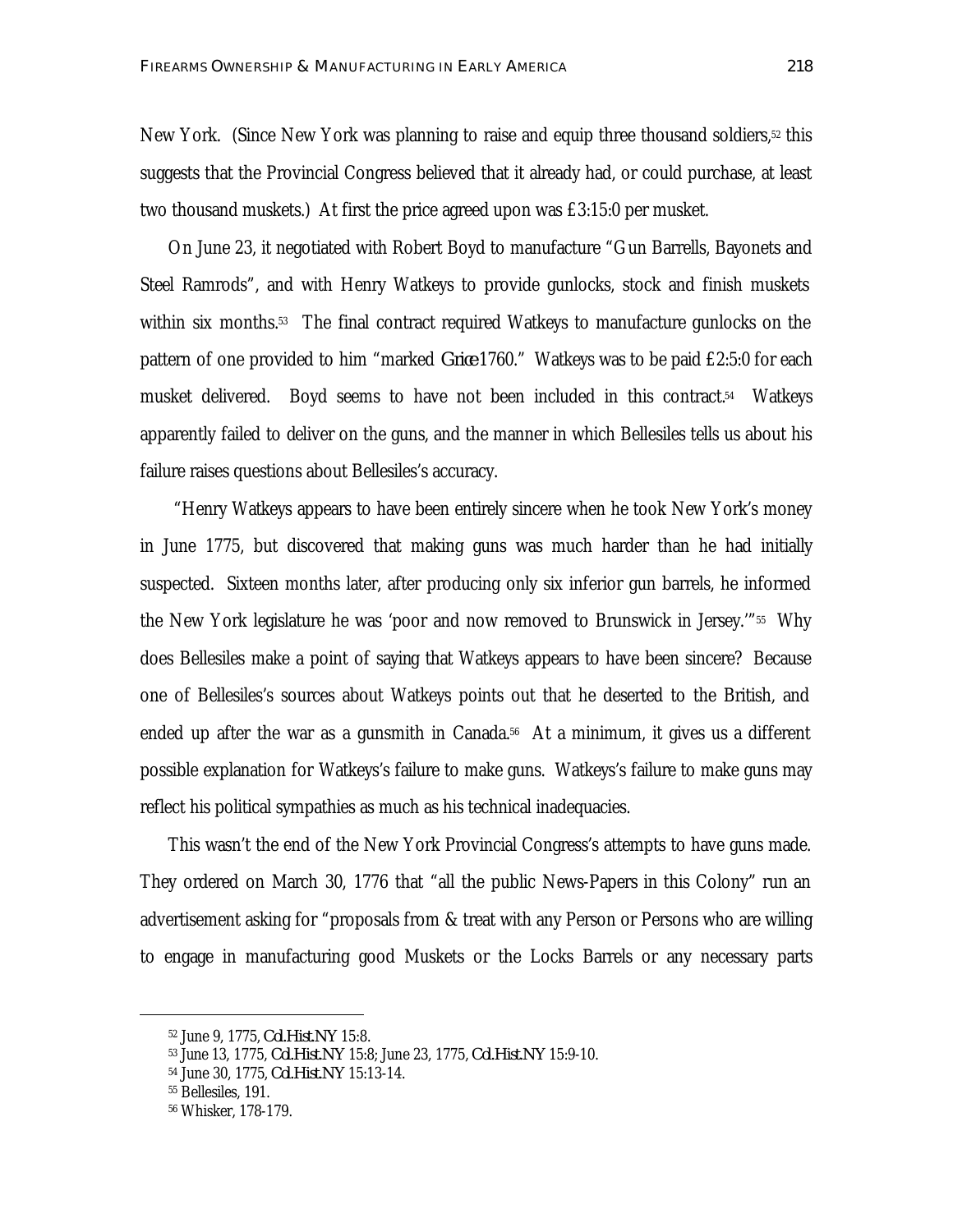thereof…."57 New York also provided a bounty for those who erected gunpowder mills, made gunlocks, or musket barrels, and no interest loans.

But they were also careful to specify that these incentives were not available for gunpowder mills already erected, or for gunlock, musket barrel, or bayonet makers "with whom the Congress or Committee of Safety of this Colony have already contracted, or to any person in their behalf…."58 Clearly, there were already gunpowder mills in operation, and these incentives were intended to create more manufacturing capacity. It appears that the incentives for gunlock makers and musket barrel makers were similarly intended for those not already in the business. This suggests that there were craftsmen in New York already contracted to make gunlocks and musket barrels.

Cornelius Atherton contracted with New York for muskets during this time, and apparently delivered at least twenty-two muskets sometime during this period.<sup>59</sup>

#### **New Hampshire**

Other Revolutionary governments, while lacking quite as much detail on their plans to have guns made, also seemed to believe that guns could be made in America. The New Hampshire House of Representatives in January, 1776, discussed "a plan for providing Fire-Arms for a Colony stock…." They proposed that for every musket with a barrel "three feet nine inches long, to carry an ounce ball, a good bayonet with blade eighteen inches long, iron ramrod" (what is generally known as the Committee of Safety specification) "manufactured in this Colony" delivered "on or before the 1st of May next, the owner of such fire-arms receive three pounds for each…." These muskets were to be proofed, and only if they passed was the maker to be paid.

<sup>57</sup> March 30, 1776, *Col.Hist.NY* 15:92.

<sup>58</sup> *American Archives*, 4th series, 5:390-92. The Provincial Congress on this same page also provided very similar loan and bounty programs for the making of "Salt out of seawater" as well—and no one has suggested that Americans were short of salt in the colonial period.

<sup>59</sup> Lewis, *Gunsmiths of Manhattan,* 6.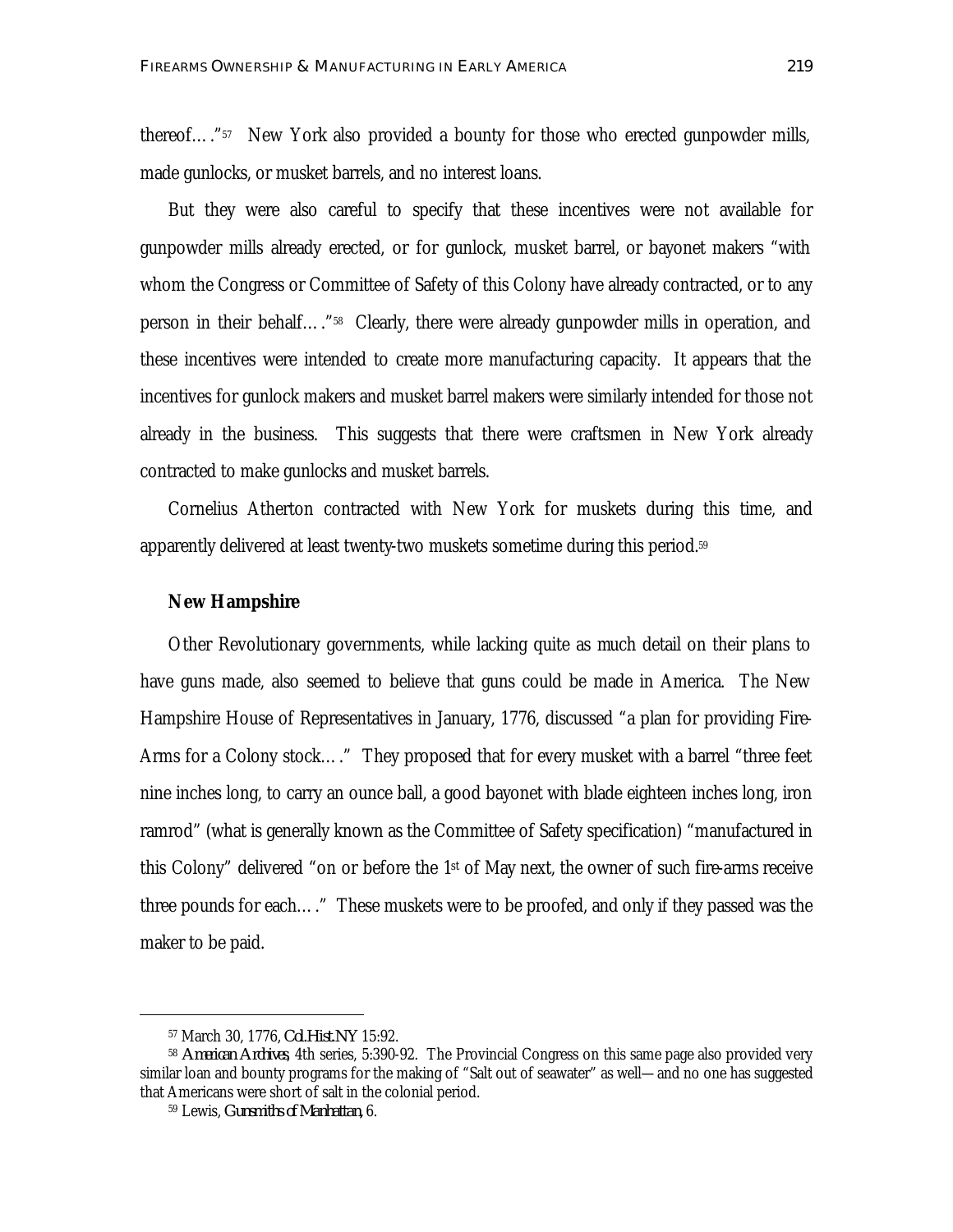Furthermore, "that there be appointed one good man, in each County" to receive and proof such muskets.<sup>60</sup> Every county was to have a man to receive such muskets. New Hampshire's government seemed to think that there was enough gun manufacturing capacity that within three months there would be so many gunsmiths making muskets, and that they would be so widely distributed, that someone would be required "in each County" to receive and proof them.

# **Connecticut**

Medad Hills of Goshen, Connecticut, received a Connecticut Committee of Safety musket contract, and on February 4, 1776, delivered forty muskets and bayonets.61 At least one of Medad Hills's muskets has survived, though whether it is one of those made under this contract is unclear.62 Samuel Hall also received a contract from the Connecticut Committee of Safety. While he apparently delivered at least 69 guns, "military duty and sickness" prevented him from completing his contract.63 Other Committee of Safety muskets have survived, such as an unmarked musket made in New England (based on the wood), and a Committee of Safety fusil made by Elisha Childs and Nathan Frink in 1778 in Goshen, Connecticut.64 Samuel Dewey of Hebron, Connecticut, demanded payment from the state Assembly for "46 gun barrels and 21 bayonets, and that they are all in the public service."<sup>65</sup>

# **Virginia**

There are certainly gunsmiths in Virginia who believed that they could make guns. Thomas Worley, Philip Sheetz, and Henry Sheetz "of Mecklenburg in the County of Berkley" signed a document May 28, 1776, offering to make guns for the Committee of Safety,

<sup>60</sup> January 12, 1775, *American Archives*, 4th series, 5:7-8.

<sup>61</sup> Brown, 325.

<sup>62</sup> Kauffman, *Early American Gunsmiths*, 51. Lindsay, 55, 57, describes what may be the same surviving Medad Hills musket.

<sup>63</sup> Kauffman, *Early American Gunsmiths*, 41.

<sup>64</sup> Lindsay, 55.

<sup>65</sup> Brown, 350-351.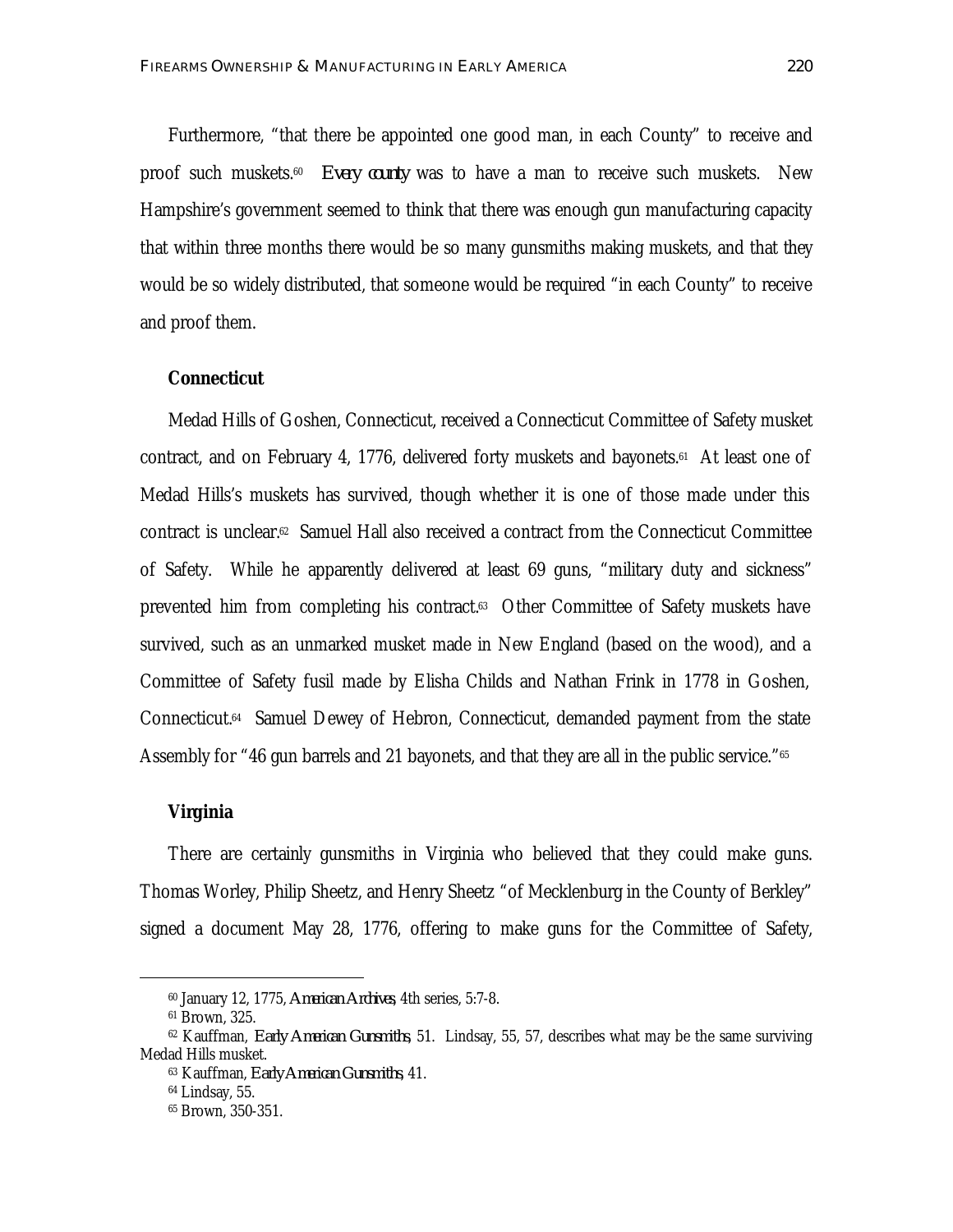"twenty-four good and well fixt Rifle guns per month, at the rate of Four Pounds and Ten Shillings Virginia Currency each, or in lieu thereof twenty-four good and well fixt muskets with sufficient bayonets at the rate of Four Pounds…."<sup>66</sup>

Bellesiles does mention the successful Martinsburg, Virginia factory of Stephen & Noble, which was "capable of making as many as eighteen muskets in a single week." Yet, rather than acknowledge that this was an impressive performance for a factory of thirty workers, he derides its effectiveness by observing, "If they maintained that rate, they could have armed the Virginia militia in twenty-one years, assuming no gun loss or population growth."67 There is no reason to assume that a single factory was intended to arm the entire Virginia militia, or that the Virginia militia was devoid of arms when the factory opened. The tone of that remark demonstrates something of Bellesiles's lack of objectivity about arms manufacturing in Revolutionary America.

The Rappahannock Forge in Virginia made guns, without question, because we have some of their production. Nathan Swayze, an arms collector specializing in Rappahannock Forge's production has found at least eighteen surviving guns produced during the Revolution: ten pistols, four muskets, and four "wall guns" (a type of very large musket used for defending fixed positions).<sup>68</sup> Unfortunately for its proprietor, the chaos caused in Virginia by the British invasion disrupted production and scattered his workmen.<sup>69</sup>

## **North Carolina**

North Carolina's Provincial Congress also made provision for the making of guns, naming eighteen men in six different districts "to direct the establishing of public manufactories in their respective districts, of good and sufficient muskets and bayonets" roughly following the specifications laid down by the Continental Congress. These men were

<sup>66</sup> Hartzler, 275.

<sup>67</sup> Bellesiles, 192.

<sup>68</sup> Nathan Swayze, *The Rappahannock Forge* (American Society of Arms Collectors, 1976), 1-31.

<sup>69</sup> Swayze, 5.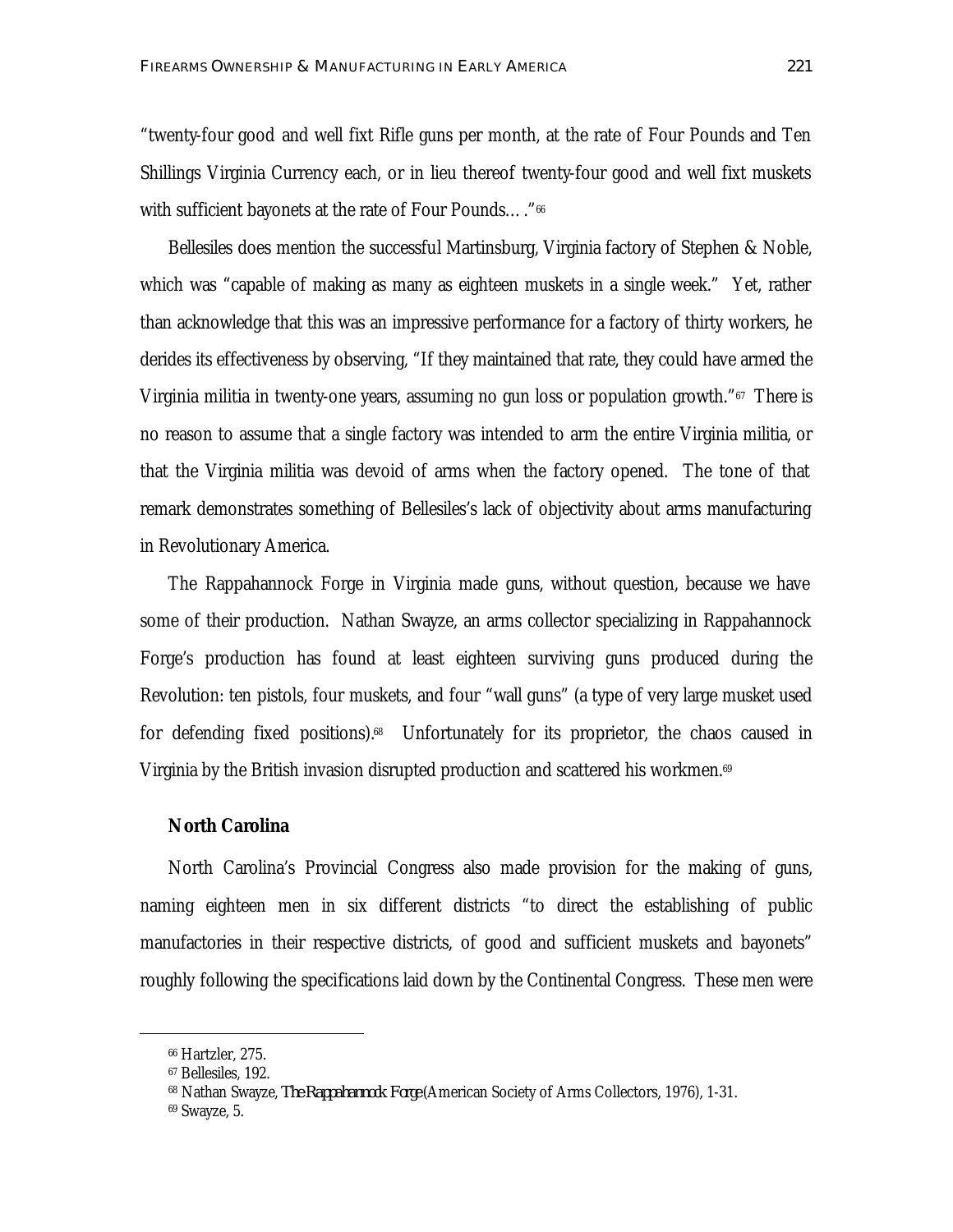to 'collect from the different parts of their respective districts all gunsmiths, and other mechanicks, who have been accustomed to make, or assist in making muskets, or who may in their opinion be useful in carrying on such manufactory…." Musket and bayonet together were not to exceed  $£5.70$  It is unclear how many guns were actually made in such public factories, but it is clear that the Provincial Congress believed that there were gunsmiths "accustomed to make, or assist in making muskets" living in North Carolina.

There is a curious silence in the North Carolina records about these public gun factories. The Provincial Congress in November of 1776 charged three members to "Inquire into the state of the Gun Manufacture in the District of Halifax, and make Report thereon."71 A few weeks later, they reported back it appeared that muskets could not be made for £5 each, but that at \$20 each it was possible. There is no explanation why the House considered the report, and rejected it.72 Did the House consider the report was nonsense? Did they decide that it was best not to try and make guns in public factories? We really don't know. We also don't know if the problem was specific to Halifax or not. A few weeks later, Nathaniel Rochester was added to the Hillsborough District's firearms manufacture commission, suggesting that the Provincial Congress had not abandoned the notion of making guns.<sup>73</sup>

The Continental Congress clearly believed that guns could be made in North Carolina. A November 4, 1775 resolution directed, "Resolved, That it be recommended to the several Assemblies or conventions of the colonies respectively, to set and keep their gunsmiths at work, to manufacture good fire locks, with bayonets...."<sup>74</sup> A November 28, 1775 resolution directed, "That the convention or committee of safety of North Carolina be desired to

<sup>70</sup> April 24, 1776, *Col.Rec.N.C.*, 10:539. An undated letter from North Carolina's delegates to the Continental Congress some months later suggests that either these public gun factories did not come into existence, or that the delegates were not aware of them.

<sup>71</sup> November 22, 1776, *Col.Rec.N.C.*, 10:929.

<sup>72</sup> December 7, 1776, *Col.Rec.N.C.*, 10:958.

<sup>73</sup> December 23, 1776, *Col.Rec.N.C.*, 10:1001.

<sup>74</sup> *JCC*, 322.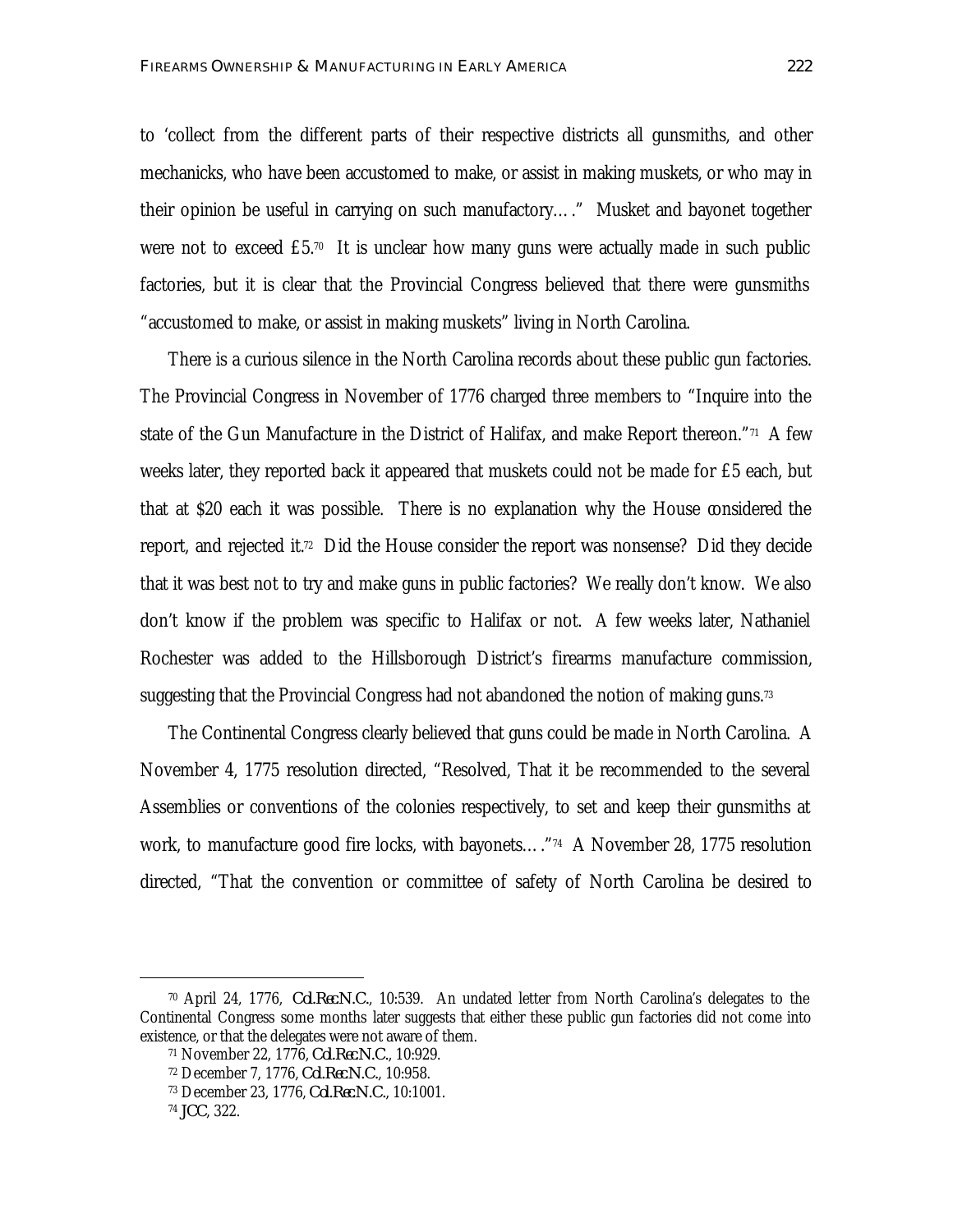employ, immediately, all the gunsmiths in that colony, in the making of Musquets and bayonets…."<sup>75</sup>

Examination of *Colonial Records of North Carolina* shows surprisingly little discussion of the making of guns. On June 14, 1776, the North Provincial Congress promised Timothy Bloodworth £5 for each Committee of Safety musket made and delivered within four months. Bloodworth and his workmen were exempted from militia duty, and Bloodworth was advanced £100 to make the muskets and bayonets.76 (The Provincial Congress raised its offering price to £6 a few months later, with no explanation of why.) $\frac{7}{7}$ 

Apparently Bloodworth's operation was successful, as was that of James Dupre. Factories in Hillsborough and Halifax started, respectively, in April and November of 1776, apparently making guns until 1778. The arrival of inexpensive surplus French muskets may have contributed to the closing of these factories; the drought of 1778, by stopping water power at the Hillsborough factory, forced it to stop production.<sup>78</sup>

A curious complaint of May 3, 1776, suggests that guns were being made in North Carolina, and that it was not generally important enough to be recorded, unless there was some dispute associated with the guns. An Abraham Childers "in the first troop of Light Horse commanded by Capt. Dickerson… had taken seven new rifle guns, with their [bullet] moulds and wipers, from Arthur Morse, of the county of Orange, for the use of the Continental Army…." The Provincial Congress resolved, "That the said Abraham Childers has acted without authority, and with violence, evil in its example, and dangerous to the security of private property…." The guns were ordered restored to Moore, and Childers was ordered to report to the Provincial Congress "to answer for the said misbehaviour…"<sup>79</sup>

<sup>75</sup> *JCC,* 388.

<sup>76</sup> June 14, 1776, *Col.Rec.N.C.*, 10:630.

<sup>77</sup> December 21, 1776, *Col.Rec.N.C.*, 10:981.

<sup>78</sup> Bivins, 16, 18.

<sup>79</sup> May 3, 1776, *Col.Rec.N.C.*, 10:559.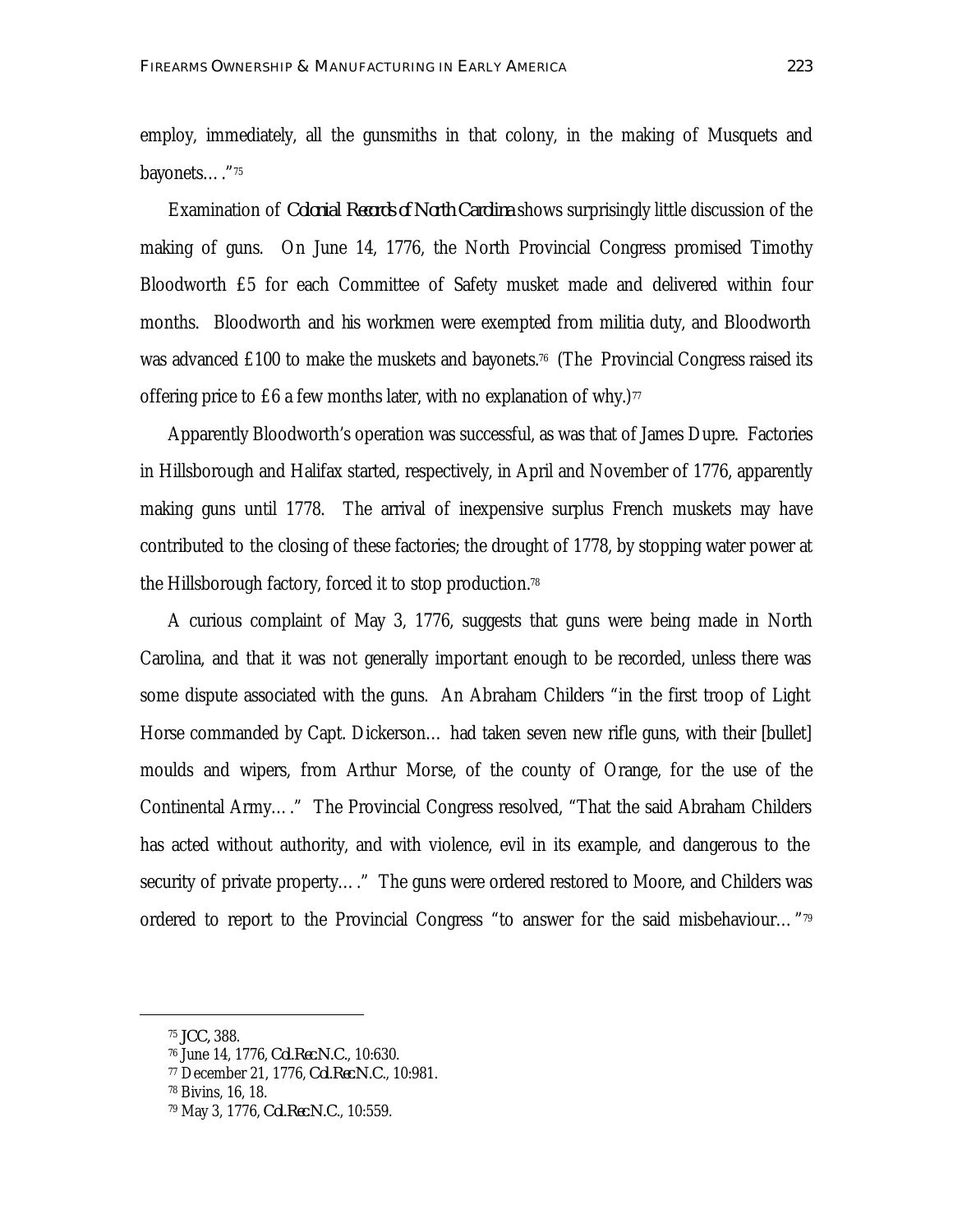Perhaps this was a misunderstanding; a few days later, Childers apparently escaped punishment, and Moore was given £56 for the seven rifles.<sup>80</sup>

There are other references to guns purchased, repaired, and perhaps made under contract with the North Carolina state and county governments, but what is startling is how few such references there are, if guns were an extraordinarily scarce commodity. On December 22, 1775, the North Carolina Provincial Council (the executive branch, apparently, while the Provincial Congress was not in session) reimbursed the Wilmington Safety Committee for £83:15:10*.* "for thirty-one Guns, stocking four Guns, repairing three Guns, and twelve Gun Locks for the use of the first Regiment…." They were also reimbursed £7:1:0 "for two Muskets, repairing one gun and two gun locks, for the first Regiment…."81 One could interpret the very, very few references to gun purchases as evidence that guns were in short supply; one could also interpret it as evidence that guns were so widely distributed as to not be worth a great deal of discussion.

A number of gun factories operated during the Revolutionary War, some continuing manufacturing operations from before the war, such as North Carolina's Charlottesville Rifle Works. It was established in 1740 to produce public arms, and produced muskets from 1775 to 1777. It receives no mention from Bellesiles.

Bellesiles describes North Carolina's Public Gun Factory as having "produced one hundred rifles during the war and then closed shop."<sup>82</sup> A more complete statement—and one that shows that there was a bit more involved than just closing down operations, is that it started operations in May 1776, and delivered "one hundred muskets with bayonets, three rifles and six smooth [bore] guns. That afterwards the said Factory, with a quantity of gun barrels were destroyed by the Tories." Destroyed factories have a hard time operating, no matter what quality of guns they make.<sup>83</sup>

<sup>80</sup> May 9, 1776, *Col.Rec.N.C.*, 10:571.

<sup>81</sup> *Col.Rec.N.C.,* 10:358.

<sup>82</sup> Bellesiles, 192.

<sup>83</sup> Brown, 315. Bivins, 16, gives a bit more detail about the location and the principals, but the same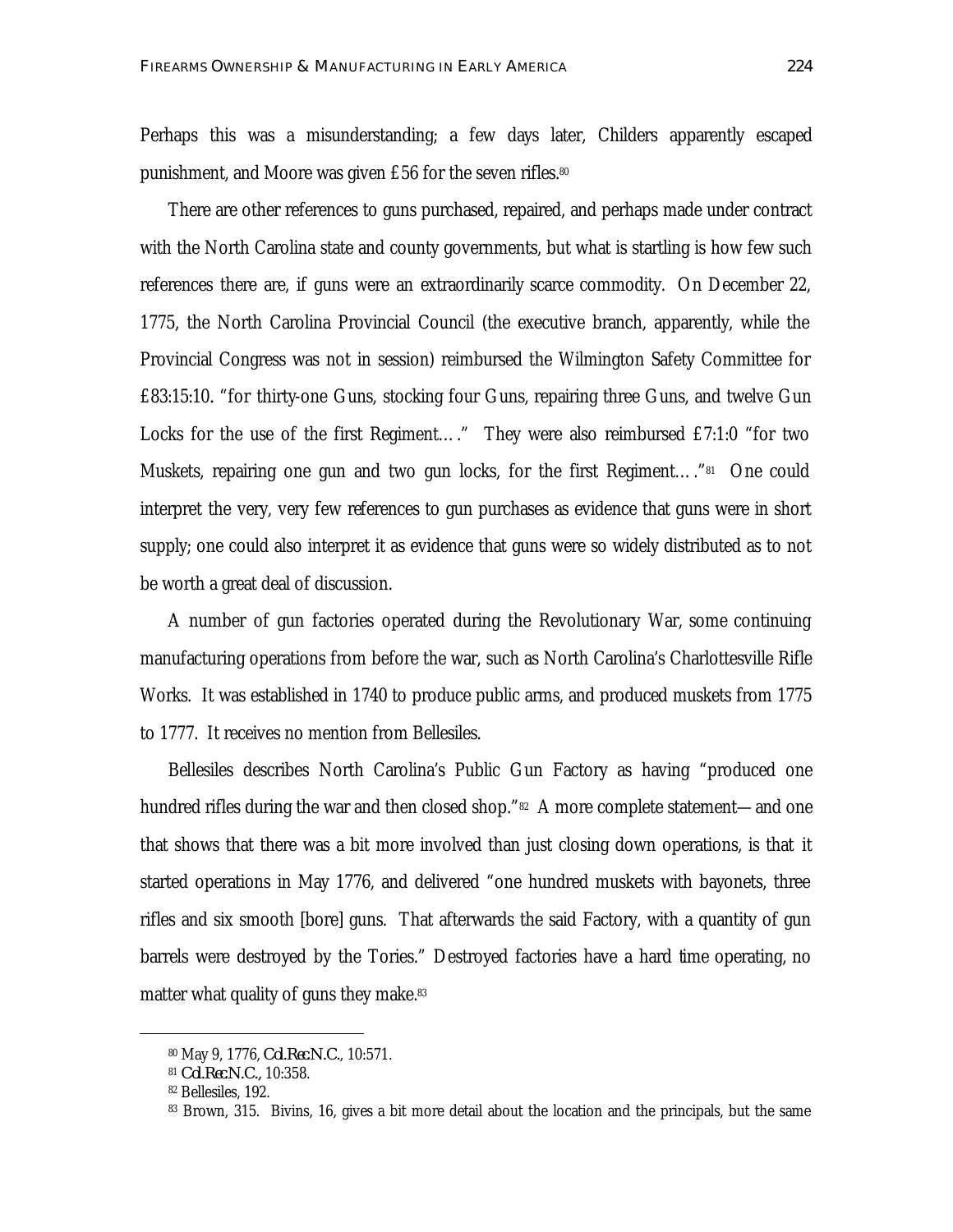Somehow, Bellesiles neglects to mention the North Carolina Gun Works established by that state's Committee of Safety in 1776, under the direction of Master Armorer James Ransom, in 1776. It operated until 1778, producing muskets and bayonets.<sup>84</sup> When authorized by the North Carolina Provincial Congress, it directed that "all Gunsmiths, and other mechanicks, who have been accustomed to make, or assist in making Muskets" be collected to work there.85 Perhaps the North Carolina Provincial Congress was misinformed, thinking that there were gunsmiths "accustomed to make, or assist in making Muskets."

Bute County seems also to have had a gun manufacturing facility during the war. On January 26, 1779, the North Carolina government directed that "the remainder of the Guns, Gun Locks and & every other Thing belonging to the Gun Manufactory in Bute County" be sold.<sup>86</sup>

# **South Carolina**

On February 24, 1776, South Carolina's Provincial Congress directed a subcommittee "to contract for the making, or purchasing already made, any number, not exceeding one thousand stand, or good Rifles, with good bridle-locks… not exceeding the price of thirty Pounds each… Also for the making, or purchasing already made, one thousand stand of good smooth-bored Muskets, carrying an ounce ball… at a price not exceeding twenty Pounds each…."<sup>87</sup>

## **Maryland**

Maryland also believed that guns could be made there. An August, 1775, Maryland Convention committee appointed to "inquire into the practicability of establishing a

reason why the factory closed down.

<sup>84</sup> Brown, 315.

<sup>85</sup> April 24, 1776, *American Archives* 4<sup>th</sup> series, 5:1337-8.

<sup>86</sup> Bivins, 17.

<sup>87</sup> February 24, 1776, *American Archives* 4th series, 5:580-1. Also see February 25, 1776, *Ibid.*, 5:581, for an extension of their authority to include other rifle designs.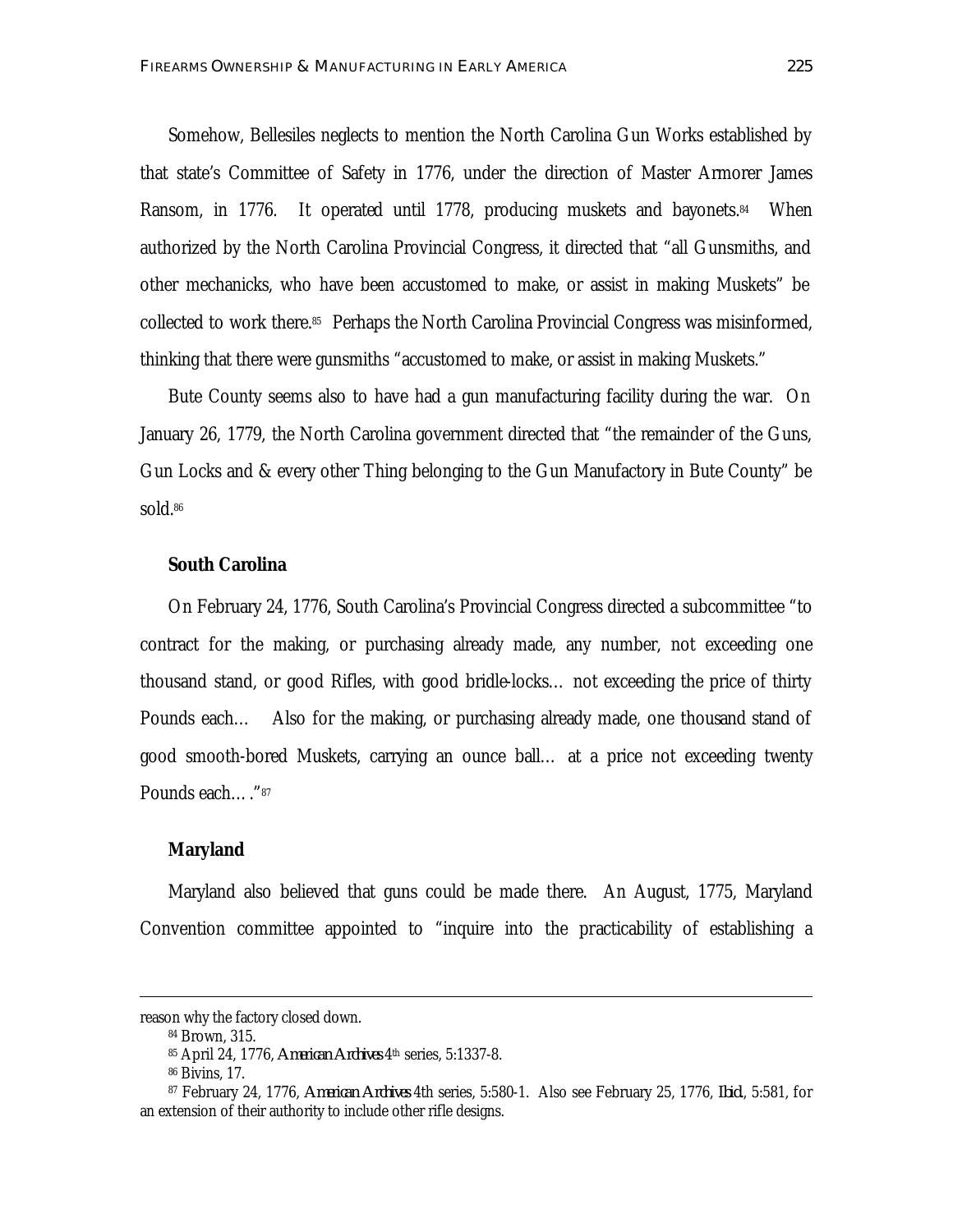Manufactory of Arms within this Province" concluded that it made more sense to contract out these services to the existing gun making industry. The committee reported that there were twelve gunsmiths in the province capable of making guns: three in Baltimore, one in Georgetown, four in Fredericktown, one near Fredericktown, two in Hagerstown, and one in Jerusalem, and "several gunsmiths on the Eastern Shore, and in other places." Each shop was believed to be capable of making twenty muskets a month at a cost of about £4 each.<sup>88</sup>

On August 29, 1775, the Maryland Council of Safety contracted with these gun makers. Charles Beatty of Fredericktown was "empowered to contract for the making and Delivery of 650 good substantial proved Musquets… for a sum not exceeding Ten Dollars and two-thirds of a Dollar in Bills of Credit…." A third were to be delivered by January 1, 1776, another third by March 1, 1776, and the final third by May 1, 1776.89 Beatty had some difficulties with the contracts, but not because there were no gun makers. The gun makers insisted on a slight difference in the gunlocks, and "2/3 of the Musketts to be delivered by the first of March next the remainder by the first of May following…."<sup>90</sup>

Robert Alexander of Baltimore was similarly empowered to contract for five hundred muskets under similar terms. On September 1, three other officials, apparently in other areas of Maryland, were authorized to contract for "making and Delivery of any number, not exceeding 1000 good substantial proved Musquets" of the same specifications.<sup>91</sup>

Thomas Johnson, Jr. was authorized to purchase gunlocks, stocks, bayonets, and ramrods "for five hundred muskets."92 From the count, it would appear that these items were intended to support Robert Alexander's Baltimore musket making contract. Other records show that the Maryland Council of Safety was buying other items required to complete the

<sup>88</sup> August 2, 1775, *American Archives* 4th series, 3:130-1.

<sup>89</sup> August 29, 1775, *Archives of Maryland,* 11:75.

<sup>90</sup> September 20, 1775, *Archives of Maryland*, 11:81.

<sup>91</sup> September 1, 1775, *Archives of Maryland*, 11:77.

<sup>92</sup> August 30, 1775, *American Archives* 4th series, 3:448-9; Brown, 351, 407, identifies Harris's place of business as Savage Town, Maryland; *Archives of Maryland*, 11:76.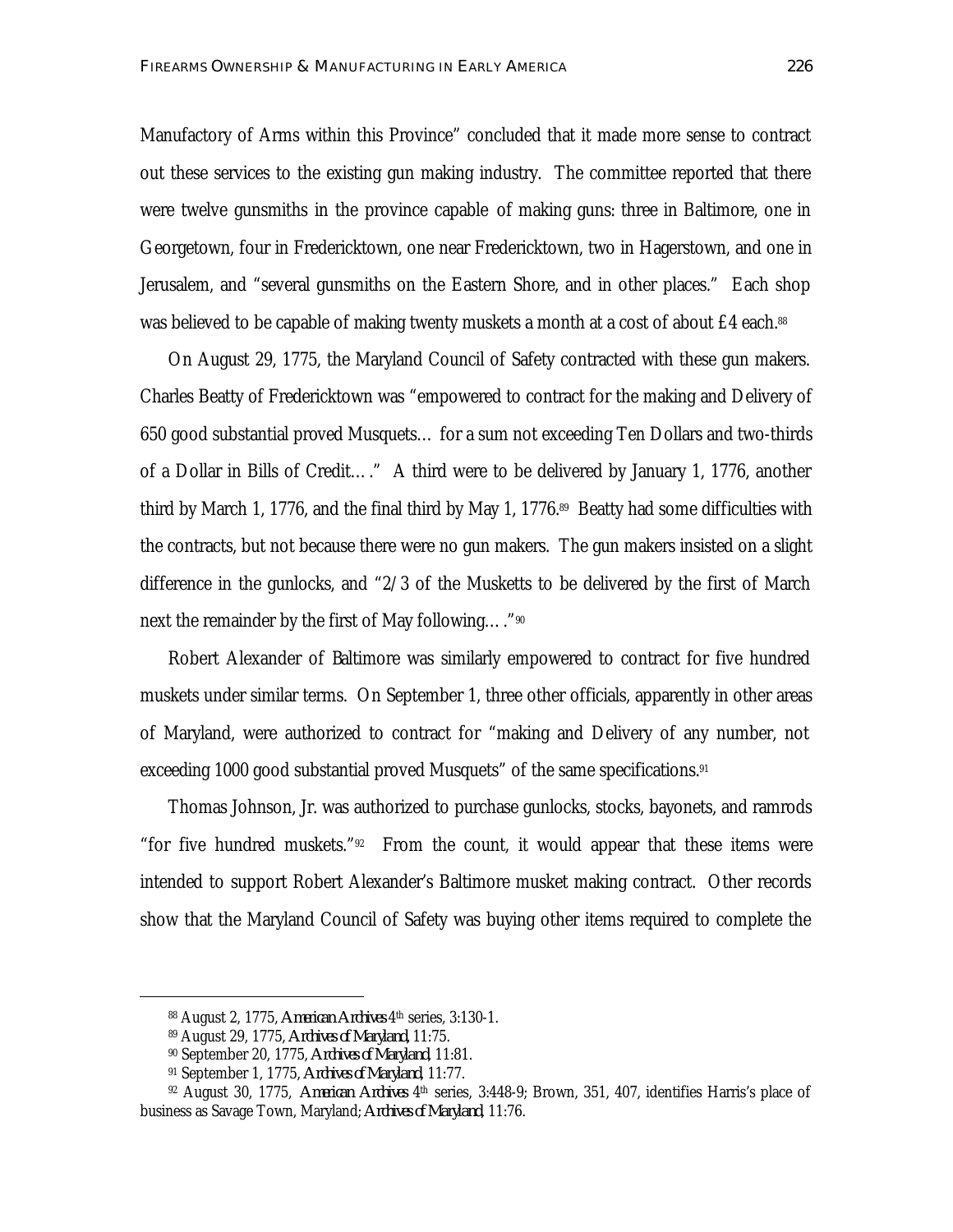muskets, such as "one thousand Priming-Wires and Brushes at 7*s.* 6*d.* per dozen…."<sup>93</sup> Edward Timmins received £7:5:5 for thirty-two steel ramrods on May 3, 1776.94 In January of 1776, Charles Beatty and Baker Johnson were advanced £60 for the purchase of gunlocks, and £100 "to enable them to advance for Rifles…."95 Michael Cochinderfer of Frederick County was given £300 "to enable him to carry on a Stocking manufactory."<sup>96</sup>

On August 31, 1775, the gunsmith Isaac Harris of Savage Town contracted to supply musket barrels and bullet moulds at \$4 2/3 each. The terms indicate "agreeable to the one now made and delivered," which would seem to indicate that Harris had actually made a sample.<sup>97</sup> Gun locks stored in Baltimore were ordered delivered to Harris on May 25, 1776,<sup>98</sup> suggesting that he was actually making guns.

Other contract negotiations suggest that gun makers were not in short supply. A letter from Georgetown, Virginia of October 20, while somewhat unclear, seems to indicate that the Council of Safety of Virginia was prepared to purchase rifles and smoothbores from a Mr. Richardson if Maryland chose not to buy them.<sup>99</sup>

Certainly, the existing gun makers of Maryland did not have enough workers to make enough muskets and rifles for warfare, and we find discussions of contract guarantees, such as one of October 21, 1775. The Maryland Council of Safety promised that if William Whetcroft imported sufficient workmen the following spring, and would delivered "fifty good substantial proved Musquets" every week for two years, the province would promise to take over the workmen's contracts in the event that peace broke out in the next two years. The first 800 muskets to be made would be fitted with imported locks.<sup>100</sup>

<sup>93</sup> July 17, 1776, *American Archives* 5 th series, 1:1338.

<sup>94</sup> May 3, 1776, *Archives of Maryland*, 11:402.

<sup>95</sup> *Archives of Maryland*, 11:108.

<sup>96</sup> July 29, 1776, *Archives of Maryland*, 12:134.

<sup>&</sup>lt;sup>97</sup> August 30, 1775, *American Archives* 4<sup>th</sup> series, 3:448-9; Brown, 351, 407, identifies Harris's place of business as Savage Town, Maryland; *Archives of Maryland*, 11:76.

<sup>98</sup> May 25, 1776, *Archives of Maryland*, 11:444.

<sup>99</sup> October 2, 1775, *Archives of Maryland*, 11:81-82.

<sup>100</sup> October 21, 1775, *Archives of Maryland*, 11:84-85.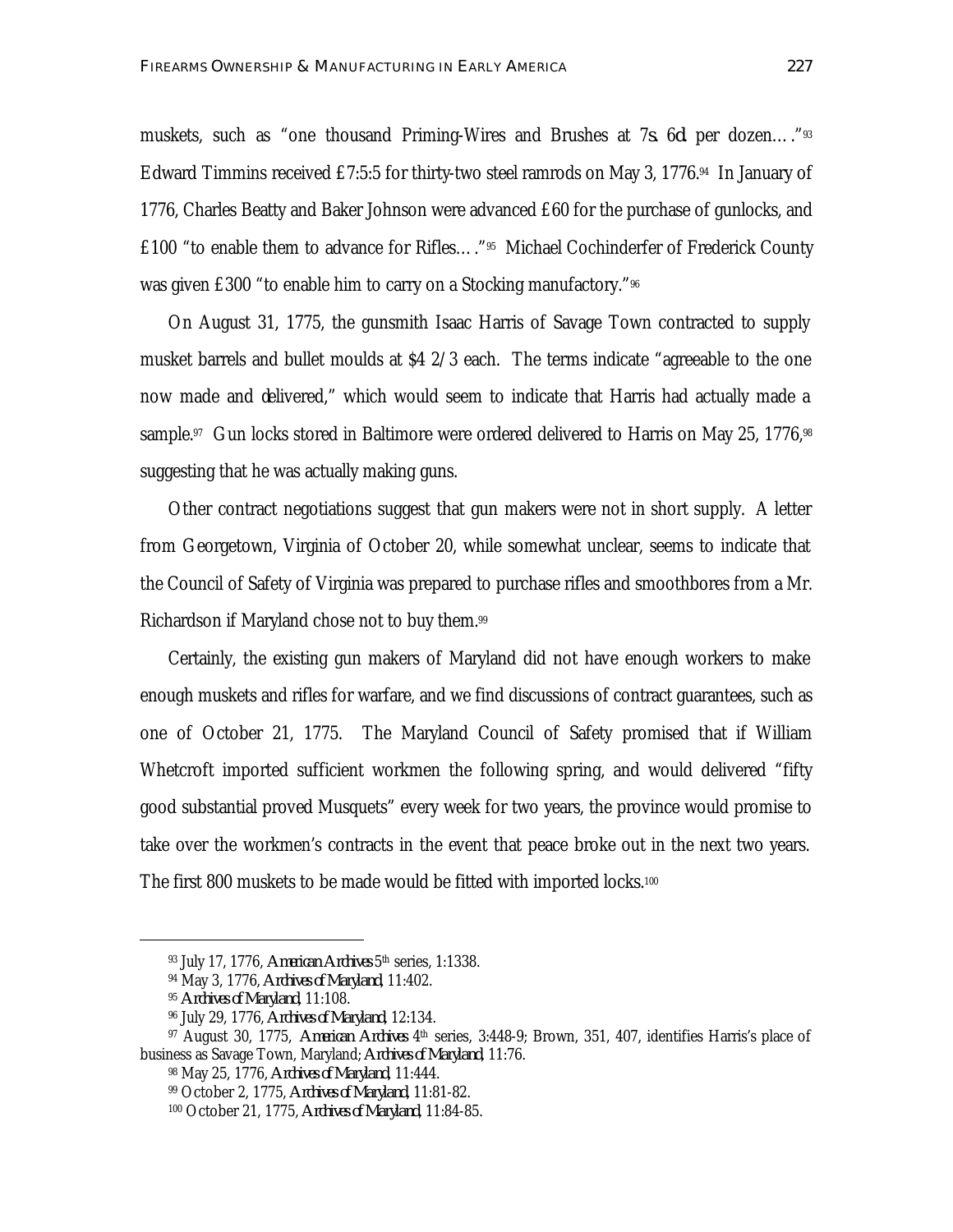Perhaps these contracts for the making of muskets were highly speculative—but if so, it seems a bit odd that the Maryland Council of Safety would pay for a great many parts that might or might not be assembled into functioning guns. It is also interesting that there is no comparable purchase of gunlocks, stocks, bayonets, and ramrods to complete the 650 muskets contracted for in Fredericktown, or the 1000 muskets contracted for in other parts of Maryland. These other gunmakers apparently had their sources for these components.

In any case, guns were being made, because by January 20, 1776, there are orders to deliver to John Youst "ten Pounds weight of Gunpowder… to prove the Musquets made by the said Youst for the use of this Province." Richard Thompson and Thomas Richardson were appointed to prove those muskets.101 The making of guns continues; on February 23, Isaac Harris was directed to request Stephen West to send up "all the Gunlocks… now in his Possession…."<sup>102</sup> An order of May 4 directs delivery of "all the small Arms which were brought from Frederick County"103 where some of the contractors were based. Jacob Schley, another rifle contractor, was directed July 30, 1776, "send to this place, with all the expedition you can, the rifle you made for the use of the Province; also, the ten large rifles contracted by you to be made and delivered on the first day of August next."104 Major Price is directed to deliver thirty-eight gun locks "for the rifles made at Frederick County." One the same day, the Frederick Town Gun Lock Manufactory is told to "furnish and make for Jacob Schley ten large Gun Locks agreeable to a pattern they will receive…."<sup>105</sup>

There are entrepreneurs who pop up, proposing to make guns, and asking for assistance, such as Richard Bond, who announced, "I am setting up a Gun factory, which I expect will

<sup>101</sup> January 20, 1776, *Archives of Maryland*, 11:99. See January 17, 1776, *Ibid.*, 11:100 for more correspondence about this.

<sup>102</sup> February 23, 1776, *Archives of Maryland*, 11:181.

<sup>103</sup> May 4, 1776, *Archives of Maryland*, 11:406.

<sup>104</sup> July 30, 1776, *American Archives* 5 th series, 1:667.

<sup>105</sup> June 27, 1776, *Archives of Maryland*, 11:525-6.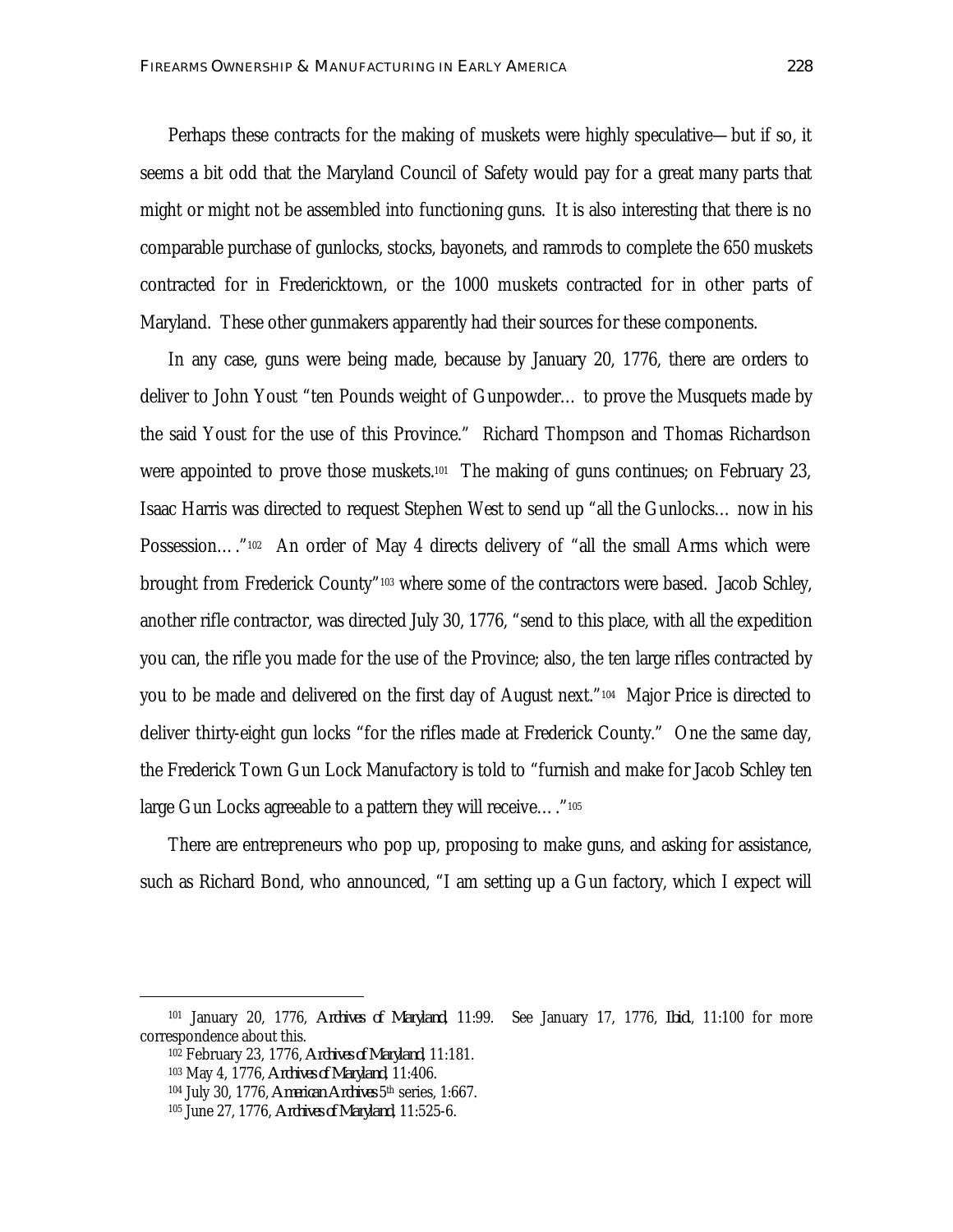be ready to go about Crismas, where work will be done in the best manner, where gunbarrels may be had ready for stocking—any quality."<sup>106</sup>

Perhaps, as Bellesiles claims, few of these contracts were fulfilled. But if so, where are the records of upset governments demanding their money back? There are certainly much smaller financial transactions recorded, such as £10 "to be deducted out of William Niven's Account against the publick, for not enrolling agreeable to the Resolutions of Convention."<sup>107</sup>

Elisha Winters of Kent County agreed to assemble six hundred stands of muskets, forty a month, using barrels and bayonets provided by the government. Winters contracted to make these muskets for £4:5:0 each, purchasing the barrels and bayonets from the government for 28*s.* The standard of production was "a sample this day produced to the Convention." It is not clear whether Winters supplied this sample or not. (This is apparently the same Winters referred to the following year as, "Mr. Winters, of Maryland, who has carried on a manufactory of small arms…" in the *Journals of the Continental Congress*.)108 Unlike Hollingsworth, who required the government supply gunlocks, there is no mention of them in the Winters contract, suggesting that Winters either had a large supply of gunlocks, or could make them.<sup>109</sup>

Winters was certainly making muskets a few months later. The Council of Safety complains that while Winters was "the only person we know of on the Eastern-Shore capable" of repairing an entire battalion's arms, he was "already engaged in making arms for the Province, [and] we should be sorry to take him from that business, unless through absolute necessity…." The Eastern Shore Committees of Safety were encouraged to find others to do the repair work required, and to apply to Winters for repairs only as a last resort.<sup>110</sup>

<sup>106</sup> October 30, 1776, *Archives of Maryland*, 12:412.

<sup>107</sup> July 16, 1776, *American Archives* 5th series, 1:1337.

<sup>&</sup>lt;sup>108</sup> May 22, 1776, *American Archives* 4<sup>th</sup> series, 5:1590-2; March 13, 1777, *JCC*, 174.

<sup>109</sup> May 22, 1776, *American Archives* 4 th series, 5:1590-2.

<sup>110</sup> July 16, 1776, "Maryland Council of Safety to Committees of the Eastern Shore," *American Archives*, 5th series, 1:365.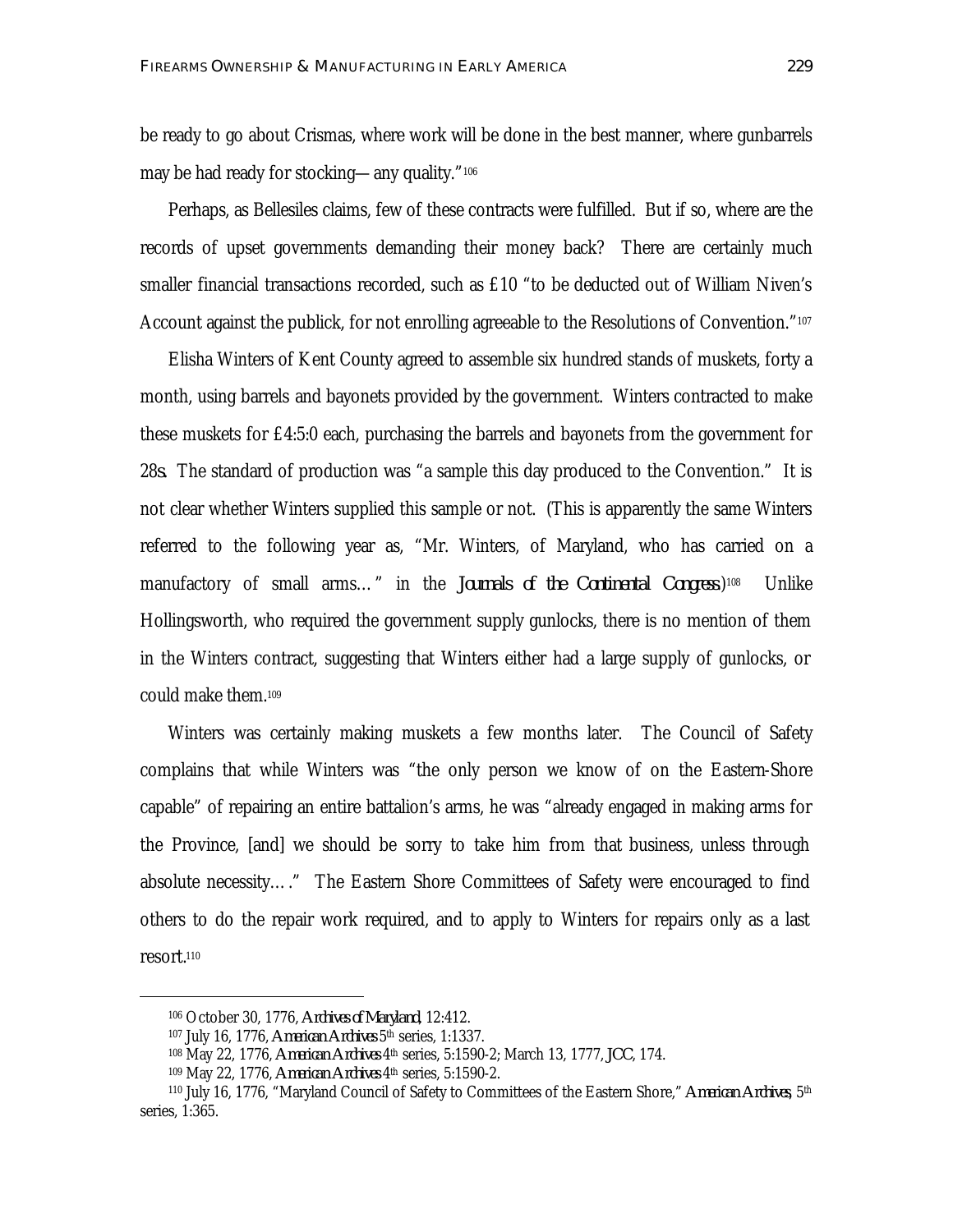There are a number of indications that guns were being assembled, such as payment on April 6, 1776 to Oliver Whiddon of £8:15:0 for stocking fourteen muskets, on May 25, 1776 of £10:15:0 for "stocking 20 Musketts & finding 2 Gun Locks @ 12/6 each," and £5 for stocking eight muskets on June 8, 1776. Whiddon received another £3:15:0 for stocking six muskets on July 8, 1776. <sup>111</sup>

On April 11, Isaac Harris was directed to fit steel ramrods to all the muskets in the magazine.112 An order of June 29, 1776, directs Harris to "furnish Mr. Samuel Dorsey with the Dimensions, and sizes of the Gun Barrels… sufficient for his guidance in manufacturing Bayonets."<sup>113</sup> If Harris wasn't making gun barrels, the people of the time were fooled.

Perhaps in response to an ad placed in the *Maryland Gazette* by the Maryland Council of Safety,114 a Henry Hollingsworth of Cecil County on February 6, 1776, offered to make muskets, "any quantity, from two hundred to two thousand," promising delivery of one hundred by April 10, and another one hundred per month thereafter. He apparently could not produce or buy the gunlocks, and needed these supplied.<sup>115</sup>

The next mention of Hollingsworth's proposal seems to be May 22, 1776, when the Maryland Convention agreed to purchase musket barrels from him at 20*s.* each, and bayonets at 8*s.* each, advancing him £500 for that purpose—enough to pay for 357 barrels and bayonets. Hollingsworth was obligated to provide a bond "in double that sum" in the event that he failed to meet the contract, and received payment of £500 for that purpose.116 Did Hollingsworth actually make guns?

Elisha Winters offered to deliver "50 stand of Arms… which I think will be highly approved of." After complaining that Hollingsworth was not delivering gun barrels

<sup>111</sup> April 6, 1776, *Archives of Maryland*, 11:314; May 25, 1776, *Ibid.*, 11:444; June 8, 1776, *Ibid.*, 11:472; July 8, 1776, *Ibid.*, 12:10.

<sup>112</sup> April 11, 1776, *Archives of Maryland*, 11:326.

<sup>113</sup> June 29, 1776, *Archives of Maryland*, 11:535.

<sup>114</sup> August 31, 1775, *American Archives* 4th series, 3:449.

<sup>&</sup>lt;sup>115</sup> American Archives 4<sup>th</sup> series, 3:947.

<sup>116</sup> May 31, 1776, *Archives of Maryland*, 11:454.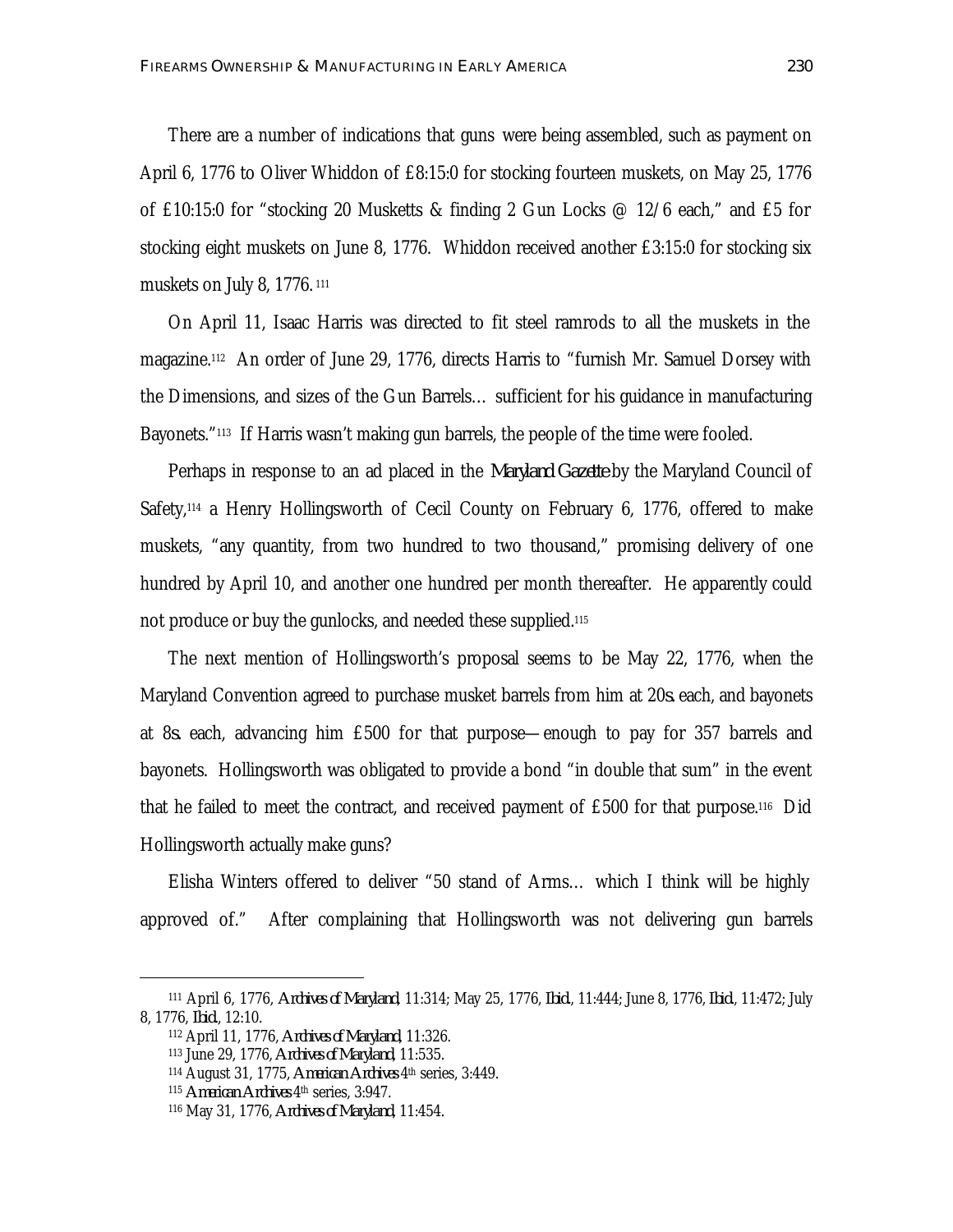"agreeable to his contract," Winters recommends that Samuel Dorsey could make the barrels.<sup>117</sup>

Apparently in response, the Council ordered Hollingsworth to deliver musket barrels and bayonets to Winters.118 Apparently Hollingsworth resolved the problem, for a letter from him to the Council on August 24, 1776, informed them that, "the Guns, Bayonetts and Cartouch Boxes are ready, as also are the Blankets…."119 A letter from Hollingsworth dated September 28, 1776 discusses his forging of barrels and bayonets, and that he had now made more than Elisha Winter would be able to use: "as I sent him seventy Bbls and ninety Bayonetts the other day." Hollingsworth was making six barrels a week, but the limiting factor on gun production was the locks.<sup>120</sup>

A letter of July 27, 1776 from Winters informed the Council that he would be delivering twenty-eight muskets "ready to your order by Monday 3d August, making up forty muskets per month, agreeable to my contract."121 It would appear that Winters had already delivered another twelve muskets that month, though documentation has not been located to establish this. Winters delivers muskets, but we have no records to prove their delivery. It is one of the reminders of the problems of relying on written sources from the Revolutionary War to document all the weapons actually made.

A letter of August 24, 1776 to Colonel William Richardson stated that a Captain Dames had "an order on Mr. Winters for Forty Musquets which will completely furnish his Company and enable him to supply Captain Dean's with some."122 It would appear that Winters had made another forty muskets, and that this would "completely furnish his Company" and leave some left over would suggest that most of Dames's company was already armed.

<sup>117</sup> July 2, 1776, *Archives of Maryland,* 11:544.

<sup>118</sup> July 5, 1776, *Archives of Maryland*, 11:550.

<sup>119</sup> *Archives of Maryland*, 12:238.

<sup>120</sup> September 28, 1776, *Archives of Maryland*, 12:309.

<sup>121</sup> July 27, 1776, *American Archives* 5 th series, 1:613-4.

<sup>122</sup> August 24, 1776, *Archives of Maryland*, 12:238.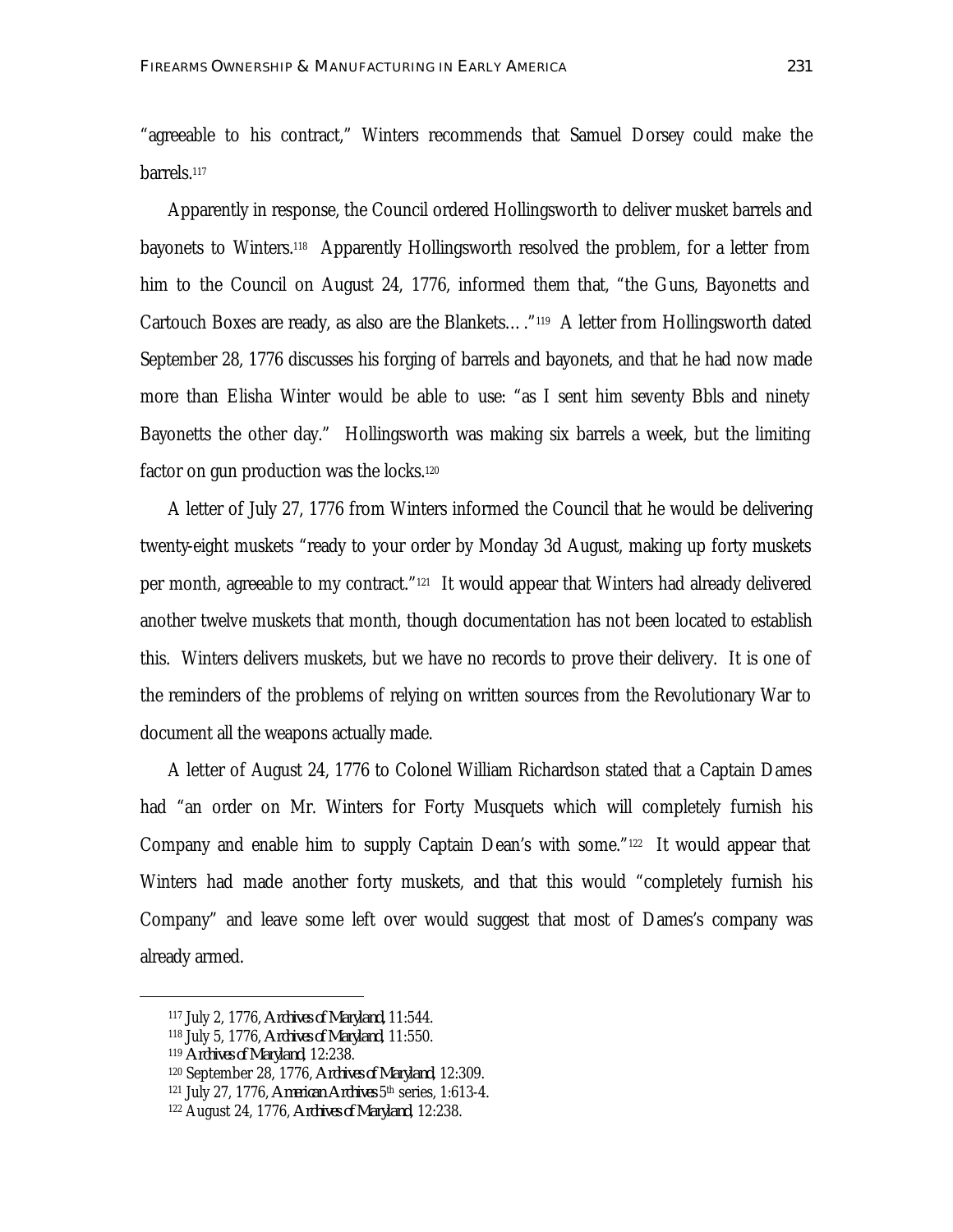Other gunsmiths contracted with the Maryland Council of Safety to make guns, but for whom the records are incomplete and confusing. On July 8, 1776, Oliver Whiddon, for example, was paid £3:15:0 for stocking six muskets.123 James Boyd of St. Mary's County contracted to make muskets "completely fitted in the usual manner" for £4:5:0 each, "The Council engaging to take any quantity of him, & find Powder for their Proof."124 On July 7, John Yost contracted to make 300 muskets, at £4:5:0 each, and 100 rifles, at £4:15:0 each, "to be delivered at the times and in the proportions expressed in his bond." Yost was advanced £150 "to enable him to comply with his contract." $125$ 

Less than a month later, in response to a request of July 23 to know what arms were now available, "I have them all ready of the first contract, including the bayonets, which I expect this day with an express which I have sent for them. I have also been much detained in the last contract, by repairing old arms for the Militia, the Colonel finding it very necessary." Yost hoped to dispatch all the arms of the first contract by "the latter end of this week."<sup>126</sup>

It seems unlikely that Yost had made 300 muskets in less than a month, so this shipment of "the first contract" would seem to refer to some previous arrangement, perhaps the "November last" contract referred to on August 10. On that date, Yost was paid "£50, common money, being the balance due him on his contract… in November last." On the same day, he was advanced £400 for his next musket contract.<sup>127</sup>

A letter from Yost on September 13, 1776 reported that he had built a horse-driven mill for boring gun barrels; "that I am now employed with all the Workmen I have in making Locks, Screws, Mounting and forging Barrels ready for boring, but cannot proceed to that Part of the Work before I receive the Materials (Steel in particular,) which I purchased at Philadelphia sometime ago…." Apparently, a merchant who was supposed to deliver them

<sup>123</sup> July 8, 1776, *American Archives* 5th series, 1:1332.

<sup>124</sup> September 13, 1776, *Archives of Maryland*, 12:269.

<sup>125</sup> July 7, 1776, *American Archives* 5th series, 1:1331.

<sup>&</sup>lt;sup>126</sup> August 1, 1776, *American Archives* 5<sup>th</sup> series, 1:707; *Archives of Maryland*, 12:159.

<sup>&</sup>lt;sup>127</sup> August 9, 1776, *American Archives* 5<sup>th</sup> series, 1:1352.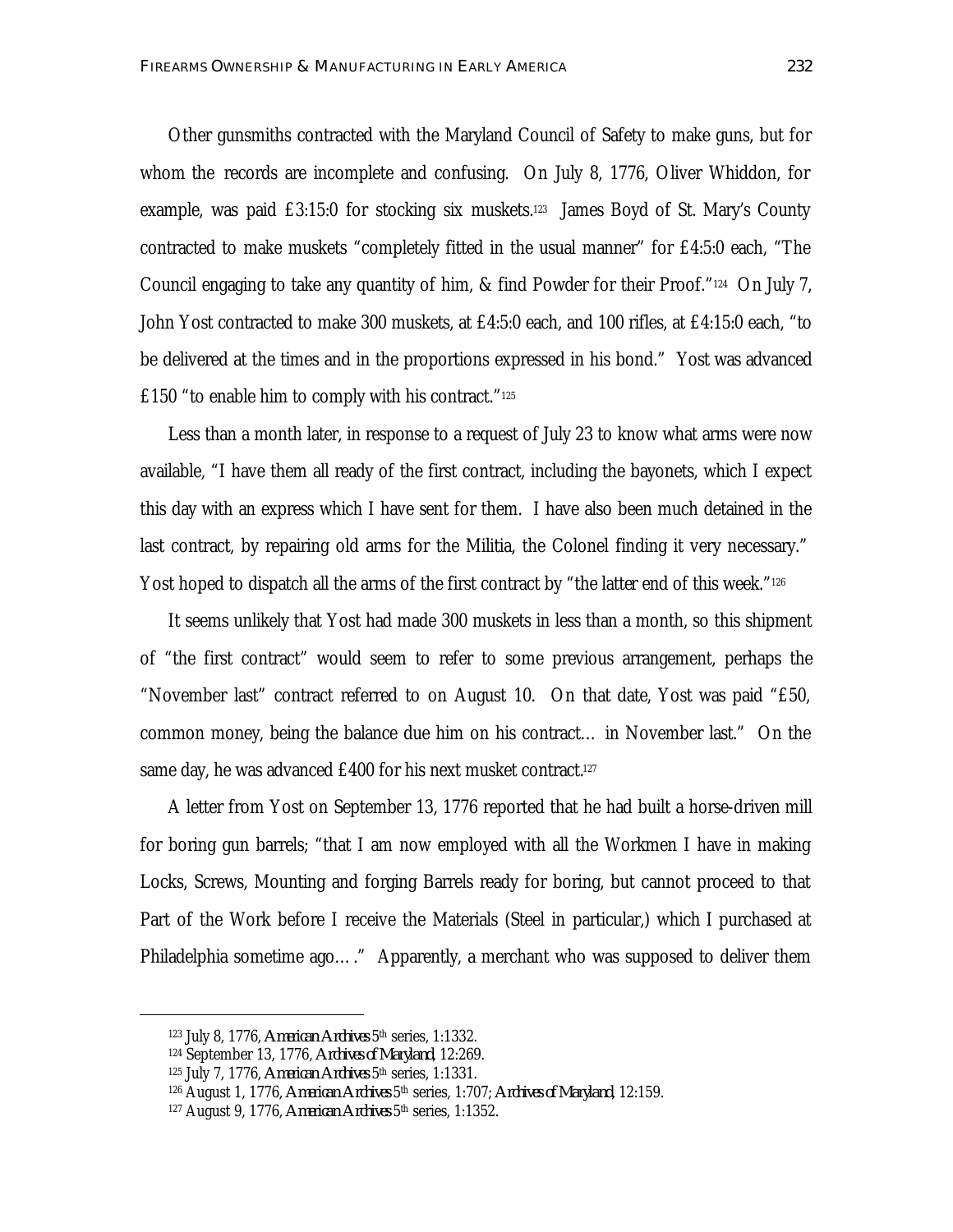had failed to do so.<sup>128</sup> By all indications, Yost had significantly expanded his operations, but it would not appear that gunmaking was a new activity.

It is interesting that Yost was apparently making gunlocks, or at least parts for them. An August 16, 1776 meeting of the Maryland Convention had resulted in an order "That the Council of Safety be directed to purchase of the Managers of the Gun Manufactory of Dorchester County, all the Muskets they have by them, both finished and unfinished...."<sup>129</sup>

A less successful operation was apparently a publicly owned gunlock factory in Fredericktown. A committee of the Maryland Convention appointed to look into "the state and condition of Manufactories" reported that it had been a disappointment, with £1200 advanced, but no more than £82:19:7 "has been returned in work, valued, in the opinion of your Committee, at high prices, and only thirty-eight gun-locks have been produced…." The Committee believed that the results did not justify the investment.

The Committee did, however, recommend that the Convention accept Elisha Winters's proposal to take over the factory, install his own workers, and produce muskets for the state. Winters's would be obligated to produce at least 125 muskets at £4:5:0 each monthly. The barrels for Winters's factory would be provided by Henry Hollingsworth of Cecil County, at a price of "twenty shillings common money per barrel." The proposal, however, seems to have been rejected, with no explanation as to why.<sup>130</sup> The Committee's report, however, establishes that while inefficient, gunlocks were being made. At least to the Committee members, Elisha Winters had established his ability to make muskets, and 125 muskets per month seemed in the realm of possibility.

Yost's letter of September 13 told a somewhat different story about the Fredericktown gunlock factory. "I was told by the Manager of the Gun Lock Manufactory at Frederick Town, that they forge Gun Locks much faster than they can finish them off; as that is the

<sup>128</sup> September 13, 1776, *Archives of Maryland*, 12:271.

<sup>&</sup>lt;sup>129</sup> August 16, 1776, *American Archives* 5<sup>th</sup> series, 3:88.

<sup>&</sup>lt;sup>130</sup> September 4, 1776, *American Archives* 5<sup>th</sup> series, 3:99-100. See a letter of July 30, 1776 to "Gun-Lock Commissioners," *American Archives* 5 th series, 1:667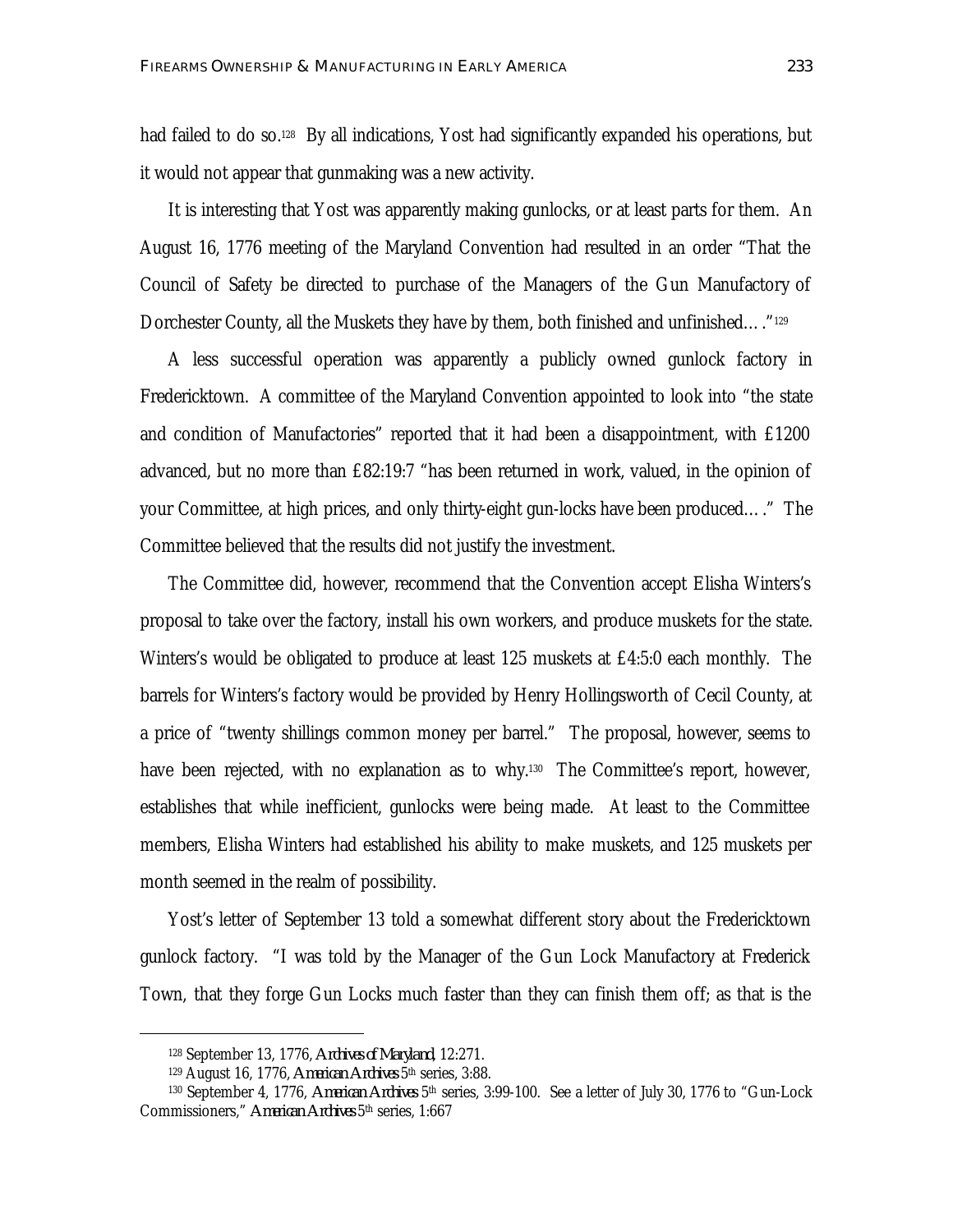Case, I should be glad to furnish myself from thence with 300 ready forged Locks, provided the Terms are admissible."131 It would appear, if the Manager of the Fredericktown factory was telling Yost the truth, that Fredericktown was capable of forging the parts of gunlocks, but not assembling them; Yost seems to have had workmen capable of assembling the parts.

Gunlocks, unsurprisingly, appear to have been the limiting factor in the making of guns. A letter to the "Gun-Lock Commissioners" (apparently those in charge of the public gunlock factory in Fredericktown) several weeks earlier had asked "how many locks you make per week. We have barrels enough here and in Kent for the locks you can make."<sup>132</sup>

We don't know the actual production total of muskets. It would appear to have been less than these optimistic projections, perhaps far less. There are letters suggesting that guns were not being produced as fast desired, though still within contract, such as one to John Youst (as his name was now spelled) asking him "to be as expeditious as you possibly can in supplying the Muskets…."<sup>133</sup>

Other letters demonstrate that some of the contractors were failing to meet their contracts—and by the absence of such letters to the other contractors, we can infer that either they met those contracts, or those letters did not survive. A letter to Henry Yost of Frederick County complains about his failure to fulfill his contract for seventy-five muskets: "We are much surprised that we have not had some Guns delivered us heretofore from your Shop." A similarly scolding letter to John Unseld of Fredericktown complains about how his original contract for eighty muskets with bayonets and bullet moulds had so far yielded only "Twenty nine Muskets very roughly made… and one Bullet Mould have been delivered but

<sup>131</sup> September 13, 1776, *Archives of Maryland*, 12:271. See also May 25, 1776, *Archives of Maryland*, 11:444, directing shipment of gunlocks from the Gun Lock Manufactory.

<sup>132</sup> July 30, 1776, "Maryland Council of Safety to Gun-Lock Commissioners," *American Archives* 5 th series, 1:667; *Archives of Maryland,* 12:142.

<sup>133</sup> *Archives of Maryland*, 11:293.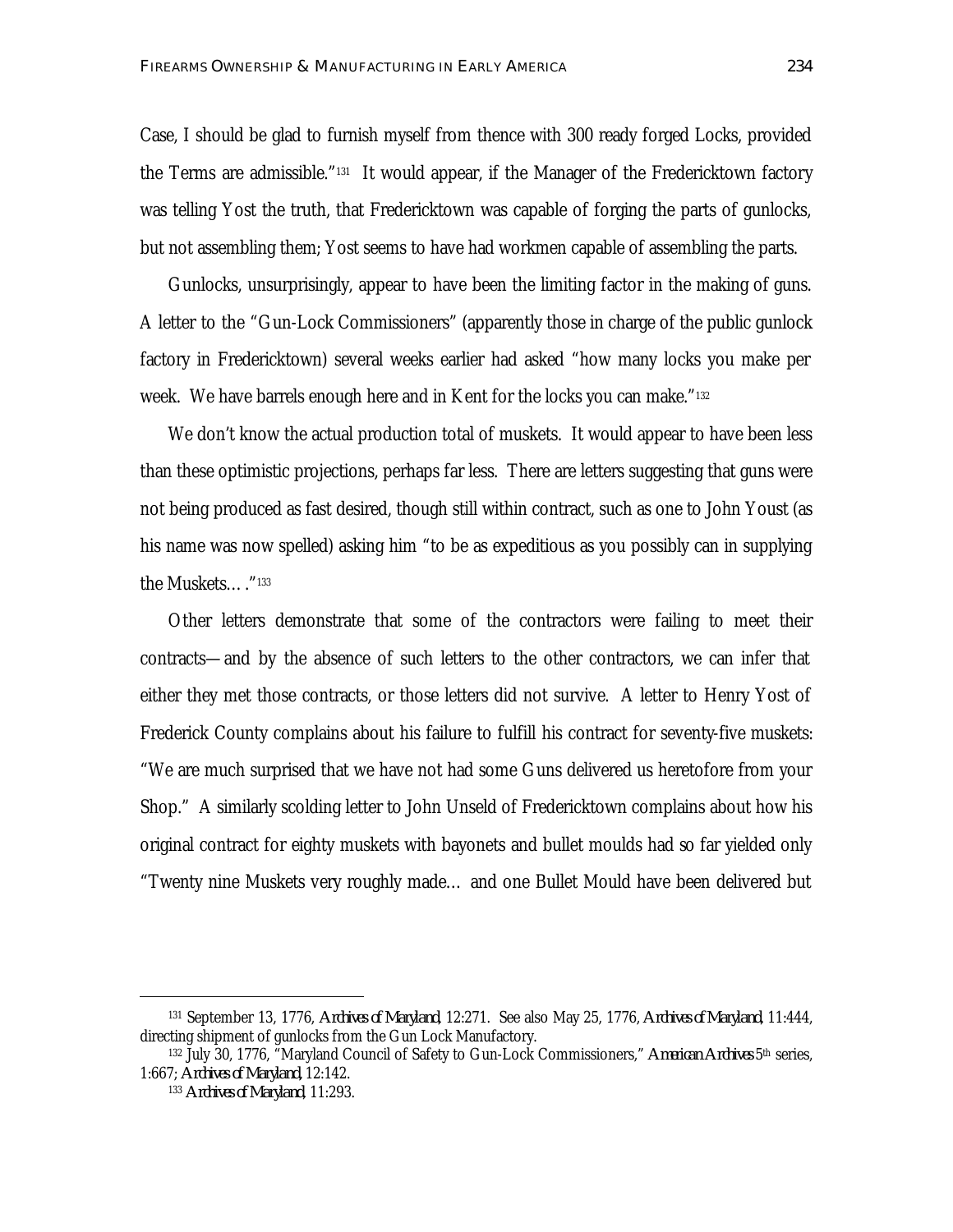not one Bayonet."134 Unlike other makers, Henry Yost and John Unseld's muskets were returned to them "as unfit for Service."<sup>135</sup>

Other gun makers seem to appear out of nowhere, making small quantities of muskets. Thomas Smith of Chestertown wrote to the Maryland Council of Safety introducing a Robert Read, "a blacksmith of this town, who waits on the Council to sell them seventeen muskets which he has made, and carries with him. They seem to be strong and substantial. He proposes contracting with your Board for a good many. He bears the character of an honest man; has some real property in this town, and, I believe, would be pretty punctual."<sup>136</sup>

At least some of the accessories for these muskets were only serviceable. Stephen West's letter of May 4, 1776 refers to, "Your Rammers and Bayonets of your Country-made Arms I am told are rough Trash, & the Rammers fly out in Exercise…." West continues his sales presentation by emphasizing that while the guns he makes are better than his London-made carbine, "We cannot make them so cheap as [the country craftsmen] do" and asked for £6 each, plus supply of gunlocks: "it would expedite matters." To justify this price, he pointed out that Pennsylvania gun makers received £5:6:3 from Virginia, "and their Guns are not equal any way to those of mine."<sup>137</sup>

Hartzler's *Arms Makers of Maryland* shows a flintlock musket made in the style of the English Brown Bess, but showing a proof mark believed to have been used by Ewing and Gist for the musket barrels made in Maryland—and this is not the only musket known with this proof mark and Maryland government ownership markings.138 Ewing apparently was in charge of proving the 127 muskets made by Keener, Messersmith, and Riddick.<sup>139</sup>

Baltimore gunsmiths delivered at least 131 Committee of Safety muskets (some which were clearly part of the 127 muskets mentioned in the in previous paragraph) that we know

<sup>134</sup> May 3, 1776, *Archives of Maryland,* 11:400-1.

<sup>135</sup> June 14, 1776, *Archives of Maryland*, 11:489.

<sup>&</sup>lt;sup>136</sup> December 1, 1776, *American Archives*, 5<sup>th</sup> series, 3:1025.

<sup>137</sup> May 4, 1776, *Archives of Maryland,* 11:406-8.

<sup>138</sup> Hartzler, 22.

<sup>139</sup> *Archives of Maryland,* 11:127.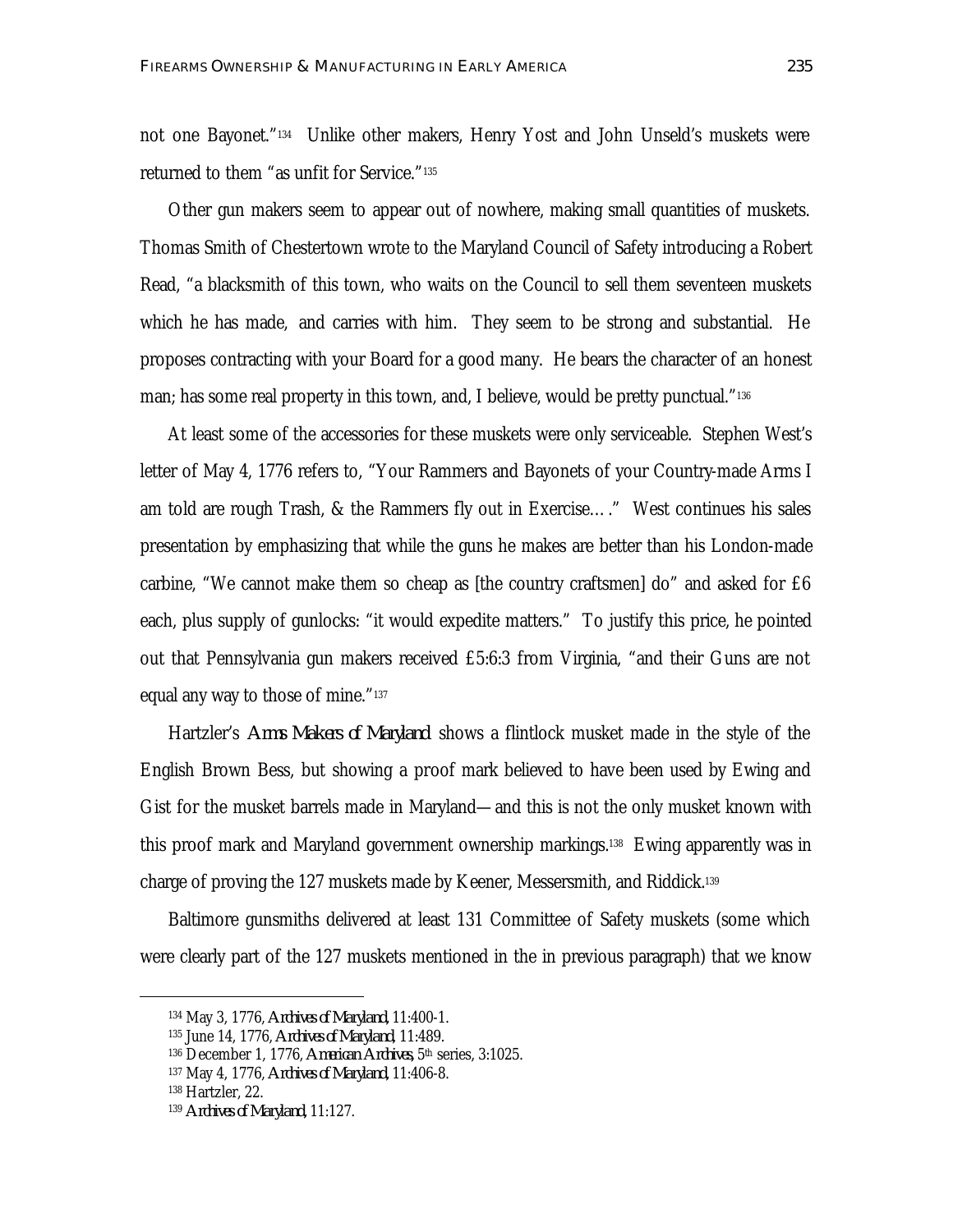about because the proof test results were reported on February 12, 1776.140 Bellesiles, who would have us believe that the manufacturing of guns was an entirely new activity for Americans, reports that Maryland's inspector "tested seventy-two muskets from the shop of Baltimore's leading gunsmith, Peter Lydig. Eight of them promptly burst."<sup>141</sup> Once again, Bellesiles's credibility collapses when you check his claimed source. The gunsmith's name in the source that Bellesiles claims to have read is Lydick, not Lydig. While the spelling of Lydick's name changes in various places in the *Archives of Maryland*, the spelling is consistent on the page of the *Archives of Maryland* that Bellesiles cites. When you read James Whisker's description of the failure of Lydick's muskets, you can see that the spelling and the claim of burst barrels comes from Whisker's account, not the source that Bellesiles cites, *Archives of Maryland.<sup>142</sup>*

The report in *Archives of Maryland* that Bellesiles cites doesn't say that eight muskets burst. It says that of 72 guns, "64 good, 8 bad." Proofing might, indeed, cause a musket to "burst." But there are other forms of failure besides bursting that would cause a gun to fail the proof test. Bellesiles apparently uses "burst" because it creates a negative image in the reader's mind, and because a secondary source made that claim,143 and with no more information than the source that Whisker cited. But even if Bellesiles did look up the source he cited—*Archives of Maryland—*he must not have read it very carefully, or we can presume that he would have mentioned the even higher failure rate of Sam Keener's muskets: "13 good 19 bad" that appears within three lines of the Lydick musket failure report.<sup>144</sup>

Apparently these failures weren't considered a big problem. A Peter Littig (probably an alternate spelling of Peter Lydick) was paid £50 for making muskets on May 31, 1776,145 and

<sup>140</sup> February 12, 1776, *Archives of Maryland*, 11:155.

<sup>141</sup> Bellesiles, 186.

<sup>142</sup> Whisker, 167-168.

<sup>143</sup> Whisker, 168, citing *Archives of Maryland,* 11:155, and only that source, says, "64 of which had proved to be good on proof-testing, and 8 of which had failed when the barrels burst."

<sup>144</sup> February 12, 1776, *Archives of Maryland,* 11:155.

<sup>145</sup> May 31, 1776, *Archives of Maryland,* 11:455.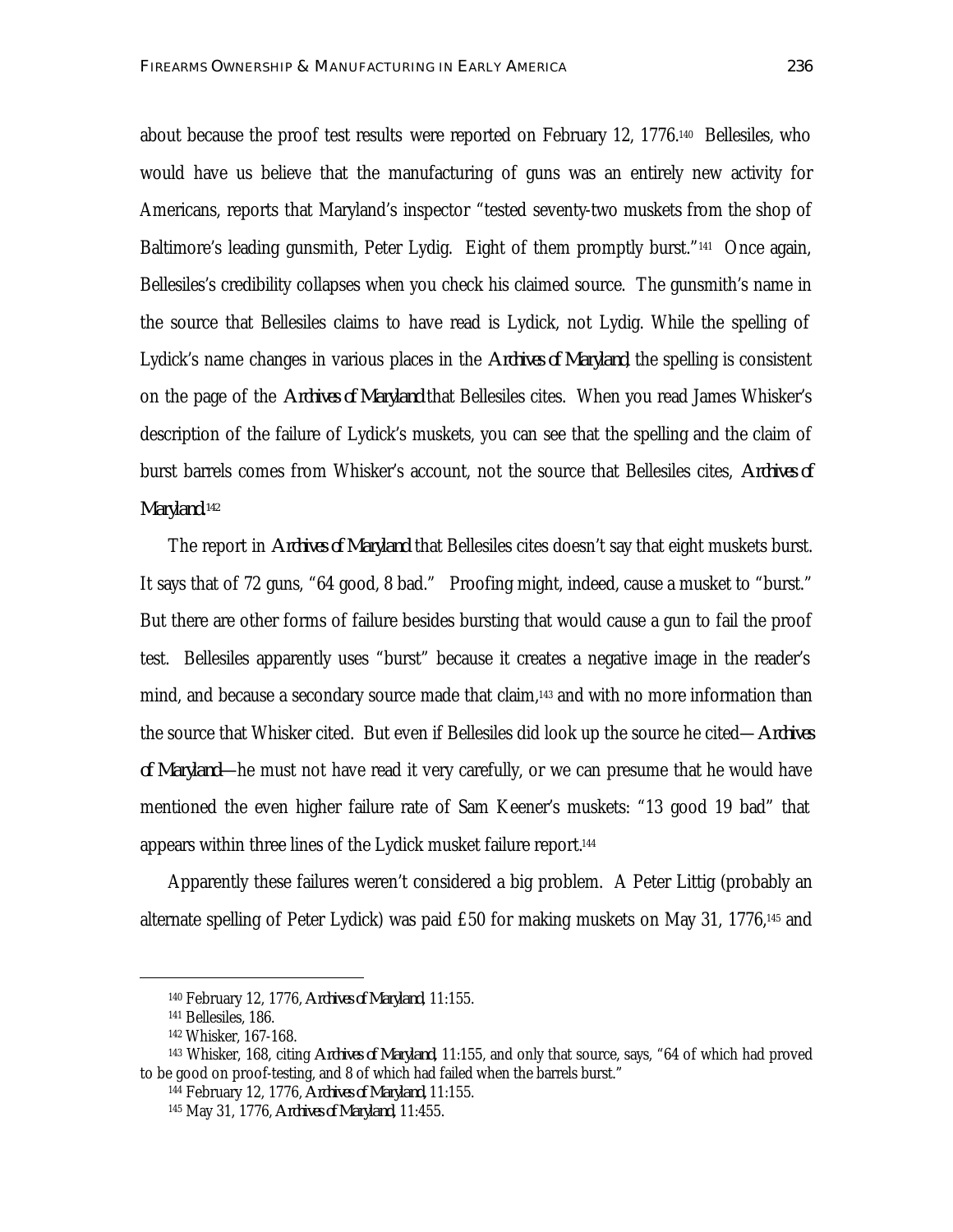another £281:5:0 on his arms-making contract the following year. Keener was also paid £187 "on his Contract for making ArmsBoth agreed to contracts for more muskets: 150 from Littig, and 100 from Keener, at a price of £3:15:0. The government was to supply both locks and barrels, so Littig and Keener were apparently more assemblers than gun makers. If the barrels that failed in 1776 had been supplied by outside vendors, this might explain the willingness of the Committee of Safety to again contract with them for more guns.146 (Other suppliers of muskets and rifles to the Maryland Committee of Safety included John Yost and Richard Dallam. At least some guns were made on the Eastern Shore of Maryland as well at £4:5:0 each, "and probably in several other parts of the Province."147)

But perhaps we are simply applying our modern assumptions about metallurgy to the wrong era. As late as 1837, without the supply problems of the Revolutionary War, Springfield Armory experienced a 12.15 percent failure rate for gun barrels, and apparently considered this acceptable.<sup>148</sup>

Gun making continued in Maryland, however. On April 4, the Commissary of Stores was directed to supply five pounds of powder to Isaac Harris "to prove Musquets."149 Again on July 6, 1776, Harris was given two pounds of powder "to prove his rifles and Musquets."<sup>150</sup> Maryland's Council of Safety paid the partnership of John Shaw and Archibald Chisholm £22:6:8 for stocking muskets.151 Again, on May 8 and June 19, 1776 the Council of Safety paid them for assembling guns from 50 barrels made by Isaac Harris and stocks made by Chisholm.152 On July 5, 1776 and July 16, 1776 the Maryland Council of Safety ordered

<sup>146</sup> September 17, 1777, *Archives of Maryland*, 16:377-8.

<sup>147</sup> Bishop, 1:593. See July 5, 1776, *Archives of Maryland*, 11:549, for payment to Dallam of £150 "for Musquets per Agreement."

<sup>148</sup> Deyrup, 136.

<sup>149</sup> April 4, 1776, *Archives of Maryland,* 11:308.

<sup>150</sup> July 6, 1776, *Archives of Maryland*, 11:553.

<sup>151</sup> Brown, 350-351; April 16, 1776, *Archives of Maryland*, 11:333; June 19, 1776, *Archives of Maryland*, 11:499.

<sup>152</sup> Brown, 350-351. See February 23, 1776, *Archives of Maryland,* 11:180, for the origination of the contract.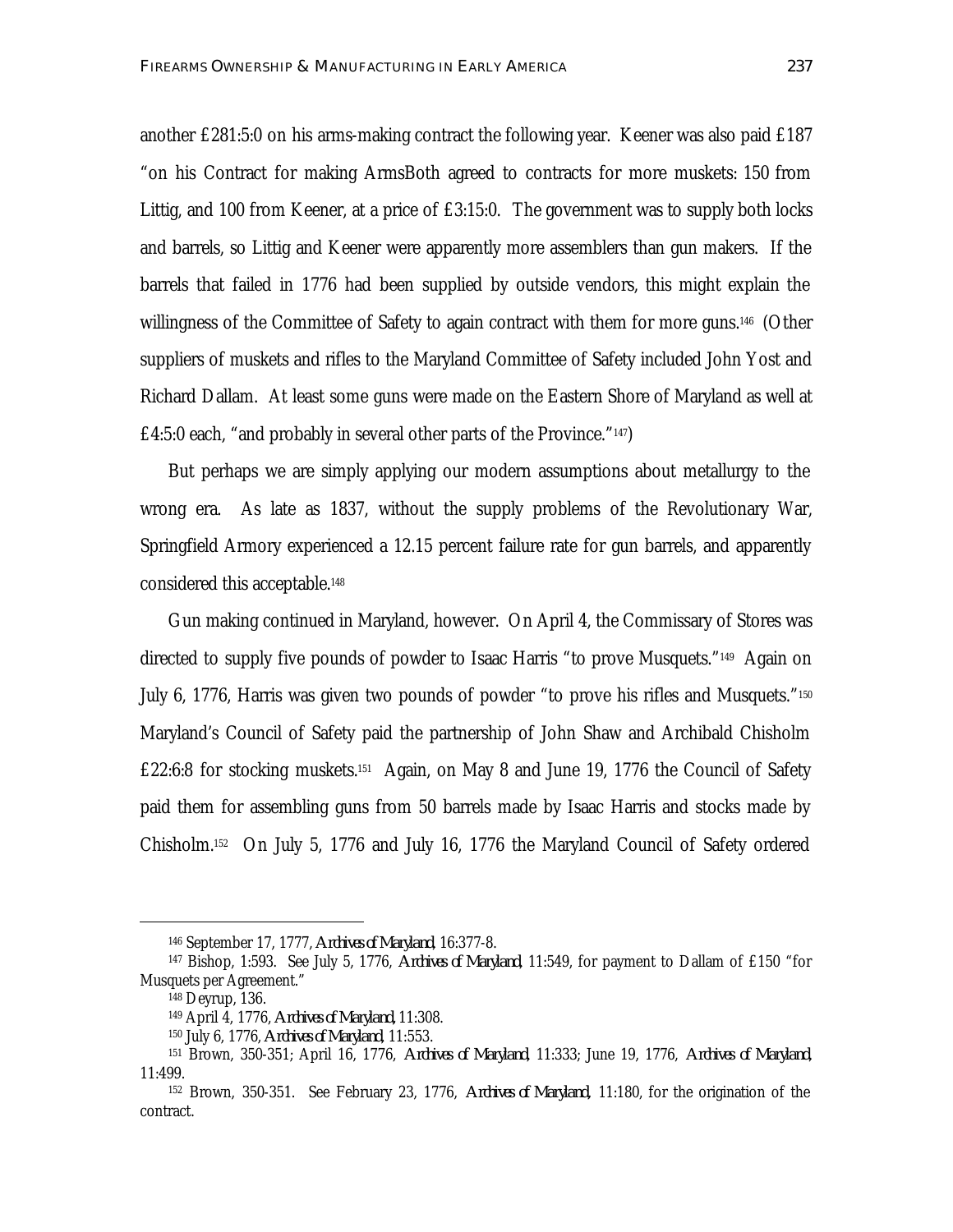delivery to Harris of "one Faggett of steel" and "half a faggot of Steel" apparently for the making of guns; "also, eighty-four Muskets, to be repaired."<sup>153</sup>

Elisha Winters wrote to the Council of Safety on July 27, 1776, informing them, "I shall have twenty-eight muskets ready to your order by Monday, 3d August, making up forty muskets per month, agreeable to my contract."154 Thomas Smyth's letter of May 23, 1776, reports that Robert Reed of Chester Town had already made 10 muskets, and was prepared to sell them, with bayonets, at "85/ each."<sup>155</sup> (This may be a typo for £5—a typical price for the time.)

Richard Dallam of Harford County, Maryland, reported on July 16, 1776, that he had finished twenty-two muskets, and had "fifteen more ready for stocking, six of which will be finished this week." Dallam apologized for his slow production based on "Harvest & sickness of two of my best hands and the bursting of twelve or thirteen of my barrels...."<sup>156</sup> A week later, Dallam reported that five more guns were complete, and by the following week would have made enough to complete his contract. Dallam was reluctant to make any more muskets at the contracted price, and complained that the Committee of Observation had paid £4:10:0 "for guns worse than mine."157 On August 11, a Colonel Ewing reported that "Dallam had thirty more stand completed."<sup>158</sup>

Apparently the Council of Safety was willing to pay a higher price for subsequent guns from Dallam. A letter of July 27, 1776 to Dallam informed him: "The price you ask is high for Guns, but we want them at present, and therefore will take any number you may make in

<sup>153</sup> July 5, 1776, *Archives of Maryland,* 11:550; July 16, 1776, *American Archives* 5 th series, 1:1337; *Archives of Maryland*, 12:54.

<sup>154</sup> July 27, 1776, *American Archives*, 5th series, 1:613-14; *Archives of Maryland*, 12:129. June 10, 1776, *Archives of Maryland*, 11:473, documents payment of £855 for "manufacturing Fire Arms."

<sup>155</sup> May 23, 1776, *Archives of Maryland*, 11:440.

<sup>156</sup> July 16, 1776, *American Archives*, 5th series, 1:363; *Archives of Maryland*, 12:59.

<sup>157</sup> July 23, 1776, *Archives of Maryland*, 12:93.

<sup>158</sup> August 11, 1776, *American Archives* 5th series, 1:892.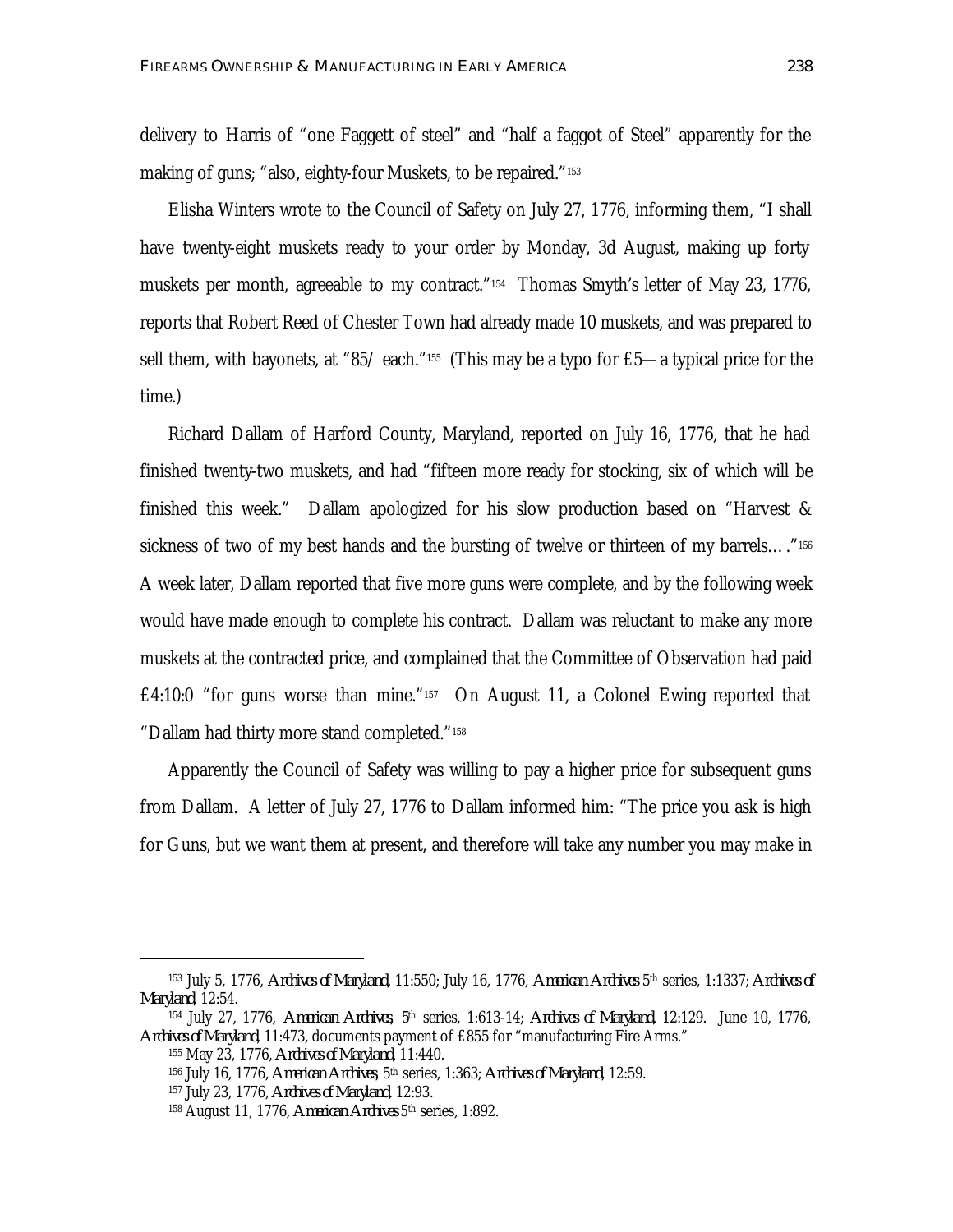six Weeks from this time, and give you four pounds ten shillings currency for them completely finished."<sup>159</sup>

Even as late as April 18, 1777, when guns were being delivered at bargain prices from Europe, there are still guns being made in Maryland. George Gordon received £4 for a musket; Richard Bond signs a contract to make 1000 gun barrels for the state, "not less than sixty two Barrels per month…." More than a year later, Bond is making gun barrels, and receives exemption from militia duty for his workers.

As something of a reminder of how incomplete these records are, Isaac Harris, known to have made guns in 1776, receives payment of £155 "due to him per Account" but with no explanation as to the nature of the account.160 A more thorough examination of the *Archives of Maryland* might reveal even more evidence of Revolutionary gunmaking there.

# **Gunlocks**

Bellesiles claims that Americans could not make gunlocks before the Revolution, and were unable to make them in quantity until 1848. While gunlocks were indeed imported in large numbers from Britain during the colonial and early Republic periods, they were made in the United States as well. There were certainly people that contracted to make gunlocks, or who are identified in various records as makers of gunlocks. We also have surviving American-made guns with American-made gunlocks from the Revolutionary War period, such as a Medad Hills Committee of Safety musket.<sup>161</sup>

That the war with Britain created shortages of gunlocks would appear to be true. The Pennsylvania Committee of Safety on February 9, 1776, asked gunsmith Benjamin Rittenhouse to confer with them "respecting the mode & terms on which he would undertake to carry on a Manufactory of Gun Lock making in an extensive manner."162 This

<sup>159</sup> July 27, 1776, *Archives of Maryland*, 12:128.

<sup>160</sup> April 18, 1777, *Archives of Maryland,* 16:219; May 6, 1778, *Archives of Maryland*, 21:68-69.

<sup>161</sup> Lindsay, 55, 57.

<sup>162</sup> February 9, 1776, *Col.Rec.Penn.* 10:481.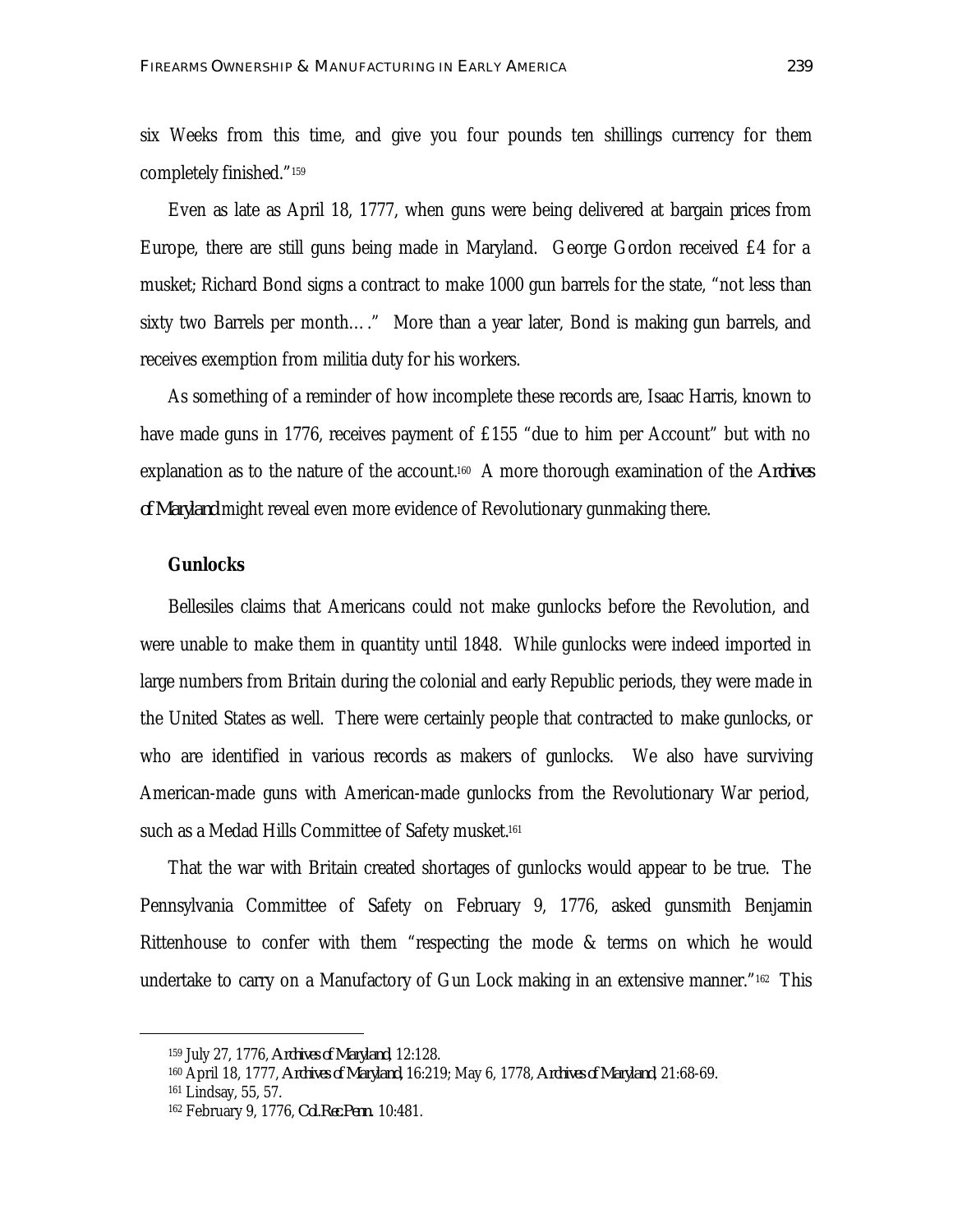request can be read in several ways; that gunlocks weren't manufactured in Pennsylvania yet; that they were, but "not in an extensive manner," and more volume was required; or that they were manufactured in large quantities, and the demands of the war, and the cutoff of trade with Britain, required higher volume of production.

On March 9, 1776, it appears that a "Committee appoint to direct the Manufactory of Gun Locks" existed, and was provided with £300 with which to carry on this apparently strategic effort163—and one that only made sense if there were guns being made that required those gunlocks. The Maryland Council of Safety similarly appropriated funds with which to establish a gunlock factory at Fredericktown, though in this case, the factory was unsuccessful, and was closed in 1778. Instead, a gunsmith named Messersmith presented samples of gunlocks that he had made, and offered to make ten a week at \$3 each.<sup>164</sup>

Hartzler, however, presents evidence that the gunlock factory did forge the parts required, but was unable to turn these parts into completed gunlocks quickly. At least one of the gun makers in Maryland, John Yost, asked to have the gunlock parts sets provided to him for completion for use in the muskets he was making. Other correspondence quoted by Hartzler suggests that the factory did make gunlocks, but that financial difficulties more than technical problems caused its demise.<sup>165</sup>

A curious letter of March 6, 1776, from the Newark Committee to President of Congress John Hancock makes references to two prisoners of war named Brown and Thompson who were working for a Mr. Alling in the making of guns and gunlocks. Apparently, there was

<sup>163</sup> March 9, 1776, *Col.Rec.Penn.* 10:509; Peterson, 185.

<sup>164</sup> Bishop, 1:592-3; *American Archives* 4th series, 4:725-6; May 31, 1776, *Archives of Maryland*, 11:456. See September 4, 1776, *American Archives* 5<sup>th</sup> series, 3:99-100. See a letter of July 30, 1776 to "Gun-Lock Commissioners," *American Archives* 5<sup>th</sup> series, 1:667 for more discussion of the problems of the public gunlock factory—and that they did at least make some gunlocks. February 3, 1776, *Archives of Maryland*, 11:137 contains a letter to Stephen West asking to buy gunlocks from him, but letters of February 12 and 14 at 11:154-55, 161 make it clear that he purchased these gunlocks for repairing guns, and did not make them. They seem to raise the possibility that the gunlocks were made in America, "tolerable good, but not equal to the English Musket locks…." *Archives of Maryland*, 11:265 documents the payment of West of £95 for the gunlocks and some knives.

<sup>165</sup> Hartzler, 23-24.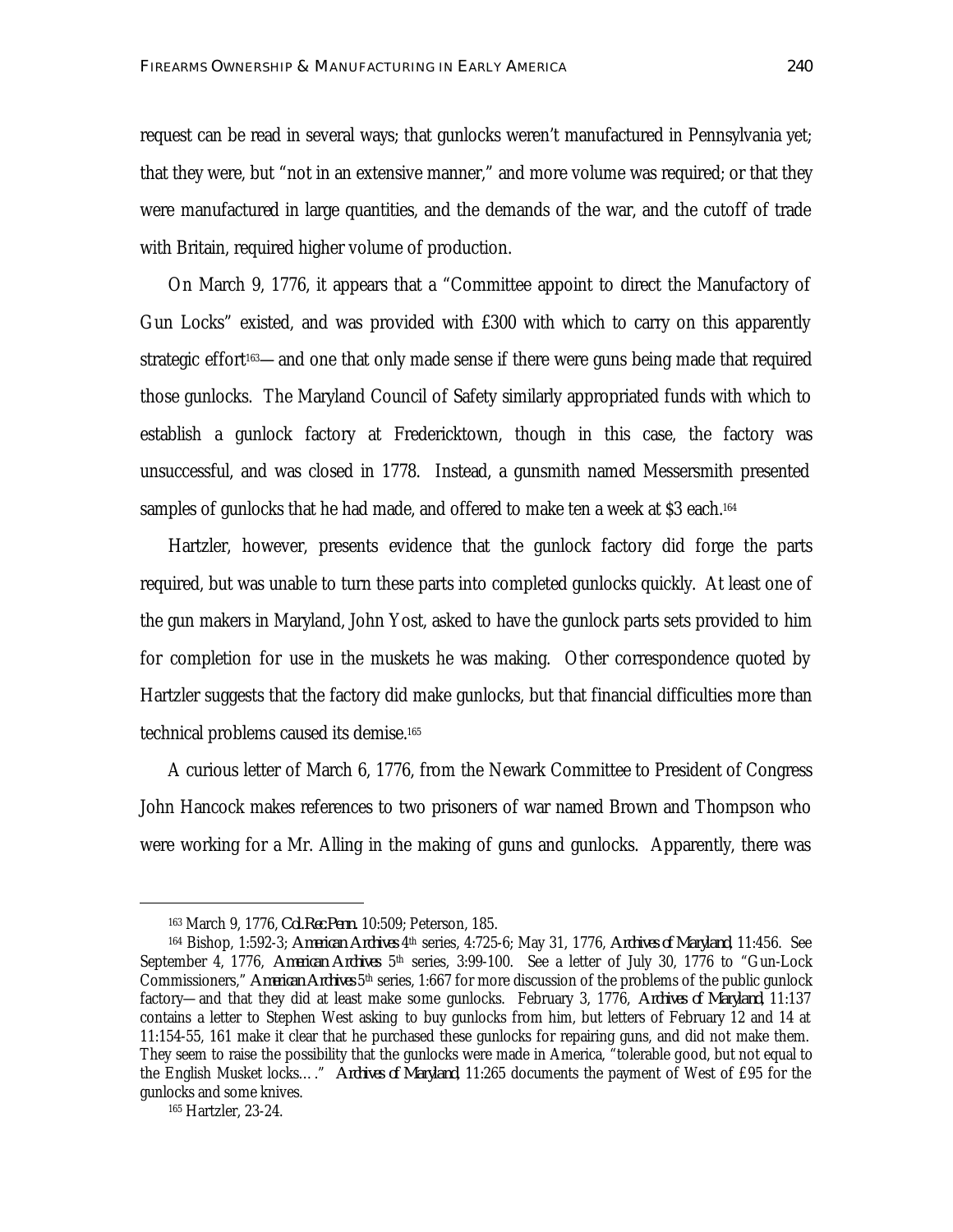some interest in moving these POWs away from Mr. Alling's gun manufacturing operation, and the Newark Committee was attempting to keep them. "Alling, in consequence of the leave obtained from Congress, had contracted to supply upwards of two hundred gun-locks for the use of the United Colonies, which contract was in part executed, but he would very unable to fulfill his contracts, if Thompson should be taken from him."166 Alling was making gunlocks; his contract 'was in part executed."

Samuel Wigfal and Marmaduke Blackwood contracted with the Provincial Council of Pennsylvania "for two hundred Gun-locks to be made according to Pattern."167 Samuel Kinder and James Walsh are described as "Philadelphia gunlock-makers" in December 1776.168 The New Jersey Committee of Safety established the New Jersey State Gunlock Factory at Trenton late in 1775; whether it successfully made gunlocks before Trenton was occupied by Lord Cornwallis in December 1776 is unclear.<sup>169</sup>

The Connecticut Assembly provided for a premium "for every double-bridled good and well-made Gunlock that shall be made and manufactured within the Colony after the 10<sup>th</sup> day of June instant, and before the 20<sup>th</sup> day of October next, in addition to the premium or bounty of one Shilling and sex Pence heretofore granted by this Assembly."<sup>170</sup> It appears that at least Silas Phelps of Lebanon, Connecticut, was successful. In November of 1776, he was allowed *3s.* each for fifty-five gunlocks that he made—but the premium for gunlocks made after June 10 was not allowed to him.171 That it provided this premium only for those made after June 10th, however, indicates that the goal was to encourage *new* manufacture only. Any gunlocks made in Connecticut beforehand would not receive the extra payment. It also

<sup>166</sup> March 6, 1776, "Newark (New-Jersey) Committee to President of Congress," *American Archives* 4th series, 5:89.

<sup>167</sup> Kauffman, *Early American Gunsmiths*, 10. See November 30, 1775, *Min.Sup.Penn.*, 10:417, for what may be this contract.

<sup>168</sup> Brown, 310.

<sup>169</sup> Brown, 315.

<sup>170</sup> *American Archives* 4th series, 5:1621.

<sup>171</sup> *Connecticut Archives*, Revolutionary War Series, 5:117-121, quoted in Kauffman, *Early American Gunsmiths*, 75.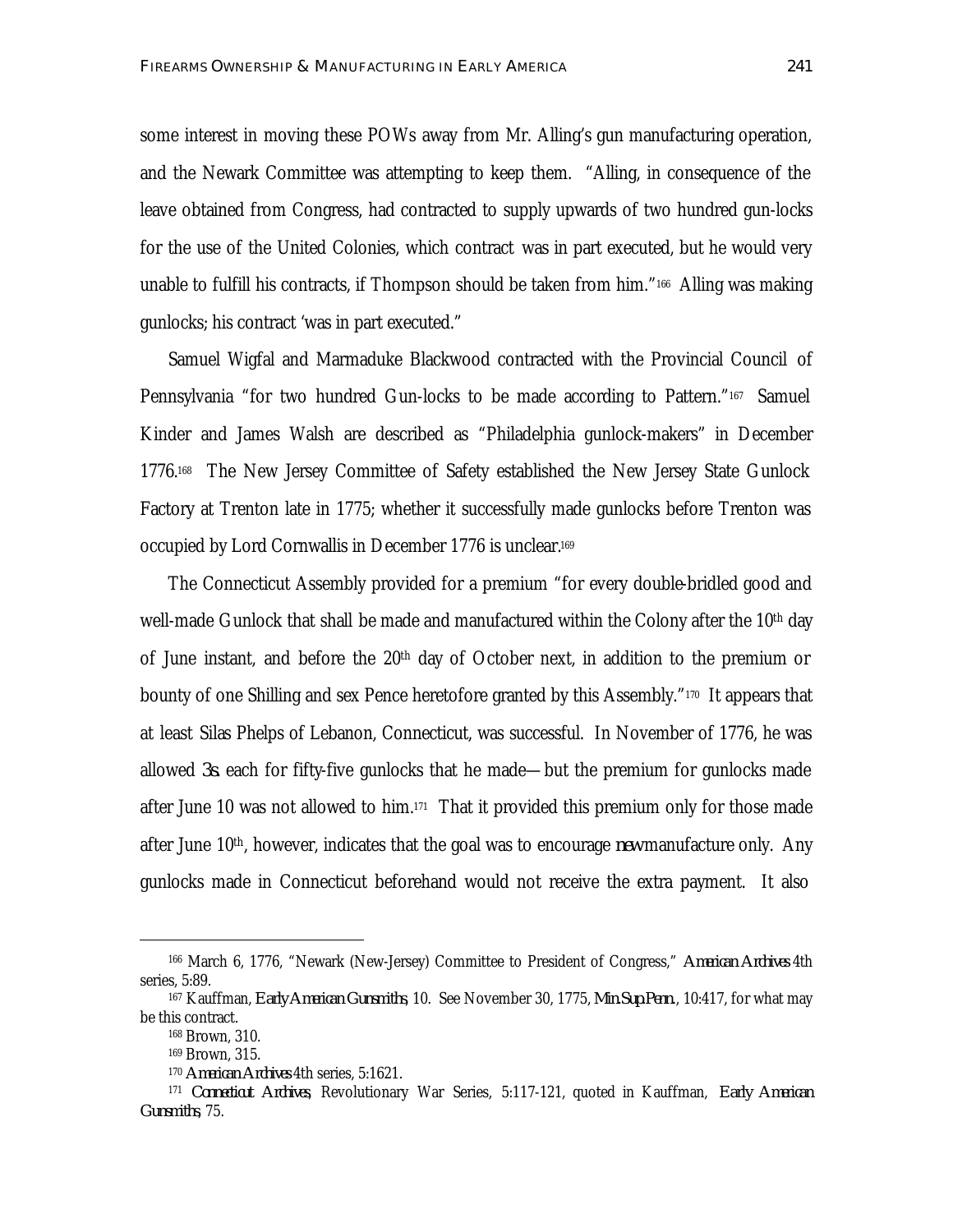strongly suggests that someone was making guns in Connecticut, because gunlocks were in short supply, and high demand.

In the July 17, 1775 *Pennsylvania Packet*, "Sarah Jones, widow" advertised for the return of a runaway servant, described as "by trade a gunlock maker." The servant's last name, William Jones, suggests that he may have been a slave.172 Samuel Boone manufactured gunlocks in Maryland starting before June, 1777, and continued to make gunlocks and firearms at least as late as 1782.173 At least one surviving European pistol bears a Revolutionary War era gunlock made by Rappahannock Forge, and arms collectors are of the opinion that at least some surviving muskets used gunlocks made by Rappahannock Forge.174 There is a late flint lockwork made by P.A. & S. Small of York, Pennsylvania, which could be colonial or as late as the early Republic.175 A Charleville pattern flintlock made by Evans, with a Philadelphia or Pennsylvania proof mark survives, demonstrating early gunlock making in America.<sup>176</sup>

### **Summary**

Bellesiles, after heaping scorn on state efforts to produce guns, neglects to mention the Continental Gun Factory, for which the Continental Congress appropriated \$10,000, and which seems, like some of its state counterparts, to have actually produced muskets.<sup>177</sup> Gluckman reports that while muskets were produced by the Continental Gun Factory—in spite of having to relocate from Philadelphia to avoid capture by the British, "few new arms were made subsequent to 1778 and prior to 1795. There was an adequacy of arms on inventory what repair work was required, was done at the Congressional arms repair shop at

<sup>172</sup> July 17, 1775, *Pennsylvania Packet*, quoted in Kauffman, *Early American Gunsmiths*, 56. <sup>173</sup> Brown, 314-15.

<sup>174</sup> Peterson, 207; Swayze, 31.

<sup>175</sup> Kauffman, *Early American Ironware,* 116.

<sup>176</sup> Robert Ditchburn, "Three CPs?" *The Gun Report*, July, 1962, 29.

<sup>177</sup> Brown, 316.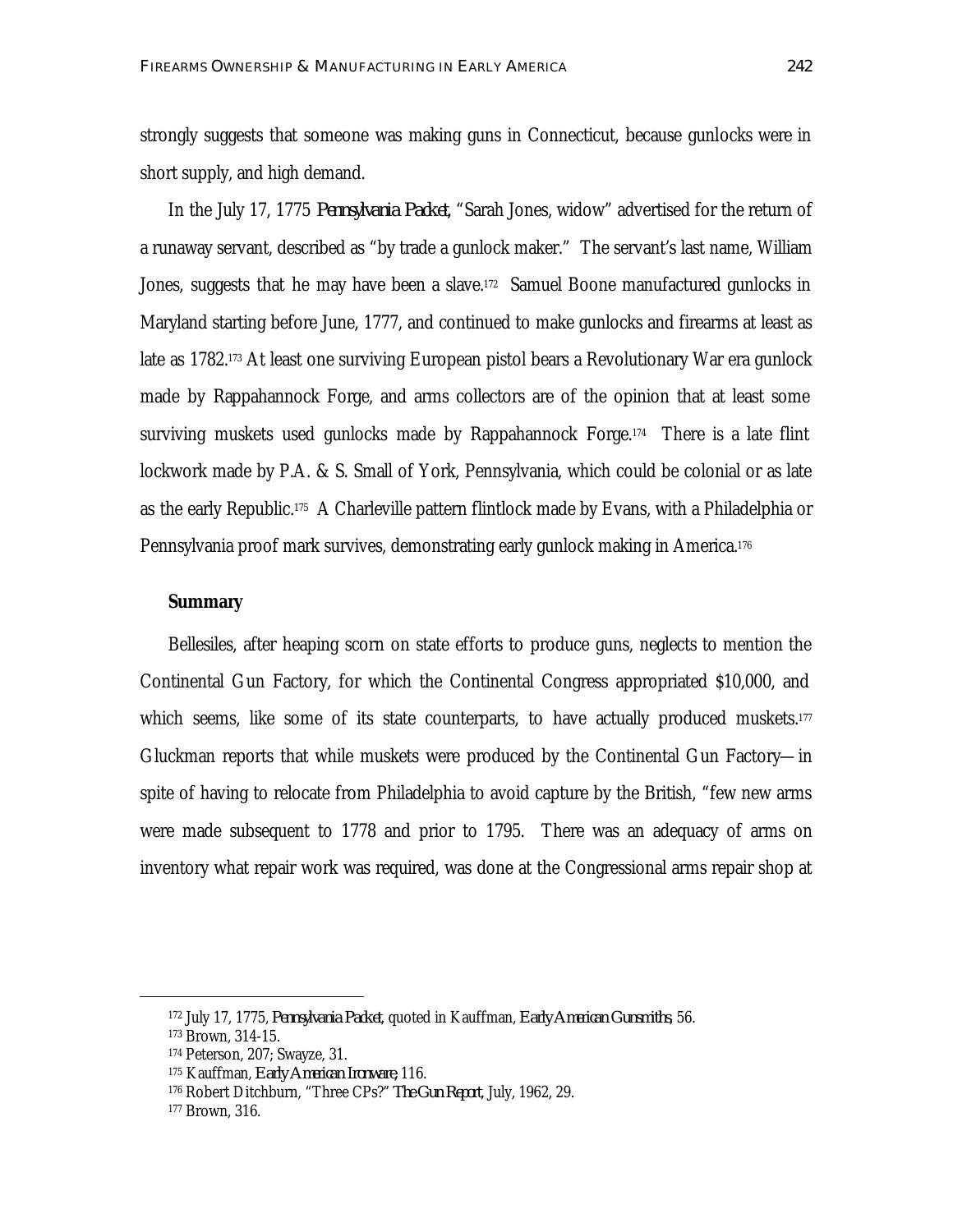Carlisle, Pennsylvania."178 Of course, some of the "adequacy of arms" was because of the importation of muskets from Europe.

Bellesiles tells us that "New Jersey's State Gun Factory closed in December 1776, a few weeks after its completion…."179 Other sources tell a somewhat different story, and one that reflects on strategic problems, not manufacturing difficulties. The New Jersey Committee of Safety "established the State Gun Lock Factory at Trenton late in 1775…. The State Gun Lock Factory was forced to close shortly after December 8, 1776, when Washington hastily retreated beyond the Delaware River, hotly pursued by Lord Cornwallis. Hessian and Highland troops occupied Trenton…."<sup>180</sup>

The evidence is clear: guns were manufactured during the Revolution, and the surviving records, which are necessarily fragmentary, suggest that there were considerable numbers of such manufacturers. How many? We don't really know. We do know that there are a surprising number of surviving guns made in the United States during the Revolution, under conditions of invasion, labor shortages, and shortages of gunlocks, which were largely imported. Bellesiles's claim that Colonial America lacked a gun industry, and was unable to correct this problem during the Revolution, fails to stand up to even the most elementary analysis.

<sup>178</sup> Gluckman, 49.

<sup>179</sup> Bellesiles, 192.

<sup>180</sup> Brown, 315.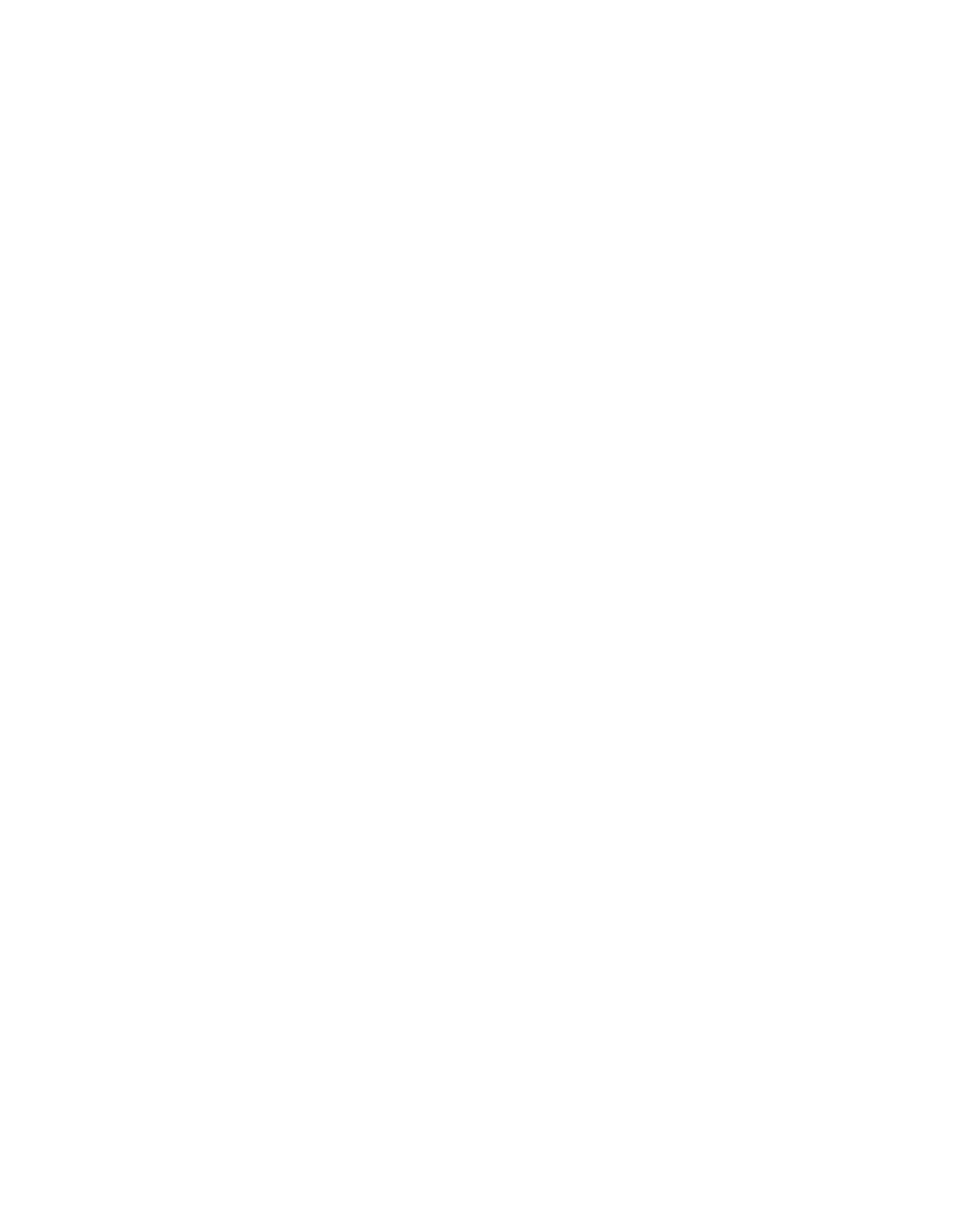# **Federal Gun Contracts in the Early Republic**

Bellesiles makes a number of extraordinary claims about the making of guns in the early Republic. The most amazing claim is that there was so little gun making capacity in the United States that the government had to strongly encourage and even subsidize the manufacturing of guns for military use. After describing how rising tensions led Congress to establish national armories at Springfield, Massachusetts, and Harpers Ferry, Virginia, to build guns, Bellesiles claims, "Congress knew from the start that American gunmakers could not collectively produce in a reasonable period the fourteen thousand arms they hoped to buy."<sup>1</sup>

Even with subsidies and encouragement, according to Bellesiles, the companies that chose to make guns for the United States were nearly incompetent to do so. "Nonetheless, American gunmakers had troubles producing their seven thousand muskets." According to Bellesiles, this was because there was effectively no expertise or interest in the making of guns in America.<sup>2</sup>

Others who have examining the gun making business in the early Republic have come to very different conclusions. Deyrup makes the point that "until the emergence of the federal contract system in 1798," gun manufacturing was primarily a handicraft in America. This doesn't mean that there were few guns manufactured in America. Rather, there were many small gun makers, perhaps a gunsmith working by himself, or with a journeyman gunsmith,

<sup>1</sup> Bellesiles, 232.

<sup>2</sup> Bellesiles, 232-3.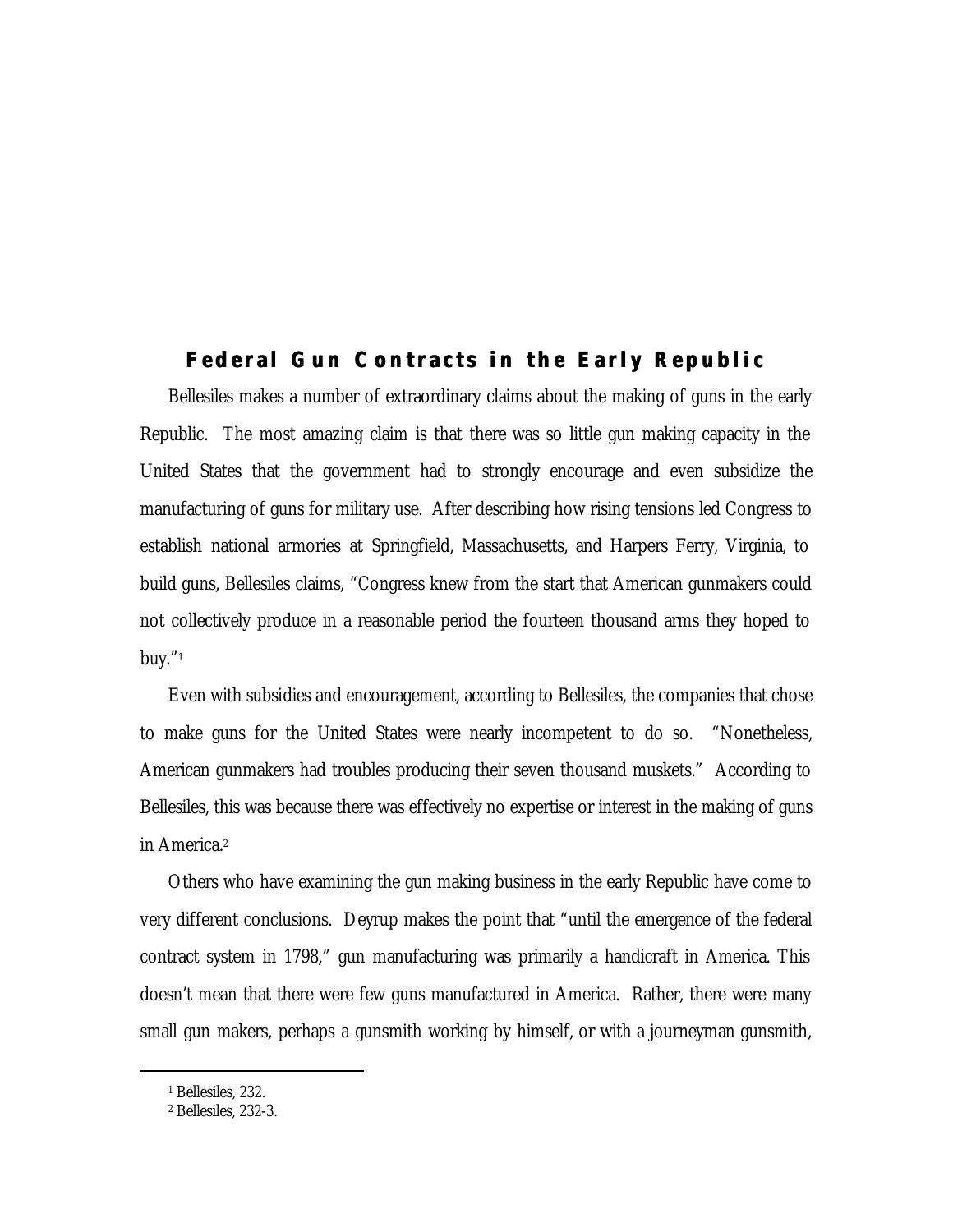and a small number of apprentices. The system relied on masters and apprentices sworn to secrecy about the craft, with arms making often a family tradition, "occasionally remaining in one family for several generations."<sup>3</sup>

Deyrup is not the only writer who studied arms manufacturing in the early Republic and came to rather different conclusions from Bellesiles. Bishop describes the state of the iron and steel industry in Massachusetts in 1798. In Plymouth and Bristol counties there were many steel mills, forges, and associated industries, including the production of consumer products. Bishop lists "fire-arms" along with nails, spades, shovels, saws, and scythes among the items that "were made in large quantities." In the area of Springfield, Massachusetts, Bishop reports that a gun factory was erected on Mill Brook in 1776 to make arms, "which, after the war, was converted into a manufactory of scythes, axes, mill irons…."<sup>4</sup>

Bishop's description of 1791 Pittsburgh reports that of 130 families, there were 37 engaged in some form of manufacturing, of which two were gunsmiths.<sup>5</sup> About 1.5 percent of the families in what was still a frontier community were therefore making their living as gunsmiths. Cuming still lists two gunsmiths in 1807 Pittsburgh.<sup>6</sup> Fearon includes a table of "Manufactories in and near the city of Pittsburgh, in the State of Pennsylvania, in the year 1817" listing 14 men employed as "Gun-smiths, and bridlebit-makers" with a yearly value of \$13,800.<sup>7</sup>

Isaac Weld's description of his trip through North America in the year 1795-1797 describes how "German mechanics" of Lancaster, Pennsylvania manufactured a variety of goods, "principally for the people of the town and the neighborhood. Rifled barrel guns however are to be excepted, which, although not as handsome as those imported from England, are more esteemed by the hunters, and are sent to every part of the country."<sup>8</sup>

<sup>3</sup> Deyrup, 33.

<sup>4</sup> Bishop, 1:492, 494.

<sup>5</sup> Bishop, 1:568.

<sup>6</sup> Cuming, 222.

<sup>7</sup> Fearon, 203.

<sup>8</sup> Weld, 1:117.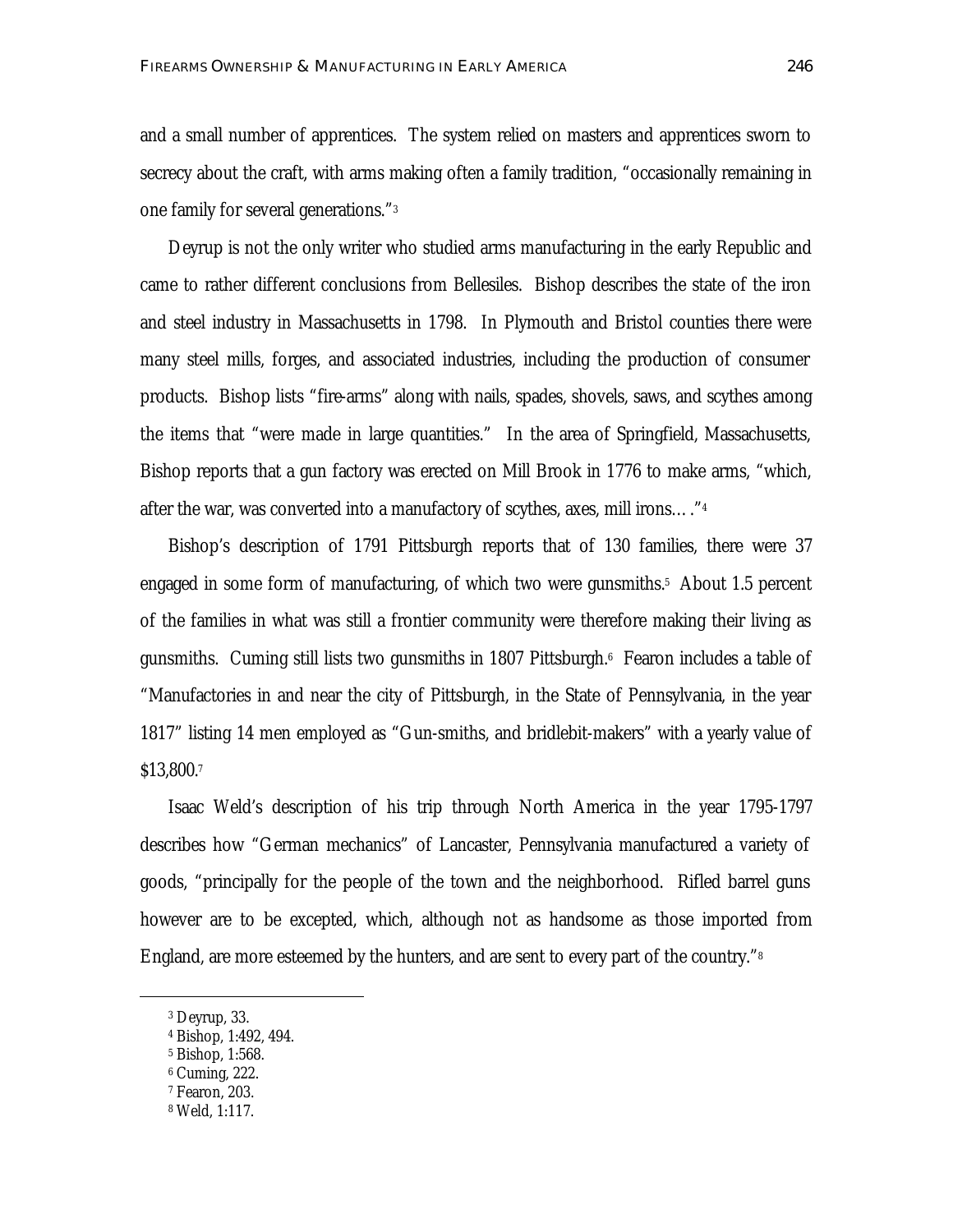The most complete statement of firearms manufacturing comes from the 1810 manufacturing census. Inconsistencies in the data clearly demonstrate that this survey was haphazard and incomplete. As an example, Massachusetts manufactured 19,095 guns classified as "other"—but listed no gun manufactories, and no gunsmiths. Only nine of the seventeen states are listed as having made any guns at all, and there is no firearms manufacturing listed in any of the five territories, or the District of Columbia. Only Maryland, South Carolina, and the territories of Orleans and Louisiana reported any gunsmiths. In spite of the 1807 and 1817 data from Fearon and Cuming for Pittsburgh showing a growing community of gunsmiths there, there are no gunsmiths listed in Pennsylvania at the 1810 manufacturing census. New York, at the time one of the great manufacturing states of the Union, showed no gun manufacturing or gunsmithing at all. Even with these clearly incomplete records, however, there were 117 "Gun manufactories" in the U.S., 37 gunsmiths (a severe undercount, based on Fearon and Cuming's reports for 1807 and 1817 for Pittsburgh alone), and 42,853 firearms manufactured.<sup>9</sup>

It is always hazardous to make comparisons between such different times as 1810 and the present. Firearms manufactured in 1810 were far less precise than modern weapons, and of shorter useful lifetime as well. During this period, "it was assumed that a musket would have a life of 12 years in the regular service or 10 years if in use by State militia."10 Nonetheless, it is intriguing to compare 1810 production rates per population with modern production rates.

The *minimum* 1810 U.S. production rate was 592 guns per 100,000 people. By comparison, in 1969, U.S. production of firearms was only 2,605 guns per 100,000 people.<sup>11</sup> To add to the impressiveness of this per capita gun manufacturing rate, the United States in

<sup>9</sup> Albert Gallatin, *A Statement of the Arts and Manufactures of the United States of America* (Washington, 1812), 11. Secretary of the Treasury Tench Coxe's admission that the manufacturing census was very incomplete can be found in Margo J. Anderson, *The American Census: A Social History* (New Haven, Conn., 1988), 19.

<sup>10</sup> Berkeley R. Lewis, *Small Arms and Ammunition in the United States Service, 1776-1865* (Washington, 1956), 47.

<sup>11</sup> James D. Wright, Peter H. Rossi, and Kathleen Daly, *Under the Gun: Weapons, Crime, and Violence in America* (New York, 1983), 30, provides production and importation figures from which this data was calculated.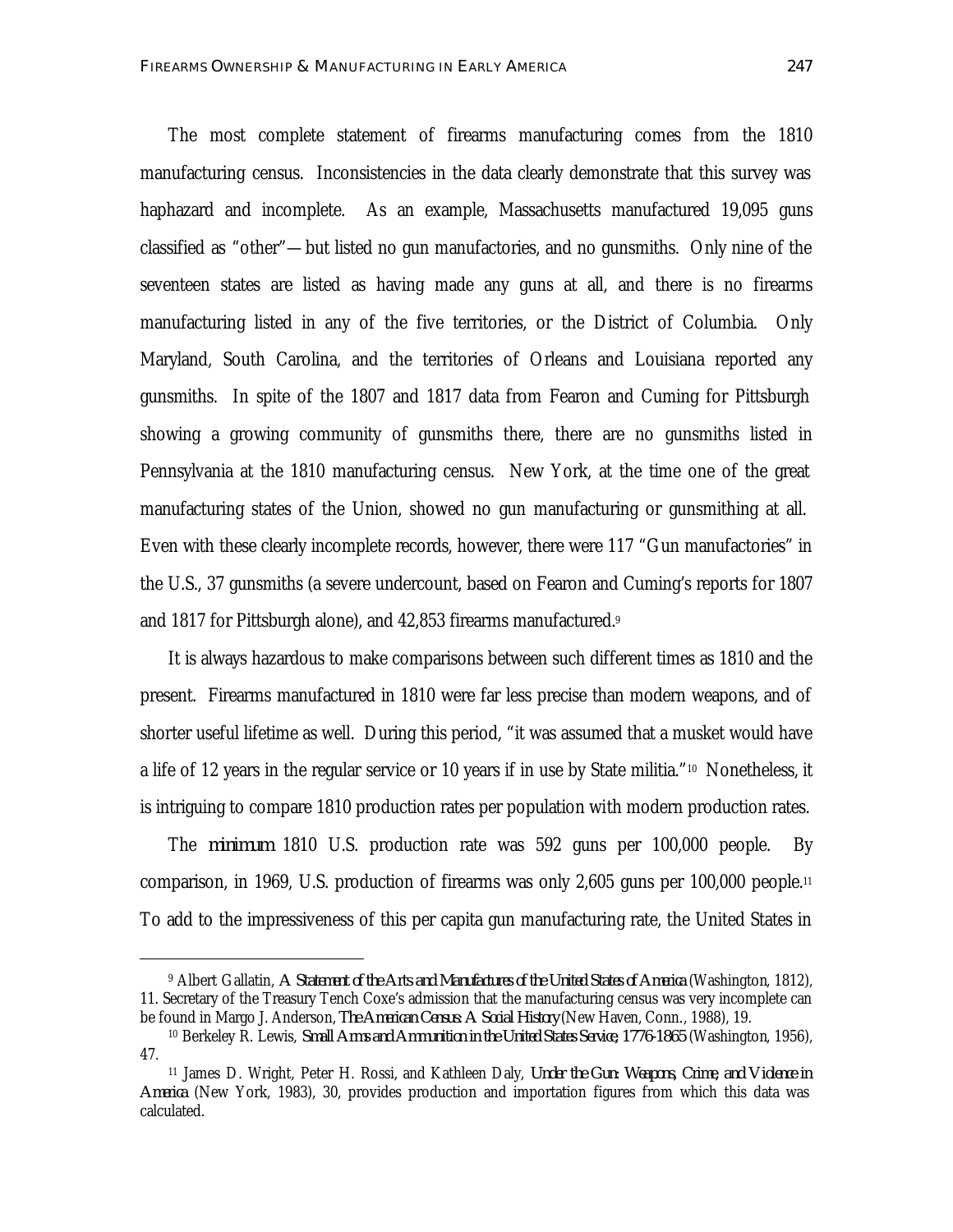1969 had an army that approached 1% of the total population, and was actively at war in Vietnam; by comparison, in the 1820s, the United States had an army of 6000 men out of a population of 13,000,00012—or 0.04%. In spite of a far larger military, with a active war consuming small arms, the United States manufactured *no* more than 4.5 times as many small arms per capita in 1969 as it did in 1810. The 1810 manufacturing census is unquestionably incomplete in a way that the 1969 manufacturing records are not; it is likely that the *actual* number of guns manufactured in 1810 would raise the per capita rate close to 1969 levels.

Whisker gives the details of several small gun makers based on the 1820 U.S. Census of Industry. Because the United States Censuses of Manufactures included only firms grossing more than \$500 a year, or employing more than one person, reliance on it gives a false impression of the number of gunsmiths making guns in America, tending to underreport the one man gunmaker. We know of at least one illiterate Virginia gunsmith, Joseph Shelton, who made guns for at least three decades starting in 1820, but appeared only in the 1820 Census of Industry.13 It seems inevitable that many other small gun makers are also missing from the censuses, but this in no way indicates that they were not making guns. Considering that new guns often sold for as little as \$10, a gun maker who made a few dozen guns a year by himself would simply not show up in the Census of Manufactures—even if every gun maker that was supposed to be counted actually was.

These were firms large enough that they were required to report their activities, yet still small enough to leave few traces in other official documents. Samuel Baum of Columbia County, Pennsylvania, reported that in the year ending June 30, 1820, he employed two workers, had a \$550 capital investment, and made guns valued at \$1200. John Bayles of Georgia employed three journeymen gunsmiths during that same period. Joseph Shelton of

<sup>12</sup> William G. Ouseley, *Remarks on the Statistics and Political Institutions of the United States, with Some Observations on the Ecclesiastical System of America, Her Sources of Revenue, &c* (1832; reprinted Freeport, N.Y., 1970), 32. That the U.S. Army was still only 6000 men in the 1830s is confirmed in Lorenzo de Zavala, Wallace Woolsey trans., *Journey to the United States of North America* (Austin, Tex., 1980), 23, and Murray, 1:176.

<sup>13</sup> Deyrup, 7, n. \*\*; Whisker, 47-48.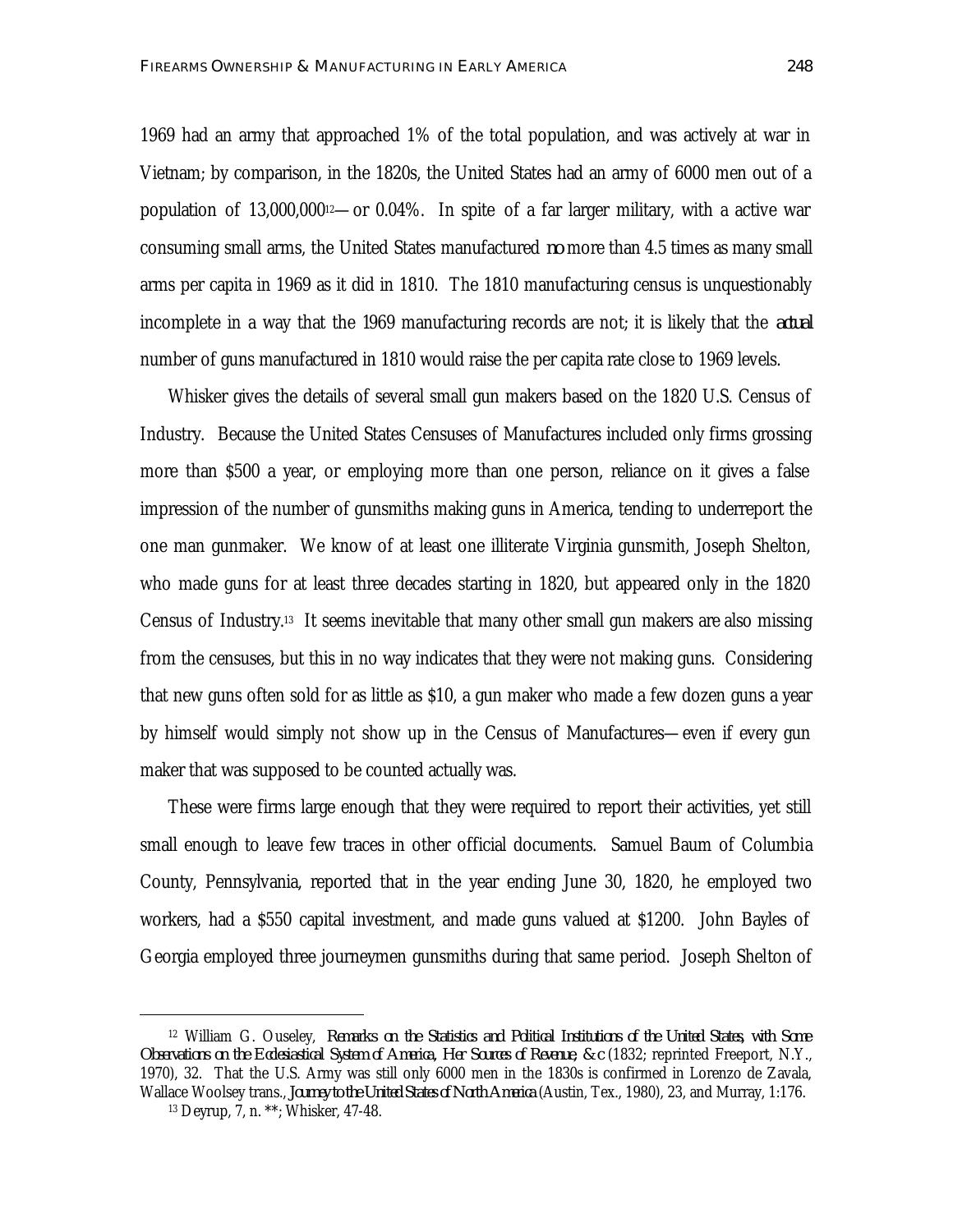Lewis County, Virginia, employed two men, and made guns valued at \$520. He also made gun repairs that he valued at \$150.

There are many other similar examples that Whisker reports of small operations that made a small number of guns—and it would appear that there were many such gun makers in America in 1820.14 Otho Sheets of Frankford, Virginia, employed three men and had made 90 firearms in the year previous to the census date, "each valued at \$18."15 Whisker describes how Lancaster and Berks Counties, Pennsylvania, specialized in the manufacturing of gun barrels from the time of the Revolutionary War onward, with these barrels found on guns "made in Ohio, Kentucky, New York, Indiana, Illinois, and elsewhere." Daniel Cryscher was one of these specialists in the making of gun barrels. Some surviving records show that he made barrels to order for gunsmiths in other counties, and one transaction in 1830 involves an order for fifteen gun barrels, with Cryscher offering ten more if wanted.<sup>16</sup>

In addition to guns produced under government contracts, we have scattered surviving guns that demonstrate that there were a number of gun makers in New England that seem to have escaped Bellesiles's jaundiced eye. Welcome Mathewson made both fowlers and rifles in the early nineteenth century. Lindsay shows dozens of clearly American-made sporting guns and military-style long guns from the late eighteenth and early nineteenth century made in New England (though often with imported English locks).<sup>17</sup>

Whisker also claims that

Cottage industry gunsmiths supplied the militia needs of most states well through the War of 1812. Many Civil War militia regiments were armed with sniper and common weapons made by individual gunsmiths in their small shops…. Despite the growth of large industrial facilities for the manufacture of arms in the post Civil War era, the cottage industry remained a primary source of weapons until well after 1870.<sup>18</sup>

Who is correct? Bellesiles, or Bishop, Deyrup, and Whisker?

<sup>14</sup> Whisker, 47-51.

<sup>15</sup> Whisker, 207.

<sup>16</sup> Whisker, 225-230.

<sup>17</sup> Lindsay, 113-25.

<sup>18</sup> Whisker, 67.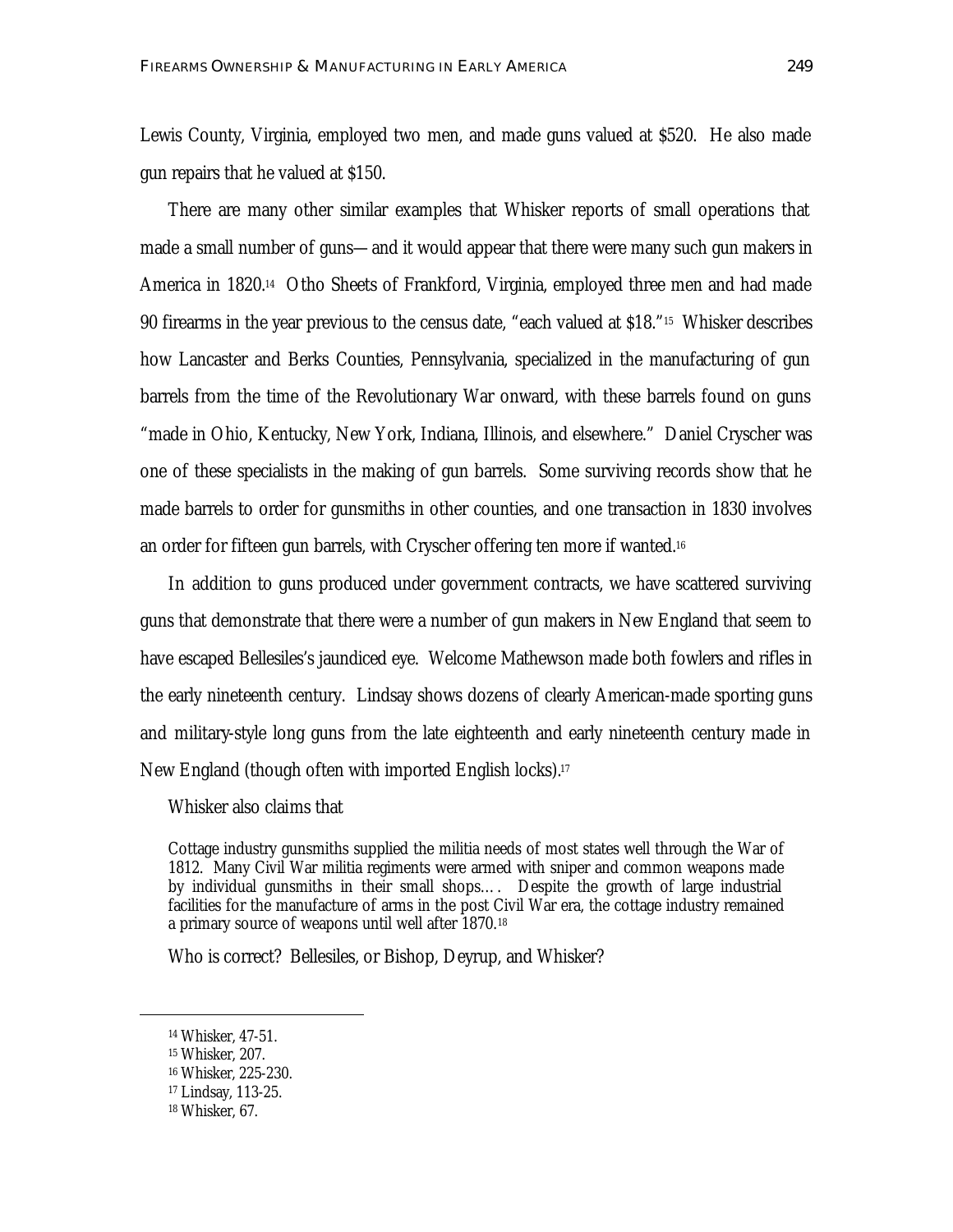Bellesiles's examination of gunsmithing in the early Republic is focused heavily on the manufacturers who worked under contracts to supply arms to the United States government. This is not surprising; the most detailed records in early American history tend to be governmental. Had Bellesiles's goal been to write a history of government arms making, this would have been a very useful strategy to take. In so doing, however, Bellesiles, at least by implication, gives the impression that this was almost the entire gun industry in the United States—and this is *not* the case.

Bellesiles's focus on federal arms contracts appears to be at least partly because he assumes that there was no significant civilian market for guns in the early Republic. But because governments are among the best keepers of records, reliance on official records tends to overstate the importance of government contracts relative to the private sector.

Unsurprisingly, the sort of firms that grew up around federal gun contracts starting in the 1790s have high visibility in records, for the same reason that a large textile mill with hundreds of workers is more visible than hundreds of individual weavers working at home. Bellesiles, with his focus on government contracts, consequently only sees these large firms.

Another area where the traditional American gun industry was substantially different from the new, larger and more sophisticated gun manufacturing system developed under U.S. government contracts is the nature of the workers. While the Springfield Armory made use of the apprentice system, much like the traditional gun making industry of America, it was almost immediately focused on specialized skills. When a father in 1825 asked the superintendent of the Springfield Armory about apprenticing his son there to look the gunsmith's trade, he was encouraged to apprentice his son to an individual tradesman, as he would more likely learn all the skills required to become a gunsmith there. Springfield Armory was already well on its way towards specialization and division of labor.<sup>19</sup>

<sup>19</sup> Whisker, 4-5.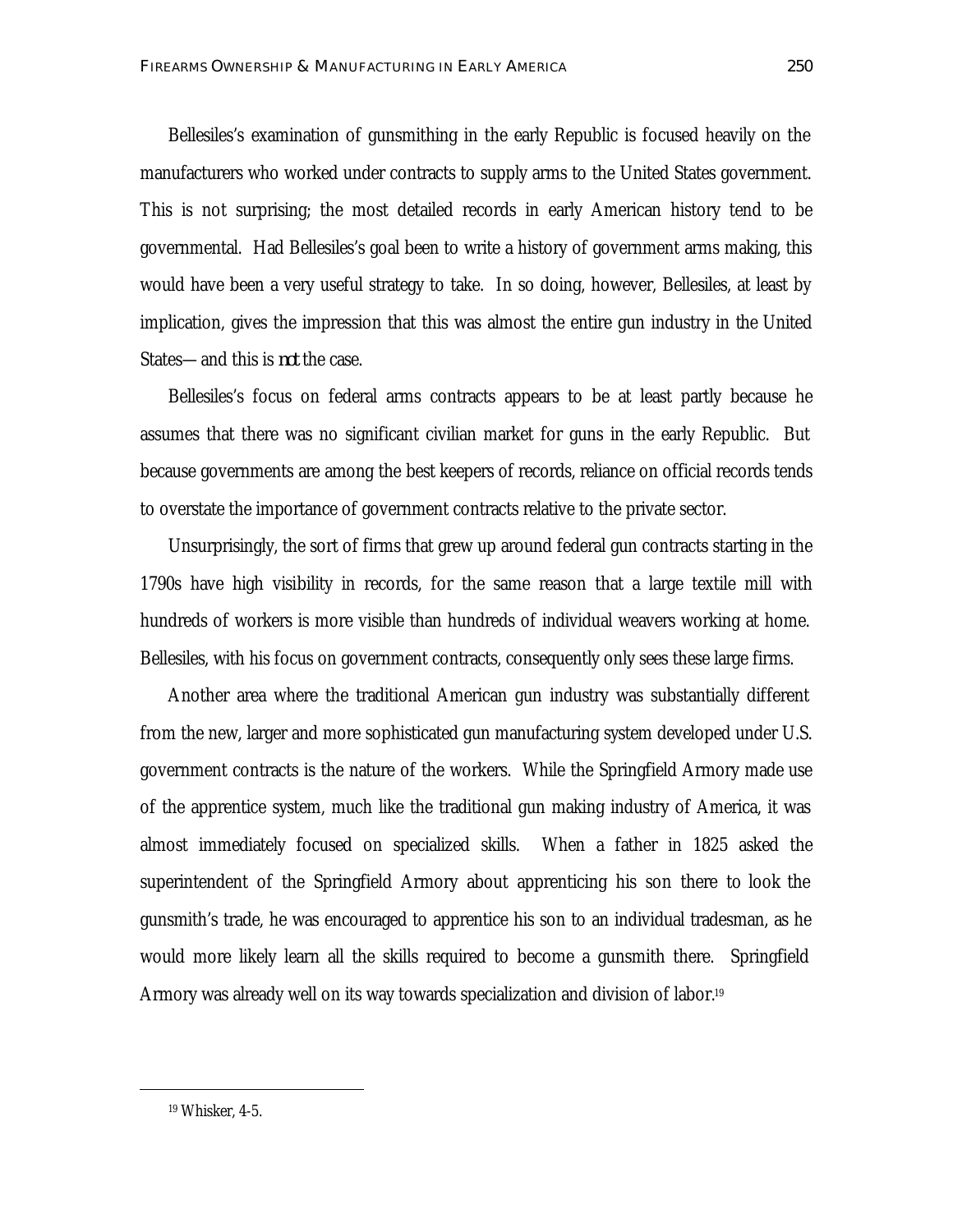Other historians recognize the problems associated with government contracts as a source of information, and are considerably more careful than Bellesiles about the conclusions that can be drawn from governmental sources. Deyrup's detailed examination of the Connecticut Valley arms manufacturing industry acknowledges that she knew of other records of arms manufacturers of the period, but these were unavailable, and that the early records of predecessor firms of Winchester and Smith & Wesson were destroyed and therefore unavailable.<sup>20</sup>

Deyrup's study was therefore "based in large part upon the records of the federal Armory at Springfield, Mass." This is not surprising; the government's armories have a very detailed set of records, "kept with a preciseness and detail uncommon in early American enterprise, and unique as far as New England arms manufacture is concerned."21 Deyrup observes that before 1800, few businesses, aside from money-lenders and merchandisers kept detailed records, and consequently, "Little is known of the details of arms making in the Connecticut River Valley in the late eighteenth century."<sup>22</sup>

In the early Republic, Bellesiles does admit that some guns were manufactured in the United States, mostly at government arsenals, but downplays the number of both makers and guns made. But before we get to the question of how effective private gun manufacturers were (either under federal contract or for the private sector), we have to confront yet another example of intentional fraud, and this is a most egregious case. Bellesiles discusses the Militia Act of 1792, and how it obligated every able-bodied free white male between 18 and 45 to enroll in the militia:

Further, "every citizen so enrolled, shall...be constantly provided with a good musket or firelock, a sufficient bayonet and belt, two spare flints," and other accoutrements. Congress took upon itself the responsibility of providing those guns, and specified that within five years all muskets "shall be of bores sufficient for balls of the eighteenth part of a pound."

<sup>20</sup> Deyrup, vii.

 $\overline{a}$ 

<sup>21</sup> Deyrup, 5.

<sup>22</sup> Deyrup, 33.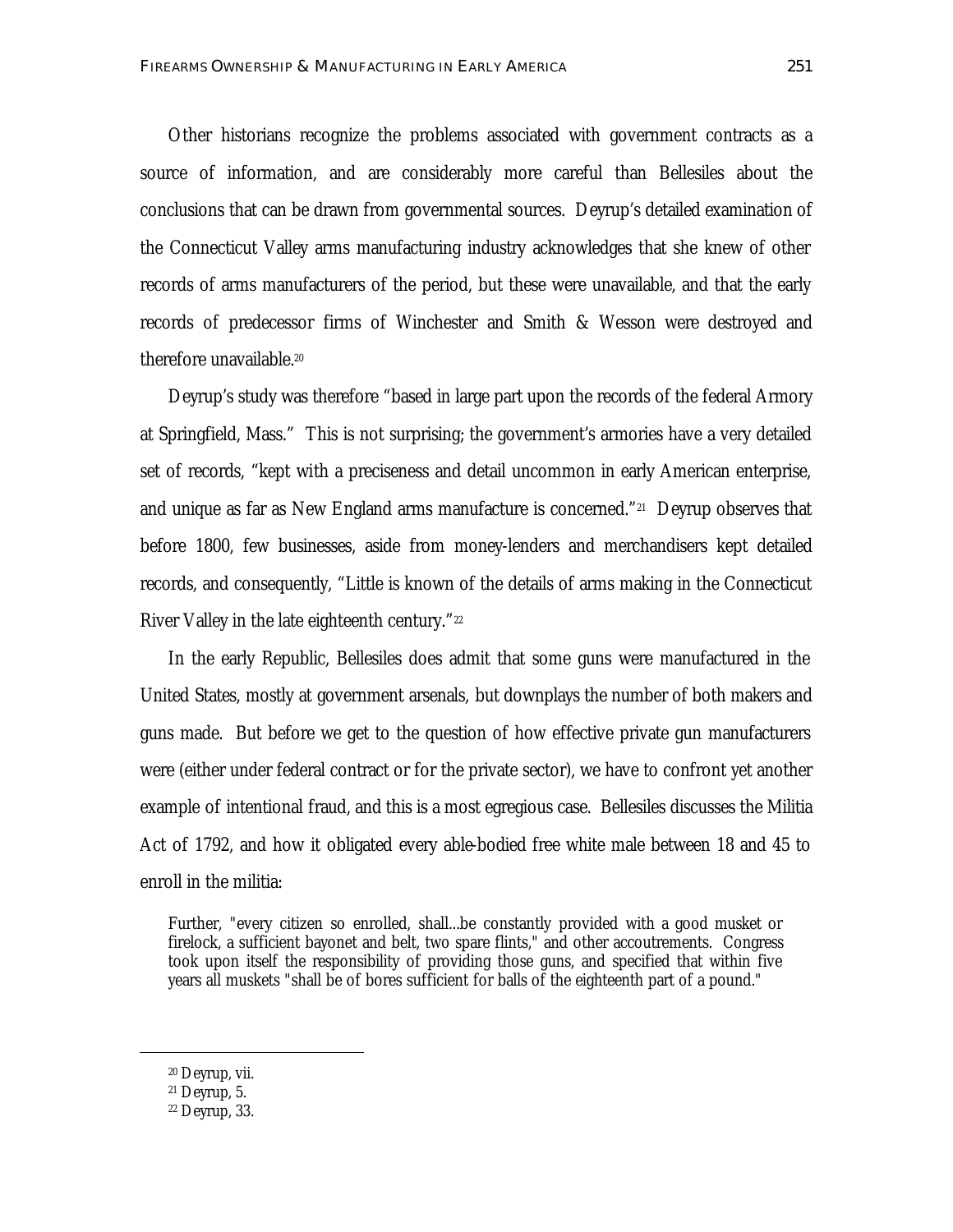He cites this as *U.S. Statutes* 1:271-74. But that isn't what the Militia Act of 1792 says.

The actual text is:

That every citizen so enrolled *and notified, shall within six months thereafter, provide himself* with a good musket or firelock, a sufficient bayonet and belt, two spare flints, and a knapsack, a pouch with a box therein to contain not less than twenty-four cartridges, suited to the bore of his musket or firelock: or with a good rifle, knapsack, shot-pouch and powder-horn, twenty balls suited to the bore of his rifle, and a quarter of a pound of powder....<sup>23</sup> [missing] text emphasized]

Not only does he leave out the words "provide himself" that demonstrate that Congress did *not* take "upon itself the responsibility of providing those guns," but he added the words "constantly provided" to cover that he had changed the tense of the verb.

When confronted with this very dramatic error, Bellesiles first denied that there was any error at all, but eventually, as the weight of evidence accumulated, he admitted that the text was incorrect, and explained his error as:

It took me a while to find my original source at a library in South Carolina, but the phrase "shall...be constantly provided with" is in the 1792 militia act. But you are right that it is not in any version I could find from the 1790s. So I then went carefully through the legislative records and found an 1803 Amendment to the 1792 Act ("An Act in addition to an Act entitled 'An Act More effectually to provide for the National Defence.'") Checking further, I found it as US Statutes II: 207, passed March 2, 1803.

So I was at fault in not reconciling the 1815 version I used with the 1792 version I also read (I assumed that they were just different versions of the same act).<sup>24</sup>

In spite of explicitly listing his source for the quotation as *US Statutes* 1:271-74, as well as providing the corresponding citations in *Annals of Congress* that match that text, he actually quoted a later document with what Bellesiles says was the 1803 Militia Act.

There is an 1803 Militia Act that says, "That every citizen duly enrolled in the militia, shall be constantly provided with arms, accoutrements, and ammunition..."<sup>25</sup> But this doesn't match Bellesiles's "quote" either; Bellesiles doesn't cite the 1803 Militia Act; and even that statute doesn't specify that *Congress* is to supply the arms; it seems to leave it a bit open as

<sup>23</sup> *Statutes at Large*, 2nd Cong., sess. 1, Ch. 33 (1792), 1:271-74. *Statutes at Large* is identical to *U.S. Statutes.* Why Bellesiles uses this non-standard title escapes me.

<sup>24</sup> Michael A. Bellesiles to Professor Eugene Volokh, November 10, 2000, distributed on *firearmsconlawprof@listserv.ucla.edu*, November 13, 2000.

<sup>25</sup> *Statutes at Large*, 7th Cong., sess. 2, Ch. 15 (1803), 2:207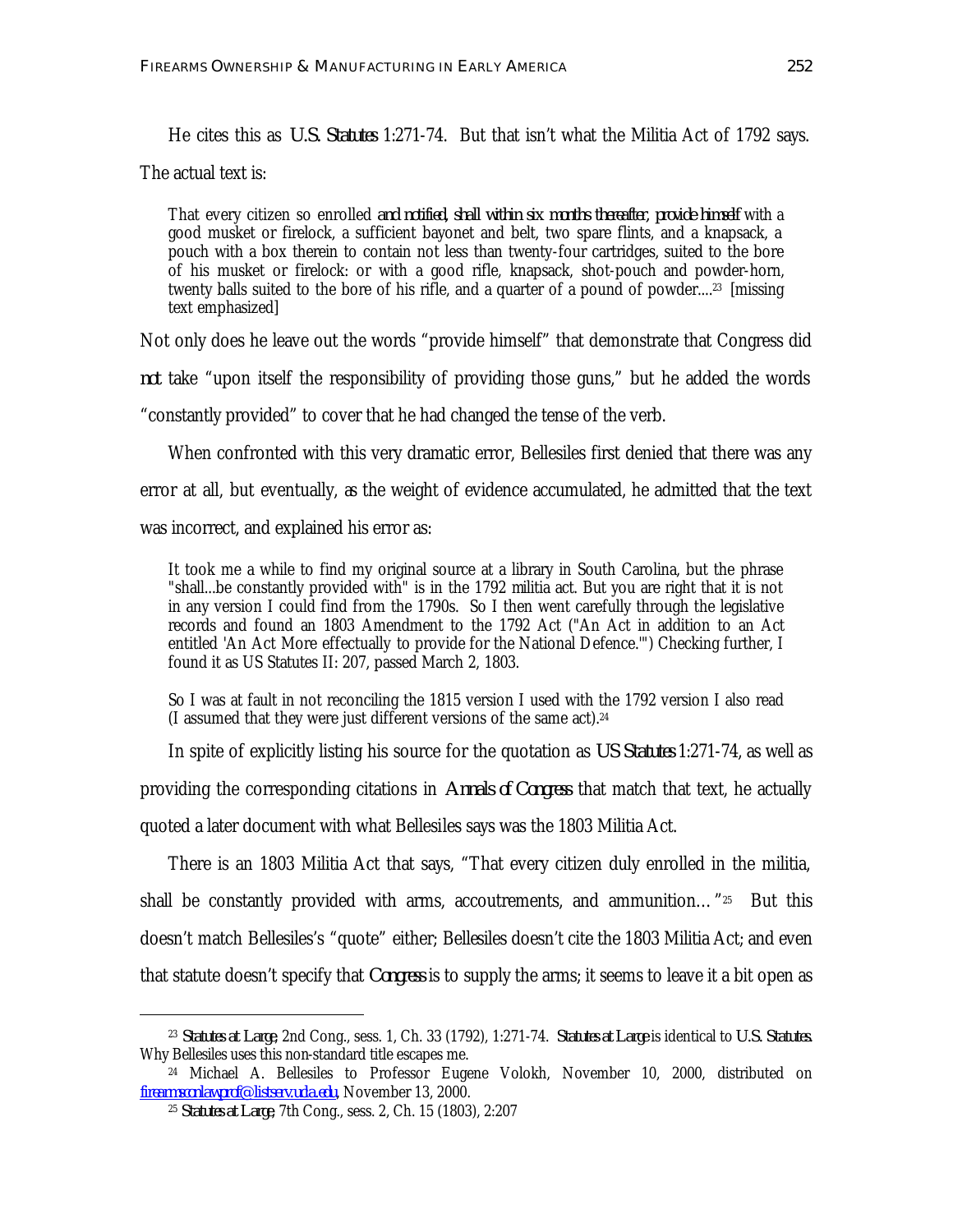to who is obligated to keep the militiamen supplied. Indeed, prosecutions of militiamen for failure to "be constantly provided" under the 1803 Militia Act are very clear on two points: the 1803 Militia Act was in addition to the 1792 Militia Act, and the individual militiaman was still obligated to provide himself with these arms and accoutrements.<sup>26</sup>

Even worse, the context in which Bellesiles misquotes the Militia Act of 1792 is specific to the situation of the militia's state of arms in the 1790s. Even if the quotation were from the 1803 Militia Act, the following paragraphs are now chronologically incorrect, seeking to explain actions of 1792 and 1794 based on a law not yet written.

Also interesting are Bellesiles's claims about the inability of private gun manufacturers to build to government contracts, and how differently less ideological historians report the same facts. After reporting that Congress decided to supply all the arms of the militia, "Congress ordered the purchase of seven thousand muskets. Over the next two years, the government was able to purchase only 480 'rifle guns.'"<sup>27</sup>

M. L. Brown gives a very different description of the 1792 contract:

In 1792 Congress, further alarmed by increasing British and Spanish activity along the vast frontier, raised a battalion of riflemen consisting of four companies each comprised of 82 privates which were to be armed with the American rifle….

The contract rifles…were purchased from Pennsylvania riflesmiths between September 12, 1792, and May 5, 1793, at an average cost of \$10.00 per stand….<sup>28</sup>

A total of 436 rifles were produced and delivered in less than nine months<sup>29</sup> to arm 328 soldiers. The limitation was not that private industry could not supply enough rifles, as Bellesiles's use of "only" seems to imply, but that the government was only buying enough rifles for four companies of riflemen.

Concerning the 7,000 muskets that Bellesiles represents as being ordered by Congress at the same time as the rifles, in 1792, Deyrup cites the same source (Hicks's *Notes on United* 

<sup>26</sup> *Commonwealth* v. *Stephen Annis*, 9 Mass. 31 (1812).

<sup>27</sup> Bellesiles, 230.

<sup>28</sup> Brown, 361-62.

<sup>29</sup> Brown, 362.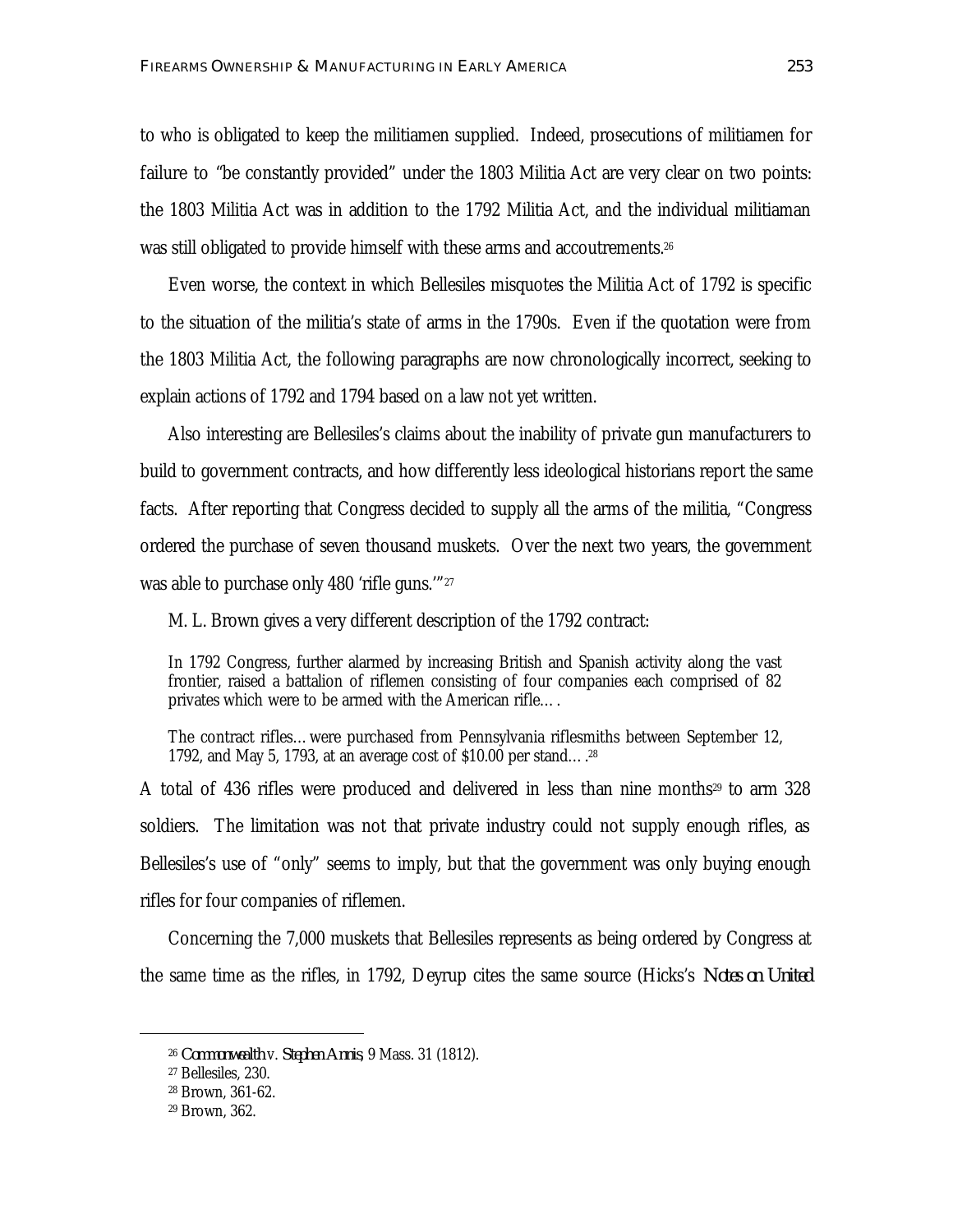*States Ordnance*), but reports that the order was in 1794, and that the government successfully bought 2,000 rifles that same year.30 Examination of Bellesiles and Deyrup's common source shows that, once again, Bellesiles has misread his source. The muskets were ordered in 1794, not in 1792. According to Hicks, the 7,000 muskets were ordered from abroad, "[t]here not being any source of domestic supply of muskets at that time." Rifles were available from domestic manufacturers, and they continued to meet the relatively low volume of rifles for the Army and for supply to friendly Indians until 1810.31 Hartzler gives examples of the federal government contracting with small gunsmiths for rifles intended for distribution to friendly Indians as late as 1811.<sup>32</sup>

While Bellesiles describes Congress as "ordering" 7,000 muskets from Britain, and suggests that 480 rifles delivered by American makers represented some sort of failure to make guns quickly, Bellesiles buried in the endnote that it was five years before the muskets ordered from Britain were delivered. After a scathing criticism of the slowness of the American rifle makers, it seems a bit misleading to hide the slowness of the British musket makers in the endnote.<sup>33</sup>

While the federal government continued to buy small quantities of rifles from established gunsmiths, they developed a combination of a contract system and national armories at Springfield, Massachusetts and Harpers Ferry, Virginia for making muskets. The contract system with private firms was complex and involved substantial advances and subsidies to the makers. Why did the government make use of this contract and national armories system instead of purchasing muskets and pistols on the open market, as they did with rifles? Bellesiles portrays this as recognition that American gunmakers "could not collectively

<sup>30</sup> Deyrup, 42-43.

<sup>31</sup> James E. Hicks, *Notes on United States Ordnance* (Mount Vernon, N.Y.: James E. Hicks, 1940), 1:14. See *Statutes at Large*, 3rd Cong., Sess. 1, ch. 14, 1:352 for the text of the statute that authorized the purchase though without specifying either domestic or foreign sourcing for the weapons.

<sup>32</sup> Hicks, 1:30, lists contracts, largely with the Lancaster County rifle makers, for rifles, pistols, and a few muskets in 1807 and 1808. Hartzler, 207-8, quotes letters from the Superintendent of Indian Trade to George Kreps, Jr., complaining about the poor finish of rifles made by Kreps under contract.

<sup>33</sup> See Hicks, 1:14-15, for details on the slow deliveries.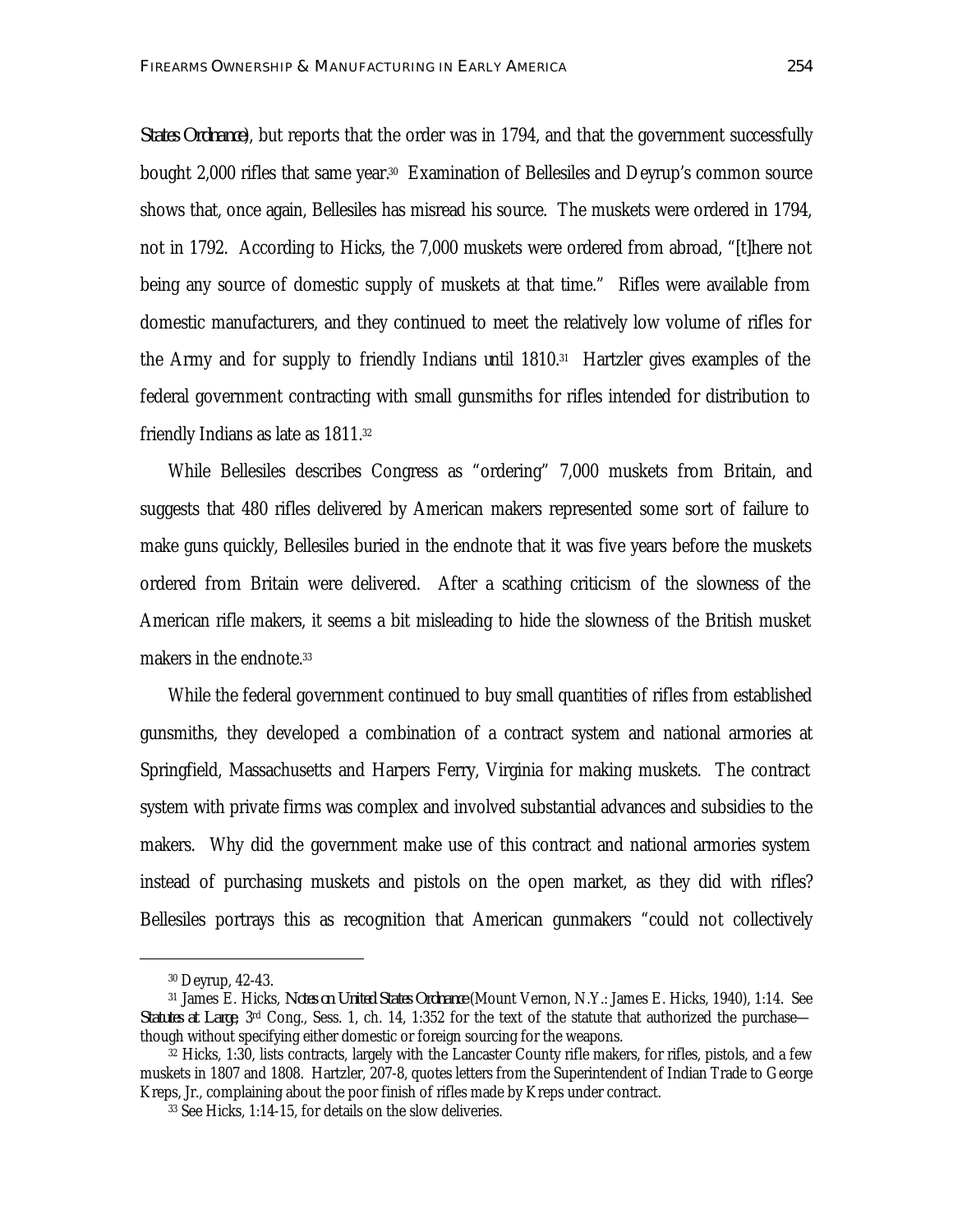produce in a reasonable period the fourteen thousand arms [the federal government] hoped to buy."<sup>34</sup>

Deyrup gives another explanation, and one that explains how the government was able to order and received 436 rifles in less than nine months, and 2,000 more rifles during 1794, but preferred a contract system instead for muskets. The federal government was reluctant to purchase large numbers of muskets over which they had no quality control, and only limited opportunity to inspect the guns during production. The contract system, as well as government production of muskets, provided an opportunity for the government to have more control over the production process.<sup>35</sup>

How many guns did private contractors make for the government? The question is of some importance, since Bellesiles makes the argument that the poor quality and quantity of arms delivered by these contractors reflected the infant state of gunmaking in the early Republic. Unfortunately, the quality of the data for the number of arms manufactured by contractors for the federal government is mixed—or perhaps the quality of the research done by those who have attempted to retrieve this information is mixed. Those who have taken the time to dig through the records have often been more gun enthusiasts or professional soldiers than historians, and one must wonder if the seemingly contradictory numbers reflect errors or differing measurement periods.

Colonel Arcadi Gluckman's seemingly authoritative, but insufficiently footnoted history of U.S. military long arms reports that Congress authorized contracts in 1798 for 30,000 stands of arms--but that the Ordnance Department actually contracted for 40,200 stands, divided among twenty-seven contractors. It appears that only twenty-one of the contractors actually delivered arms through June 10, 1801, for a total of 14,032 stands. At least one of these contractors—the only one known to the average American today, Eli Whitney—had delivered no arms at all.

<sup>34</sup> Bellesiles, 232.

<sup>35</sup> Deyrup, 42-43.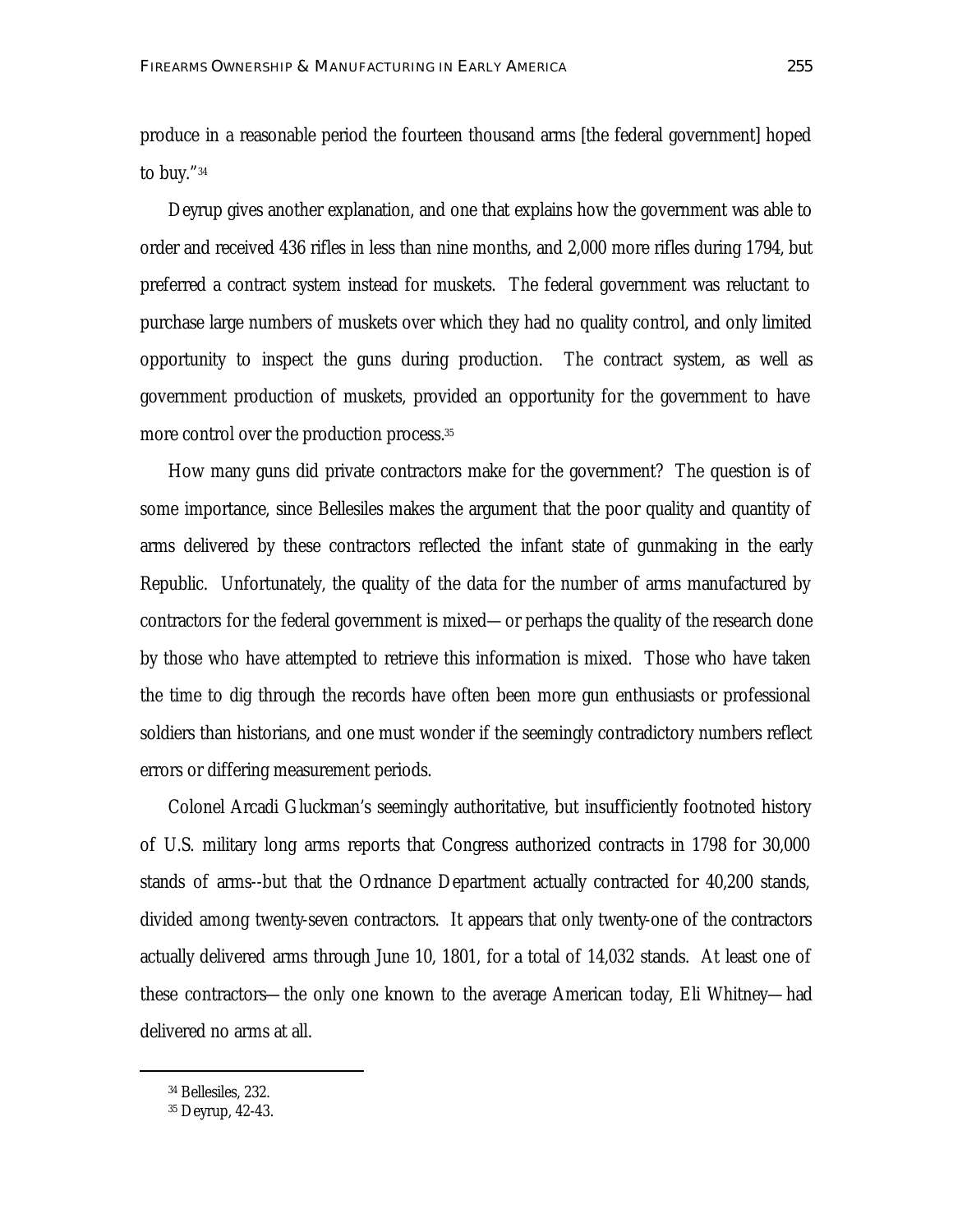Gluckman's total of arms delivered—14,032—is a little higher than the sum of the individual contractors he lists—13,234.36 (The complete list is in Appendix B.) Another source tells us that a report of firearms received "to the 1st of January 1803" showed a total of 24,136 muskets, rifles, and pistols manufactured by at least 35 different contract manufacturers.<sup>37</sup>

Concerning the 1808 musket contract, there are more discrepancies among the various sources. One source reports that a total of 31,030 muskets were delivered by 19 different private gun makers under government contract between 1808 and October, 1812,38 providing yet another discrepancy with Gluckman's totals. Hartzler, generally quite careful in his citations, reports that Maryland gunsmiths Nicholas White, Thomas Crabb, Jacob Metzger and Christopher Barnhizle's delivered 548 muskets out of their contract for 1000,39 again substantially higher than Gluckman's data.

Were Bellesiles's conclusions concerning the failure of federal musket contractors the result of trusting one set of sources over another, it would be very easy to sympathize with his situation. Unfortunately, Bellesiles conclusions appear to be derived from very sloppy research on his part, as once again, Bellesiles's representations of his sources bear little or no connection to what his sources say.

Bellesiles criticizes the firms that contracted to make muskets in 1798 as evidence that there was no real knowledge of how to make guns in the United States:

The government's continuing financial support of private gunmakers flew in the face of results. Just under 1000 had been delivered by September 30, 1800, the date on which the government was supposed to have received the forty thousand muskets commissioned from twenty-seven gunmakers.<sup>40</sup>

<sup>36</sup> Gluckman, 69-81.

<sup>37</sup> Arthur Nehrbass, "Notes on Early U. S. Rifle and Musket Production," *The Gun Report*, October, 1972, 25.

<sup>38</sup> George C. Maynard, "Notes on the Manufacture of Small Arms for the United States Army by the Government and Private Makers in the Nineteenth Century," *Stock and Steel*, June 1923, 9-10.

<sup>39</sup> Hartzler, 27-33.

<sup>40</sup> Bellesiles, 237.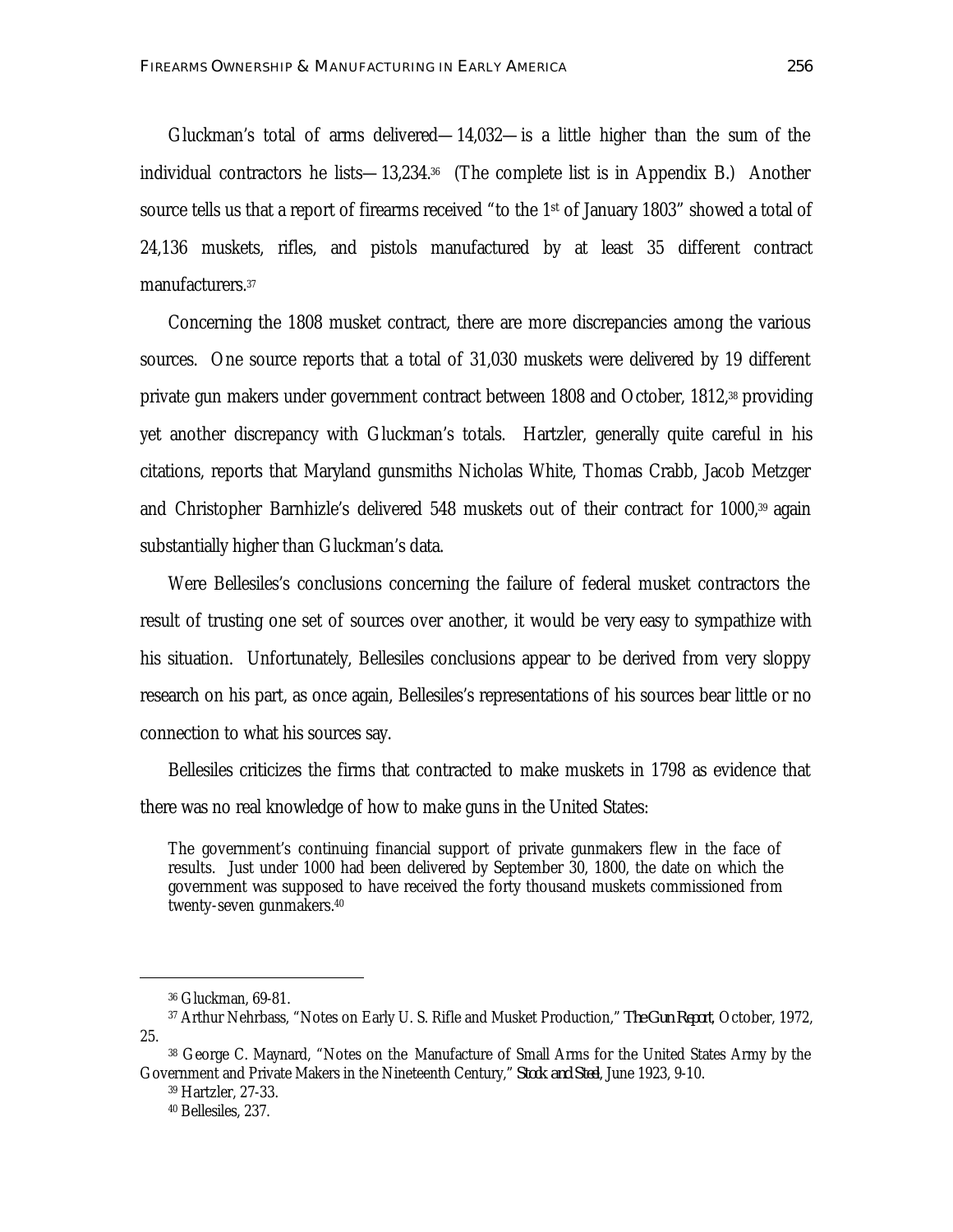Bellesiles's endnote cites Hicks, *Notes on U.S. Ordnance*, 1:42-43. *Nothing* at 1:42-43 relates to the 1798 contracts—it's all 1812 and later. There is a discussion of the 1798 contracts on pages 1:19-23, but the only table that shows delivery counts reports that 2,646 muskets had been received as of September 26, 1801—not 1800—and this appears to be a count only of arms received by one set of government inspectors,<sup>41</sup> since Gluckman reports that arms actually delivered by contractors through June 10, 1801 totaled 14,032 stands.<sup>42</sup>

Nor is there anything in Hicks that indicates that all the muskets were to be delivered by September 30, 1800. The only contract date in Hicks's discussion is a copy of the contract between the partnership of Nicholas White, Thomas Crabb, Jacob Mitzger, and Christopher Barnhizle of Frederick Town, Maryland—and that specifies that all of the muskets were to be delivered no later than March of 1800.<sup>43</sup>

Bellesiles's exercise in incorrect citation continues:

Many gun factories turned out to be flash-in-the-pan operations, taking advantage of government contracts and then vanishing.<sup>44</sup>

In the endnote, Bellesiles tells us,

For instance, twelve Massachusetts gunmakers failed to fulfill their government contracts: Silas Allen of Shrewsbury; Asher Bartlett, Henry Osborne, and Caswell & Dodge of Springfield; Thomas French, Adam Kinsley, and Rudolph & Charles S. Leonard of Canton; Rufus Perkins of Bridgewater; Alvin Pratt, Elijah and Asa Waters, and Luke Wood of Sutton; Lemuel Pomeroy of Pittsfield.<sup>45</sup>

Bellesiles is still using the same source, Hicks, 1:42-43, and again, those aren't the right pages for that contract, the names aren't on those pages, and the correct pages for the 1798 contract say absolutely nothing about the failure of these contractors to fulfill their contracts.46 These names and failures to fulfill their contracts would be correct for the 1808 contract, discussed at Hicks, 1:32-33—but the dates are of course much different than

<sup>41</sup> Hicks, 1:19-23.

<sup>42</sup> Gluckman, 69.

<sup>43</sup> Hicks, 1:19-23.

<sup>44</sup> Bellesiles, 237.

<sup>45</sup> Bellesiles, 522-3 n. 111.

<sup>46</sup> Hicks, 1:19-23, 42-43.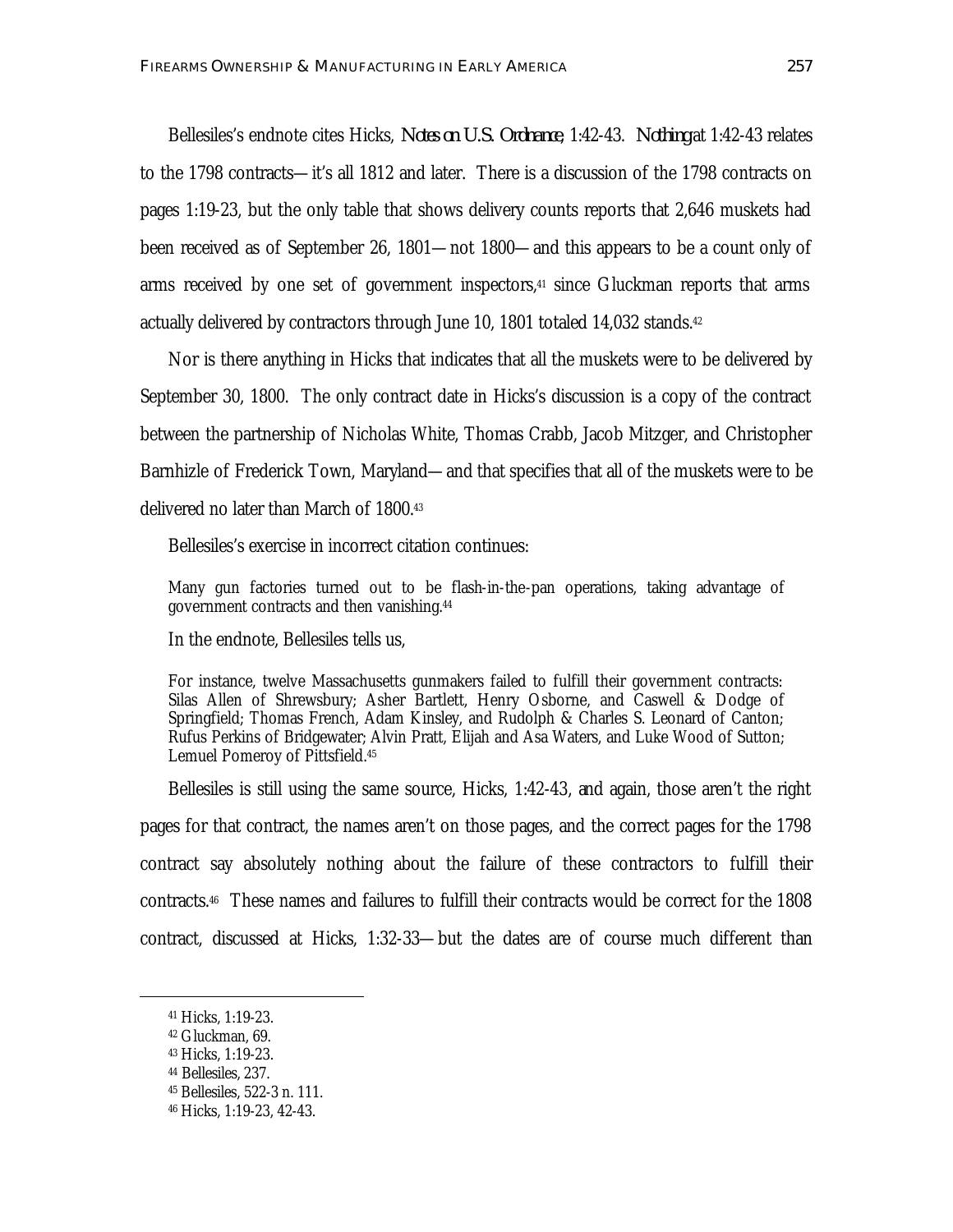Bellesiles says, and the statement about "under one thousand had been delivered" doesn't fit any date in the table of musket deliveries for the 1808 contract.<sup>47</sup>

Bellesiles goes on to tell us that Eli Whitney did not complete his contracted 10,000 muskets until "late in 1809, nine years behind schedule. The other twenty-six gunmakers produced just two thousand muskets—twenty-eight thousand (93 percent) short of their goal—only one of them fulfilling his contract with the government, and that five years late."<sup>48</sup>

Bellesiles has confused two different contracts, and two different sets of contractors. Whitney's muskets for the 1798 contract were indeed delivered nine years late (in January, 1809, not "late in 1809"),49 but the other 1798 contractors had delivered at least 13,234 muskets by January 1, 180350—not "just two thousand muskets" as Bellesiles claims. Furthermore, as detailed in Appendix B, at least three of the contractors for 1798 had either completed or overfilled their contracts by January 1, 1803: Nathan and Henry Cobb (100%); Huntington, Livingston, Bellows, and Stone (122%); and Amos Stillman & Co. (105%). One other contractor was close: Allen, Grant, and Bernard delivered 93% of their contracted amount. Bellesiles's source (or more likely, Bellesiles) may have confused the deliveries by contractors under the 1808 contract—which of course, was still in process when Whitney completed his late deliveries from the 1798 contract.

Worse than the confused citations, and the confusion of the 1798 and 1808 contract deliveries, is that his characterization of these twelve musket makers as "flash-in-the-pan operations" makes them sound like they were set up to get the contract, and then went bankrupt. Henry Osborne appears to have been in the gun making business at least until 1821.51 Adam Kinsley had delivered muskets for the 1798 contract,52 Rufus Perkins was in

<sup>47</sup> Hicks, 1:32-33.

<sup>48</sup> Bellesiles, 237.

<sup>49</sup> Gluckman, 78.

<sup>50</sup> Gluckman, 69-81.

<sup>51</sup> Deyrup, 225.

<sup>52</sup> Hicks, 1:20 for contract; Gluckman, 75 for deliveries.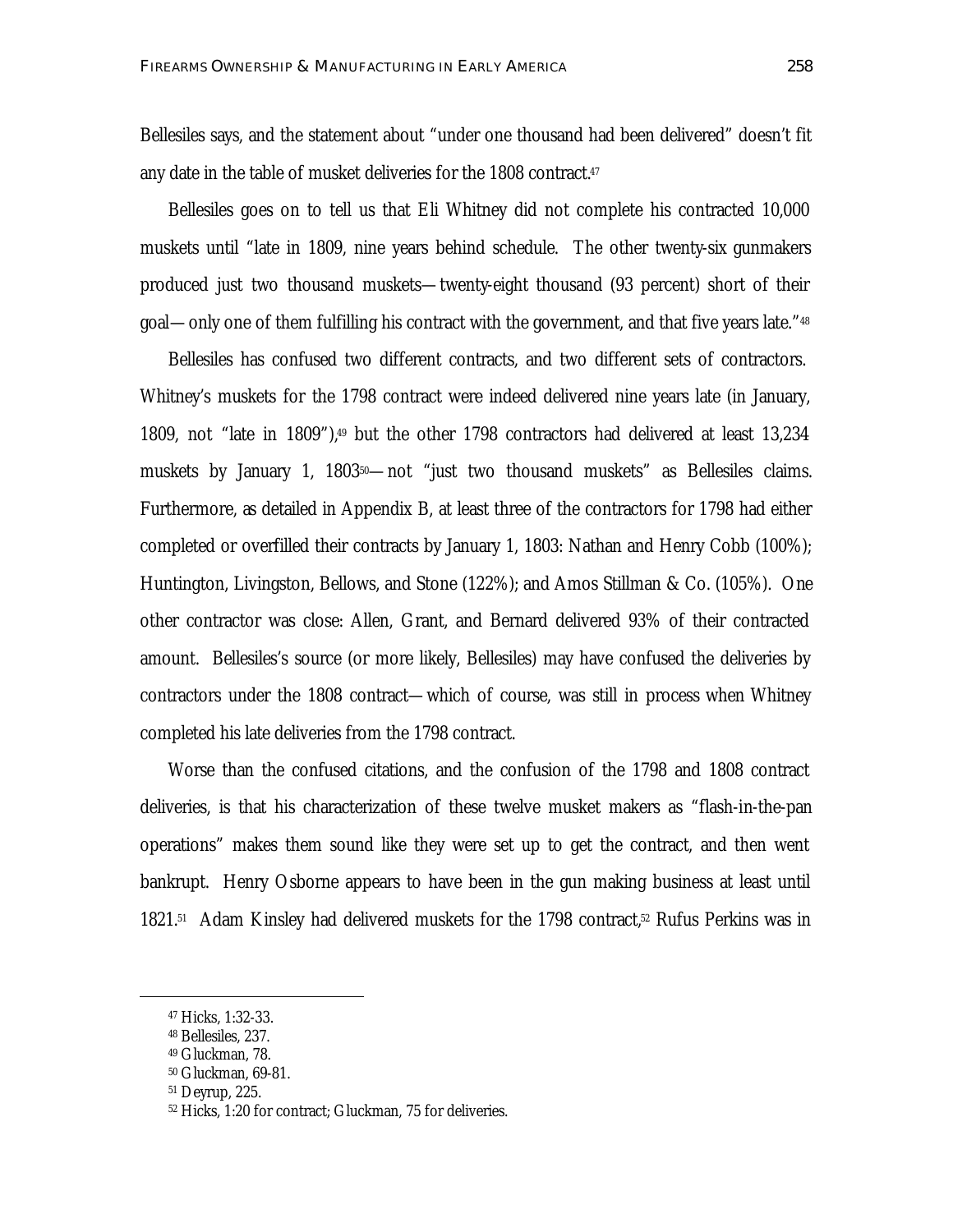business from 1799 through 1812,53 Asa Waters had been a gun maker as early as 1776, and delivered muskets as part of the 1818 and 1823 contracts.<sup>54</sup>

Furthermore, the statement "failed to fulfill their government contracts" really means that they did not deliver the full number of muskets specified in the contracts—not that they failed to deliver guns. The characterization of "delivered just a few guns and then abandoned the business" is also misleading. Appendix B.1 shows the number of guns contracted and the number delivered as of October 7, 1812, for the 1808 contract.

Only three of the contractors could with any accuracy be said to have "delivered just a few guns and then abandoned the business": Rufus Perkins; Wheeler & Morrison; and Sweet, Jenks & Sons. Concerning Wheeler & Morrison, however, a more accurate statement is that Wheeler abandoned his partner Morrison by dying in 1809, and I suppose in that sense could be considered to have "abandoned the business." Sweet, Jenks & Sons is an interesting case because Jenks & Sons had a completely separate musket contract as well, and they certainly did not abandon that contract, fighting a continuing battle for compensation as late as 1820—and that battle is a reminder that the problems of making muskets was *not* a deficiency of gunmaking skills in America, as Bellesiles claims.

The firm of Jenks and Son of Providence, Rhode Island, contracted in October of 1808 to make 4,000 Model 1808 muskets at the rate of 800 per year. In an era before blueprints and written specifications, the government supplied a pattern musket, which the contractor was supposed to disassemble and use for producing tooling, in much the same way in which paper dress patterns are used today.

The pattern musket supplied by the government to Jenks and Son was defective, and these defects were not discovered until well into the manufacturing process. When Jenks sought reimbursement for the substantial expenses involved in correcting these problems, the federal government refused. Though Jenks and Son made a number of poor decisions as well

<sup>53</sup> Lindsay, 92; Deyrup, 225.

<sup>54</sup> Gluckman, 146; Deyrup, 226; Lindsay, 74, 77.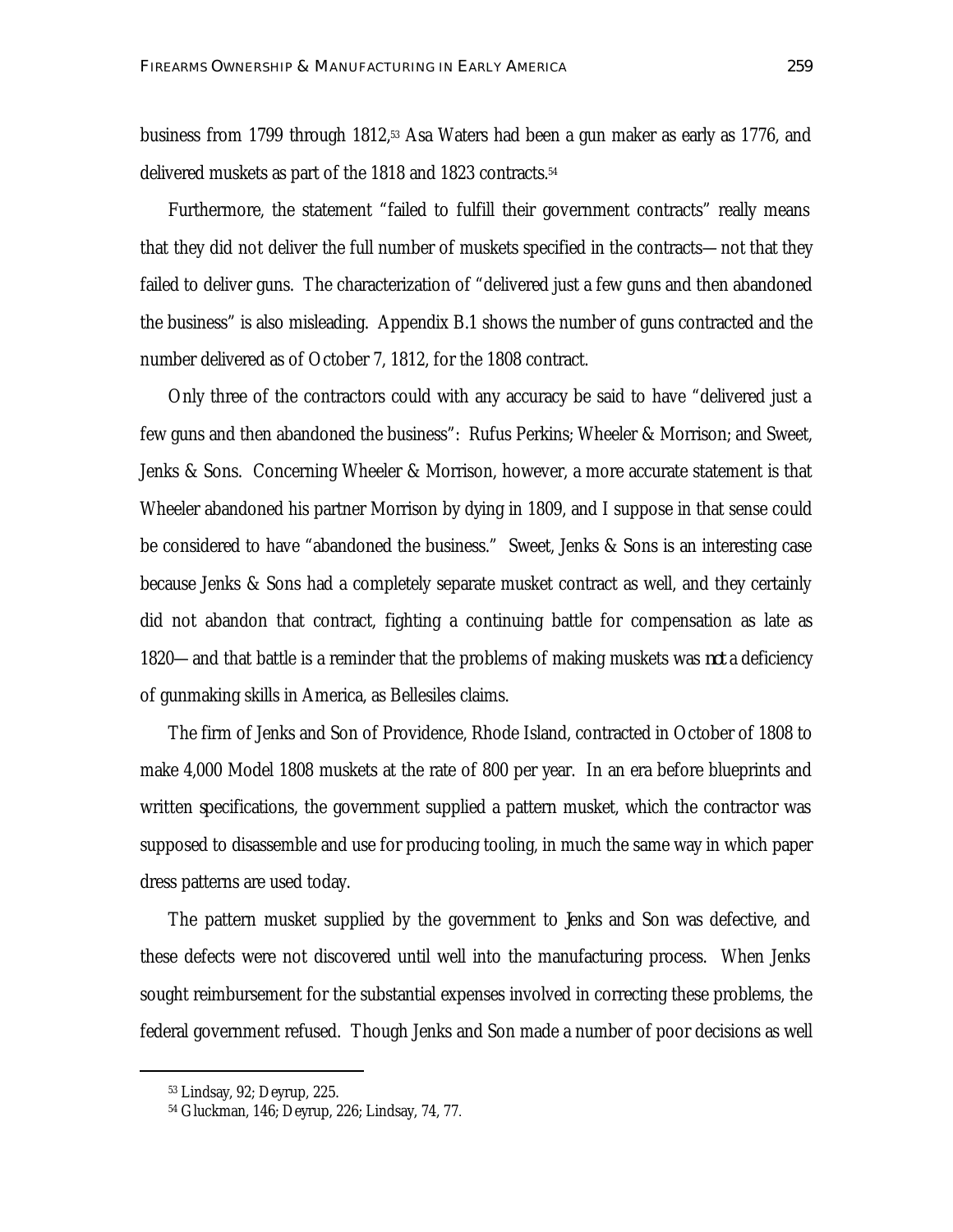during the process, it clear that the primary reason that Jenks & Sons's failed to complete their 1808 contract was not an inability to make guns, but a series of management mistakes by both the government and the contractor.

At least 1,000 of the contracted 4,000 muskets were delivered to the federal government, and were determined to be "of good quality" by the Superintendent of Springfield Armory. The muskets rejected by the federal government's arms inspector were sold—at a higher price than the government paid—for export. It is not clear that all of these arms were actually defective; it would appear that many of Jenks & Sons rejected arms were completely functional, but out of specification, unlike some of the other contractors in this period.<sup>55</sup>

Hicks reproduces a letter from Callender Irvine, the Commisary General, to Secretary of War John Armstrong of April 5, 1813, in which Irvine explains some of the problems that the contractors were having in filling their contracts: "Those Contracts were founded on imperfect Muskets as Standards, and at prices for which it was impossible to have made good Muskets so that if the Contracts are complied with strictly by individuals, the Government will be saddled with so many defective Arms of which description there are enough already in store near this City…." Irvine then went on to blame his predecessor, Tench Coxe, for having made contracts that produced a large pile of guns only suited for scrap.<sup>56</sup>

Bellesiles portrays the failure of the federal contractors to fulfill their contracts as indicative of a fundamental lack of knowledge of gun manufacturing in America, claiming that Eli Whitney "recognized the basic problem with large-scale arms production in the United States; there were not enough trained gunsmiths."57 But what Whitney was attempting to do was to create a division of labor that allowed interchangeable gun parts to be made by less skilled workers. As Bellesiles recognizes, Whitney never really made this idea work.

<sup>55</sup> William O. Achtermier, *Rhode Island Arms Makers & Gunsmiths: 1643-1883* (Providence, R.I.: Man at Arms, 1980), 21-24.

<sup>56</sup> Callender Irvine to John Armstrong, April 5, 1813, quoted in Gluckman, 36.

<sup>57</sup> Bellesiles, 233.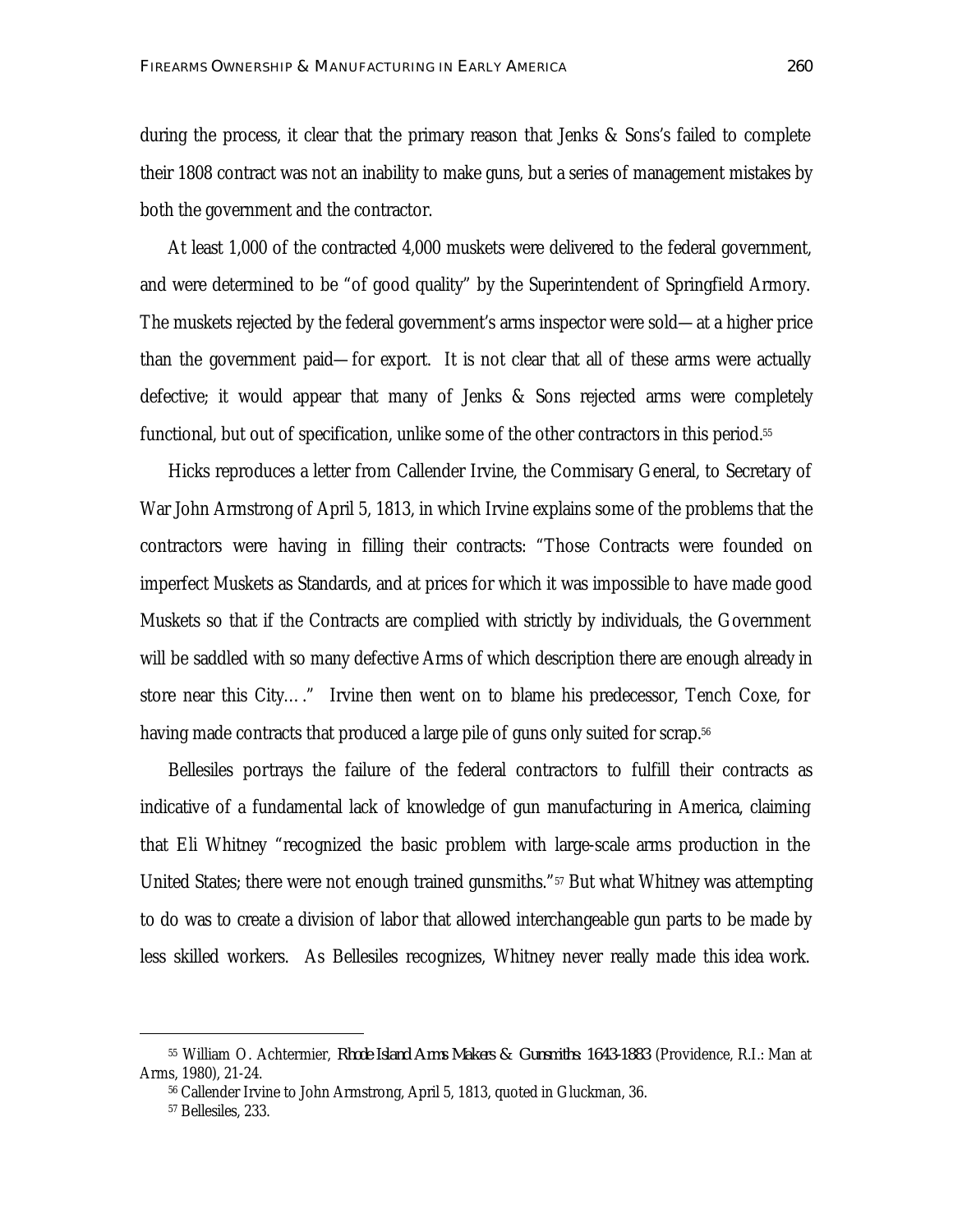Whitney's problem was not a lack of trained gunsmiths, but an inability to develop the technology that allowed him to *not* hire trained gunsmiths.

A letter from Col. Decius Wadsworth of the Ordnance Office to Secretary of War John Armstrong, dated June 6, 1814, reproduced in Gluckman, gives a bit more detail about the problems that confronted not only Whitney but the other contractors as well. It also provides another explanation for why the government was so tolerant of late and incomplete deliveries than the one that Bellesiles suggests, of a government that let the contractors take terrible advantage of it. Irvine's letter gives a very different picture than Bellesiles's description of Whitney's muskets as "dreadful", and also explains why some (but only some) contractors delivered just a few guns, or went bankrupt:<sup>58</sup>

Most of the individuals of small property who engaged in these contracts were absolutely ruined thereby, and the difficulties were so much greater than had been apprehended, it proved in general losing business to the concerned. Mr. Whitney having never before engaged in such a business, and *not having workmen brought up to the trade, was under the necessity of executing various parts of the work adapted to the inexperience of his hands, and calculated to obviate the necessity of employing men alone who had been bred to the trade*….

It may not be amiss to state that I think *his arms as good, if not superior, to those which have in general been made anywhere else in the United States, not excepting those which have been made at the public armories*. <sup>59</sup> [emphasis added]

Other manufacturers, while not trying to lead the technology as aggressively as Whitney, were attempting to transform a traditional, small-scale handicraft industry—gun making into a large factory system. "[C]ontractors were forced into division of labor and the invention of machine tools, which, though of incalculable benefit to the industry, delayed them in filling their contracts."<sup>60</sup>

Bellesiles also portrays the failure of contract manufacturers as government largesse without any acknowledgment of the unusual circumstances under which the contract manufacturers operated, claiming that, "It never seemed to occur to any contemporary that

<sup>58</sup> Bellesiles, 238.

<sup>59</sup> Gluckman, 80-81.

<sup>60</sup> Deyrup, 48.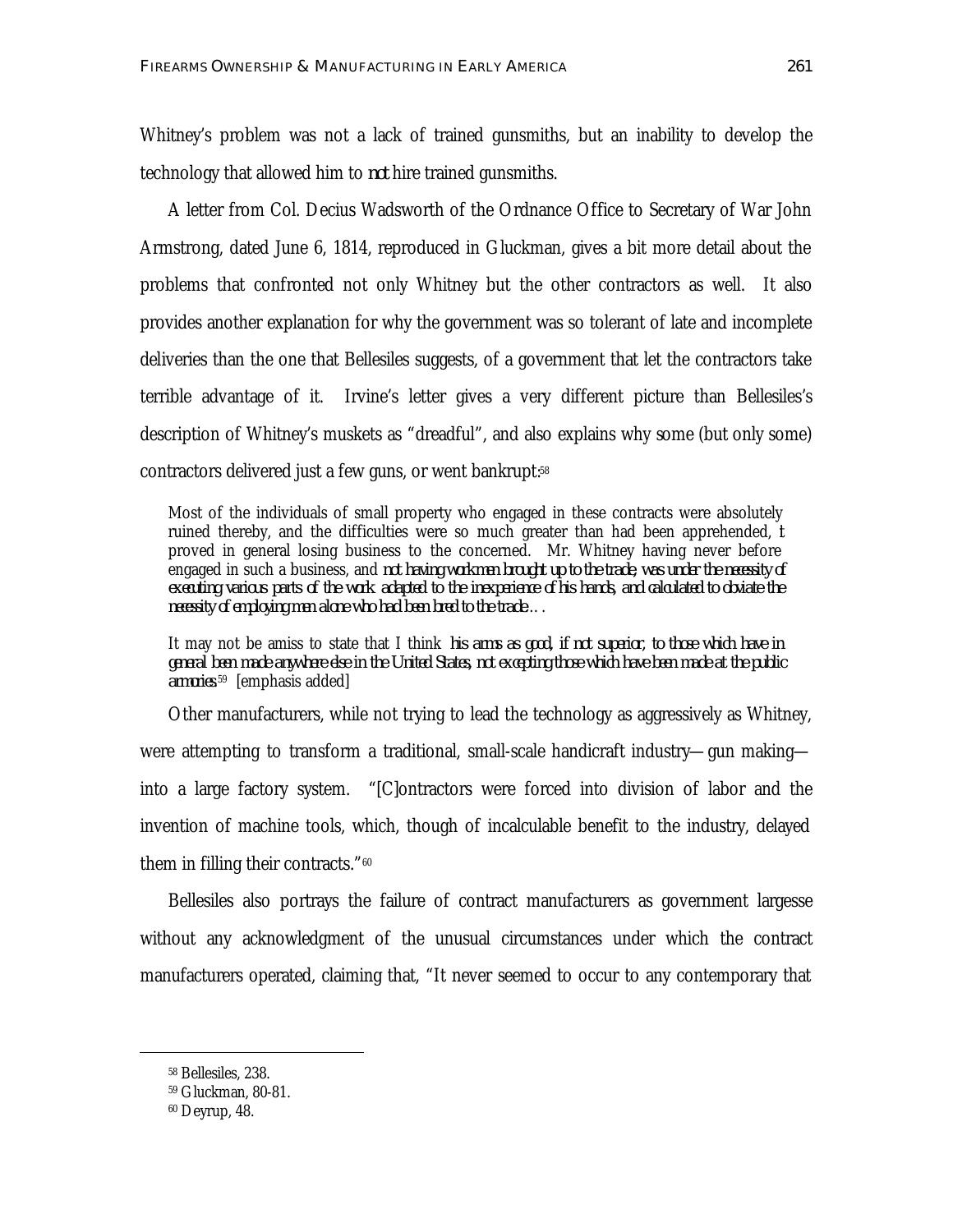gun manufacturing should be left to the vagaries of the free market, perhaps because they all knew that the public was not sufficiently interested in guns."<sup>61</sup>

Everything about the government contracts, however, was an attempt to defeat a free market. Contractors were not allowed to use imported parts, because that would defeat the government's goal—creation of a large-scale factory system for making military weapons. The government was very selective to whom they gave arms contracts, excluding those who had gunsmithing experience, but not property. The government's goal seems to have been to make recovery of damages for non-performance easier. Government contractors were also prohibited from doing business with any other customers, leading to serious problems when a contract had been fulfilled, but a new one had not yet been granted,<sup>62</sup> though at least some contractors seem to have either violated this requirement, or were not contractually bound to  $do$  so. $63$ 

Perhaps the hardest problem to understand in an age when accountants calculate manufacturing costs to the penny is that cost accounting was still in its infancy. The contractors—and the government—were still learning how to deal with overhead, depreciation of tools, distinguishing investments in factories from investments in the land on which the factory was built. It appears that along with the surprises and delays associated with pioneering large-scale gun manufacturing in the United States, the government contractors in the period 1798-1830 were building muskets for an average cost of \$12.88. Yet from 1807 to 1810, the price the government paid contractors was \$10.75. Many of the early contractors lost money on every musket delivered—and that some went out of business is therefore no great surprise.

Even the government's own Springfield Armory, a model of success to Bellesiles, figured its production costs in the early years as high as \$16.48 per musket, and usually exceeding

<sup>61</sup> Bellesiles, 235.

<sup>62</sup> Deyrup, 44-47.

<sup>63</sup> Achtermier, 23.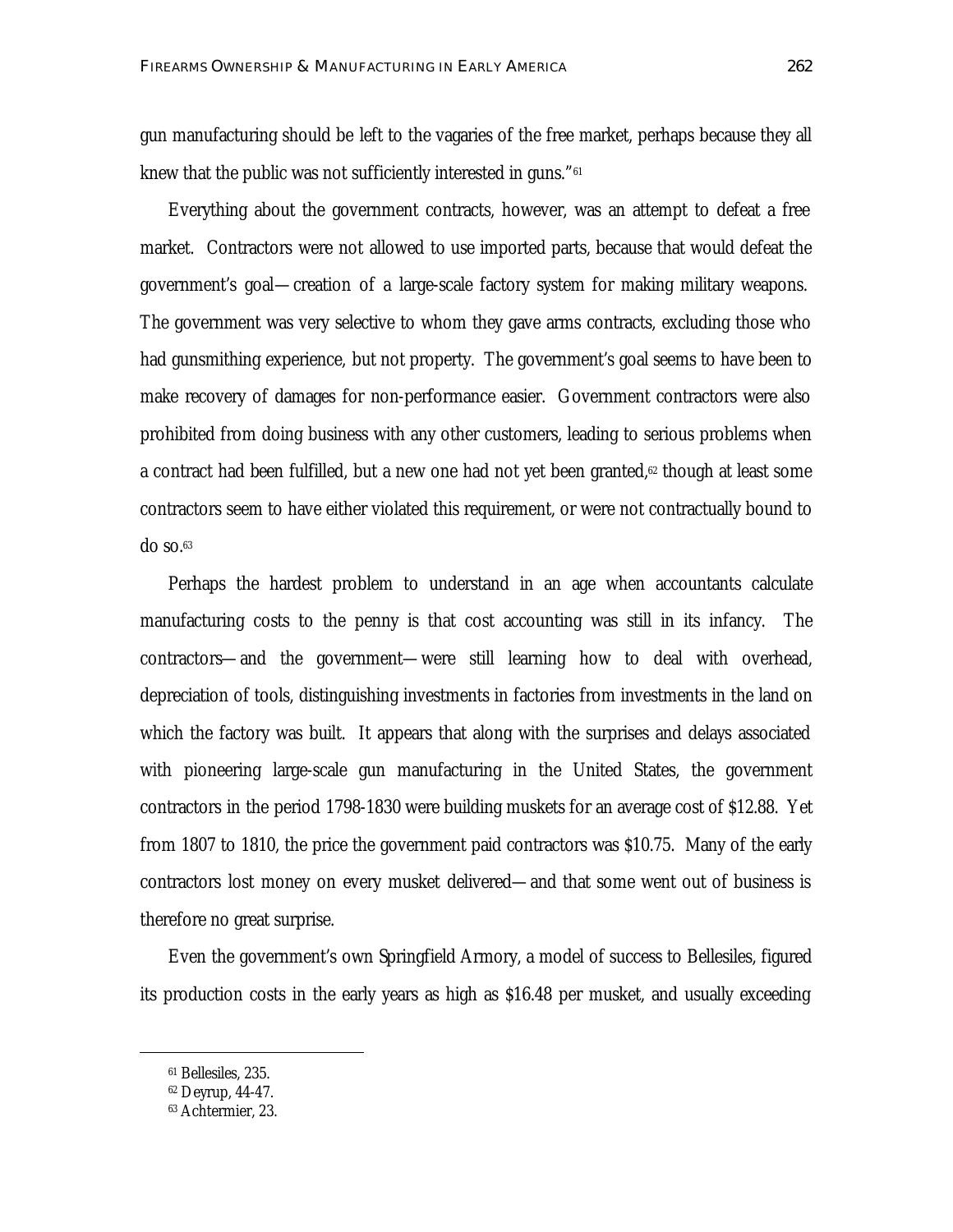\$13.00 each.<sup>64</sup> Springfield Armory's success in making guns was consistent with the \$300 hammer horror stories of the modern Department of Defense contractors. This explains also why, as Bellesiles smugly notes, a number of contractors asked to be let out of their federal contracts.65 If contracts were money-losing propositions, the temptation to manufacture for the more lucrative private sector would have been very strong.

The government's musket contractors are probably no more typical of gun manufacturing in the early Republic than defense industries in the late twentieth century were typical of private sector manufacturing companies. By focusing attention on the emerging large firearms factories, Bellesiles has completely missed the decentralized, still largely handicraft civilian gun making business in America.

<sup>64</sup> Deyrup, 48-54.

<sup>65</sup> Bellesiles, 242.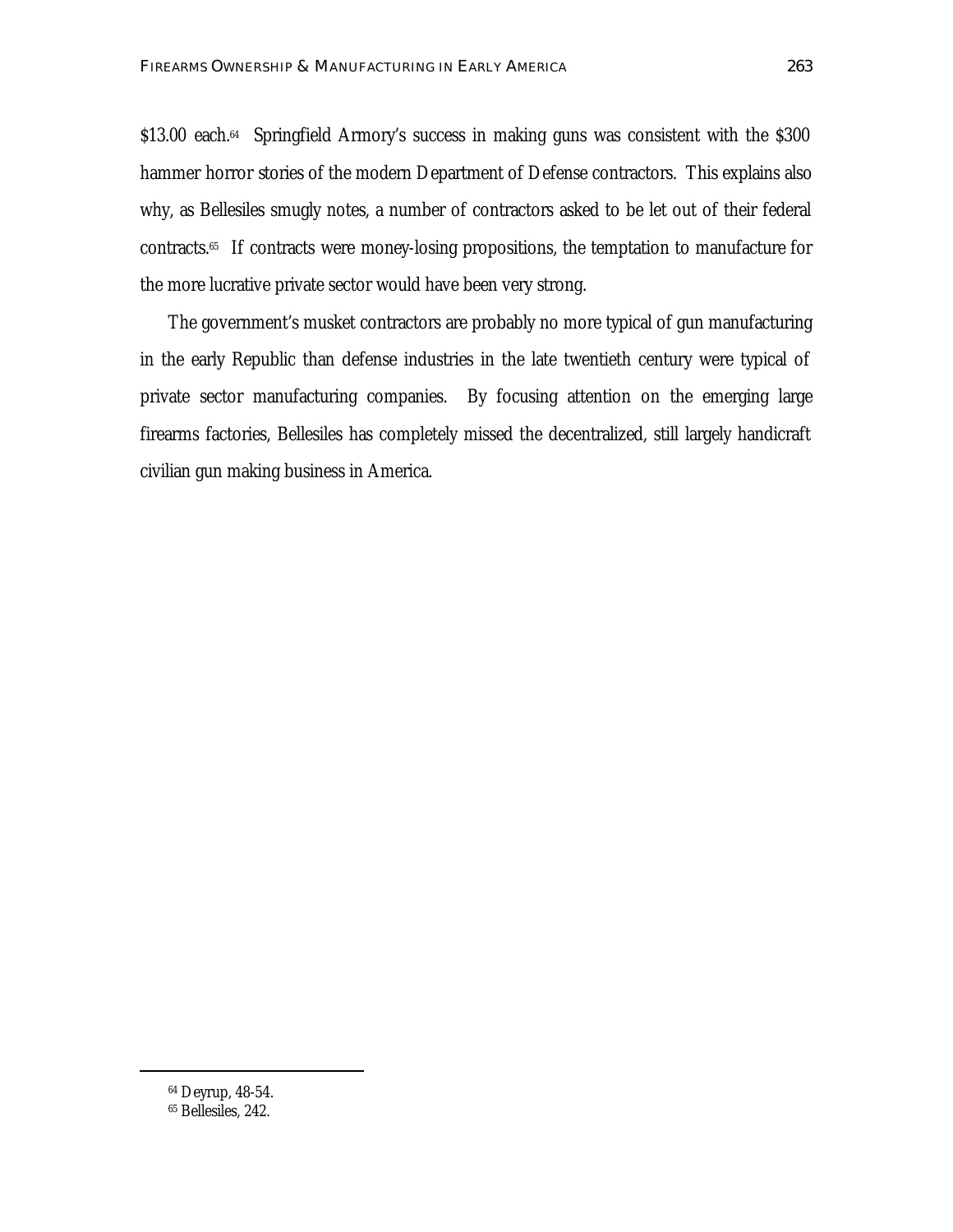#### **State Militia Contractors in the Early Republic**

In addition to the dichotomy between contractors to the federal government, and gunmakers who produced for the private sector, Bellesiles has largely missed the substantial industry making guns under *state* contracts. Along with Thomas and John Ketland's November 15, 1797 contract with Pennsylvania to make 10,000 firearms in Britain (voided by the British government), there were a number of contracts with American gunsmiths as well, totaling 11,200, 19,000, or 19,200 guns, depending on whose version you believe. (The details of the contractors and the contract can be found in Appendix B.) At least some of these arms were actually made, and Holt provides photographs of surviving muskets, some with government proof marks, produced under these contracts by Lether & Co., William Henry, Melchior Baker, Owen Evans, and John Miles.<sup>1</sup>

Other muskets made for the Pennsylvania militia have survived as well, including one (based on markings inside the gunlock) believed to have been made by Adam Angstadt. Another surviving musket was made by one Joseph Miles (perhaps John Miles's brother, or an error reading the maker's mark). An 1814 Pennsylvania militia contract for 200 rifles is represented by two surviving examples, one made by Henry Deringer, another made by George Tyron.<sup>2</sup>

<sup>1</sup> Thomas E. Holt, "Pennsylvania 1798 Contract Muskets," *American Society of Arms Collectors* 2 [November, 1956], 19-20, gives the 11,200 count; Gluckman, 81-82, indicates that 20,000 muskets were contracted. The 10,000 to be made in Britain were reallocated to American contractors, of which the contract details for only 19,000 have survived. The total of Gluckman's counts by contractor, however, total 19,200.

<sup>&</sup>lt;sup>2</sup> Bruce S. Bazelon, *Defending the Commonwealth: Catalogue of the Militia Exhibit at the William Penn Memorial Museum, Harrisburg, Pennsylvania* (Providence, R.I.: Mowbray Co., 1980), 16-17.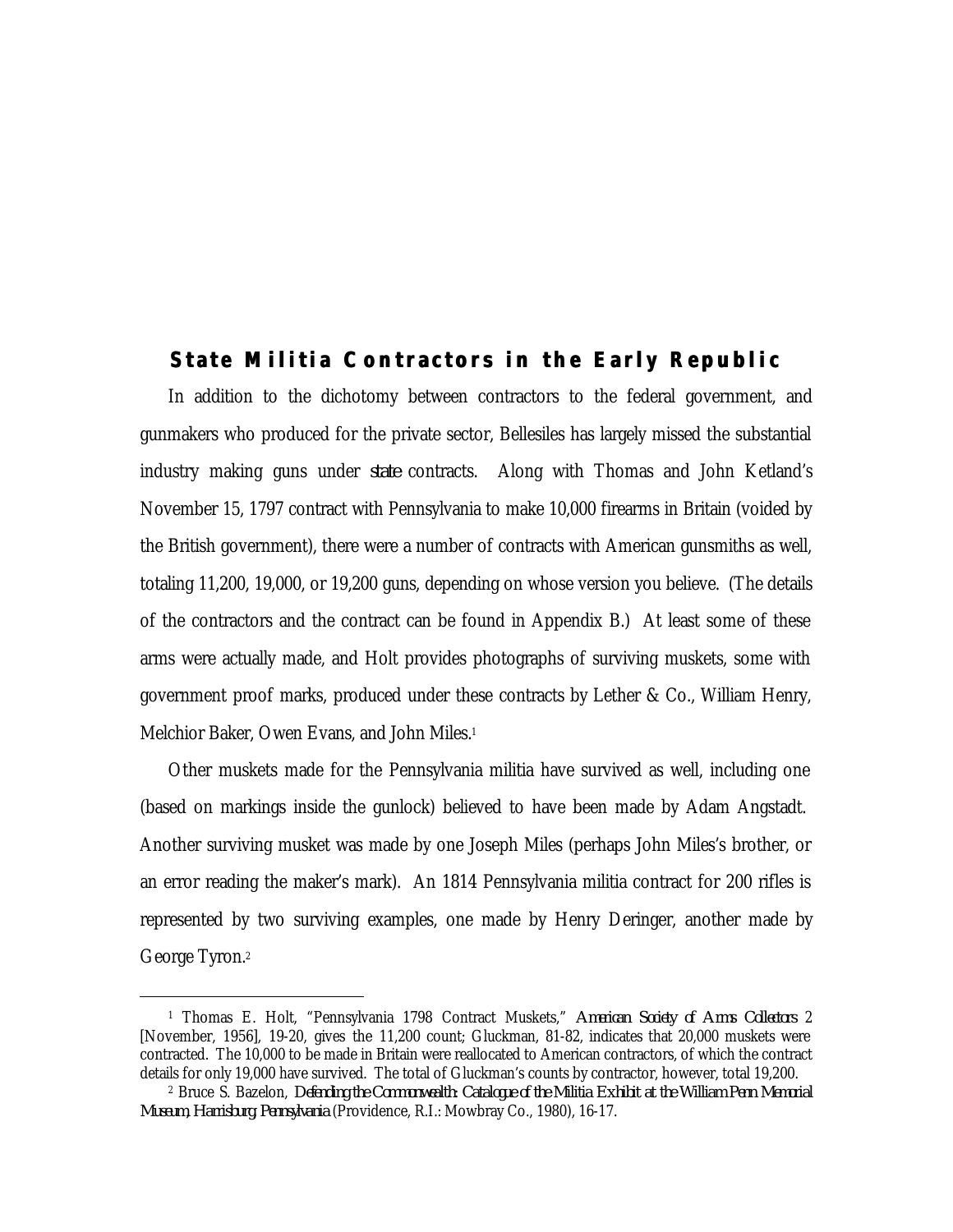How many other contracts are there? The records are somewhat scattered. For instance, we know of a contract with Joseph G. Chambers of Washington County, January 2, 1815, to make twenty-five "Swivel Guns" of a proprietary design, and "alteration of five hundred muskets belonging to the State…."<sup>3</sup>

Other silent survivors tell us of contracts for which the paperwork has not surfaced. Lindsay lists a surviving pistol signed "Land & Read Boston" made for the Massachusetts Militia, apparently in the middle 1820s to the 1830s.<sup>4</sup> How many other gunsmiths made guns for state militias, for which neither guns nor contracts have survived? We don't know, and it would be presumptuous to guess.

Virginia also armed its militia through a combination of private contracts and a state gun factory, and *Arming America* does describe Virginia's attempt to arm its militia with uniform weapons. As is usual with Bellesiles's work, there is a near-complete disconnect between what Bellesiles's sources say, and what Bellesiles says that they say. The entire paragraph to be dissected below from page 236 of *Arming America* has a single footnote. The source Bellesiles lists is Giles Cromwell's marvelously detailed history of the Virginia Manufactory of Arms, pages 2-57:

The shortage of gunmakers in the early republic is clearly illustrated in the history of Virginia's effort to establish an armory. In 1797 Governor James Wood informed the legislature that his government had searched the state to find anyone who could make arms for the militia, without success.<sup>5</sup>

Bellesiles's source for this claim, Cromwell's book, tells a somewhat different story:

At the junction of the Rivanna and Fluvanna Rivers, the Point of Fork Arsenal centered around the storing of munitions and repairing arms, and a small force of artificers was maintained there from 1781 to 1801. Furthermore, scattered throughout the mountain and valley regions were many individual rifle makers who advanced their skills by making exceptionally fine rifles.<sup>6</sup>

<sup>3</sup> 9th series *Pennsylvania Archives* 6:4231.

<sup>4</sup> Lindsay, 82, 85. Deyrup, 224, lists a "Lane and Read" in Boston, 1826-1836, that might be the maker in question.

<sup>5</sup> Bellesiles, 236.

<sup>6</sup> Giles Cromwell, *The Virginia Manufactory of Arms* (Charlottesville, Va.: University Press of Virginia, 1975), 2.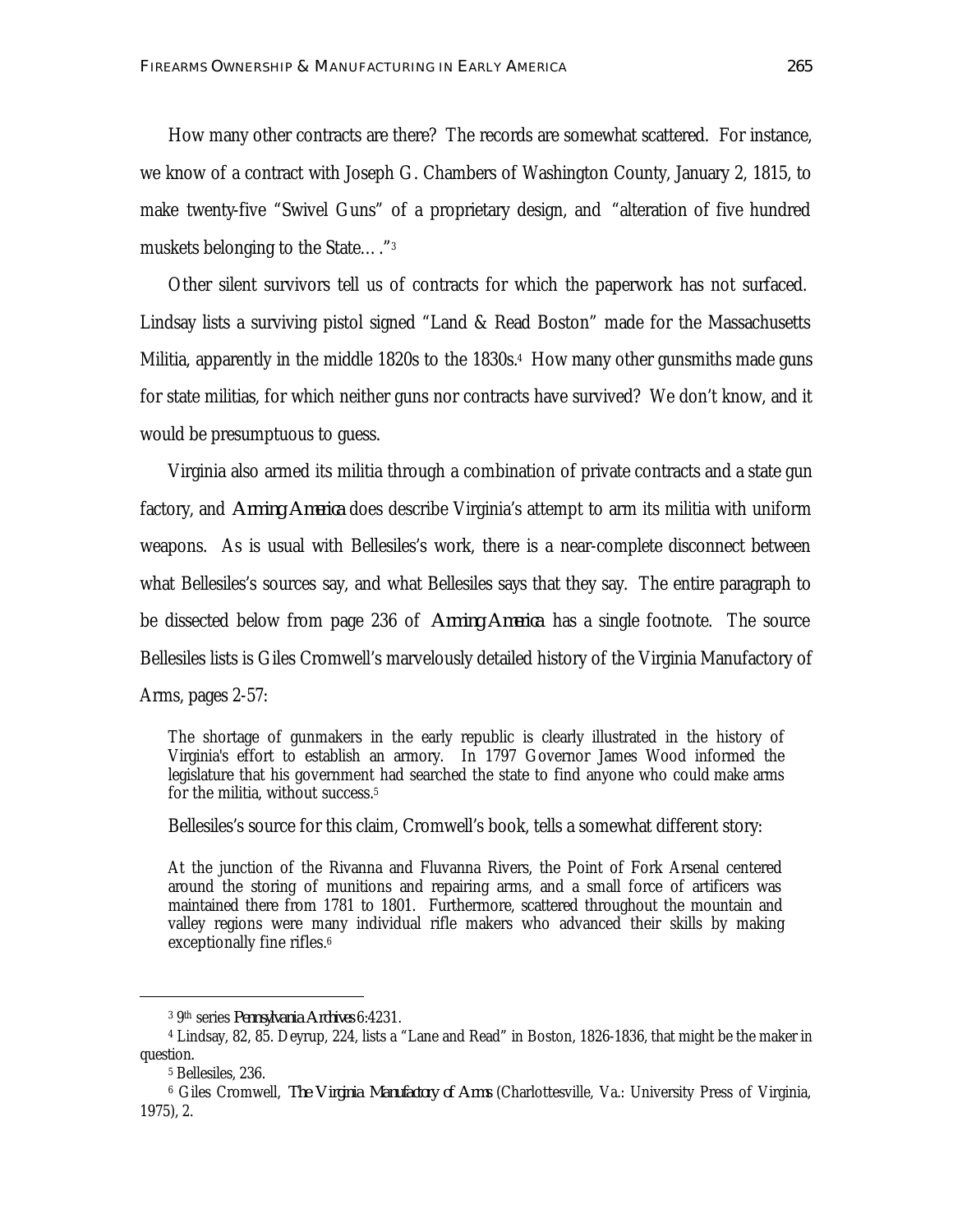Bellesiles describes how Governor Wood of Virginia sought to obtain more arms for the state militia:

Wood therefore contracted to purchase four thousand stands of arms from England and another four thousand muskets from the Globe Mills in Pennsylvania. The latter source made just 925 arms over the next five years and then went bankrupt.<sup>7</sup>

Cromwell's account matches this, in part, but then describes how after McCormick went into bankruptcy, his foreman James Haslett finished another 50 arms, bringing the total up to 975. Then Cromwell describes how John Miles, Sr., completed the original 4,000 musket contract, and made 250 pairs of pistols for Virginia. George Wheeler of Culpeper County also made at least 1,000 muskets for Virginia, and James Haslett completed another contract for 600 muskets.<sup>8</sup>

In addition, Virginia also contracted with a number of gunsmiths to make 2,145 rifles in the years 1809-19—and Cromwell makes the point that these contracts were "generally limited...to residents of Virginia...."<sup>9</sup> (Cromwell's Appendix B.8 lists the twenty Virginia contract rifle makers, and the number of guns actually completed and delivered.)<sup>10</sup>

Bellesiles, by leaving out these other contracts for muskets and rifles, misleads the reader into thinking that gun makers were so scarce that when Virginia's one private American contractor went bankrupt, Virginia was left in the lurch, and were forced to start a state gun factory for this reason:

It was at this point that the Virginia government agreed with a plan that John Clarke had been promoting for several years to build an armory in Virginia to make guns for state use.<sup>11</sup>

Cromwell discuss Clarke's involvement, and at *no point* does Cromwell suggest that the armory was Clarke's idea; quite the opposite. The sequence as described by Cromwell was that the Virginia government came up with the idea. After discussing the "mammoth task"

<sup>7</sup> Bellesiles, 236.

<sup>8</sup> Cromwell, 6-9. Whisker, 193-4, reports that Peter Brong, Abraham Henry, and Henry DeHuff, Jr. also submitted an unsuccessful bid on the contract with the state of Virginia for pistols and long guns.

<sup>9</sup> Cromwell, 85-87.

<sup>10</sup> Cromwell, 174.

<sup>11</sup> Bellesiles, 236.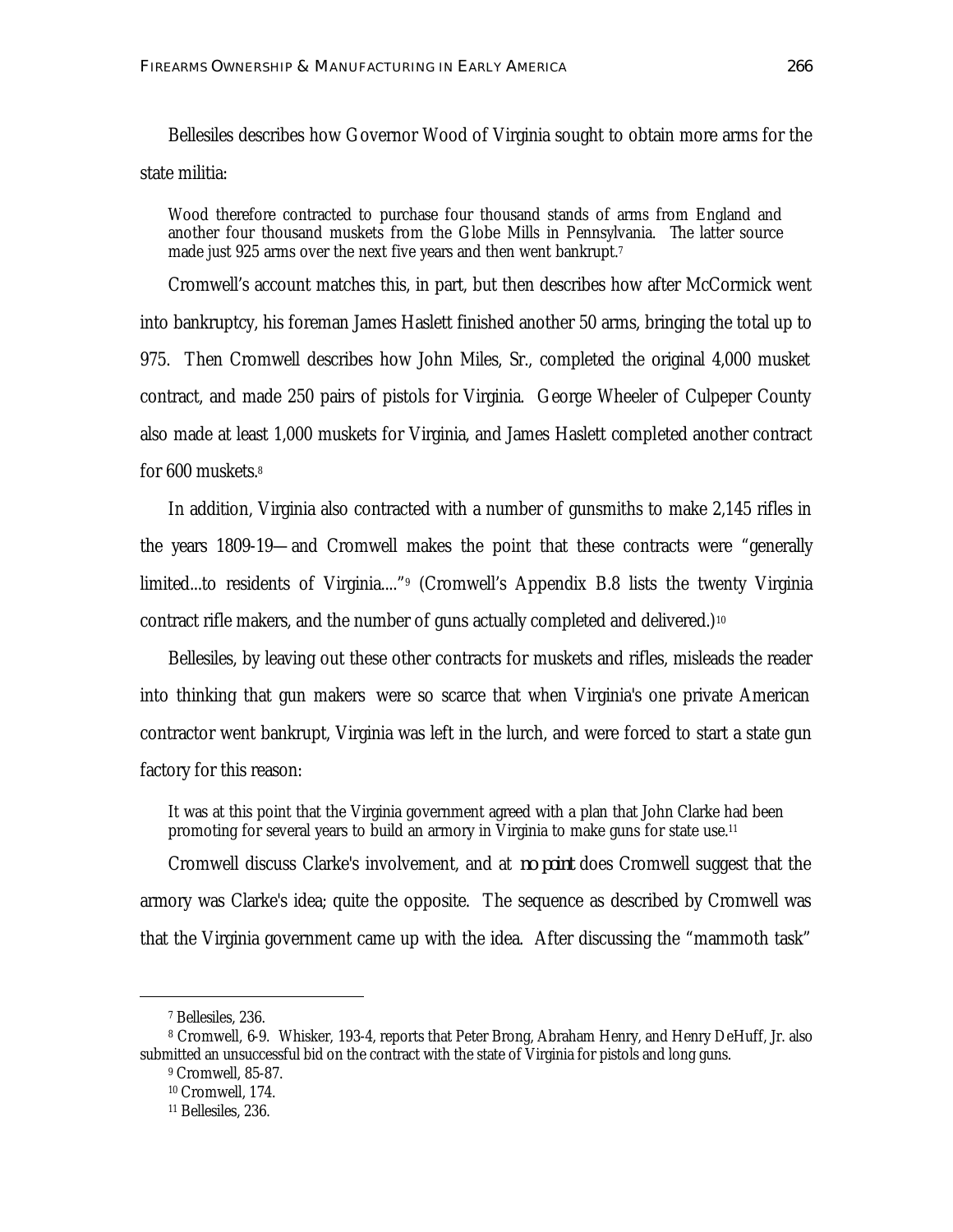and "special and selected skills" that would be required, Cromwell says: "By whatever methods employed, however, the Executive ultimately chose John Clarke of Powhatan County." There is *no* indication in Cromwell that Clarke's involvement predates the decision of Virginia to go into the gunmaking business. *None.*12 Maybe there is some evidence out there somewhere, but Bellesiles doesn't cite it, and what Bellesiles does cite—Cromwell indicates just the opposite.

In creating the Virginia Manufactory of Arms, Clarke found it necessary to buy all his tools in England.<sup>13</sup>

Cromwell agrees that Clarke bought all his tools in England, but not the reason that Bellesiles implies—that there was not much of a gun industry in America. "Clarke favored purchasing such implements as vises, anvils, bellows, and files from Europe, where he believed better terms could be arranged. He felt that there were no tool manufacturers large enough in the United States to meet the requirements of the armory."<sup>14</sup>

The armory was a large-scale gun manufacturing operation, much like the federal government's arsenals at Harper's Ferry, Virginia, and Springfield, Massachusetts, and the number of tools required was quite large. But the inability of American toolmakers to produce enough gun making tools is not an indication that there was not a large American gun making industry—many of whom doubtless also purchased their tools from England. It is only an indication that the tools for making guns were not made in America in sufficient quantity.

More frustrating, he quickly discovered that there were only a few gunsmiths in Virginia and they all did exclusively repair work.<sup>15</sup>

Cromwell does mention that Virginia was short of "skilled artificers," but then goes on to explain the problems that Clarke was having, and in terms that do not fit Bellesiles's characterization very well:

<sup>12</sup> Cromwell, 11-14.

<sup>13</sup> Bellesiles, 236.

<sup>14</sup> Cromwell, 31.

<sup>15</sup> Bellesiles, 236.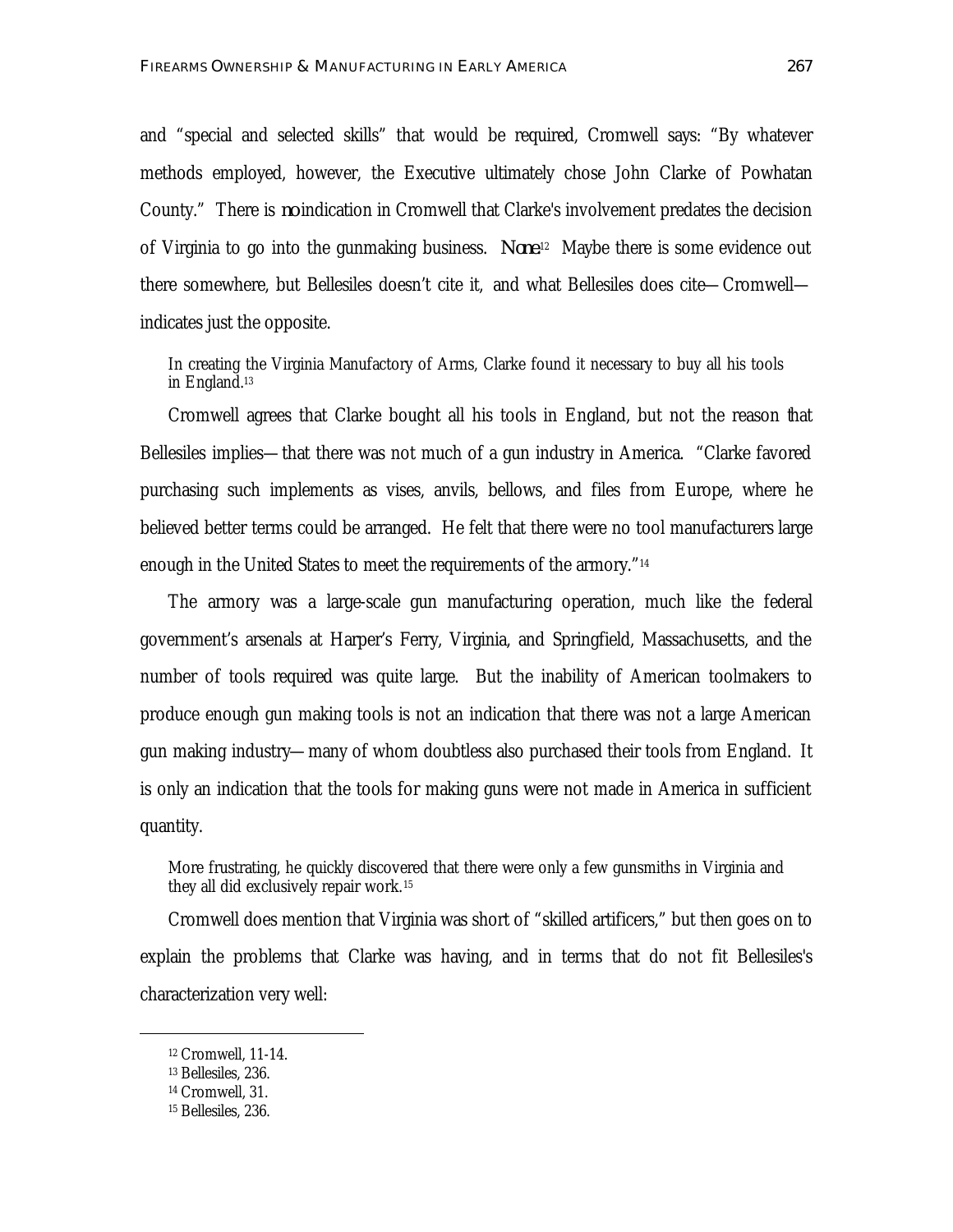The various gunsmiths in the different sections of the state were restricted primarily to limited repair work and in some instances to rifle making itself, and while some of these rifle makers would eventually seek employment in the armory, in most instances they were financially better off remaining in their own independent shops.

Consequently, Clarke defended his travels by saying that had he remained in Richmond and advertised for gunsmiths most probably he would have acquired the most indifferent workmen who were unable to find employment at other works."<sup>16</sup>

So the problem was not that Virginia lacked gunsmiths, but that the terms that Clarke was prepared to offer would not attract the better Virginia gun makers, who were, presumably making a decent income from their own shops. Somehow, this doesn't sound like a scarcity of gunsmiths, nor a shortage of demand for their products.

Clarke ended up hiring sixty-eight workers, all of them from outside Virginia and a dozen brought over from Ireland.<sup>17</sup>

The reason that Cromwell gives for hiring outside of Virginia is very different from Bellesiles's claims about a scarcity of gunsmiths in Virginia. "Clarke had found during his travels that the lowest wages were paid in Massachusetts and Rhode Island; so he concentrated on hiring people in those areas."18 Hartzler quotes a letter in full from Clarke that confirms that he "found the wages of such men lower in Massachusetts and Rhode Island than in any other of the States. I therefore engaged in those states all the workmen of the desired description I could find, and on my return back again to the works I first visited [in Philadelphia], the workmen were induced to fall in their prices…."<sup>19</sup>

Concerning those "dozen brought over from Ireland," Cromwell's account is quite a bit different from Bellesiles's representation of it. According to Cromwell, "He was also successful in hiring artificers from Pennsylvania, where they had previously been employed by Haslett, and of the nineteen workmen who came to Richmond from this source, the majority were originally natives of Ireland."20 Clarke's letter reproduced in Hartzler also is clear on

<sup>16</sup> Cromwell, 37.

<sup>17</sup> Bellesiles, 236.

<sup>18</sup> Cromwell, 37.

<sup>19</sup> Hartzler, 164.

<sup>20</sup> Cromwell, 37.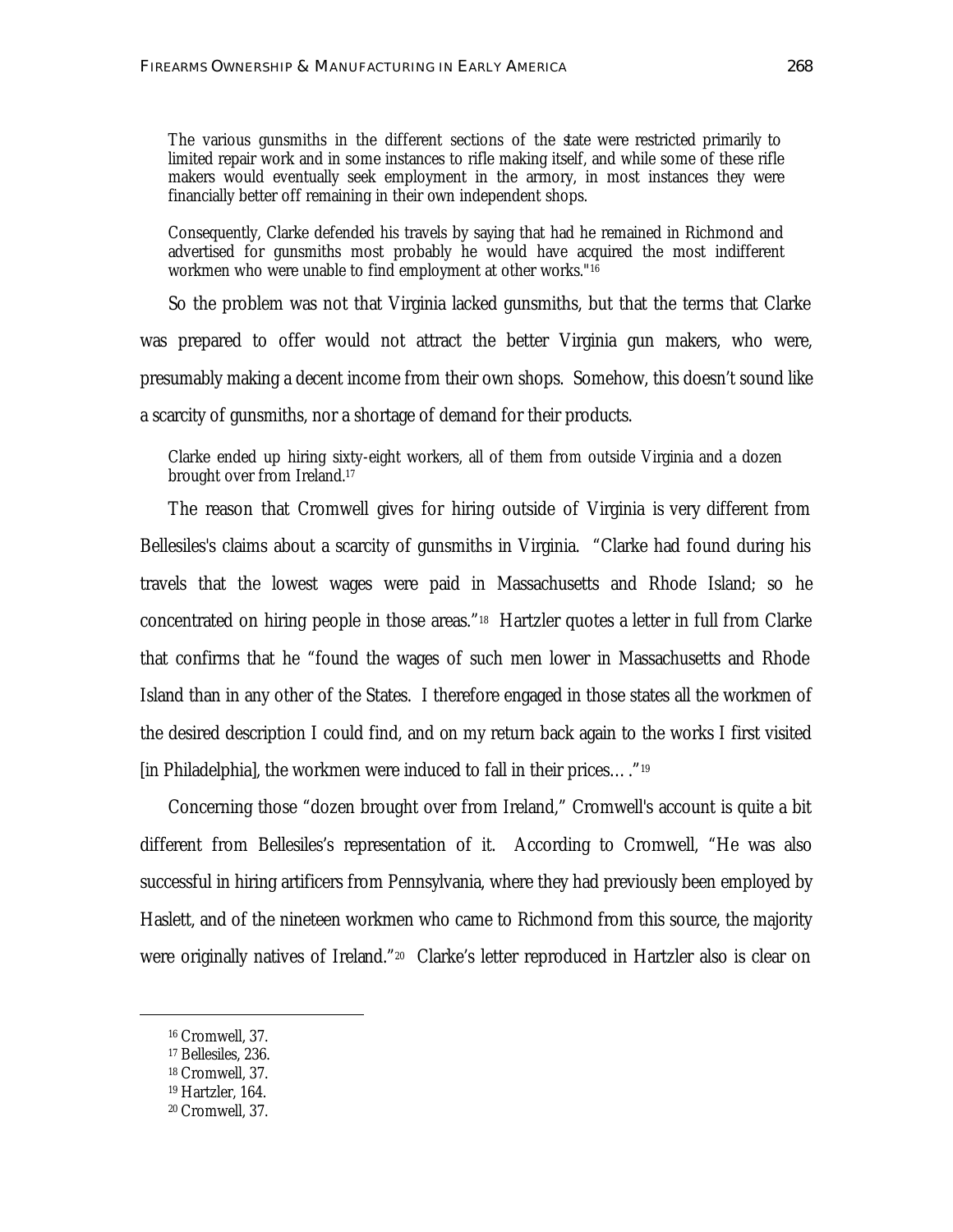this: of the gunsmiths that Clarke hired in Philadelphia, the "greater number of these men are natives of Ireland" but they were not "brought over" from Ireland to work in the Virginia Gun Manufactory.21 This is an important point. Bellesiles's claim was that gunsmiths were so scarce in America that Clarke had to bring over a "dozen" from Ireland to work at the Virginia Manufactory of Arms. This is simply not so; they were already at work in Pennsylvania when Clarke hired them.

Bellesiles continues:

For the rest of its brief history, this need to find skilled gunsmiths prevented the armory from ever producing many arms. Virginia's was the only state armory in antebellum America, averaging 2,130 muskets per year, or twenty-six guns per worker.<sup>22</sup>

What Bellesiles doesn't tell you, however, is that the Manufactory made a lot more than muskets--and had he read beyond the fifty-five pages that he cited (or just flipped through the rest of the book, looking at the pictures and chapter titles), he would know that. Significantly, the reason Cromwell gives why Virginia shut down its Manufactory in 1821 doesn't match Bellesiles's claims about a factory that had problems "producing many arms"; it almost directly contradicts it. What Cromwell describes as an important factor was that,

By 1821 the armory had produced enough small arms to equip most of the state's militia, for from the beginning of operations in 1802 until its closing in 1821, the Virginia Manufactory of Arms had produced approximately 58,428 muskets and bayonets, 2,093 rifles, 10,309 swords, and 4,252 pistols for a total of 75,082 small arms.... The annual federal quota of new firearms began arriving regularly in the state by 1820. Thus the armory was slowly outgrowing its reason for existence.<sup>23</sup>

Concerning the shortage of gunsmiths impairing their operations, it is worthwhile to examine Cromwell's Appendix D. It takes up fourteen pages listing gunsmiths who worked at the Manufactory during its less than twenty year period of operation. This does not sound like a serious shortage of gunsmiths!

Bellesiles's claims about the reliance of American gun makers on imported gunlocks also collapses. All the muskets made at the Manufactory, from the very beginning, used lock

<sup>21</sup> Hartzler, 164.

<sup>22</sup> Bellesiles, 236.

<sup>23</sup> Cromwell, 150.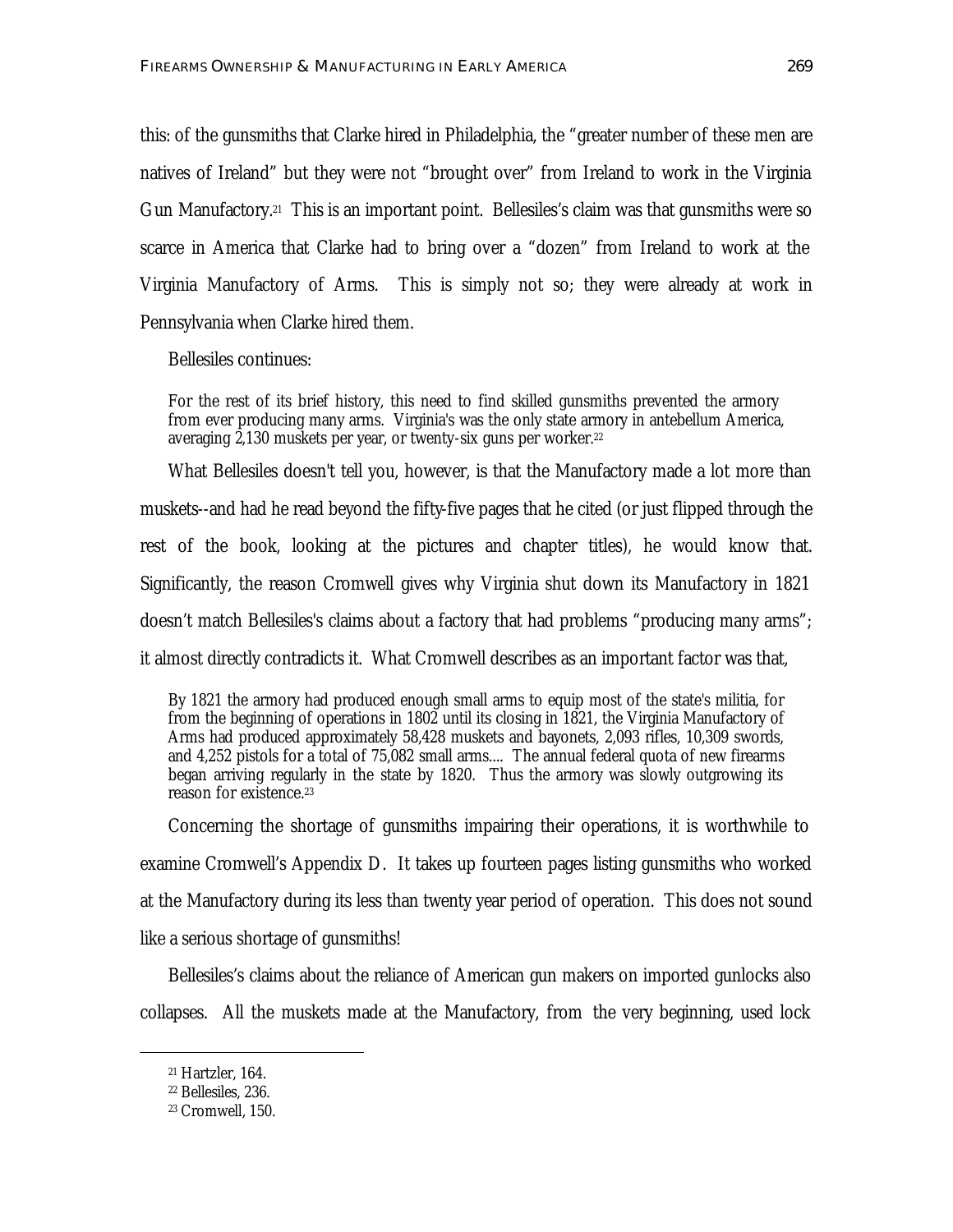plates stamped with its name, and by the Manufactory. The spare parts collection shown in an inventory after it closed reveals that lock plates and sears (both fundamental parts of a gunlock) were made there.24 It does not appear that the Manufactory imported gunlocks at all. An examination of the list of suppliers to the Manufactory for the years 1798-1809 reveals no gunlocks. The only complete subassembly of guns listed among the suppliers are gunstocks.<sup>25</sup>

Hartzler's *Arms Makers of Maryland* agrees with Bellesiles that "the great majority of gunsmiths who made longrifles in America used flintlocks, and later percussion locks, that were made in Europe." But Hartzler's description of John Armstrong's practices shows that importation was more driven by economics than technical limitations:

John Armstrong stands out as a gunsmith who usually made and signed his own flintlocks, contrary to the usual practice. His apprentices learned to make gun locks as well as the other parts of the rifle and the apprentice indentures make specific mention of the lock making instruction. It is noteworthy that Peter White, who probably worked with Armstrong and who possibly apprenticed under him, also made most of his own flintlocks until his later years.<sup>26</sup>

At least part of why gunlocks were generally imported may not have been because Americans could not make them—because we know that Americans did make them—but because there was little advantage to doing so. Jacob Dickert and other Lancaster County, Pennsylvania gun makers, in their letter to Congress requesting that the tariff on guns not be reduced, described how they were just completing 20,000 guns for Pennsylvania. They made a point of describing how they had made "gun locks, and every other article in a gun, have been made in the best manner…."27 (Since Professor Bellesiles cites this letter, he can't claim that he didn't know this.) George Moyer of Lancaster Borough, Pennsylvania, is listed as a "Gun Lock Maker" in tax lists from 1819 and 1821.28 Andrew Klinedinst, a York,

<sup>24</sup> Cromwell, 44-46, 64-65.

<sup>25</sup> Cromwell, 177-84.

<sup>26</sup> Hartzler, 49.

<sup>27</sup> February 4, 1803, *Annals of Congress*, 7th Cong., 2nd sess., 1282.

<sup>28</sup> Kauffman, *Early American Gunsmiths*, 69.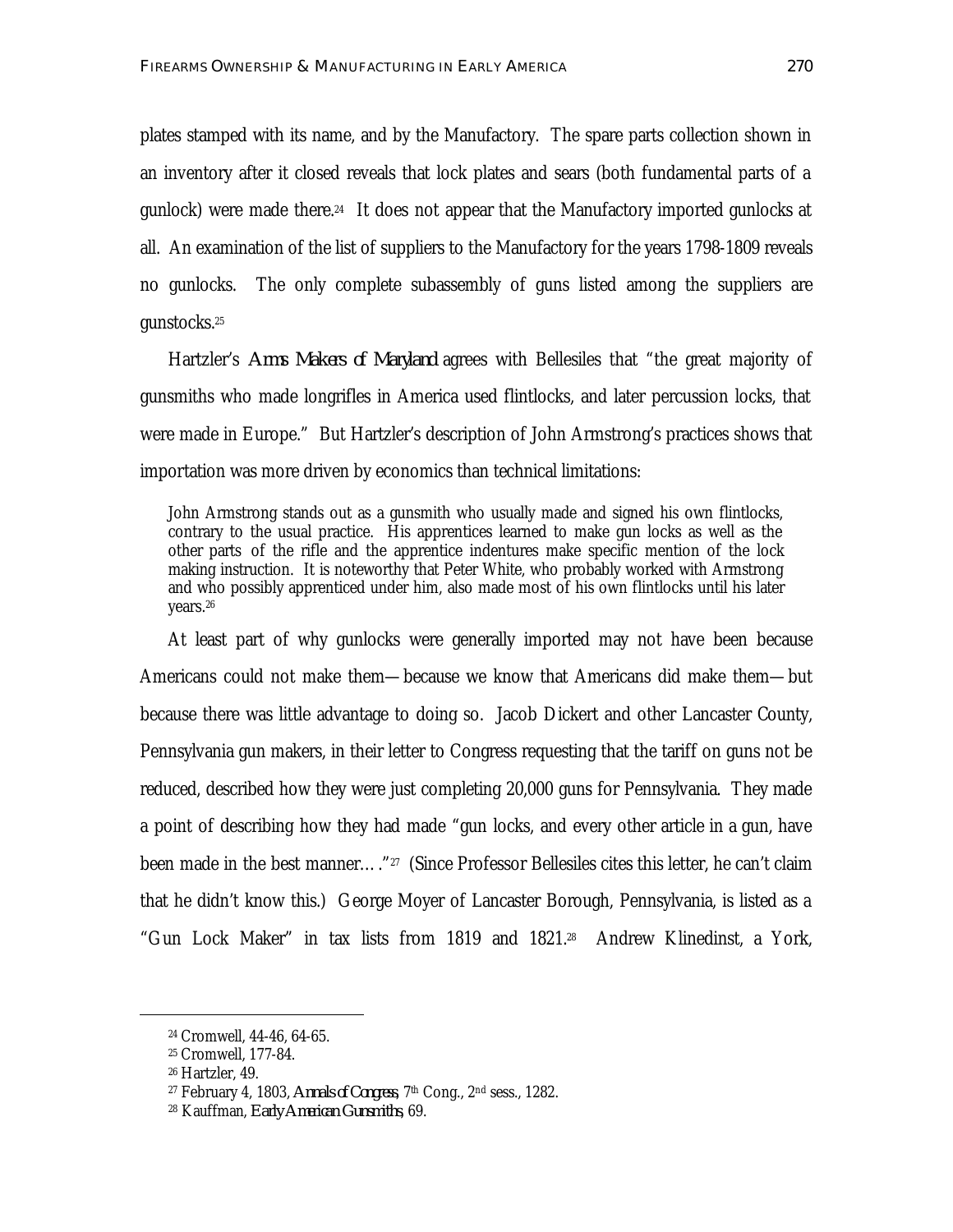Pennsylvania gunsmith, advertised in 1825 that "he also makes locks,"29 which would seem to indicate gunlocks.

Robert McCormick advertised for "Lock forgers, lock filers" among other "Gun-Smiths wanted" in the *Pennsylvania Herald and York General Advertiser* of May 25, 1798.30 Daniel Sweitzer advertised for mechanics to work at his "Gun Lock Manufactory" in a Lancaster, Pennsylvania newspaper on August 23, 1808.<sup>31</sup> It would appear that he was successful; there is at least one surviving pistol with a Sweitzer gunlock.32 When Daniel Borden was apprenticed to "Philip Creamer of Tancy Town, Gun Smith," in 1799, one of the terms of the contract required Creamer to supply 40 of the gunlocks that Creamer made.33 Similarly, Peter Piper was apprenticed in 1801 to "John Armstrong of Frederick County, Maryland, Gun Smith and Gun Lock Maker, to learn the said mystery and occupation of a Gun Maker and Gun Lock Maker…."<sup>34</sup>

Gunlocks were made in America for military arms as well. A surviving musket, apparently made by Adam Angstadt for the Pennsylvania militia at the close of the eighteenth century, shows a maker's mark AA inside the gunlock—suggesting that Angstadt made not only the musket, but also the gunlock.<sup>35</sup> Hicks reports that gunlocks made by Samuel Dale for Springfield Armory were not, as some have believed, imported from England. Samuel Dale was employed at Springfield Armory.<sup>36</sup>

Along with documents that indicate that gunlocks were being made by American gunsmiths, we also have surviving guns. A percussion rifle made, apparently, by Jacob Kunz of Philadelphia was marked with his name on both the barrels and the gunlock, strongly

<sup>29</sup> August 16, 1825, *York* (Pennsylvania) *Gazette*, quoted in Kauffman, *Early American Gunsmiths*, 58.

<sup>30</sup> Kauffman, *Early American Ironware,* 115.

<sup>31</sup> Kauffman, *Early American Ironware,* 115.

<sup>32</sup> Dyke, 58.

<sup>33</sup> Whisker, 18.

<sup>34</sup> Whisker, 31.

<sup>35</sup> Bruce S. Bazelon, *Defending the Commonwealth: Catalogue of the Militia Exhibit at the William Penn Memorial Museum, Harrisburg, Pennsylvania* (Providence, R.I.: Mowbray Co., 1980), 16-17.

<sup>36</sup> Hicks, 1:29.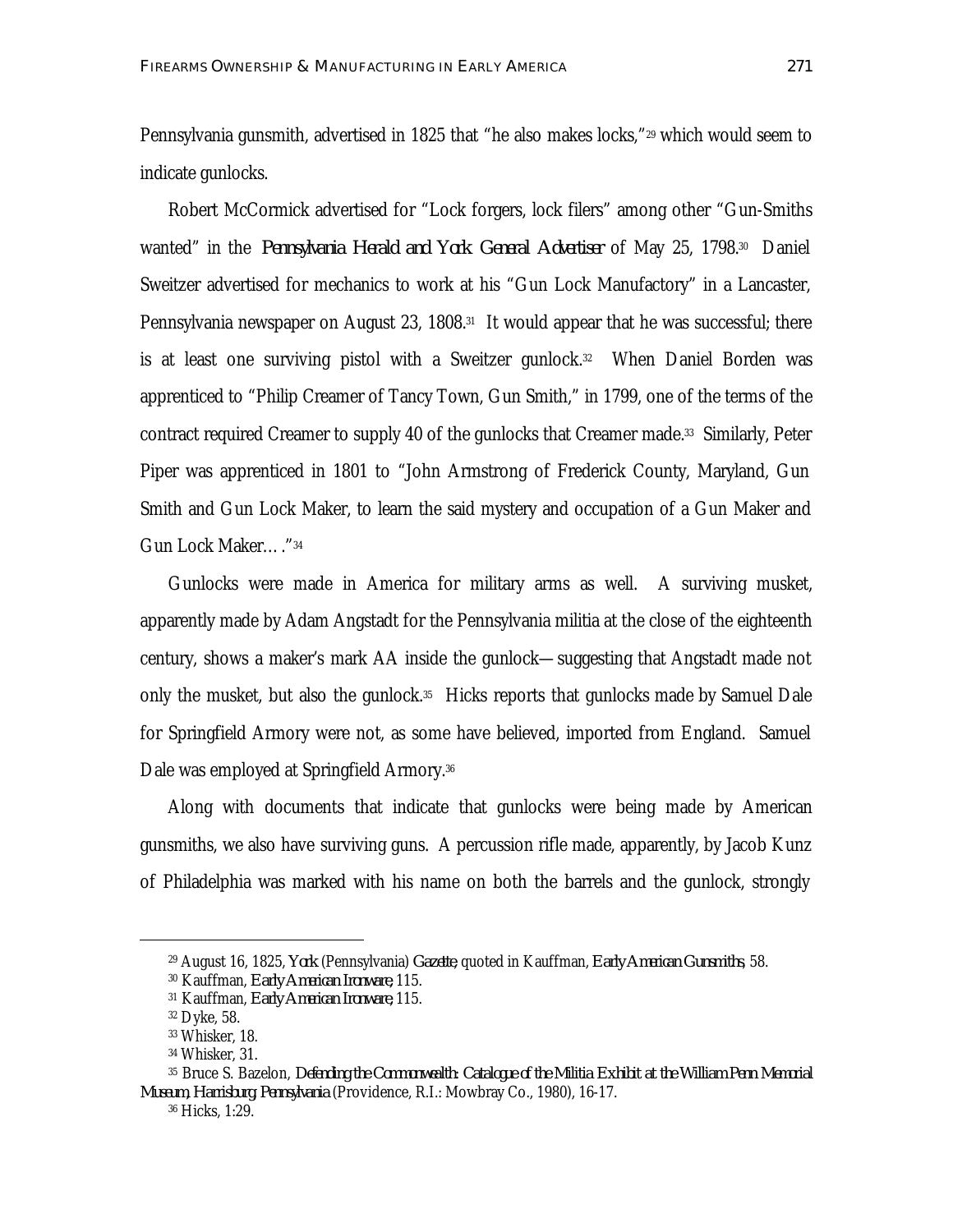implying that he was the maker of both. (I will only say, "implying," because we know that some importers had gunlocks stamped with their name, either in America, or at the factory in England.) Kunz was certainly working in Philadelphia in 1817; this one surviving rifle is the only evidence we have for his work as a gunlock maker.<sup>37</sup> It certainly suggests that there were other gunlock makers in America in this time whose guns did not survive.

How many guns were made for state militias by private gun makers? We really don't know—but we do know that Bellesiles seems to have a serious problem reading his sources accurately, and like his inability to accurately quote statutes, the mistakes are all in favor of his highly peculiar interpretation of the history of American gun making.

<sup>37</sup> Kauffman, *Early American Gunsmiths*, 59-60.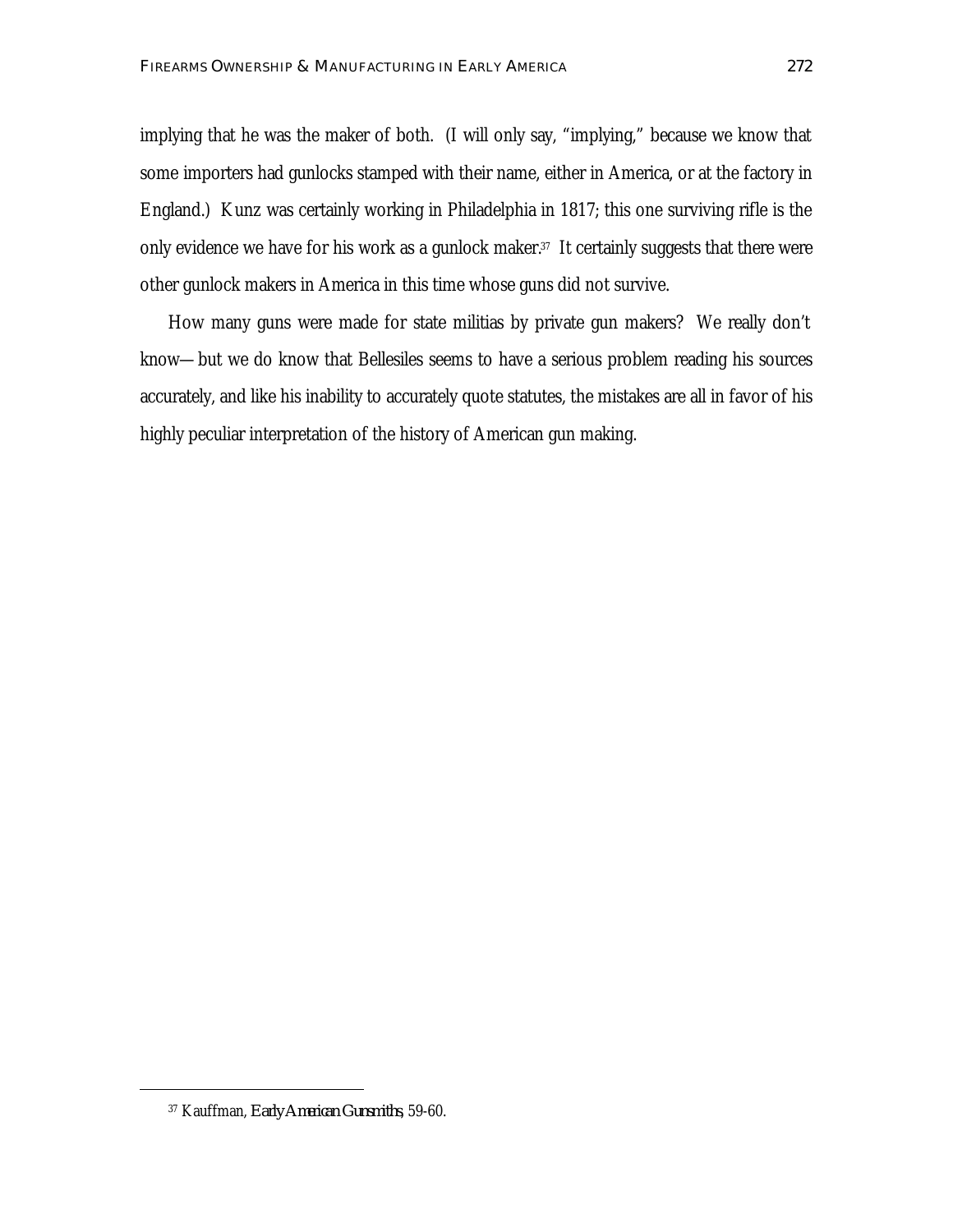## **A Failure of Critical Thinking By America's Historians**

Had Professor Bellesiles's book been like one of the countless strange exercises in historical revisionism that try to "prove" that the Holocaust didn't happen, or that Jews were responsible for the American slave trade, or that a massive centuries-old conspiracy controls the world's governments, it would be tempting to just laugh it off. Like those sort of works, *Arming America* has the form of scholarship, but not the substance. There are accurately represented facts scattered here and about, like lumps of cheese amid the rat poison. Like those other works, careful examination of the footnotes, and the manner in which the author misquotes, twists, and misrepresents sources, leads one to one of several possible conclusions.

One possibility is that the author is so intent on proving a particular theory for its current political value that he is unable to accurately read even the simplest documents. There are certainly a few places, as we have seen, where one might be able to give Professor Bellesiles the benefit of the doubt, and conclude that his desire to find a peaceful early America (at least, towards whites) with almost no guns, few hunters, and almost no violence, has prevented him reading his sources with the skill one expects of a bright high school graduate.

Another possibility is that Professor Bellesiles was in such a big hurry that he read through this enormous blizzard of sources, caught a few words that sounded like they might fit his thesis, and scribbled those words down for later typing. If so, he needs to aim somewhat lower in his goals, so as not to overtax his ability to handle such a complex task.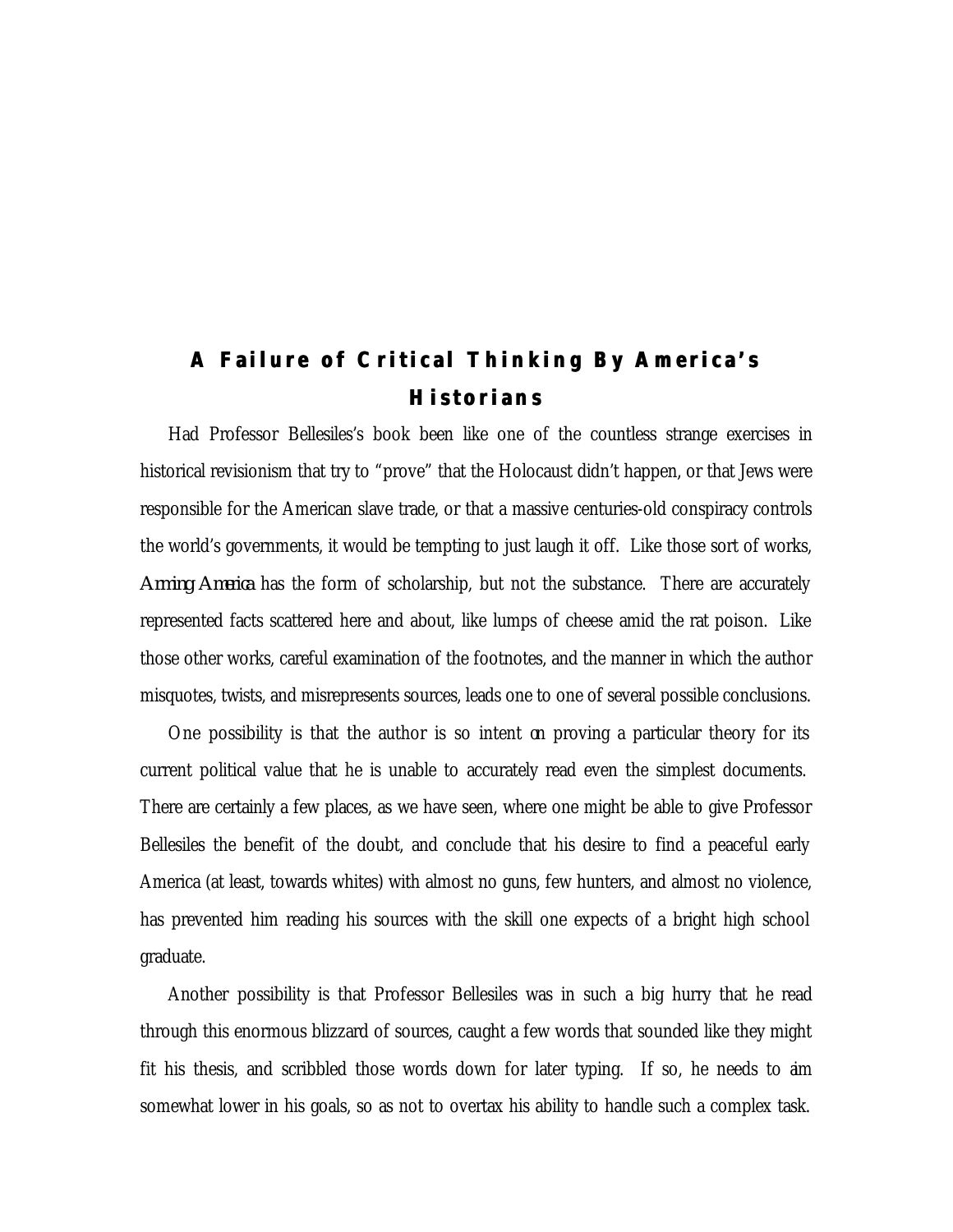Perhaps Professor Bellesiles's next book should be an introduction to American history, limited to perhaps ten sources, so as not to make so many mistakes, and all in the same direction.

There comes a certain moment, however, when as much as you would like to believe that the problem is zealotry, or incompetence, that the overwhelming quantity of the "errors," and the astonishingly one-sided direction that those errors lead, should make almost every reasonably cautious person think, "Hoax." This is the conclusion that I have reached. *Arming America* is not entirely false. There are many individual statements of fact contained within it that are true, though sometimes misleading. But there are so many statements that are not only wrong, but that Professor Bellesiles, unless he has the reading skills of a high school dropout, *knows are wrong.*

So how did *Arming America* receive such a sterling collection of reviews from some of America's most respected historians? First and foremost, the historical profession is based on trust and integrity. If a history professor at a prestigious university tells you a series of facts—even a very surprising series of facts—most historians assume that they are being told the truth.

Over the course of my undergraduate and graduate studies in history, I have read a lot of journal articles and a lot of books. I have often checked footnotes, especially when the facts were odd, bizarre, or contradicted other sources. While I have often found errors, I have very seldom found anything that looked like intentional deception. Even though much of my previously published work has been in the sometimes heated and controversial subject of the history of gun control, and I have therefore read sometimes heated papers on this subject, I have never seen anything like *Arming America*. All of the suspicious errors and altered quotations that I have found in dozens of papers and dozens of books over ten years of research *combined* don't equal the number that can be found on a number of single pages in *Arming America*.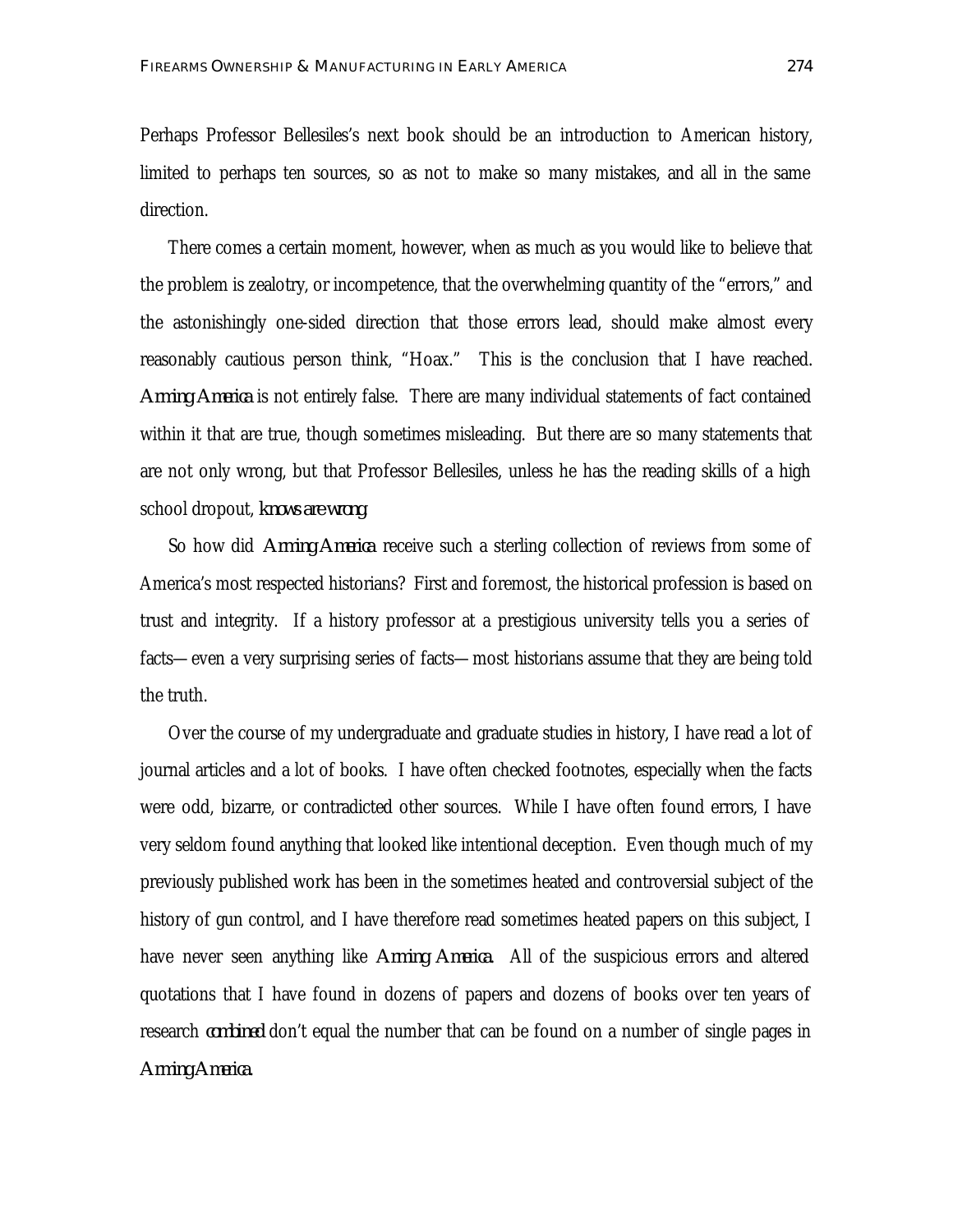A second reason that *Arming America* received such glowing reviews, I fear, is that there is a distinct lack of diversity among historians today. While history departments pride themselves on the diversity of their faculty in the areas of sex, sexual orientation, race, and ethnicity, there is really no *political* diversity. (While I often hear this denied by history professors, when pressed, their response is reminiscent of the barkeeper in *The Blues Brothers* when asked what kinds of music they play. "We play *both* kinds: country and western.")

It should not be a surprise to anyone who reads *Arming America* that there is a clear-cut public policy conclusion to it. As Stewart Udall says on the back dust jacket of the book, "Thinking people who deplore Americans' addiction to gun violence have been waiting a long time for this information." The idea that *Arming America* is intended to promote—that the Second Amendment's guarantee of a right to keep and bear arms is not only an anachronism today, but was stillborn—is very popular in academic circles these days. Unsurprisingly, nearly every historian who reviewed *Arming America* simply felt no need to check the accuracy of Bellesiles's more controversial claims. It takes a rare person indeed to check the accuracy of books with which one agrees—and that's quite unfortunate.

So here I reach my conclusion: *Arming America* is not a wrong-headed analysis. It is not a book written by an historian whose zealotry caused him to misread a few sources. It is a hoax, with a brazen quality more appropriate to guys who wear swastika armbands, or wait for the Space Brothers to return and give us more of the same wonderful technology they gave us at Roswell.

Professor Bellesiles should be ashamed, embarrassed, and fired from his job. But it doesn't say much for the quality of the rest of the American academic community that a fraud this gross received such glowing praise.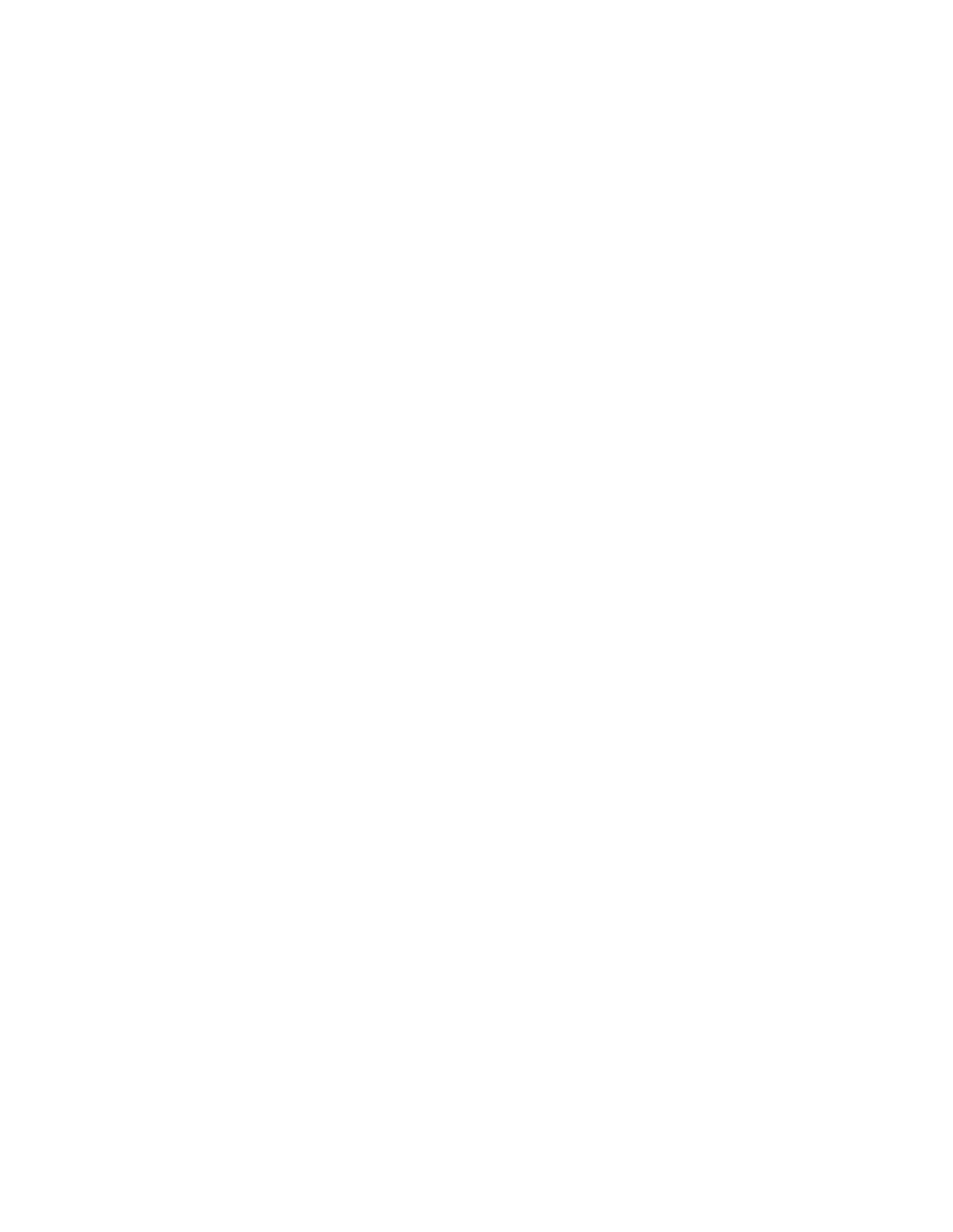### **Appendix A: Gunsmiths In Early America**

In the following tables, I have combined information from a variety of sources of varying quality. Some of the sources which are collections of early American gunsmiths are less likely to consistently give proper citations. In a few cases, these are works produced by wellintentioned gun collectors who are, unfortunately, amateurs when it comes to history. While the information contained therein is interesting, not obviously wrong, and probably quite useful for gun collectors, I have been reluctant to use these as sources.<sup>1</sup>

Other books produced by gun collectors, however, have turned out to be quite useful because they were created with attention to sources and citations. I have generally found, however, when I was able to verify these books against scholarly works that they were accurate. If a source is listed in this appendix with only an author's name or title abbreviation, the source is an alphabetical list of gunsmiths or gun makers, and a page number seemed superfluous.

Several of the sources, however, either conform to proper standards of citation, such as Hartzler's *Arms Makers of Maryland* (with the maddening exception of using dates instead of volume numbers for references to *Archives of Maryland*), Demeritt's *Maine Made Guns and Their Makers,* and Achtermier's *Rhode Island Arms Makers & Gunsmiths 1643-1883*.Kauffman's *Early American Gunsmiths*, while somewhat unconventional in its citation style, was clearly produced to high standards. Every gunsmith's entry is identified as to the specific document or set of

<sup>&</sup>lt;sup>1</sup> Albert W. Lindert, *Gunmakers of Indiana*, 3<sup>rd</sup> ed. (Sheffield Press, Inc., 1968). Donald A. Hutslar, *Gunsmiths of Ohio: 18th and 19th Centuries* (York, Penn.: George Shumway, 1973).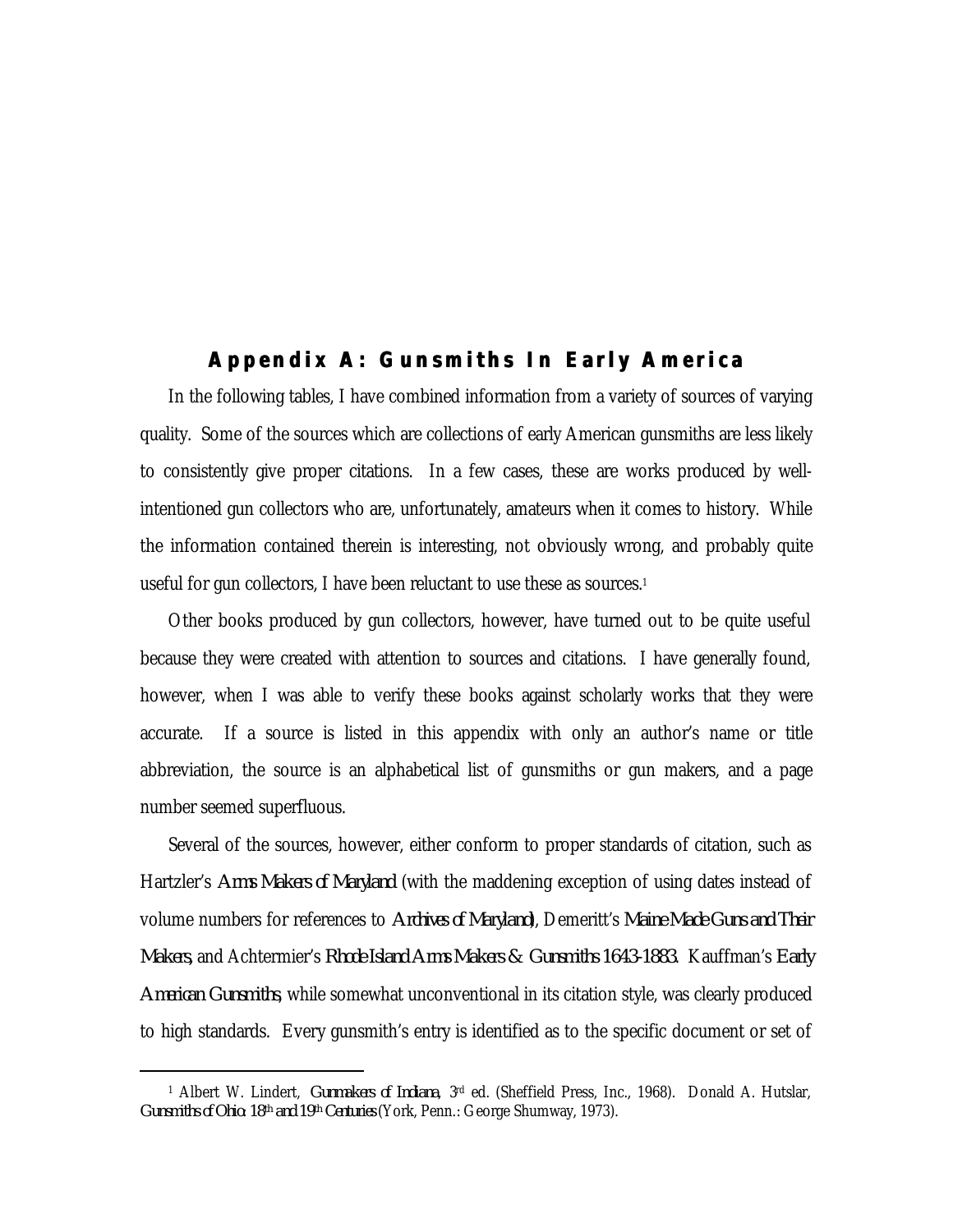documents from which the information came: a tax list; a state census; a deed; or a business directory.

Excluded from this list are all gunsmiths or gun makers where there are no actual dates of operation listed. This, unfortunately, excludes a very large number of gunsmiths known only from surviving guns, and about whom we can only guess as to their years of operation. This list of gunsmiths should be regarded as a fraction of the gunsmiths that actually operated in early America—perhaps a very small fraction.

Some of the compilers of early gunsmiths list a variety of sources that document the existence of a gunsmith—but only some of the sources clearly indicate that the person was a gunsmith. In those cases, I have used only the range of years during which the person was identified as a gunsmith in the documents listed by the compiler. In some cases, this is probably understating the actual years of operation.

Many gunsmiths are known by only a single reference. Consequently, this list certainly understates the years in which many of these gunsmiths operated. It is also a certainty that many gunsmiths came and went out of business without ever leaving a trace. A number of regional lists of gunsmiths that were available were not consulted, because of exhaustion of the researcher.

Attempts to sample the data and draw conclusions about the number of gunsmiths present in the United States as a whole are doomed to inaccuracy. At least some of the gunsmiths in this list come from either explicitly regional books, such as *The Gunsmiths of Manhattan 1625-1900* or from books written by authors who have worked disproportionately in particular regions, such as Henry J. Kauffman.

In cases where two different sources give slightly different names for a gunsmith in roughly the same years and location, and the name is not common, I have combined them into a single gunsmith. As an example, two different sources list what is almost certainly a single gunsmith. In one source he is Joseph Mullen, a gunsmith in Salem, North Carolina in 1774. In the other a Joseph Muller is listed in Salem, North Carolina during the Revolution.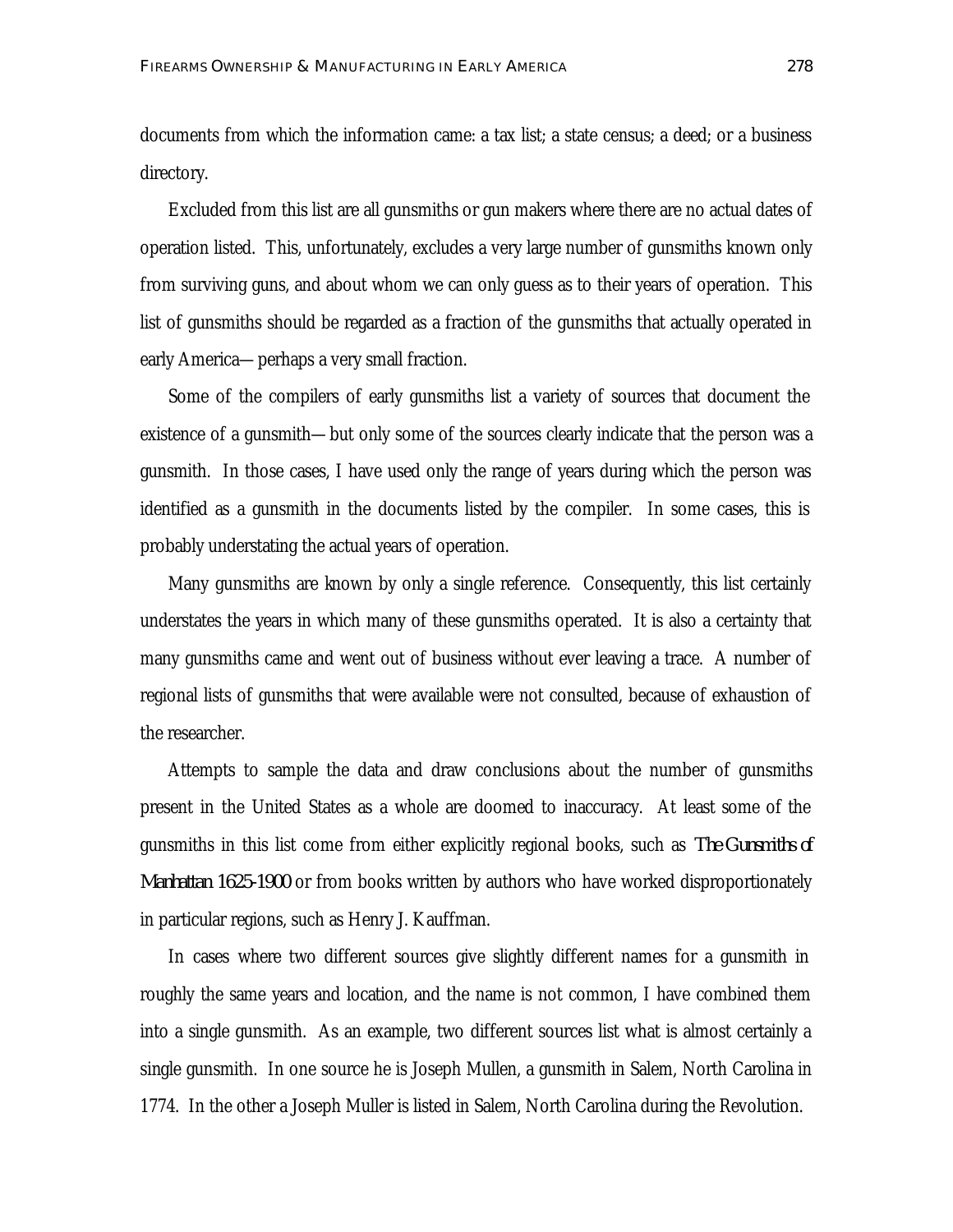Where the gap of time between two different sources is dramatic, such that is unlikely that two gunsmiths references could be one and the same man, I have left them as two separate records, since they may be father and son or father and grandson. If the names are common (*e.g.,* John Moore) and there is no other basis for concluding that these are only one man, I have generally left multiple entries in the list.

In several cases, the same gunsmith appears in two entries, in different locations, at different times. In a few of these cases, I know that this is one gunsmith who moved. In other cases, the connection is uncertain. This may inflate the number of gunsmiths listed very slightly.

Examination of the family names in these lists shows, not surprisingly, a strong tendency for gunsmithing to run in families, and this is especially apparent for the more unusual family names. As discussed previously, the later the year, the more gunsmiths appear, and it is not at all clear whether this is because of improved record keeping, or because the number of gunsmiths increases.

One source that adds a significant dose of imprecision is M.L. Brown's *Firearms in Colonial America*. While a scholarly work, there was an appendix in which Brown listed gunsmiths who worked for the American Revolutionary cause. The number of names was dramatic, and the list included details of what sort of work they did: general gunsmith; musket maker, riflesmith. It was difficult to leave out such a large body of data. Unfortunately, there was nothing to indicate during exactly what years each of these gunsmiths operated. I have taken the liberty of using the dates 1775 to 1783 for those gunsmiths listed in Brown's list for which there is no other date information. If another source provides dates, I have limited that entry to those dates. Any entry that uses Brown 404-409, and only that source, should be regarded as approximate as to date.

A similar problem exists with Arcadi Gluckman's list of Committee of Safety musket makers. It is dated 1775-1777, and while generally consistent with other such lists (with a few interesting differences), it also suffers the problem that it does not narrow down the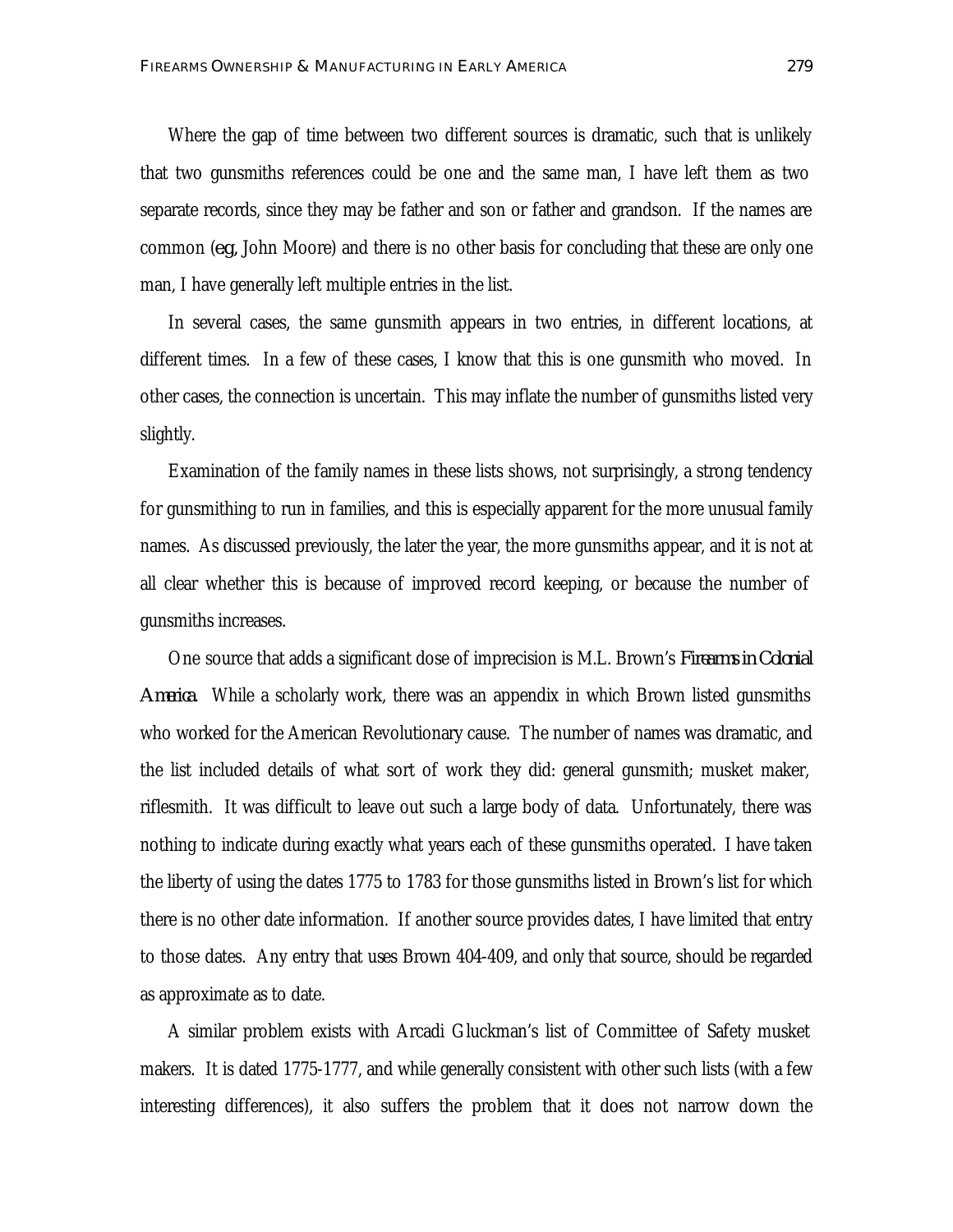operating dates completely. It does, however, narrow down the dates of those Committee of Safety musket makers from Brown's list. Any entry that uses Brown 404-409 *and* Gluckman, 50-51, and only those two sources, should be regarded as approximate as to date.

In a few cases, I found that Brown's information conflicted quite dramatically as to location, and in those cases, I have given precedence to more detailed statements of who worked as a gunsmith, where, and when. Thus Emanuel Pincall is shown by Brown as a gunsmith in Pennsylvania during the Revolution. However, Kauffman's *Early American Gumsmiths* lists an Emanuel Pincall working as a gunsmith in 1777 Charleston, South Carolina. It being unlikely that there were two gunsmiths of such an unusual name working at the same time in America, I discarded the data from Brown's appendix for Pincall.

In a few cases, there are makers listed in Kauffman's *Early American Gunsmiths* who were probably *capable* of making small arms, but whose listing indicates that they were in the business of making and selling cannon to the general public, such as Russel & Co.<sup>2</sup> These have been excluded. Those gunsmiths who made only stocks, or whose descriptions suggested that they were entirely gun merchants, have also been excluded. Similarly, those people whose involvement with gunmaking is ambiguous (and may actually have been procuring guns for governments) such as John Hanson, Jr., have also been excluded.<sup>3</sup>

It worth mentioning that while many of the gunsmiths in this list may have been individual craftsmen, working by themselves, we know that some of them had apprentices, and some of them were apprentices to others. In a few cases, we have gunsmiths for whom the individual name is the name on a contract, such as James Haslett. He made and delivered 600 muskets to Virginia over a period of six months.<sup>4</sup> It seems most unlikely that he made all of these muskets himself, and one must conclude that there many other gunsmiths working for Haslett during this time whose names are lost to history.

<sup>2</sup> Kauffman, *Early American Gunsmiths*, 80.

<sup>3</sup> Hartzler, 161.

<sup>4</sup> Cromwell, 9.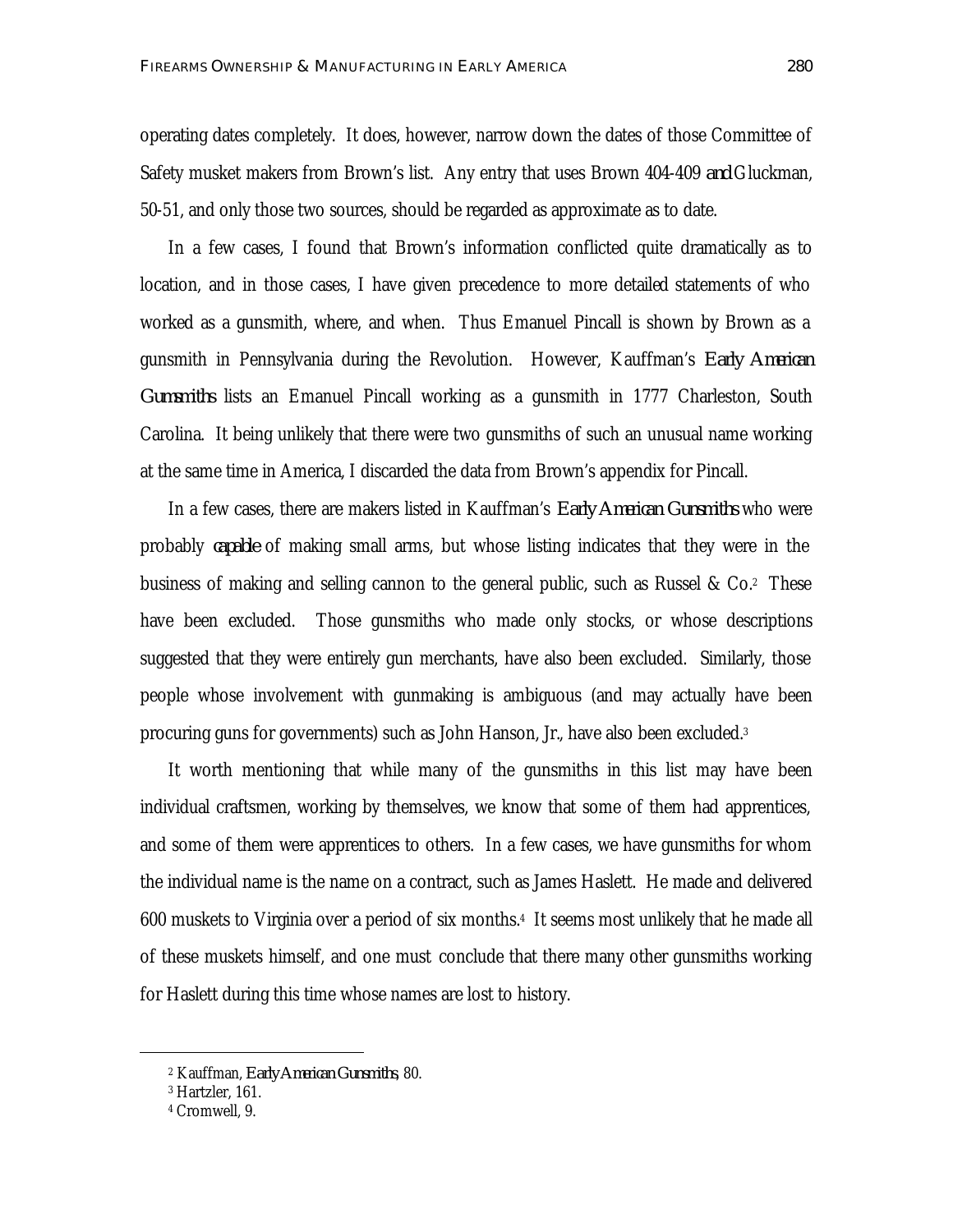There are a number of large gun factories in the early Republic period, such as the federal arsenal at Springfield, Massachusetts, and the Virginia Manufactory of Arms at Richmond, Virginia. In the case of the Manufactory, we have a detailed list of operatives involved in the making of guns, with detailed descriptions of their tasks—hundreds of them over a period of less than twenty years. Few of them, however, would be considered, "gunsmiths" in the allinclusive sense of the craftsmen in this list, and even fewer would be consider gun makers, since most made only one small part of a gun. It is worth remembering, however, that leaving such factory operatives off the list tends to understate the number of workers involved in the manufacturing of guns in early America.

One decision that I made in compiling these lists was difficult. If someone was apprenticed to a gunsmith, explicitly to learn the gunsmith's trade, I have included him as a gunsmith. It is certainly true that at least some of these apprentices may have ended up in another profession after completing his term. Others almost certainly died before completing their apprenticeship. But even apprentices were working as gunsmiths, either making parts of guns, or repairing guns. Including apprentices gives a fuller picture of the number of Americans engaged in the day to day business of making or repairing guns. In a few cases, there are children bound as apprentices to gunsmiths at such a young age that I have not included them in this list, such as "John Connor aged three years old" who was bound to David Grass in 1805.<sup>5</sup>

If a gunsmith was apprenticed to a gunsmith known to have made guns during the period of the apprenticeship, the apprentice is listed as a maker, not a gunsmith, unless there is evidence that the apprentice did *not* make guns on the completion of his term.

**This data base will be in the print version. For the moment, an incomplete and experimental version can be found at http://www.danlo.com/cramer.**

5 Bivins, 155.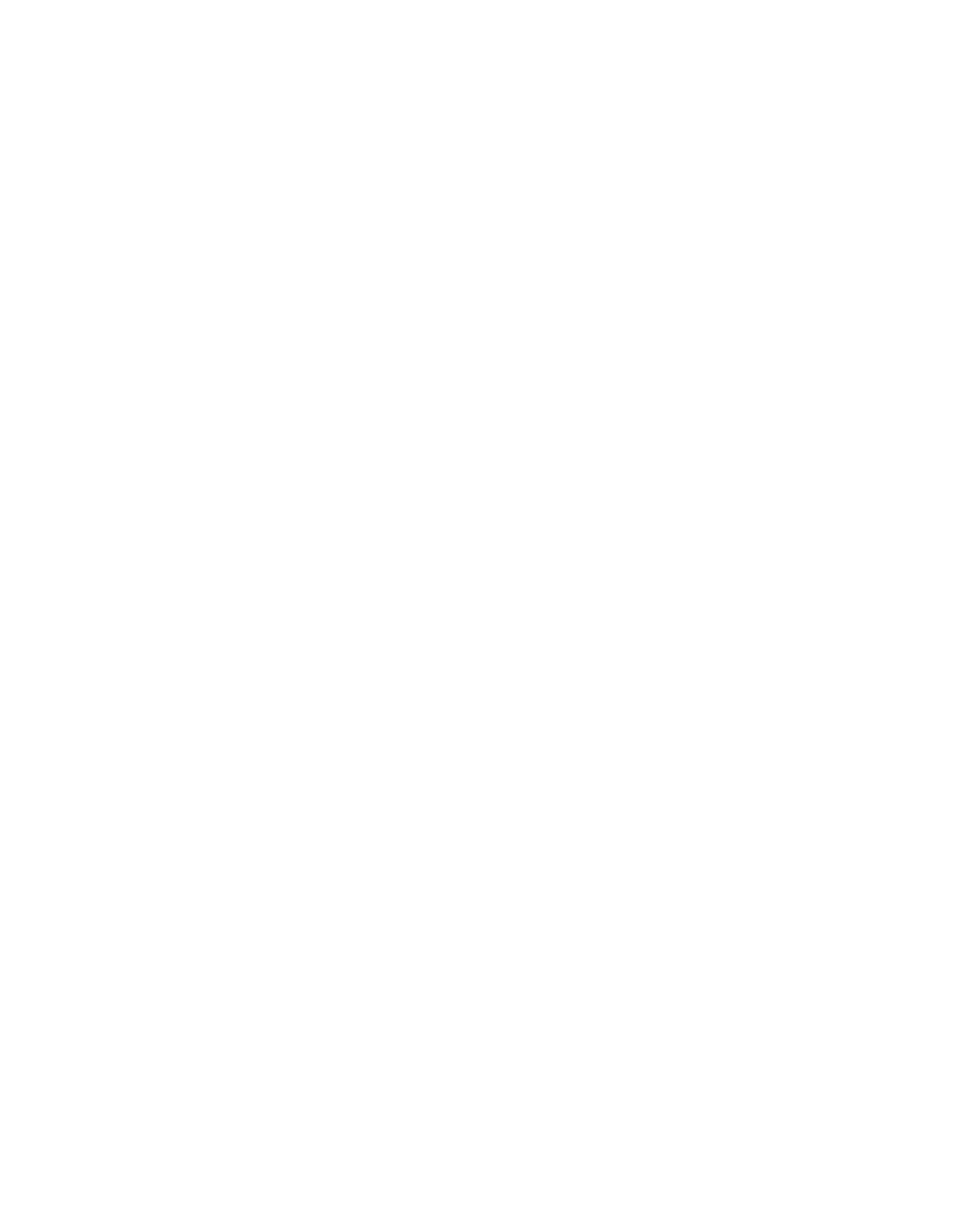# **Appendix B: Partial List of Government Arms Contracts**

#### **Pennsylvania Militia Contract of 1797<sup>1</sup>**

 $\overline{a}$ 

| Contractor                                       | Location              | <b>Contract Date</b> | Quantity |
|--------------------------------------------------|-----------------------|----------------------|----------|
| <b>Owen Evans</b>                                | Evansburg, Penn.      | 1797/12/07           | 1,000    |
| William Henry II                                 | Nazareth              | 1797/12/13           | 2,000    |
| Lether & Co.                                     | York, Penn.           | 1798/04/11           | 1,200    |
| Abraham Henry & John Graeff                      | Lancaster             | 1798/04/11           | 2,000    |
| <b>John Miles</b>                                | Philadelphia          | 1798/09/03           | 2,000    |
| John Fondersmith                                 | Lancaster             | 1799/01/14           | 500      |
| Melchior Baker & Albert Gallatin                 | Fayette County, Penn. | 1799/02/05           | 2,000    |
| <b>John Miles</b>                                | Philadelphia          | 1801/04/16           | 2,000    |
| John Fondersmith                                 | Lancaster             | 1801/04/16           | 500      |
| Jacob Haeffer                                    | Lancaster             | 1801/04/17           | 500      |
| Henry DeHuff, Jr.                                | Lancaster             | 1801/04/17           | 500      |
| Peter Brong                                      | Lancaster             | 1801/04/17           | 500      |
| Jacob Dickert & Matthew Llewelln                 | Lancaster             | 1801/04/17           | 1,000    |
| Conrad Welshanse, Jacob Doll, & Henry<br>Pickell | York, Penn.           | 1801/04/17           | 1,000    |
| John Jr. & Samuel Kerlin                         | Bucks Co.             | 1801/05/02           | 500      |
| Edward & James Evans                             | Evansburg, Penn.      | 1801/05/02           | 1,000    |
| Robert McCormick & Richard B. Johnston           | Philadelphia          | 1801/05/04           | 1,000    |
| John Jr. & Samuel Kerlin                         | Bucks Co.             | 1801/06/30           | 500      |
| total                                            |                       |                      | 19,700   |

McCormick went bankrupt, apparently without delivering any muskets.

<sup>1</sup> 9 ser. *Pennsylvania Archives* 2:1433-7, 3:1730-2, 1741-2; Holt, 19; Gluckman, 81-88. Holt lists several other makers as having "proposed to furnish" arms, but is unclear on whether these proposals led to contracts, and acknowledges that no such arms by those makers have come to his attention. Whisker, 193- 194.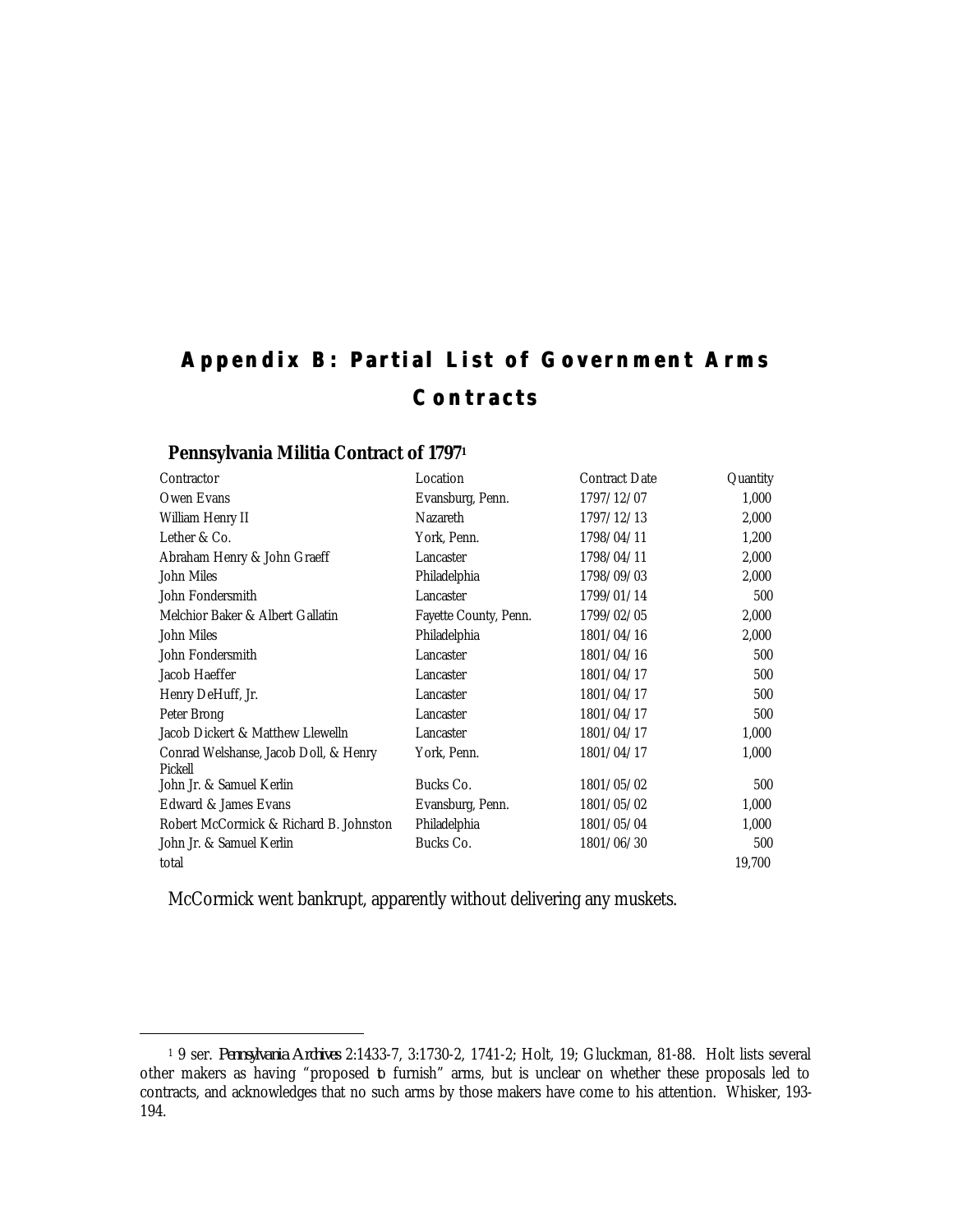## **Federal Musket Contract of 1798**

Contracts and deliveries through January 1, 1803:<sup>2</sup>

| contractor                                 | contracted | delivered                    | %     |
|--------------------------------------------|------------|------------------------------|-------|
| Allen, Grant, and Bernard                  | 1,500      | 1,396                        | 93%   |
| Elijah Baggett                             | 500        |                              | $0\%$ |
| <b>Thomas Bicknell</b>                     | 2,000      | 1,300                        | 65%   |
| Elisha Brown                               | 1,000      | 775                          | 78%   |
| Chipman, Crafts, Hooker, and Smith         | 1,000      | 575                          | 58%   |
| <b>Alexander Clagett</b>                   | 1,000      | 433                          | 43%   |
| Joseph Clark                               | 500        | 325                          | 65%   |
| Nathan and Henry Cobb                      | 200        | 200                          | 100%  |
| Matthew and Nathan Elliott                 | 500        | 235                          | 47%   |
| Owen Evans                                 | 1,000      |                              | $0\%$ |
| <b>Richard Falley</b>                      | 1,000      | 750                          | 75%   |
| Daniel Gilbert                             | 2,000      | 875                          | 44%   |
| William Henry II                           | 500        | 252                          | 50%   |
| Huntington, Livingston, Bellows, and Stone | 500        | 608                          | 122%  |
| Stephen Jenks and Hosea Humphries          | 1,500      | 1,050                        | 70%   |
| Adam Kinsley and James Perkins             | 2,000      | 1,550                        | 78%   |
| Robert McCormick                           | 3,000      |                              | $0\%$ |
| Jonathan Nichols, Jr.                      | 1,000      | $\overline{a}$               | $0\%$ |
| Abijah Peck                                | 1,000      | 775                          | 78%   |
| William Rhodes and William Tyler           | 2,000      | 950                          | 48%   |
| <b>Mathias Shroyer</b>                     | 1,000      | 150                          | 15%   |
| Amos Stillman & Co.                        | 500        | 525                          | 105%  |
| Thomas Townsey and Samuel Chipman          | 1,000      | 275                          | 28%   |
| <b>Ard Welton</b>                          | 1,000      | $\qquad \qquad \blacksquare$ | $0\%$ |
| Eli Williams                               | 2,000      | ÷,                           | $0\%$ |
| White, Crabb, Mitzger, and Barnhizle       | 1,000      | 235                          | 24%   |
| Eli Whitney                                | 10,000     | -                            | $0\%$ |
| total                                      | 40.200     | 13.234                       | 33%   |

## **Federal Musket Contract of 1808**

Contractors and deliveries through October 7, 1812.<sup>3</sup>

| contractor                 | contracted | delivered | $\%$ |
|----------------------------|------------|-----------|------|
| Joshua and Charles Barstow | 2,500      | 1.625     | 65%  |
| A. & P. Bartlett           | 2,500      | 1,500     | 60%  |
| Oliver Bidwell             | 4,000      | 750       | 19%  |
| I. I. & N. Brooke          | 4,000      | 1.257     | 31%  |
| O. & E. Evans              | 4,000      | 1,960     | 49%  |
| French, Blake & Kinsley    | 4,000      | 2.175     | 54%  |

2 Gluckman, 69-81.

 $\overline{a}$ 

3 Gluckman, 104-116.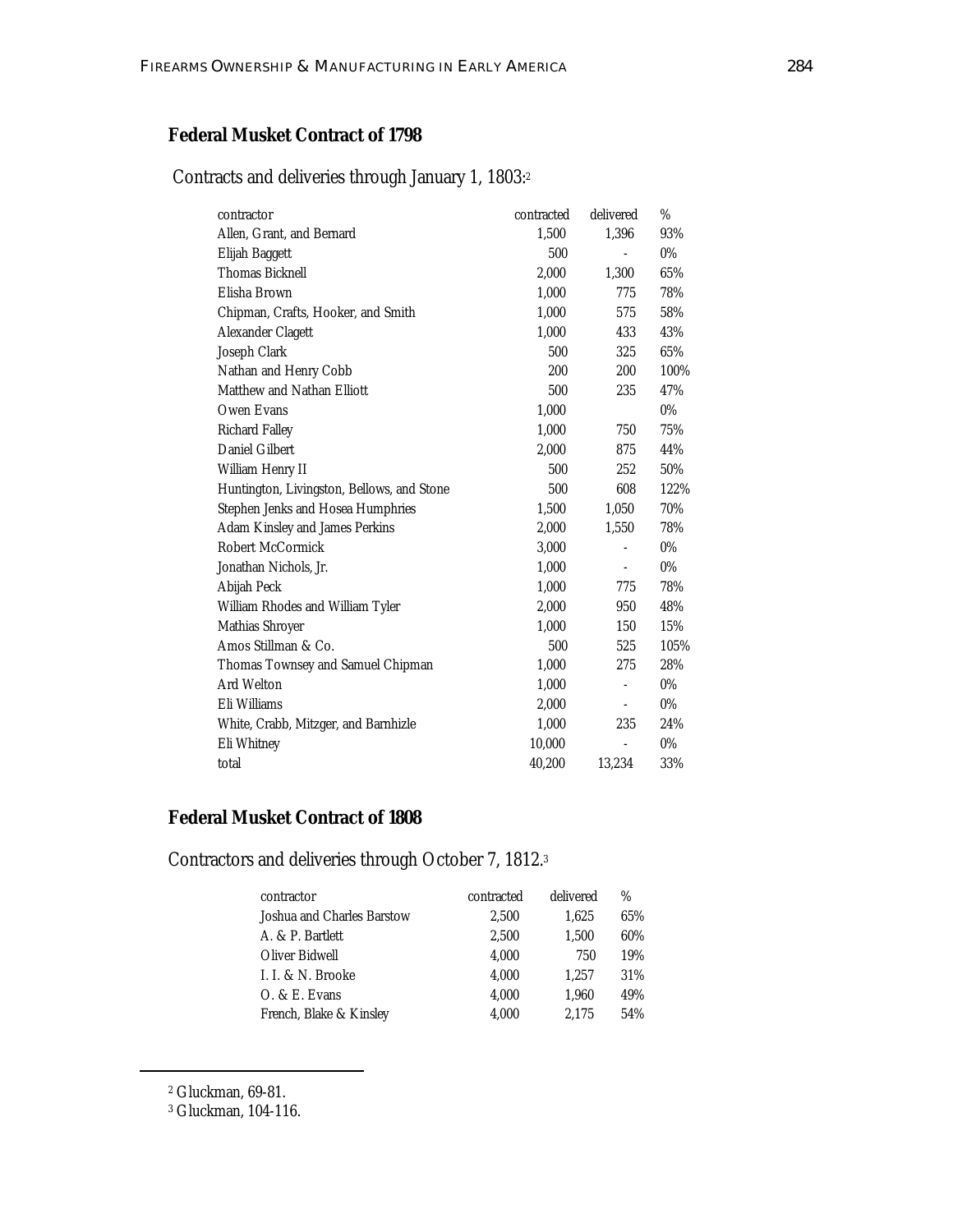#### FIREARMS OWNERSHIP & MANUFACTURING IN EARLY AMERICA 285

| Daniel Gilbert       | 5,000  | 875    | 18% |
|----------------------|--------|--------|-----|
| Goetz & Westphall    | 2,500  | 1,019  | 41% |
| W. & I. I. Henry     | 10,000 | 4,246  | 42% |
| Stephen Jenks & Sons | 4.000  | 2.300  | 58% |
| R. & C. Leonard      | 5,000  | 2,125  | 43% |
| John Miles. Jr.      | 9.000  | 2.407  | 27% |
| <b>Rufus Perkins</b> | 2,500  | 200    | 8%  |
| W. & H. Shannon      | 4,000  | 1,001  | 25% |
| Ethan Stillman       | 2,500  | 825    | 33% |
| Waters & Whitmore    | 5,000  | 3,000  | 60% |
| Wheeler & Morrison   | 2,500  | 125    | 5%  |
| Winner, Nippes & Co. | 9,000  | 3,900  | 43% |
| Sweet. Jenks & Sons  | 3,000  | 250    | 8%  |
| total                | 85,000 | 31,540 | 37% |
|                      |        |        |     |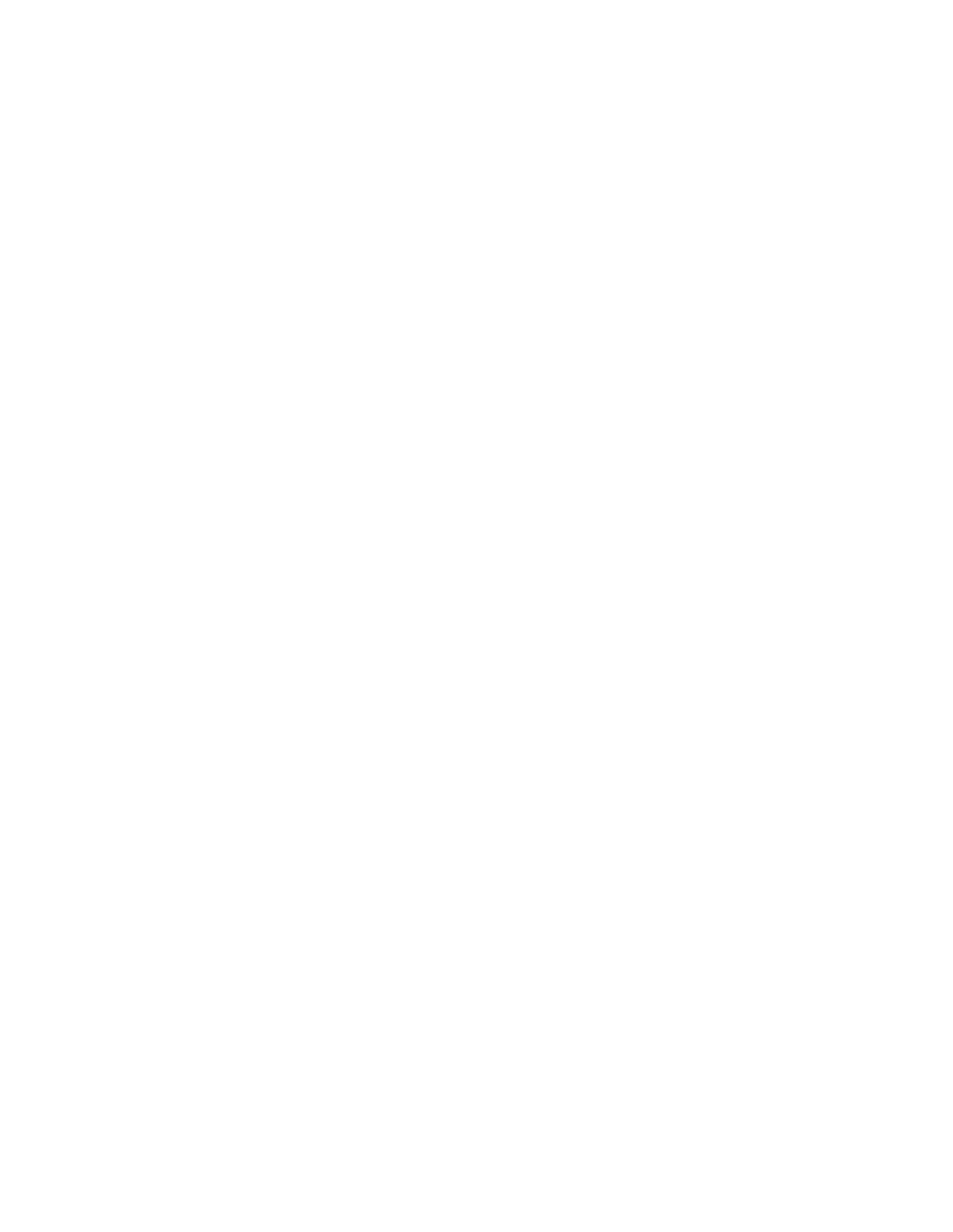# **Bibliography**

- Achtermier, William O. *Rhode Island Arms Makers & Gunsmiths: 1643-1883.* (Providence, R.I.: Man at Arms, 1980).
- Adams, Jr., Charles Francis ed. *New English Canaan of Thomas Morton.* (Boston: The Prince Society, 1883; reprinted New York: Burt Franklin, 1967).
- *A Letter From a Gentleman of the City of New-York To Another….* (New York: William Bradford, 1698). In Charles M. Andrews, ed. *Narratives of the Insurrections: 1675-1690.* (New York: Charles Scribner's Sons, 1915; reprinted New York: Barnes & Noble, 1959).
- Alsop, George. *A Character of the Province of Mary-land….* (London: Peter Dring, 1666). In Clayton Colman Hall, ed. *Narratives of Early Maryland: 1633-1684.* (New York: Charles Scribner's Sons, 1910; reprinted New York: Barnes & Noble, 1959), 340-87.
- Anderson, Margo J. *The American Census: A Social History.* (New Haven, Conn.: 1988).
- Andrews, Charles M. ed. *Narratives of the Insurrections, 1675-1690.* (New York: C. Scribner & Sons, 1915; reprinted New York: Barnes & Noble, 1959).
- Andrews, Matthew Page. *Tercentenary History of Maryland.* (Chicago and Baltimore: S.J. Clarke Publishing Co., 1925).
- Arber, Edward, ed., *The Story of the Pilgrim Fathers, 1606-1623 A.D.; as told by Themselves, their Friends, and their Enemies*. (London: 1897).
- Archdale, John. *A New Description of That Fertile and Pleasant Province of Carolina…* (London: John Wyat, 1707). In Alexander S. Salley, Jr., ed., *Narratives of Early Carolina: 1650-1708.* (New York: Charles Scribner's Sons, 1911; reprinted New York: Barnes & Noble, 1959), 282-311.
- Armstrong, Amy, comp. *1837-38 Cleveland and Ohio City, Ohio Directory*. [database online] (Orem, Utah: Ancestry, Inc., 1999). Original data: Cleveland Directory Company. *First Directory of Cleveland and Ohio City, 1837-38*. (Cleveland, Ohio: Sanford and Lott, 1837).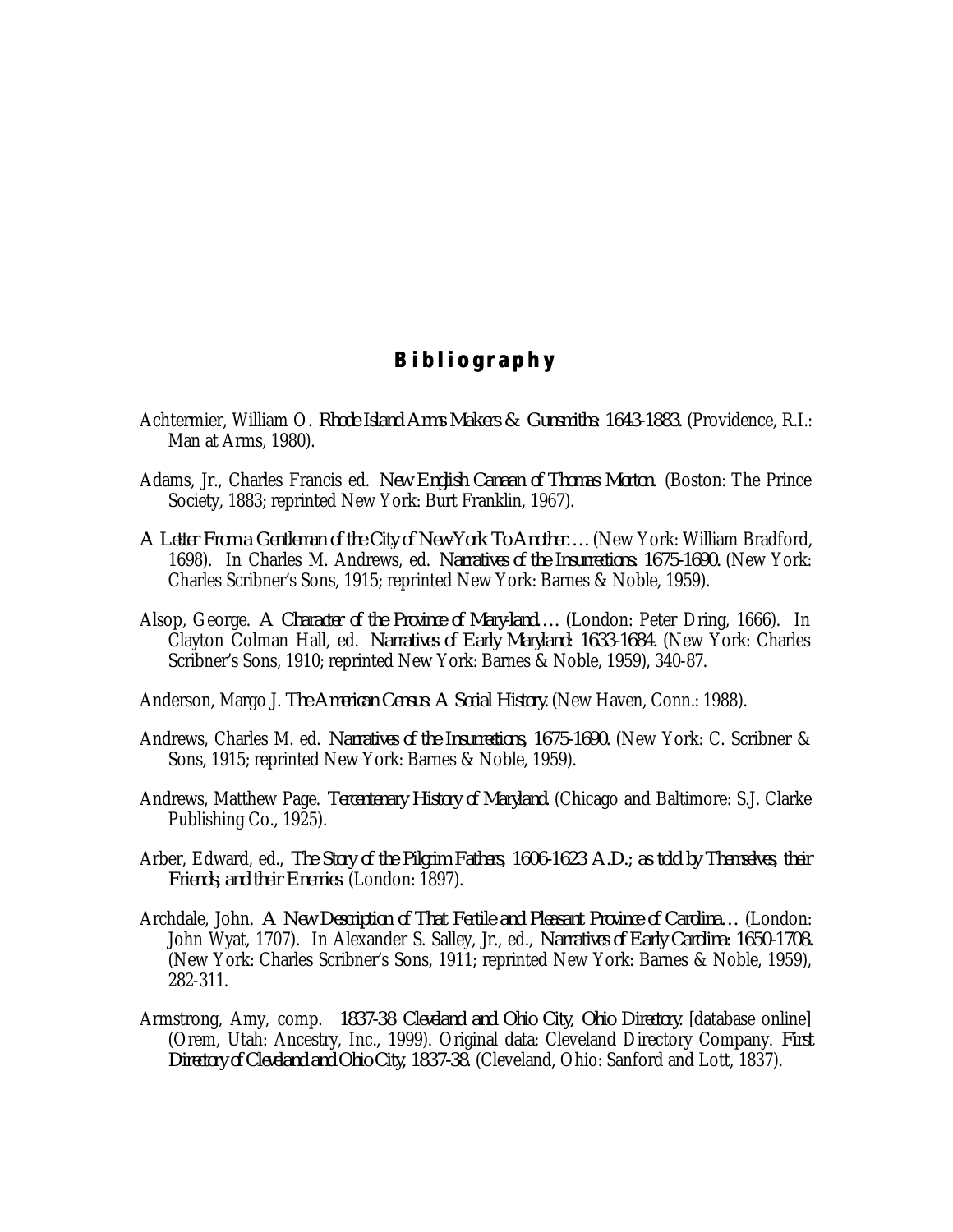- *A Relation of Maryland; Together with a Map of the Countrey….* (London: William Peasley, 1635). In Clayton Colman Hall, ed. *Narratives of Early Maryland: 1633-1684.* (New York: Charles Scribner's Sons, 1910; reprinted New York: Barnes & Noble, 1959), 70-112.
- Ashe, Thomas. *Carolina, or a Description of the Present State of that Country….* (London: Mrs. Grover, 1682). In Alexander S. Salley, Jr., ed., *Narratives of Early Carolina: 1650-1708.* (New York: Charles Scribner's Sons, 1911; reprinted New York: Barnes & Noble, 1959), 138-59.
- Ayers, Edward L. *Vengeance and Justice: Crime and Punishment in the 19th-Century American South.* (New York: Oxford University Press, 1984).
- Bass, Sheila, comp. *Buffalo, Erie County, New York Directory, 1832*. [database online] (Provo, Utah: Ancestry.com, 2001). Original data: *Buffalo, New York Directory, 1832* (Buffalo, N.Y.: L.P. Crary, 1832).
- Bazelon, Bruce S. *Defending the Commonwealth: Catalogue of the Militia Exhibit at the William Penn Memorial Museum, Harrisburg, Pennsylvania.* (Providence, R.I.: Mowbray Co., 1980).
- Beecher, Edward. *Narrative of Riots at Alton* (Alton, Ill.: 1838; reprinted New York: E. P. Dutton & Co., 1965).
- Bellesiles, Michael A. *Arming America: The Origins of a National Gun Culture*. (New York: Alfred A. Knopf, 2000).
- \_\_\_\_\_\_\_\_. "The Origins of Gun Culture in the United States, 1760-1865." *Journal of American History*, 83:2 [September 1996].
- Bivins, Jr., John *Longrifles of North Carolina*, 2nd ed. (York, Penn.: George Shumway, 1988).
- Bradford, William. *Of Plymouth Plantation.* Harvey Wish, ed. (New York: Capricorn Books, 1962).
- Brigham, William, ed. *The Compact with the Charter and Laws of the Colony of New Plymouth*…. (Boston: Dutton and Wentworth, 1836).
- *Brookville Enquirer & Indiana Telegraph*, 1820.
- Brown, Abram English. *Beneath Old Roof Trees* (Boston: Lee & Shepard, 1896).
- Brown, M.L. *Firearms in Colonial America*. (Washington, D.C.: Smithsonian Institution Press, 1980).
- Browne, William Hand ed., *Archives of Maryland*. (Baltimore: Maryland Historical Society, 1892).
- Burlend, Rebecca. *A True Picture of Emigration: Or Fourteen Years in the Interior of North America…* (London: 1848).

Carey, John, ed. *Eyewitness to History.* (Cambridge, Mass.: Harvard University Press, 1988).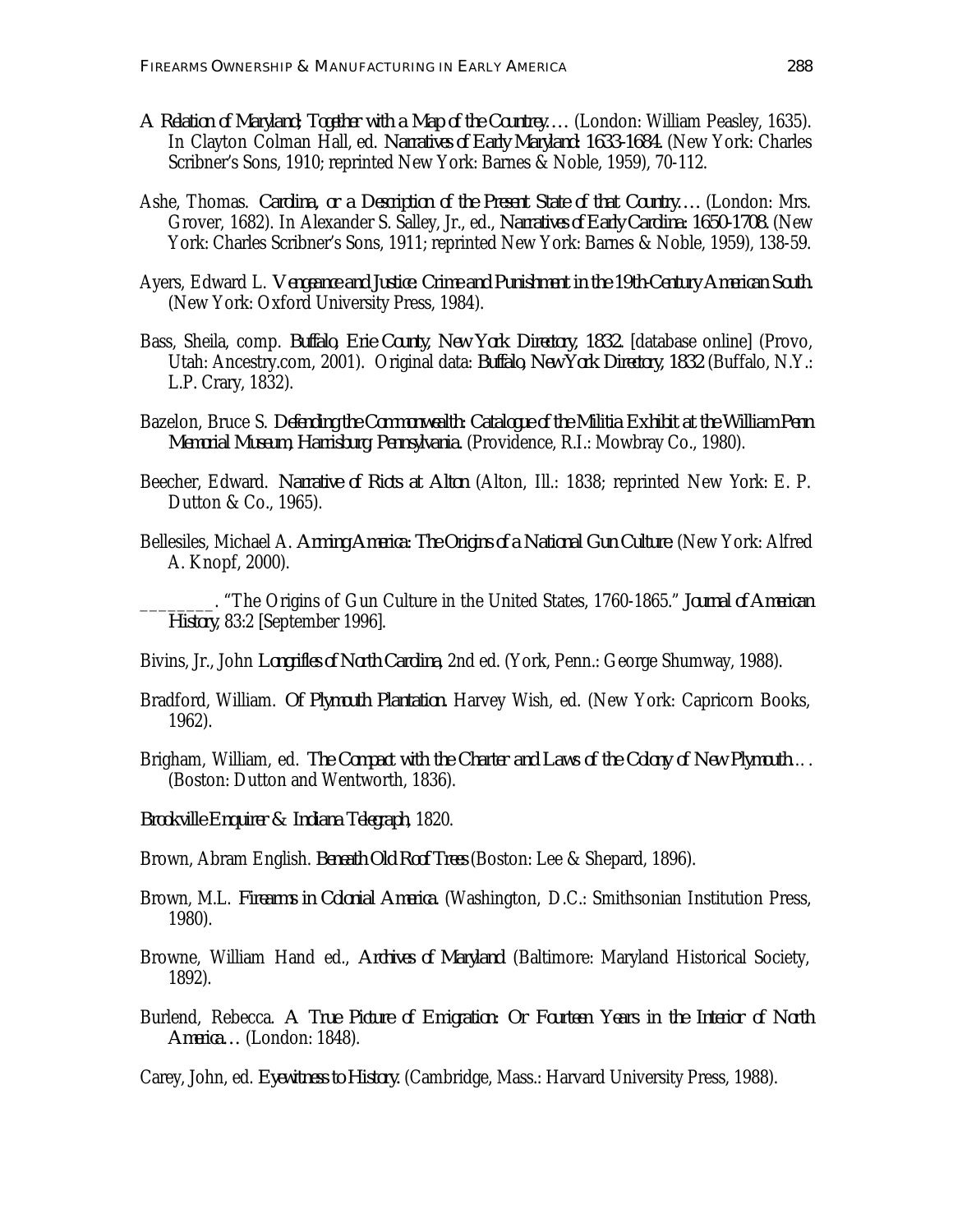- Carleton, Robert [Rush Baynard Hall]. *The New Purchase, or Early Years in the Far West*, 2nd ed. (New Albany, Ind.: 1855).
- Cartwright, Peter. *Autobiography of Peter Cartwright, the Backwoods Preacher.* (Cincinnati: Jennings & Graham, 1856).
- Cather, Thomas. Thomas Yoseloff, ed. *Voyage to America: The Journals of Thomas Cather.* (New York: 1961; reprinted Westport, Conn.: 1973).
- Claiborne, William C. Dunbar Rowland, ed., *Official Letter Books of W.C.C. Claiborne* (Jackson: Mississippi Department of Archives and History, 1917).
- Clay, Cassius Marcellus. *The Writings of Cassius Marcellus Clay*. Horace Greeley, ed. (New York: Harper & Brothers, 1848; reprinted New York: Negro Universities Press, 1969).
- Coburn, Frank Warren. *The Battle of April 19, 1775*, 2nd ed. (Lexington, Mass.: n.p. 1922; reprinted Port Washington, N.Y.: Kennikat Press, 1970).
- *Code of 1650, Being a Compilation of the Earliest Laws and Orders of the General Court of Connecticut*  (Hartford, Conn.: Silas Andrus, 1822).
- *Colonial Records of Pennsylvania.* (Chicago: Library Resources, 1970).
- Continental Congress, *Journals of the Continental Congress*.
- Cooke, Jacob E. ed., *The Federalist*. (Middletown, Conn.: Wesleyan University Press, 1961).
- Cox, Sandford C. *Recollections of the Early Settlement of the Wabash Valley.* (1860; reprinted Freeport, N.Y., 1970).
- Cramer, Clayton E. *For the Defense of Themselves and the State: Thr Original Intent and Judicial Interpretation of the Right to Keep and Bear Arms.* (Westport, Conn.: Praeger Press, 1994).
- \_\_\_\_\_\_\_\_, *Concealed Weapon Laws of the Early Republic: Dueling, Southern Violence, and Moral Reform* (Westport, Conn.: Praeger Press, 1999).
- Cromwell, Giles. *The Virginia Manufactory of Arms.* (Charlottesville, Va.: University Press of Virginia, 1975).
- Cuming, Fortescue. *Sketches of a Tour to the Western Country Through the States of Ohio and Kentucky; A Voyage Down the Ohio and Mississippi Rivers…* (Pittsburgh: n.p., 1810).
- Danckaerts, Jasper. Barlett Burleigh James and J. Franklin Jameson, ed. *Journal of Jasper Danckaerts: 1679-1680.* (New York: Charles Scribner's Sons, 1913; reprinted New York: Barnes & Noble, 1959).
- Defoe, Daniel. *Party-Tyranny, or an Occasional Bill in Miniature…* (London: n.p., 1705). In Alexander S. Salley, Jr., ed., *Narratives of Early Carolina: 1650-1708.* (New York: Charles Scribner's Sons, 1911; reprinted New York: Barnes & Noble, 1959), 224-64.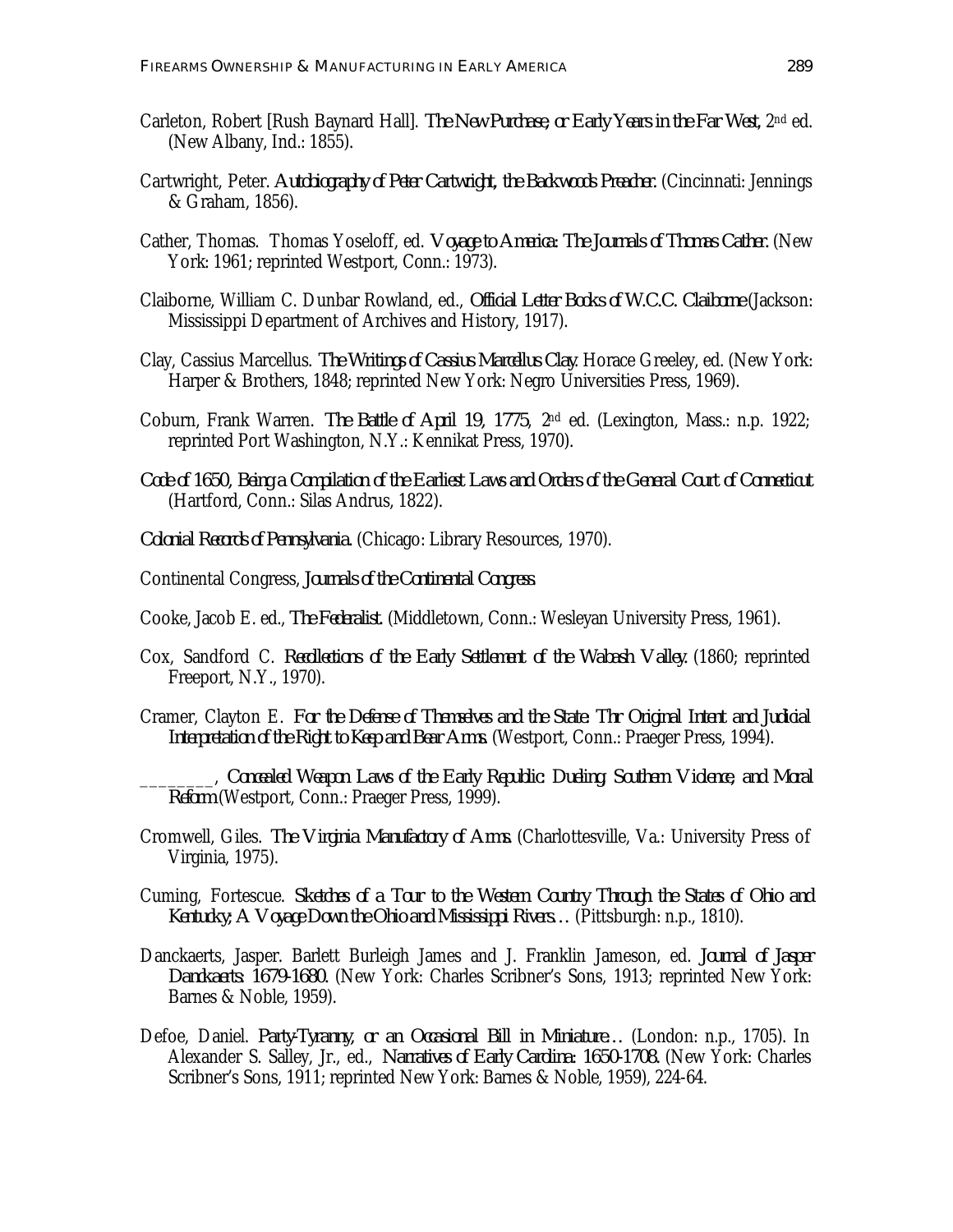- Demeritt, Dwight B., Jr. *Maine Made Guns and Their Makers* (Hallowell, Me.: Paul S. Plumer, Jr., 1973).
- Dexter, Franklin B. *Biographical Sketches of the Graduates of Yale College.* (New York: H. Holt & Co, 1896).
- Deyrup, Felicia Johnson. *Arms Makers of the Connecticut Valley: A Regional Study of the Economic Development of the Small Arms Industry, 1798-1870*. (Menasha, Wisc.: George Banta Publishing Co., 1948).
- Dickson, R. J. *Ulster Emigration to Colonial America 1718-1775.* (London: Routledge & Kegan Paul, 1966).
- Ditchburn, Robert. "Three CPs?" *The Gun Report*, July, 1962, 26-29.
- Dyke, S. E. *Thoughts on the American Flintlock Pistol*. (York, Penn.: George Shumway, 1974).
- Elliot, Jonathan. *The Debates of the Several State Conventions on the Adoption of the Federal Constitution*. (New York: Burt Franklin, 1888).
- *Enumeration of the Inhabitants of the United States, 1830* (Washington: Duff Green, 1832).
- Fearon, Henry Bradshaw. *Sketches of America: A Narrative of a Journey of Five Thousand Miles Through the Eastern and Western States.* (London: n.p., 1818; reprint New York: n.p., 1969).
- Fernow, Berthold ed. *Documents Relating to the Colonial History of the State of New York.* (Albany, N.Y.: Weed, Parsons & Co., 1887; reprinted New York: AMS Press, Inc., 1969).
- Fischer, David Hackett. *Albion's Seed: Four British Folkways in America.* (New York: Oxford University Press, 1989).
- Flower, Richard. *Letters from the Illinois, 1820-1821: Containing An Account of the English Settlement at Albion and Its Vicinity…* (London: 1822).
- Force, Peter, ed. *American Archives: Consisting Of A Collection Of Authentick Records, State Papers, Debates, And Letters And Other Notices Of Publick Affairs…* (1837-53; reprinted New York: Johnson Reprint Co., 1972), 4<sup>th</sup> series.
- Ford, Worthington C. *et al,.* ed. *Journals of the Continental Congress, 1774-1789.* (Washington, D.C., 1904-37).
- Franklin, Benjamin. *The Papers of Benjamin Franklin.* Leonard W. Labaree, ed. (New Haven, Conn: Yale University Press, 1961).
- Fraser, George MacDonald. *The Steel Bonnets: The Story of the Anglo-Scottish Border Reivers.* (London: HarperCollins, 1995).
- Frothingham, Richard. *History of the Siege of Boston, and of the Battles of Lexington, Concord, and Bunker Hill,* 6th ed. (Boston: 1903).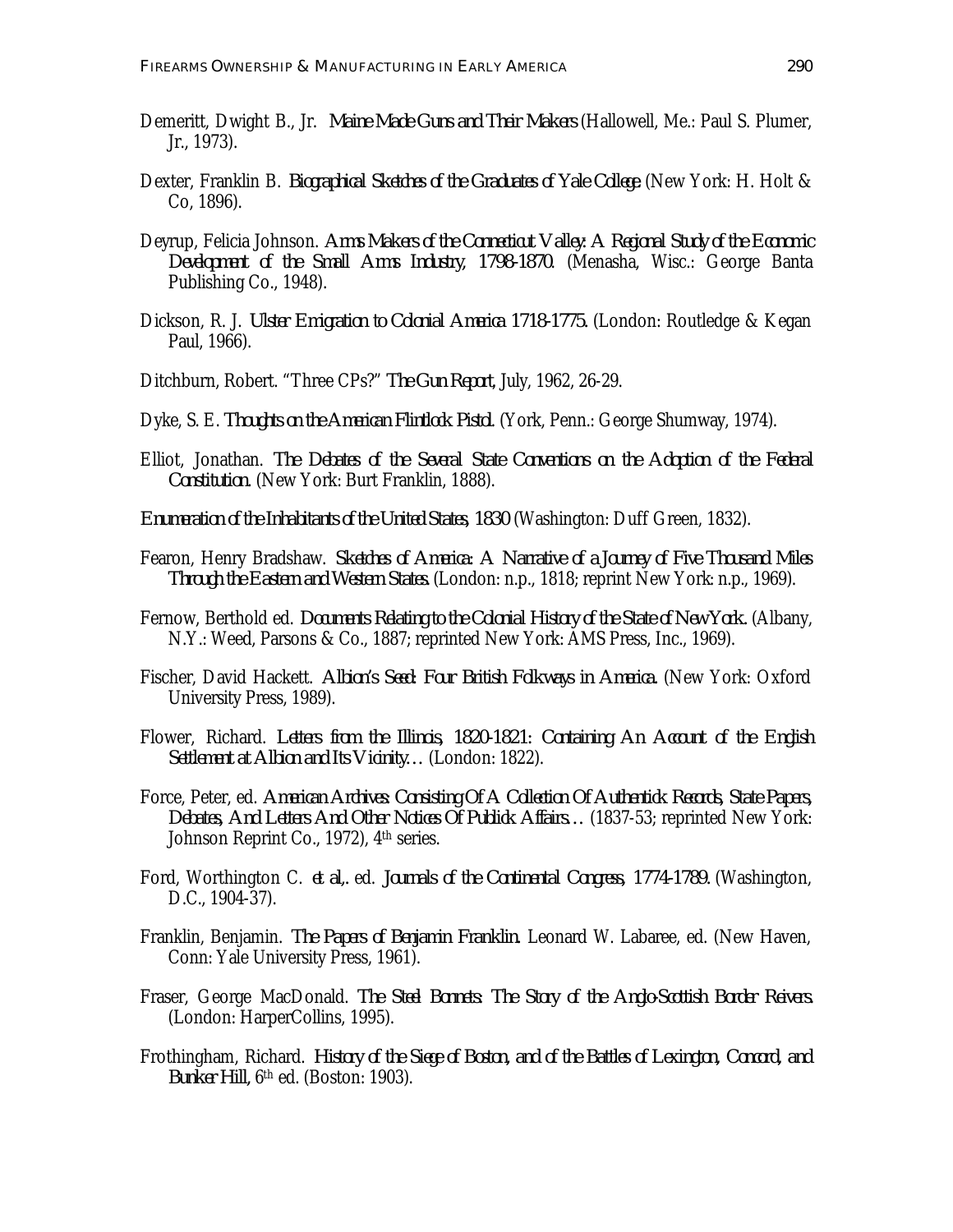- Gallatin, Albert. *A Statement of the Arts and Manufactures of the United States of America.* (Washington, 1812).
- Gill, Jr., Harold B. *The Gunsmith in Colonial Virginia.* (Williamsburg, Va.: Colonial Williamsburg Foundation, 1974).
- Gluckman, Arcadi. *United States Muskets, Rfiles and Carbines.* (Buffalo, N.Y.: Otto Ulbrich Co., 1948).
- Gluckman, Arcadi and L. D. Satterlee, *American Gun Makers*, 2nd ed., (Harrisburg, Penn.: Stackpole Co., 1953).
- Gosse, Philip. *Letters from Alabama.* (London, 1859).
- Hall, Clayton Colman, ed. *Narratives of Early Maryland: 1633-1684.* (New York: Charles Scribner's Sons, 1910; reprinted New York: Barnes & Noble, 1959).
- Hamilton, Stanislaus Murray, ed. *Letters to Washington and Accompanying Papers.* (Boston and New York: Houghton, Mifflin & Co., 1902).
- Hammond, John. *Leah and Rachel, Or, The Two Fruitfull Sisters Virginia and Mary-land….* (London: T. Mabb, 1656). In Clayton Colman Hall, ed. *Narratives of Early Maryland: 1633- 1684.* (New York: Charles Scribner's Sons, 1910; reprinted New York: Barnes & Noble, 1959), 281-308.
- Harrower, John. "Diary….1773-1776." *American Historical Review* [October 1900]:65-107.
- Hart, Albert Bushnell, ed. *American History told by Contemporaries.* (New York: Macmillan Co., 1890).
- Hart, Albert Bushnell and Mabel Hill. *Camps and Firesides of the Revolution.* (New York: Macmillan Co., 1937).
- Hartzler, Daniel D. *Arms Makers of Maryland*. (George Shumway: York, Penn. 1977).
- Haswell, Charles H. *Reminiscences of New York by an Octogenarian.* (New York, 1896).
- Hemphill, William Edwin, and Wylma Anne Wates, and R. Nicholas Olsberg, ed. *Journals of the General Assembly and House of Representatives 1776-1780*. (Columbia, S.C.: University of South Carolina Press, 1970).
- Herrman, Augustine. "Journal of the Dutch Embassy to Maryland." In Clayton Colman Hall, ed. *Narratives of Early Maryland: 1633-1684.* (New York: Charles Scribner's Sons, 1910; reprinted New York: Barnes & Noble, 1959), 314-33.
- Hicks, James E. *Notes on United States Ordnance.* (Mount Vernon, N.Y.: James E. Hicks, 1940).
- Hening, William Waller, ed., *The Statutes at Large; Being a Collection of all the Laws of Virginia, from the First Session of the Legislature, in the Year 1619.* (New York: R. & W. & G. Bartow, 1823).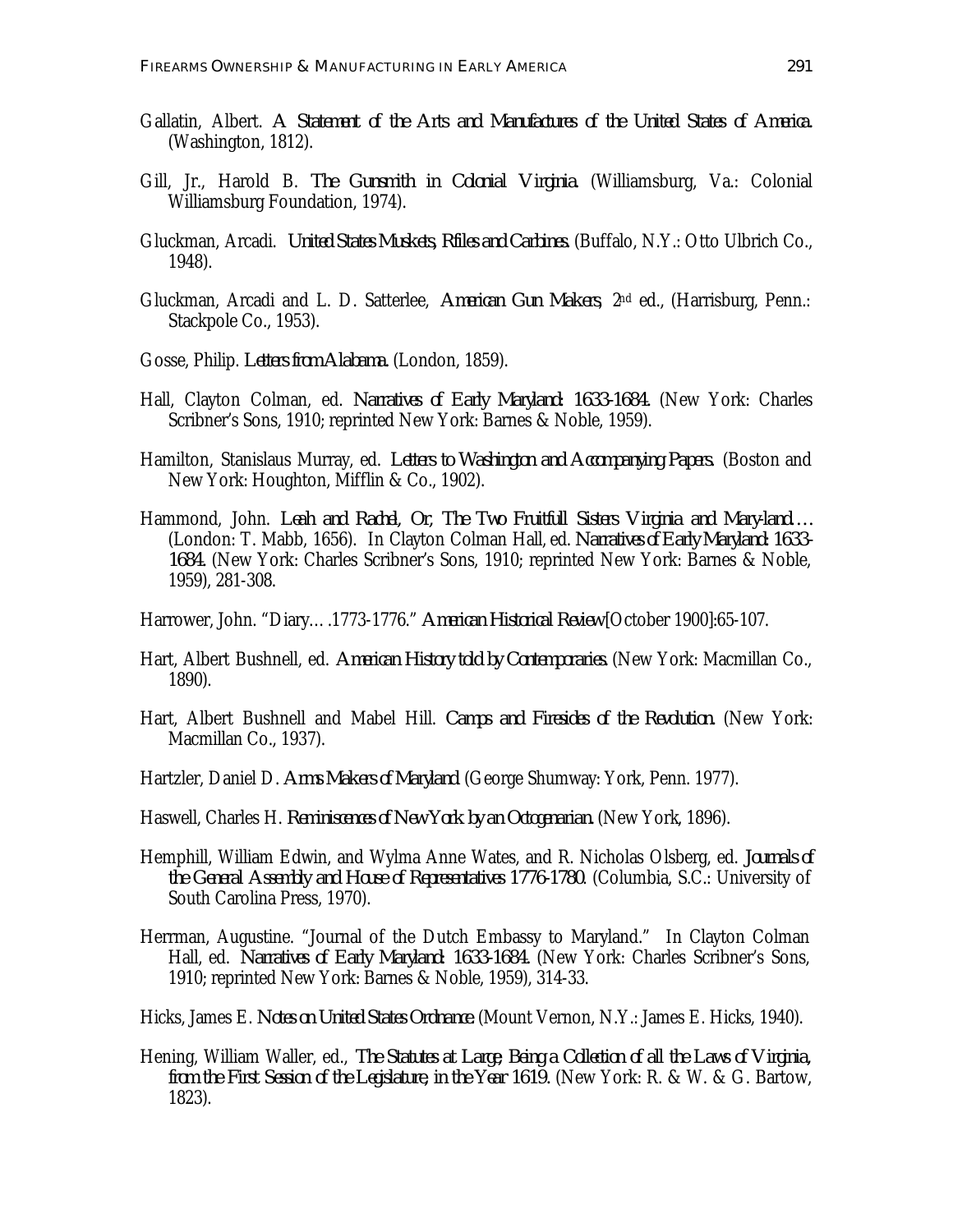- Higginson, Francis. *New England's Plantation Or A Short And True Description Of The Commodities And Discommodities Of That Country: Written By A Reverend Divine Now There Resident.* (London: Michael Sparke, 1630).
- Holt, Thomas E. "Pennsylvania 1798 Contract Muskets," *American Society of Arms Collectors* 2 [November, 1956], 19-24.
- Horne, Robert. *A Brief Description of the Province of Carolina….* (London: n.p. 1666). In Alexander S. Salley, Jr., ed., *Narratives of Early Carolina: 1650-1708.* (New York: Charles Scribner's Sons, 1911; reprinted New York: Barnes & Noble, 1959), 66-73.

Jackson, Carlton. *A Social History of the Scotch-Irish.* (Lanham, Md.: Madison Books, 1993).

Jacobs, Steven, comp. *1789 Boston City Directory*. [database online] (Orem, Utah: Ancestry, Inc., 2000). From Samuel Adams, *1789 Boston City Directory.* (Boston: Samuel Adams, 1789).

\_\_\_\_\_\_\_\_\_. *Boston City Directory, 1800.* [database online] (Provo, Utah: Ancestry.com, 2000). Original data: *Directory of Boston City Residents.* (Boston: n.p., 1800).

\_\_\_\_\_\_\_\_. *Boston City Directory, 1805.* [database online] (Provo, Utah: Ancestry.com, 2000). Original data: *Directory of Boston City Residents.* (Boston: n.p., 1805).

Kauffman, Henry J. *Early American Ironware: Cast and Wrought*. (New York: Weathervane Books, 1956).

\_\_\_\_\_\_\_\_ . *Early American Gunsmiths: 1650-1850*. (New York: Bramhall House, 1952).

- Kelly, James C. and William C. Baker, *The Sword of the Lord and Gideon: A Catalogue of Historical Objects Related to the Battle of King's Mountain* (Boone, N.C.: Appalachian Consortium Press, 1980).
- Klay, Frank. *The Samuel E. Dyke Collection of Kentucky Pistols.* (Highland Park, N.J.: The Gun Room Press, 1972).
- Langford, John. *A Just and Cleere Refutation of a False and Scandalous Pamphlet Entitled Babylons Fall in Maryland….* (London: John Langford, 1655). In Clayton Colman Hall, ed. *Narratives of Early Maryland: 1633-1684.* (New York: Charles Scribner's Sons, 1910; reprinted New York: Barnes & Noble, 1959), 254-275.
- Lewis, Berkeley R. *Small Arms and Ammunition in the United States Service, 1776-1865.* (Washington, 1956).
- Lewis, Michael H. "An 18th Century 'American' Musket." *The Gun Report*, November 1997, 18-22.

\_\_\_\_\_\_\_\_ . *The Gunsmiths of Manhattan 1625-1900: A Checklist of Tradesmen.* (Alexandria Bay, N.Y.: Museum Restoration Service, 1991).

Leyburn, James G. *The Scotch-Irish: A Social History.* (Chapel Hill, N.C.: University of North Carolina Press, 1962).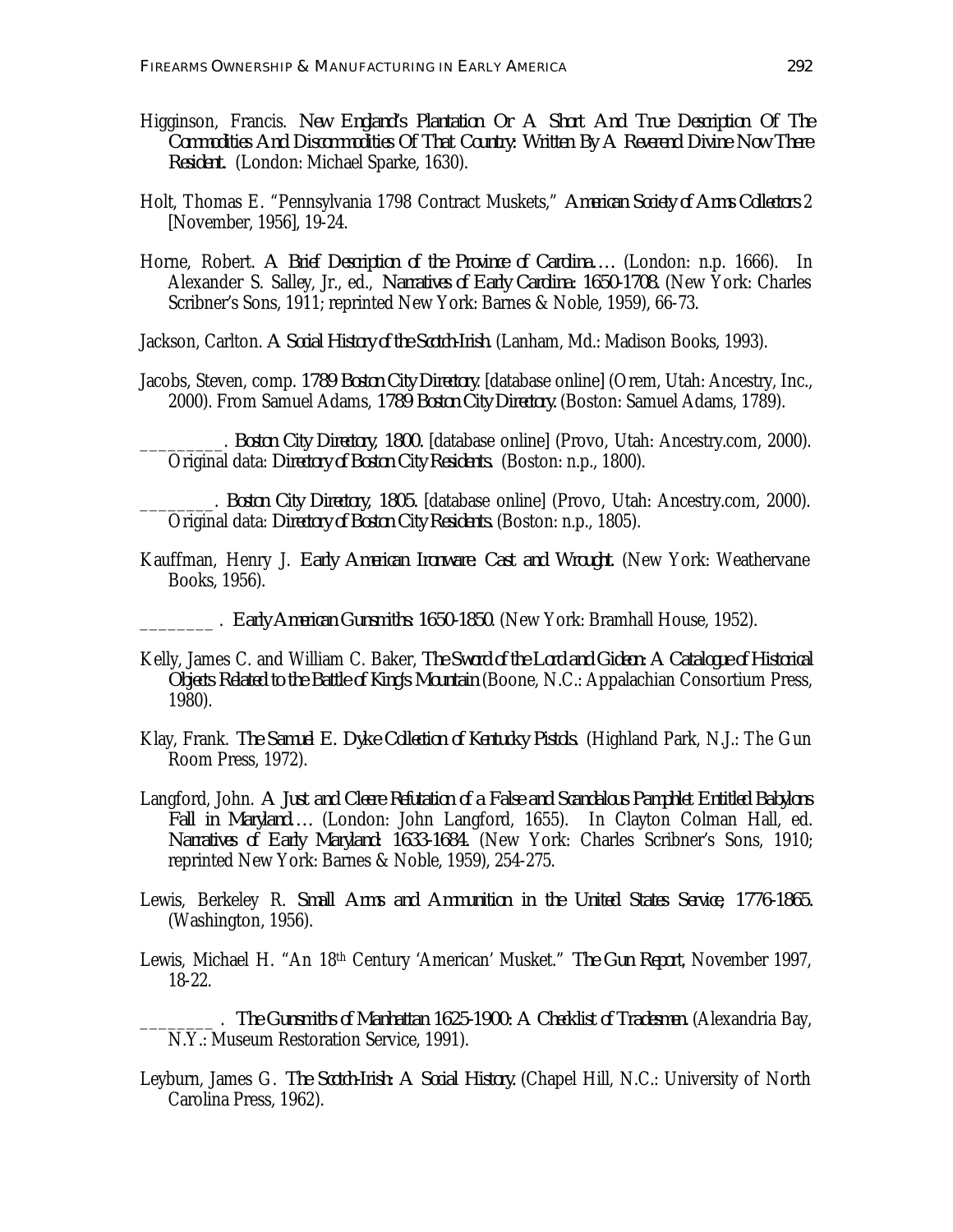- Lincoln, Abraham. Roy P. Basler, ed. *The Collected Works of Abraham Lincoln* New Brunswick, N.J.: Rutgers University Press*,* 1953-55).
- Lindgren. James and Justin Lee Heather, "Counting Guns in Early America," unpublished paper presented at the Association of American Law Schools Annual Meeting, January 4, 2001.
- *Loyalty Vindicated from the Reflections of a Virulent Pamphlet…* (Boston: n.p., 1698). In Charles M. Andrews, ed. *Narratives of the Insurrections: 1675-1690.* (New York: Charles Scribner's Sons, 1915; reprinted New York: Barnes & Noble, 1959).
- Mackenzie, Frederick. *A British Fusilier in Revolutionary Boston*, Allen French, ed. (Cambridge, Mass.: Harvard University Press, 1926).
- Malcolm, Joyce. "Concealed Weapons", *Reason,* January, 2001, 47-49.
- Marryat, Frederick. ed. Jules Zanger. *Diary in America.* (London, 1839; reprinted Bloomington, Ind., 1960).
- Martineau, Harriet. *Retrospect of Western Travel.* (London, 1838, reprinted New York, 1969).
- Massachusetts Provincial Congress, *The Journals of Each Provincial Congress of Massachusetts in 1774 and 1775*. (Boston: Dutton and Wentworth, 1838).
- Mayer, Joseph B. *Flintlocks of the Iroquois: 1620-1687*. (Rochester, N.Y.: Rochester Museum of Arts and Sciences, 1943).
- Maynard, George C. "Notes on the Manufacture of Small Arms for the United States Army by the Government and Private Makers in the Nineteenth Century." *Stock and Steel*. [June 1923] 5-12.
- McCord, Shirley S. ed., *Travel Accounts of Indiana, 1679-1961.* (Indianapolis, 1970).
- McGuffey, William H. *The Eclectic First Reader for Children.* (Cincinnati, 1836; reprinted Milford, Mich, 1982).
- Museum of Early Southern Decorative Arts, *Index of Early Southern Artists and Artisans,* extract of gunsmiths, January 17, 2001.
- (Milledgeville) *Georgia Journal*, January, 1838.
- (Milledgeville, Ga.) *Southern Recorder*, January, 1838.
- *Minutes of the Supreme Executive Council of Pennsylvania* (Harrisburg, Penn.: Theo. Fenn & Co., 1852).
- Morton, Thomas. *A New English Canaan.* (Amsterdam: Jacob Frederick Stam, 1637).
- Murray, Charles Augustus. *Travels in North America*. (London, 1839, reprinted New York, 1974).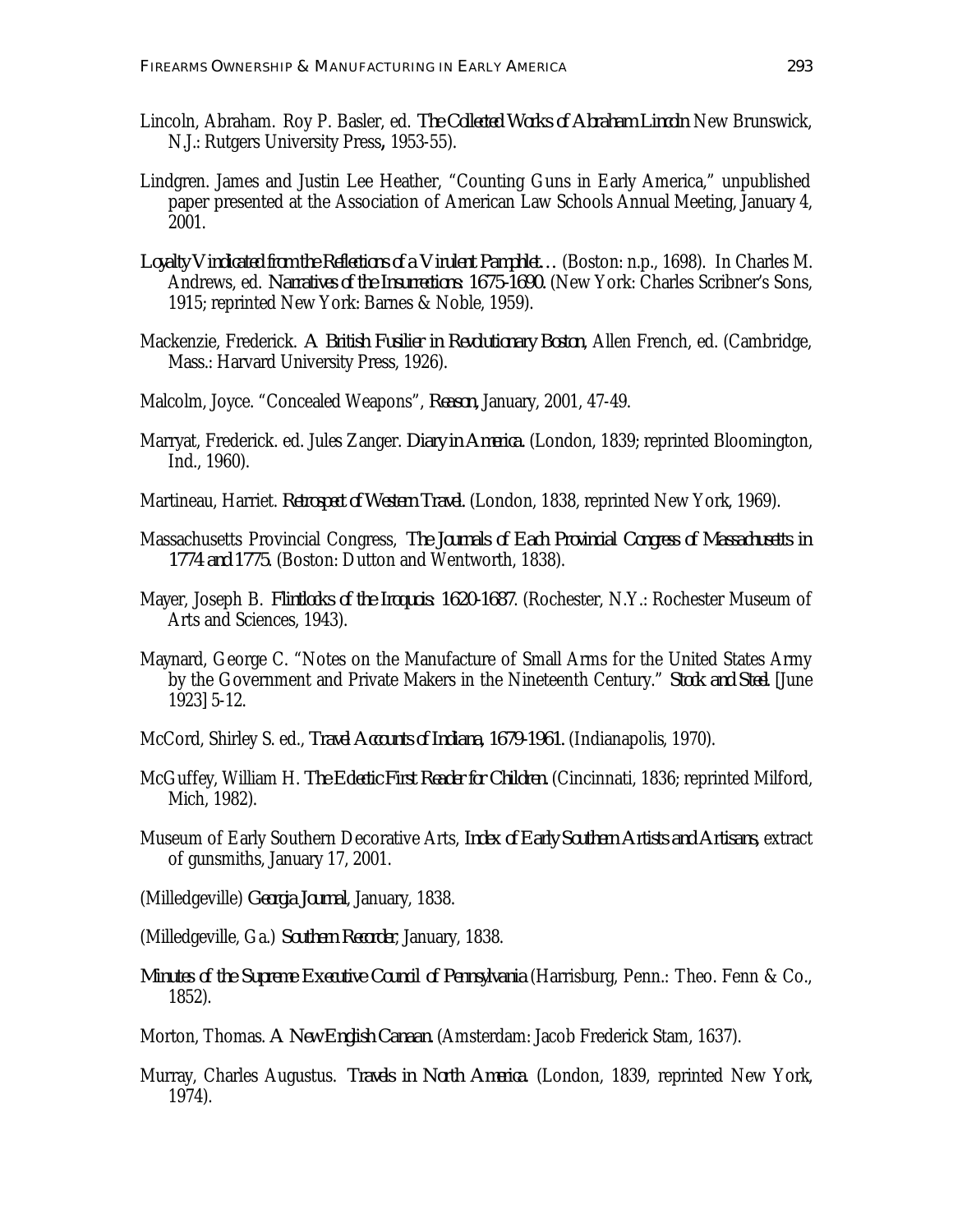*Nashville Daily Republican Banner*, October-November, 1837.

- Neuman, George C. "Firearms of the American Revolution: Part I." *American Rifleman* July 1967.
- Olmsted, Frederick Law. Charles E. Beveridge and Charles Capen McLaughlin, ed. *The Papers of Frederick Law Olmsted*. (Baltimore: Johns Hopkins University Press, 1981).
- Ouseley, William G. *Remarks on the Statistics and Political Institutions of the United States, with Some Observations on the Ecclesiastical System of America, Her Sources of Revenue, &c.* (1832; reprinted Freeport, N.Y., 1970).
- Penn, William. *Some Account of the Province of Pennsilvania in America….* (London: Benjamin Clark, 1681). In Alexander S. Salley, Jr., ed., *Narratives of Early Carolina: 1650-1708.* (New York: Charles Scribner's Sons, 1911; reprinted New York: Barnes & Noble, 1959), 202-15.
- \_\_\_\_\_\_\_\_, *Letter From William Penn to the Committee of the Free Society of Traders.* (London: Andrew Sowle, 1683). In Alexander S. Salley, Jr., ed., *Narratives of Early Carolina: 1650- 1708.* (New York: Charles Scribner's Sons, 1911; reprinted New York: Barnes & Noble, 1959), 224-44.

*Pennsylvania Archives* (Philadelphia: J. Severns & Co., *et al.*, 1852-1935).

- Peterson, Harold L. *Arms and Armor in Colonial America: 1526-1783*. (Harrisburg, Penn.: Stackpole Co., 1956).
- Pope, William F. *Early Days in Arkansas*. (Little Rock, Ark.: Frederick W. Allsopp, 1895).
- *Report of the Debates and Proceedings of the Convention for the Revision of the Constitution of the State of Kentucky 1849* (Frankfort, Ky.: A. G. Hodges & Co., 1849).
- Ripley, Ezra. *A History of the Fight at Concord.* (Concord: Allen & Atwill, 1827).
- Robbins, Walter L. "Christmas Shooting Rounds in America and Their Background." *Journal of American Folklore* 86:339 (1973) 48-52.
- Robertson, James Rood. *Petitions of the Early Inhabitants of Kentucky to the General Assembly of Virginia 1769 to 1792.* (Louisville, Ky.: John P. Morton & Co., 1914; reprinted New York: Arno Press, 1971).
- Rorabaugh, W. J. *The Alcoholic Republic: An American Tradition.* (New York, 1979).
- Royall, Anne Newport. *Letters from Alabama, 1817-1822*. (University, Ala.: University of Alabama Press, 1969).
- Rynning, Ole, ed. and trans. Theodore C. Blegen, *Ole Rynning's True Account of America* (1926; Freeport, N.Y., 1971).
- Salley, Jr., Alexander S. ed. *Narratives of Early Carolina: 1650-1708.* (New York: Charles Scribner's Sons, 1911; reprinted New York: Barnes & Noble, 1959).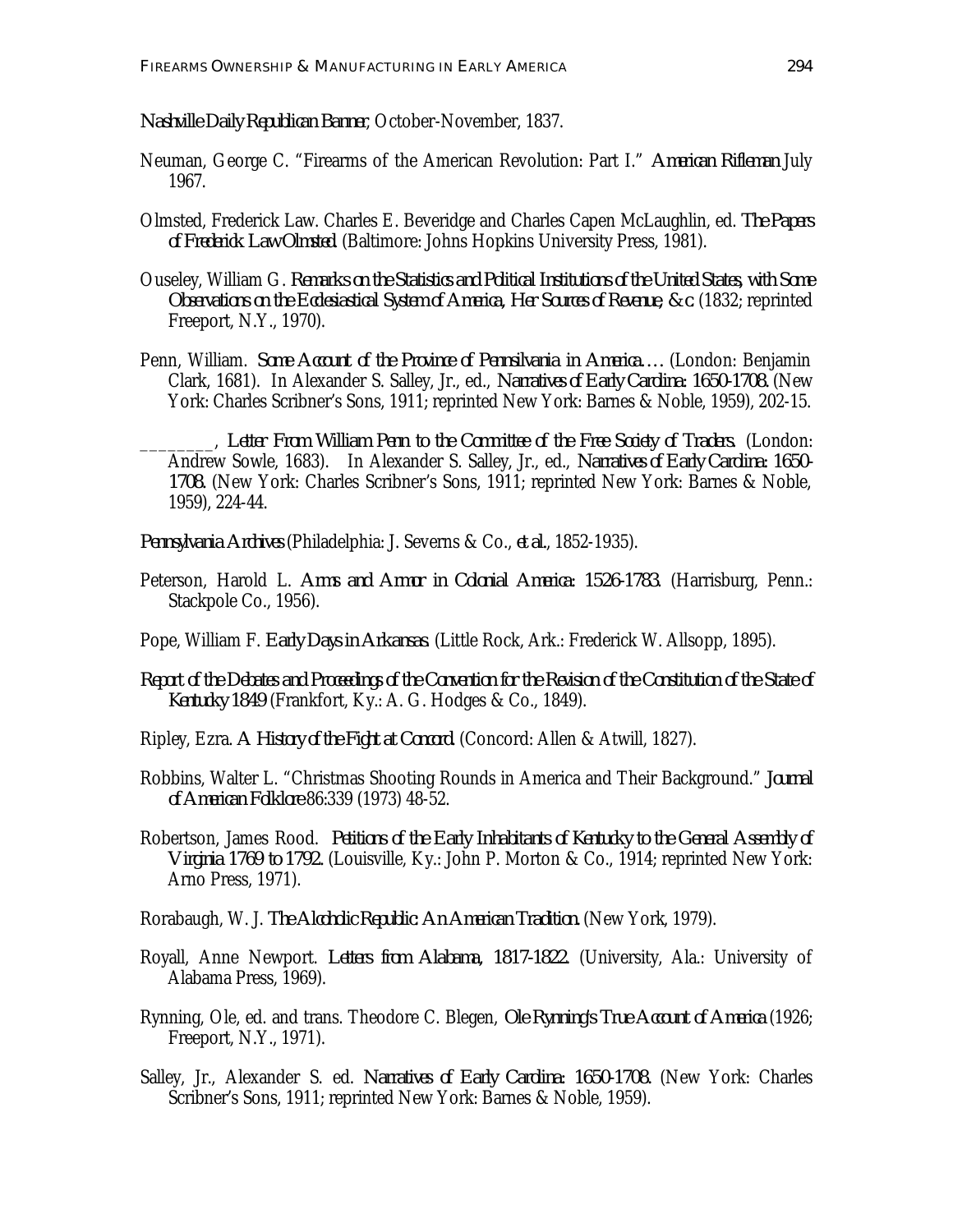- Saunders, William L. ed. *The Colonial Records of North Carolina.* (Raleigh, N.C.: Josephus Daniels, 1890; reprinted New York: AMS Press, Inc., 1968).
- Scharf, J. Thomas. *History of Western Maryland: Being a History of Frederick, Montgomery, Carroll, Washington, Allegany, and Garrett Counties From the Earliest Period to the Present Day….* (Philadelphia: L.H. Everts, 1882; reprinted Baltimore: Regional Publishing Co., 1968).
- Schoolcraft, Henry Rowe. intro. by Milton D. Rafferty. *Rude Pursuits and Rugged Peaks: Schoolcraft's Ozark Journal 1818-1819.* (Fayetteville, Ark, 1996).
- Simpson J. A.. & E. S. C. Weiner, ed., *Oxford English Dictionary*, 2nd ed., (Oxford: Clarendon Press, 1989).
- Smith, Joseph H. ed. *Colonial Justice in Western Massachusetts (1639-1702): The Pynchon Court Record, An Original Judges' Diary of the Administration of Justice in the Springfield Courts in the Massachusetts Bay Colony.* (Cambridge: Harvard University Press, 1961).
- Stedman, Charles. *The History of the Origin, Progress, and Termination of the American War* (London: J. Murray, 1794).
- Stevens, William Oliver. *Pistols at Ten Paces: The Story of the Code of Honor in America*. (Cambridge, Mass.: Riverside Press, 1940).
- Strong, Leonard. *Babylon's Fall in Maryland: a Fair Warning to Lord Baltamore*…. (London: Leonard Strong, 1655). In Clayton Colman Hall, ed. *Narratives of Early Maryland: 1633- 1684.* (New York: Charles Scribner's Sons, 1910; reprinted New York: Barnes & Noble, 1959), 235-46.

Swayze, Nathan. *The Rappahannock Forge*. (American Society of Arms Collectors, 1976).

- Thomas, Gabriel. *An Historical and Geographical Account of the Province and Country of Pensilvania….* (London: A. Baldwin, 1698). In Alexander S. Salley, Jr., ed., *Narratives of Early Carolina: 1650-1708.* (New York: Charles Scribner's Sons, 1911; reprinted New York: Barnes & Noble, 1959), 313-37.
- Tocqueville, Alexis de. *Journey to America*, trans. George Lawrence, ed. J. P. Mayer (New Haven, 1960).
- (Tuscumbia) *North Alabamian*, February, 1837.

United States Congress, *American State Papers: Military Affairs*.

- *Virginia and Maryland, or The Lord Baltamore's printed CASE…* (London: n.p. 1655). In Clayton Colman Hall, ed. *Narratives of Early Maryland: 1633-1684.* (New York: Charles Scribner's Sons, 1910; reprinted New York: Barnes & Noble, 1959), 187-230.
- Washington, George. Donald Jackson, ed., *The Diaries of George Washington* (Charlottesville: University Press of Virginia, 1976).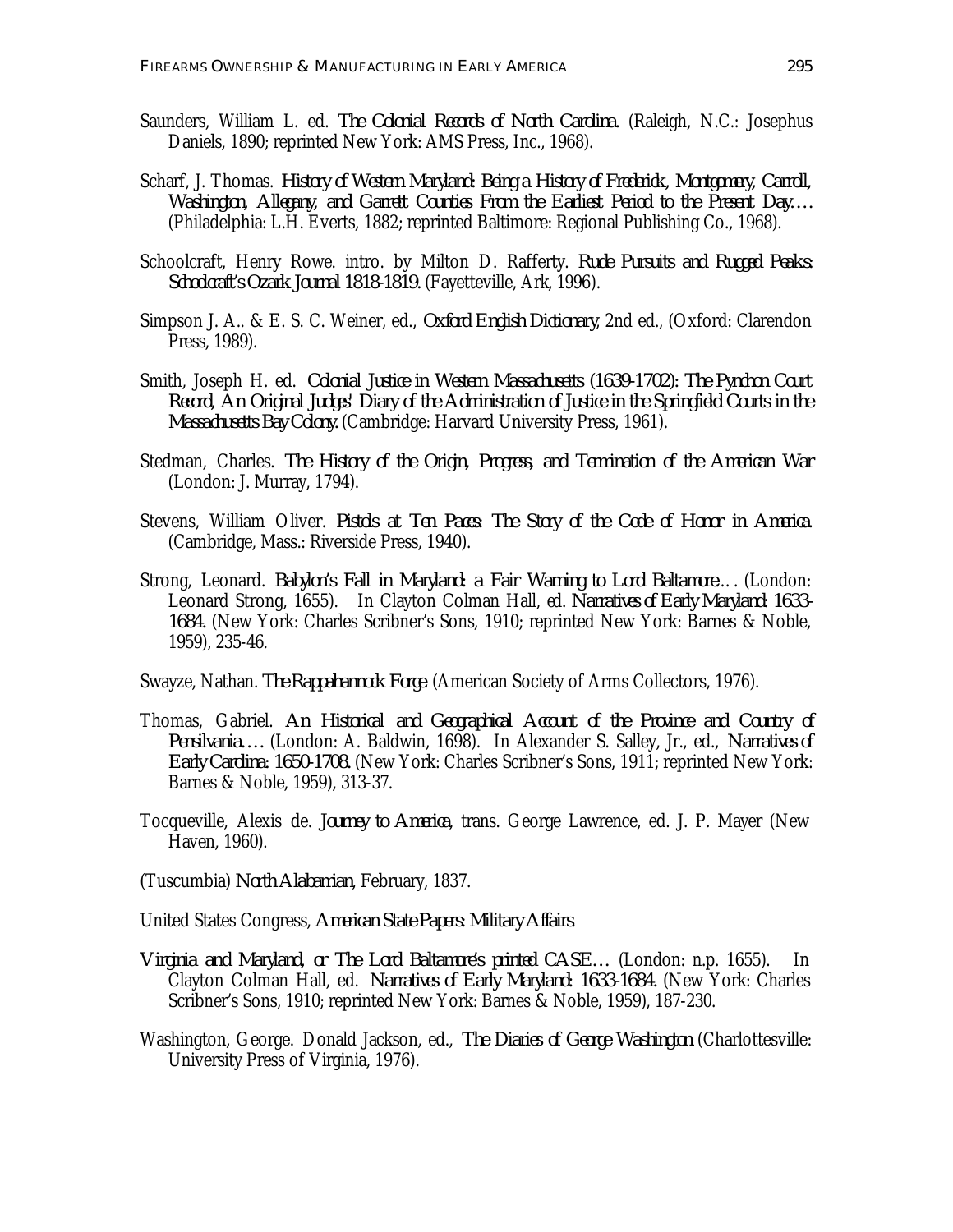- Washington, George. *The Writings of George Washington from the Original Manuscript Sources, 1745- 1799*. John C. Fitzpatrick, ed. (Washington: Government Printing Office, 1931-44).
- Waters, Asa H. *Gun Making in Sutton and Millbury*. (Worcester, Mass.: Lucius P. Goddard, 1878).
- Weld, Isaac. *Travels Through the States of North America, and the Provinces of Upper and Lower Canada, During the Years 1795, 1796, and 1797.* (London: John Stockdale, 1807).
- Whisker, James. *The Gunsmith's Trade.* (Lewiston, N.Y.: Edwin Mellen Press, 1992).
- Willison, George F. *Saints and Strangers*. (New York: Time-Life Books, 1981).
- Wilson, Samuel. *An Account of the Province of Carolina*…. (London: G. Larkin, 1682). In Alexander S. Salley, Jr., ed., *Narratives of Early Carolina: 1650-1708.* (New York: Charles Scribner's Sons, 1911; reprinted New York: Barnes & Noble, 1959), 164-76.
- Wright, Frances. ed. Paul R. Baker. *Views of Society and Manners in America.* (Cambridge, Mass., 1963).
- Wright, James D., Peter H. Rossi, and Kathleen Daly, *Under the Gun: Weapons, Crime, and Violence in America* (New York, 1983).
- Wright, John Stillman. *Letters from the West; or a Caution to Emigrants.* (Salem, N.Y., 1819; reprint, Ann Arbor, Mich., 1966).
- Zavala, Lorenzo de. Wallace Woolsey trans. *Journey to the United States of North America.* (Austin, Tex., 1980).